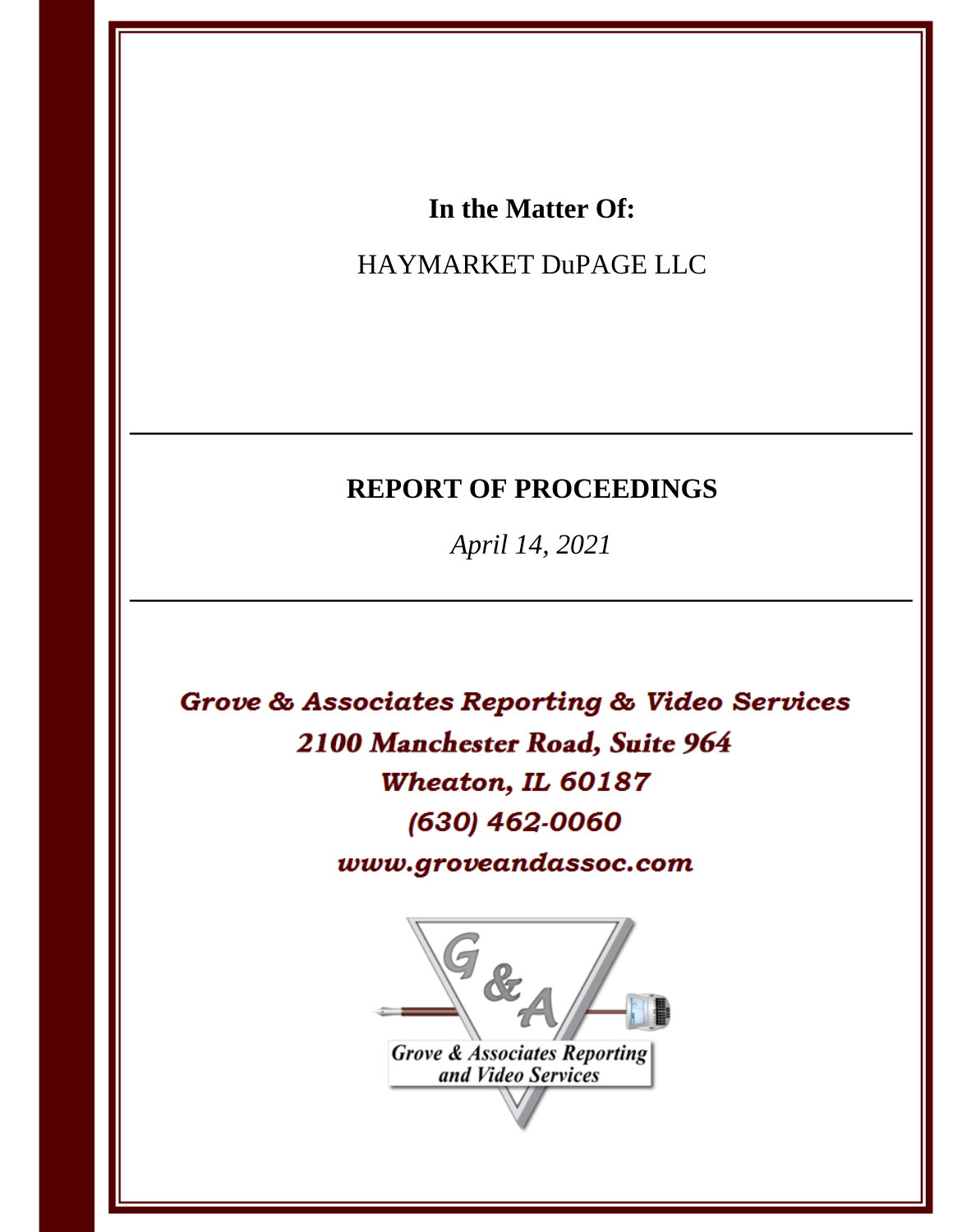STATE OF ILLINOIS )  $\big)$  SS. COUNTY OF DU PAGE ) BEFORE THE VILLAGE OF ITASCA PLAN COMMISSION In The Matter of:  $\qquad \qquad$  )  $\hspace{0.5cm} \longrightarrow$ Haymarket DuPage LLC (a) PC #19-014 860 West Irving Park Road (b) Itasca, Illinois (1998) DISCUSSION AND POSSIBLE ACTION REGARDING PC #19-014, HAYMARKET DU PAGE, LLC, APPEAL REQUEST

REPORT OF PROCEEDINGS had and testimony

taken via video conferencing at the public hearing of

the above-entitled cause, taken by Shannon M. Frey,

CSR No. 84-002277, RMR, CRR, on Wednesday, April 14,

2021, at 7:00 p.m.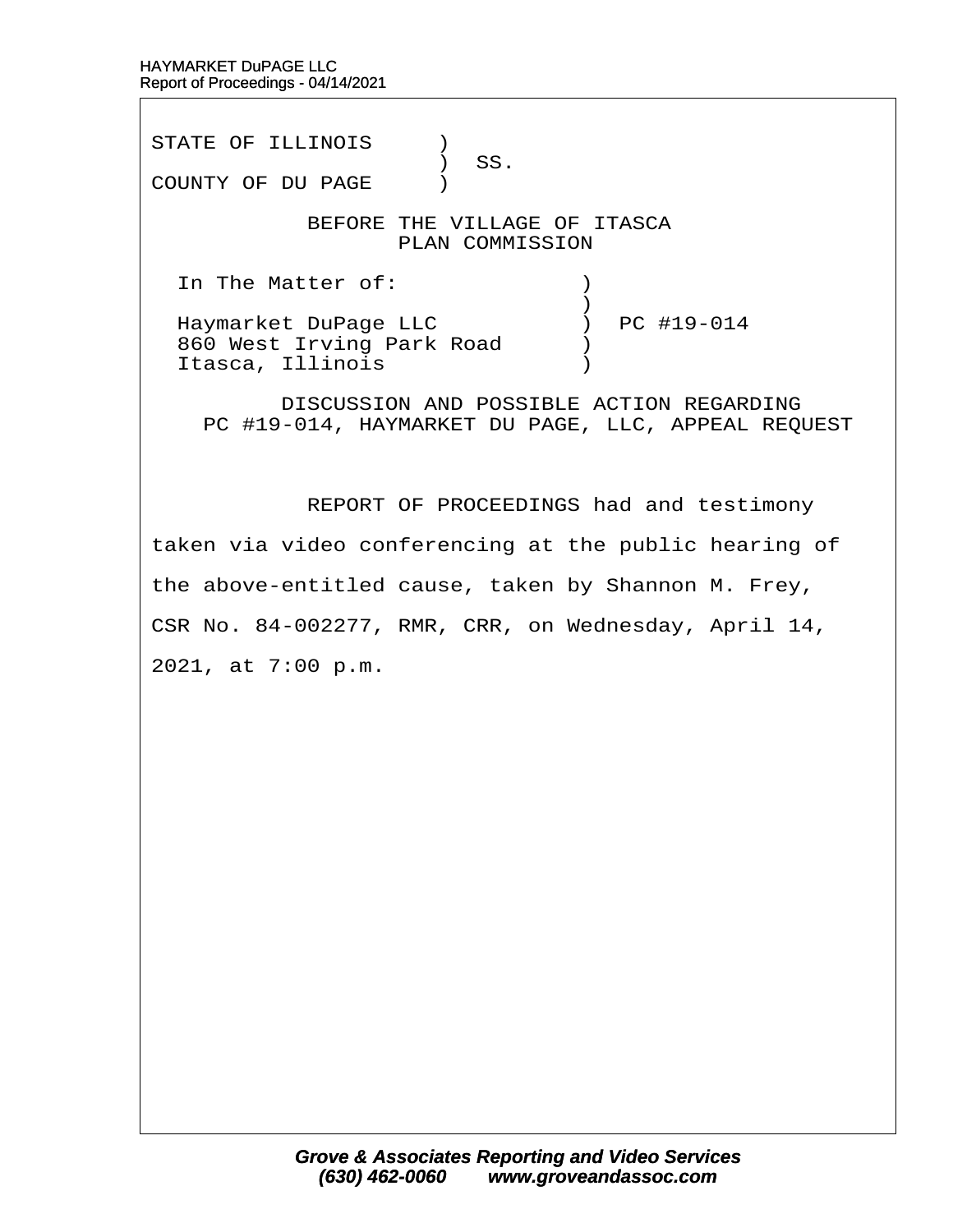## 1 PRESENT:

- 2 | MR. BRENDAN DALY, Chairman;
- 3 | MR. FRANK CARELLO, Commissioner;
- 4 | MS. LORI DRUMMOND, Commissioner;
- 5 | MR. JEFFREY HOLMES, Commissioner;
- 6 | MS. KRISTA RAY, Commissioner.
- 7 | MR. ANTHONY RUSSO, Commissioner.
- 8 ALSO PRESENT:

12

- 9 | MR. MO KHAN, Village Planner;
- 10 | MS. SHANNON MALIK JARMUSZ, Director of Community Development; 11
- MS. AMANDA MELONE, Recording Secretary;
- MS. YORDANA WYSOCKI, Village Attorney;
- 13 HERVAS, CONDON & BERSANI, P.C., by 14 | MR. CHARLES E. HERVAS
- 333 Pierce Road, Suite 195
- 15 | Itasca, Illinois 60143 · · · · ·(630) 773-4774
- 16 | chervas@hcbattorneys.com Appeared on behalf of City of Itasca;
- 17 DASPIN & AUMENT, LLP, by
- 18 | MS. BRIDGET M. O'KEEFE · · · · ·300 South Wacker Drive, Suite 2200
- 19 | Chicago, Illinois 60606 · · · · ·(312) 258-3795
- 20 **bokeefe@daspinaument.com, and**
- 21 | BOND, DICKSON & CONWAY, by MS. MARY E. DICKSON<br>22 400 South Knoll Street.
- 22· · · · 400 South Knoll Street, Unit C
- Wheaton, Illinois 60187<br>23 (630) 681-1000 (630) 681-1000
- marydickson@bond-dickson.com
- 24 | Appeared on behalf of Haymarket DuPage LLC;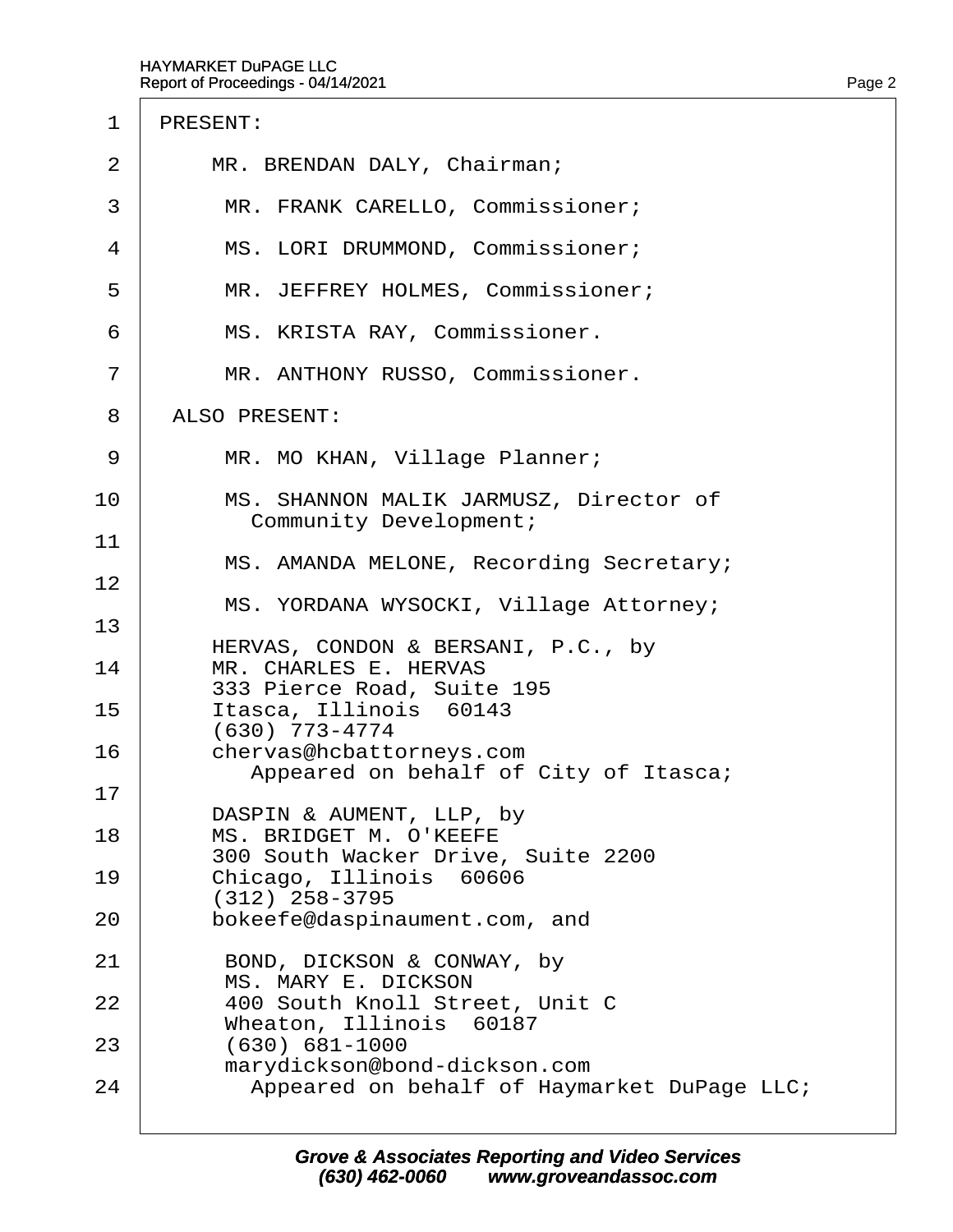| 1  | ALSO PRESENT: (Cont'd.)                                                 |
|----|-------------------------------------------------------------------------|
| 2  | FRANCZEK, P.C., by<br><b>MS. JENNIFER SMITH</b>                         |
| 3  | 300 South Wacker Drive, Suite 3400<br>Chicago, Illinois 60606           |
| 4  | $(312)$ 786-6589<br>jas@franczek.com                                    |
| 5  | Appeared on behalf of Itasca School District;                           |
| 6  | JOHNSON & BELL, LTD., by<br>MR. STEPHEN P. ELLENBECKER                  |
| 7  | 33 West Monroe Street, Suite 2700<br>Chicago, IL 60603                  |
| 8  | (312) 984-0221<br>ellenbeckers@jbltd.com                                |
| 9  | Appeared on behalf of 865 West Irving Park<br>Road, LLC;                |
| 10 | OTTOSEN, DINOLFO, HASENBLAG & CASTALDO, LTD., by                        |
| 11 | MR. STEPHEN H. DI NOLFO<br>1804 North Naper Boulevard, Suite 350        |
| 12 | Naperville, Illinois 60563<br>(630) 682-0085                            |
| 13 | sdinolfo@ottosenlaw.com<br>Appeared on behalf of Itasca Fire Protection |
| 14 | District.                                                               |
| 15 |                                                                         |
| 16 |                                                                         |
| 17 |                                                                         |
| 18 |                                                                         |
| 19 |                                                                         |
| 20 |                                                                         |
| 21 |                                                                         |
| 22 |                                                                         |
| 23 |                                                                         |
| 24 |                                                                         |
|    |                                                                         |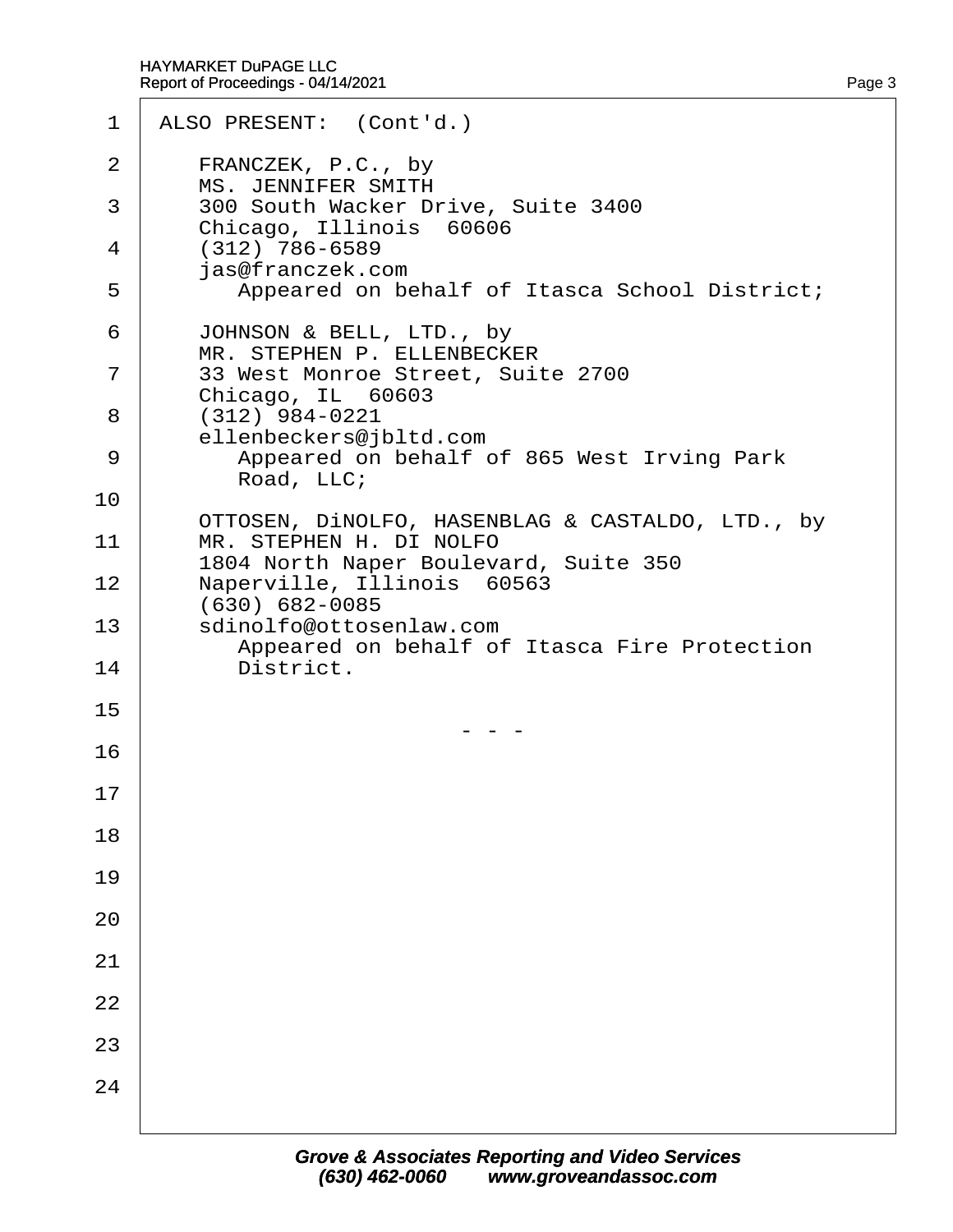| 1              | INDEX                                                               |
|----------------|---------------------------------------------------------------------|
| $\overline{2}$ | <b>WITNESS</b>                                                      |
| 3              | <b>BRUCE MOELLER</b>                                                |
| 4              | <b>EXAMINATION BY:</b><br>Line<br>Page                              |
| 5              | MS. O'KEEFE 11<br>13<br>MR. DI NOLFO 61<br>$\overline{\mathcal{A}}$ |
| 6              | MR. ELLENBECKER 71<br>$\overline{4}$<br>2                           |
| $\overline{7}$ |                                                                     |
| 8              | FRANK F. BURKE, JR.                                                 |
| 9              | <b>EXAMINATION BY:</b>                                              |
| 10             | MR. DI NOLFO 86<br>14                                               |
| 11             | <b>EXHIBITS:</b>                                                    |
| 12             | ITASCA FIRE PROTECTION<br><b>ID RECEIVED</b>                        |
| 13             | No. 43<br>142                                                       |
| 14             |                                                                     |
| 15             |                                                                     |
| 16             |                                                                     |
| 17             |                                                                     |
| 18<br>19       |                                                                     |
| 20             |                                                                     |
| 21             |                                                                     |
| 22             |                                                                     |
| 23             |                                                                     |
| 24             |                                                                     |
|                |                                                                     |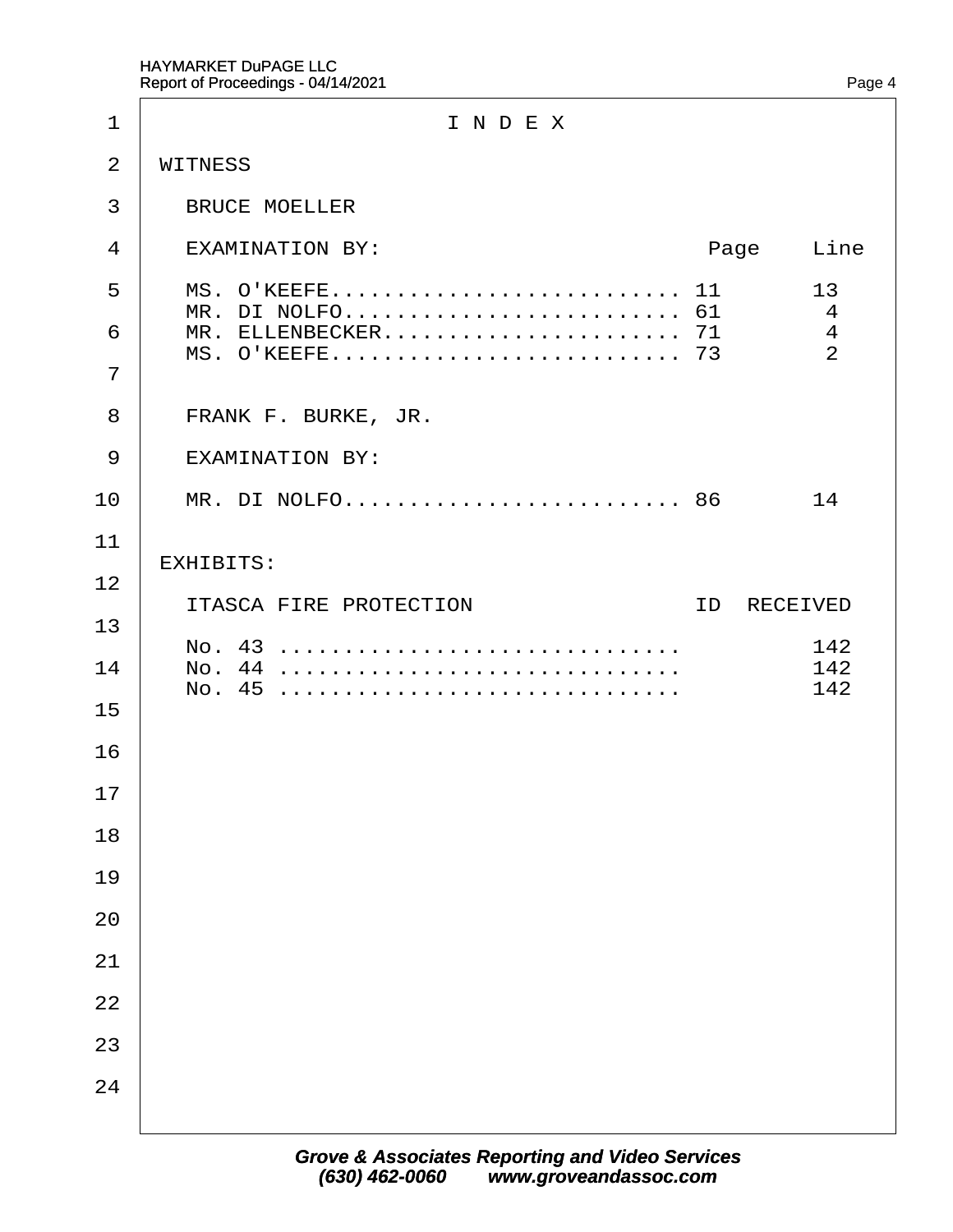| 1              | CHAIRMAN DALY: Welcome to this meeting of         |
|----------------|---------------------------------------------------|
| 2              | the April 14, 2021, Itasca Planning Commission. I |
| 3              | dall this meeting to order.                       |
| 4              | Will the Secretary please call the                |
| 5              | rbll.                                             |
| 6              | <b>RECORDING SECRETARY MALONE: Commissioner</b>   |
| $\overline{7}$ | Carello?                                          |
| 8              | <b>COMMISSIONER CARELLO: Here.</b>                |
| 9              | <b>RECORDING SECRETARY MALONE: Commissioner</b>   |
| 10             | Drummond?                                         |
| 11             | <b>COMMISSIONER DRUMMOND: Here.</b>               |
| 12             | <b>RECORDING SECRETARY MALONE: Commissioner</b>   |
| 13             | Holmes?                                           |
| 14             | <b>COMMISSIONER HOLMES: Here.</b>                 |
| 15             | <b>RECORDING SECRETARY MALONE: Commissioner</b>   |
| 16             | Ray?                                              |
| 17             | (No Response.)                                    |
| 18             | <b>RECORDING SECRETARY MALONE: Commissioner</b>   |
| 19             | Russo?                                            |
| 20             | <b>COMMISSIONER RUSSO: Here.</b>                  |
| 21             | RECORDING SECRETARY MALONE: Chairman Daly?        |
| 22             | CHAIRMAN DALY: Here. I declare a quorum           |
| 23             | present.                                          |
| 24             | Good evening everyone. Today is                   |
|                |                                                   |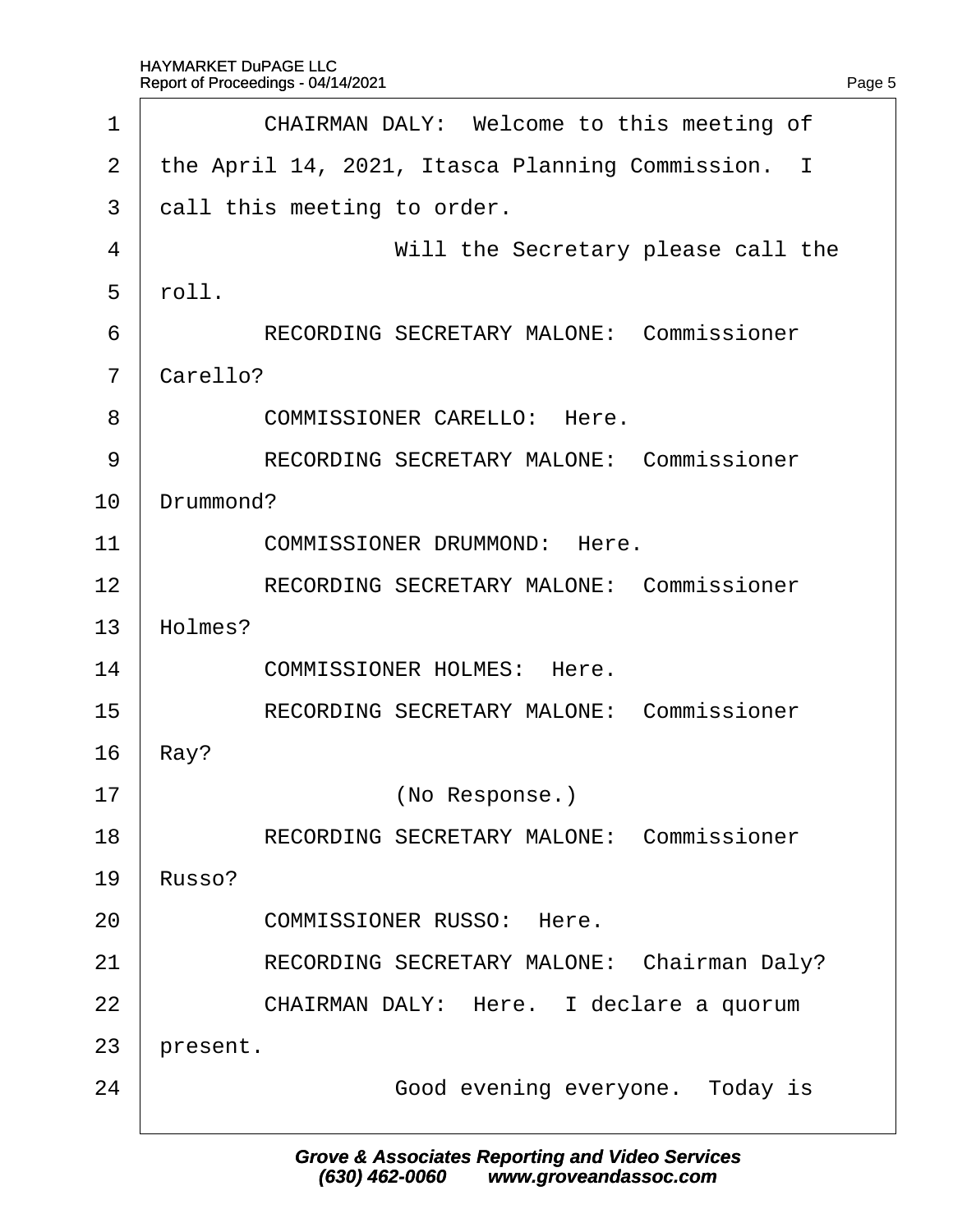| Wednesday, April 14, 2021. The case before the      |
|-----------------------------------------------------|
| Planning Commission is PC 19-014 continued from     |
| April 7th, 2021.                                    |
| The petitioner and owner is                         |
| Haymarket DuPage, LLC. The location is 860 West     |
| Irving Park Road.                                   |
| The procedures for tonight's                        |
| meeting moving forward are as follows: Tonight we   |
| will be begin with the redirect -- the              |
| cross-examination of Mr. Bruce Moeller by           |
| Ms. O'Keefe. Then we will have Mr. DiNolfo present  |
| Chief Burke as his next witness.                    |
| The Planning Commission has adopted                 |
| hew rules of procedure which are now in effect. We  |
| are proceeding remotely due to COVID-19, and the    |
| public may watch the proceedings through the        |
| Village's YouTube channel. Anyone wishing to make   |
| public comment will be able to do so after the      |
| presentation of cases. They need to sign up on the  |
| Village's website.                                  |
| Anyone wishing to ask questions of                  |
| the petitioner, the Village staff, or other parties |
| will be able to do so after the presentation of     |
| cases. The sign-up form is also on the Village's    |
|                                                     |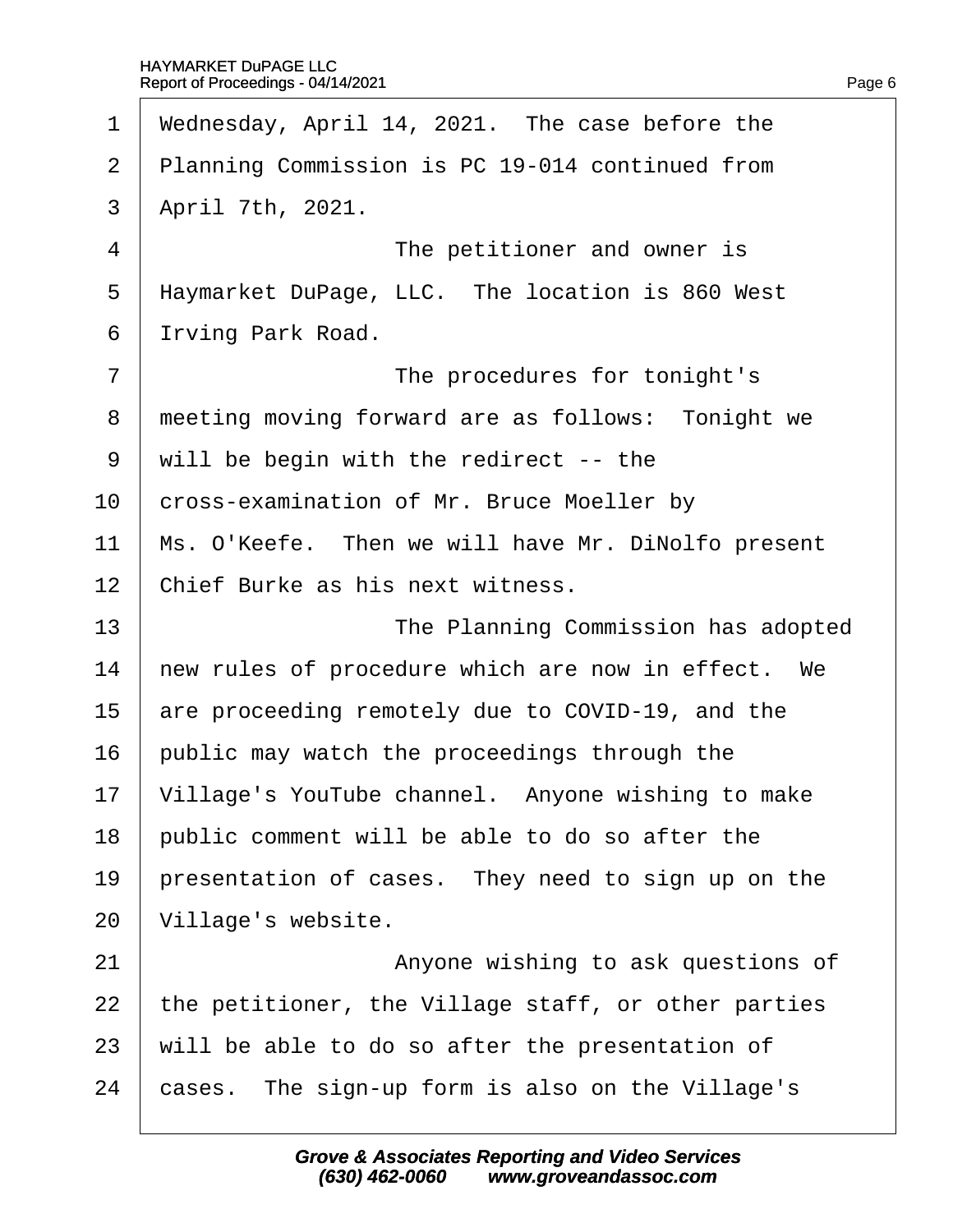| 1              | website.                                              |
|----------------|-------------------------------------------------------|
| 2              | And, finally, remote Village staff                    |
| 3              | is monitoring the video streaming. If the video       |
| 4              | streaming does not work during the proceedings, we    |
| 5              | will stop and wait until the video streaming is fixed |
| 6              | or reschedule for another date.                       |
| $\overline{7}$ | With that I'd now like to invite                      |
| 8              | Mr. Charles Hervas, our legal counsel, for his        |
| 9              | dpening remarks.                                      |
| 10             | RECORDING SECRETARY MALONE: Excuse me,                |
| 11             | Attorney Hervas. Before you start, I believe          |
| 12             | Commissioner Ray has joined us, so I'd just like to   |
| 13             | call her for roll and let it reflect.                 |
| 14             | <b>Commissioner Ray?</b>                              |
| 15             | COMMISSIONER RAY: Yes. Sorry, the Zoom link           |
| 16             | was wrong. Yep.                                       |
| 17             | RECORDING SECRETARY MALONE: Thank you.                |
| 18             | MR. HERVAS: Thank you, Mr. Chairman.                  |
| 19             | My name is Chuck Hervas and I'm the                   |
| 20             | attorney advising the Plan Commission in this matter. |
| 21             | This is a legal proceeding with legal significance.   |
| 22             | A court reporter is swearing in witnesses and is      |
| 23             | transcribing the testimony. This is not a trial, but  |
| 24             | we are developing a record of proceedings before the  |
|                |                                                       |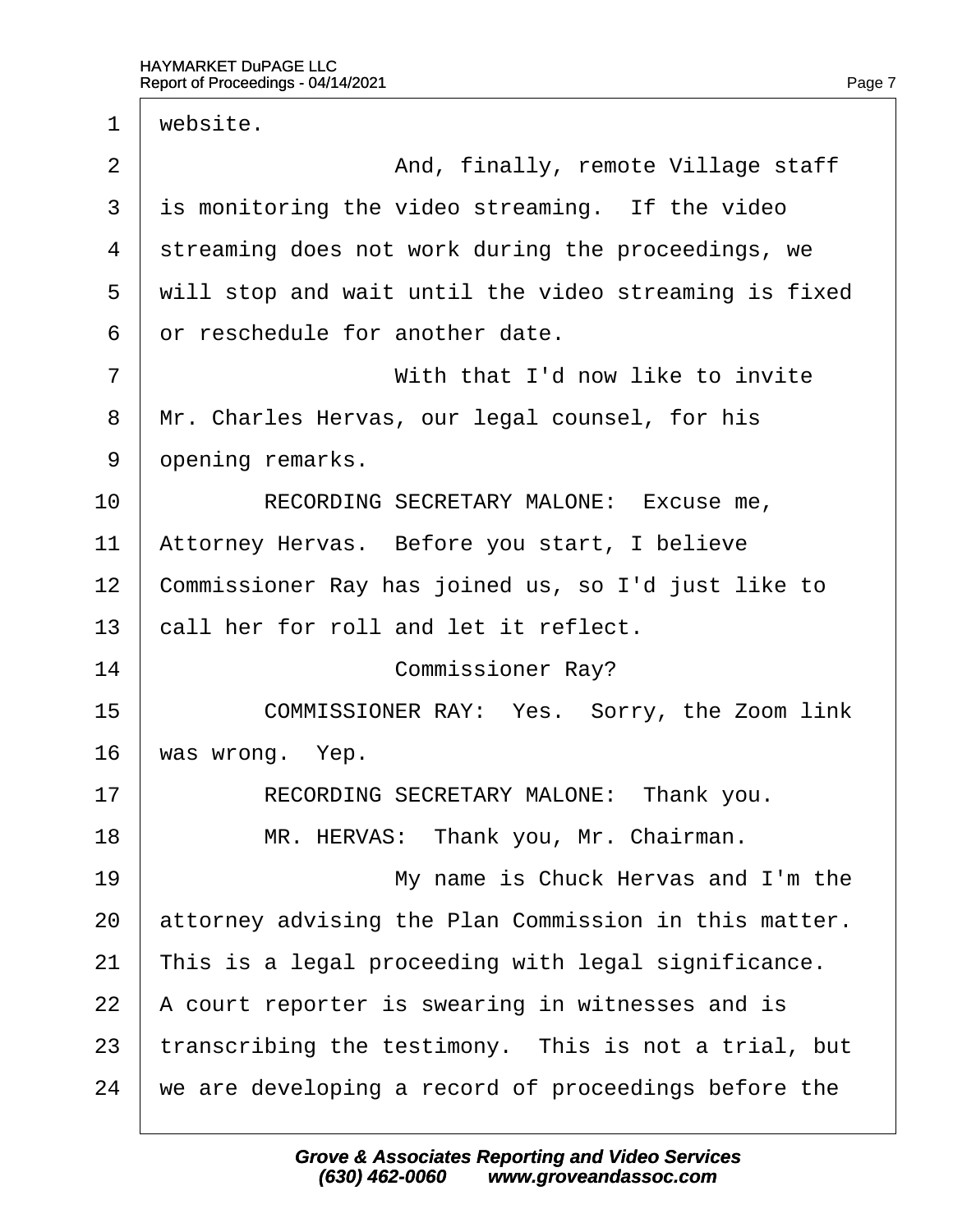| $\mathbf 1$    | Plan Commission. This is a legal public hearing on a  |
|----------------|-------------------------------------------------------|
| 2              | zoning petition.                                      |
| 3              | My job as the attorney is to                          |
| 4              | protect the rights of the petitioner, any objectors,  |
| 5              | and the public.                                       |
| 6              | The Plan Commission will make                         |
| $\overline{7}$ | findings and a recommendation to the Village Board.   |
| 8              | Please understand that the Plan Commission is a       |
| 9              | recommending body. The Village Board will make the    |
| 10             | final decision on the Haymarket zoning petition.      |
| 11             | Due to the pandemic and the                           |
| 12             | Governor's emergency orders, we are unable to meet in |
| 13             | person. A virtual hearing is not the preferred        |
| 14             | method for hearing this zoning petition; however, the |
| 15             | business of government must move forward and the      |
| 16             | virtual hearing has been approved by state statute    |
| 17             | and is used by local governments across the state.    |
| 18             | Everyone is doing the best they can under the         |
| 19             | circumstances.                                        |
| 20             | Procedures used by the Plan                           |
| 21             | Commission for large hearings during the pandemic are |
| 22             | available on the Village's website. The website has   |
| 23             | a lot of information, including a comprehensive       |
| 24             | step-by-step guide about this hearing. The public     |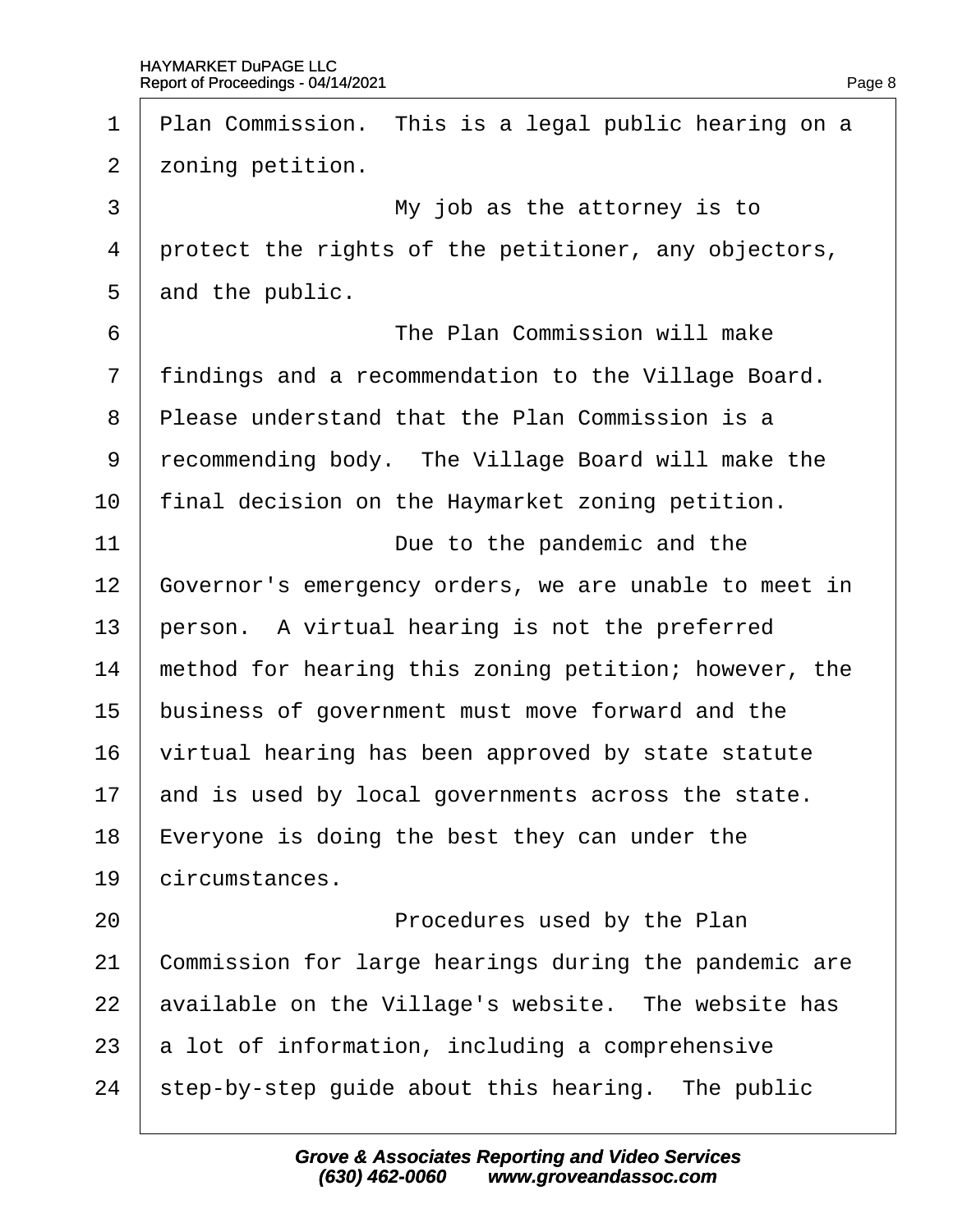| $\mathbf 1$    | will have an opportunity to ask questions and provide |
|----------------|-------------------------------------------------------|
| $\overline{2}$ | public comment at the appropriate time.               |
| 3              | Witnesses will be presented by the                    |
| 4              | Petitioner and possibly by other interested parties.  |
| 5              | Cross-examination will be allowed only by the         |
| 6              | attorneys or anyone who has been legally recognized   |
| 7              | as an interested party.                               |
| 8              | Finally, this is a slow and                           |
| 9              | deliberate process that creates a record appropriate  |
| 10             | for a Plan Commission hearing. We ask that you        |
| 11             | please respect this legal process even if you do not  |
| 12             | agree with it.                                        |
| 13             | That's all I have, Mr. Chairman.                      |
| 14             | CHAIRMAN DALY: Thank you, Mr. Hervas.                 |
| 15             | With that, the business before the                    |
| 16             | Commission this evening is the public hearing on Case |
| 17             | No. PC-19-014. The request is for a petition for a    |
| 18             | planned development by special use with exceptions    |
| 19             | and Class I Site Plan approval all in order to permit |
| 20             | a mixed use residential and healthcare facility and   |
| 21             | other accessory uses in the B-2 Community Business    |
| 22             | District at 860 West Irving Park Road.                |
| 23             | I will now entertain a motion to                      |
| 24             | open this continued public hearing.                   |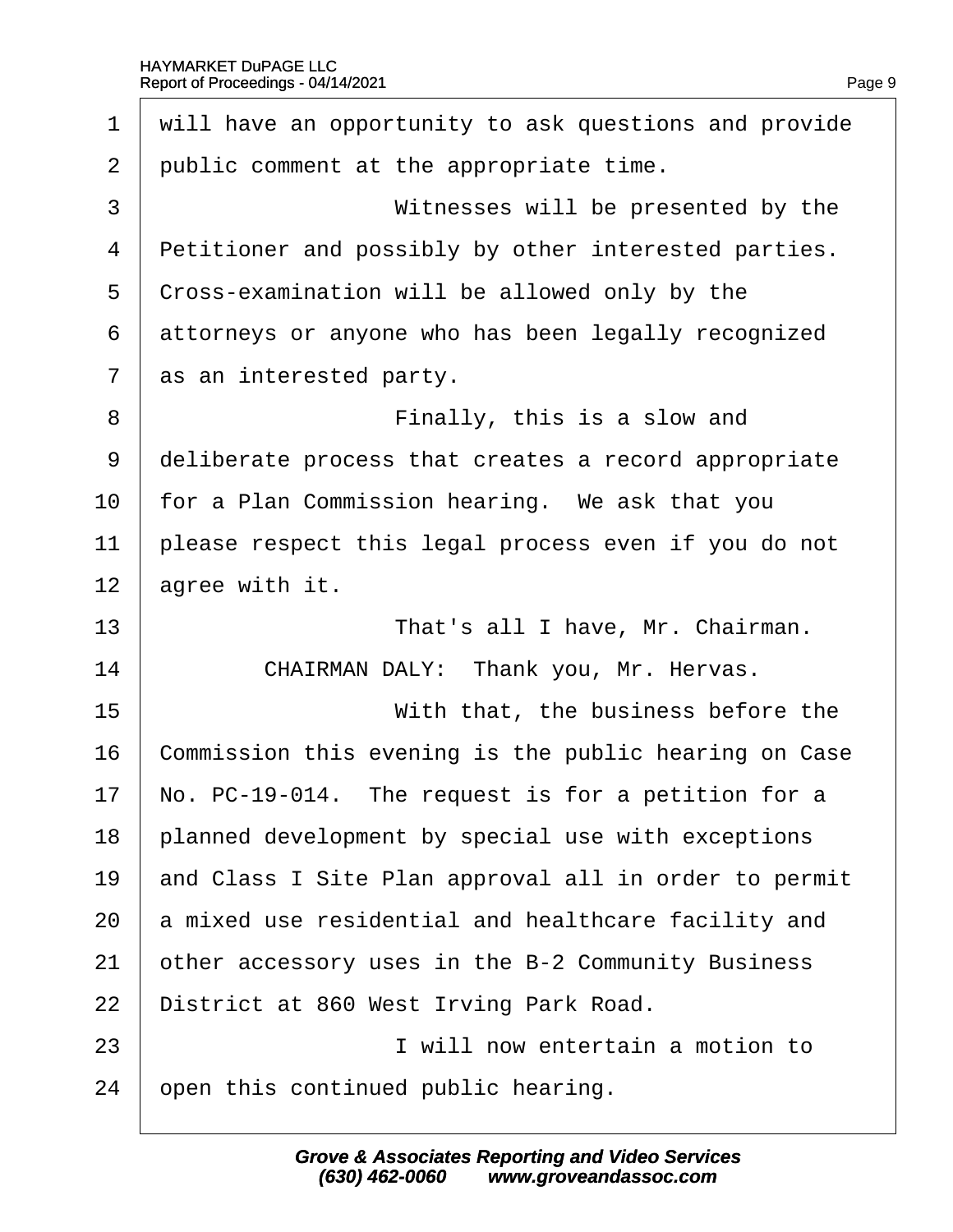$\sqrt{ }$ 

| 1  | <b>COMMISSIONER HOLMES: So moved; Commissioner</b> |
|----|----------------------------------------------------|
| 2  | Holmes.                                            |
| 3  | <b>COMMISSIONER CARELLO: Second; Commissioner</b>  |
| 4  | Carello.                                           |
| 5  | CHAIRMAN DALY: There being a motion and a          |
| 6  | second, will the secretary please call the vote.   |
| 7  | <b>RECORDING SECRETARY MALONE: Commissioner</b>    |
| 8  | Carello?                                           |
| 9  | <b>COMMISSIONER CARELLO: For.</b>                  |
| 10 | <b>RECORDING SECRETARY MALONE: Commissioner</b>    |
| 11 | Drummond?                                          |
| 12 | <b>COMMISSIONER DRUMMOND: For.</b>                 |
| 13 | <b>RECORDING SECRETARY MALONE: Commissioner</b>    |
| 14 | Holmes?                                            |
| 15 | <b>COMMISSIONER HOLMES: For.</b>                   |
| 16 | <b>RECORDING SECRETARY MALONE: Commissioner</b>    |
| 17 | Ray?                                               |
| 18 | <b>COMMISSIONER RAY: For.</b>                      |
| 19 | <b>RECORDING SECRETARY MALONE: Commissioner</b>    |
| 20 | Russo?                                             |
| 21 | <b>COMMISSIONER RUSSO: For.</b>                    |
| 22 | RECORDING SECRETARY MALONE: Chairman Daly?         |
| 23 | <b>CHAIRMAN DALY: For. The motion carries.</b>     |
| 24 | The public hearing is now open.                    |
|    |                                                    |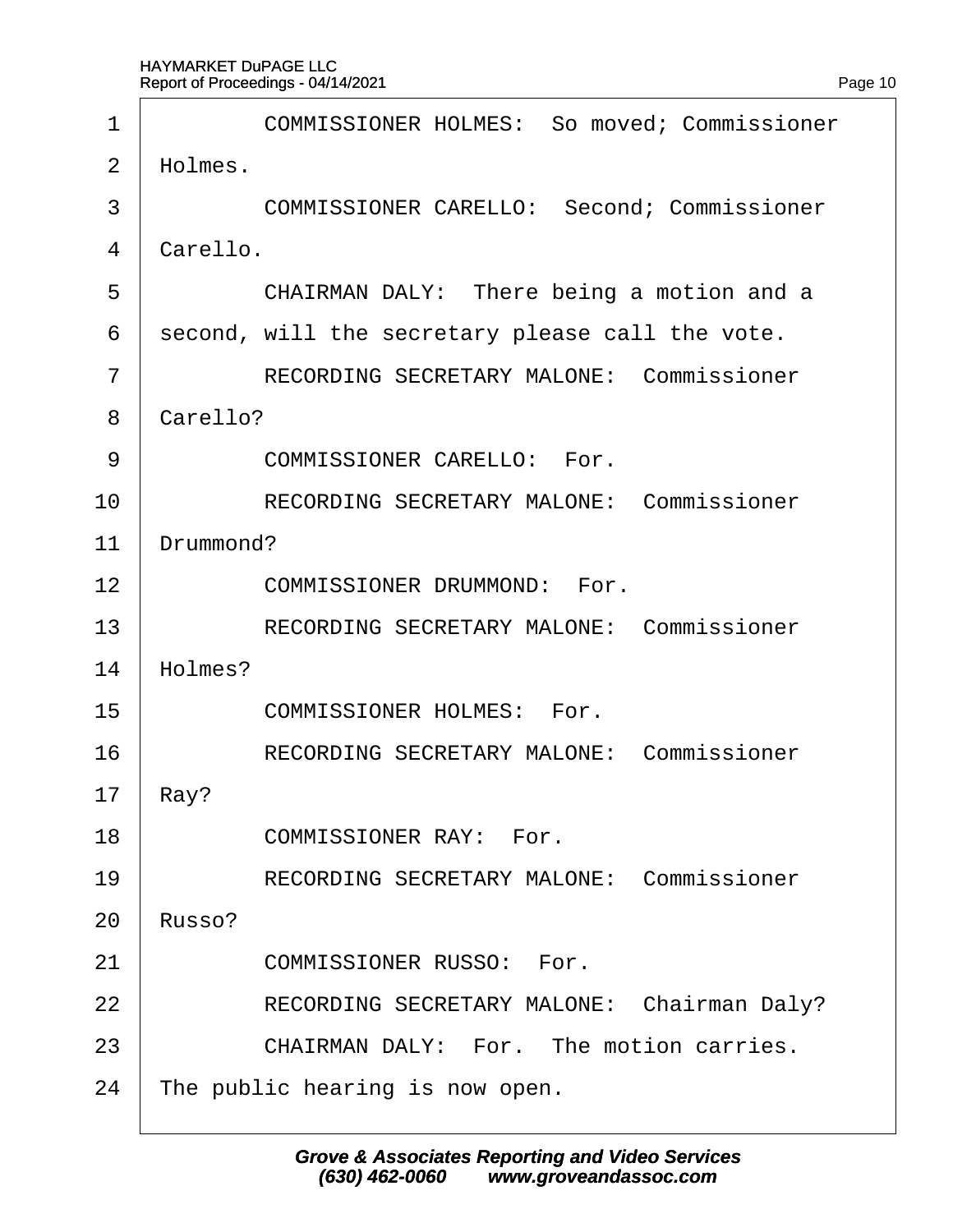| 1              | At this time I would ask that                         |  |  |
|----------------|-------------------------------------------------------|--|--|
| 2              | Mr. Moeller please be sworn in by the court reporter. |  |  |
| 3              | (Witness sworn.)                                      |  |  |
| 4              | <b>BRUCE MOELLER</b>                                  |  |  |
| 5              | recalled as a witness herein, having been first duly  |  |  |
| 6              | sworn, was examined and testified as follows:         |  |  |
| $\overline{7}$ | CHAIRMAN DALY: Thank you. At this time I              |  |  |
| 8              | believe Ms. O'Keefe was wrapping up cross-examination |  |  |
| 9              | of Mr. Moeller.                                       |  |  |
| 10             | Ms. O'Keefe, he's your witness.                       |  |  |
| 11             | MS. O'KEEFE: Thank you, Mr. Chairman.                 |  |  |
| 12             | <b>CROSS-EXAMINATION (Continued)</b>                  |  |  |
| 13             | BY MS. O'KEEFE:                                       |  |  |
| 14             | Q. Hello, Mr. Moeller, how are you?                   |  |  |
| 15             | Fine, thank you.<br>Α.                                |  |  |
| 16             | Q. I don't know if I was wrapping it up,              |  |  |
| 17             | but we're going to try to move as quickly as we can   |  |  |
| 18             | this evening.                                         |  |  |
| 19             | So since you last testified, have                     |  |  |
| 20             | you conducted any additional research or reviewed any |  |  |
| 21             | additional documentation on this matter?              |  |  |
| 22             | A. Nothing beyond I did review the                    |  |  |
| 23             | transcript from the last hearing.                     |  |  |
| 24             | Q. So you didn't review any other                     |  |  |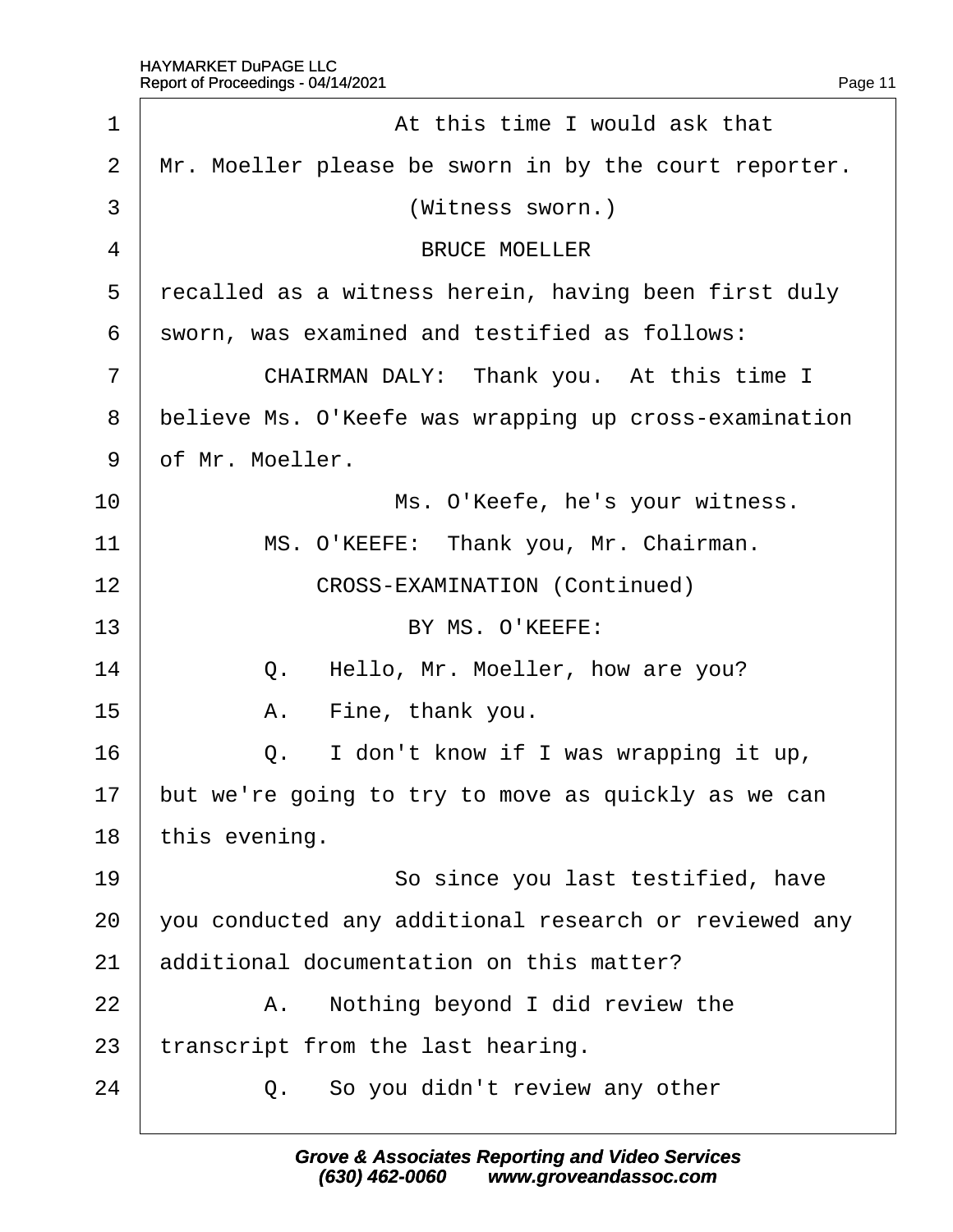| 1              |                 | transcripts other than what you testified to last     |
|----------------|-----------------|-------------------------------------------------------|
| 2              | time?           |                                                       |
| 3              |                 | A. That's correct.                                    |
| $\overline{4}$ |                 | Q. Okay. Since you last testified, have               |
| 5              |                 | you verified who the client is in this case because   |
| 6              |                 | you weren't sure who signed the contract?             |
| 7              |                 | A. That's correct. I still don't have that            |
| 8              | information.    |                                                       |
| 9              |                 | Q. Okay. In your last testimony you stated            |
| 10             |                 | that when a private ambulance is used for service     |
| 11             |                 | there's almost a 50 percent chance that private       |
| 12             |                 | ambulance won't be available, and I was wondering, is |
| 13             |                 | this assertion predicated on review of any particular |
| 14             | data in Itasca? |                                                       |
| 15             |                 | A. No.                                                |
| 16             |                 | Q. Any other data that you can -- you could           |
| 17             |                 | turn to that would support that statement?            |
| 18             |                 | A. It is based on my knowledge and                    |
| 19             |                 | experience in either managing or evaluating high      |
| 20             |                 | performance PMS systems -- medical systems, and it's  |
| 21             |                 | based on the desire of those operators to have the    |
| 22             |                 | units busy or, you know, committed to another call    |
| 23             |                 | approximately 50 percent of the time.                 |
| 24             |                 | Q. There's no formal study that -- of                 |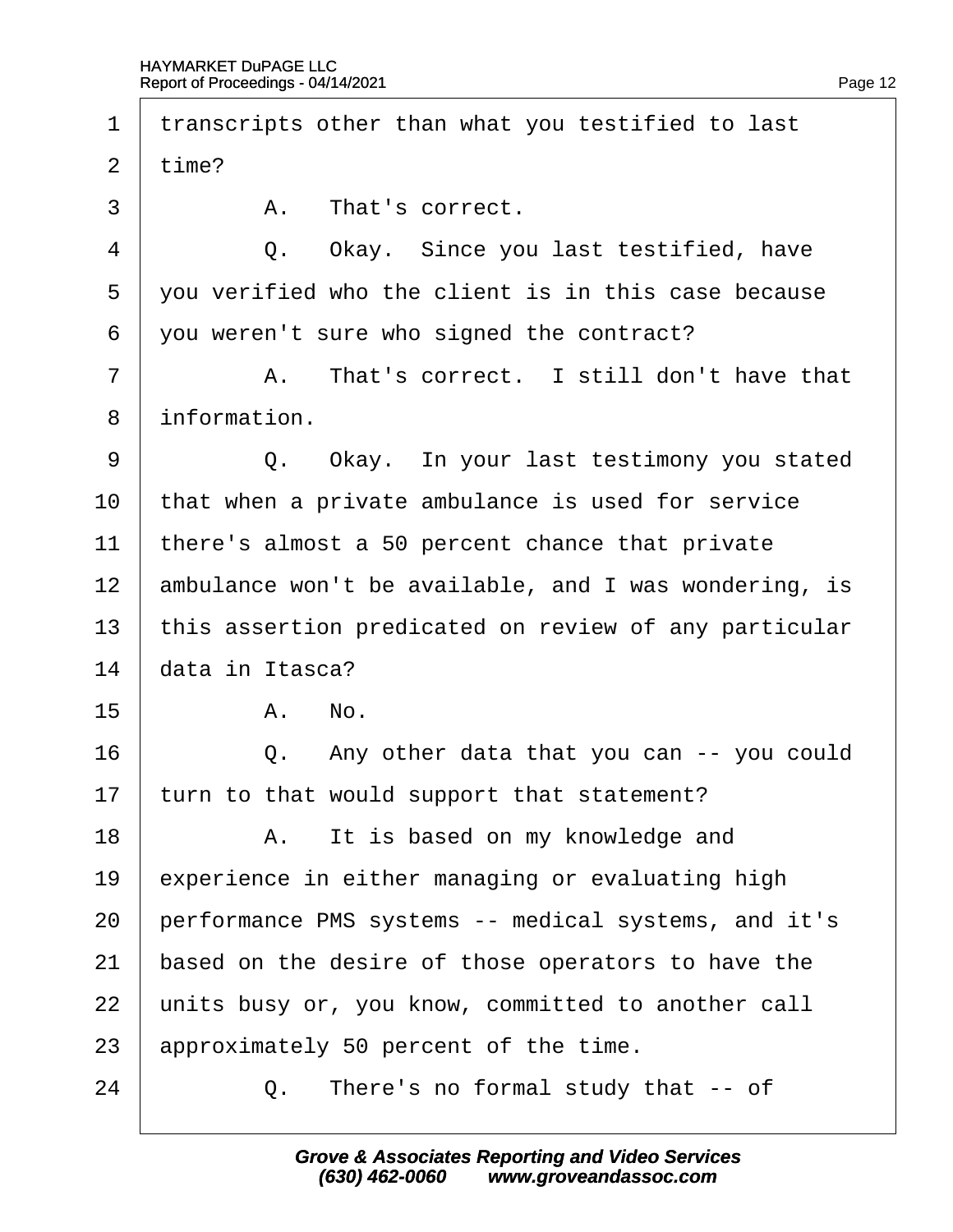| private ambulances and -- that would support that?    |
|-------------------------------------------------------|
| A. There is data and studies to support               |
| that, not in Itasca.                                  |
| Q. During your -- in your report you                  |
| testified that the Fire Protection District has to be |
| wary of demands on its MABAS partners, so I'd like to |
| talk a little bit about that.                         |
| Do you know if the Fire Protection                    |
| District maintains any reports on mutual aid calls?   |
| A. I do not.                                          |
| Q. So you don't know how many times they've           |
| either called for assistance or been called upon for  |
| assistance?                                           |
| A. I do not.                                          |
| Q. Okay. Given that you asserted that they            |
| heed to be wary of demands on the MABAS system,       |
| weren't you curious as to how often they make use of  |
| mutual aid now since --                               |
| CHAIRMAN DALY: Excuse me. I'm sorry,                  |
| Ms. O'Keefe. Excuse me. We are having issues with     |
| vour sound.                                           |
| MS. O'KEEFE: Oh.                                      |
| CHAIRMAN DALY: I don't know if it's an issue          |
| with you being too close to the microphone or if it's |
|                                                       |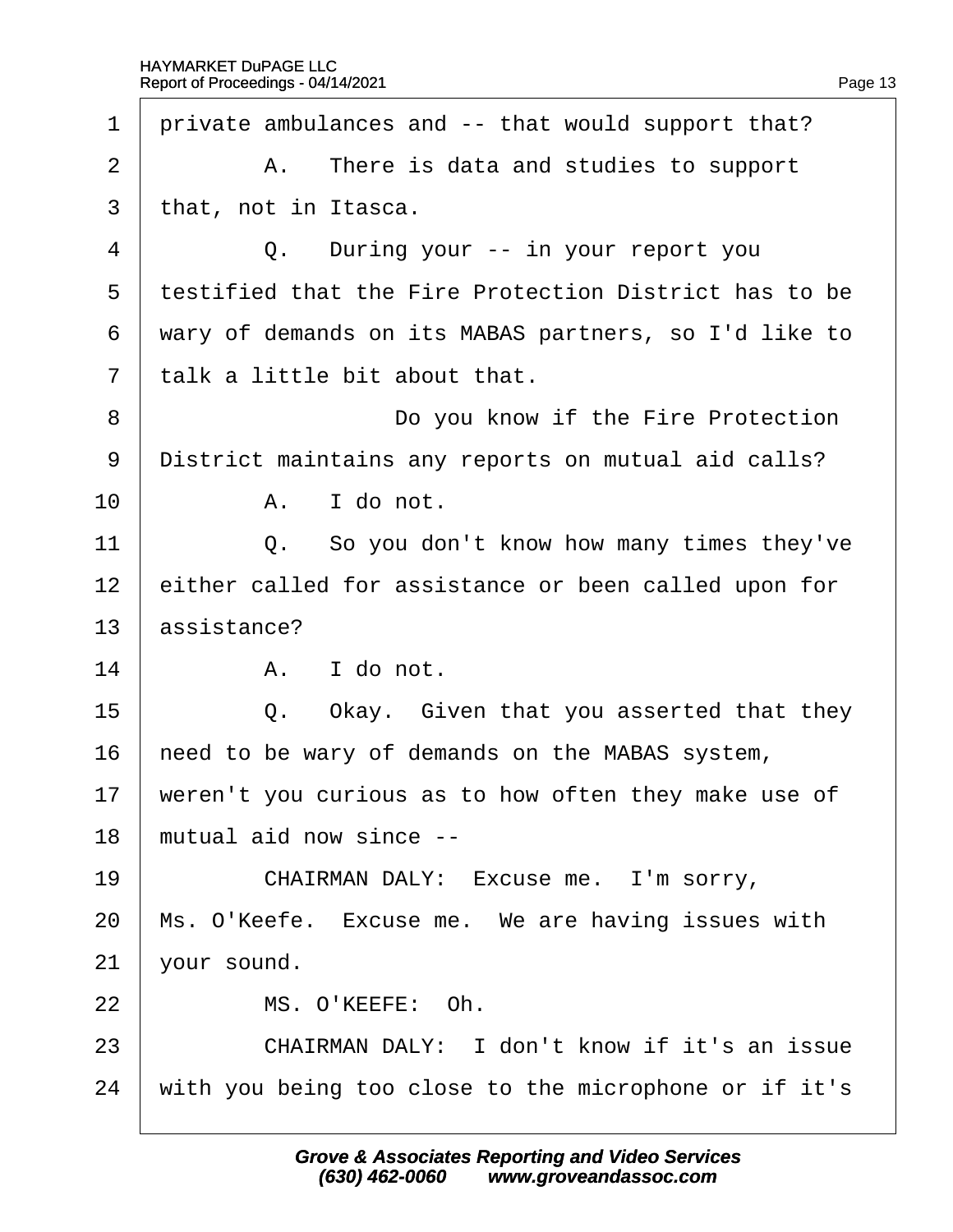| 1              | interrupted audio feed, but -- we're hearing it a    |
|----------------|------------------------------------------------------|
| $\overline{2}$ | little bit here, but also we're hearing from remote  |
| 3              | sources that it's difficult to hear you.             |
| 4              | MS. O'KEEFE: Okay. Can you hear me better            |
| 5              | now? Is it any clearer?                              |
| 6              | MS. WYSOCKI: This is Yordana Wysocki, and            |
| $\overline{7}$ | you're coming through with a clicking.               |
| 8              | MS. O'KEEFE: A clicking?                             |
| 9              | CHAIRMAN DALY: There's a crackling static in         |
| 10             | your feed, Ms. O'Keefe, and I don't know if it's a   |
| 11             | function of the Zoom connection or if it's a loose   |
| 12             | connection on your audio.                            |
| 13             | MS. O'KEEFE: Could we log off and we'll just         |
| 14             | try to log back on? It will just take a moment.      |
| 15             | CHAIRMAN DALY: Please do.                            |
| 16             | MS. O'KEEFE: Okay, thank you.                        |
| 17             | (Brief recess.)                                      |
| 18             | MS. O'KEEFE: Mr. Chairman, we're back. Can           |
| 19             | you hear us better now?                              |
| 20             | MS. WYSOCKI: Bridget, can you -- this is             |
| 21             | Yordana again. Can you keep talking and make sure so |
| 22             | can hear you?                                        |
| 23             | MS. O'KEEFE: Sure. Can you hear me better            |
| 24             | how?                                                 |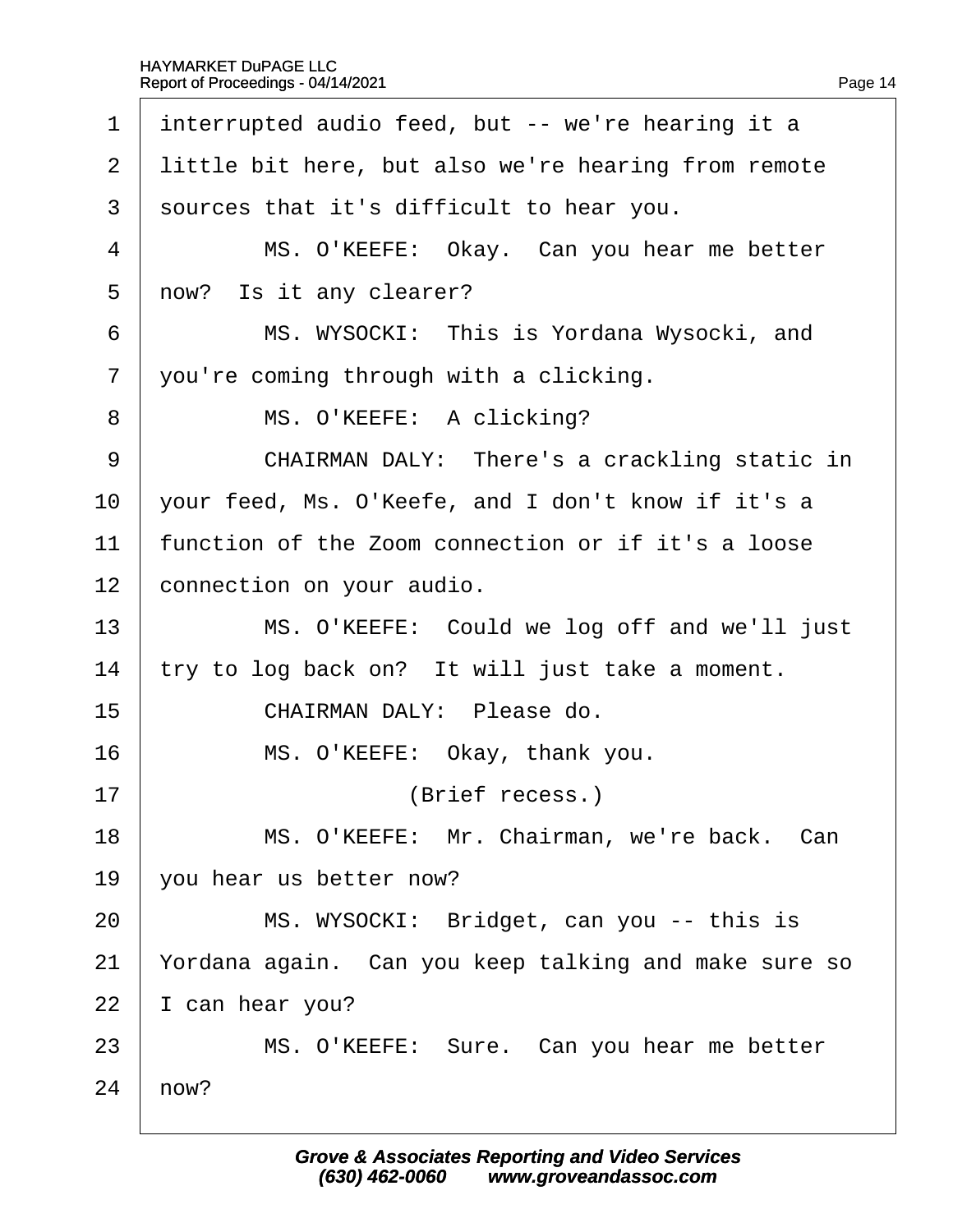| 1               | MS. WYSOCKI: Yeah. The static and clicking            |
|-----------------|-------------------------------------------------------|
| 2               | is gone on my end.                                    |
| 3               | MS. O'KEEFE: Good. Can anyone else hear               |
| $\overline{4}$  | dlicking or are we ready to go?                       |
| 5               | THE REPORTER: Sounds good to me.                      |
| 6               | CHAIRMAN DALY: No. Let's proceed.                     |
| $\overline{7}$  | MS. O'KEEFE: Good. Hey, thank you so much             |
| 8               | for bringing to our attention. We appreciate it.      |
| 9               | BY MS. O'KEEFE:                                       |
| 10              | Q. So I think we left it with the question,           |
| 11              | Mr. Moeller, of -- excuse me. Hang on a second.       |
| 12              | In your report you recommended that                   |
| 13              | the District be wary of its demand on MABAS that      |
| 14              | might be caused by Haymarket.                         |
| 15              | Aren't you curious, you know, as to                   |
| 16              | what the current calls are for Itasca? Don't you      |
| 17 <sub>2</sub> | think that's relevant information you should have?    |
| 18              | A. I don't believe I made a recommendation            |
| 19              | regarding that in the report. I made a number of      |
| 20              | major findings and did make a recommendation near the |
| 21              | end of the report. I noted simply that excessive use  |
| 22              | of MABAS resources beyond that which -- to which you  |
| 23              | reciprocate would likely lead to a, you know, change  |
| 24              | in the arrangement with your partners.                |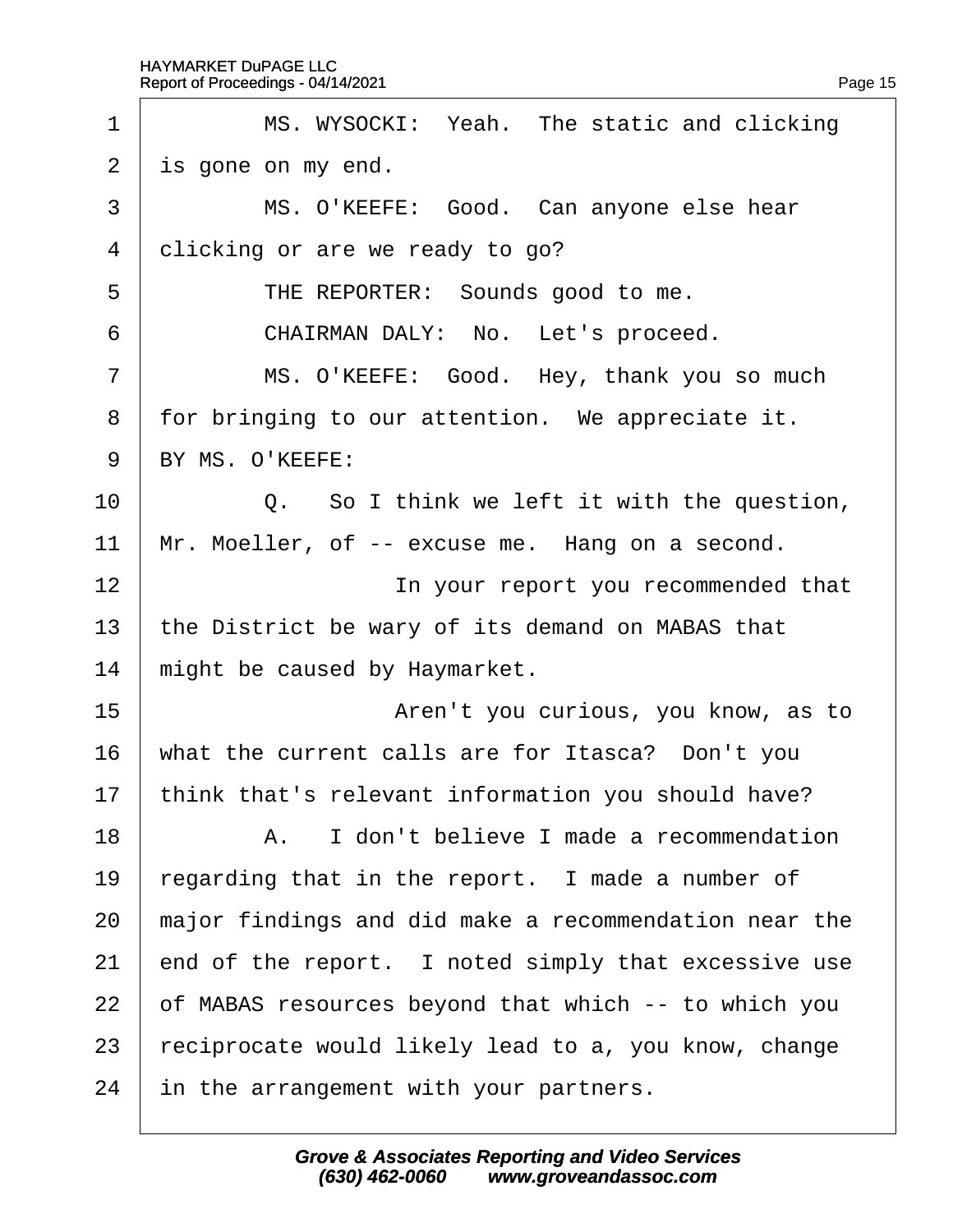| 1              | Q. Can you define excessive use? Like what            |
|----------------|-------------------------------------------------------|
| $\mathbf{2}$   | percentage of calls would you think are excessive?    |
| 3              | A. So those are judgments that would have             |
| 4              | to be made by the respective chiefs, by the           |
| 5              | respective communities. So my perspective may be      |
| 6              | different than Chief Burke's or any other chief       |
| $\overline{7}$ | within the area.                                      |
| 8              | Q. What's the range; five percent,                    |
| 9              | 10 percent of calls it's excessive, 50 percent of     |
| 10             | calls?                                                |
| 11             | A. So I will characterize what I have                 |
| 12             | addressed in my community. When it exceeded 15        |
| 13             | percent on a continuing basis, then I sat there and   |
| 14             | addressed it with the chief in that community.        |
| 15             | Again, though, that is a decision policy question for |
| 16             | the chief of the departments involved.                |
| 17             | Q. Okay. Did you make any efforts to reach            |
| 18             | but to any MABAS partners to determine if they have   |
| 19             | any concerns about any demand that Haymarket might    |
| 20             | place on either the District or them?                 |
| 21             | I did not. That was not within the<br>А.              |
| 22             | scope of what we were asked to look at.               |
| 23             | Q. Okay. In your prior testimony you                  |
| 24             | stated that "in our work we always look at            |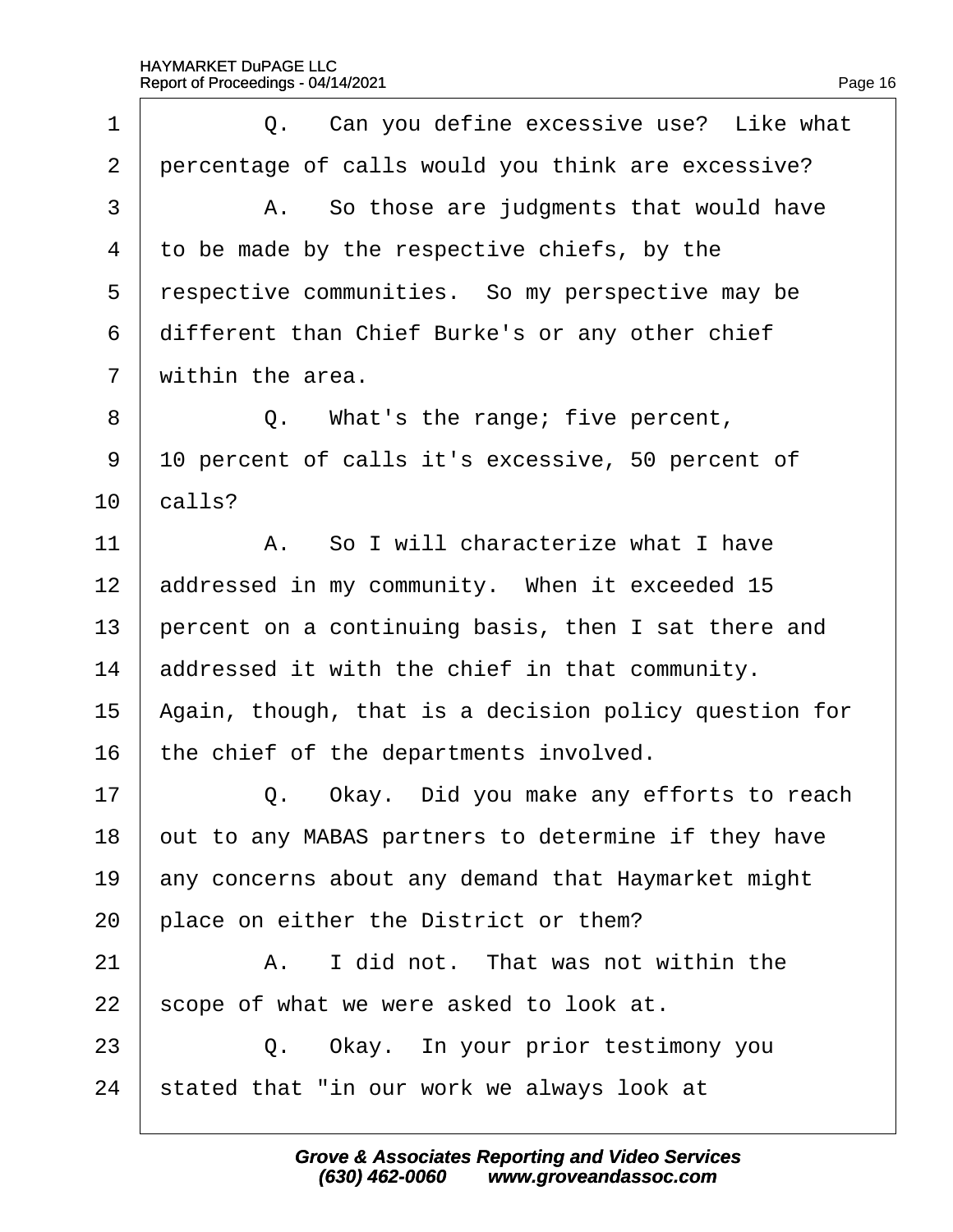| 1              | doncurrency," because one of the findings you had was |
|----------------|-------------------------------------------------------|
| $\overline{2}$ | regarding the concern of concurrent calls.            |
| 3              | In your experience, do fire                           |
| 4              | departments develop concurrency studies as part of    |
| 5              | their planning efforts?                               |
| 6              | A. It is a common evaluation that we do --            |
| $\overline{7}$ | the firm Fitch does when we do studies. I know of     |
| 8              | some departments that I have either consulted with or |
| 9              | have, you know, discussed with their chiefs where     |
| 10             | they have made use of those concurrency studies. I    |
| 11             | wouldn't say it's a common practice.                  |
| 12             | Q. But if you have a use such as this where           |
| 13             | there's a concern that you've raised about it         |
| 14             | being -- there might be concern about concurrent      |
| 15             | calls, did you recommend to Itasca that they do look  |
| 16             | at this at this point to see what the current level   |
| 17             | is, and then judge what the potential level might be  |
| 18             | if Haymarket were approved in terms of real data as   |
| 19             | compared to just raising an issue?                    |
| 20             | A. So I'm not sure if I'm following the               |
| 21             | question. Maybe, could you restate that?              |
|                |                                                       |
| 22             | Q. Sure. Did you recommend to Itasca that             |
| 23             | they set a baseline of how many concurrent calls are  |
| 24             | going on right now in their system?                   |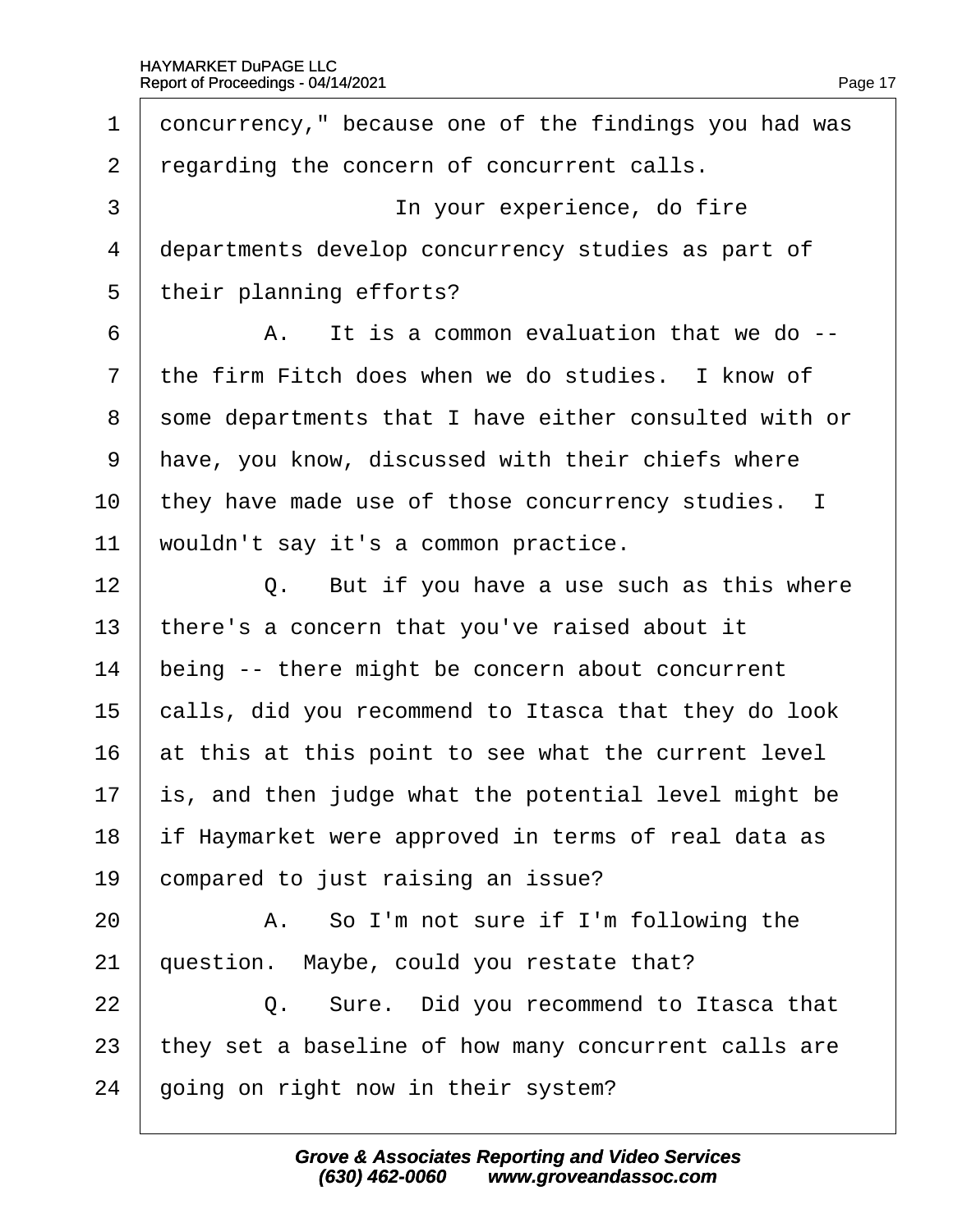| 1              | A. We did not. That was not part of our              |
|----------------|------------------------------------------------------|
| $\overline{2}$ | scope. It was to evaluate the Polaris report and the |
| 3              | assumptions therein.                                 |
| 4              | Q. Did you -- did you ask -- did you ask             |
| 5              | them if they track concurrent calls?                 |
| 6              | A. I don't recall a specific discussion              |
| $\overline{7}$ | with the Chief on that.                              |
| 8              | Q. Did you ask them if they have planning            |
| 9              | studies available to look at potential demands on    |
| 10             | equipment or staff?                                  |
| 11             | A. I believe earlier in the project we had           |
| 12             | a discussion on that. I don't recall any specific    |
| 13             | reports related to that.                             |
| 14             | Q. So you didn't ask them if they have any           |
| 15             | eports that they could provide?                      |
| 16             | A. They did provide some information during          |
| 17             | the study. They provided, for example, average time  |
| 18             | on task for medical calls, is the one I particularly |
| 19             | emember that is cited within the report.             |
| 20             | Q. Okay. So you make a claim in your                 |
| 21             | eport -- a hypothetical claim in your report that    |
| 22             | concurrent calls could potentially occur, but there  |
| 23             | eally isn't any data to back up that claim; correct? |
| 24             | A. That's not correct. What I indicated is           |
|                |                                                      |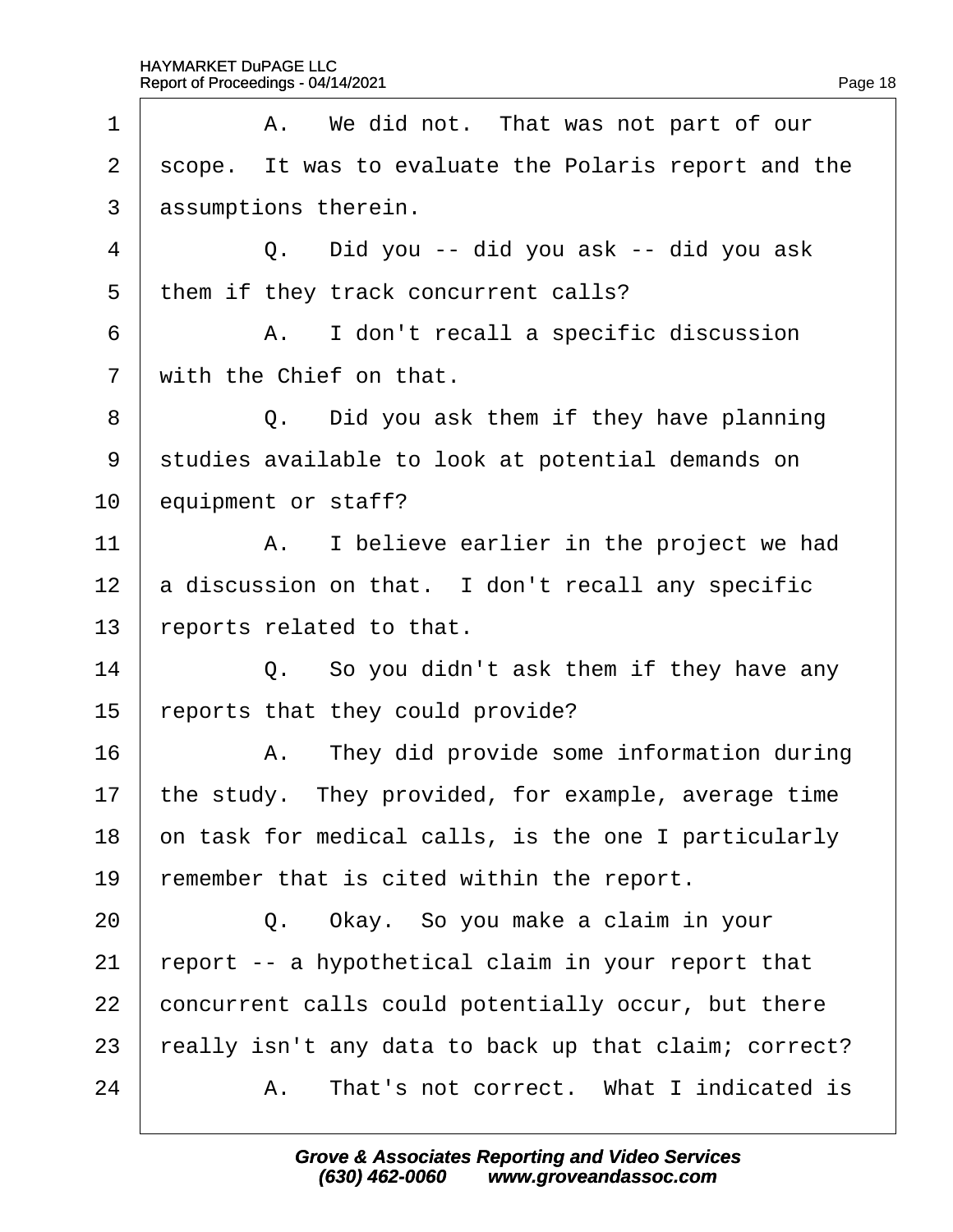| with an increase of about 23 percent of calls there  |
|------------------------------------------------------|
| is a greater probability -- mathematically greater   |
| probability that there will be conflict, there will  |
| be concurrency. That's just --                       |
| Q. But that 20- -- that 23 percent in calls          |
| is hypothetical, too, because that's also only based |
| on one comp and hasn't involved an in-depth study.   |
| You didn't look at any -- you only looked at         |
| unrelated comps except for Haymarket Chicago.        |
| A. So it was based on our analysis of what           |
| Haymarket Itasca would arguably likely demand. It's  |
| based on the comp of the same provider. So I don't   |
| think unlikely I -- I'm highly confident in that     |
| analysis based on the methodology we describe in the |
| report.                                              |
| Q. On one comp. Okay.                                |
| MR. DI NOLFO: I object to her comment.               |
| MS. O'KEEFE: I'm sorry?                              |
| MR. DI NOLFO: Well, I thought you had a              |
| question. Was that a question mark at -- with "one"  |
| comp" or was that just a comment?                    |
| MS. O'KEEFE: I'll withdraw the comment for           |
| the record.                                          |
|                                                      |
|                                                      |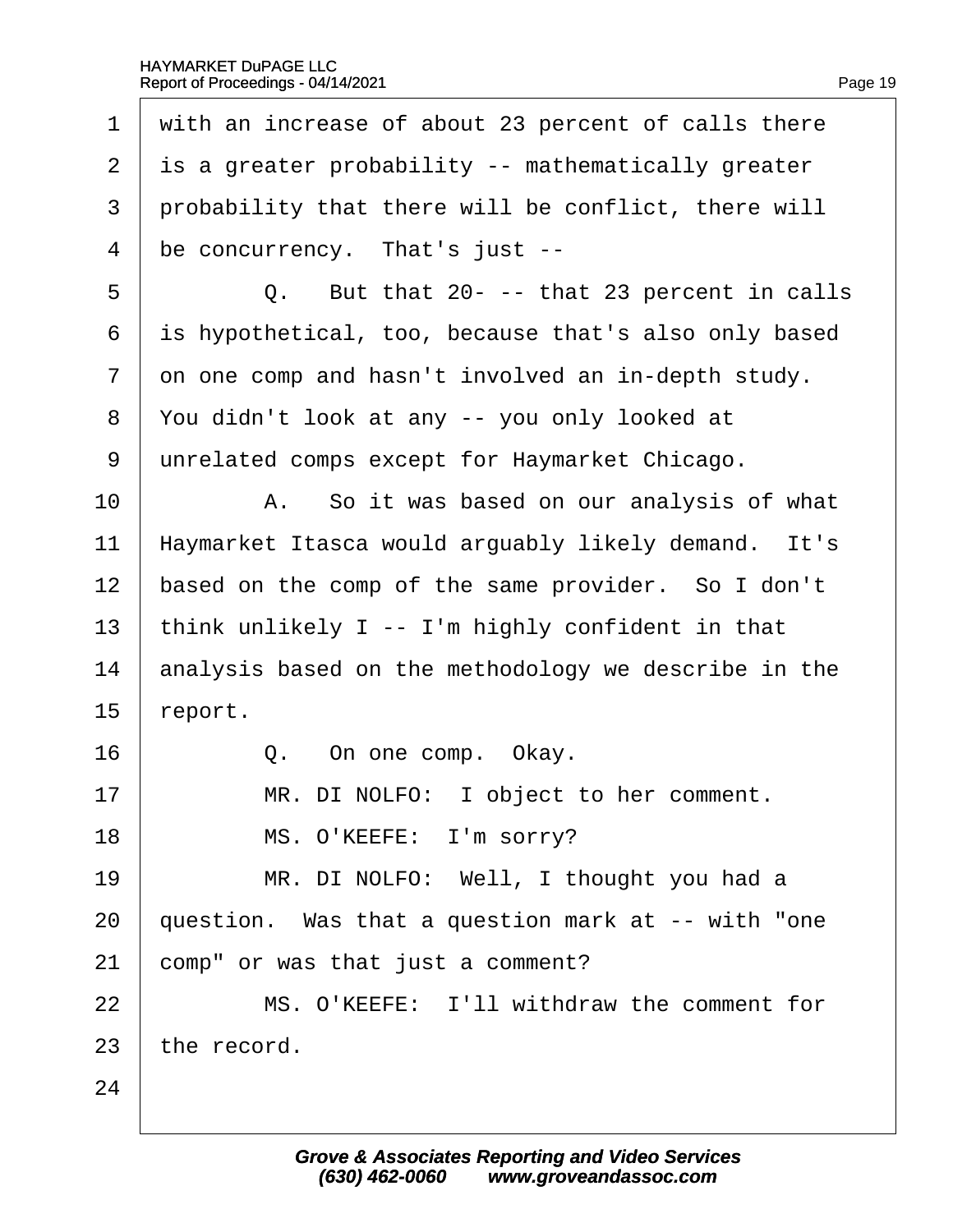1 BY MS. O'KEEFE:  $2 \mid Q$ . So did you -- Mr. Moeller, did you 3 request or receive any call volume information from ·4· ·the District related to fire or EMS --  $5 \quad$   $A \quad$  We did -- $6 \mid Q$ . -- volumes?  $7$  | A. Yes, we did receive information. 8 **I** Table 4 in the report cites what 9 the call volume was. I'm trying to remember if that 10 may have been derived from the Polaris report. I'd 11 have to go back and look at my notes to see where 12 that was, but Table 4 shows the average call volume 13  $\theta$  Itasca.  $14$   $\Box$   $\Box$  Yeah, that came from the Polaris report.  $15$   $\parallel$  So do you recall if Ita- -- if the 16 Fire District gave you anything on call volumes?  $17$   $\parallel$  A. Not that I recall directly. 18  $\vert$  Q. And you didn't ask for any?  $19$   $\parallel$  A. I -- as I used in the report, I used 20 that information that was derived from the Polaris  $21$  report. 22 **Q.** Did you request or receive any response 23 data from the District?  $24$  | A. Response data? Can you clarify  $-$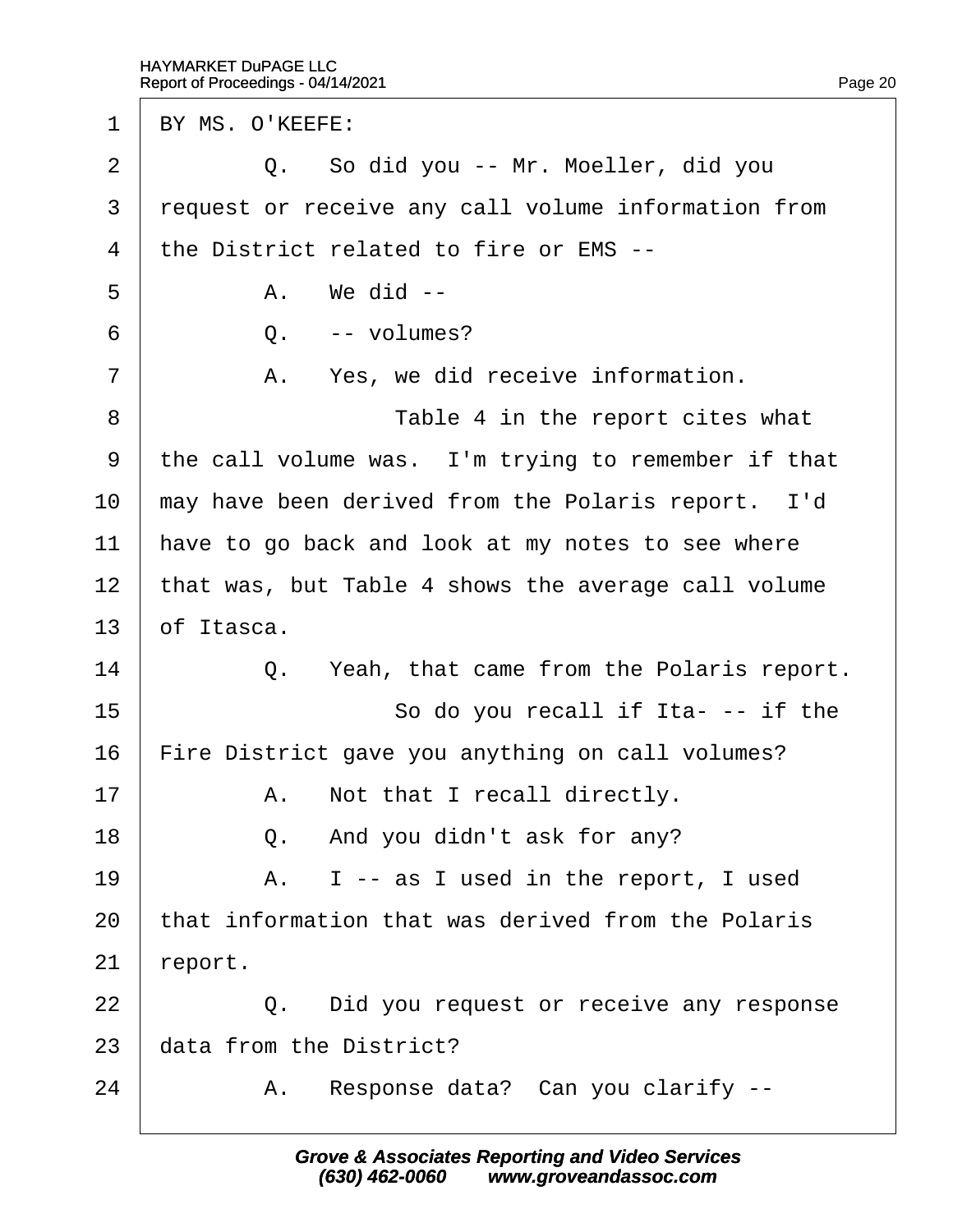| 1               | Q. Like response times.                               |
|-----------------|-------------------------------------------------------|
| $\overline{2}$  | A. -- what you mean by that?                          |
| 3               | Q.<br>Response times.                                 |
| 4               | A. I don't recall if response time was                |
| 5               | included or not. As I said, we did ask for and        |
| 6               | receive average time on task for medical calls.       |
| $\overline{7}$  | Q. That doesn't address the response issue,           |
| 8               | does it, in terms of, like -- you made an assertion   |
| 9               | that if there are concurrent calls or if there is an  |
| 10              | increased demand, it may result in increased response |
| 11              | times, but you never established what those response  |
| 12 <sub>2</sub> | times were as a baseline, did you?                    |
| 13              | A. That was beyond the scope of what we               |
| 14              | were asked to do; however, your question is using     |
| 15              | time on task, it is exactly relevant to it.           |
| 16              | If a call comes in and it takes one                   |
| 17              | minute to handle that call, the opportunity for       |
| 18              | collision for call concurrency is less than if a call |
| 19              | comes in and it takes one hour for that call to be    |
| 20              | handled. If I recall, I think the District's time     |
| 21              | was about 55, 56 minutes to handle a medical call.    |
| 22              | So it is relevant because it                          |
| 23              | impacts the availability of the unit for a subsequent |
| 24              | call depending on the arrival process of subsequent   |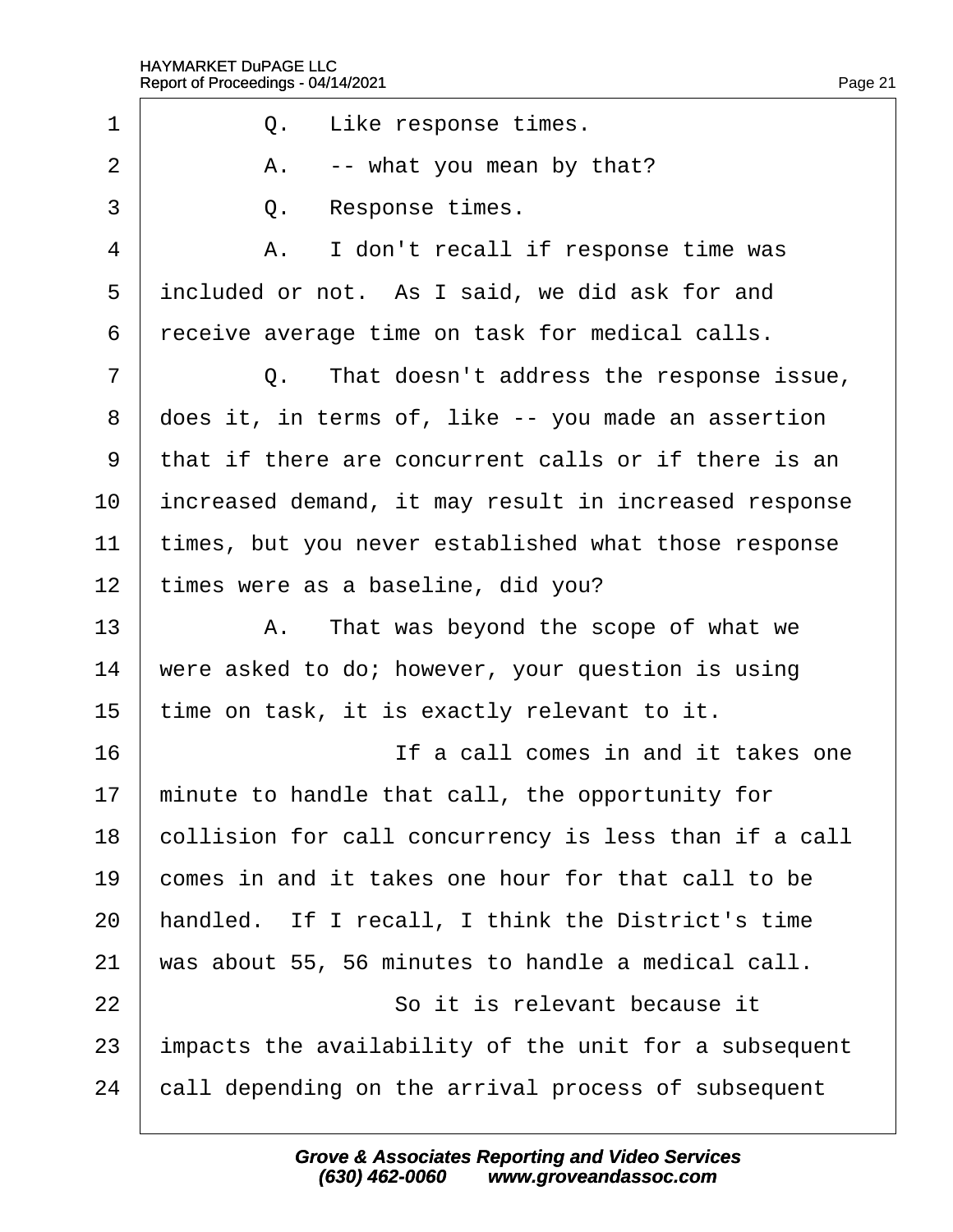1 dlarms.  $2 \mid Q$ . Do you know what the average response 3 time is in Itasca?  $4$  | A. I don't recall it and it wasn't in my 5 report. I don't recall if I saw that information or  $6$   $\theta$  $7 \mid$  Q. So in your report you stated that -- you 8 know, this is something you just mentioned. You 9 stated hypothetically that there could be up to a 10 23 percent increase in call volume created by 11 Haymarket. 12 **I** *Are you aware that currently the* 13 District provides more mutual aid to -- 20 -- more 14 mutual aid to neighboring communities than the 15 23 percent hypothetical increase that might be caused 16 by Haymarket?  $17$   $\parallel$  A. So I'm not sure if I agree with the 18 characterization of hypothetical. 19· · · · · · · · · · ·The 379 additional calls was based 20 on calculations derived from the experience of 21 Haymarket Chicago and applying that methodology 22 that's outlined in the report to Haymarket Itasca.  $23$   $\parallel$  **am not aware of the demand that** 24 bther mutual aid that the Fire District provides to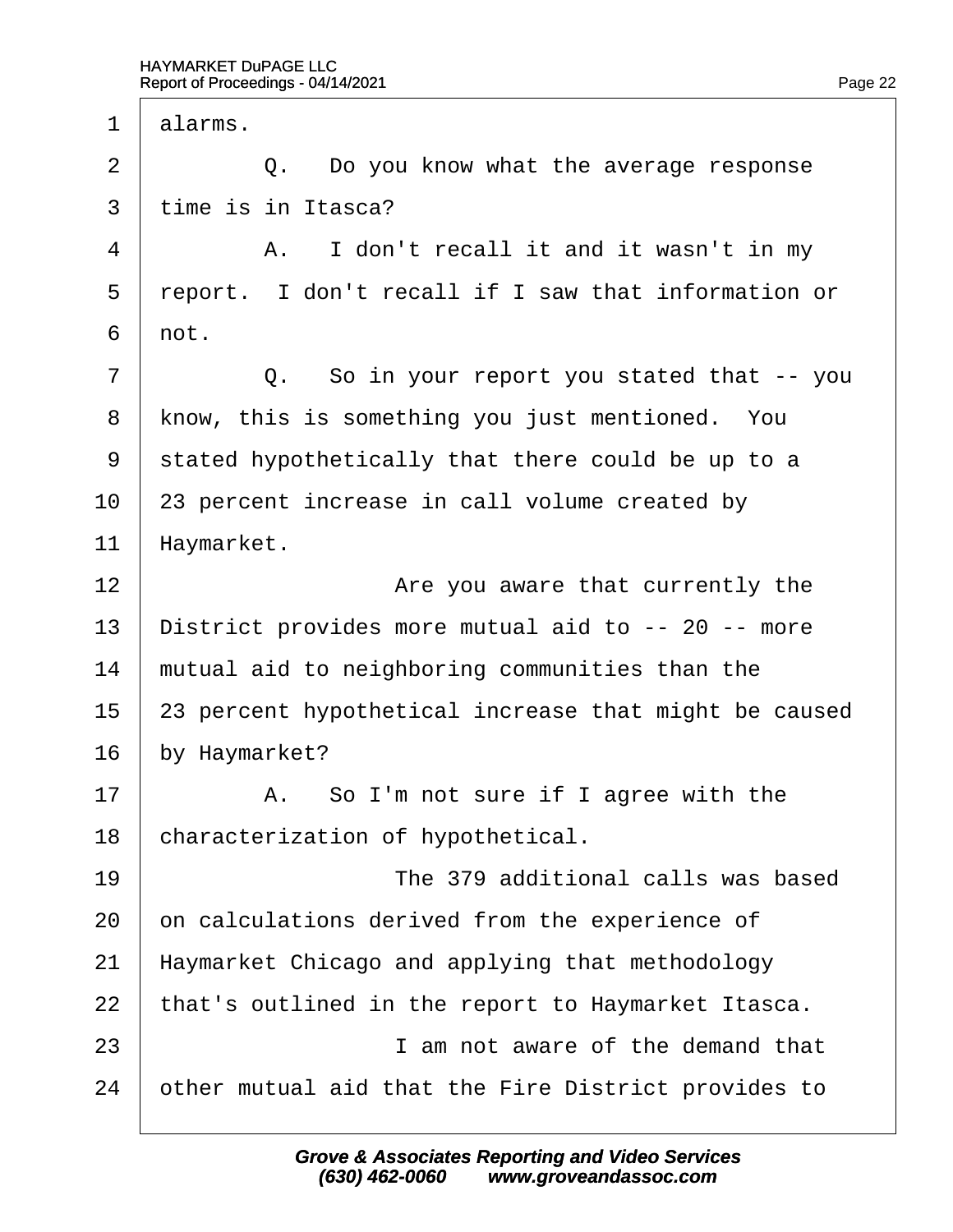| 1              | others, nor am I aware of how much they receive from  |
|----------------|-------------------------------------------------------|
| 2              | others.                                               |
| 3              | Q. During prior testimony you testified               |
| 4              | that you validated your number -- your 23 percent     |
| 5              | number through a gut check using comps that weren't   |
| 6              | substance abuse facilities but were senior facilities |
| $\overline{7}$ | and a behavioral health hospital.                     |
| 8              | Both you and Mr. DiNolfo used the                     |
| 9              | term "gut check." What does that mean in terms of     |
| 10             | validating numbers?                                   |
| 11             | A. Well, so I probably should have                    |
| 12             | corrected it, so let me talk about that for a second. |
| 13             | There were -- Polaris's methodology                   |
| 14             | looked at other facilities across the Chicagoland     |
| 15             | area in deriving their analysis of the number of      |
| 16             | calls that Haymarket Itasca would arguably, you know, |
| 17             | demand from the fire department.                      |
| 18             | After we did our analysis and came                    |
| 19             | up with our 379 additional calls, I looked at several |
| 20             | other facilities, choosing facilities that have --    |
| 21             | two of the three, at least, had Elite Ambulance as    |
| 22             | their provider. And it was to assess the validity of  |
| 23             | the claim in the Polaris report that by having a      |
| 24             | private ambulance there would be a diminished demand  |
|                |                                                       |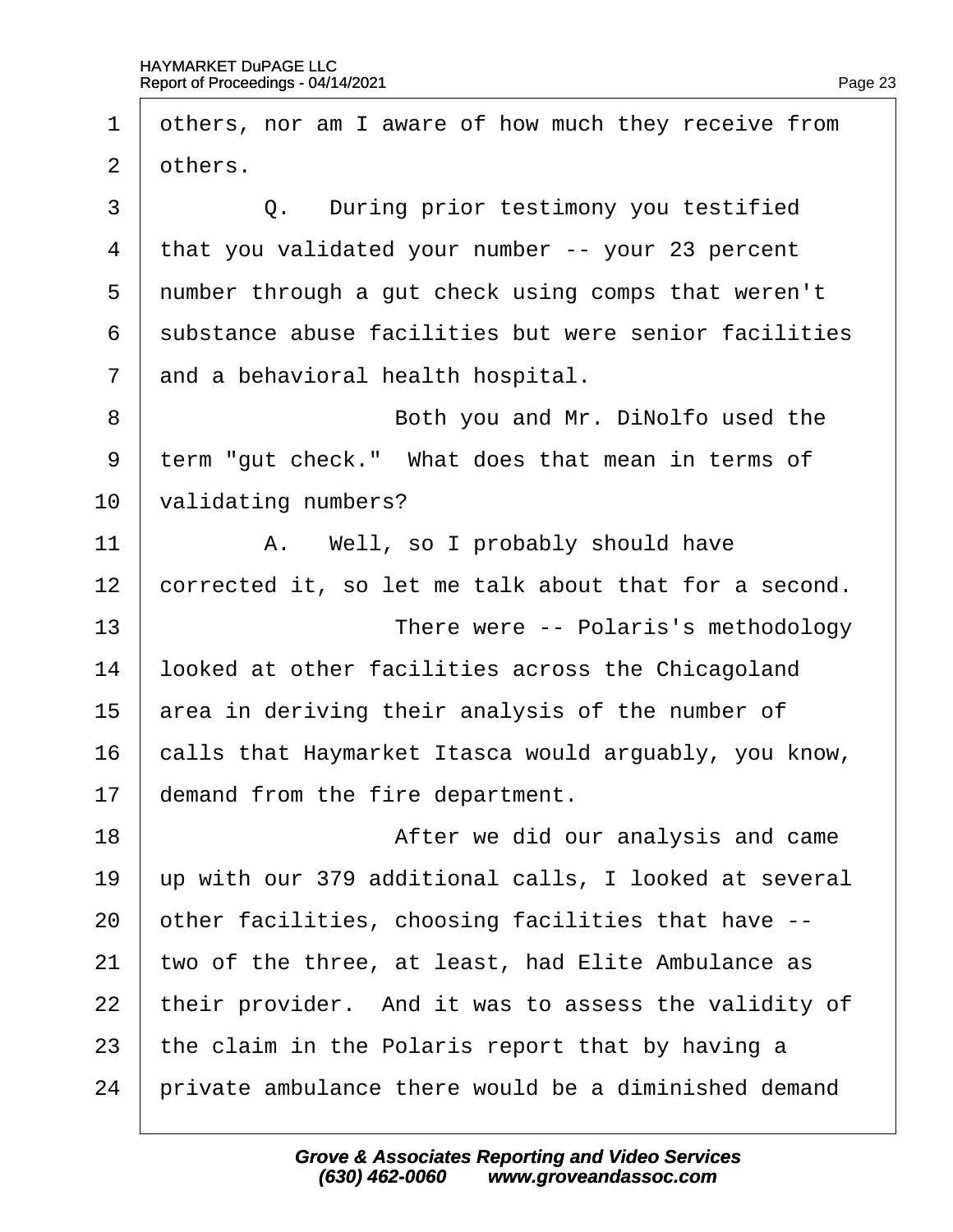1 at Haymarket Itasca. 2 And the ones that I looked at -- I 3 don't recall the names specifically. It is outlined 4 in the report, but based on that, we found similar 5 levels of use of the fire department to those 6 facilities. At least two of the three have arguably 7 dr have -- I've been informed have an arrangement 8 with Elite Ambulance. 9 **9 So that is the process for that.** 10 It was simply to say we came up with a significantly 11 larger number than the Polaris report did, and to 12 kind of -- as I've used the term "gut check" that, I 13 went and looked at data from other facilities that 14 use Elite Ambulance and the demand that they  $15$  denerate. 16 **If was not intended to be comps.** 17 It was not intended to be comparable. It was simply 18 here is other medical facilities that use an 19 ambulance service and they still demand a significant 20 humber of calls from the local fire service.  $21$   $\Box$  Q. Did you choose those comps or were they 22 given to you by the District? 23 | A. As I recall, I believe Chief Burke 24 brovided those.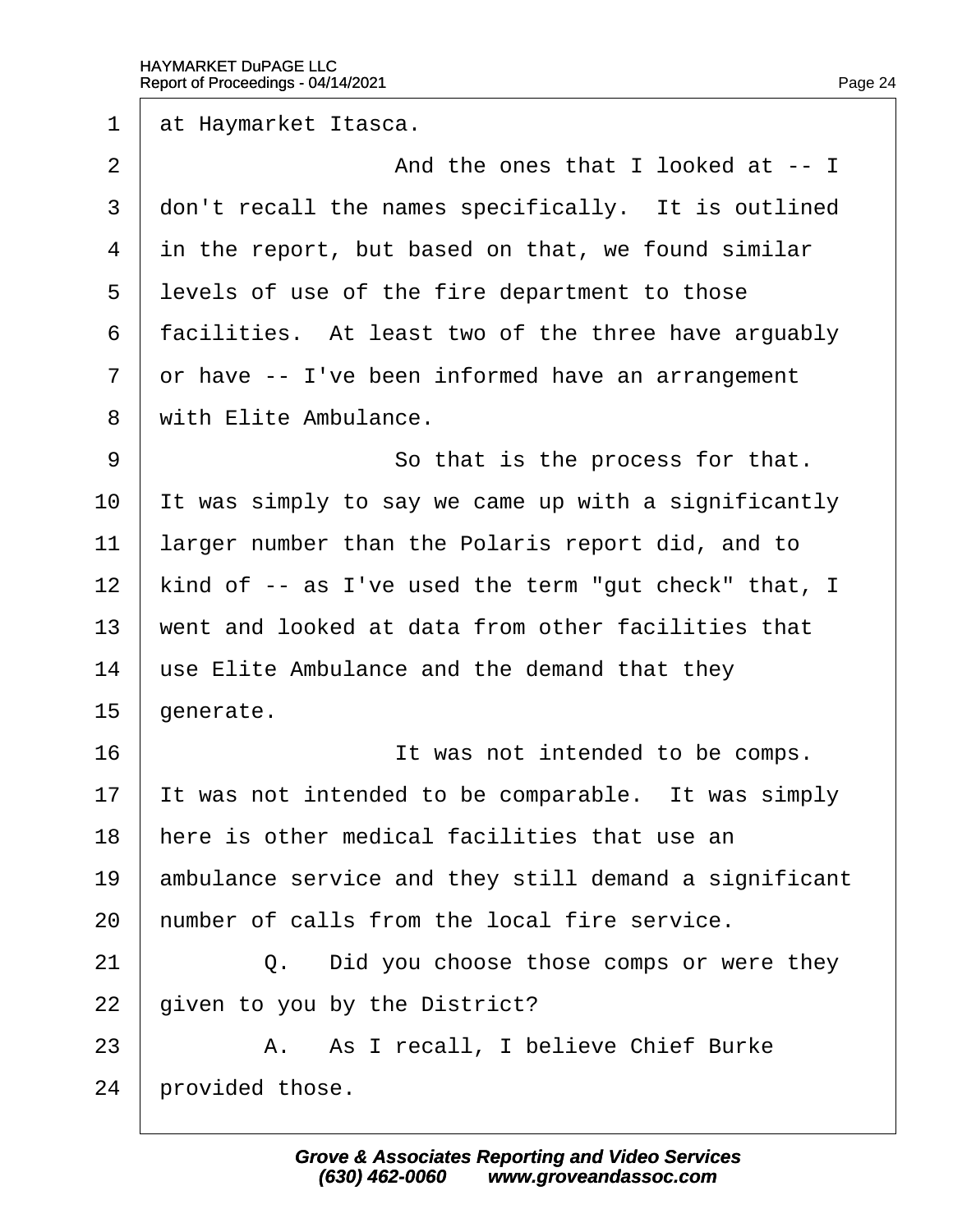| 1              | Q. Okay. And so it was his decision to not            |
|----------------|-------------------------------------------------------|
| $\overline{2}$ | use comparable substance abuse facilities, but rather |
| 3              | to use senior facilities or a hospital?               |
| 4              | A. I don't know what went into his decision           |
| 5              | process. Those -- that was the data that I was        |
| 6              | provided. That was the data I looked at because I     |
| $\overline{7}$ | wanted to -- again, since there was such a wide       |
| 8              | variance between what the Polaris report indicated    |
| 9              | and what our analysis reflected, I wanted to just     |
| 10             | take a quick look at that.                            |
| 11             | Q. So as you testified before, though, you            |
| 12             | don't know what the -- you never saw the contracts    |
| 13             | between Elite and the three comparable entities, so   |
| 14             | you don't know what the scope of their contractual    |
| 15             | elationship was; correct?                             |
| 16             | A. I -- I do not have any idea of -- if               |
| 17             | there is a formal relationship, what that             |
| 18             | relationship is, or if it's dedicated, nondedicated   |
| 19             | resources. Those are -- that is the reason that I     |
| 20             | aised that as a concern.                              |
| 21             | I'm not aware of another facility                     |
| 22             | that uses a private ambulance to handle BLS calls,    |
| 23             | basic life support calls, lower priority calls, in    |
| 24             | the manner that is proposed or articulated in the     |
|                |                                                       |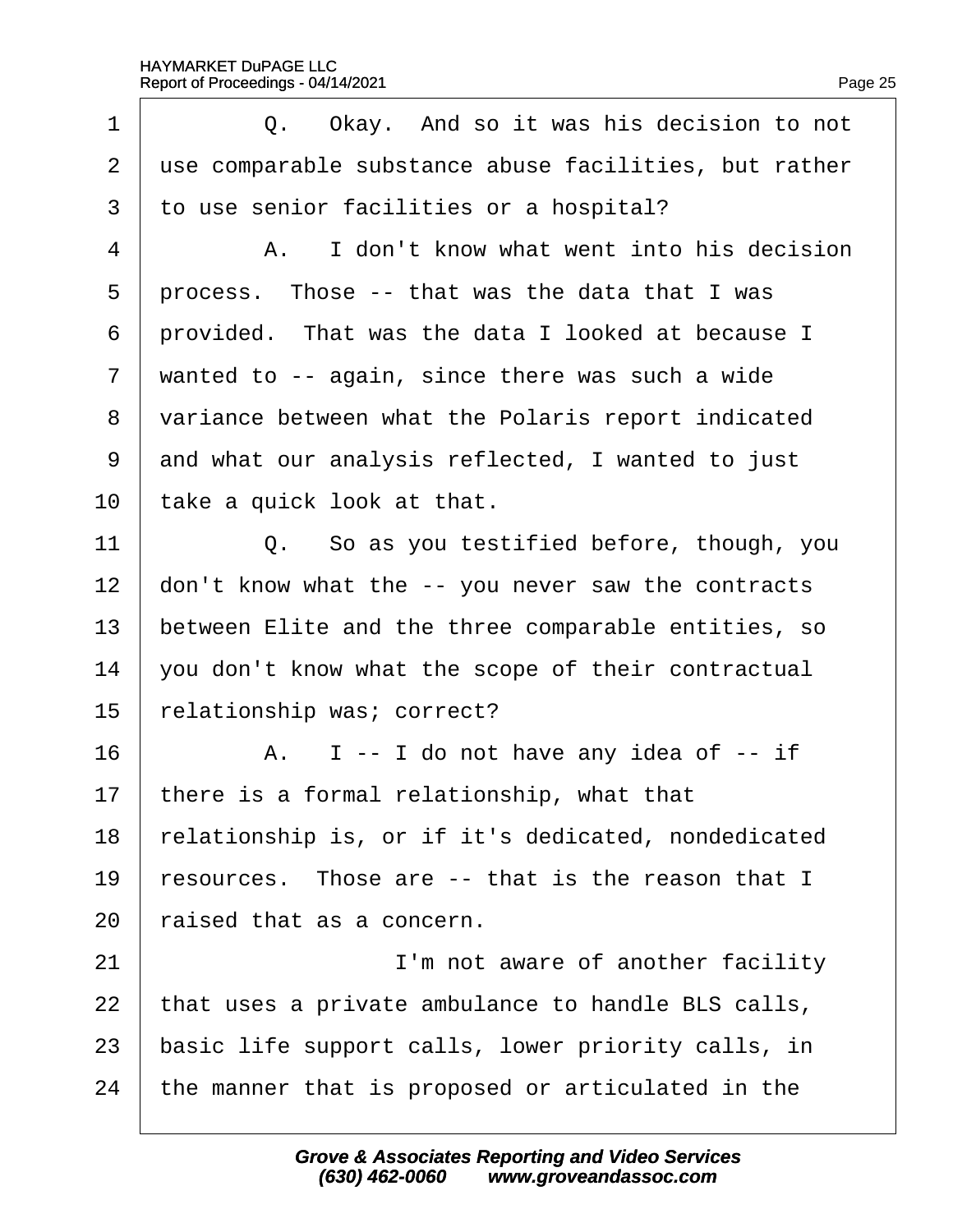1 Polaris report.

 $2 \mid Q$ . But Forest View in Itasca, which is a 3 nursing home, comparable size, about a hundred beds, 4 it uses Elite and has very small call load. Why 5 didn't you discuss that comp as a -- they have a 6 dontract with Elite. It's in the same town. 7 **I** is it because the numbers weren't 8 sufficiently high to support the gut check? 9 | A. No. I used the data that was available, 10 and I also applied my opinion based on what Haymarket 11 does at their Chicago facilities and the difference 12 between that and what is being proposed for Haymarket 13 Itasca.  $14$   $\Box$   $\Box$   $\Box$  So your report states the national 15 drowth rate of EMS calls has been 7.6 percent per 16 vear for the past three years, but five percent 17 drowth rate over the past decade. 18 **Do you know how that corresponds to** 19 Itasca and what their growth rate has been?  $20$   $\parallel$  A. So the numbers I cited were the last 21 three decades in  $-$  in the fire service. This is 22 based on reports from the National Fire Protection 23 Association, that 7.6 percent was the last three 24 decades.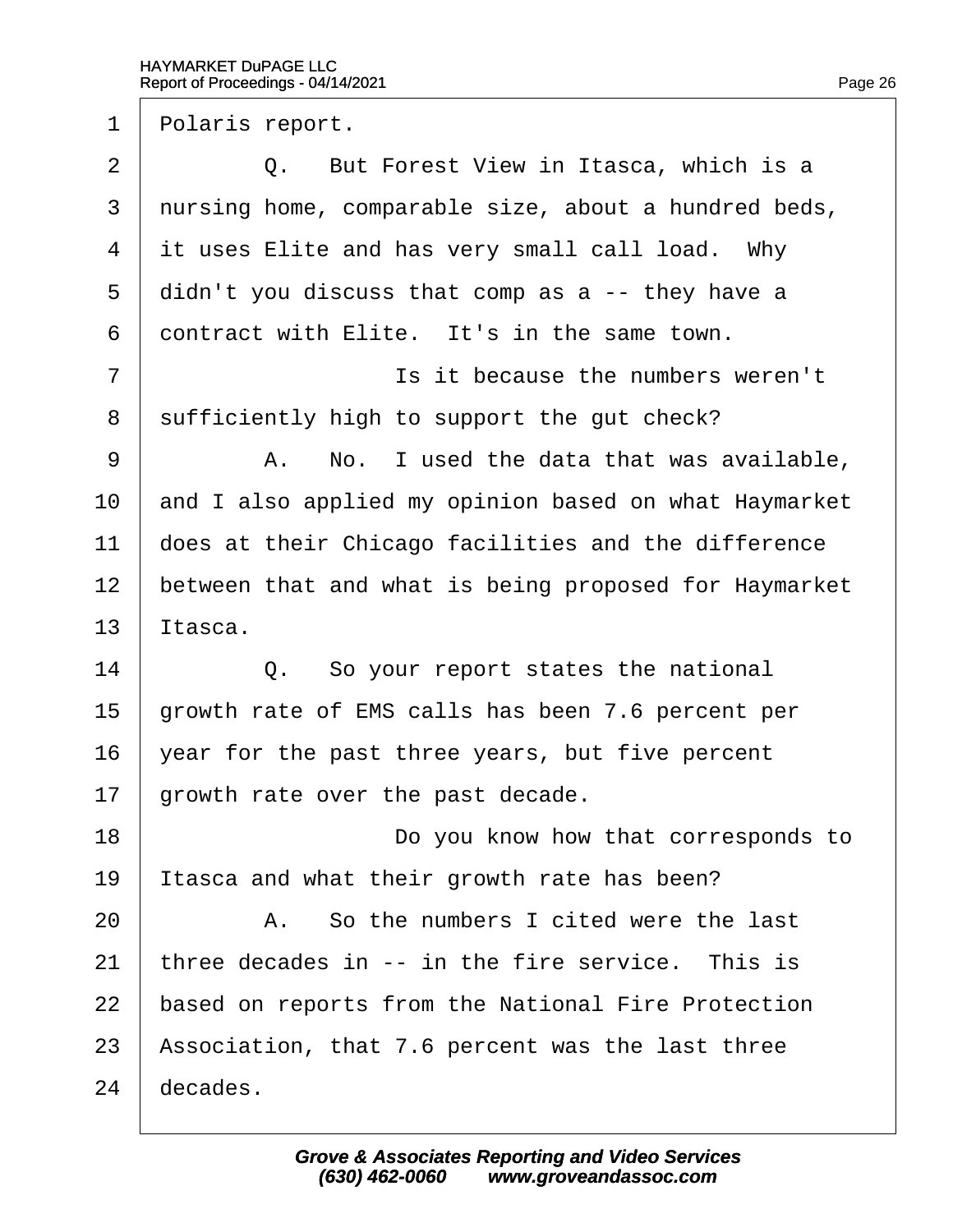| 1              | So the second part of your question               |
|----------------|---------------------------------------------------|
| $\overline{2}$ | was do I know -- I'm sorry.                       |
| 3              | Q. Just a second. That's okay.                    |
| $\overline{4}$ | A. Bottom of page 11.                             |
| 5              | Q.<br>Bottom of page 11. Great. Okay.             |
| 6              | Okay. So for the past 10 years                    |
| $\overline{7}$ | it's been five percent then? Am I citing that     |
| 8              | dorrectly?                                        |
| 9              | A. So five percent over the last 10 years.        |
| 10             | Over the last past three decades the rate of      |
| 11             | increase --                                       |
| 12             | Q. It's been 7.6 percent per year?                |
| 13             | A. Yes.                                           |
| 14             | Q. So what your report says, it's been for        |
| 15             | the past decade five percent growth per year, and |
| 16             | over the last three decades it's been 7.6 percent |
| 17             | growth per year?                                  |
| 18             | A. Correct. Yeah, it's not exactly linear.        |
| 19             | Okay, but that's -- that's your report.<br>Q.     |
| 20             | So do you know what the growth rate               |
| 21             | has been in Itasca?                               |
| 22             | I do not.<br>А.                                   |
| 23             | Q. Did you ask anybody in the Fire                |
| 24             | Protection District for that information?         |
|                |                                                   |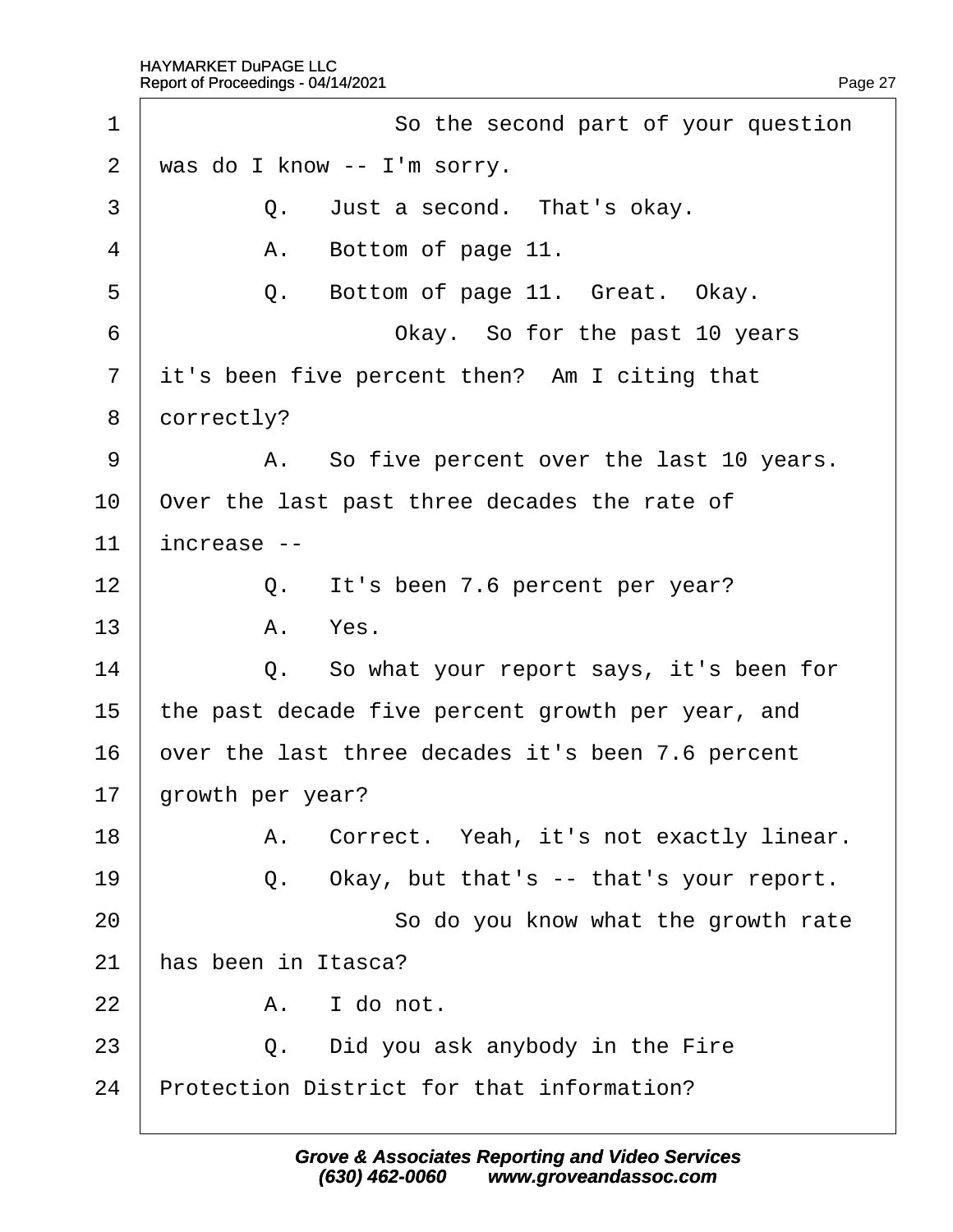| 1  | A. No. We weren't asked to do an                      |
|----|-------------------------------------------------------|
| 2  | evaluation of the Fire Protection District's          |
| 3  | performance or workload. We were ask to evaluate the  |
| 4  | Polaris report and then the assumptions and           |
| 5  | assertions therein.                                   |
| 6  | Q. So you were told that -- you know, if              |
| 7  | you were told that EMS calls in Itasca, they've had   |
| 8  | their ups and down over the past five years, and, in  |
| 9  | fact, in the past year it's been an eight percent     |
| 10 | decline, there's been nowhere near -- there's been no |
| 11 | growth in the rate of five percent a year over the    |
| 12 | past five years, would -- does this affect your       |
| 13 | conclusions given that they're not following the      |
| 14 | hational trend?                                       |
| 15 | So you're anticipating there's                        |
| 16 | going to be this impact based on this growth that     |
| 17 | hasn't been occurring. Does this affect your          |
| 18 | opinions at all?                                      |
| 19 | A. It does not for a couple of reasons. I             |
| 20 | mean, for example, your question -- the framing of    |
| 21 | your question, you gave me one year. One year is not  |
| 22 | a trend. So I don't know what it's been over five     |
| 23 | years or 10 years.                                    |
| 24 | And, again, that was beyond the                       |
|    |                                                       |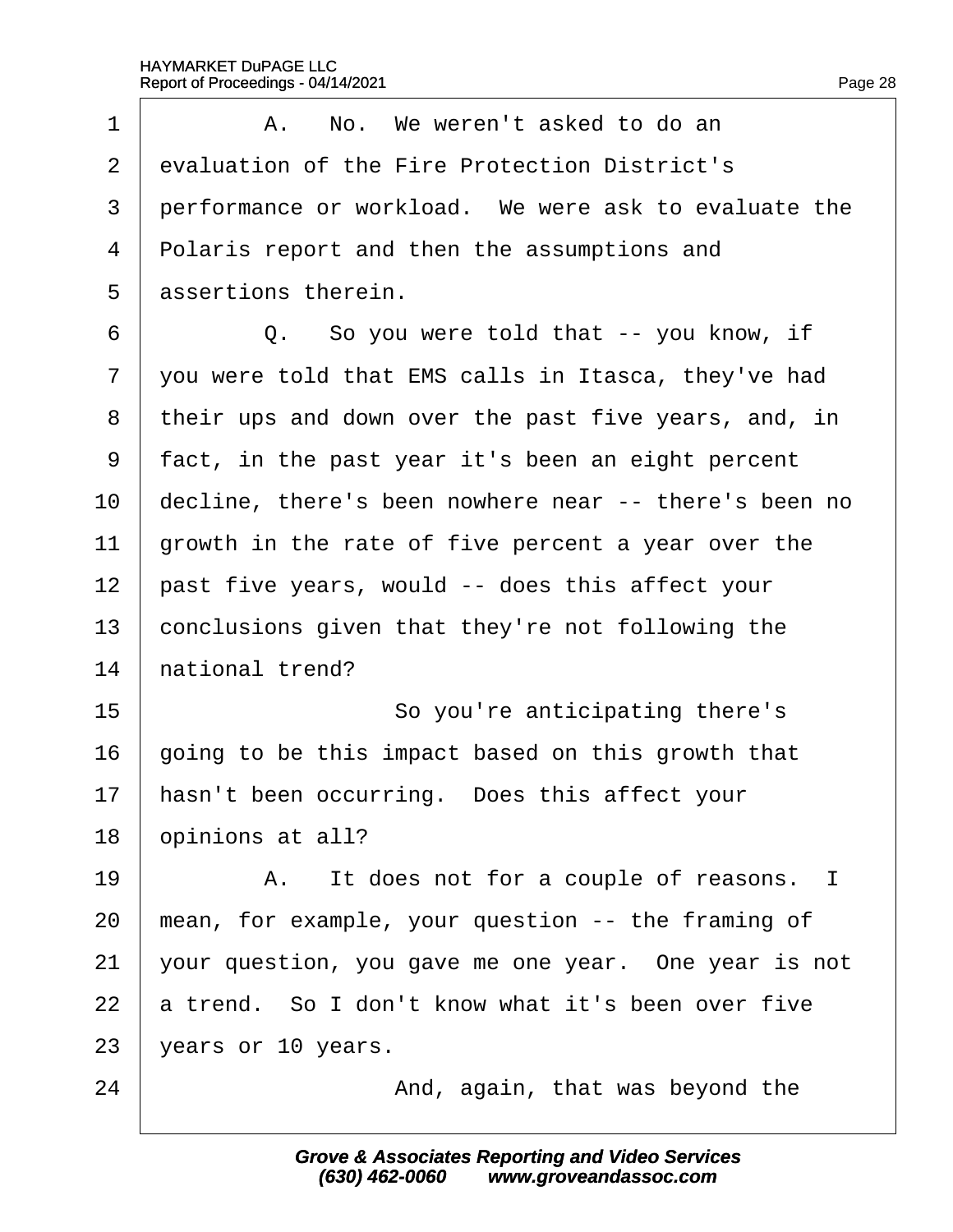| 1              | scope of what we were asked to do. We were looking    |
|----------------|-------------------------------------------------------|
| 2              | at the Polaris report, and I provided data based on   |
| 3              | national information.                                 |
| 4              | Q. So on a national basis, do you know the            |
| 5              | annual call volume per ambulance on average?          |
| 6              | A. Excuse me?                                         |
| $\overline{7}$ | Do you know average call volume per<br>Q.             |
| 8              | ambulance in the United States?                       |
| 9              | A. It varies widely throughout the US. I              |
| 10             | don't know -- I can't give you a specific number. I   |
| 11             | would suggest an average of that, based on all        |
| 12             | ambulances across the nation, would be limited in its |
| 13             | value because the standard deviation of that average  |
| 14             | would be very wide.                                   |
| 15             | Some communities -- for example, if                   |
| 16             | you look at the City of Chicago itself, downtown      |
| 17             | you've got units that run literally an excessive      |
| 18             | humber of calls, and you can look out in areas in the |
| 19             | City of Chicago Fire Department, there are other      |
| 20             | units that are less.                                  |
| 21             | So it varies widely based on the                      |
| 22             | demands of the community and a number of other        |
| 23             | factors that influence that.                          |
| 24             | Chicago, they have ambulances that<br>Q.              |
|                |                                                       |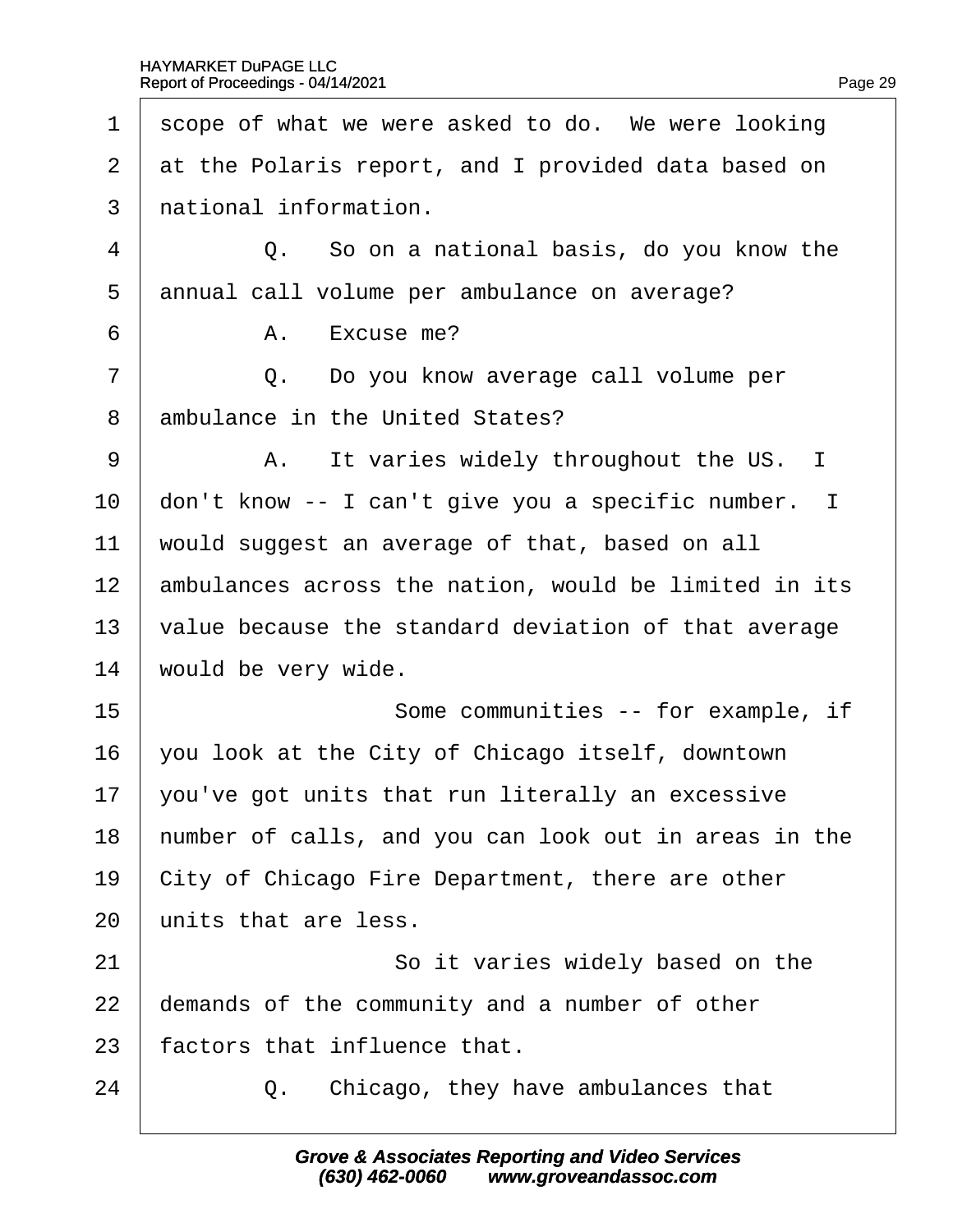| $\mathbf 1$    | actually can run up to 8,000 calls a year. I think    |
|----------------|-------------------------------------------------------|
| 2              | that's a pretty high impact.                          |
| 3              | Are you --                                            |
| 4              | MR. DI NOLFO: Is that a question,                     |
| 5              | Mr. Hervas? I object, Mr. Hervas. I'd like to stick   |
| 6              | to the question and answer format versus commentary.  |
| $\overline{7}$ | MS. O'KEEFE: Okay.                                    |
| 8              | BY MS. O'KEEFE:                                       |
| 9              | Q. Are you familiar with EMS World,                   |
| 10             | Mr. Moeller?                                          |
| 11             | A. I'm familiar there was a magazine, I               |
| 12             | believe a website now, called EMS World.              |
| 13             | Q. Do you read it?                                    |
| 14             | A. I have historically. I don't know if               |
| 15             | 've spent much time looking at it lately. It's a      |
| 16             | trade publication.                                    |
| 17             | Q. Are you familiar with an article where             |
| 18             | they did a study of 70 different ambulance depart- -- |
| 19             | or fire departments that averaged about 2,400 calls   |
| 20             | per year?                                             |
| 21             | $A.$ $I -$                                            |
| 22             | Q. It was a more general study.                       |
| 23             | A. Well, I'll question whether it was a               |
| 24             | study. EMS World is not a peer-reviewed journal       |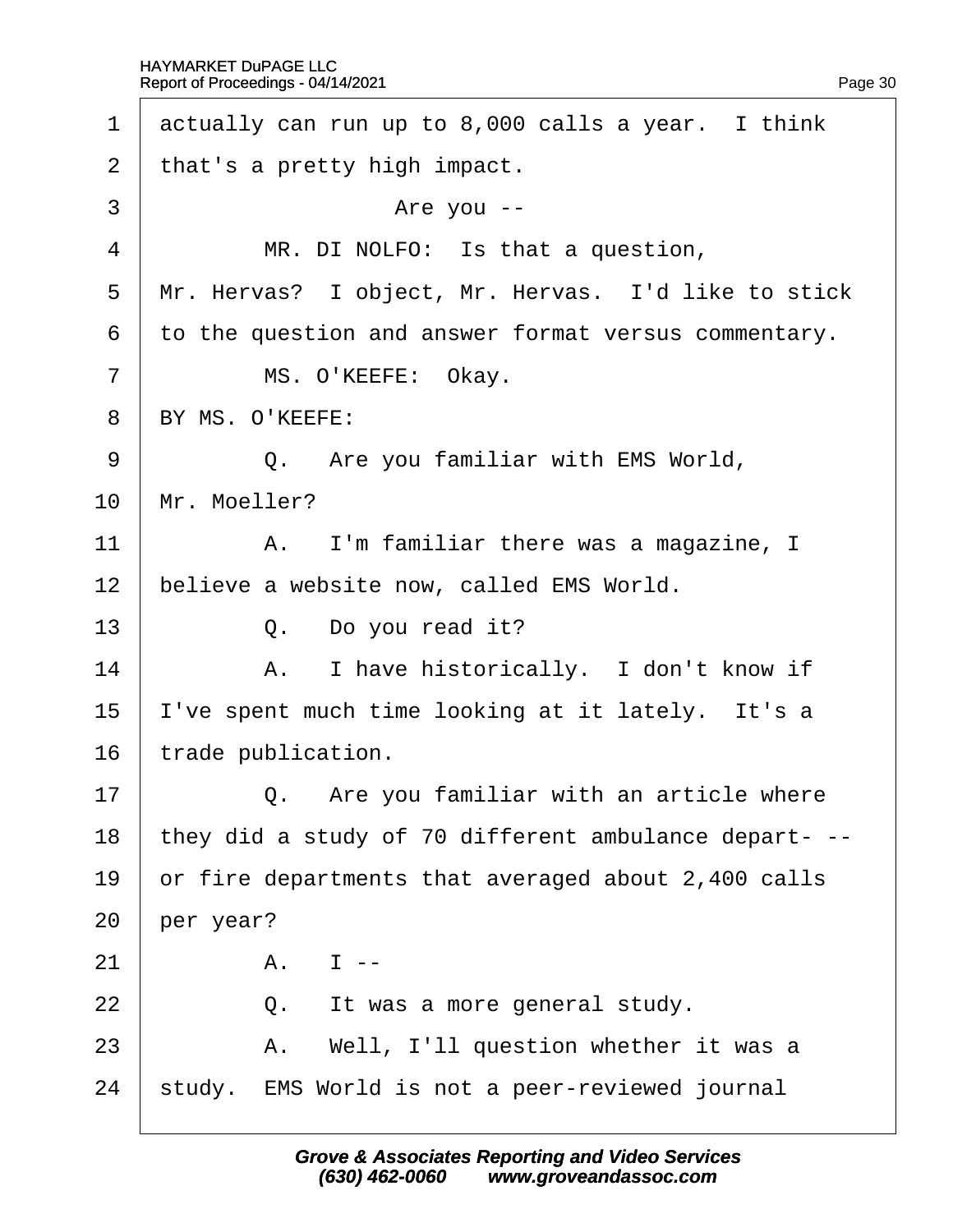| $\mathbf 1$    | article, unless you're talking of a different         |
|----------------|-------------------------------------------------------|
| $\overline{2}$ | publication that I'm not aware of.                    |
| 3              | So they may have been reporting                       |
| 4              | some data that was provided to them. They may have    |
| 5              | been citing another source.                           |
| 6              | So I'm not familiar, though, with                     |
| $\overline{7}$ | that particular article you're talking about.         |
| 8              | Q. Your report concludes that the District            |
| 9              | durrently has the capacity to handle Haymarket        |
| 10             | DuPage's calls today even if no supplemental services |
| 11             | were to be provided by Elite; correct?                |
| 12             | A. I'm sorry, say that again. So -- the               |
| 13             | first part.                                           |
| 14             | Q. Your report --                                     |
| 15             | A. You qualified that.                                |
| 16             | Q. Your report concludes that the District            |
| 17             | currently has the capacity to handle any calls        |
| 18             | generated by Haymarket DuPage today with no           |
| 19             | supplemental services provided by Elite; correct?     |
| 20             | A. Again, I'm sorry, it's just -- maybe               |
| 21             | it's awkwardly worded or I'm just not following. I    |
| 22             | concluded --                                          |
| 23             | Q.<br>Does --                                         |
| 24             | A. Go ahead.                                          |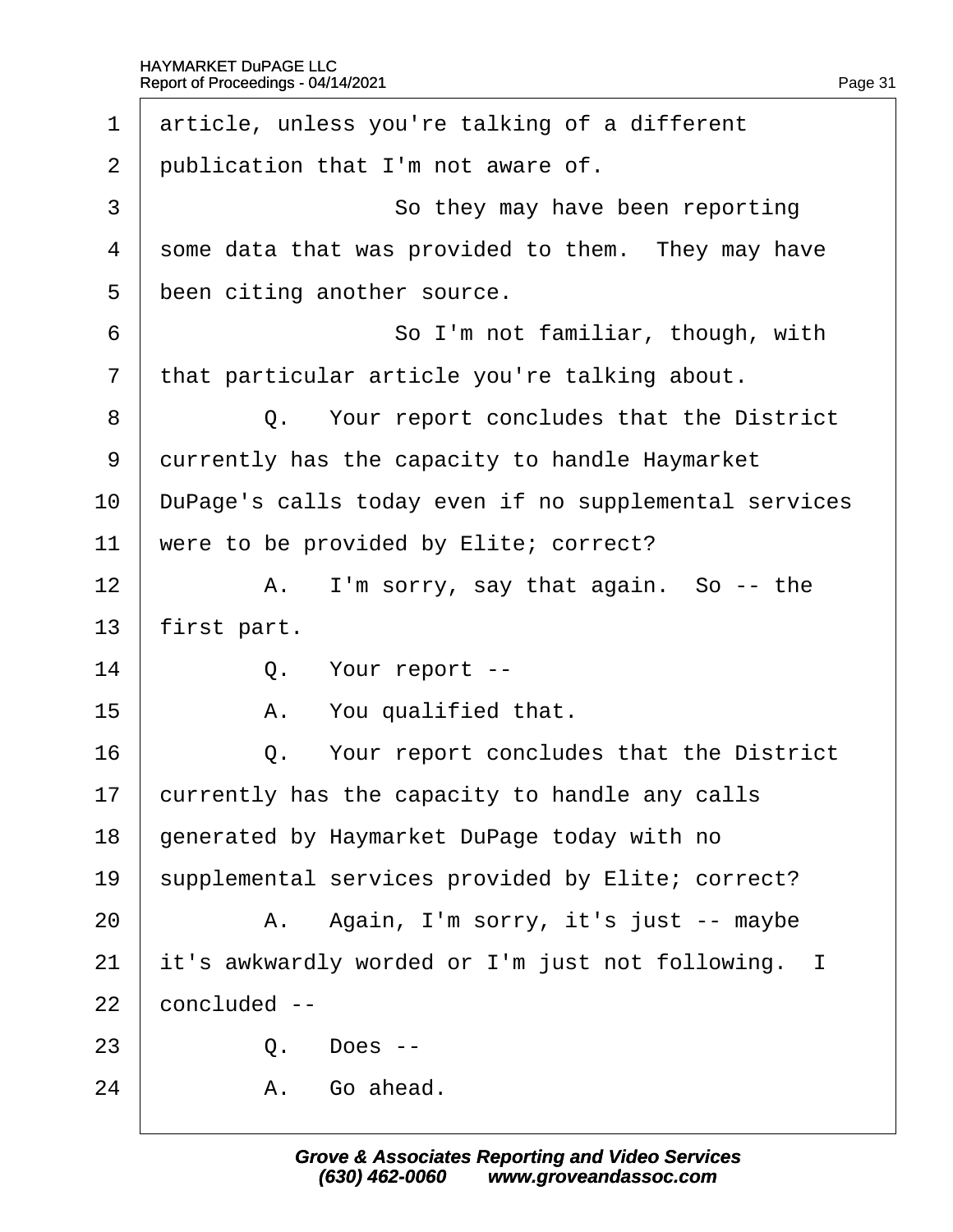| 1              | Q. Let me just read it to you.                        |
|----------------|-------------------------------------------------------|
| $\overline{2}$ | A. Sure.                                              |
| 3              | Q. Page 11, "It is Fitch's assessment that            |
| 4              | durrently the Itasca Fire Protection District has     |
| 5              | sufficient capacity to absorb the increased demand    |
| 6              | from the proposed Haymarket DuPage project."          |
| $\overline{7}$ | That's from your report. That's                       |
| 8              | dorrect; right?                                       |
| 9              | A. That statement is correct, however, the            |
| 10             | hext --                                               |
| 11             | Q. You answered the question.                         |
| 12             | So that means that today there is                     |
| 13             | ho -- if Haymarket DuPage was open, there would be no |
| 14             | hew equipment or staff required?                      |
| 15             | A. At this point in time, that's correct.             |
| 16             | Q. So let's move on to at what point in               |
| 17             | time it would be required. What's the tipping point?  |
| 18             | This is a question Mr. Ellenbecker                    |
| 19             | likes to ask. At what point would there become a      |
| 20             | heed to add staff or equipment?                       |
| 21             | A. Okay. So there's a number of factors               |
| 22             | that can go into that; however, what the re- -- what  |
| 23             | that statement that you read from the report goes on  |
| 24             | and says: However, there are two issues that arise    |
|                |                                                       |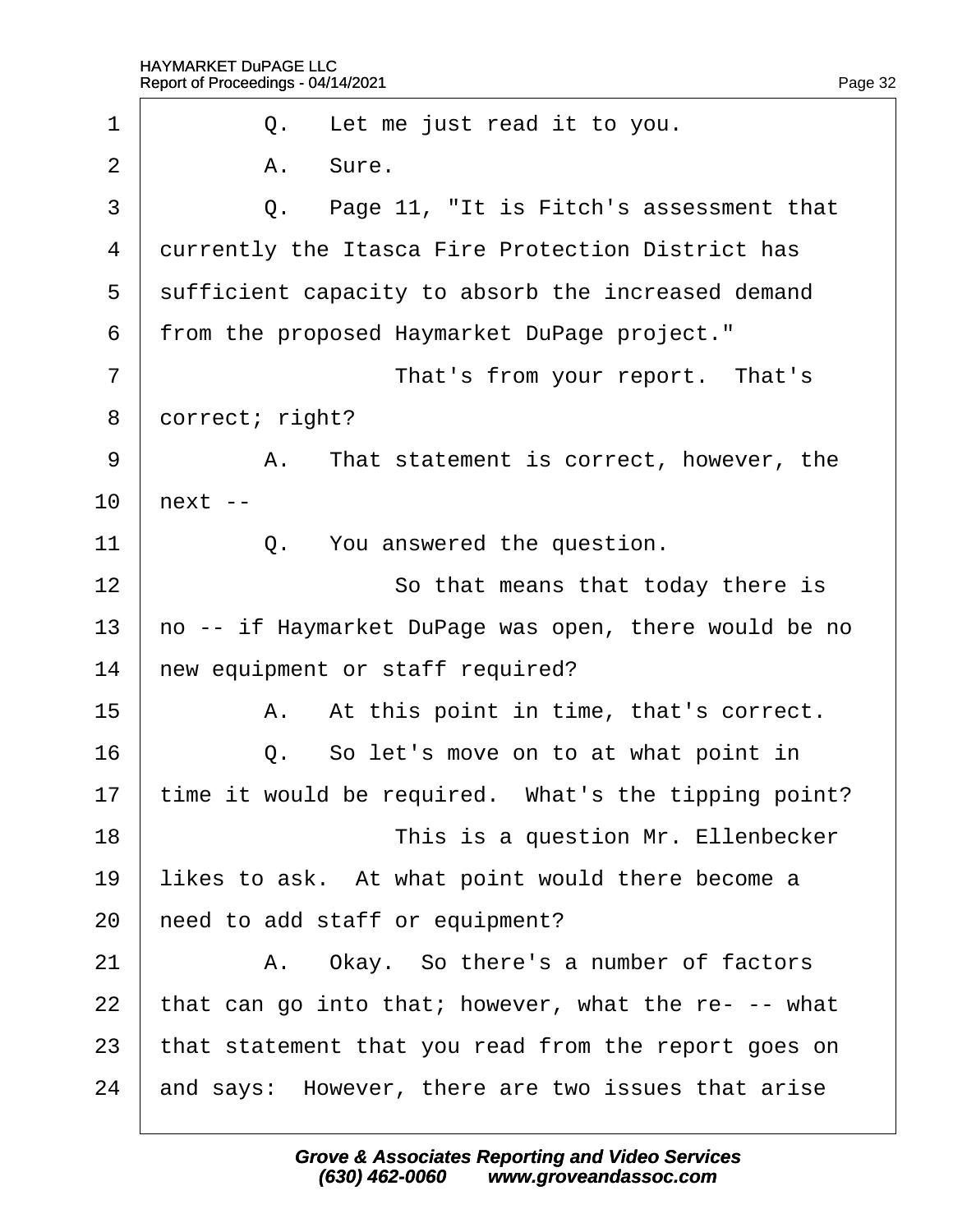| $\mathbf 1$    | from the assessment. The first is the 23 percent      |
|----------------|-------------------------------------------------------|
| 2              | increase in call volume that the department -- that   |
| 3              | the agency would have, and, you know, the increased   |
| $\overline{4}$ | probability of concurrency or collision of incidents. |
| 5              | In other words, you are handling                      |
| 6              | one call. In the scenario we're talking about, that   |
| $\overline{7}$ | dall arguably would be at Haymarket Itasca and        |
| 8              | another event would come in.                          |
| 9              | The second element is that at some                    |
| 10             | future point the department would need to reinvest in |
| 11             | resources in order to handle growth which we are      |
| 12             | seeing nationally and throughout the country for EMS  |
| 13             | demand.                                               |
| 14             | The point at which that happens is                    |
| 15             | somewhat within the control of the department and the |
| 16             | community, depending on how they handle the increased |
| 17             | growth.                                               |
| 18             | So there's a number of factors. I                     |
| 19             | can't give you a specific time for that.              |
| 20             | Q. So they didn't ask you to analysis that?           |
| 21             | They didn't ask you to look at -- or they didn't have |
| 22             | any planning studies that looked at what their        |
| 23             | current capacity is, where they think it's going with |
| 24             | Haymarket, without Haymarket, and at what point in    |
|                |                                                       |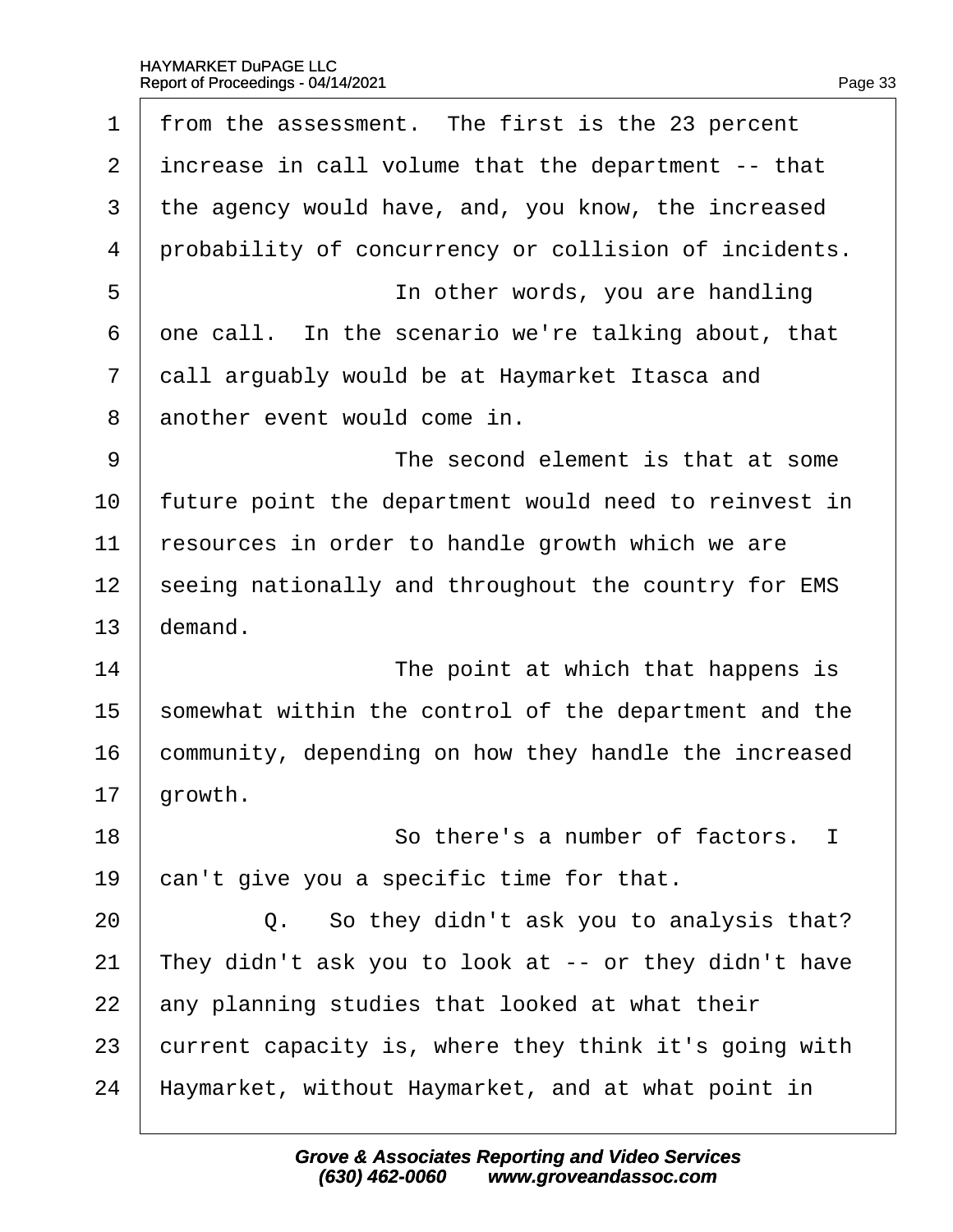| 1              | time they think this hypothetical possibility may     |
|----------------|-------------------------------------------------------|
| $\overline{2}$ | dome into play?                                       |
| 3              | Because you can't -- you've not                       |
| 4              | given us any definitive data on concurrency, so you   |
| 5              | haven't studied it. You've based your 23 percent      |
| 6              | growth rate on one comp.                              |
| $\overline{7}$ | So we're asking you, have you                         |
| 8              | studied when -- and when could this happen?           |
| 9              | A. The increased call concurrency, the                |
| 10             | opportunity for collision of simultaneous calls would |
| 11             | occur as soon as the call volume increases.           |
| 12             | Q. Well, you just said, though, that if               |
| 13             | Haymarket was there today, the growth would increase  |
| 14             | and they can handle it.                               |
| 15             | A. What I said is they have capacity to               |
| 16             | handle that additional call volume. Even with that    |
| 17             | capacity there is still an increased probability --   |
| 18             | and this is statistical, not hypothetical. It is      |
| 19             | statistically a greater probability of concurrent     |
| 20             | calls occurring.                                      |
| 21             | Q. Okay. What -- what is the probability?             |
| 22             | Can you give me something a little more definitive?   |
| 23             | A. Well, it's beyond the scope of what we             |
| 24             | were asked to do. We were asked to evaluate the       |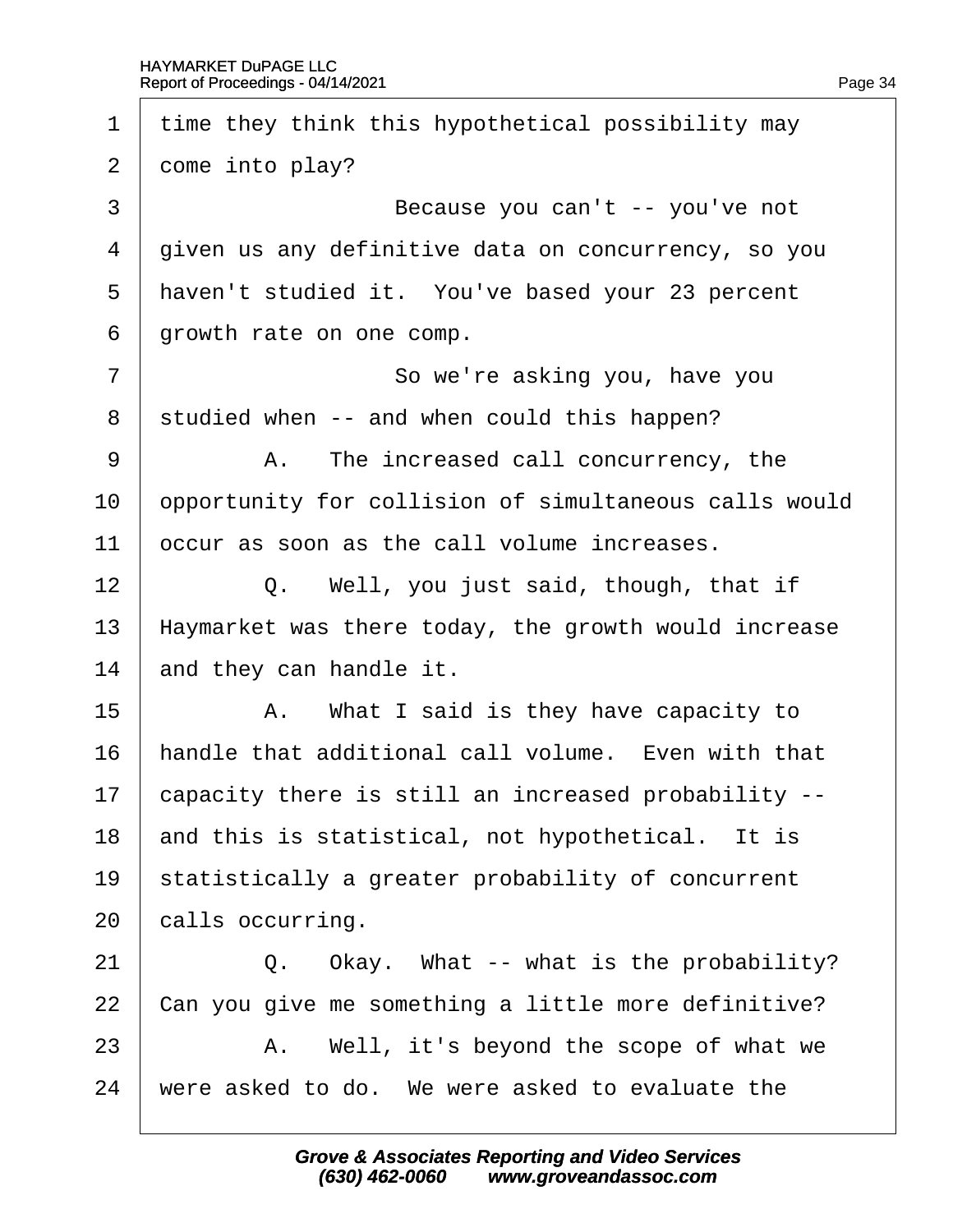| 1              | Polaris report and the underlying assumptions, and so |
|----------------|-------------------------------------------------------|
| 2              | dur report speaks to that specifically. That's what   |
| 3              | we were asked to do.                                  |
| 4              | I can state with certainty, and we                    |
| 5              | did, that when you add 23 percent more calls to any   |
| 6              | agency, the mathematical probability of increased     |
| $\overline{7}$ | dollisions, increased call concurrency will occur.    |
| 8              | Q. And that's assuming you're correct in              |
| 9              | your assumption of 23 percent growth.                 |
| 10             | $So -$                                                |
| 11             | A. That is based --                                   |
| 12             | Is that correct?<br>Q.                                |
| 13             | I thought you were asking --<br>А.                    |
| 14             | Q. No, I couldn't make a comment because I            |
| 15             | knew Mr. DiNolfo was going to call me on it.          |
| 16             | MS. O'KEEFE: I'm getting better,                      |
| 17             | Mr. DiNolfo.                                          |
| 18             | MR. DI NOLFO: (Inaudible).                            |
| 19             | BY MS. O'KEEFE:                                       |
| 20             | Q. Mr. Moeller, are you familiar with unit            |
| 21             | hour utilization?                                     |
| 22             | A. Yes.                                               |
| 23             | Q. And what is it?                                    |
| 24             | A. Unit hour utilization is a calculation             |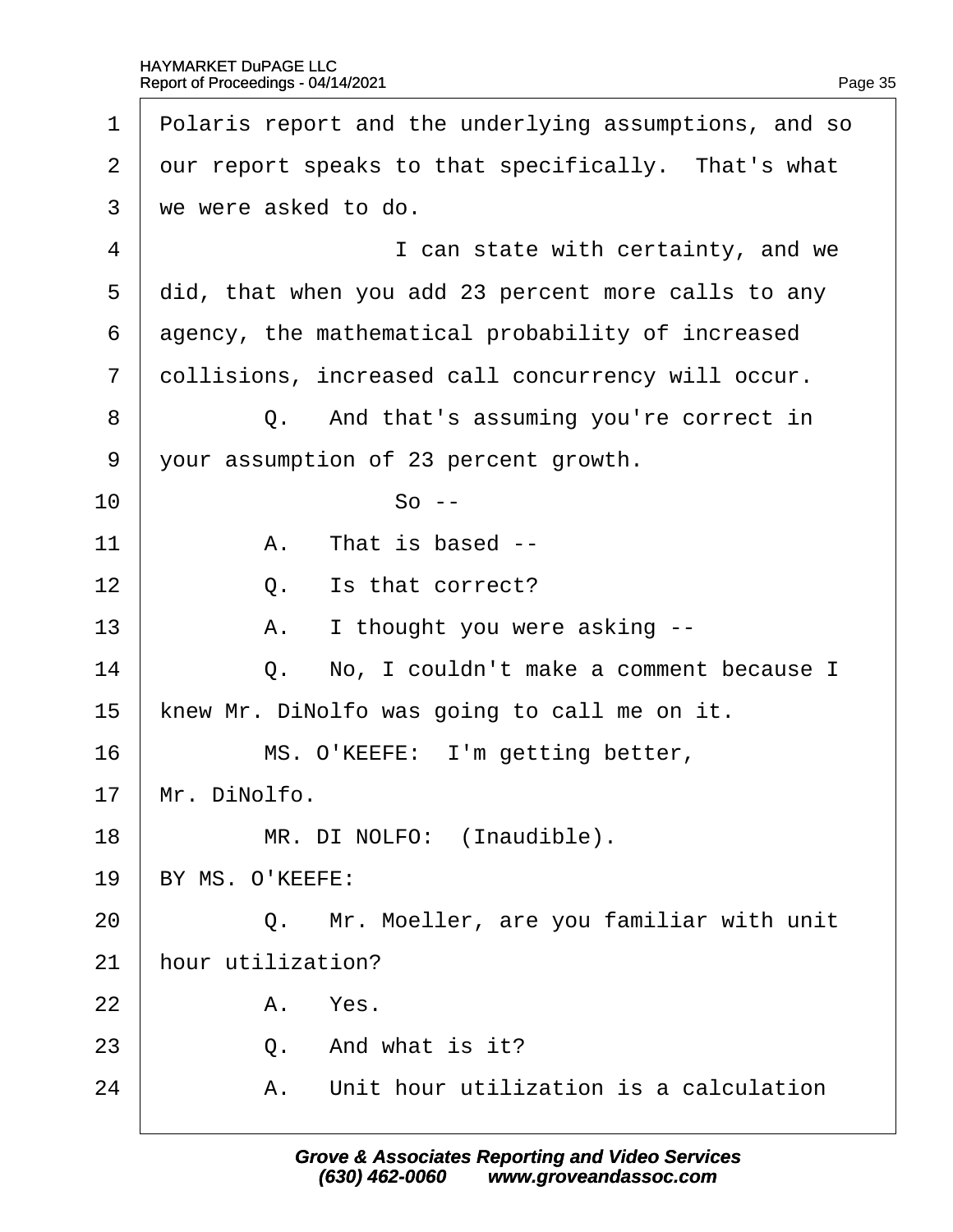|  | Page 36 |
|--|---------|
|  |         |

1 of the time a unit -- or, you know, unit vehicle, 2 ambulance in this case, would be tied up, generally 3 dalculated either on monthly or an annual basis. It 4 is the time they are tied up handling actual calls. 5 **Q.** So what is an acceptable -- I understand ·6· ·that -- I'm not going to claim to be an expert on 7 this, but I understand that fire departments often 8 use that for planning purposes, so they'll be looking 9 at at what point should, you know -- if a certain 10 amount of growth occurs there will be a need to add 11 staff or equipment.  $12$   $\parallel$  So I understand that they -- they 13 base a certain percentage or they look at that from a 14  $\epsilon$  bertain percentage. If they get to a point  $\epsilon$ - is it 15  $\,$  a .3? Is that the national average of acceptable 16 unit hour utilization?  $17$  | A. So in -- so it varies. Again, you asked 18 previously about how busy the average ambulance is. 19 So it varies aligned with that and the amount of time 20 to handle a call. 21 **I** The International Association of 22 Firefighters, the labor organization, recommended 23 that you do not exceed .3, or 30 percent of the time, 24 that you're involved on that. That is a number that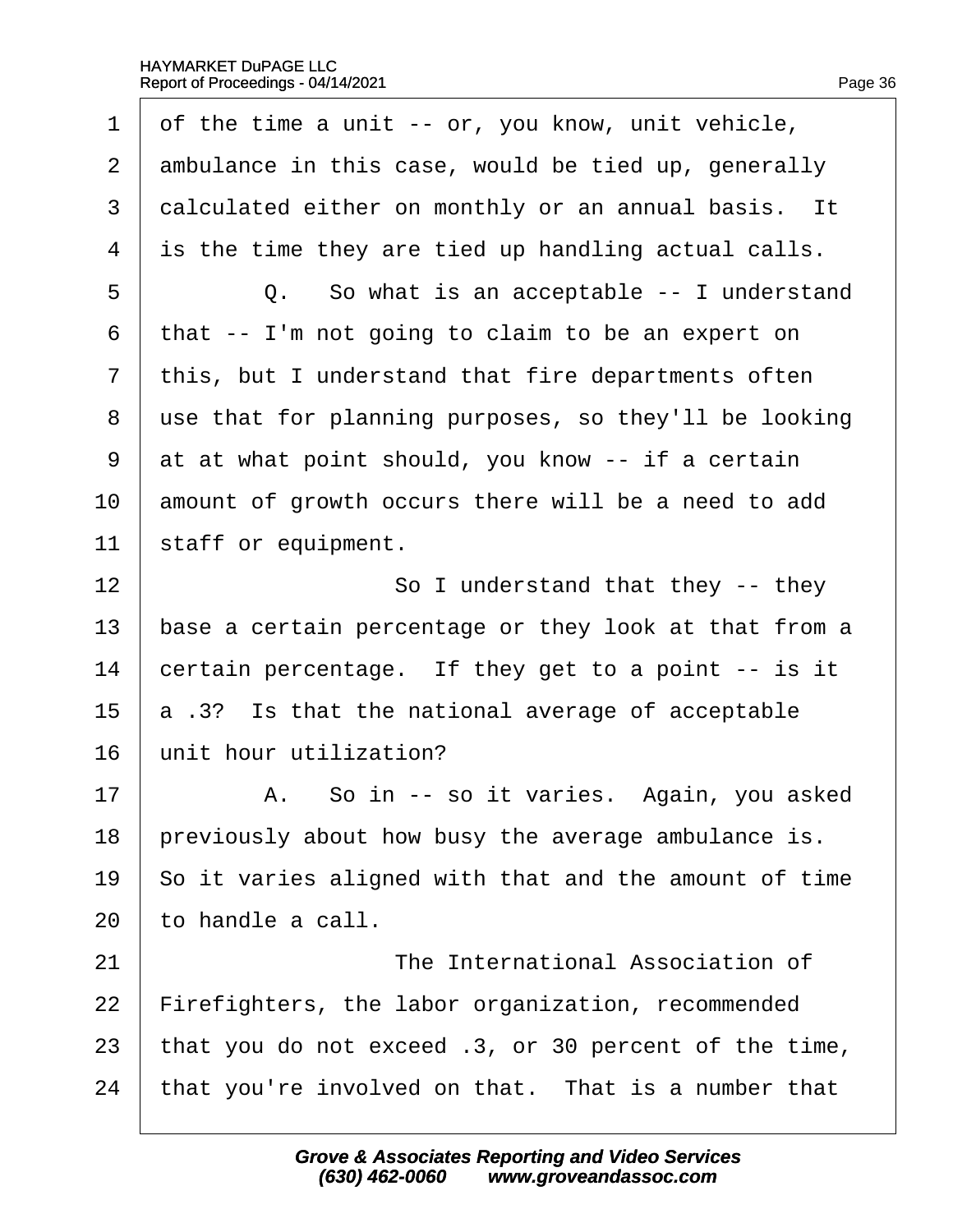1 Fitch has used in its reports. 2 **We also recommend, though, when the** 3 number gets to .25, or 25 percent, that the agency 4 needs to make plans to either reinvest and add 5 resources or take other actions that would mitigate ·6· ·the demand or workload on that unit.  $7 \mid$  Q. Okay, thank you. 8 **So I'd like to go back to the** 9 testimony you gave last month regarding risk 10 *assessments*. 11 **I** You testified that -- you stated so 12 every community should be conducting, you know, the 13 best practice in the industry is what we call a risk 14 assessment. It's when you look at your community and 15 the type of properties you have, business versus 16 commercial versus industrial, residential, et cetera, 17 and each of those will have a demand within the 18 community based on these factors, and it helps you 19 from a planning perspective. Whenever a use comes in 20  $\sqrt{20}$  vou look at it, similar to what we're doing today 21 with Haymarket. 22 **So would you consider it best** 23 practice for a municipality to conduct a call volume 24 analysis for any major use that's being introduced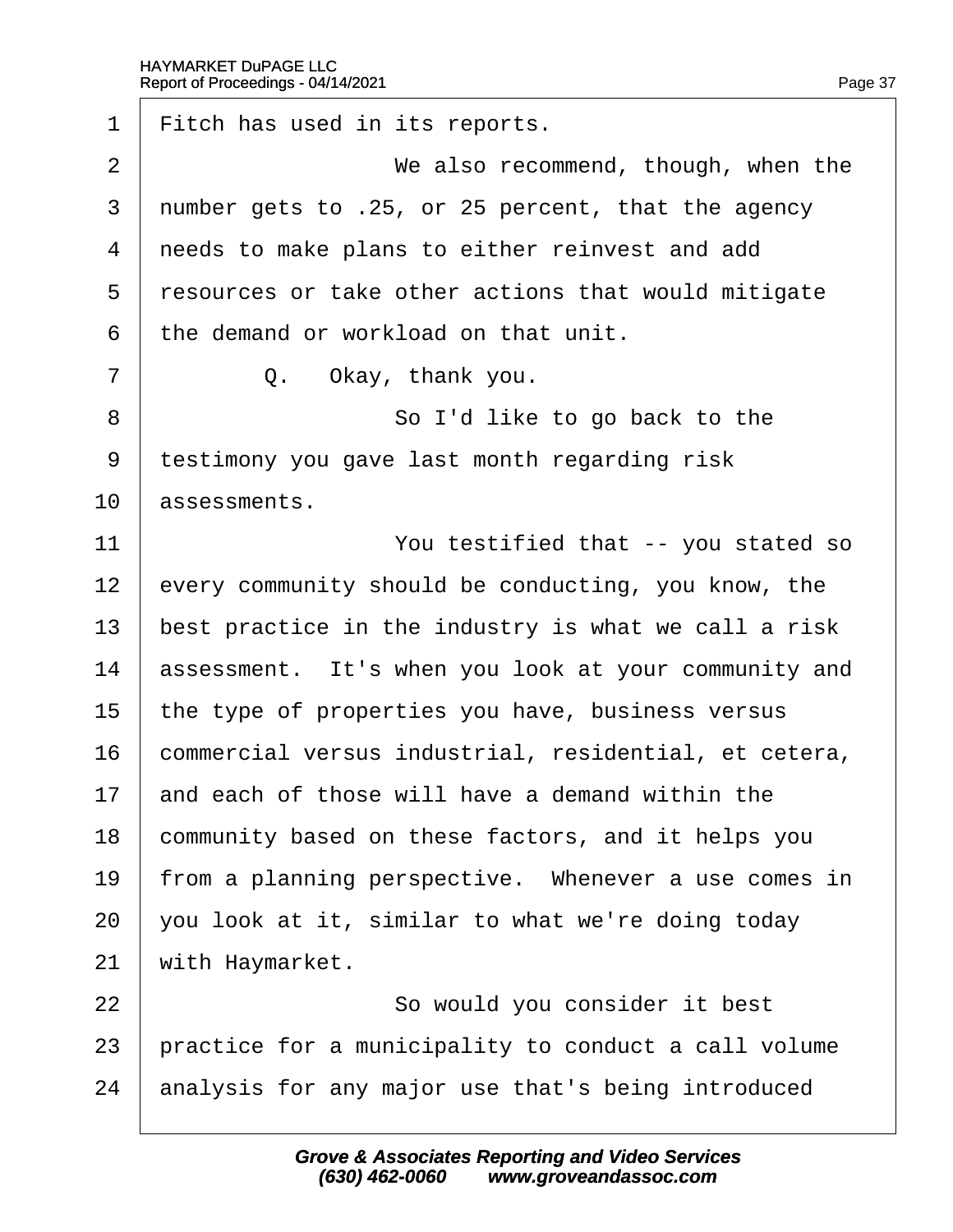| 1              | into their boundaries to review the effect on both,   |  |
|----------------|-------------------------------------------------------|--|
| $\overline{2}$ | like, the fire district and the police department?    |  |
| 3              | A. Can you reframe the question so I just             |  |
| 4              | make sure I understand it?                            |  |
| 5              | Would I consider it a --                              |  |
| 6              | Best practice.<br>Q.                                  |  |
| $\overline{7}$ | A. Okay.                                              |  |
| 8              | Q. For if $a - if a - if a major use is$              |  |
| 9              | doming to a town or a village or a city, would you    |  |
| 10             | consider it best practice for the fire department and |  |
| 11             | the police department to assess potential call volume |  |
| 12             | and impact on call volumes presented by that use?     |  |
| 13             | A. I would consider it a best practice for            |  |
| 14             | a community to look at all the issues of services and |  |
| 15             | the impact a large development would have.            |  |
| 16             | It would include --                                   |  |
| 17             | Q.<br>Okav.                                           |  |
| 18             | A. -- not just call volume, though; the               |  |
| 19             | demand on police, fire, water supply, transportation, |  |
| 20             | other elements that I'm sure I don't have to outline  |  |
| 21             | or the Planning Commission, but those are elements    |  |
| 22             | that would normally be considered.                    |  |
| 23             | Q. So apparently, you know, we're here                |  |
| 24             | tonight because the District asked you to present --  |  |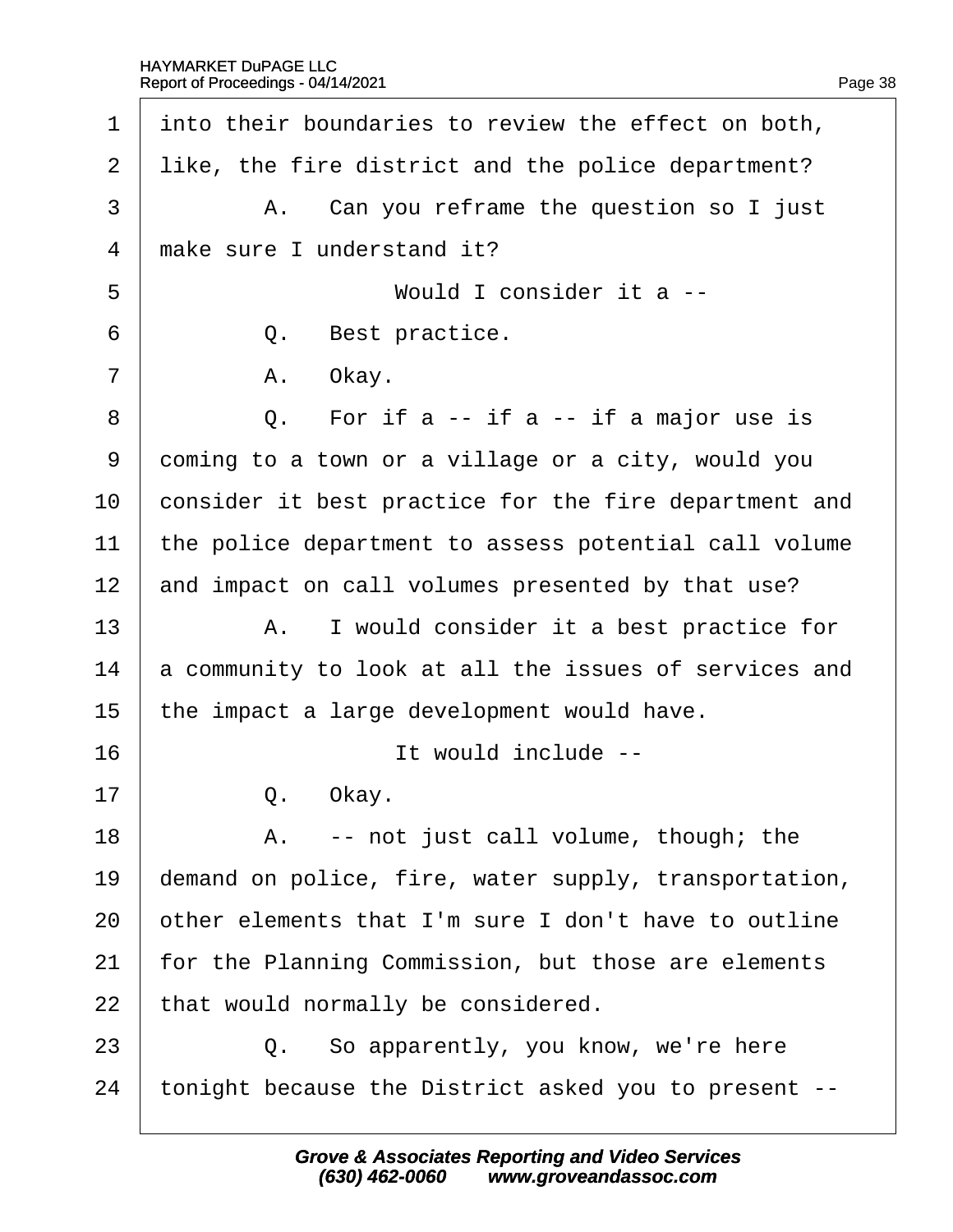| 1              | dr produce a risk assessment for Haymarket.          |
|----------------|------------------------------------------------------|
| 2              | Did it provide --                                    |
| 3              | A. That --                                           |
| 4              | Q. -- you --                                         |
| 5              | A. I'm sorry, that's not correct. That               |
| 6              | isn't what we were asked to do.                      |
| $\overline{7}$ | Q. Okay.                                             |
| 8              | A. We were asked to --                               |
| 9              | Q.<br>What --                                        |
| 10             | A. Oh. Go ahead.                                     |
| 11             | Q. No, I'm sorry. I just wanted to                   |
| 12             | understand how it's different, so I think you were   |
| 13             | going to answer that.                                |
| 14             | A. Yeah. So I think you stated that we               |
| 15             | were asked to do a risk assessment on Haymarket. We  |
| 16             | were not.                                            |
| 17             | We were asked to review the Polaris                  |
| 18             | report which attempted to assess the demand that     |
| 19             | Haymarket Itasca would have on the community.        |
| 20             | We reviewed their methodology,                       |
| 21             | their report, identifying a number of items that are |
| 22             | putlined in our report, and then assessed by our     |
| 23             | methodology what the potential demand for services   |
| 24             | would be based on the Haymarket Chicago --           |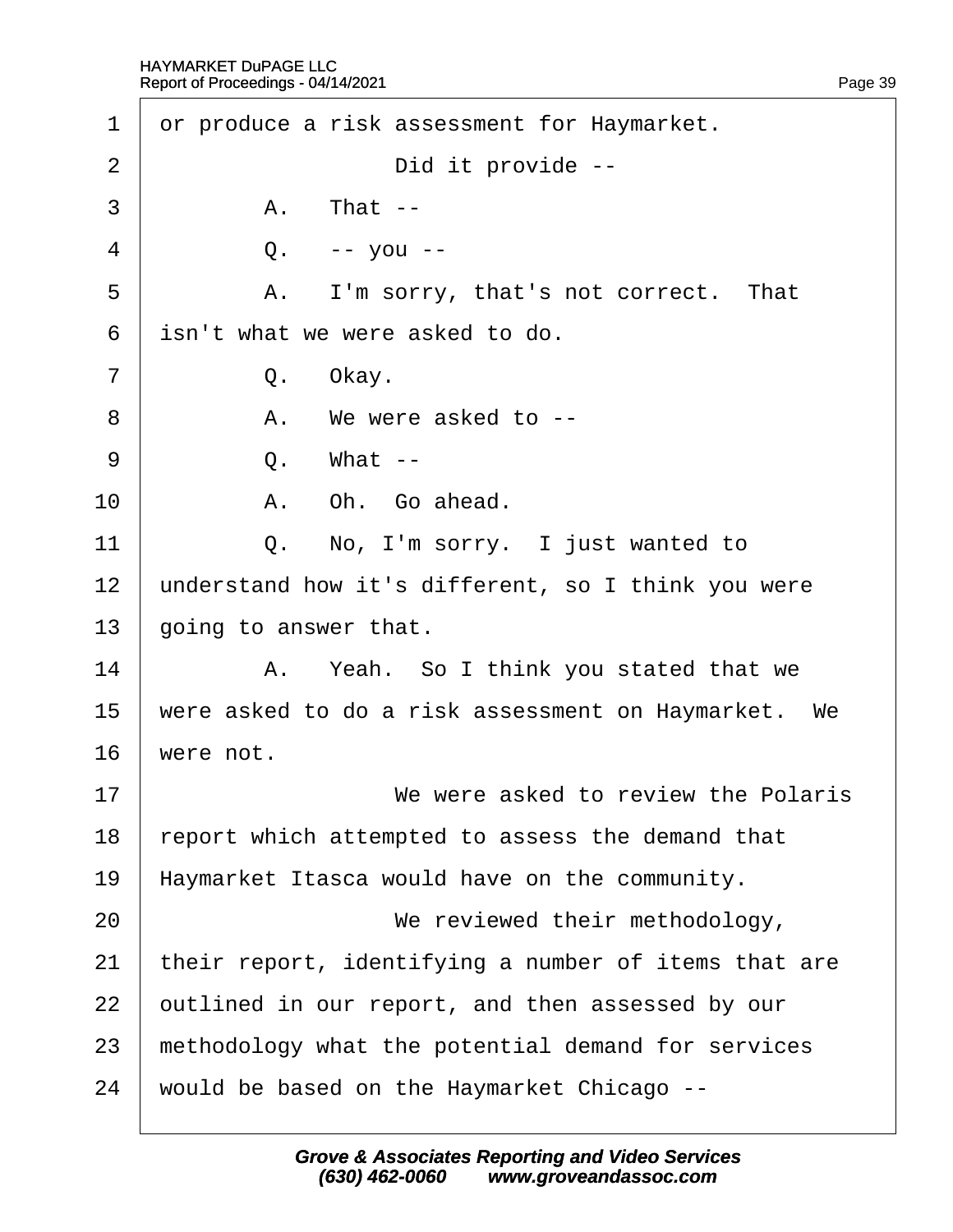| 1              | predominantly on the Haymarket Chicago facility.      |  |
|----------------|-------------------------------------------------------|--|
| 2              | Q. So you're not aware that Itasca --                 |  |
| 3              | It's not -- it's not a risk assessment,<br>Α.         |  |
| 4              | yeah.                                                 |  |
| 5              | Q. So are you aware if Itasca themselves              |  |
| 6              | has prepared a risk assessment on Haymarket?          |  |
| $\overline{7}$ | A. The Village or the District?                       |  |
| 8              | The District.<br>Q.                                   |  |
| 9              | I am not.<br>А.                                       |  |
| 10             | Q. Okay. So when a major -- this is a                 |  |
| 11             | hyp- -- this is a fact situation. I would like you    |  |
| 12             | to assess whether or not a risk assessment should be  |  |
| 13             | done for this type of case, okay.                     |  |
| 14             | So if there's a project that                          |  |
| 15             | involves a large parcel of land that's close to       |  |
| 16             | 50 acres in size that is going to hold eventually     |  |
| 17             | three-quarters of a million square feet of industrial |  |
| 18             | space and close to 50,000 square feet of commercial   |  |
| 19             | space, including a hotel, two restaurants, a gas      |  |
| 20             | station, et cetera, is this the type of project if    |  |
| 21             | you were in leadership of a municipality, would you   |  |
| 22             | ecommend a risk assessment be conducted?              |  |
| 23             | MR. DI NOLFO: I would just object to the              |  |
| 24             | form of the question, incomplete hypothetical, and    |  |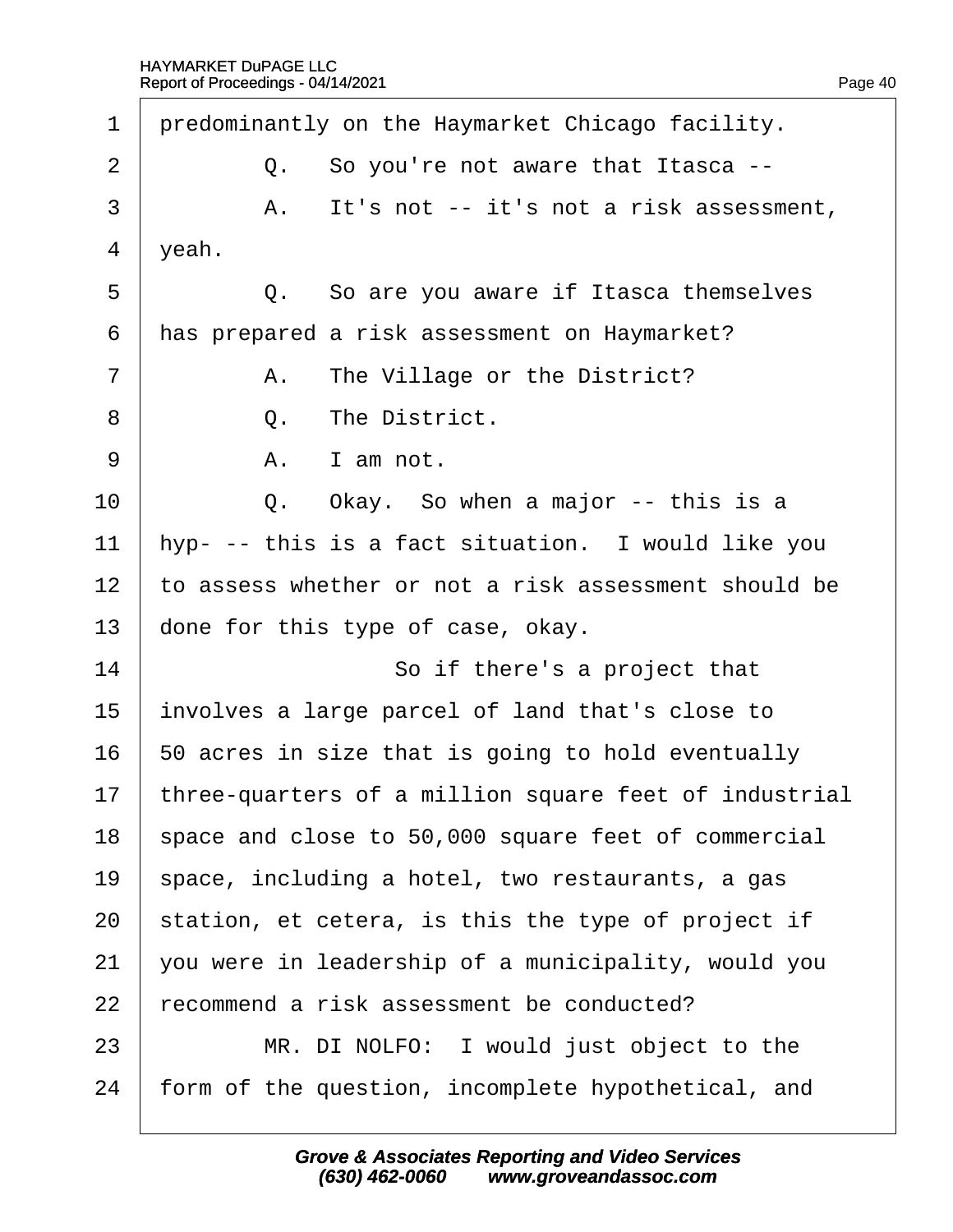1 dalls for speculation. 2 | MS. O'KEEFE: I'm asking for -- Mr. Hervas, 3 I'm asking for his expert opinion on the extent of 4 due diligence you have to do when you're looking at a 5 major project coming into your village and trying to 6 understand what the best practice would be. 7 **So in this case it's actually not a** 8 hypothetical. It's a case that was considered by 9 Itasca. 10 BY MS. O'KEEFE: 11  $\vert$  Q. And with the scope of that project, if 12 you were at a fire department or police department, 13 would you conduct a risk assessment on a 50-acre 14 parcel with close to 800,000 square footage of 15 development? 16 **MR. HERVAS: So there is a pending objection,** 17 and the question that I have is, does the witness 18 understand the question because the question was 19 related to a hypothetical. 20 | Mr. Moeller, do you understand 21 Ms. O'Keefe's question? 22 **Fig. 7 · · · THE WITNESS:** I think I'm close, but it's not 23 exactly clear to me, sir. 24 | MR. HERVAS: Ms. O'Keefe, if you could re-ask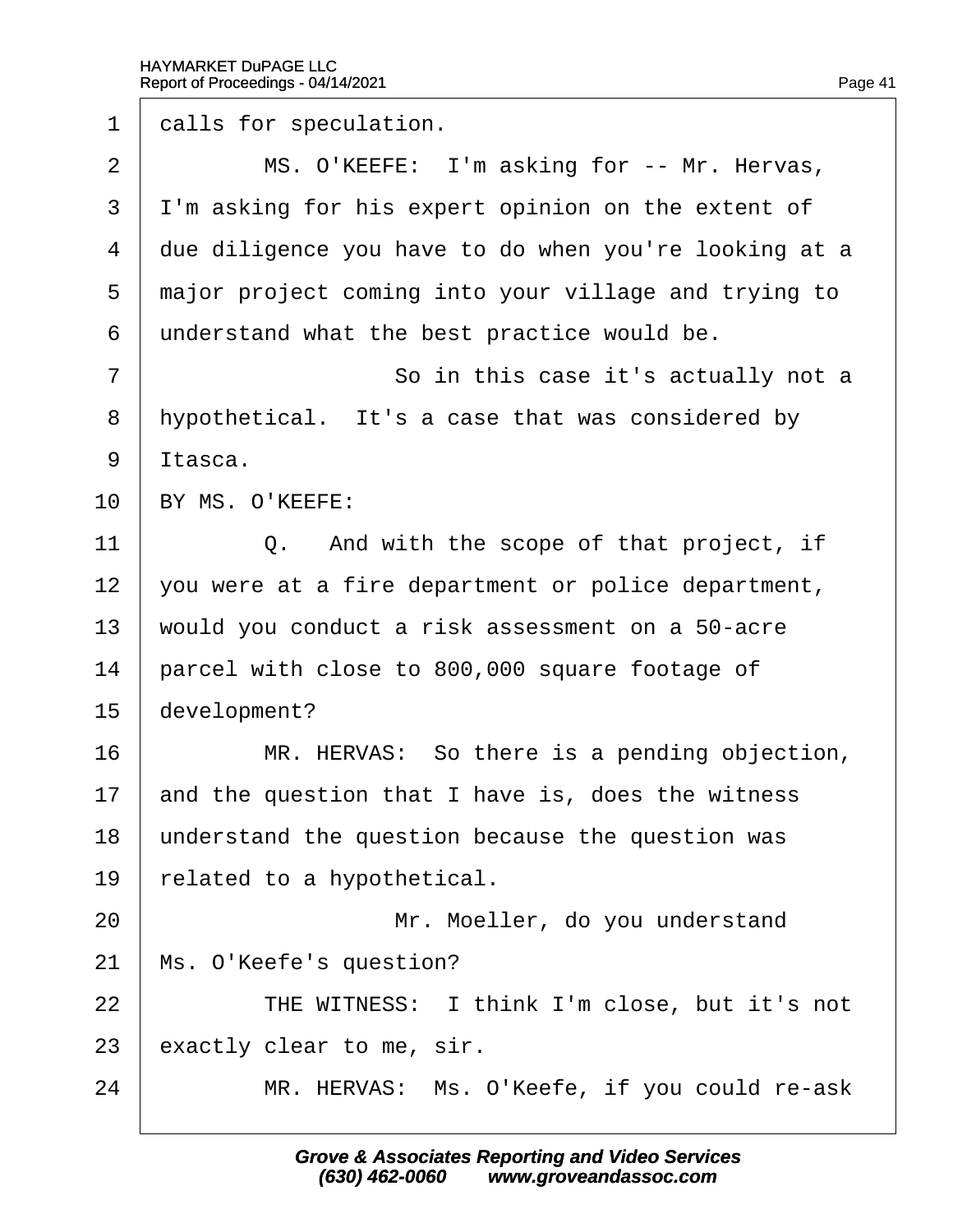1 the question in a way that Mr. Moeller can understand 2 it, that would be helpful. Thank you. 3 BY MS. O'KEEFE: 4 | Q. Okay. Mr. Moeller, when you were in 5 dity management in Florida, if there was a proposal ·6· ·to add an 800,000 square foot development on a 7 50-acre parcel, would you have recommended a risk 8 assessment be conducted? 9 | A. When I was a city manager -- and we did 10 have significant projects come in -- we followed the 11 guidance. I didn't ask for something. It was a 12 requirement pursuant to the planning regulations and 13 the planning process that's normally followed.  $14$   $\parallel$  **in that -- in that case it was the** 15 South Florida Regional Planning Council and that of 16 bur planning and development department. 17 **So it was the practice, the** 18 brainances, the requirements of the community in how 19 they do that. That's -- that's what determined what 20 analysis was done for each project. 21· · · · · ·Q.· ·So to ask my question again, in that 22 case, would a project of that size been the subject 23 bt a risk assessment?  $24$  | A. I can't recall the specific requirements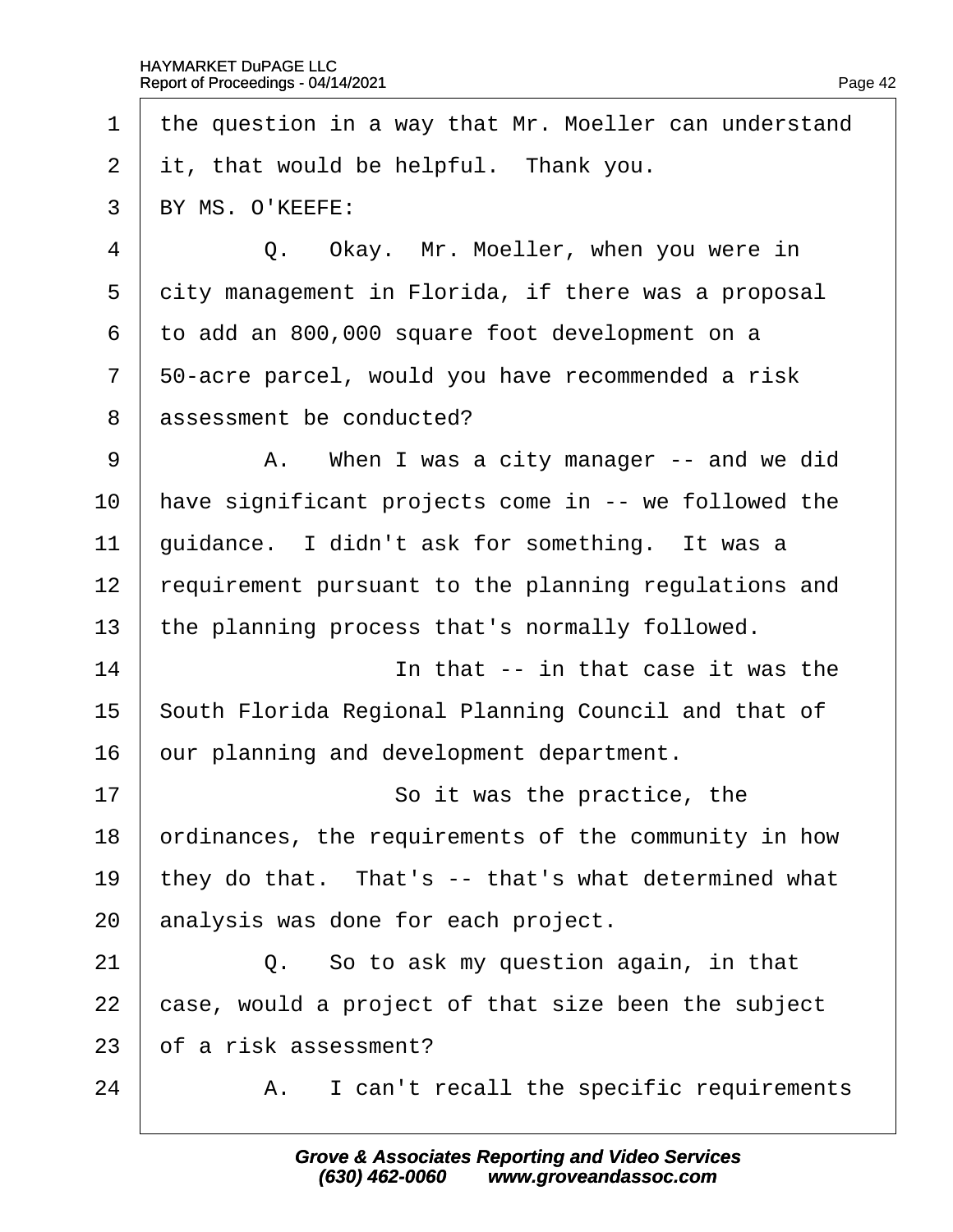| 1              | in Sunrise, Florida what triggered that. I recall     |
|----------------|-------------------------------------------------------|
| $\overline{2}$ | that we had several large developments that came in   |
| 3              | that we did do it on, but I can't remember. Based on  |
| 4              | what you're citing, I don't recall if that triggered  |
| 5              | a review or not.                                      |
| 6              | Q. So, in your experience, though --                  |
| $\overline{7}$ | because you've been in fire departments, in police    |
| 8              | departments, in city management -- you've seen a lot  |
| 9              | of projects come through. You've told me yourself --  |
| 10             | think you testified earlier that you've conducted a   |
| 11             | hundred impact analyses.                              |
| 12             | Isn't this the type of project you                    |
| 13             | would conduct an impact analysis on?                  |
| 14             | A. I believe what I testified to is that I            |
| 15             | said that there were a significant number of projects |
| 16             | where I have personally reviewed the potential impact |
| 17             | of those projects.                                    |
| 18             | There was not for a number of                         |
| 19             | those, as I recall, a specific requirement to conduct |
| 20             | a formal analysis, because, again, that's driven by   |
| 21             | the planning department, you know, not the fire       |
| 22             | department.                                           |
| 23             | But in the cases where it was                         |
| 24             | required, we participated with the planning folks on  |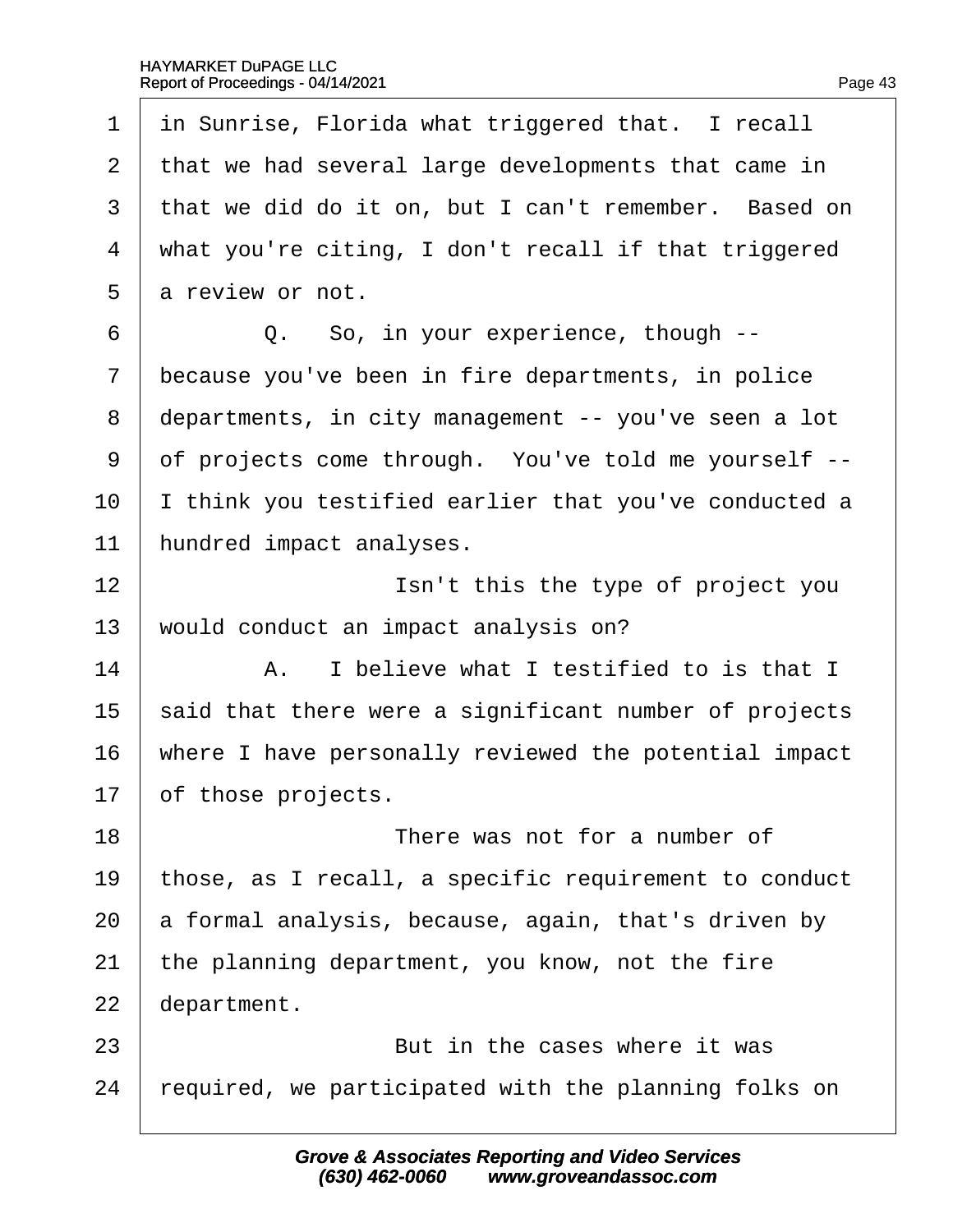1 that. Where it wasn't required, I still evaluated 2 those in order to advise city council management at 3 the time. When I became the city manager I was 4 *interested in it.*  $5 \mid Q_i$ . So just to make sure I heard you 6 dorrectly, you did conduct impact studies on projects 7 of this type, because you said if you were required 8 you did so, or if you weren't required you did so 9 because you wanted to advise the council?  $10$  | A. Depending on the project. I didn't say 11 of this type. 12 **So, again, you're asking me to** 13 cross-walk the project you described and to say 14 whether or not that would have triggered a review in 15 my community at the time. I just -- I don't recall 16 whether that would have or would not have.  $17$   $\Box$  Q. So in your testimony when you talked 18 about -- so every community should be conducting, as 19  $\sqrt{ }$  you know, the best practice in the industry is what 20 we call a risk assessment?  $21$   $A.$  Uh-huh. 22 **Q.** That's your testimony from last week?  $23$  A. Yes.  $24$   $\Box$  Q. They're generated because they help you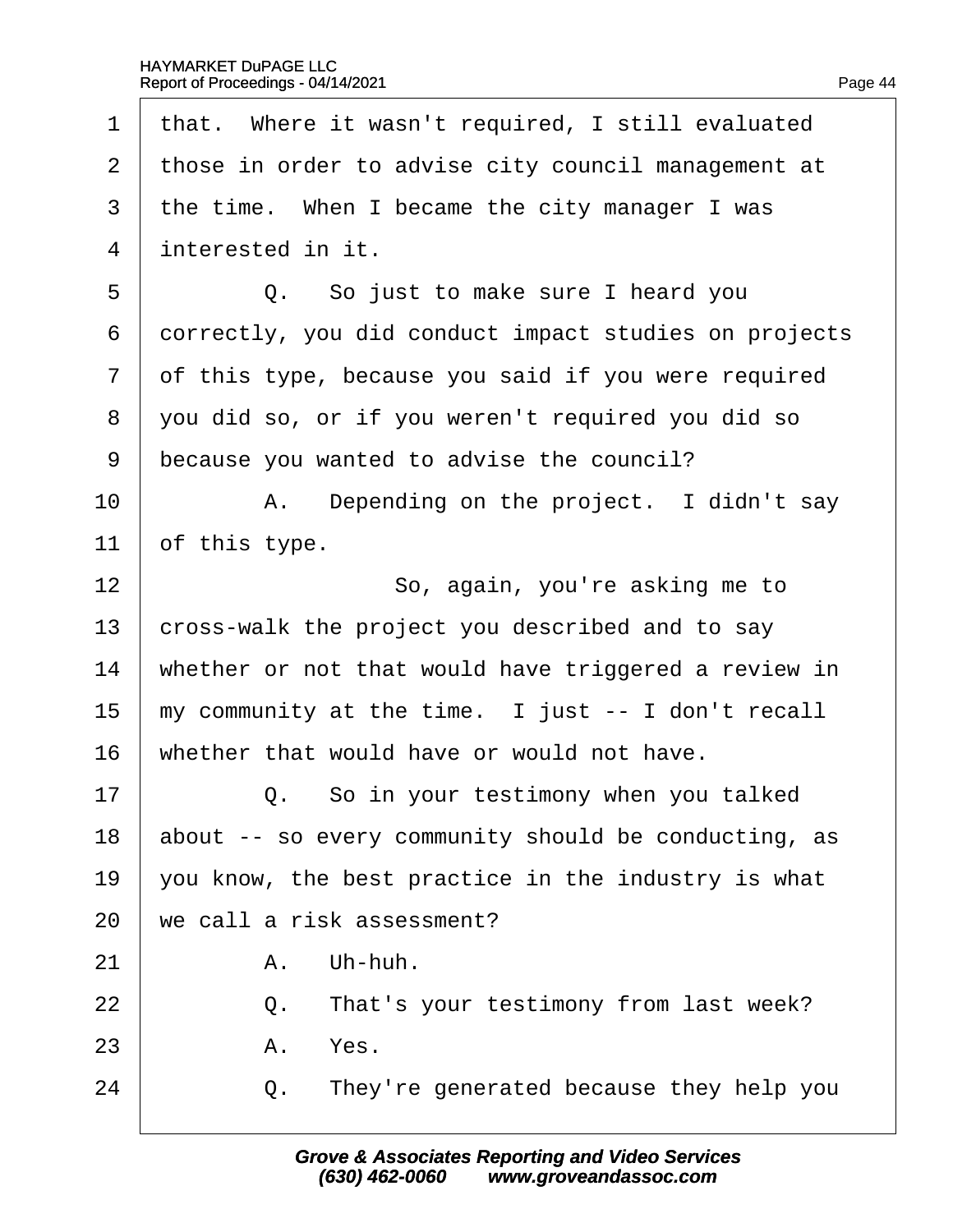| 1              | appropriately plan for the impact on the community,   |  |
|----------------|-------------------------------------------------------|--|
| 2              | and they ensure the community can provide the         |  |
| 3              | services the project is going to need.                |  |
| $\overline{4}$ | Wouldn't you -- wouldn't you agree                    |  |
| 5              | that any project of a considerable size, which could  |  |
| 6              | be anything from -- depending on the use it could be, |  |
| $\overline{7}$ | actually, a small size but an impactful use or it     |  |
| 8              | dould be a larger size, just because of its size it   |  |
| 9              | needs to be looked at, like you said?                 |  |
| 10             | A. All right. So -- oh.                               |  |
| 11             | Q. So it's hard for me to believe that you            |  |
| 12             | would not have -- please confirm that you would have  |  |
| 13             | studied this type of project if it had been presented |  |
| 14             | to you?                                               |  |
| 15             | A. So I need to distinguish something. The            |  |
| 16             | section that you read from my testimony last month    |  |
| 17             | had to do with a practice imbedded in the             |  |
| 18             | accreditation process for fire protection, for fire   |  |
| 19             | services. The Commission on Fire Accreditation        |  |
| 20             | International, and part of that recommended best      |  |
| 21             | practice is the community is required to do a risk    |  |
| 22             | assessment. It is a fire-based risk assessment.       |  |
| 23             | I see that as compatible with but                     |  |
| 24             | separate from a planning review that's done, when     |  |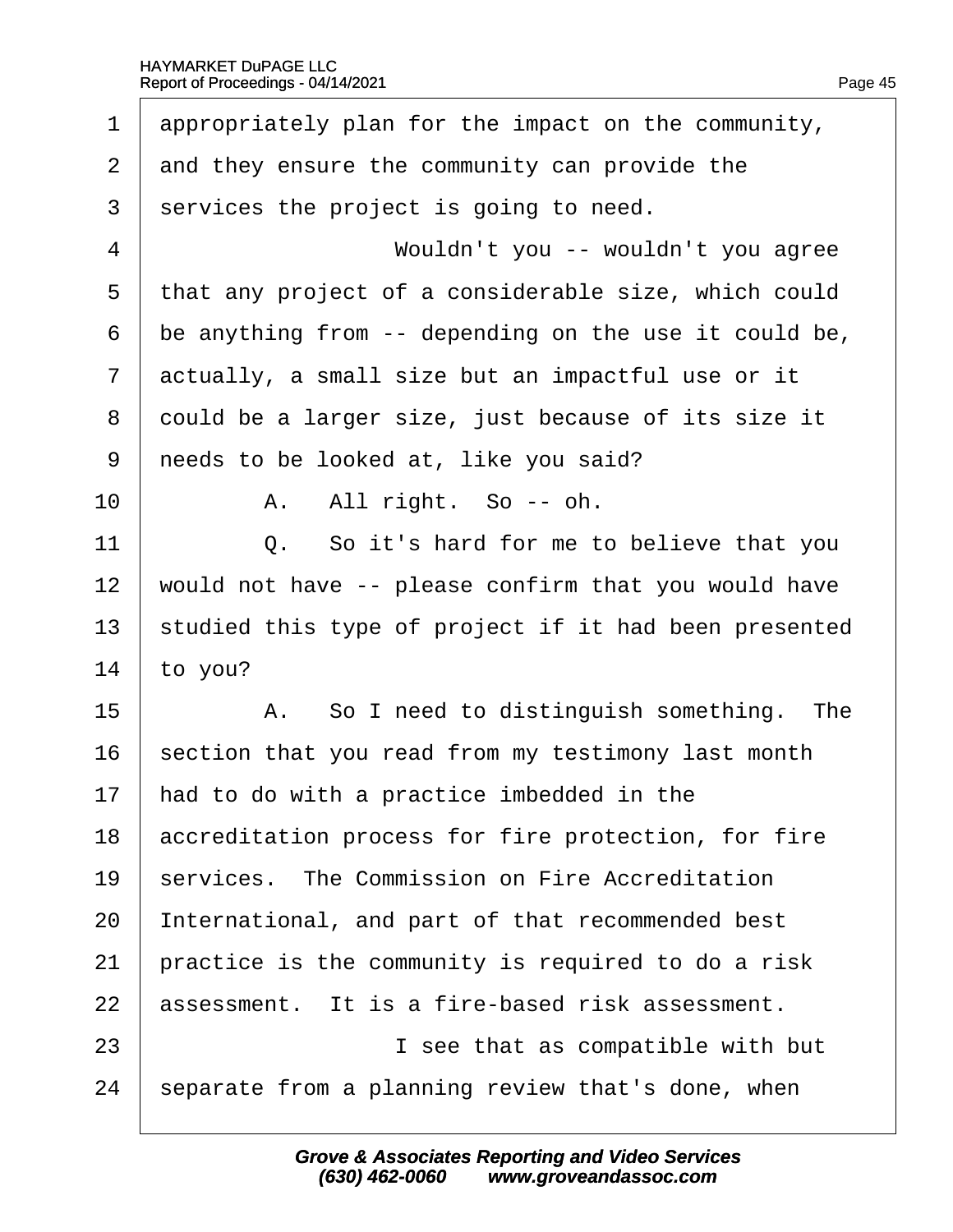| 1              | earlier you asked me if large projects would be       |
|----------------|-------------------------------------------------------|
| 2              | reviewed, water, transportation, police, fire. So     |
| 3              | those are somewhat separate lenses or perspectives.   |
| 4              | My testimony last month had to do                     |
| 5              | with the Commission on Fire Accreditation and the     |
| 6              | best practice there to do a risk assessment of the    |
| $\overline{7}$ | dommunity as a whole.                                 |
| 8              | Q. I don't think it was limited to that.              |
| 9              | A. No. I think --                                     |
| 10             | MR. DI NOLFO: (Inaudible).                            |
| 11             | BY MS. O'KEEFE:                                       |
| 12             | Q. No. I mean, was your -- you didn't                 |
| 13             | state that in your testimony so I'm unclear why now   |
| 14             | you're limiting it.                                   |
| 15             | And I think the bottom -- I think                     |
| 16             | where -- I think we should probably move on. I think  |
| 17             | the point I wanted to ask you about was based on your |
| 18             | experience when a major project comes to town, it's   |
| 19             | the best practice to study it?                        |
| 20             | A. It was my practice. I believe it is an             |
| 21             | appropriate action to take of a fire chief, yes.      |
| 22             | Q. Okay. So you've never discussed with               |
| 23             | tasca any other projects but the Haymarket project;   |
| 24             | correct? You've never discussed any -- I'm sorry?     |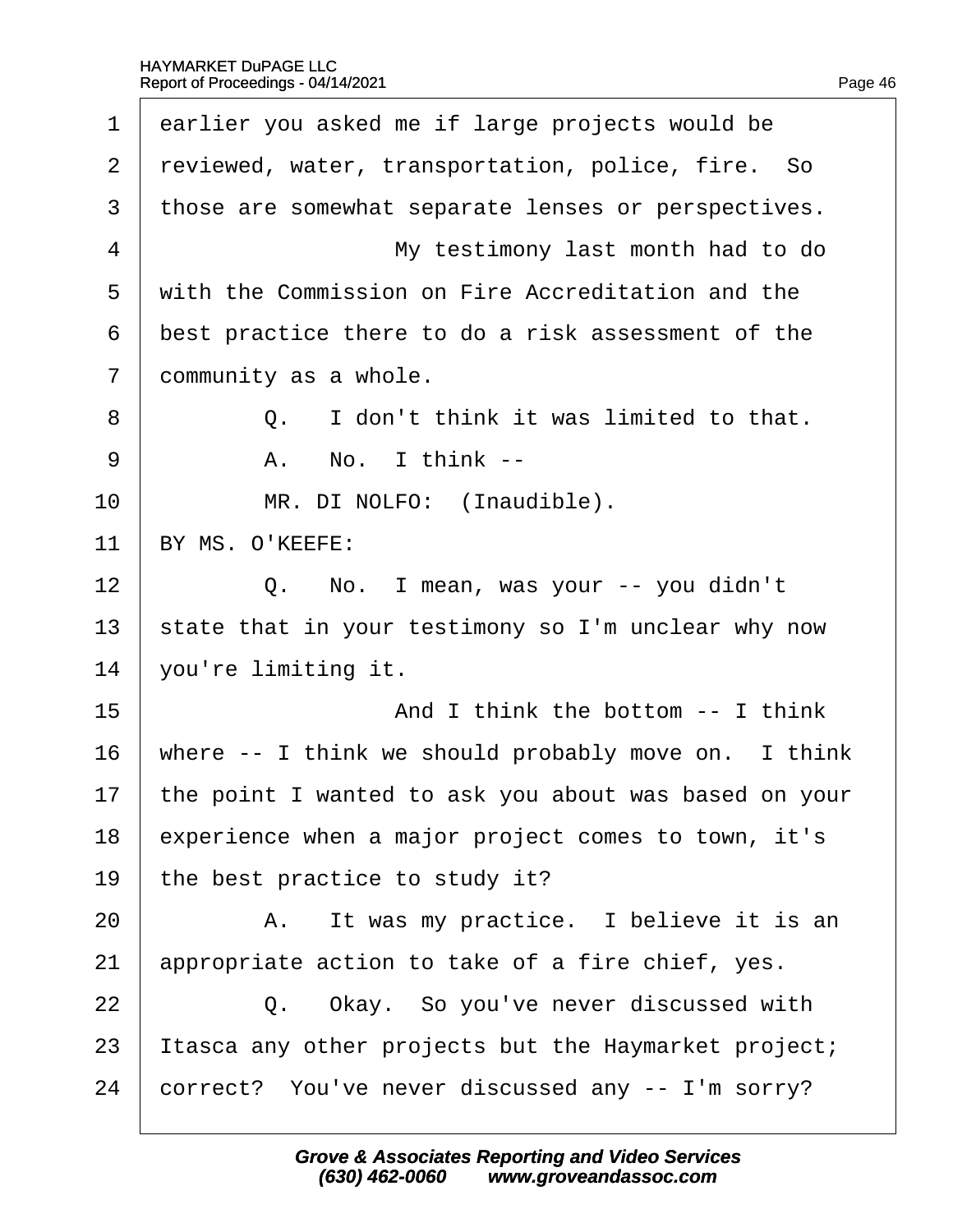| 1              |                                                       | A. There's a little -- oh, okay.                     |
|----------------|-------------------------------------------------------|------------------------------------------------------|
| $\overline{2}$ |                                                       | Q. Yeah. Yeah, I'm sorry. I think it was             |
| 3              |                                                       | my paper. I'm sorry.                                 |
| 4              |                                                       | A. That's fine.                                      |
| 5              |                                                       | Q. You've never discussed any other                  |
| 6              |                                                       | developments with the District other than the        |
| $\overline{7}$ |                                                       | Haymarket project; correct?                          |
| 8              |                                                       | A. That's correct.                                   |
| 9              | Q.                                                    | Okay, thank you.                                     |
| 10             |                                                       | Do you know whether or not the Fire                  |
| 11             | Protection District has studied any practices or      |                                                      |
| 12             | protocols that could be put into place to accommodate |                                                      |
| 13             | the demand from Haymarket?                            |                                                      |
| 14             |                                                       | A. I do not.                                         |
| 15             |                                                       | Q. Do you know if the District has                   |
| 16             |                                                       | considered any practices or protocols that could be  |
| 17             |                                                       | put into place to ensure a coordinated approach with |
| 18             | Elite?                                                |                                                      |
| 19             |                                                       | A. I do not.                                         |
| 20             |                                                       | Q. Did you recommend to the District that            |
| 21             |                                                       | they consider any protocols directed to this         |
| 22             | particular use?                                       |                                                      |
| 23             |                                                       | A. There is -- I don't recall having                 |
| 24             |                                                       | anything of that nature in the report. I don't       |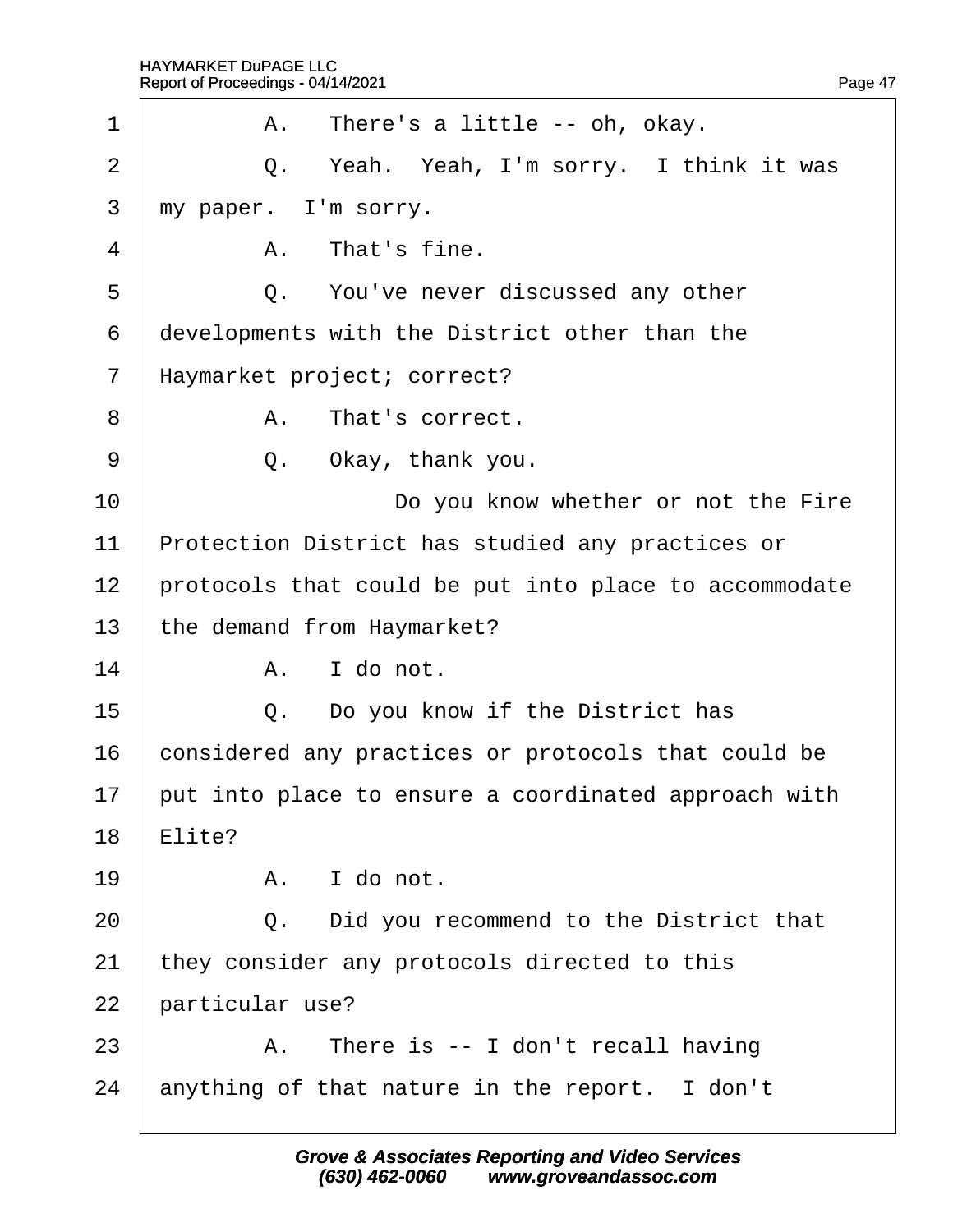| 1              | recall having that discussion with the Chief.         |
|----------------|-------------------------------------------------------|
| $\overline{2}$ | It's possible there was a passing                     |
| 3              | reference to something of that nature, but I don't    |
| 4              | recall anything specific.                             |
| 5              | Q. Would there be any possible protocols or           |
| 6              | procedures that could be put into place that you'd    |
| $\overline{7}$ | recommend that would help integrate Haymarket into    |
| 8              | <b>Itasca's Fire Protection District?</b>             |
| 9              | MR. DI NOLFO: I'm going to object to                  |
| 10             | foundation, beyond the scope.                         |
| 11             | MS. O'KEEFE: Well, in response to the                 |
| 12             | objection, Mr. Moeller is an expert witness who has   |
| 13             | worked in this field for decades and he has seen and  |
| 14             | had to respond to many uses that have been proposed   |
| 15             | for the communities in which he's been responsible.   |
| 16             | And I have to believe he's creative and has seen --   |
| 17             | seen a lot of different things, and I'd be curious to |
| 18             | see if he could share some of that experience with    |
| 19             | us. I think it's well within -- within his            |
| 20             | expertise.                                            |
| 21             | MR. DI NOLFO: Perhaps it is, but it's beyond          |
| 22             | the scope. So he wasn't retained for that. He         |
| 23             | didn't testify to that. It's beyond the scope,        |
| 24             | Mr. Hervas.                                           |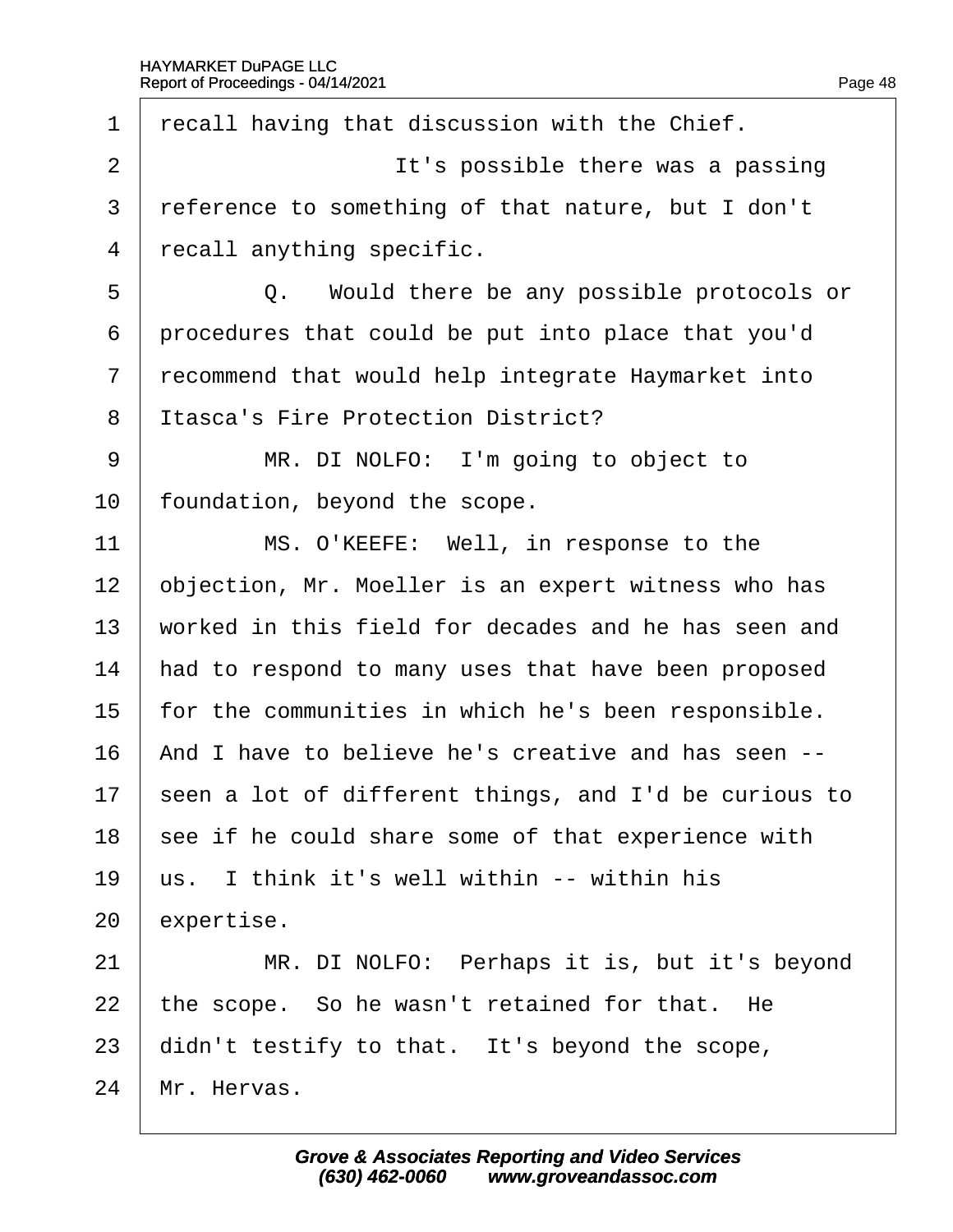| 1              | MR. HERVAS: Ms. O'Keefe, the -- asking the            |
|----------------|-------------------------------------------------------|
| $\overline{2}$ | question generally with respect to his expertise is   |
| 3              | fine, but getting into detail with respect to what he |
| 4              | might recommend or something of that nature is        |
| 5              | definitely beyond the scope.                          |
| 6              | So I'm going to let the question                      |
| $\overline{7}$ | stand and we'll move on and see how far we go.        |
| 8              | Objection overruled.                                  |
| 9              | THE WITNESS: I'm sorry, is there --                   |
| 10             | MS. O'KEEFE: So -- yeah, I think,                     |
| 11             | Mr. Moeller, that the question is on the table for    |
| 12             | you to answer.                                        |
| 13             | THE WITNESS: Okay. So can you repeat the              |
| 14             | question? I'm sorry.                                  |
| 15             | BY MS. O'KEEFE:                                       |
| 16             | Q. That's okay.                                       |
| 17             | In your experience, have -- have                      |
| 18             | you any recommendations that you could offer to       |
| 19             | assist Haymarket in integrating its services and      |
| 20             | mitigating any impact on the Fire Protection          |
| 21             | District?                                             |
| 22             | MR. DI NOLFO: Again, I think that's a                 |
| 23             | different question, and it is beyond the scope,       |
| 24             | Mr. Hervas. That --                                   |
|                |                                                       |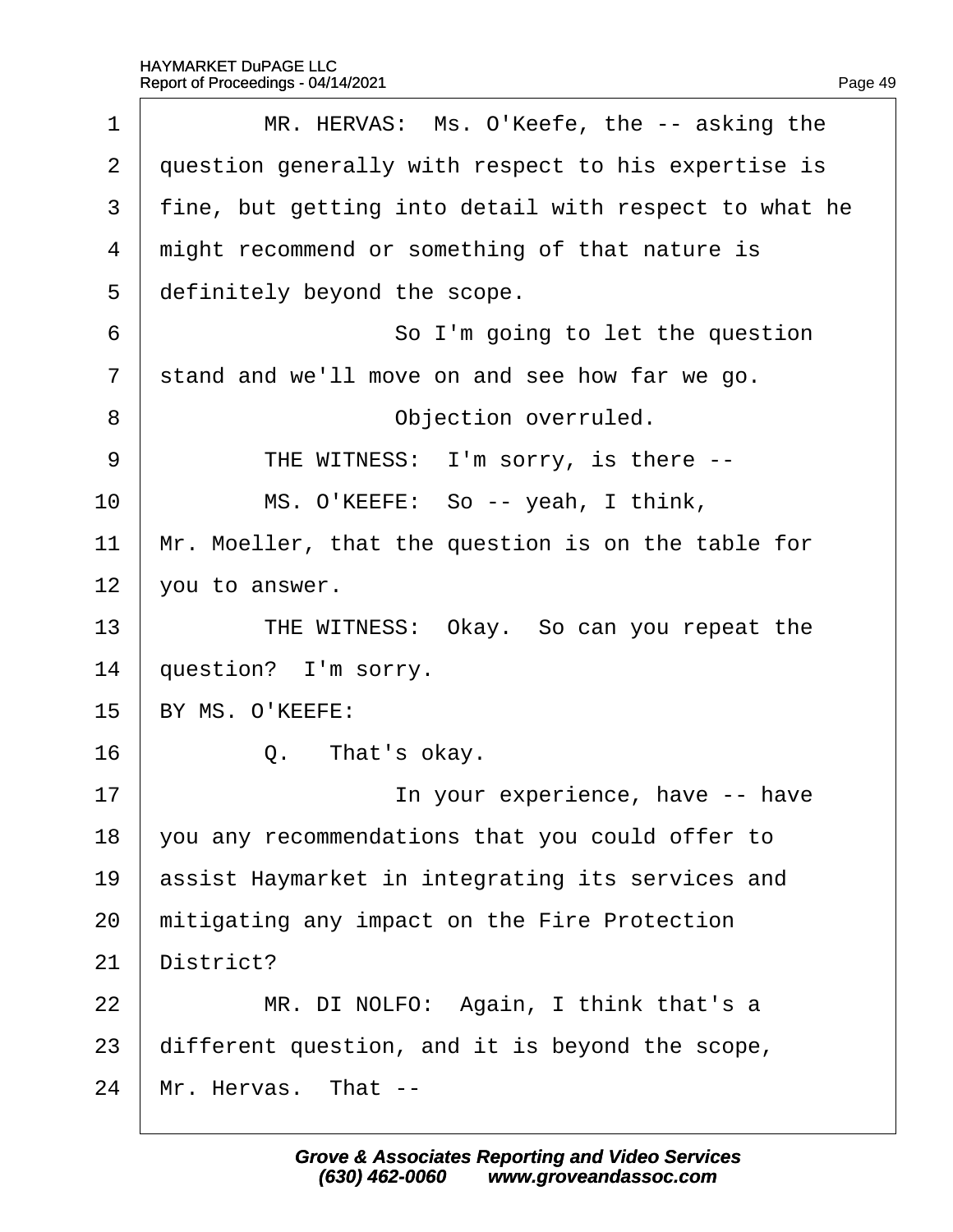| 1              | MS. O'KEEFE: Could we -- could we have the            |
|----------------|-------------------------------------------------------|
| $\overline{2}$ | dourt reporter read the question again? Would that    |
| 3              | be possible?                                          |
| 4              | THE REPORTER: So you would like the question          |
| 5              | before?                                               |
| 6              | MS. O'KEEFE: Yes.                                     |
| $\overline{7}$ | (Question read as follows:                            |
| 8              | "Q. Would there be any possible                       |
| 9              | protocols or procedures that                          |
| 10             | could be put into place that                          |
| 11             | you'd recommend that would help                       |
| 12             | integrate Haymarket into Itasca's                     |
| 13             | Fire Protection District?")                           |
| 14             | BY THE WITNESS:                                       |
| 15             | A. I have no ability to make any                      |
| 16             | recommendations. I don't have enough details on the   |
| 17             | relationship or the -- you know, the relationship     |
| 18             | between the parties, so I don't have anything I can   |
| 19             | offer.                                                |
| 20             | BY MS. O'KEEFE:                                       |
| 21             | In your experience, are you aware of<br>Q.            |
| 22             | municipalities that have responded with a single unit |
| 23             | ∤esponse?                                             |
| 24             | A. A single unit response?                            |
|                |                                                       |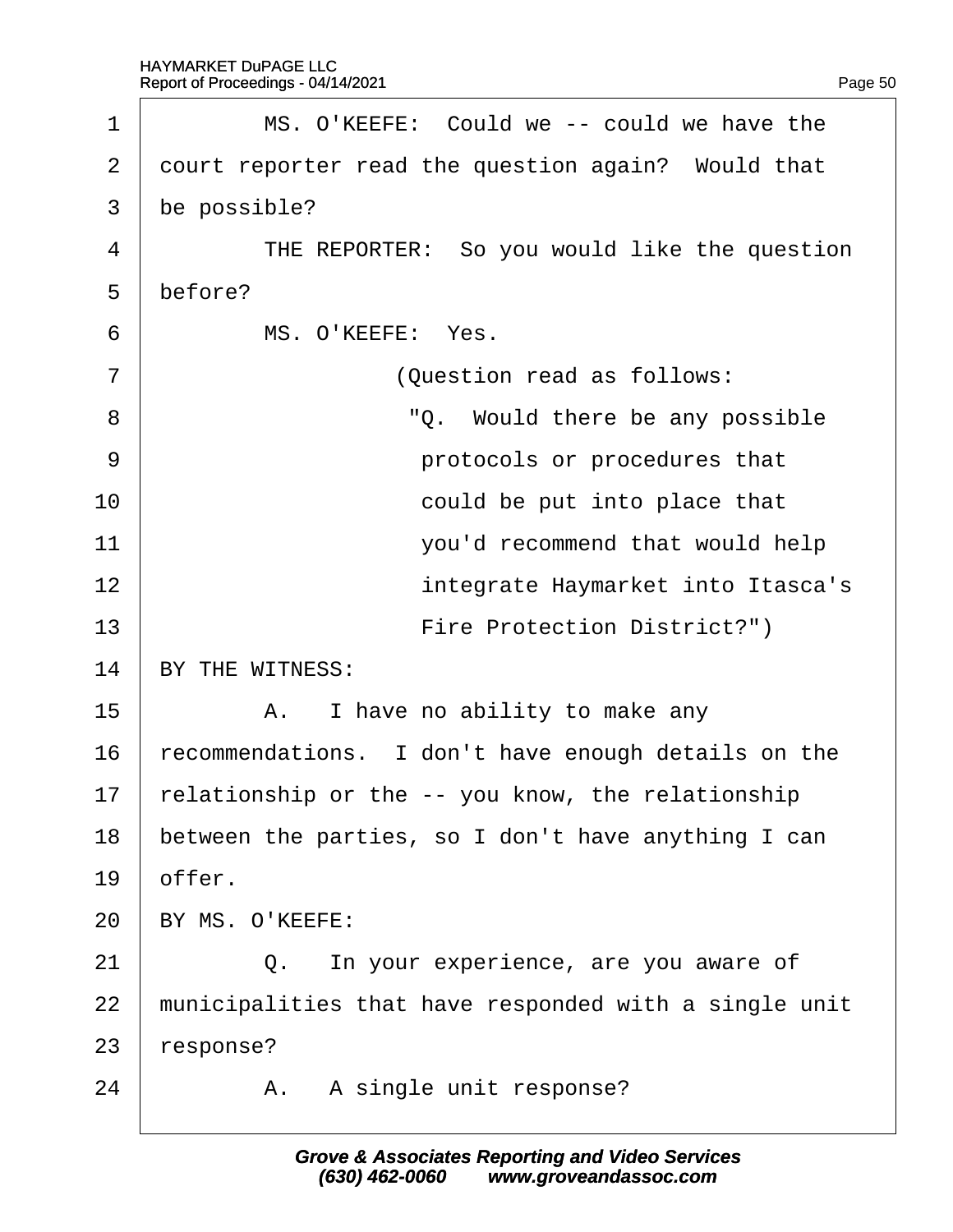| 1              | Q. So they might respond, for example, with           |
|----------------|-------------------------------------------------------|
| $\overline{2}$ | a fire truck and -- for example, a fire truck could   |
| 3              | dome if it has ALS capabilities, stabilize a patient, |
| 4              | and a private ambulance could come and transport or a |
| 5              | public ambulance could transport.                     |
| 6              | So you have -- you could have, you                    |
| 7              | know -- well, let's even -- let's even flip that.     |
| 8              | Let's even flip that, that if in the case of          |
| 9              | Haymarket, because they have trained medical staff    |
| 10             | on-site and they're going to have the equipment that  |
| 11             | they need on-site to stabilize in the event of an     |
| 12             | emergency, would it be possible to just have a single |
| 13             | ambulance respond without a fire truck which then     |
| 14             | makes a fire truck available to maximize and address  |
| 15             | other calls?                                          |
| 16             | A. I am aware of that deployment                      |
| 17             | plan/scheme in other communities. I'm aware that      |
| 18             | tasca does not currently use such an approach, but I  |
| 19             | am aware of it elsewhere.                             |
| 20             | Q. Have you ever seen it where a fire truck           |
| 21             | will come and stabilize and a private ambulance will  |
| 22             | provide transport?                                    |
| 23             | A. Only as part of an integrated 911                  |
| 24             | system, not where I've seen it where the private      |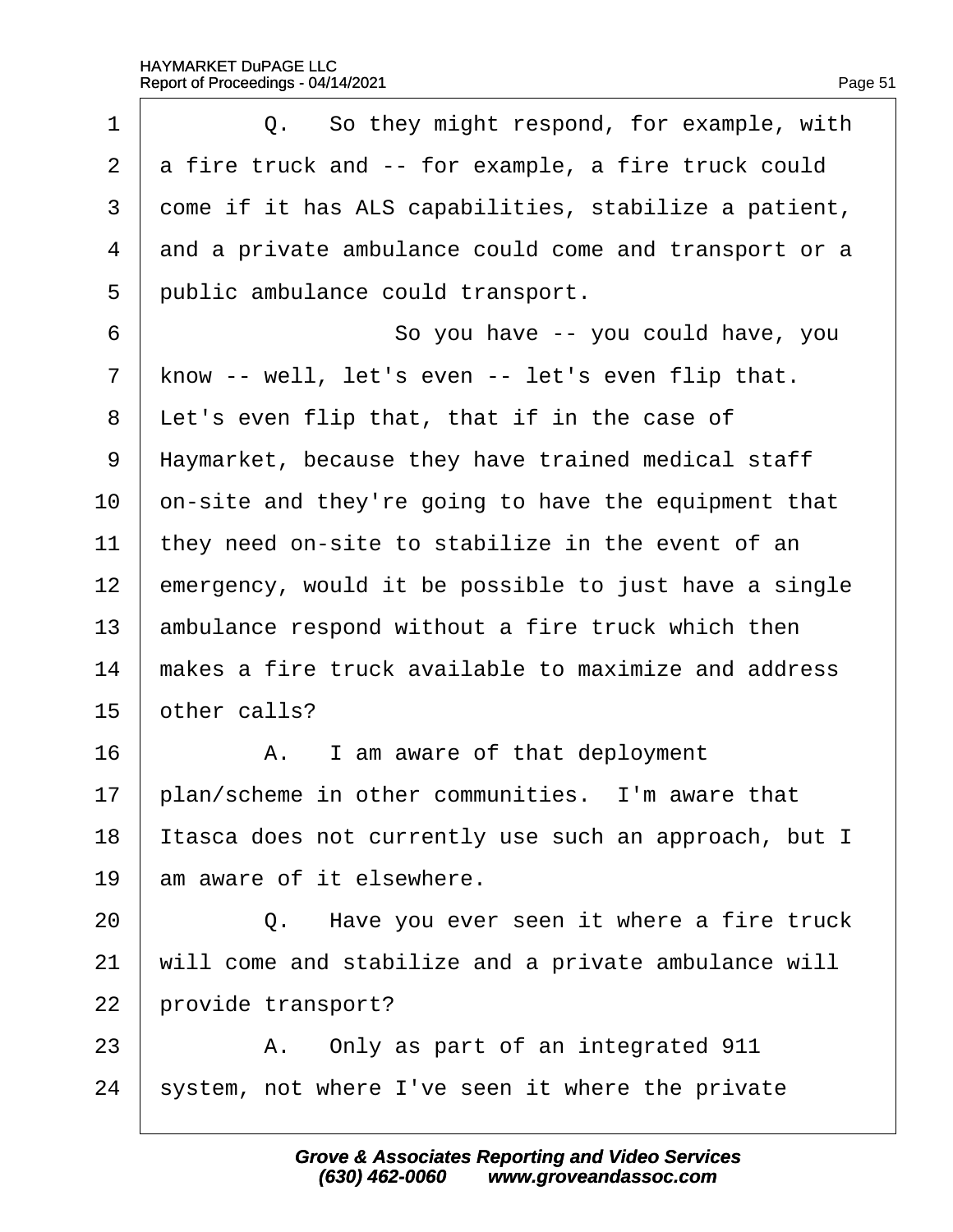| ambulance is not already an inherent part integrated  |
|-------------------------------------------------------|
| in the 911 system. I've not seen --                   |
| Q. Could it be inte---                                |
| A. I've not seen it as it's been described            |
| for Haymarket Itasca.                                 |
| Q. So each call to Haymarket is going to              |
| generate a bill for services; correct?                |
| A. Assuming there is a transport, yes. I              |
| would assume the private --                           |
| Q. And --                                             |
| A. -- would do it.                                    |
| Q. And the District will have the right to            |
| charge for this; correct?                             |
| A. So, I'm sorry, who's -- who's the                  |
| transport provider in this question?                  |
| Q. The District will have the -- so let me            |
| make sure I understand it.                            |
| So if the District responds and                       |
| there is no transport, the District cannot charge?    |
| A. So under insurance and, you know,                  |
| Medicare or Medicare regulations, you can only charge |
| for the transport itself. Some communities have       |
| tried some other elements, but largely throughout the |
| hation you charge when you transport only.            |
|                                                       |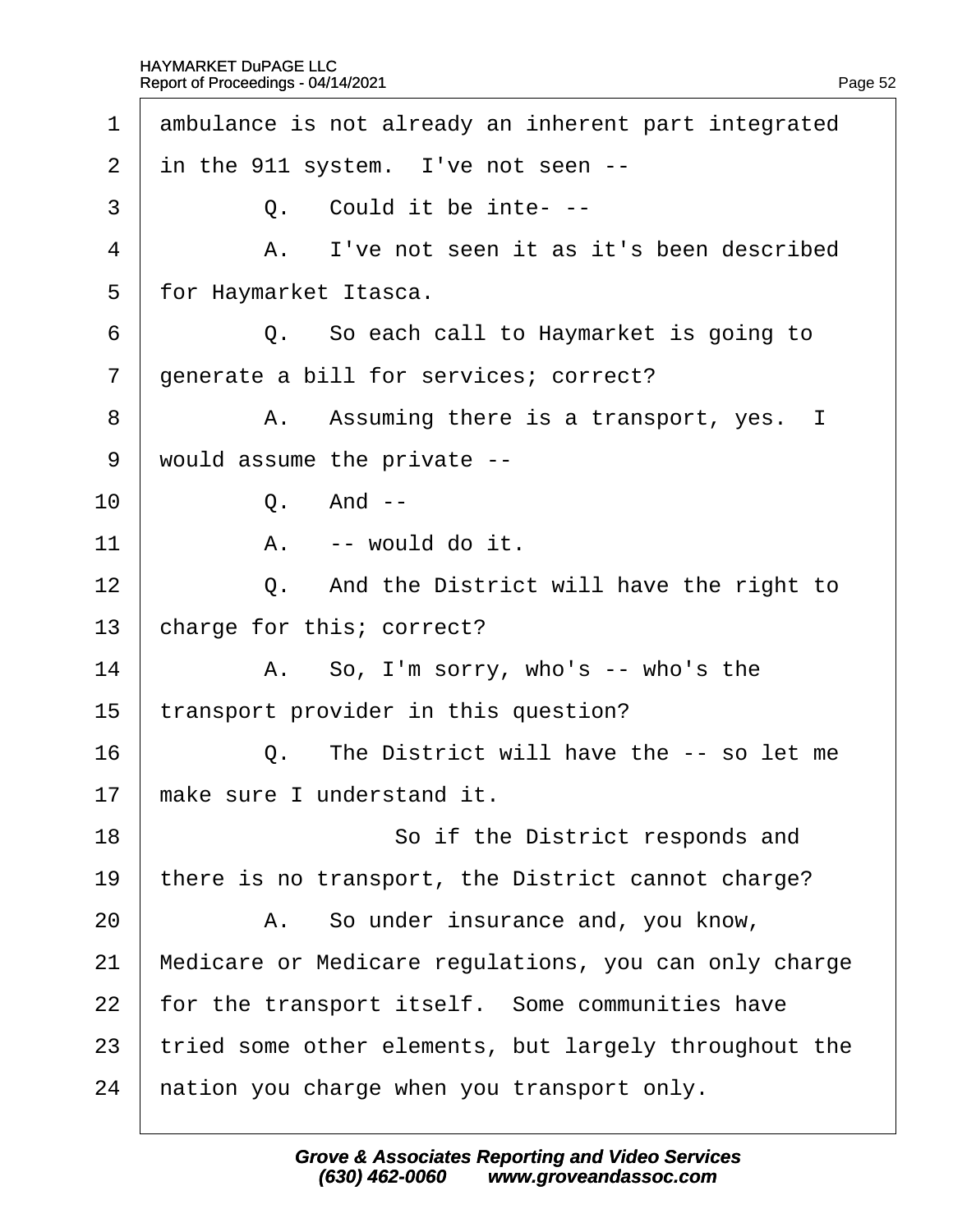| 1              | Q. So by having medical staff on-site,                |
|----------------|-------------------------------------------------------|
| $\overline{2}$ | they -- and they identify whether or not there is a   |
| 3              | legitimate call, they won't call -- they'll be less   |
| 4              | likely to make calls that wouldn't result in          |
| 5              | transport, wouldn't you think?                        |
| 6              | MR. DI NOLFO: Objection. That calls for               |
| $\overline{7}$ | speculation.                                          |
| 8              | BY MS. O'KEEFE:                                       |
| 9              | Q. Okay. So -- so the District will have              |
| 10             | the right to charge private insurance, Medicare,      |
| 11             | Medicaid; correct?                                    |
| 12             | A. Ambulance providers can charge for                 |
| 13             | transport services, yeah, when they have some sort of |
| 14             | insurance or even self-pay, yes. That's the standard  |
| 15             | practice.                                             |
| 16             | Q. Are you aware of the amount of fees                |
| 17             | charged by the District for transport?                |
| 18             | A. No, I am not.                                      |
| 19             | And -- but these fees that are<br>Q.                  |
| 20             | collected, they can be used to pay for capital costs  |
| 21             | of the addition of new personnel; correct?            |
| 22             | A. To partially pay. Within the fire                  |
| 23             | service I've never seen any fire department be able   |
| 24             | to bill enough to recapture their costs.              |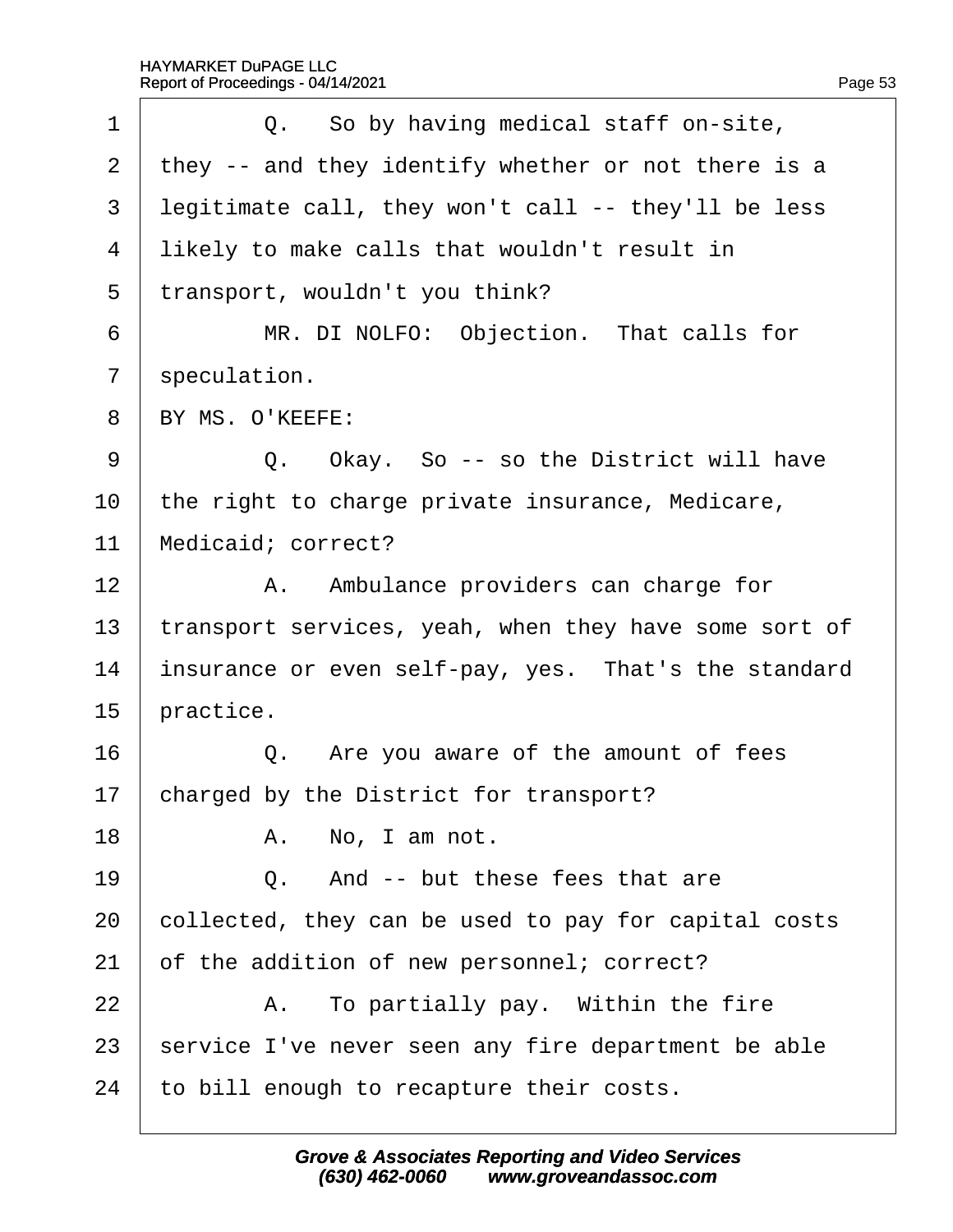| 1              | Q. It's not like Haymarket is going to be             |
|----------------|-------------------------------------------------------|
| $\overline{2}$ | provided service for free; correct? I mean, they're   |
| 3              | going to be paying -- there's going to be a charge to |
| 4              | Haymarket for the services they provide if there is   |
| 5              | an emergent situation; correct? Haymarket is going    |
| 6              | to pay for the services; right?                       |
| 7              | A. I have no idea. I -- I -- you're                   |
| 8              | asking -- I'm sorry.                                  |
| 9              | Q. What I'm saying -- okay, what I'm saying           |
| 10             | is, Haymarket is going to pay for the services that   |
| 11             | it obtains from the District. Isn't that your         |
| 12             | understanding?                                        |
| 13             | MR. DI NOLFO: I'm going to object,                    |
| 14             | Mr. Hervas. I think that it -- well, I'll -- I'll     |
| 15             | withdraw. Mr. Moeller can answer it. That's fine.     |
| 16             | BY THE WITNESS:                                       |
| 17             | A. No, that's not my understanding.                   |
| 18             | BY MS. O'KEEFE:                                       |
| 19             | Q. Why would it not be your understanding             |
| 20             | that Haymarket has to pay for the services like every |
| 21             | other user in the District?                           |
| 22             | A. Because it depends on who the user is.             |
| 23             | If somebody is at the Best Buy and requires medical   |
| 24             | assistance, it's not Best Buy who pays for that; it's |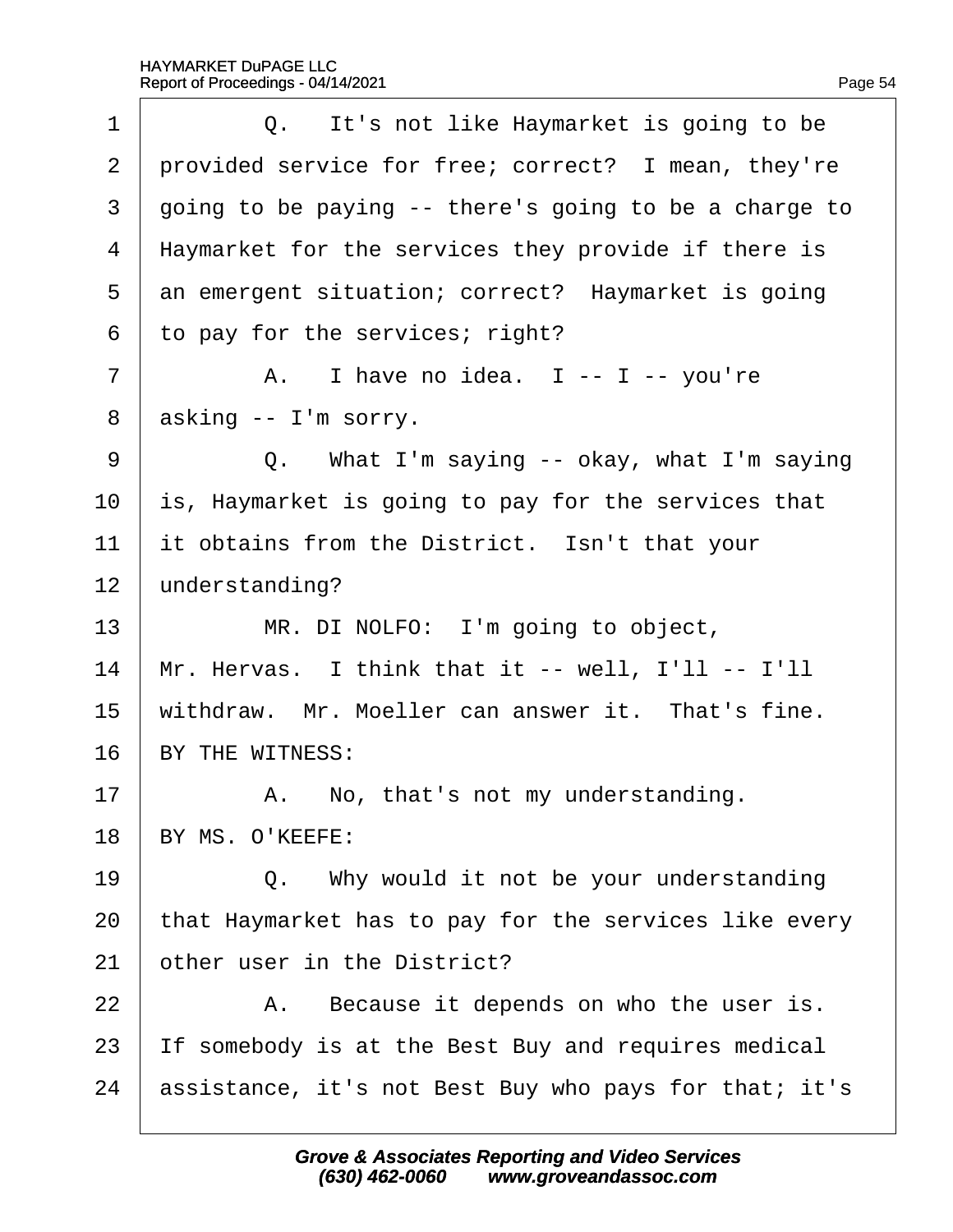| 1  | the patients themselves. It's the patient's          |
|----|------------------------------------------------------|
| 2  | insurance.                                           |
| 3  | So you're asking me who would be                     |
| 4  | the responsible party for a medical emergency and a  |
| 5  | medical transport. I'm --                            |
| 6  | Q. Okay.                                             |
| 7  | A. I'm just -- I'm not aware that there is           |
| 8  | some premise or relationship where Haymarket will    |
| 9  | take on that responsibility. I could be wrong.       |
| 10 | Q. Well, thank you for that -- nope. Thank           |
| 11 | you for that clarification. I appreciate that.       |
| 12 | Let's move on to the police because                  |
| 13 | you did reference the police services, also, in your |
| 14 | report.                                              |
| 15 | Who asked you to analyze the impact                  |
| 16 | on the Itasca Police Department?                     |
| 17 | A. We were asked to review and evaluate the          |
| 18 | study done by Polaris. Polaris included an           |
| 19 | assessment of law enforcement responses and the      |
| 20 | impact on law enforcement, so in our work we also    |
| 21 | evaluated that to the best of our ability.           |
| 22 | Q. So you were asked to do this by the Fire          |
| 23 | <b>Protection District?</b>                          |
| 24 | A. Whoever retained us. As I indicated               |
|    |                                                      |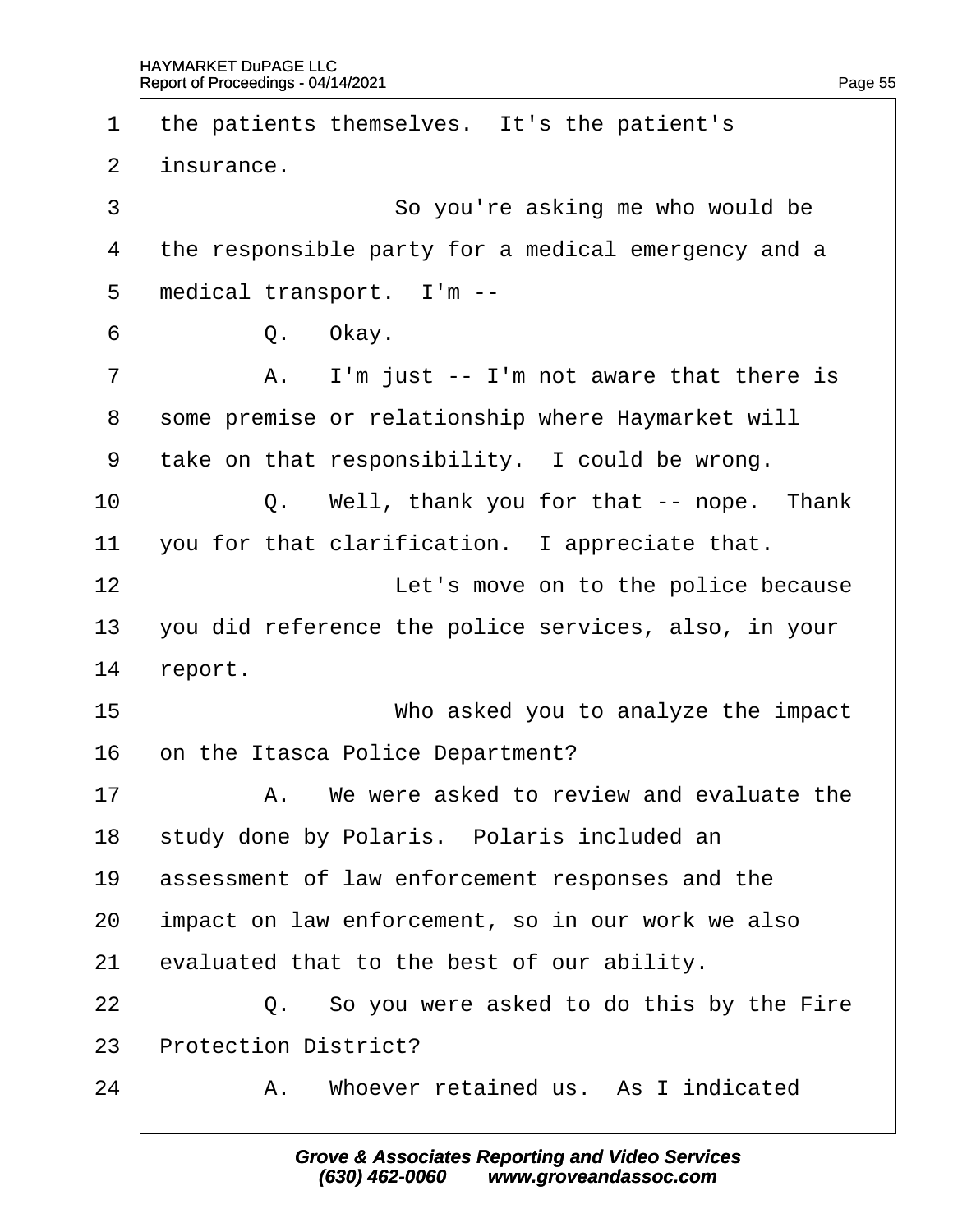| 1              | last time, Dr. Knight, our partner in charge of this  |
|----------------|-------------------------------------------------------|
| $\overline{2}$ | area of the fire practice is the one I spoke to. We   |
| 3              | had discussions. We were asked to review and          |
| 4              | evaluate the Polaris report. The Polaris report       |
| 5              | included law enforcement, so we also looked at the    |
| 6              | law enforcement component.                            |
| $\overline{7}$ | Q. Okay. So you didn't -- you didn't speak            |
| 8              | to the Itasca police chief?                           |
| 9              | A. That's correct, I did not.                         |
| 10             | Q. And you didn't do any independent                  |
| 11             | research? You just -- you just reviewed the Polaris   |
| 12             | report and applied your methodology to that           |
| 13             | information contained in the Polaris report?          |
| 14             | A. Well, we did our own analysis of the CAD           |
| 15             | data provided for Chicago, which included both fire   |
| 16             | department-related activity and also for Chicago      |
| 17             | Police.                                               |
| 18             | Q. But you didn't look at any call volumes            |
| 19             | that are experienced by the Itasca Police Department? |
| 20             | A. We evaluated what our assessment was the           |
| 21             | call volume would be at Haymarket Itasca but not      |
| 22             | other call volume, correct.                           |
| 23             | Q. So you didn't establish a baseline.                |
| 24             | Are you aware that -- and I -- that                   |
|                |                                                       |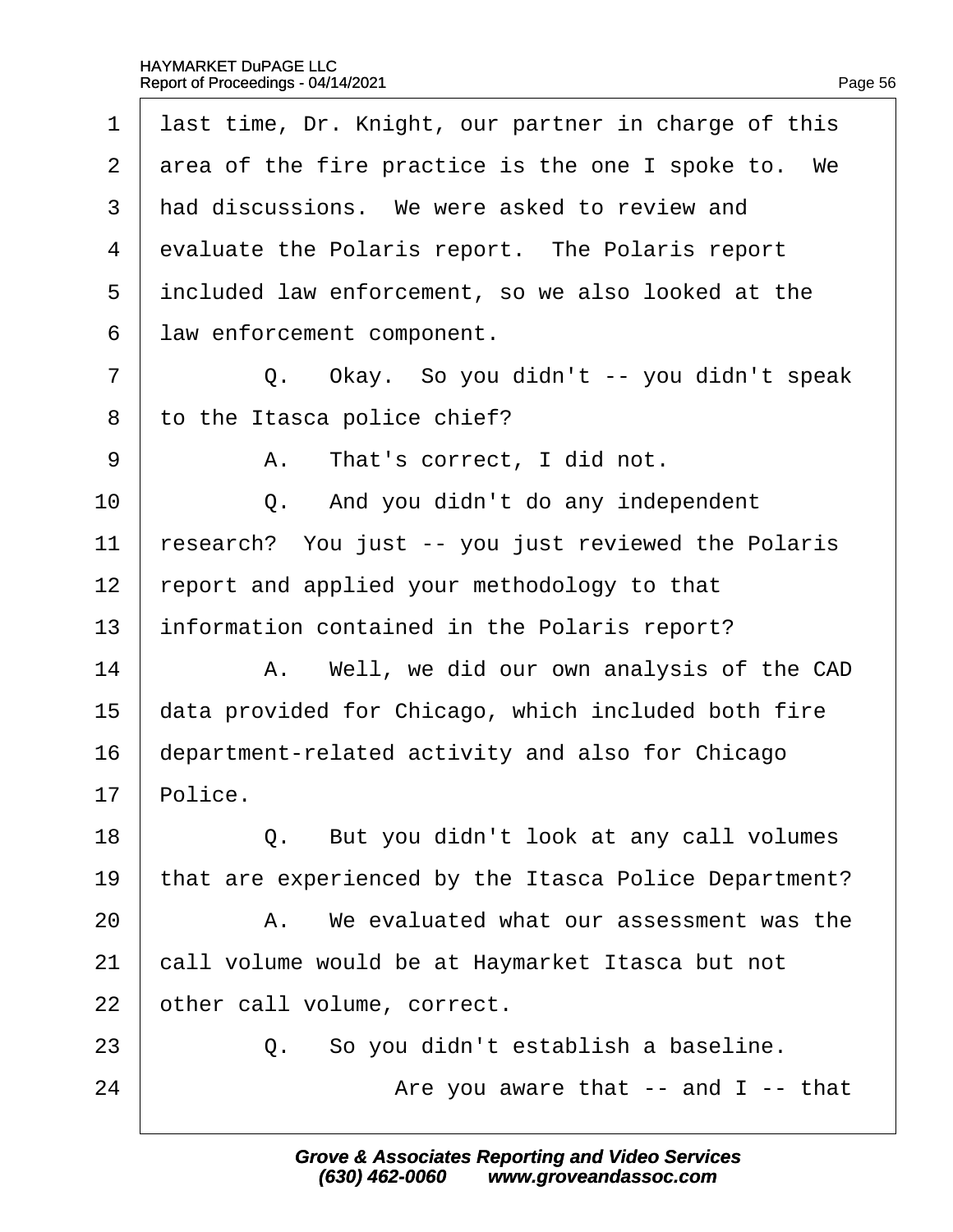1 the police department is a member of a mutual aid 2 dgreement? 3 | A. I would assume they are but I have no 4 direct knowledge.  $5 \mid Q$ . But you didn't factor that into your 6 opinion at all, either?  $7 \parallel$  A, No. 8 | Q. So you agree with the Polaris report ·9· ·that, once again, the police department has 10 sufficient capacity to handle any demands created by 11 Haymarket DuPage at this time?  $12$   $\parallel$  A. That was not a conclusion we reached.  $13 \mid Q$ . Did you reach any conclusion? 14 | A. Only that the Polaris report 15 significantly underestimated the impact on the police 16 based on their current operations in which they 17 respond to all medical calls in the  $-$  in the 18 Village.  $19$   $\Box$  Q. But like you did with the fire 20 department information, CAD information, you went 21 through and you identified unique calls, and you 22 tried to do that for the police department, and in 23 that case only 38 percent of the records were deemed 24 to be unique calls; is that correct?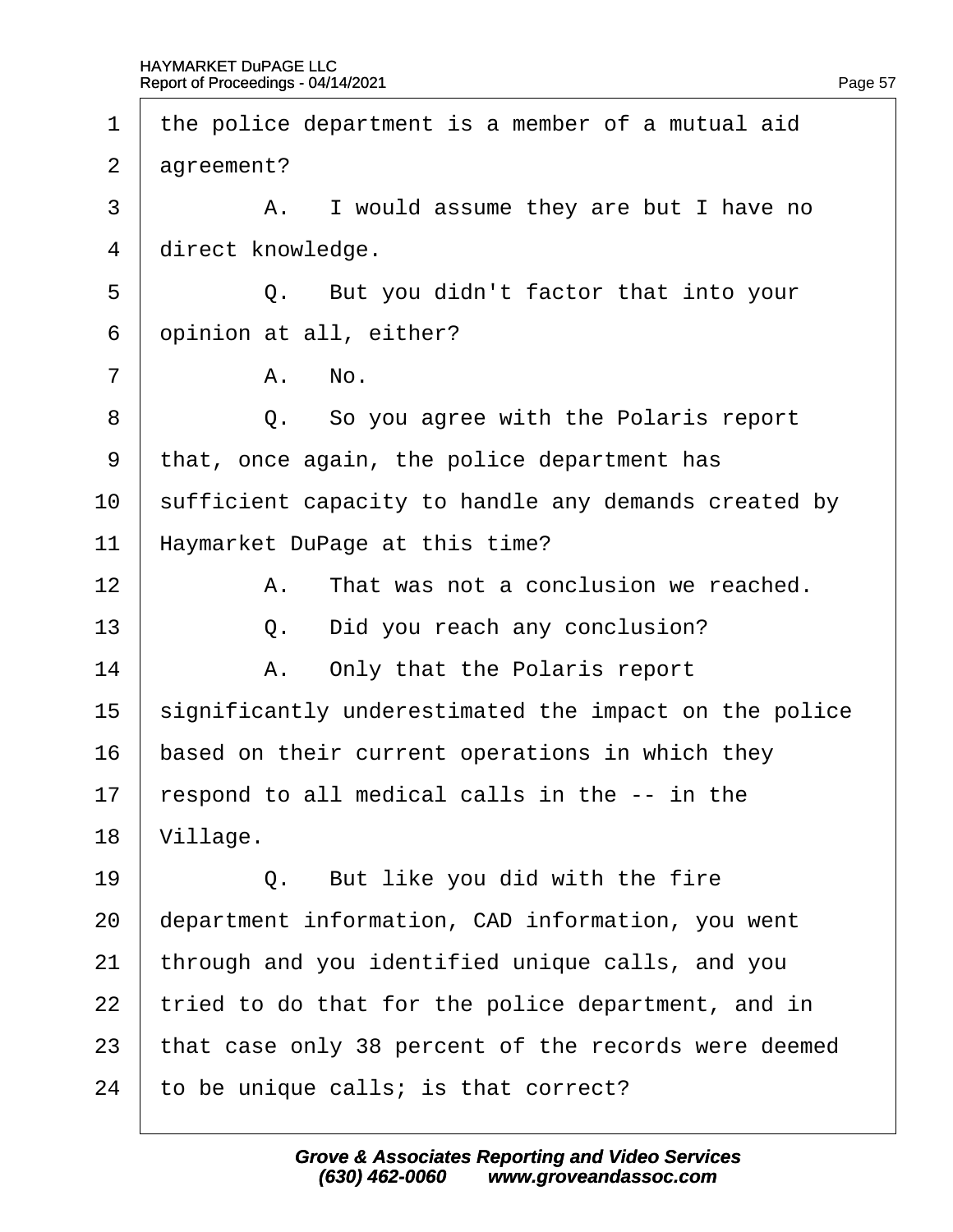| 1              | A. I'm not sure of the 38 percent. Which              |
|----------------|-------------------------------------------------------|
| 2              | records are you talking about, police, fire? I'm      |
| $\mathfrak{S}$ | sorry, $I -$                                          |
| 4              | Q. Police. Police.                                    |
| 5              | A. So what are you asking?                            |
| 6              | Q. So basically that you had to reduce the            |
| $\overline{7}$ | CAD -- you had to reduce the overall numbers of calls |
| 8              | in the CAD data by 62 percent to get to the unique    |
| 9              | dalls?                                                |
| 10             | A. I don't recall the percentage. We                  |
| 11             | reduced -- we eliminated duplicate calls, which was   |
| 12             | something that Polaris said existed. We were able to  |
| 13             | do that. And we also eliminated incidents that the    |
| 14             | CAD record did not reflect the unit being defined.    |
| 15             | Q. So you didn't factor -- you didn't --              |
| 16             | let me take a step back for just a moment.            |
| 17             | Have you -- so you didn't take any                    |
| 18             | time to analyze the call demand on the Itasca Police  |
| 19             | if a private ambulance company is used by Haymarket   |
| 20             | to respond to the BLS calls, because if a BLS call    |
| 21             | occurs, the fire department won't be called and then  |
| 22             | the police department won't be called.                |
| 23             | And that wasn't factored into your                    |
| 24             | review at all; correct?                               |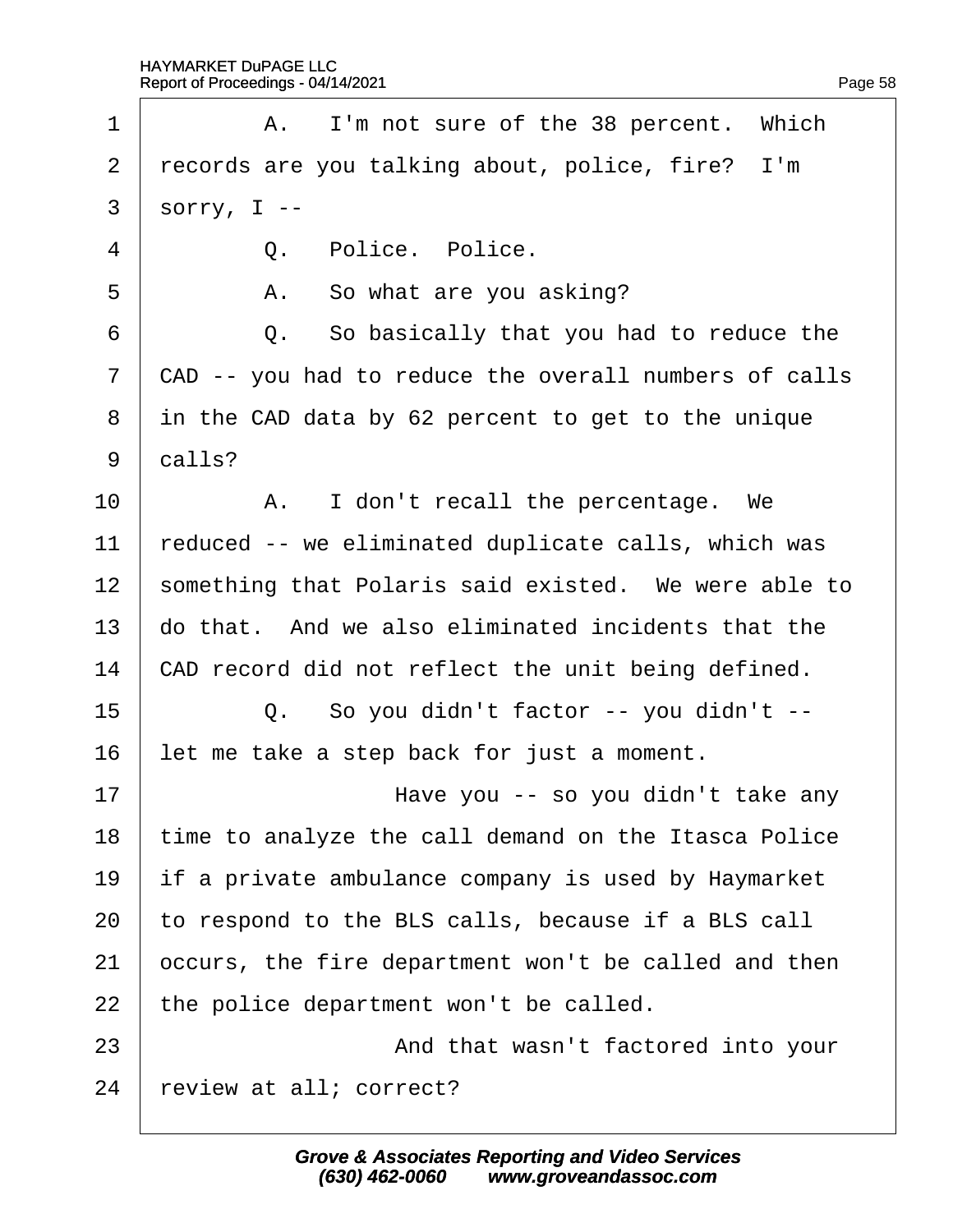| 1              | A. Let me answer it this way. Polaris made            |
|----------------|-------------------------------------------------------|
| 2              | the assumption that the fire department would not     |
| 3              | respond to BLS calls, and, therefore, police also     |
| $\overline{4}$ | would not respond.                                    |
| 5              | That's an assumption that we did                      |
| 6              | not accept, felt it was risky, and so we didn't -- we |
| $\overline{7}$ | did not analyze it from that perspective.             |
| 8              | Q. But the police department could amend              |
| 9              | its protocols to provide that it not respond to every |
| 10             | call to Haymarket; correct?                           |
| 11             | A. That would be up to the chief -- the               |
| 12             | police chief. I'm sorry. The police chief, yeah.      |
| 13             | MS. O'KEEFE: Okay. I have no further                  |
| 14             | questions. Thank you so much for your time.           |
| 15             | THE WITNESS: Thank you.                               |
| 16             | CHAIRMAN DALY: Mr. DiNolfo --                         |
| 17             | MS. O'KEEFE: Chairman, do you think we could          |
| 18             | take a break? Could we take a quick break, do you     |
| 19             | think?                                                |
| 20             | CHAIRMAN DALY: Yeah, that's a good -- sure.           |
| 21             | We'll take a 10-minute break. We'll reconvene at      |
| 22             | 8:11 PM.                                              |
| 23             | (Recess taken.)                                       |
| 24             | MS. O'KEEFE: Can we go around the horn and            |
|                |                                                       |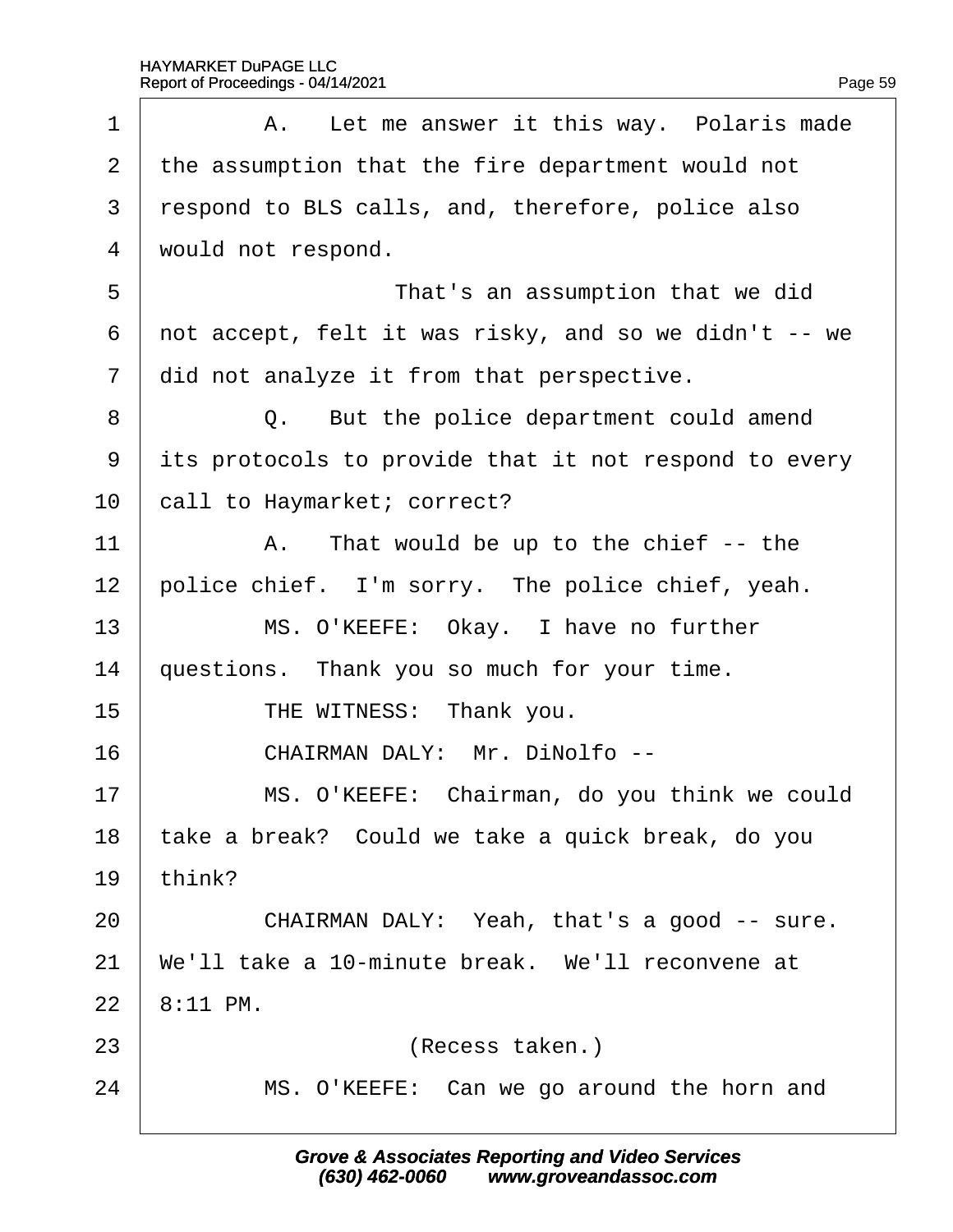| 1              | just make sure everybody is back in the meeting.      |  |
|----------------|-------------------------------------------------------|--|
| $\overline{2}$ | Would the Secretary please just verify that all the   |  |
| 3              | Plan Commission is back.                              |  |
| 4              | I see the attorneys. I see the                        |  |
| 5              | dourt reporter.                                       |  |
| 6              | RECORDING SECRETARY MALONE: Okay,                     |  |
| $\overline{7}$ | <b>Commissioner Carello?</b>                          |  |
| 8              | <b>COMMISSIONER CARELLO: Here.</b>                    |  |
| 9              | <b>RECORDING SECRETARY MALONE: Commissioner</b>       |  |
| 10             | Drummond?                                             |  |
| 11             | <b>COMMISSIONER DRUMMOND: Here.</b>                   |  |
| 12             | <b>RECORDING SECRETARY MALONE: Commissioner</b>       |  |
| 13             | Holmes?                                               |  |
| 14             | <b>COMMISSIONER HOLMES: I'm here.</b>                 |  |
| 15             | <b>RECORDING SECRETARY MALONE: Commissioner</b>       |  |
| 16             | Ray?                                                  |  |
| 17             | <b>COMMISSIONER RAY: Here.</b>                        |  |
| 18             | <b>RECORDING SECRETARY MALONE: Commissioner</b>       |  |
| 19             | Russo?                                                |  |
| 20             | <b>COMMISSIONER RUSSO: Here.</b>                      |  |
| 21             | RECORDING SECRETARY MALONE: Thank you.                |  |
| 22             | CHAIRMAN DALY: Thank you very much.                   |  |
| 23             | At this time I'd like to turn the                     |  |
| 24             | witness back over to Mr. DiNolfo for redirect, if you |  |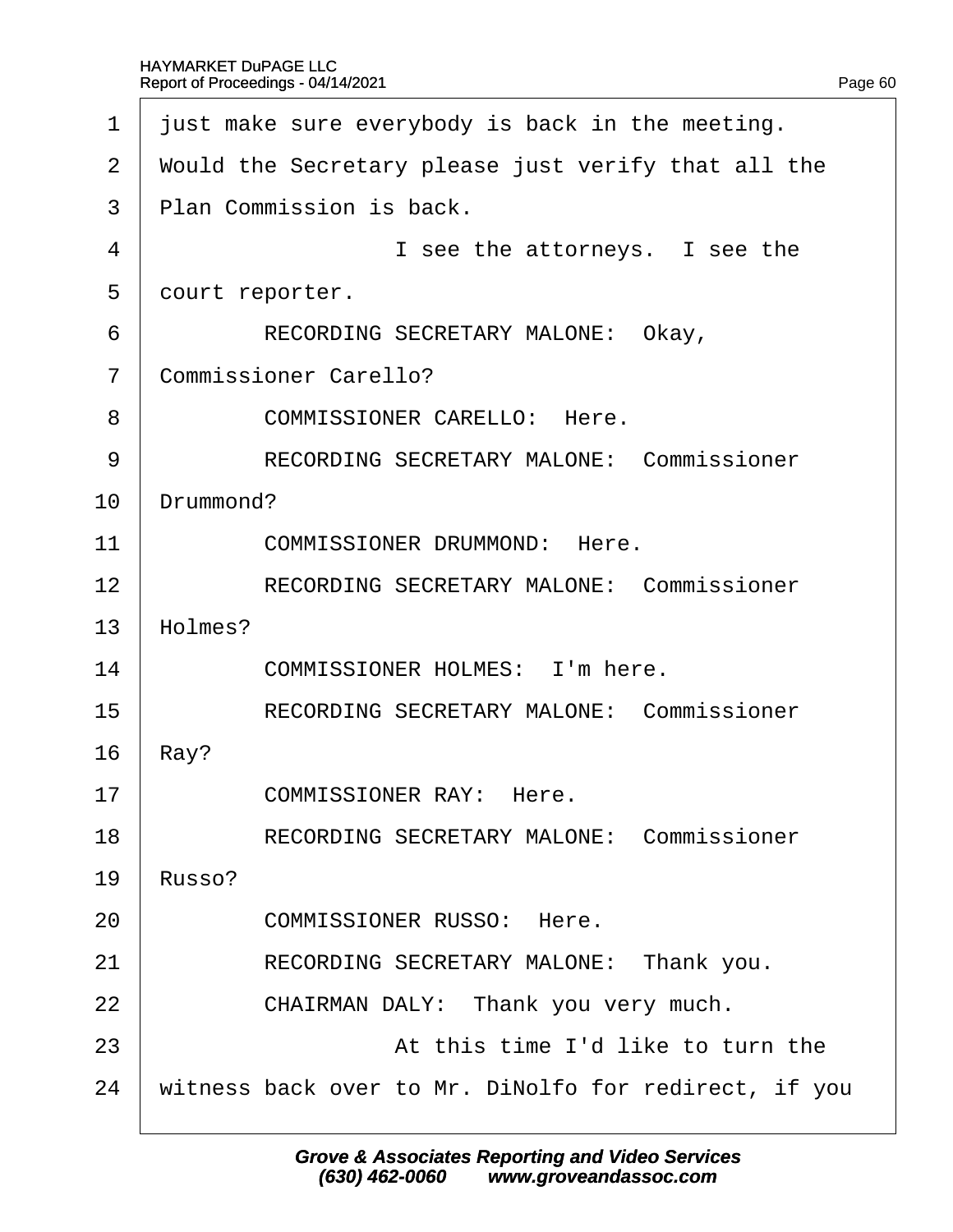| 1               |                                                     | have any questions or further --                      |
|-----------------|-----------------------------------------------------|-------------------------------------------------------|
| $\overline{2}$  |                                                     | MR. DI NOLFO: I do. Thank you.                        |
| 3               |                                                     | <b>REDIRECT EXAMINATION</b>                           |
| 4               |                                                     | BY MR. DI NOLFO:                                      |
| 5               |                                                     | Q. Are you there, Bruce?                              |
| 6               |                                                     | A. Yes, I am.                                         |
| 7               |                                                     | Q. All right. I don't have a lot of                   |
| 8               |                                                     | redirect based on the cross, but I do have a few      |
| 9               | duestions.                                          |                                                       |
| 10              |                                                     | Let's just kind of make it clear                      |
| 11              |                                                     | for the record. What were you retained to do in this  |
| 12 <sup>2</sup> | case or what was Fitch retained to do in this case? |                                                       |
| 13              |                                                     | A. Yeah. Fitch was retained to review the             |
| 14              |                                                     | Polaris report and to basically evaluate, you know,   |
| 15              |                                                     | the methodology they used, and then to calculate call |
| 16              |                                                     | volume with which we used the Chicago CAD data.       |
| 17              |                                                     | Q. You did those things?                              |
| 18              |                                                     | A. Yes.                                               |
| 19              |                                                     | Q. All right. I mean, were you hired to do            |
| 20              |                                                     | a comparable study?                                   |
| 21              |                                                     | A. No, we were not.                                   |
| 22              |                                                     | Q. Were you hired to do a demand on MABAS             |
| 23              | study?                                              |                                                       |
| 24              |                                                     | A. No, we were not.                                   |
|                 |                                                     |                                                       |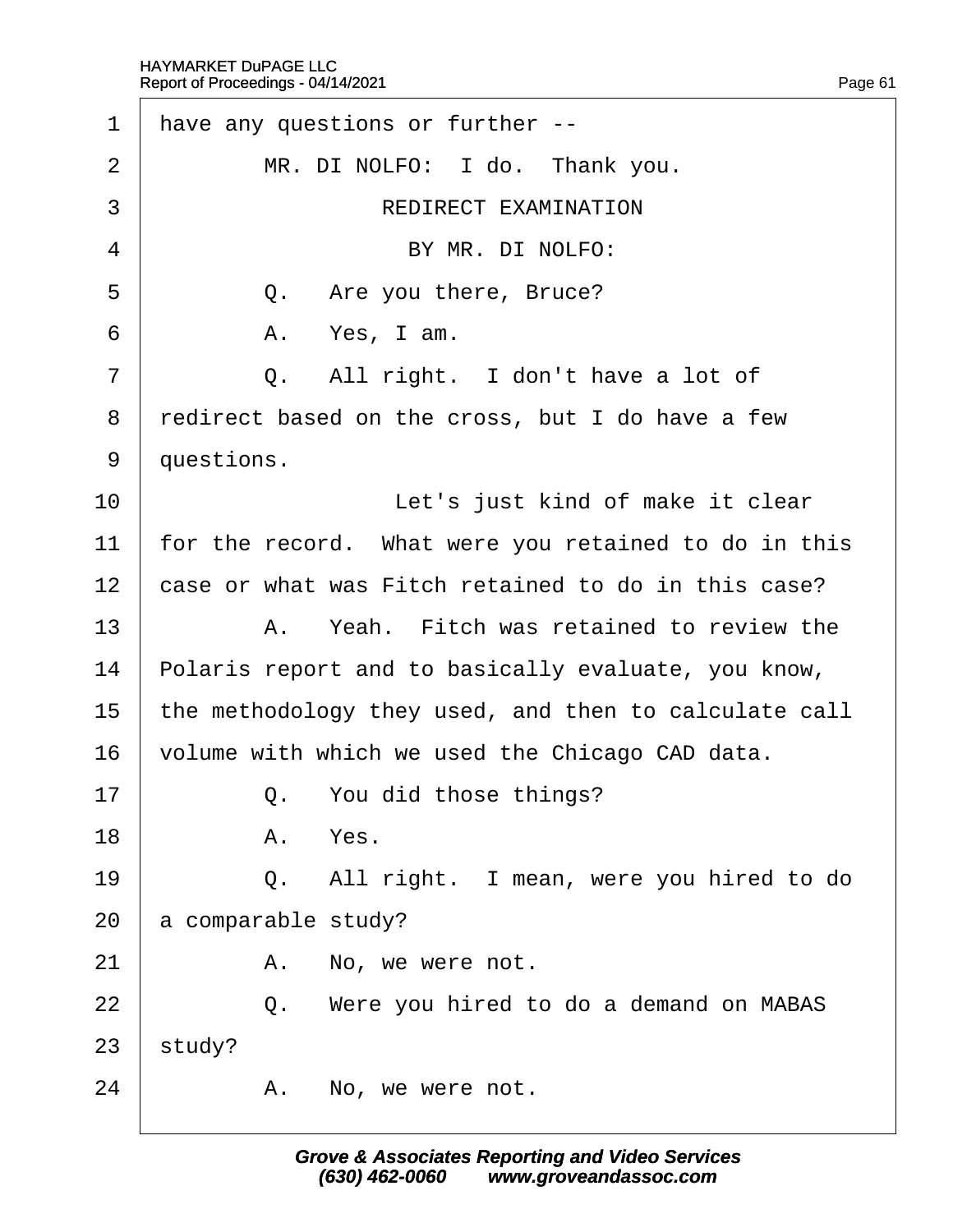| 1              |                 | Q. A concurrent Burke study?                          |
|----------------|-----------------|-------------------------------------------------------|
| $\overline{2}$ |                 | A. No, we were not.                                   |
| 3              |                 | Q. Planning study?                                    |
| $\overline{4}$ |                 | A. No.                                                |
| 5              |                 | Q. Risk assessment study?                             |
| 6              |                 | A. We were not.                                       |
| $\overline{7}$ |                 | Q. If I keep going through all those                  |
| 8              |                 | studies that Ms. O'Keefe asked you about, you're      |
| 9              |                 | going to tell me you weren't retained for any of      |
| 10             | those; correct? |                                                       |
| 11             |                 | A. That's correct. Those were all beyond              |
| 12             |                 | the scope of what we were asked to do.                |
| 13             |                 | Q. And you received CAD data for Itasca --            |
| 14             |                 | 'm sorry, for Haymarket Chicago; is that correct?     |
| 15             |                 | A. That's correct.                                    |
| 16             |                 | Q. And from that analysis -- I'm looking at           |
| 17             |                 | the CAD -- you came to the conclusion that the number |
| 18             |                 | of calls would be 379 generated by the proposed       |
| 19             | facility?       |                                                       |
| 20             |                 | A. That's correct.                                    |
| 21             |                 | Q. When you were interpreting the Chicago             |
| 22             |                 | CAD data, were you performing -- and performing your  |
| 23             |                 | calculations, were you being liberal with that        |
| 24             |                 | humber, moderate, conservative? How would you         |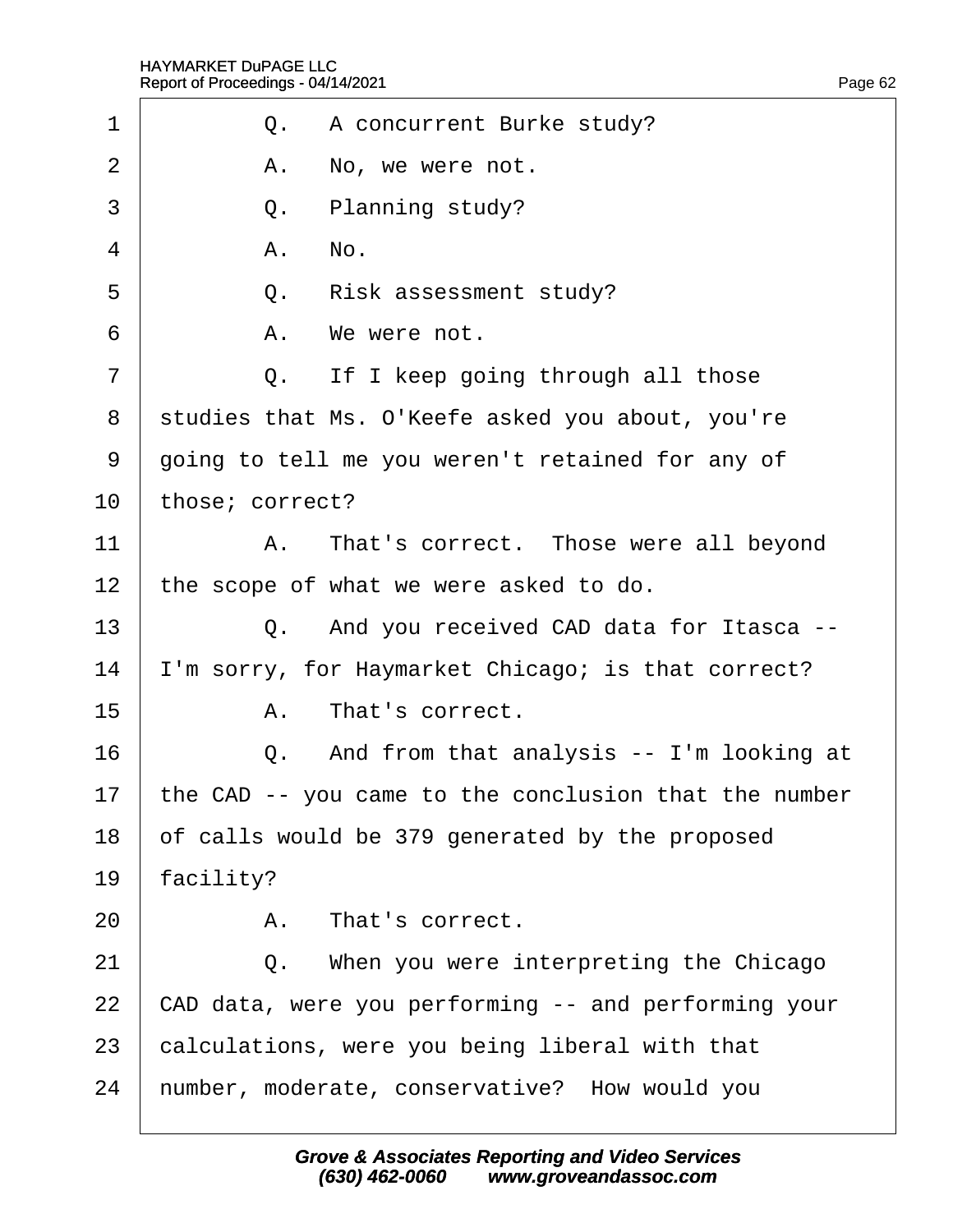1 explain to the Commission you came to that 2 donclusion?  $\overline{3}$   $\overline{9}$  A. No. So the demand that we calculated 4 Itasca Haymarket would provide we were conservative. 5 In other words, we gave the benefit of the doubt to 6 the facility. We eliminated duplicate events. We 7 eliminated CAD records that didn't show a call 8 being -- or a unit be assigned to it. We took a 9 donservative estimate. 10 | Q. Now, I think one of the questions 11 Ms. O'Keefe asked you was whether you had looked at 12  $\alpha$  -- or done a response time study. 13 **Do you remember those questions?** 14 | A. I remember her asking about response 15 *, yes.*  $16$   $\Box$  Q. Let me ask you, in your years of service 17 as a fire chief, is it common sense and in your 18 experience that when a unit was responding mutual aid 19 from another municipality or entity, it takes longer 20 to get to the scene than the local department would  $21$  take? 22 | A. Yes. Yeah, it would. 23  $\vert$  Q. Do you need a study to figure that out?  $24$   $A$ . No.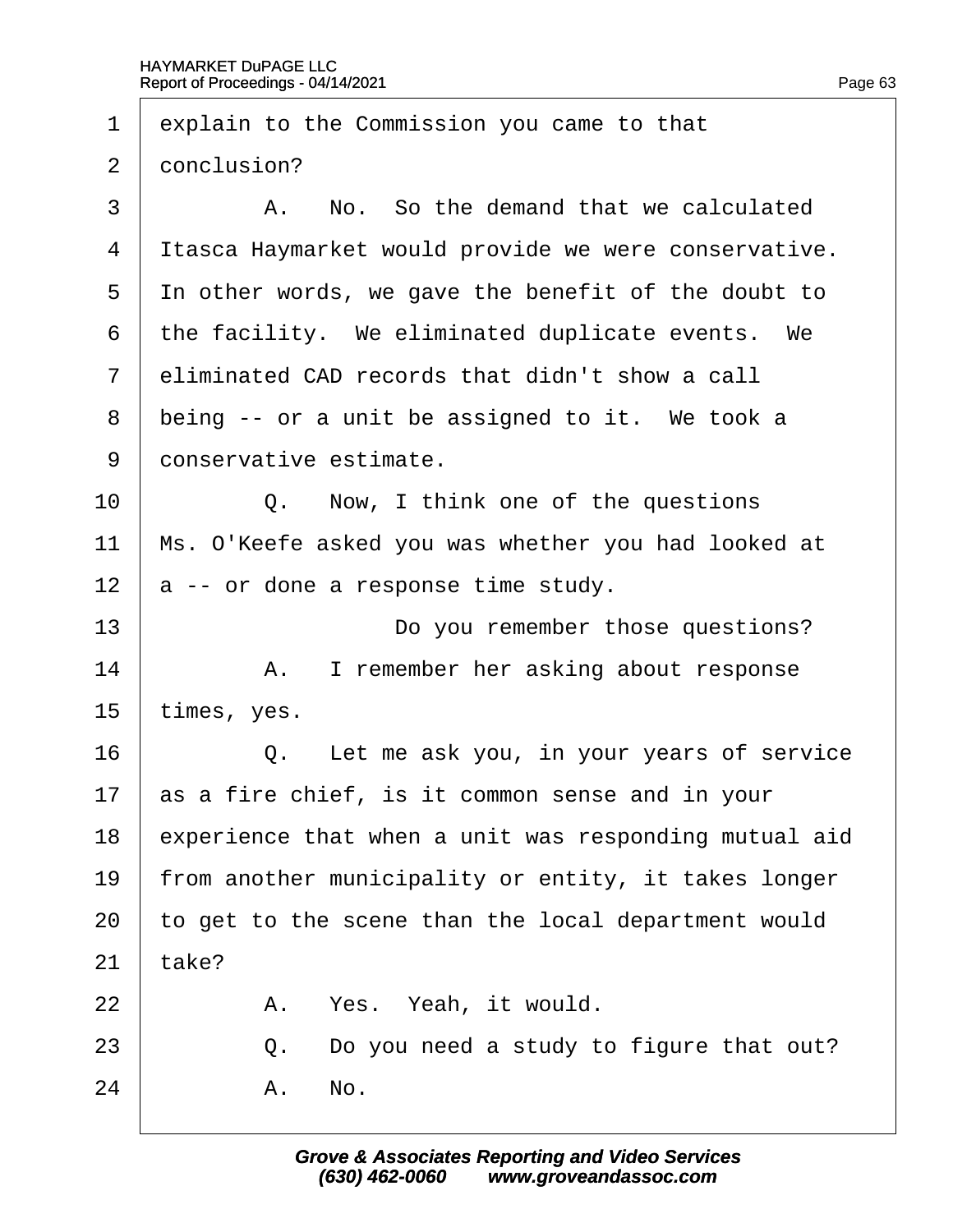| 1              | Q. Okay. There was some conversation and              |
|----------------|-------------------------------------------------------|
| $\overline{2}$ | questions by Ms. O'Keefe about the Carol Stream       |
| 3              | facilities and the Hoffman Estates facilities.        |
| $\overline{4}$ | Do you remember those questions?                      |
| 5              | A. I do, yes.                                         |
| 6              | Q. And I think you said this. I want to               |
| $\overline{7}$ | make sure I heard you correctly. Did you reference    |
| 8              | those as somehow being comparable to what Haymarket   |
| 9              | was proposing to offer in Itasca?                     |
| 10             | A. No, that isn't what we were doing. We              |
| 11             | were using it to, use the term "gut check" our        |
| 12             | assessment since it was so much greater than          |
| 13             | Polaris's of what a facility that employs -- at least |
| 14             | two of the three employed Elite Ambulance, how much   |
| 15             | they demand from their local fire department.         |
| 16             | Q. And one of the things, I think, that you           |
| 17             | were asked questions about on cross and that          |
| 18             | Haymarket has been touting is that Elite Ambulance is |
| 19             | somehow going to eliminate the potential impact on    |
| 20             | the Itasca Fire Protection District.                  |
| 21             | Do you remember being asked those                     |
| 22             | questions?                                            |
| 23             | A. I remember that theme, that thread of              |
| 24             | questions, yes.                                       |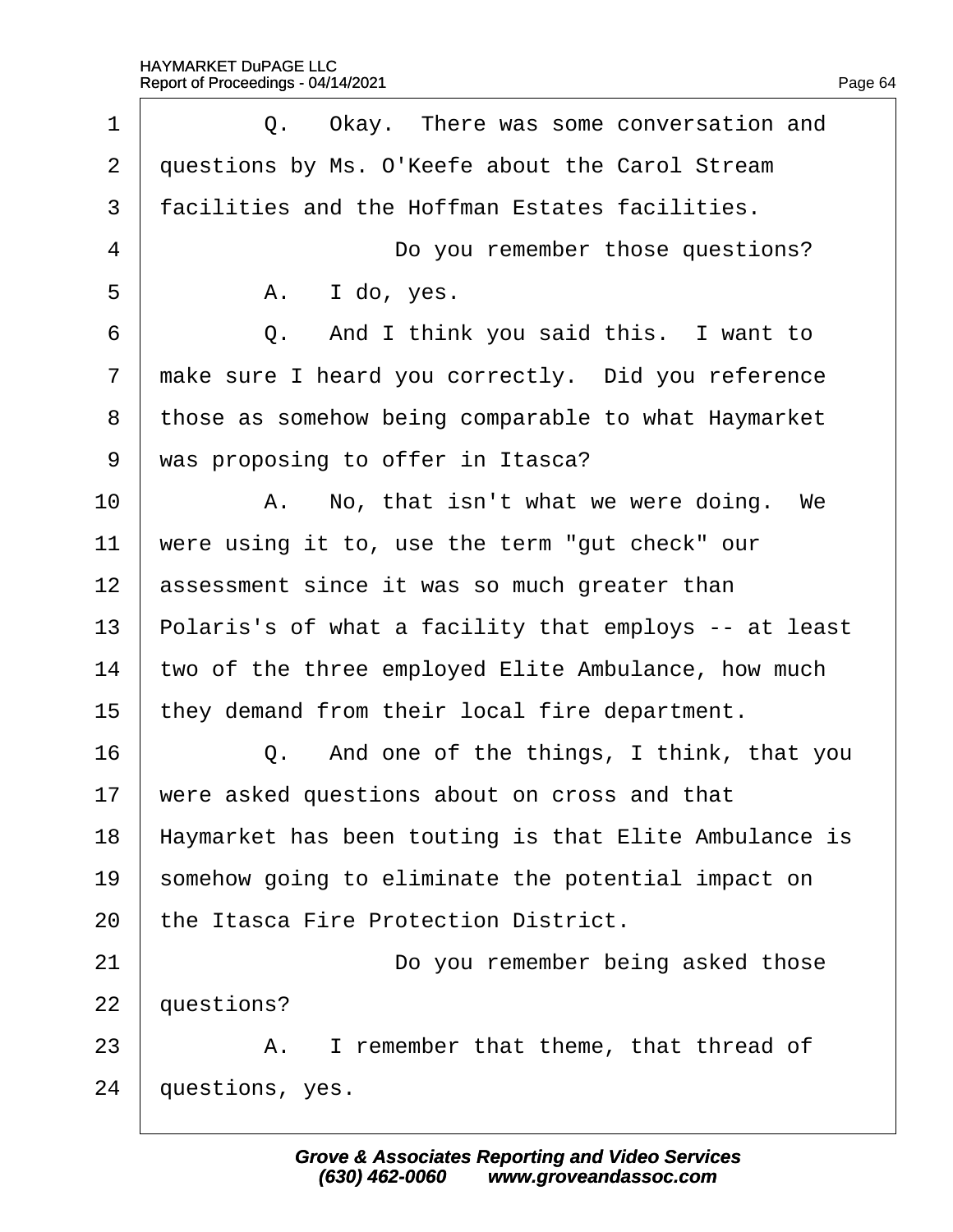| 1  | Q. From looking at the data that you had              |
|----|-------------------------------------------------------|
| 2  | from Carol Stream and Hoffman Estates, from your      |
| 3  | review, I think you said two of those are served by   |
| 4  | Elite. Do you find that those fire departments are    |
| 5  | still responding to those facilities hundreds of      |
| 6  | times a year?                                         |
| 7  | A. Yes, they are.                                     |
| 8  | Q. And I think Counsel asked you if you had           |
| 9  | seen the Elite contract for those two Carol Stream    |
| 10 | facilities and you said you hadn't; true?             |
| 11 | A. I don't recall that question, but I --             |
| 12 | it's true that I've never seen the contract they may  |
| 13 | have with another facility.                           |
| 14 | Q. And I guess, just so we're clear for the           |
| 15 | fecord, have you seen the alleged contract that       |
| 16 | exists between Haymarket and Elite?                   |
| 17 | A. No.                                                |
| 18 | Q. Okay. And Counsel went on and asked you            |
| 19 | a bunch of questions about did you know the number of |
| 20 | ambulances that Elite had, asked you about demand on  |
| 21 | MABAS, concurrent studies, planning studies, but she  |
| 22 | hever really got to the ultimate question.            |
| 23 | First off, did you need any of that                   |
| 24 | information to formulate your criticisms of the       |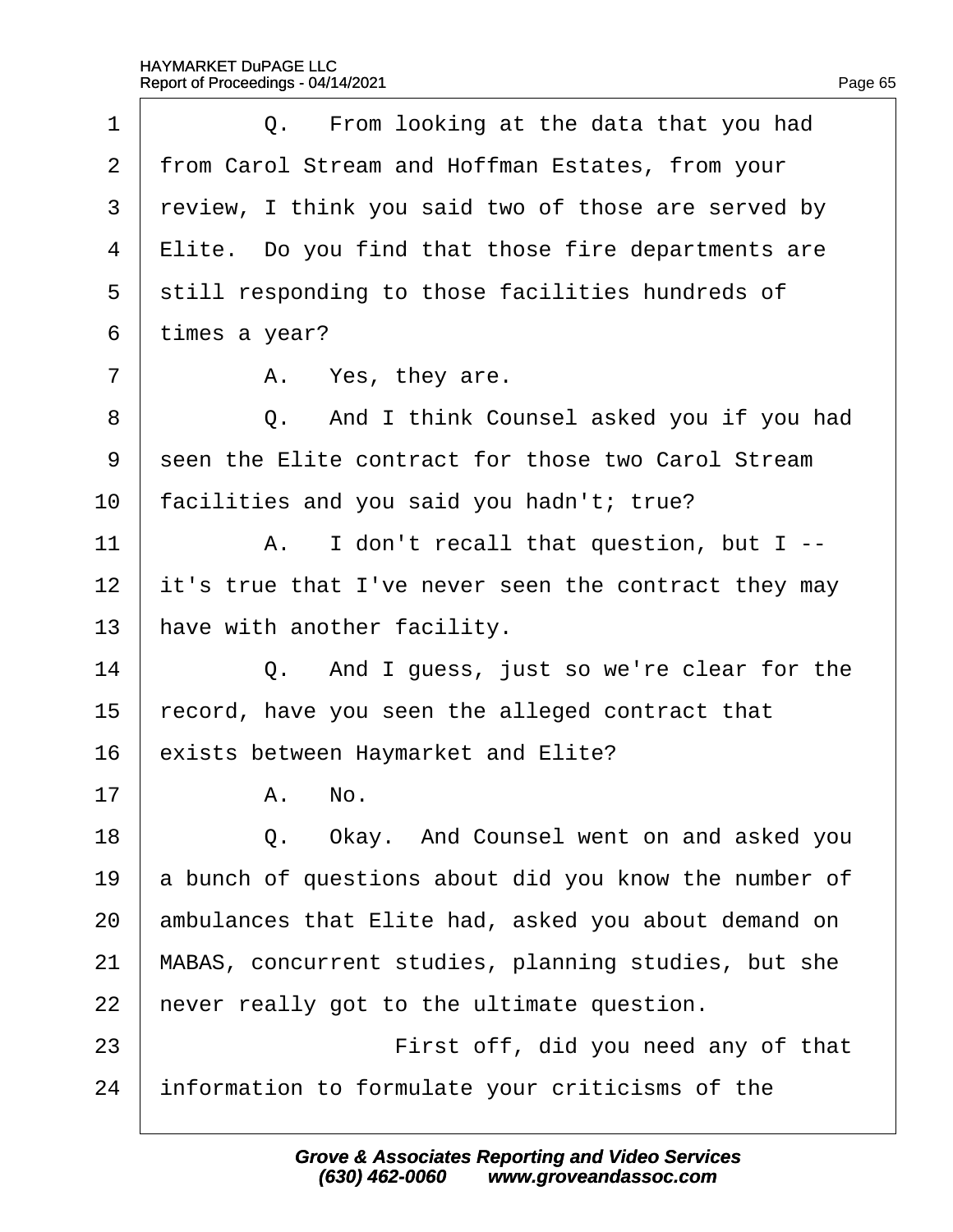1 Polaris report?  $2 \mid$  A. No, not at all. The report spoke for 3 itself.  $4 \mid$  Q. Did you need any of that information to 5 dnalyze the CAD data generated by the City of Chicago 6 for Haymarket Chicago?  $7 \mid$  A. No, we did not. 8 | Q. Okay. And I guess the ultimate question ·9· ·was, would having any of that information have 10 changed any of the opinions contained in your report?  $11$   $A.$  None whatsoever. 12 **Q.** Based on your years in public service, 13 do you believe -- and, I guess, your time doing 14 analysis across the country privately, do you believe 15  $\sqrt{ }$  you have a strong understanding of the private 16 ambulance services and how they work? 17 | A. Yes, I believe I do. 18  $\vert$  Q. And do you stand by your opinion that 19 the alleged contract Haymarket has with Elite does 20 hothing to change your estimate of the impact on the 21 Itasca Fire Protection District of 379 calls?  $22$  | A. That's correct, nothing changes that 23 *bpinion.*  $24$   $\Box$  Q. And do you stand by the opinion that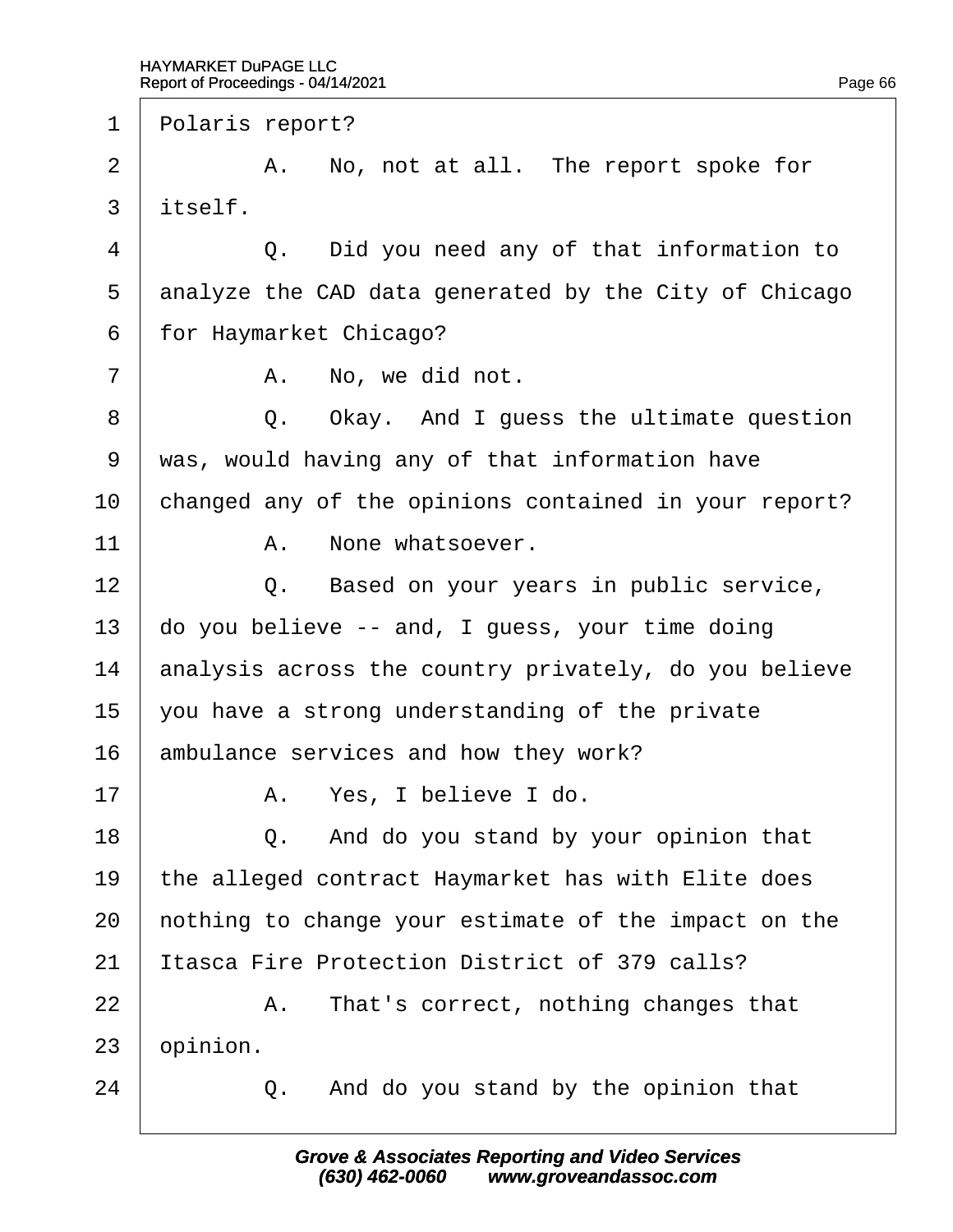| $\mathbf 1$ | it's not prudent for a chief to rely on a contract    |
|-------------|-------------------------------------------------------|
| 2           | with a private ambulance service for purposes of      |
| 3           | planning the impact of a facility?                    |
| 4           | A. I very much continue to believe that.              |
| 5           | Q. Now, Counsel also brought up, I think,             |
| 6           | last month when you testified about Pinellas County.  |
| 7           | Do you remember her asking you some                   |
| 8           | questions about Pinellas County?                      |
| 9           | A. I remember, yeah, part of -- I remember            |
| 10          | a brief conversation about it.                        |
| 11          | Q. I think she mentioned to you about the             |
| 12          | fact that Pinellas County had some relationship with  |
| 13          | a private ambulance service. Do you remember those    |
| 14          | questions?                                            |
| 15          | A. Yes, we did.                                       |
| 16          | Q. But why don't you explain to the                   |
| 17          | Commission because it wasn't really flushed out       |
| 18          | before in that cross-examination -- could you explain |
| 19          | the relationship between Pinellas County and this     |
| 20          | private ambulance service?                            |
| 21          | MS. O'KEEFE: Objection; outside the scope.            |
| 22          | did not get into Pinellas County in my questions on   |
| 23          | cross.                                                |
| 24          | MR. DI NOLFO: Hold on. I can cite you to              |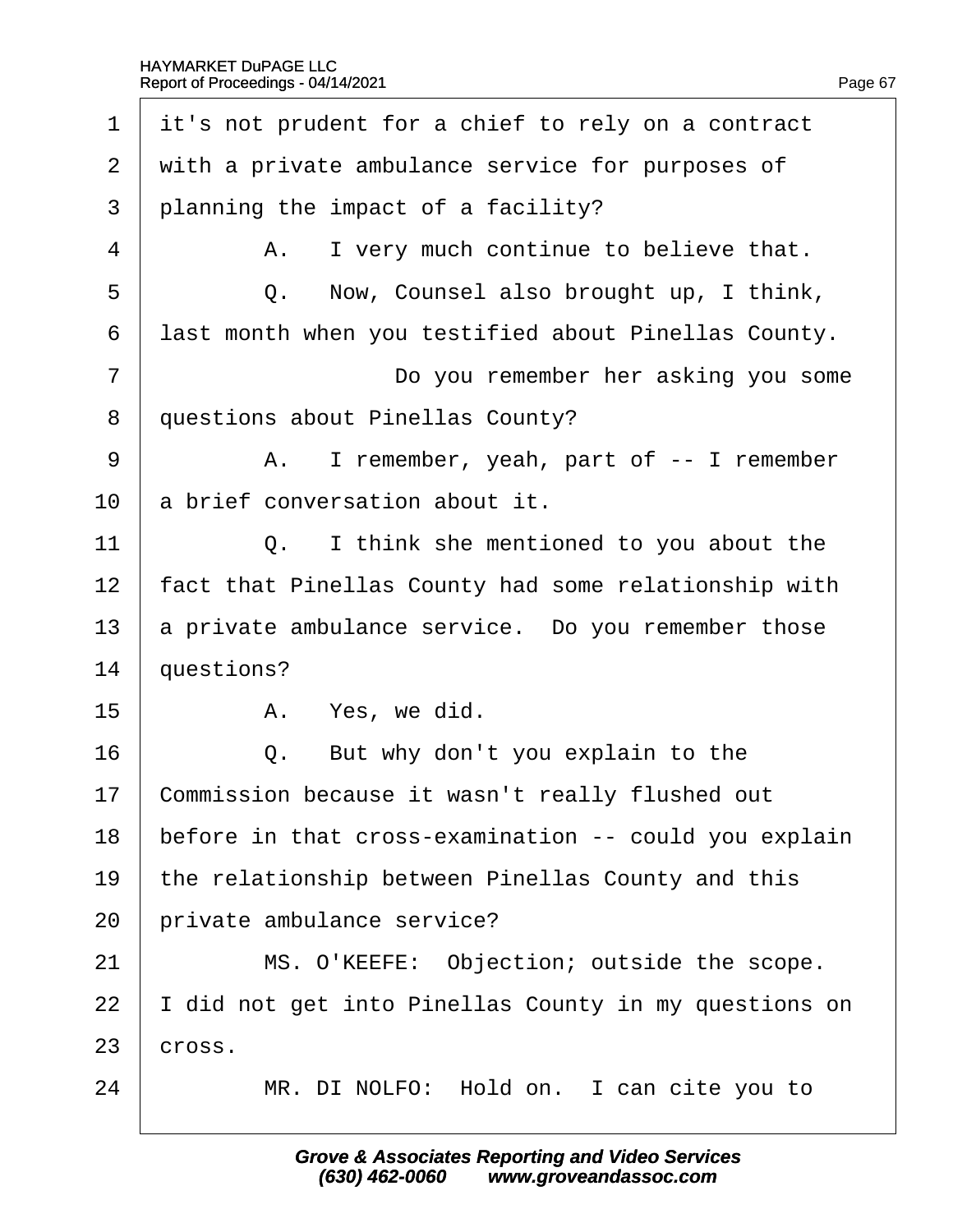| $\mathbf 1$    | the page. Give me a second.                         |
|----------------|-----------------------------------------------------|
| $\overline{2}$ | MS. O'KEEFE: Can I have that, Mary?                 |
| 3              | MS. DICKSON: Yes. (Indicating.)                     |
| $\overline{4}$ | MR. DI NOLFO: Page 16---118 of the                  |
| 5              | transcript, on cross-examination you asked: "So you |
| 6              | worked in a jurisdiction like Pinellas County. They |
| $\overline{7}$ | use private ambulances; correct?"                   |
| 8              | And you went into an answer. And                    |
| 9              | then you went on and asked another question about   |
| 10             | Pinellas County on page 119.                        |
| 11             | So I think that's in the cross.                     |
| 12             | <b>MS. O'KEEFE: 1 -- 1 --</b>                       |
| 13             | MR. DI NOLFO: Page 118.                             |
| 14             | MS. O'KEEFE: The only question I asked is if        |
| 15             | they were familiar with private ambulances and had  |
| 16             | his experience involved it, and he said it did.     |
| 17             | MR. DI NOLFO: Okay, then we agree you asked         |
| 18             | the question.                                       |
| 19             | MR. HERVAS: The objection will be overruled.        |
| 20             | Please proceed.                                     |
| 21             | BY MR. DI NOLFO:                                    |
| 22             | Q. So my question was, would you just               |
| 23             | explain to the Commission what you meant when you   |
| 24             | answered Ms. O'Keefe's question about having        |
|                |                                                     |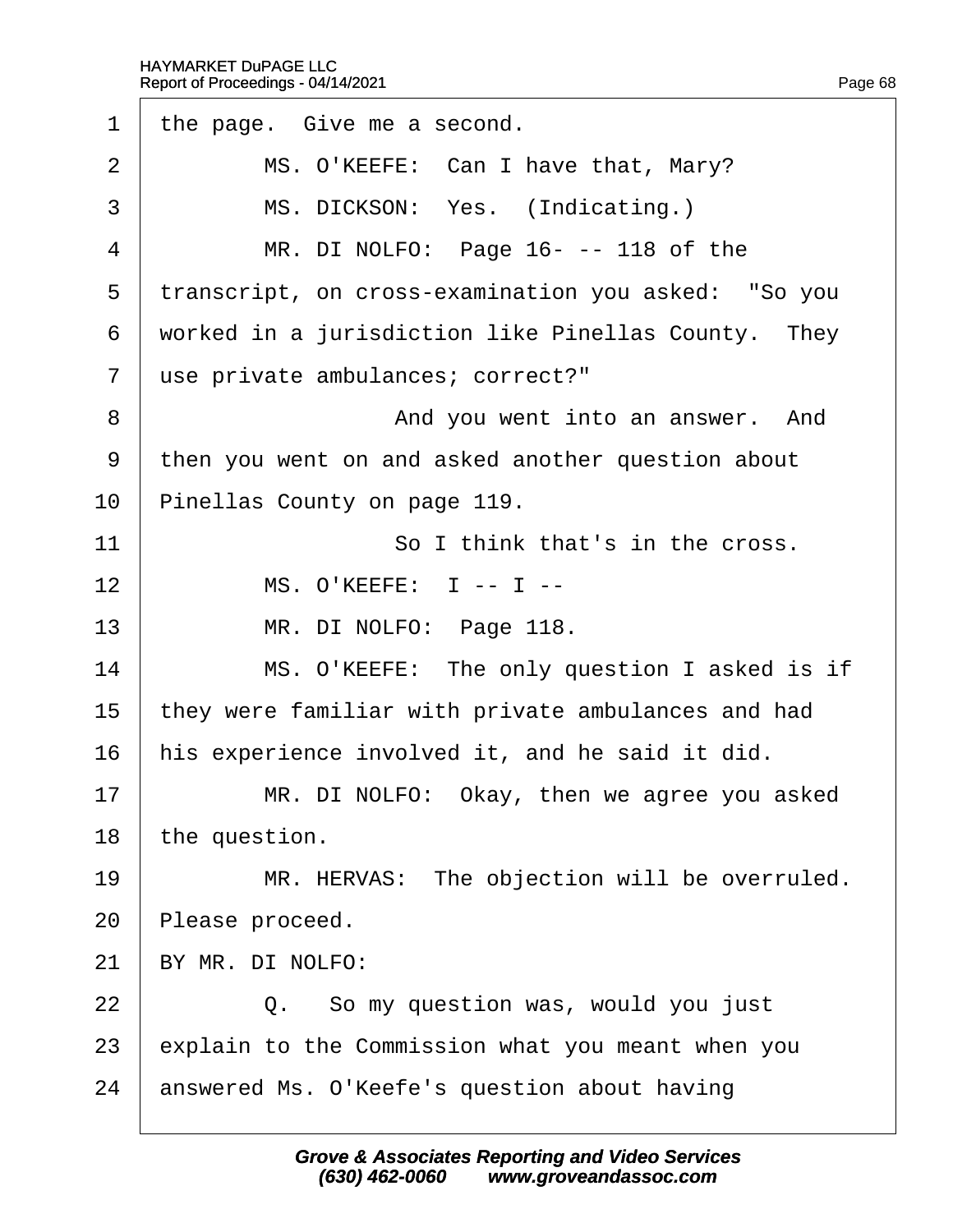| $\mathbf 1$    | knowledge of private ambulances during your time at   |
|----------------|-------------------------------------------------------|
| $\overline{2}$ | Pinellas County?                                      |
| 3              | A. So in Pinellas County we ran a modified            |
| 4              | public utility model where we contracted through a    |
| 5              | dompetitive process for a private ambulance to        |
| 6              | provide the transport component of our EMS system.    |
| 7              | It was a relationship that had an                     |
| 8              | extensive agreement that had very specific            |
| 9              | performance requirements which were evaluated         |
| 10             | monthly. They were part of an integrated 911 system.  |
| 11             | It's the way the system was designed. And the entire  |
| 12             | focus was on their number one priority, their         |
| 13             | commitment both from a performance basis and a        |
| 14             | financial basis to the 911 system.                    |
| 15             | Q. So when you say you were part of an                |
| 16             | integrated 911 system, does that mean they were       |
| 17             | dedicated solely to you and that they were dispatched |
| 18             | as part of a 911 call?                                |
| 19             | A. Yes.                                               |
| 20             | Is that the type of arrangement you<br>Q.             |
| 21             | understand to be in existence between Elite and       |
| 22             | Haymarket?                                            |
| 23             | A. I've never seen an agreement or proposed           |
| 24             | agreement; however, as described in the Polaris       |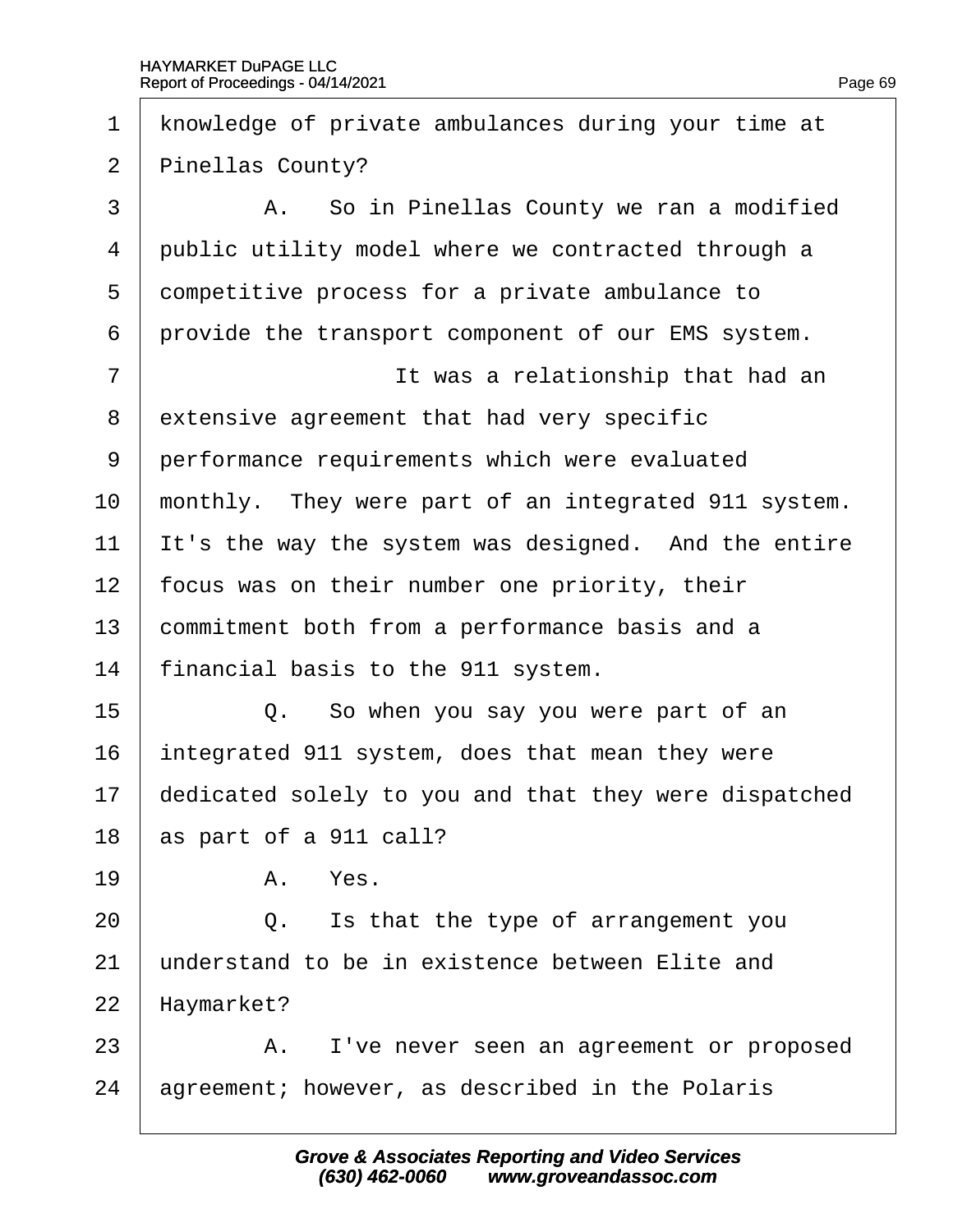Г

| 1              | report, it's a completely different -- it's apples    |
|----------------|-------------------------------------------------------|
| $\overline{2}$ | and green beans. There's no correlation between       |
| 3              | those two.                                            |
| 4              | Q. Did any of the cross-examination of --             |
| 5              | by Ms. O'Keefe where she inquired about risk          |
| 6              | assessments and other documents that you may or may   |
| $\overline{7}$ | not have seen in any way change your opinion that the |
| 8              | proposed project will generate at least 379 calls per |
| 9              | year for the Itasca Fire Protection District?         |
| 10             | A. I stand by that number. Nothing                    |
| 11             | would -- nothing that was raised in the cross causes  |
| 12             | me any pause.                                         |
| 13             | MR. DI NOLFO: Mr. Chairman, that's all the            |
| 14             | questions I have. Thank you.                          |
| 15             | CHAIRMAN DALY: Thank you, Mr. DiNolfo.                |
| 16             | At this time I would like to ask if                   |
| 17             | any of the Plan Commission has questions for the      |
| 18             | witness.                                              |
| 19             | I'm sorry, at this time I'd ask                       |
| 20             | Ms. O'Keefe if you'd like to follow up with any of    |
| 21             | Mr. DiNolfo's redirect.                               |
| 22             | MR. ELLENBECKER: Mr. Daly, could I -- this            |
| 23             | is Mr. Ellenbecker. Could I -- I have two, maybe      |
| 24             | three questions, if I may.                            |
|                |                                                       |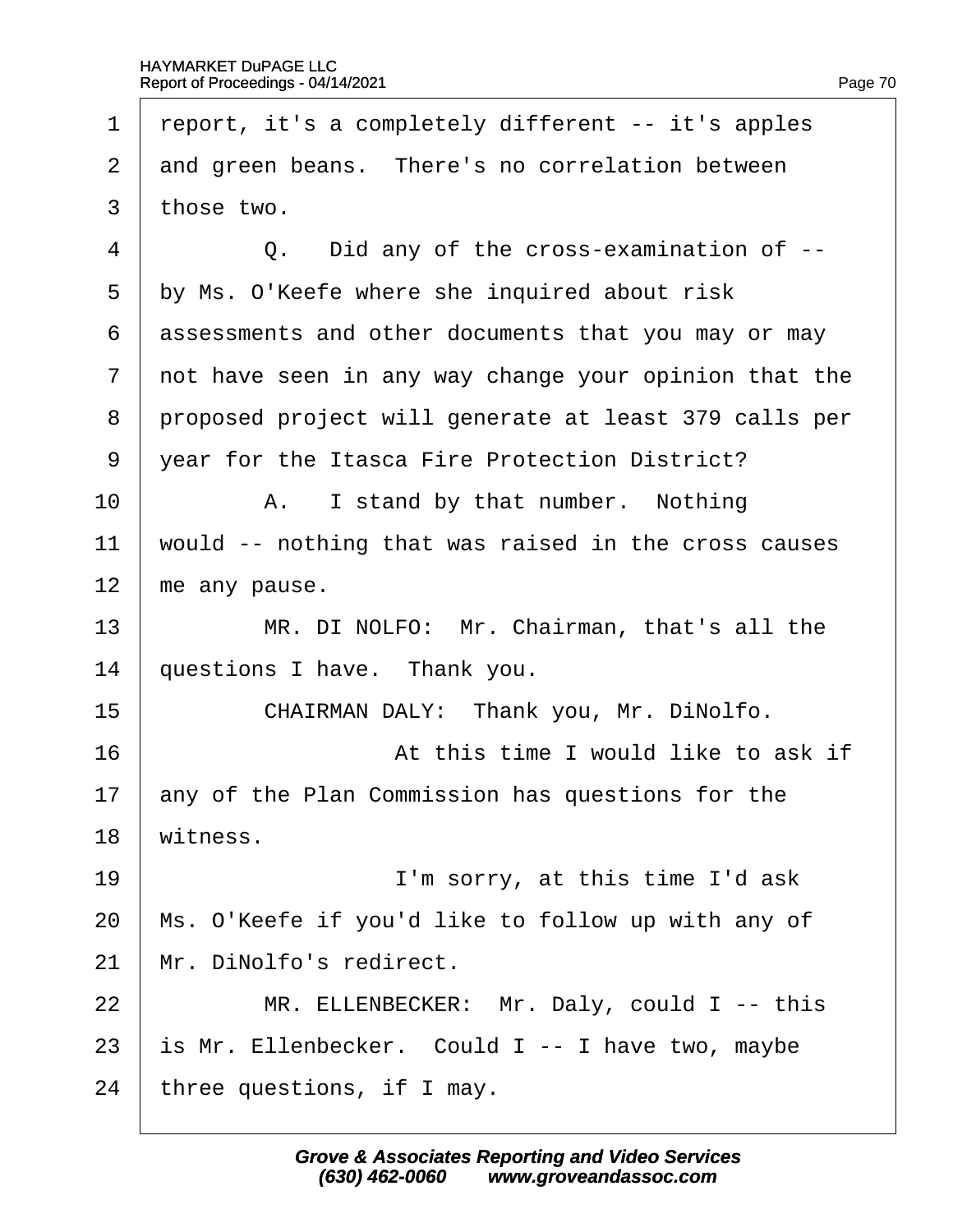| 1  | CHAIRMAN DALY: I'm sorry. Please proceed,             |
|----|-------------------------------------------------------|
| 2  | Mr. Ellenbecker.                                      |
| 3  | <b>CROSS-EXAMINATION</b>                              |
| 4  | BY MR. ELLENBECKER:                                   |
| 5  | Q. Good evening, Mr. Moeller. How are you?            |
| 6  | A. Fine, thank you.                                   |
| 7  | During Ms. O'Keefe's examination of you<br>Q.         |
| 8  | specific to impact on Itasca's Fire and EMS, she      |
| 9  | repeatedly referred to and relied on mutual aid       |
| 10 | and/or MABAS capabilities or availabilities; correct? |
| 11 | A. She made the reference to those, yes.              |
| 12 | Q. Yeah. Doesn't the reliance on mutual               |
| 13 | aid, whether it be through MABAS or otherwise,        |
| 14 | already suggest that there's an incidence of          |
| 15 | concurrent and/or excess calls?                       |
| 16 | A. Yes.                                               |
| 17 | Right. So if Itasca -- if Haymarket<br>Q.             |
| 18 | comes to Itasca and Itasca Fire, EMS, or Police need  |
| 19 | to rely on other resources through MABAS, we're       |
| 20 | suggesting that those are already concurrent calls,   |
| 21 | right, because -- or too many calls because Itasca    |
| 22 | services can't accommodate those?                     |
| 23 | A. Yeah, it would indicate either a system            |
| 24 | that does not have the proper capacity or has         |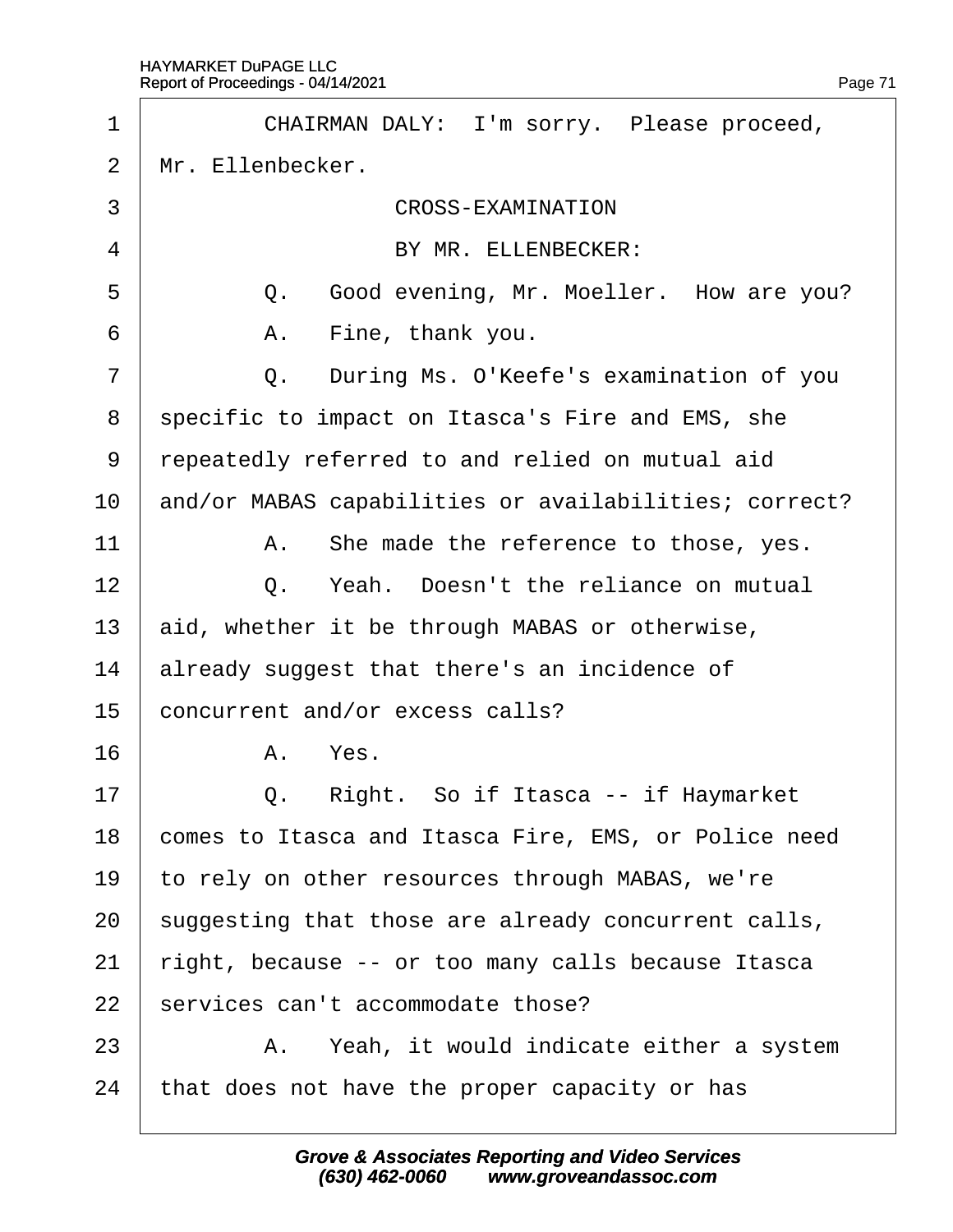| 1              | doncurrent calls, one or the other.                   |
|----------------|-------------------------------------------------------|
| 2              | Q. Thank you.                                         |
| 3              | Therefore, if we wanted to look at                    |
| 4              | doncurrency, which was suggested you didn't, we could |
| 5              | look at current reliance on mutual aid to see what    |
| 6              | the level of concurrence already is; right?           |
| $\overline{7}$ | A. It would be a partial indicator, yes.              |
| 8              | Right, partial indicator of concurrency<br>Q.         |
| 9              | and/or excess?                                        |
| 10             | A. Yes.                                               |
| 11             | MR. ELLENBECKER: Okay. That's all I have.             |
| 12             | Thank you.                                            |
| 13             | CHAIRMAN DALY: Thank you, Mr. Ellenbecker.            |
| 14             | Ms. Smith, do you have any                            |
| 15             | questions for the witness?                            |
| 16             | MS. SMITH: I do not.                                  |
| 17             | CHAIRMAN DALY: Thank you. At this time I              |
| 18             | would ask if any members of the Plan Commission have  |
| 19             | questions.                                            |
| 20             | Ms. O'Keefe, now it's your turn.                      |
| 21             | 'm sorry.                                             |
| 22             | MS. O'KEEFE: I'm sorry, I was going for the           |
| 23             | click, click. So, thank you.                          |
| 24             | Just a few questions, Mr. Moeller.                    |
|                |                                                       |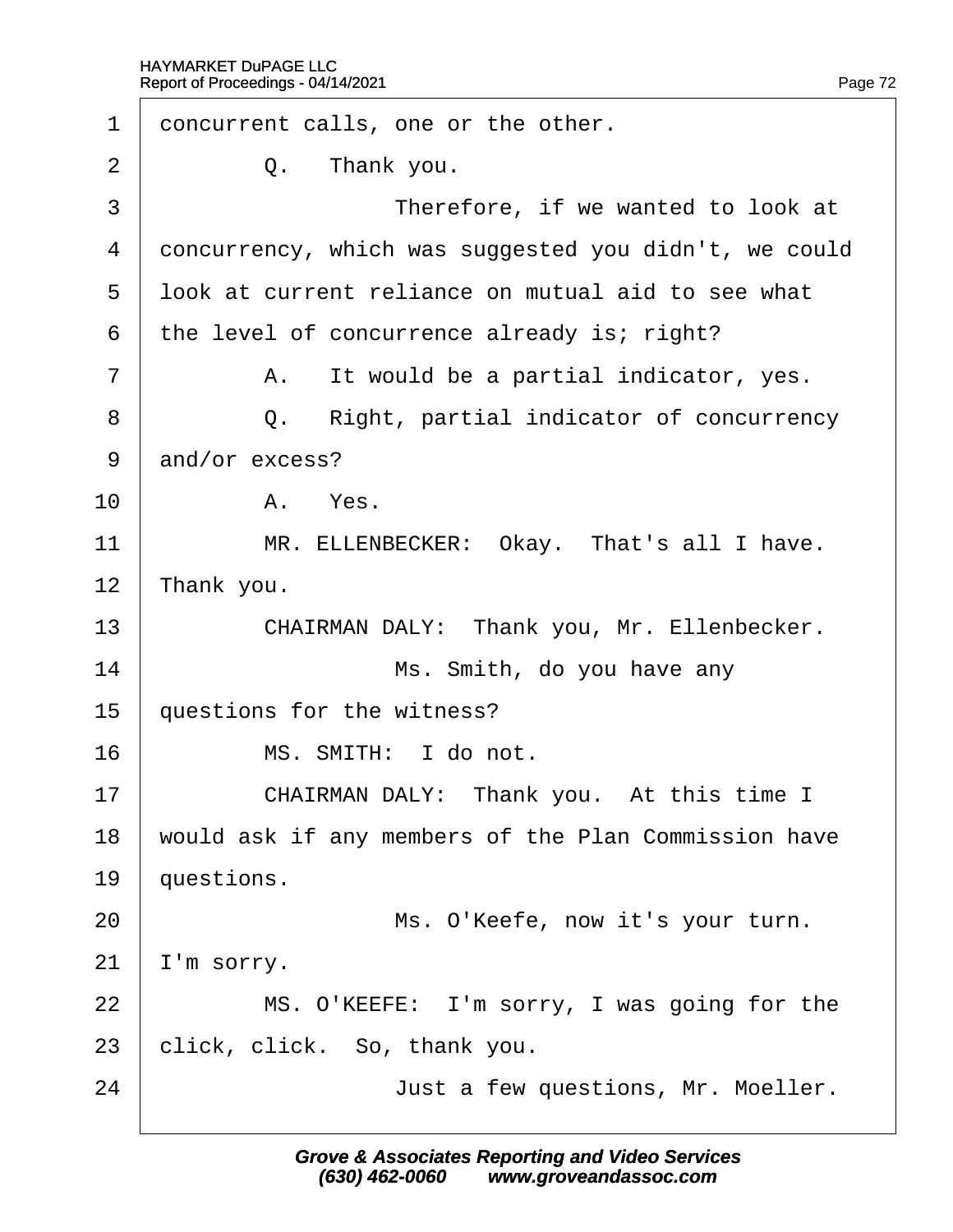| 1              | RECROSS-EXAMINATION                                   |
|----------------|-------------------------------------------------------|
| $\overline{2}$ | BY MS. O'KEEFE:                                       |
| 3              | Q. So I think a question was just asked               |
| 4              | that we stated that we were trying to put together -- |
| 5              | there was a reference that Mr. DiNolfo made about     |
| 6              | eliminating impact.                                   |
| 7              | Hasn't our questions that have been                   |
| 8              | directed to you and just the whole approach of using  |
| 9              | $E$ lite indicate that we're trying to mitigate the   |
| 10             | Impact? Because you can't eliminate the impact of     |
| 11             | any new use in a village; correct?                    |
| 12             | A. Well, I'm sorry, so what's the question?           |
| 13             | You asked me two questions there, so I think they     |
| 14             | were --                                               |
| 15             | Q. Did we state that we were trying to                |
| 16             | eliminate any impact on the District?                 |
| 17             | A. I don't recall that statement                      |
| 18             | specifically, but --                                  |
| 19             | Q. Okay. The scope of the assignment that             |
| 20             | you were given was solely to review the Polaris       |
| 21             | report as you just described; correct?                |
| 22             | A. To us -- to review --                              |
| 23             | Q. Just solely review and evaluate the                |
| 24             | Polaris report and the Chicago CAD data.              |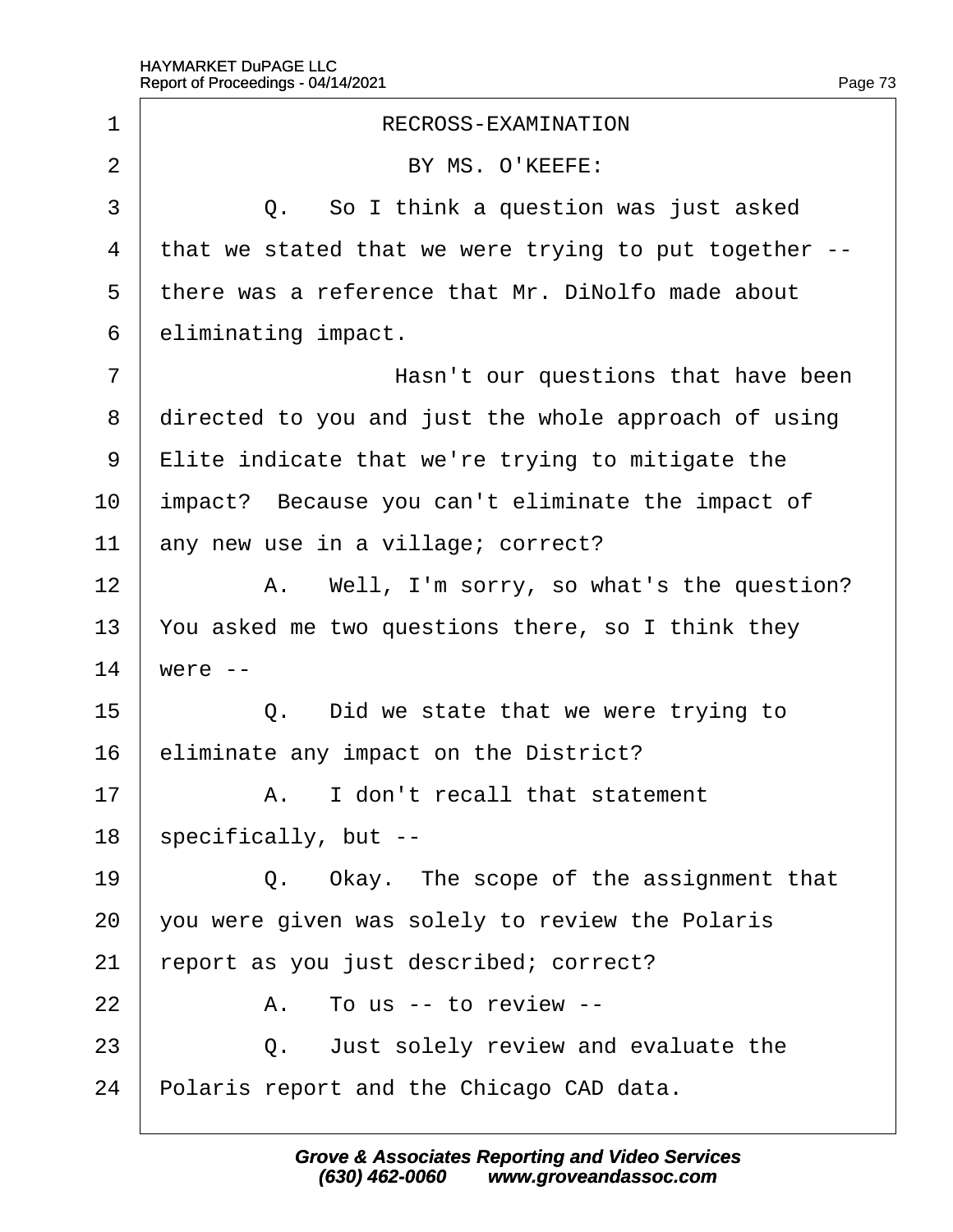| 1              | A. Well, to review, evaluate the Polaris              |
|----------------|-------------------------------------------------------|
| $\overline{2}$ | report, its methodology, and then to draw our own     |
| 3              | assessment based on the data that we had available.   |
| 4              | Q. And your report discussed the possible             |
| 5              | operation of a private ambulance and concerns you     |
| 6              | had; correct?                                         |
| 7              | A. We were commenting on the premise                  |
| 8              | dutlined in the Polaris report and our concerns with  |
| 9              | that underlying assumption or premise.                |
| 10             | Q. But you -- but you never studied the               |
| 11             | operation -- you never studied Elite and its proposed |
| 12             | operations in Itasca to evaluate whether or not it    |
| 13             | was sufficient? You never read the testimony;         |
| 14             | correct?                                              |
| 15             | A. That's correct. It was beyond the scope            |
| 16             | of what we were asked to do.                          |
| 17             | Q. So wasn't it difficult to evaluate if              |
| 18             | Elite could be effective in the role it's been asked  |
| 19             | to fill if you didn't fully read the testimony or     |
| 20             | watch it or understand really what Elite was going to |
| 21             | be doing?                                             |
| 22             | A. No, I don't believe so at all.                     |
| 23             | This evening in response to a                         |
| 24             | question you asked I said I have never seen a private |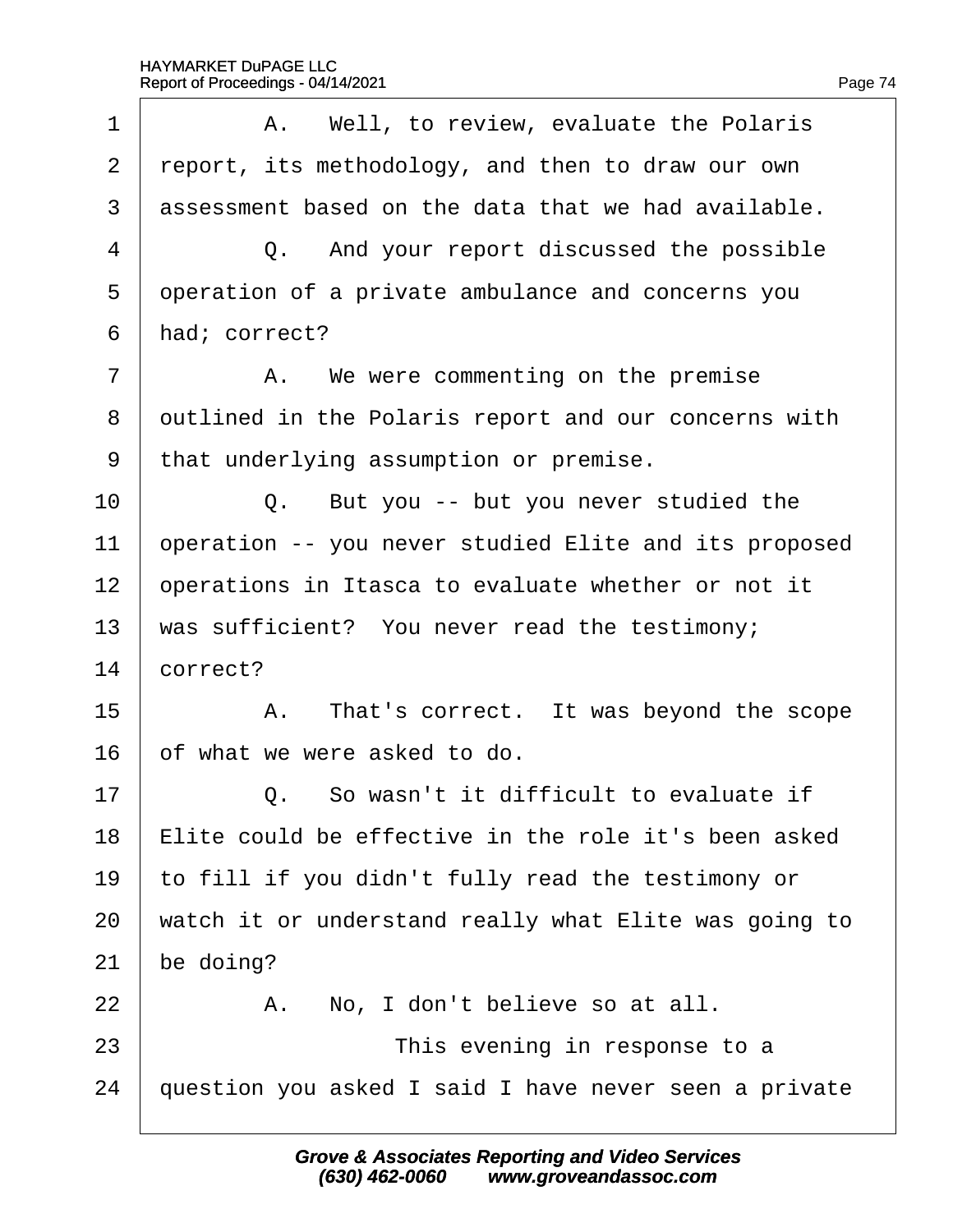- 1 ambulance be used for 911 calls unless it was
- 2 designed and integrated into the 911 system such as I
- 3 did in Pinellas County -- or we did in Pinellas
- 4 County. I didn't do it.

5 **b • · · · · · · To say that a private ambulance** ·6· ·will be used to handle some of the calls based on an 7 assessment by staff, to not have any specific 8 performance requirements or any evidence of that ·9· ·relationship, it is not -- I completely stand by that 10 statement. I think it is not something that should 11 be just taken at face value. It raises a number of 12 questions for me from an operational perspective.  $13 \mid Q$ . But you didn't take the time to read the 14 testimony to understand how it's proposed to be 15 **b**perated; correct?  $16$  | MR. DI NOLFO: I'm going to object. It 17 **basames that that information is contained in the** 18 record. 19 | MS. O'KEEFE: Okay. Let's move on then. 20 BY MS. O'KEEFE:  $21$   $\Box$  Q. So you also -- you raised in your report

22 bossible impacts on mutual aid. You raised questions

- 23 about possible concurrent calls. You raised
- 24 guestions about potential impact, but you weren't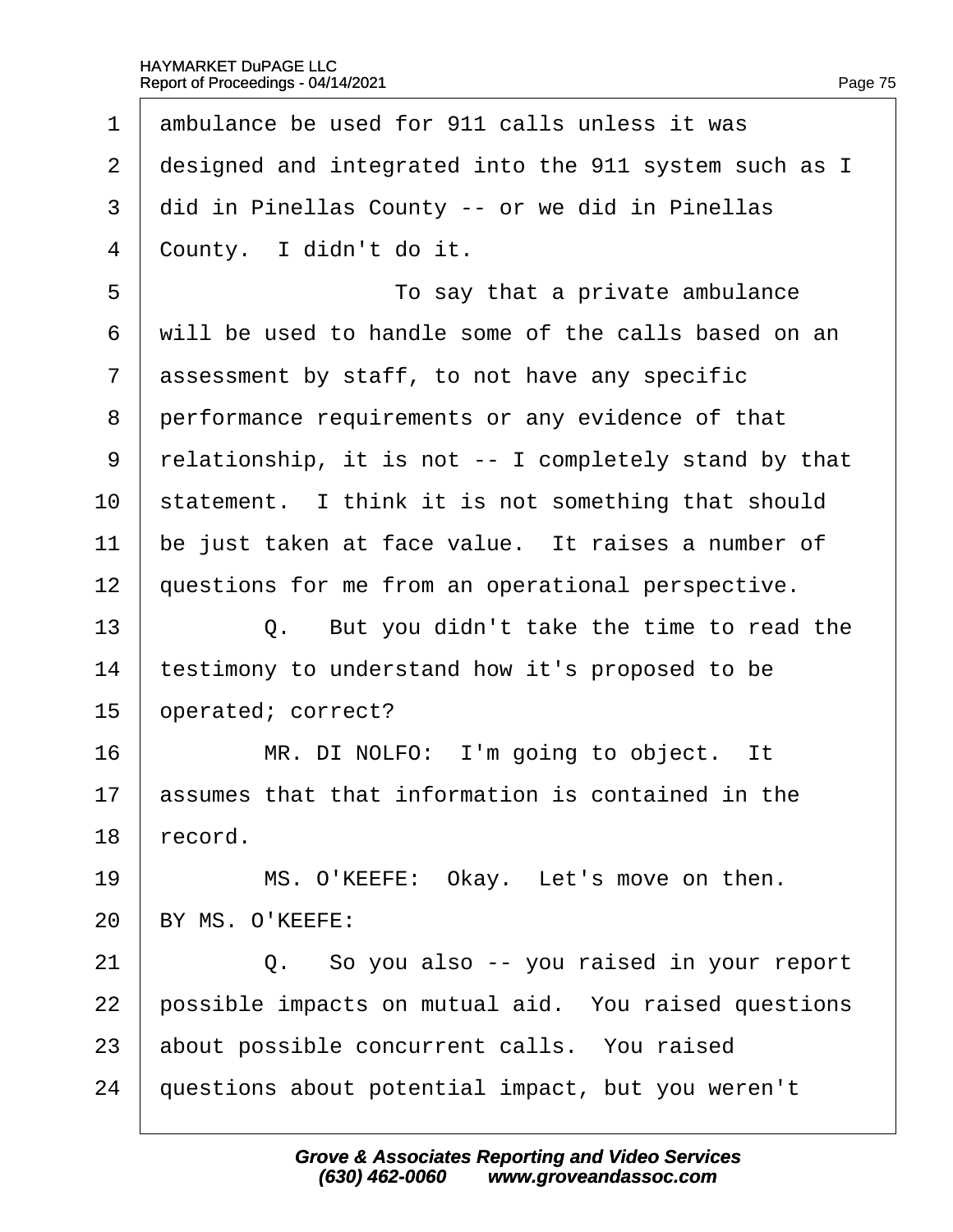| $\mathbf 1$    | asked to study any of that by the Fire Protection     |
|----------------|-------------------------------------------------------|
| $\overline{2}$ | District; correct?                                    |
| 3              | A. We were not -- well, I'm not sure who              |
| 4              | engaged us, so we -- I had answered that question     |
| 5              | previously.                                           |
| 6              | It was not a discussion I had with                    |
| 7              | the Fire Protection District.                         |
| 8              | There were questions raised that                      |
| 9              | when you increase the call volume on a service you    |
| 10             | will have problems with concurrency, you will have    |
| 11             | problems with potential collision, and the system has |
| 12             | to contemplate how you adapt to that.                 |
| 13             | We were not asked to study that.                      |
| 14             | That was beyond our scope. We were raising a point,   |
| 15             | a concern, that the community, either the Village     |
| 16             | and/or the District, should evaluate.                 |
| 17             | Q. Do you know if the District evaluated              |
| 18             | any of those points?                                  |
| 19             | A. Since we delivered our report, I am not.           |
| 20             | don't --                                              |
| 21             | Q. During your discussions with the                   |
| 22             | District, with the fire chief, who I think is the     |
| 23             | only party you've talked with, do you -- did you get  |
| 24             | any indication from him that he studied any of those  |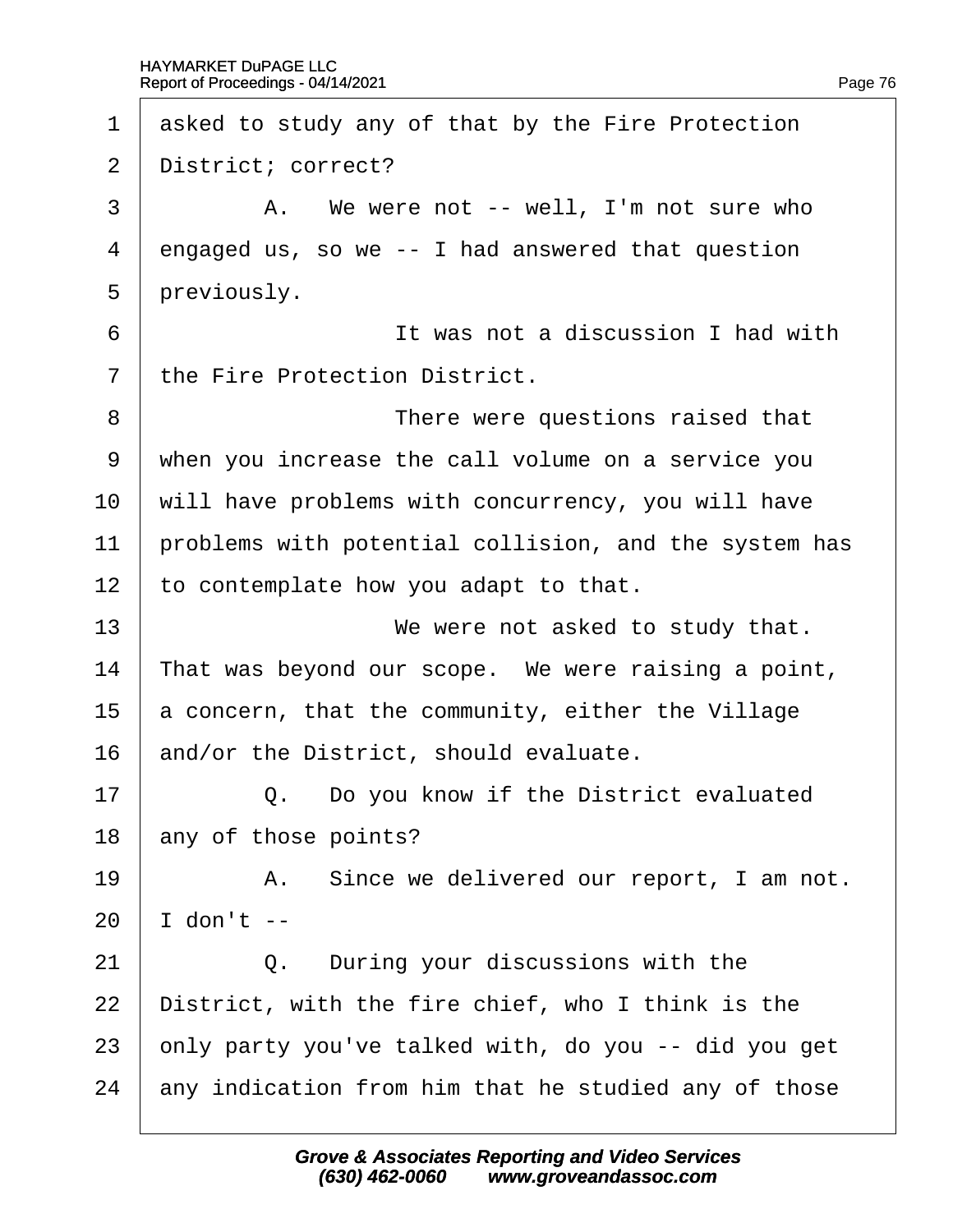| $\mathbf 1$ | points?                                               |
|-------------|-------------------------------------------------------|
| 2           | A. No. We didn't have that discussion. I              |
| 3           | don't know whether he did or didn't. We did not have  |
| 4           | that discussion.                                      |
| 5           | Q. Who communicated the scope of the                  |
| 6           | dontract to you?                                      |
| 7           | A. Initially broadly Dr. Knight, who, as I            |
| 8           | indicated, is the partner over the fire practice with |
| 9           | Fitch & Associates, and then in subsequent            |
| 10          | conversations we had with Mr. DiNolfo and Chief       |
| 11          | Burke.                                                |
| 12          | Q. But you never saw the written                      |
| 13          | contract --                                           |
| 14          | A. That's correct.                                    |
| 15          | Q. -- or scope of work?                               |
| 16          | A. That's correct.                                    |
| 17          | Q. So there could have been deliberate                |
| 18          | limitation on the scope of work you were asked to     |
| 19          | perform so as not to get to these other issues, isn't |
| 20          | that true, because these are valid issues you raised  |
| 21          | in your report and they were never addressed with any |
| 22          | definitiveness, unless I missed it?                   |
| 23          | Did you -- did you get into any of                    |
| 24          | these issues in your report?                          |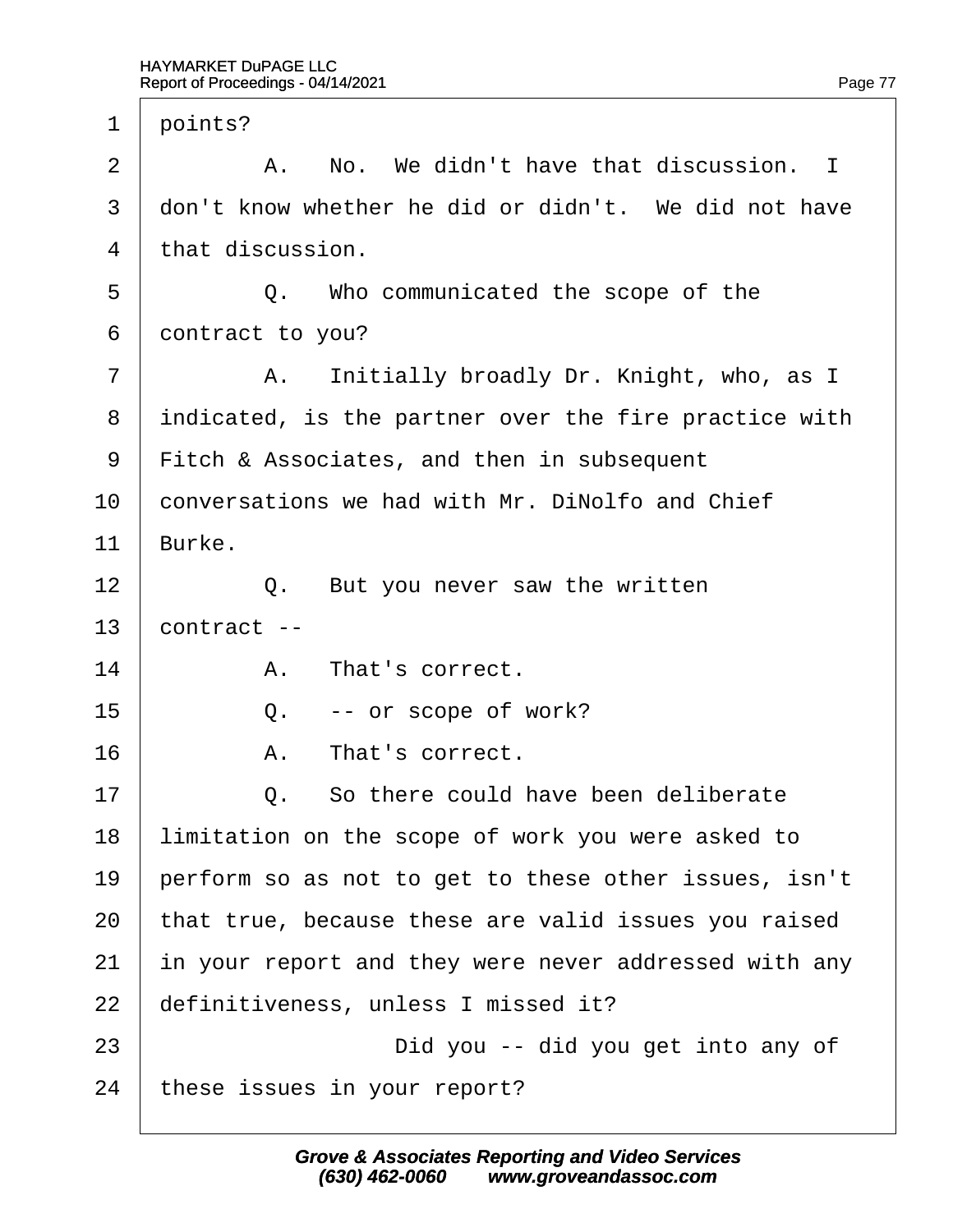| 1              | A. I raised them as issues that should be             |
|----------------|-------------------------------------------------------|
| 2              | evaluated subsequent should the Village or District   |
| 3              | need to evaluate those. But, no, as I indicated, I    |
| 4              | didn't see the report -- I mean, I didn't see the     |
| 5              | dontract, so.                                         |
| 6              | MS. O'KEEFE: I have no further questions.             |
| $\overline{7}$ | Thank you, sir.                                       |
| 8              | CHAIRMAN DALY: Are there any other                    |
| 9              | additional questions from any of the attorneys at     |
| 10             | this time?                                            |
| 11             | MR. DI NOLFO: Nothing from me, Mr. Chairman;          |
| 12             | Steve DiNolfo.                                        |
| 13             | MR. ELLENBECKER: None for me; Steve                   |
| 14             | Ellenbecker.                                          |
| 15             | MS. SMITH: None for me; Jennifer Smith.               |
| 16             | CHAIRMAN DALY: Thank you.                             |
| 17             | At this time I would ask if any of                    |
| 18             | the members of the Plan Commission have any questions |
| 19             | for Mr. Moeller.                                      |
| 20             | <b>COMMISSIONER HOLMES: This is Commissioner</b>      |
| 21             | Holmes. I don't have any questions.                   |
| 22             | <b>COMMISSIONER RAY: This is Commissioner Ray.</b>    |
| 23             | don't have any questions.                             |
| 24             | <b>COMMISSIONER DRUMMOND: Commissioner</b>            |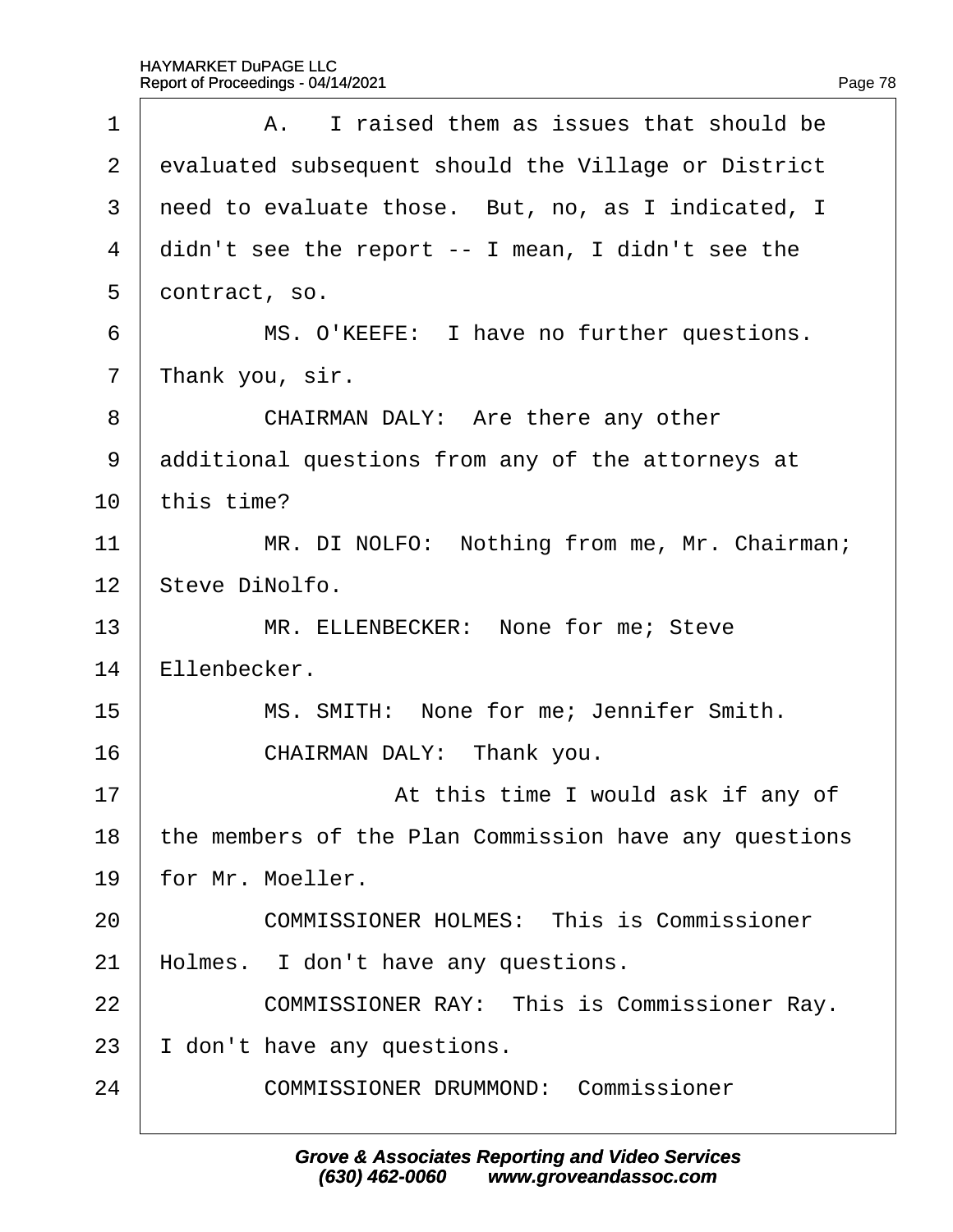1 Drummond; I have none. 2 | COMMISSIONER CARELLO: Commissioner Carello; 3 I'm good. 4 COMMISSIONER RUSSO: Commissioner Russo: I 5 don't have any questions. 6 **CHAIRMAN DALY: Okay, thank you.** 7 | Mr. Moeller, this is Chairman Daly. 8 I do have a few questions for you. 9 | THE WITNESS: Yes, sir. 10 **CHAIRMAN DALY:** The first question I have, in 11 vour report -- I believe it was Table 11 -- and just 12 to describe it, it was -- it was the curve for the 13 humber of calls per hour. It looked like somewhat of 14 **a** normal distribution curve for the Haymarket Chicago  $15$  site. 16 **Do you recall that table?** I'm 17 **bulling it up right now on my --**18 | THE WITNESS: Yes, sir. 19 | CHAIRMAN DALY: That would -- figure -- I 20 believe Figure 1 on page 8. 21 | THE WITNESS: Yes, I have it.  $22$  **CHAIRMAN DALY: Okay, thank you.** 23 **So calls by hour of day -- page 7** 24 for the record -- so this is the EMS calls for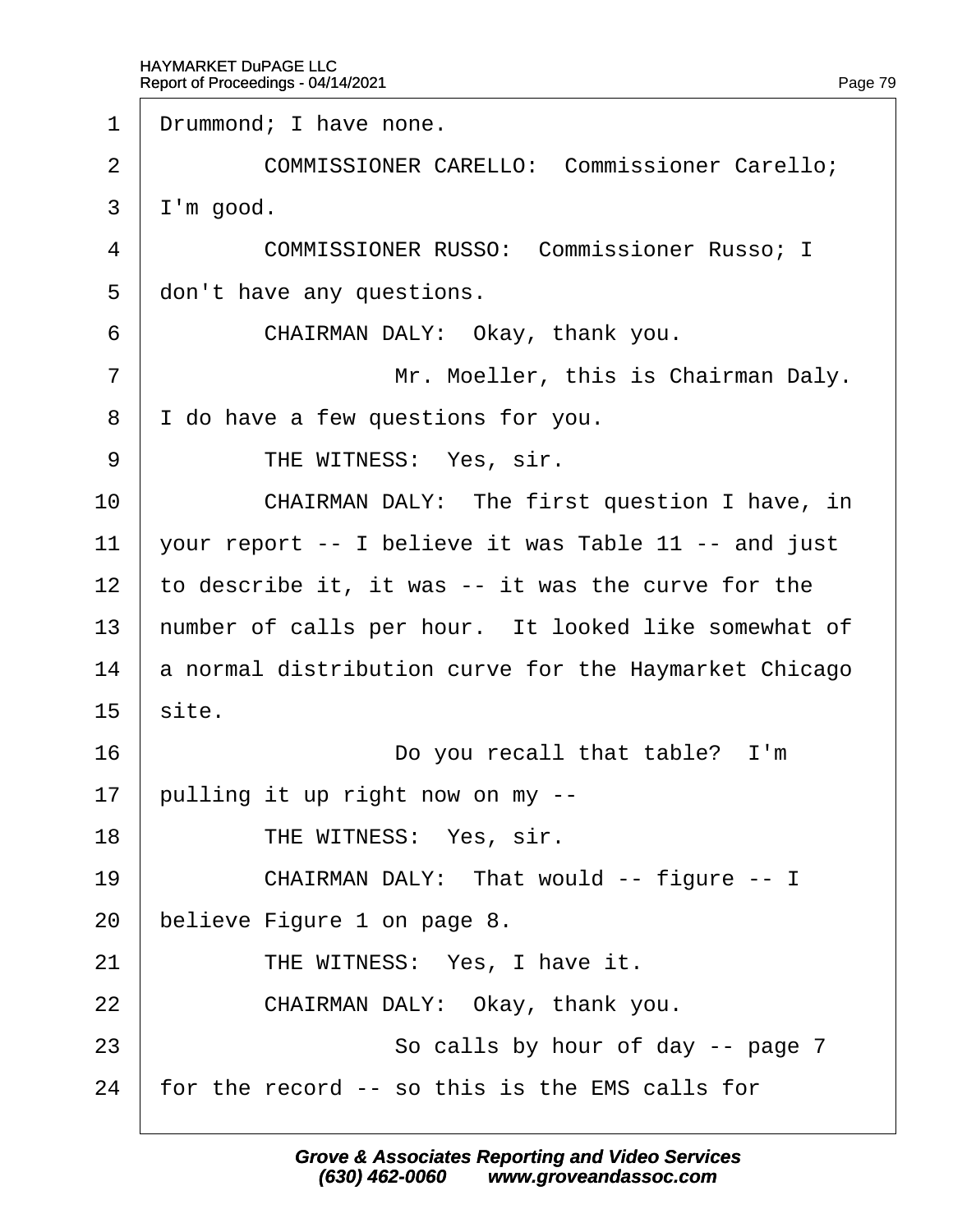| 1              | Haymarket Chicago. Does this graph generally          |
|----------------|-------------------------------------------------------|
| $\overline{2}$ | dorrelate with EMS calls at large in all of society   |
| 3              | just based on the time people sleep during the        |
| 4              | evening and peak hours of traffic during the day? Is  |
| 5              | this -- is it representative of more than just        |
| 6              | Haymarket Chicago?                                    |
| 7              | THE WITNESS: So the pattern -- if you were            |
| 8              | to put a trend line on this -- or not a trend line,   |
| 9              | but if you were to put a line on this, it would be a  |
| 10             | pattern that you would see pretty much in every       |
| 11             | community across the nation. This one's got a little  |
| 12             | bit more variance because the sample size is smaller, |
| 13             | but it follows --                                     |
| 14             | CHAIRMAN DALY: Okay.                                  |
| 15             | THE WITNESS: -- the pattern you see.                  |
| 16             | CHAIRMAN DALY: Okay. So thank you.                    |
| 17             | My follow-up to that is, then, when                   |
| 18             | we talk about the risk of concurrency -- increase in  |
| 19             | humber of calls per day -- just because the           |
| 20             | population has gotten bigger, I know statistically    |
| 21             | that that makes sense to me that there's a            |
| 22             | 100 percent chance that there will be an increase of  |
| 23             | some magnitude for concurrency.                       |
| 24             | So my question then is, given the                     |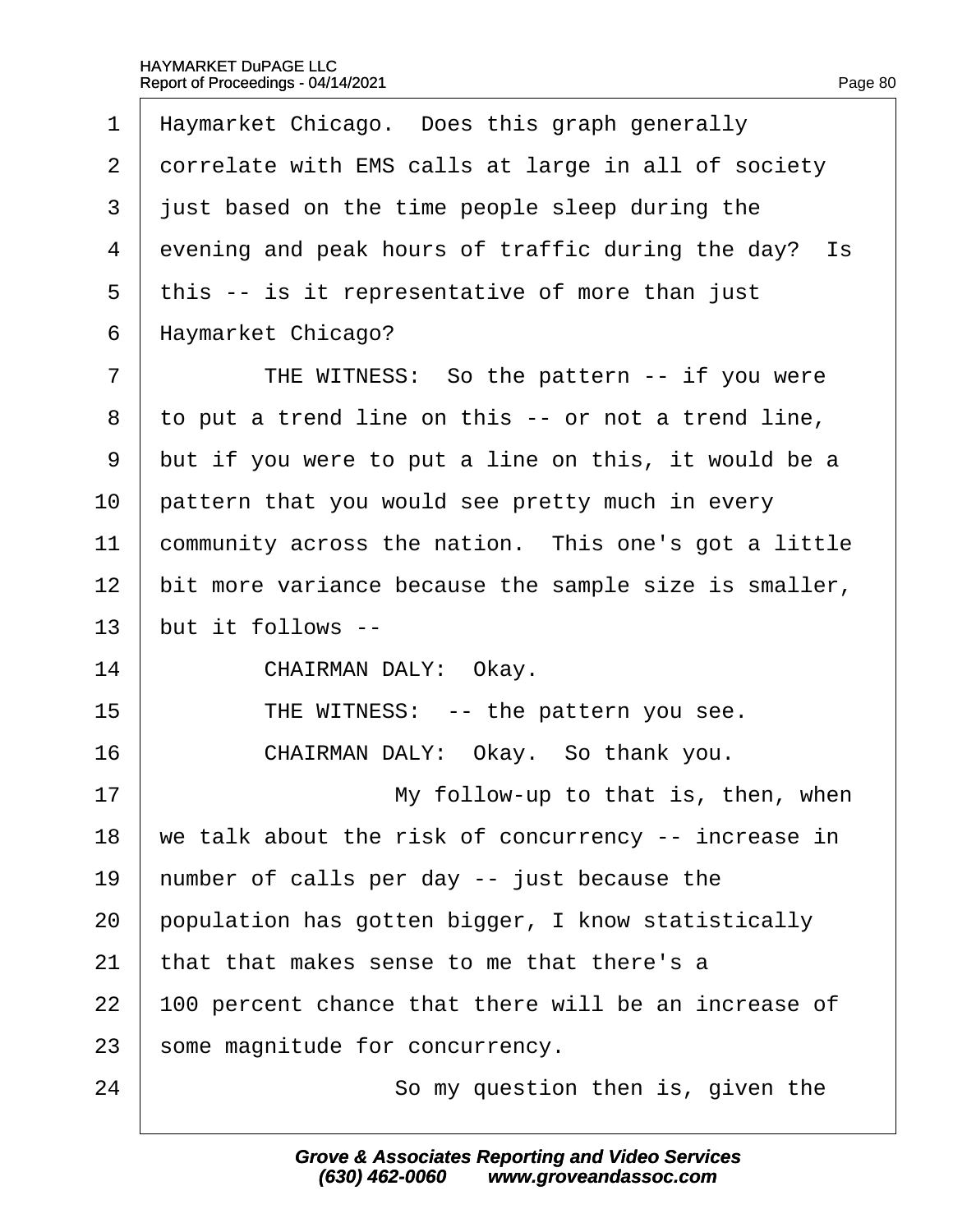| 1              | shape of this curve, if you will, is there a          |
|----------------|-------------------------------------------------------|
| 2              | dompression factor where you're shoving that          |
| 3              | doncurrency into maybe 18 hours per day instead of 24 |
| 4              | just because in the twilight hours there's -- there's |
| 5              | less going on?                                        |
| 6              | THE WITNESS: The short answer is yes. I               |
| $\overline{7}$ | think you've got a good understanding of the math     |
| 8              | involved.                                             |
| 9              | The likelihood of collision, the                      |
| 10             | likelihood of concurrency will be greater and more    |
| 11             | likely to occur during the busy hours, which, you     |
| 12             | know, from 9:00, 10:00 in the morning through about   |
| 13             | 6:00, 7:00 in the evening. It would be greater        |
| 14             | during the daytime hours.                             |
| 15             | CHAIRMAN DALY: Okay, thank you for that.              |
| 16             | My next question, Ms. O'Keefe this                    |
| 17             | evening during cross-examination was talking about    |
| 18             | mixed use comparisons and risk assessments, and I     |
| 19             | guess just to -- to ask a follow-up on that or -- the |
| 20             | way I -- the way I saw that question kind of unfold   |
| 21             | s, you know, when we talk about bigger developments,  |
| 22             | and bigger floor space, and more -- more potential    |
| 23             | people in a development, would it not also have the   |
| 24             | same sort of increase of concurrency.                 |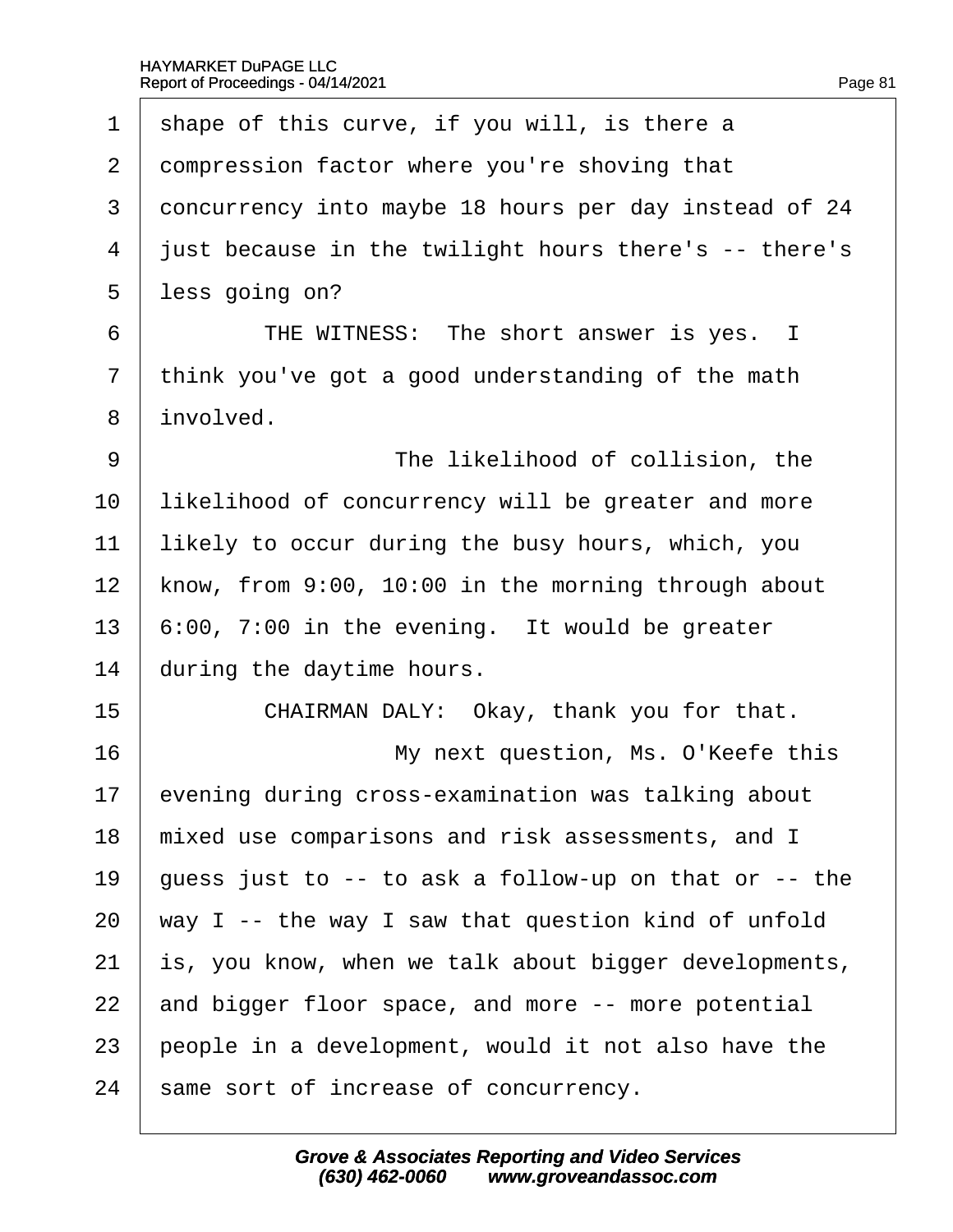| $\overline{1}$ | And my question to you is, doesn't                    |
|----------------|-------------------------------------------------------|
| 2              | the use have a big factor in an answer like that,     |
| 3              | being that this is a medical facility being proposed  |
| 4              | versus manufacturing or commercial spaces in the      |
| 5              | hypothetical comparison whereby they're only occupied |
| 6              | maybe eight to 10 hours per day.                      |
| $\overline{7}$ | THE WITNESS: So there's a difference -- so            |
| 8              | demand is driven by a couple elements, but one of     |
| 9              | them is the use, the property use. So a medical       |
| 10             | acility such as proposed here would generally have a  |
| 11             | higher demand than that you would see in a general    |
| 12             | Class A office.                                       |
| 13             | A property that is only utilized                      |
| 14             | eight, 10 hours a day would not have as great of a    |
| 15             | use or demand on the community as a property that is  |
| 16             | occupied by whatever population 24 hours a day. So    |
| 17             | both the type of use and the number of hours are the  |
| 18             | two main drivers of demand.                           |
| 19             | CHAIRMAN DALY: Okay, thank you.                       |
| 20             | This is one of my last questions.                     |
| 21             | s it possible that ALS and BLS cases, when they       |
| 22             | first present themselves, could be mischaracterized   |
| 23             | whereby someone sees an ALS case in front of them and |
| 24             | might assess it as a BLS or vice versa?               |
|                |                                                       |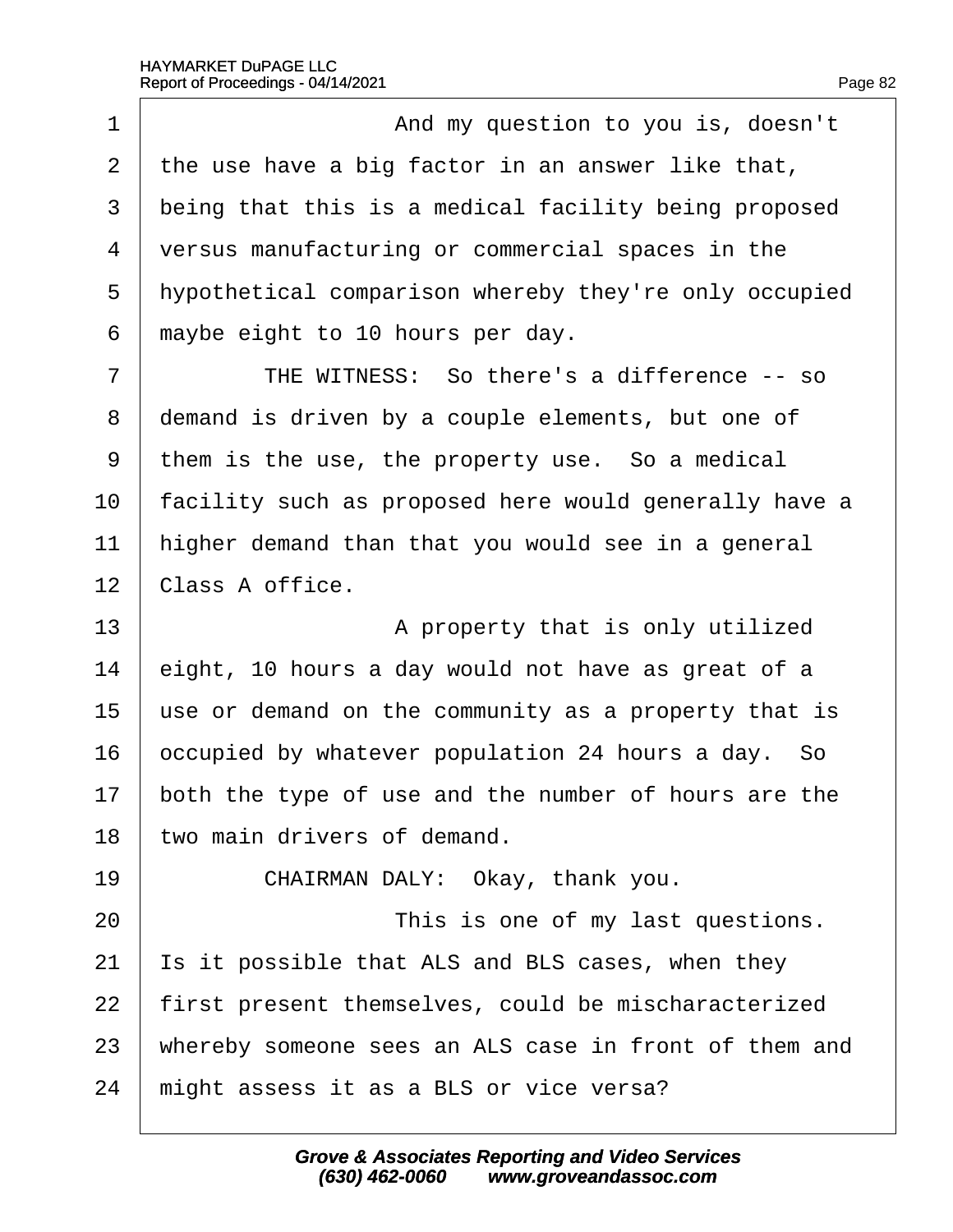| 1              | THE WITNESS: Yes. So there is -- there's              |
|----------------|-------------------------------------------------------|
| 2              | two things that can happen. Either the assessment is  |
| 3              | not sufficient, either because of the patient's       |
| 4              | symptoms or the clinician's skills so that the        |
| 5              | initial assessment is different from what is found    |
| 6              | subsequently.                                         |
| $\overline{7}$ | The second component is a patient                     |
| 8              | donditions changes. So a patient that initially       |
| 9              | presents as BLS and is properly assessed based on the |
| 10             | signs and symptoms at that time, that patient         |
| 11             | condition could change. The patient could             |
| 12             | deteriorate to ALS, as an example.                    |
| 13             | CHAIRMAN DALY: Okay. So the follow-up to              |
| 14             | that is, is it more likely that a BLS case is         |
| 15             | initially diagnosed as ALS but it's BLS or is it the  |
| 16             | other way around?                                     |
| 17             | THE WITNESS: So the way I'll answer it is             |
| 18             | this way. Depends on who's doing the assessing and    |
| 19             | how they are doing it.                                |
| 20             | Within 911 systems it's not unusual                   |
| 21             | to use a framework to help assess whether it's a      |
| 22             | serious call or less serious ALS or BLS.              |
| 23             | In that case the system is designed                   |
| 24             | to intentionally over-triage to assume the acuity is  |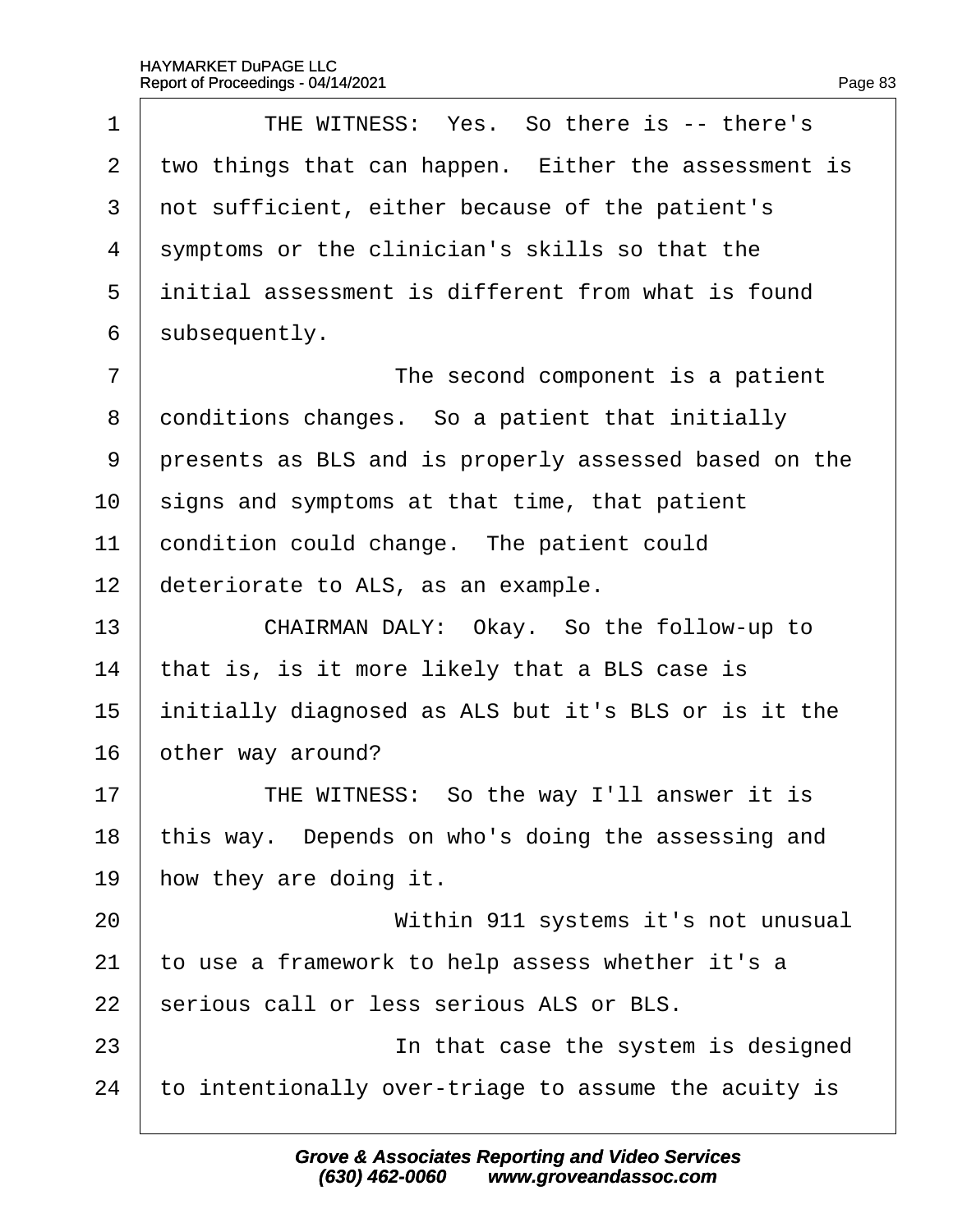| 1              | greater so that you don't underestimate.             |
|----------------|------------------------------------------------------|
| $\overline{2}$ | If you're talking about somebody                     |
| 3              | being on-site, somebody in direct contact with a     |
| 4              | patient, a healthcare practitioner, it would depend  |
| 5              | on their skill set, their level of training, and     |
| 6              | their experiencing -- their experience evaluating    |
| $\overline{7}$ | patients in a prehospital setting.                   |
| 8              | CHAIRMAN DALY: Okay, so --                           |
| 9              | THE WITNESS: So I'm not aware of any                 |
| 10             | published data that would say it would either be     |
| 11             | over-triaged or under-triaged beyond that within the |
| 12             | 911 center.                                          |
| 13             | CHAIRMAN DALY: Okay. So if I understand the          |
| 14             | situation correctly, though, at Haymarket on-site    |
| 15             | staff, if a case presents itself, they will assess   |
| 16             | the situation and categorize BLS or ALS. If on-site  |
| 17             | they categorize as BLS, they will call Elite. If     |
| 18             | it's ALS, it will be a 911 call.                     |
| 19             | And I guess my question, then, is,                   |
| 20             | s it more likely that on-site -- based on your       |
| 21             | experience -- I don't want to say within the         |
| 22             | Haymarket walls, but would it be possible that there |
| 23             | would be more overestimated ALS calls than -- or I   |
| 24             | should -- I guess where I'm going with this is there |
|                |                                                      |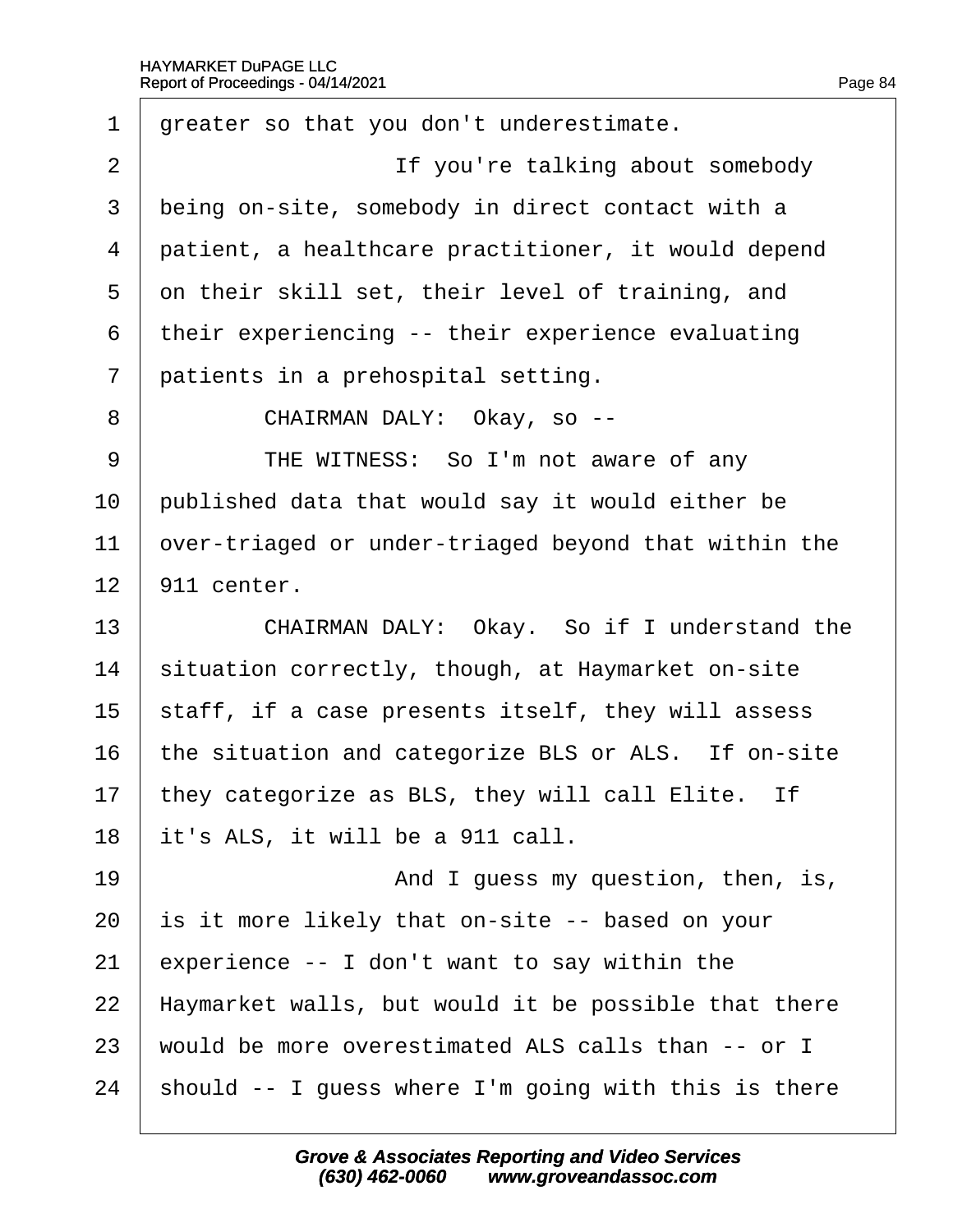| $\mathbf 1$    | dould be a 50/50 split between BLS as ALS calls;      |
|----------------|-------------------------------------------------------|
| $\overline{2}$ | however, because of the training of the on-site       |
| 3              | staff, is it possible that they will characterize     |
| 4              | more calls as be ALS, and then put a call into 911    |
| 5              | and then further tax the public ambulance service, in |
| 6              | this case the Itasca Fire Protection District or the  |
| $\overline{7}$ | MABAS, the mutual aid?                                |
| 8              | THE WITNESS: It is possible. It would                 |
| 9              | depend on the level of training that that individual  |
| 10             | has, and the protocols, policies that they are        |
| 11             | following, but without having that information, it    |
| 12             | would be difficult to be more specific. It's          |
| 13             | possible but it would depend on those factors.        |
| 14             | CHAIRMAN DALY: Okay. I have no further                |
| 15             | questions at this time. Thank you very much.          |
| 16             | Mr. DiNolfo, do you have any other                    |
| 17             | follow-up questions for your witness?                 |
| 18             | MR. DI NOLFO: I do not, Chairman Daly.                |
| 19             | ∏hank you.                                            |
| 20             | CHAIRMAN DALY: All right. Thank you,                  |
| 21             | Mr. Moeller, for your time. I appreciate it.          |
| 22             | THE WITNESS: Thank you very much,                     |
| 23             | Mr. Chairman.                                         |
| 24             | CHAIRMAN DALY: At this time, Mr. DiNolfo, I           |
|                |                                                       |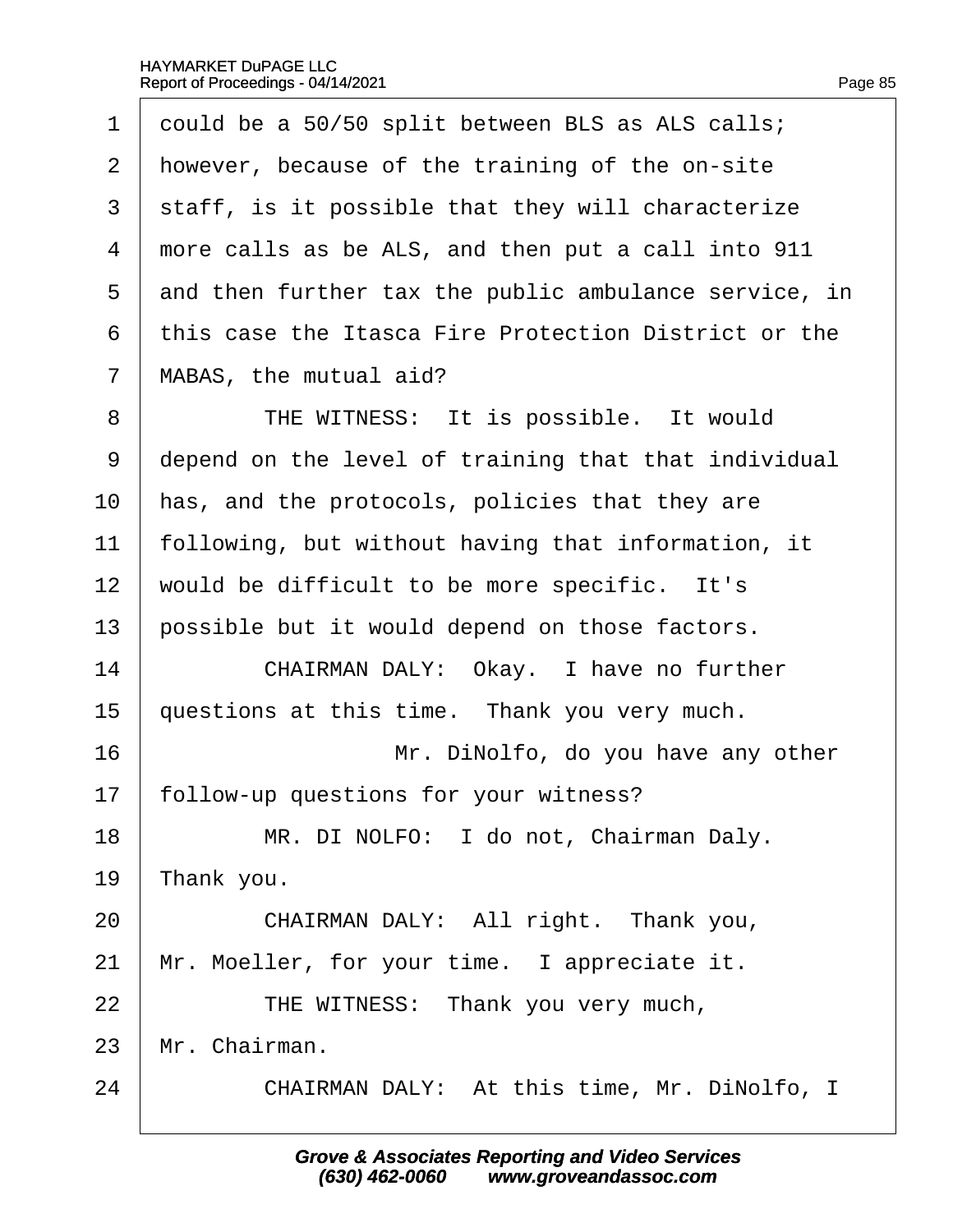| $\mathbf 1$    | would ask if you would call your next witness,      |
|----------------|-----------------------------------------------------|
| 2              | please.                                             |
| 3              | MR. DI NOLFO: Sure. We'll be calling Fire           |
| $\overline{4}$ | Chief Jim Burke. Just let me move the camera a      |
| 5              | little bit and get him on here. Give me one second. |
| 6              | <b>CHAIRMAN DALY: And at this time I would ask</b>  |
| $\overline{7}$ | if the court reporter please swear in Chief Burke.  |
| 8              | (Witness sworn.)                                    |
| 9              | CHAIRMAN DALY: Mr. DiNolfo, please proceed.         |
| 10             | JAMES F. BURKE, JR.                                 |
| 11             | called as a witness herein, having been first duly  |
| 12             | sworn, was examined and testified as follows:       |
| 13             | <b>DIRECT EXAMINATION</b>                           |
| 14             | BY MR. DI NOLFO:                                    |
| 15             | I'm going to start off with a tough<br>Q.           |
| 16             | question. Could you introduce yourself to the       |
| 17             | Commission and spell your last name for the record. |
| 18             | A. Sure. My name is James F. Burke, Jr.,            |
| 19             | $B-U-R-K-E$ .                                       |
| 20             | Q. What is your current occupation?                 |
| 21             | A. I am a fire chief for the Itasca Fire            |
| 22             | <b>Protection District.</b>                         |
| 23             | Q. How long have you been the fire chief of         |
| 24             | the Itasca Fire Protection District?                |
|                |                                                     |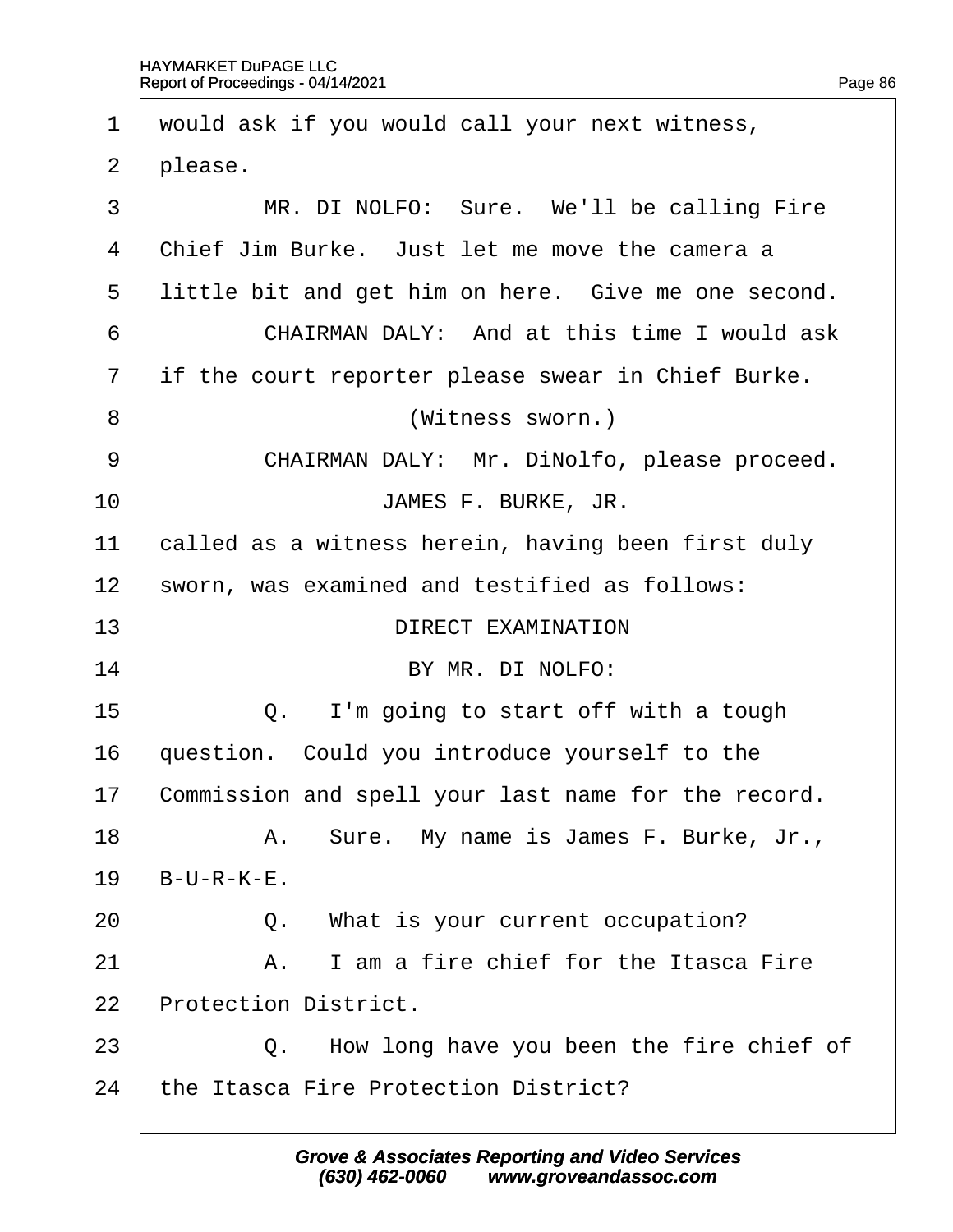| 1              |               | A. A little over 10 years now.                       |
|----------------|---------------|------------------------------------------------------|
| $\overline{2}$ |               | Q. And before you became chief for the               |
| 3              |               | Itasca Fire Protection District, where did you work? |
| 4              |               | A. I worked -- I started my career in                |
| 5              |               | Wood Dale as a part-time firefighter, and then was   |
| 6              |               | hired full time in Addison and worked there for 30   |
| $\overline{7}$ |               | years before coming over to Itasca.                  |
| 8              |               | Q. So in your time at Itasca Fire District,          |
| 9              |               | where did you start out?                             |
| 10             |               | A. I started out at the bottom of the totem          |
| 11             |               | pole as a firefighter/paramedic, and then over the   |
| 12             |               | years -- over the 30 years worked my way through the |
| 13             |               | ranks and attained the position of deputy chief      |
| 14             |               | before I left to come over to Itasca.                |
| 15             |               | Q. And you mentioned that you started as a           |
| 16             |               | firefighter/paramedic. How long were you a paramedic |
| 17             | for?          |                                                      |
| 18             |               | A. Almost 30 years.                                  |
| 19             |               | Q. So if I were to ask you, without aging            |
| 20             |               | you too much, how many years have you been in the    |
| 21             | fire service? |                                                      |
| 22             | A. 41.        |                                                      |
| 23             |               | Q. Have all 41 years you spent in the fire           |
| 24             |               | service been with departments in DuPage County?      |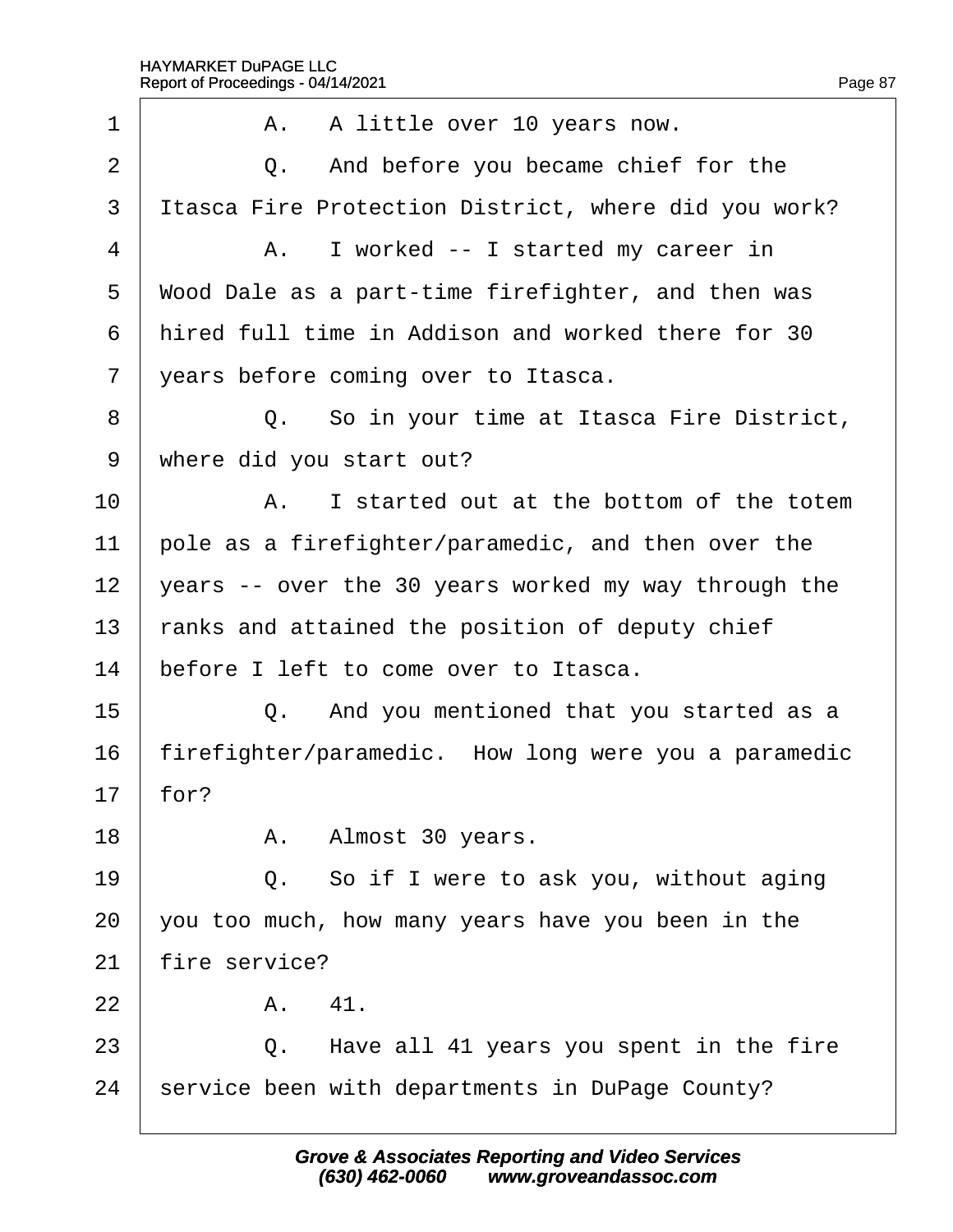|    | A. Yes.                                               |
|----|-------------------------------------------------------|
|    | Q. And that would be from starting as the             |
|    | Iow man firefighter/paramedic all the way up to where |
|    | you are now as chief?                                 |
|    | A. Correct.                                           |
|    | Q. Would it be fair to say, Chief, that you           |
|    | Have -- you're familiar with the fire and EMS systems |
|    | in DuPage County?                                     |
| A. | I think that would be a fair statement.               |
|    | Q. All right. So let me see if we can get             |
|    | a couple things out of the way before we get into the |
|    |                                                       |
|    | You've sat through all of the                         |
|    | hearings. You've heard a lot of testimony about the   |
|    | opioid epidemic, and as a 30-year paramedic with 41   |
|    | years of service in the fire service, do you believe  |
|    | that there's an epidemic occurring?                   |
|    | A. Absolutely there is.                               |
| Q. | And just so we're clear, are you against              |
|    | treatment facilities to help those struggling with    |
|    |                                                       |
| А. | I'm absolutely not against that.                      |
|    | Q. So in the simplest terms, can you                  |
|    | explain to the Commission what your concern is about  |
|    | details here.<br>addiction?                           |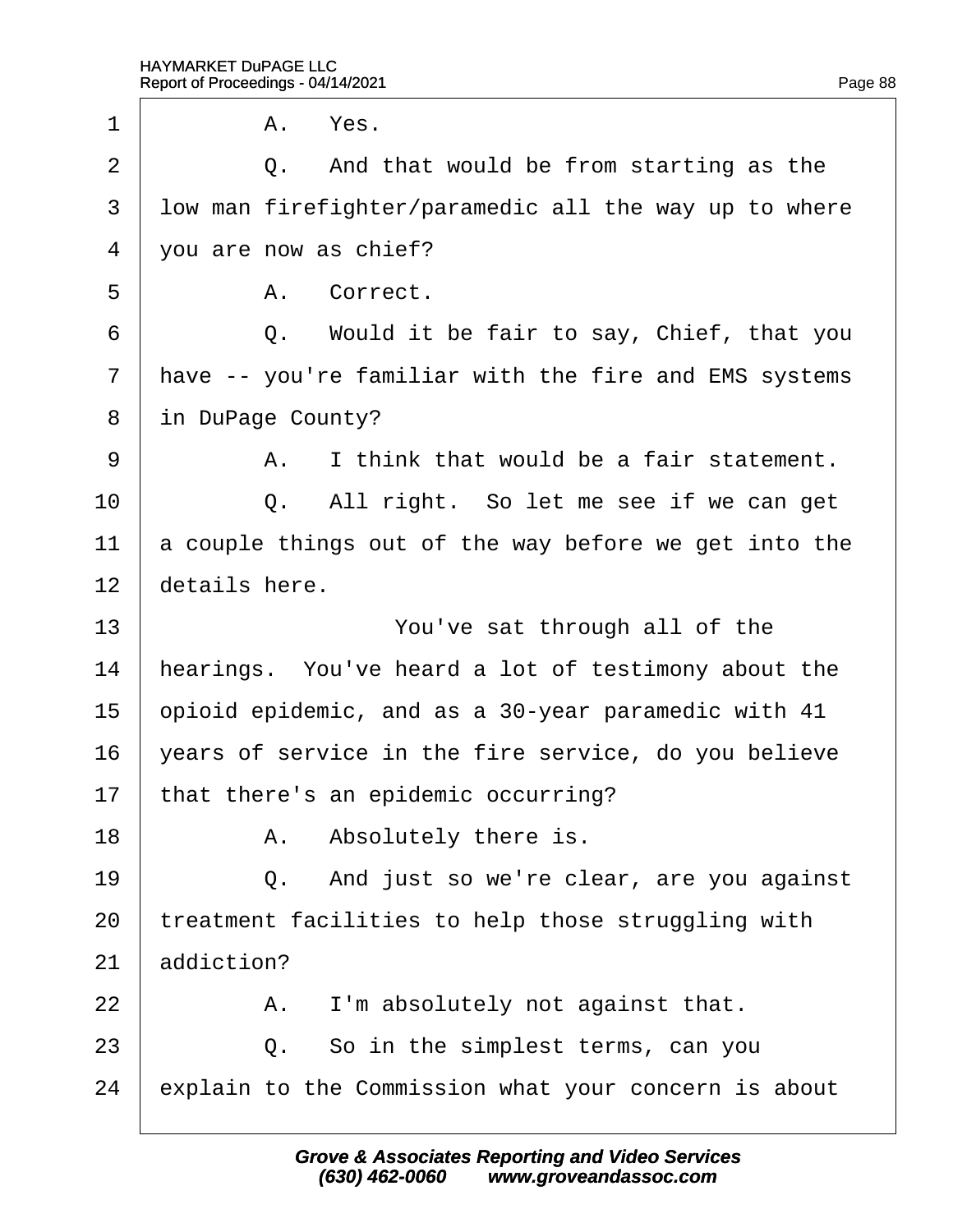1 the proposed facility? 2 | A. Sure. Coming over from Addison to 3 Itasca, which is a much smaller department with much 4 less resources, predominantly just one paramedic unit 5 dnd one engine that's staffed on any given day, my 6 doncern, quite frankly, is the impact that ·7· ·Haymarket -- the proposed Haymarket DuPage facility 8 is going to have on our ability to provide fire and 9 EMS services, not just to Haymarket but then to the 10 rest of the community. 11· · · · · ·Q.· ·So let's talk a little bit about the 12 Fire Protection District. How many ambulances does 13 the Fire Protection District have on the street each 14  $day?$  $15$   $A$  One.  $16$   $\Box$  Q. And is that an ALS, advanced life 17 support, ambulance?  $18$   $\phantom{1}$  A. Yes, it is.  $19$   $\Box$  Q. All right. And I think you mentioned 20 that there is also an engine on the street? 21 | A. Correct.  $22$   $\Box$  Q. And is that as ALS engine?  $23$   $\parallel$  A. That is also an ALS engine.  $24$   $\Box$  Q. Now, just so we're clear -- and I know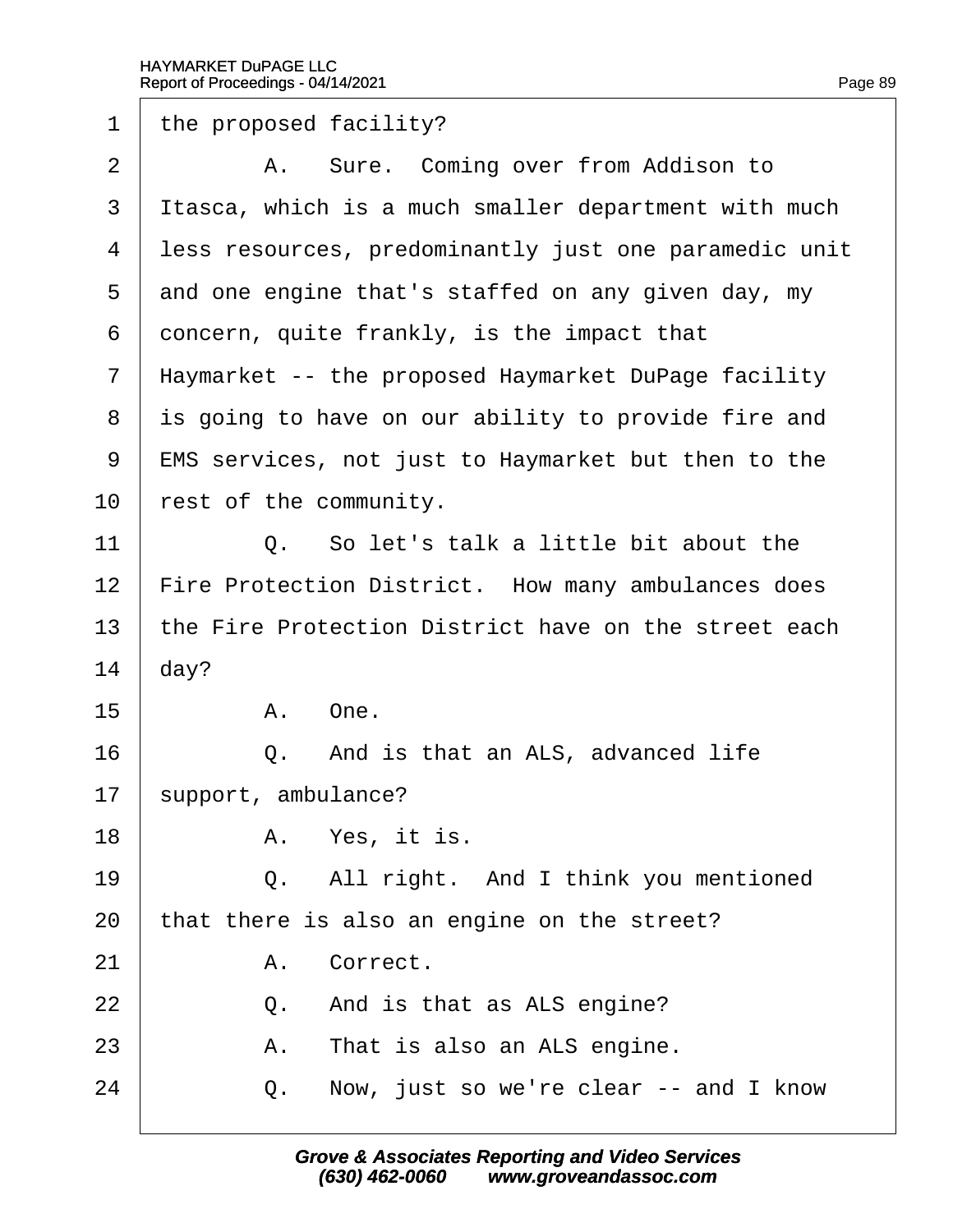| $\mathbf 1$    | this is an obvious question -- does an engine         |
|----------------|-------------------------------------------------------|
| $\overline{2}$ | transport patients?                                   |
| 3              | A. It does not.                                       |
| 4              | And does the ambulance have equipment on<br>Q.        |
| 5              | it that an engine does not carry?                     |
| 6              | A. Yes, it does.                                      |
| 7              | Q. How would you describe the financial               |
| 8              | status of the Itasca Fire Protection District?        |
| 9              | A. I would describe it as -- right here               |
| 10             | right now as stable. We were fortunate enough to      |
| 11             | have our taxpayers approve a referendum in 2018 which |
| 12             | was very much needed, and so I would describe us as   |
| 13             | being stable now. We're certainly not ripe with       |
| 14             | funds but we're stable.                               |
| 15             | Q. Now, you mentioned the referendum being            |
| 16             | passed in 2018. Can you explain what the purpose of   |
| 17             | that referendum was?                                  |
| 18             | A. Sure. The purpose of the referendum, as            |
| 19             | a fire district we are -- our sole source of income   |
| 20             | comes from property tax. The referendum was really    |
| 21             | just a question to the taxpayers to approve some      |
| 22             | additional moneys to keep things pretty much status   |
| 23             | quo.                                                  |
| 24             | We wanted to keep our staffing                        |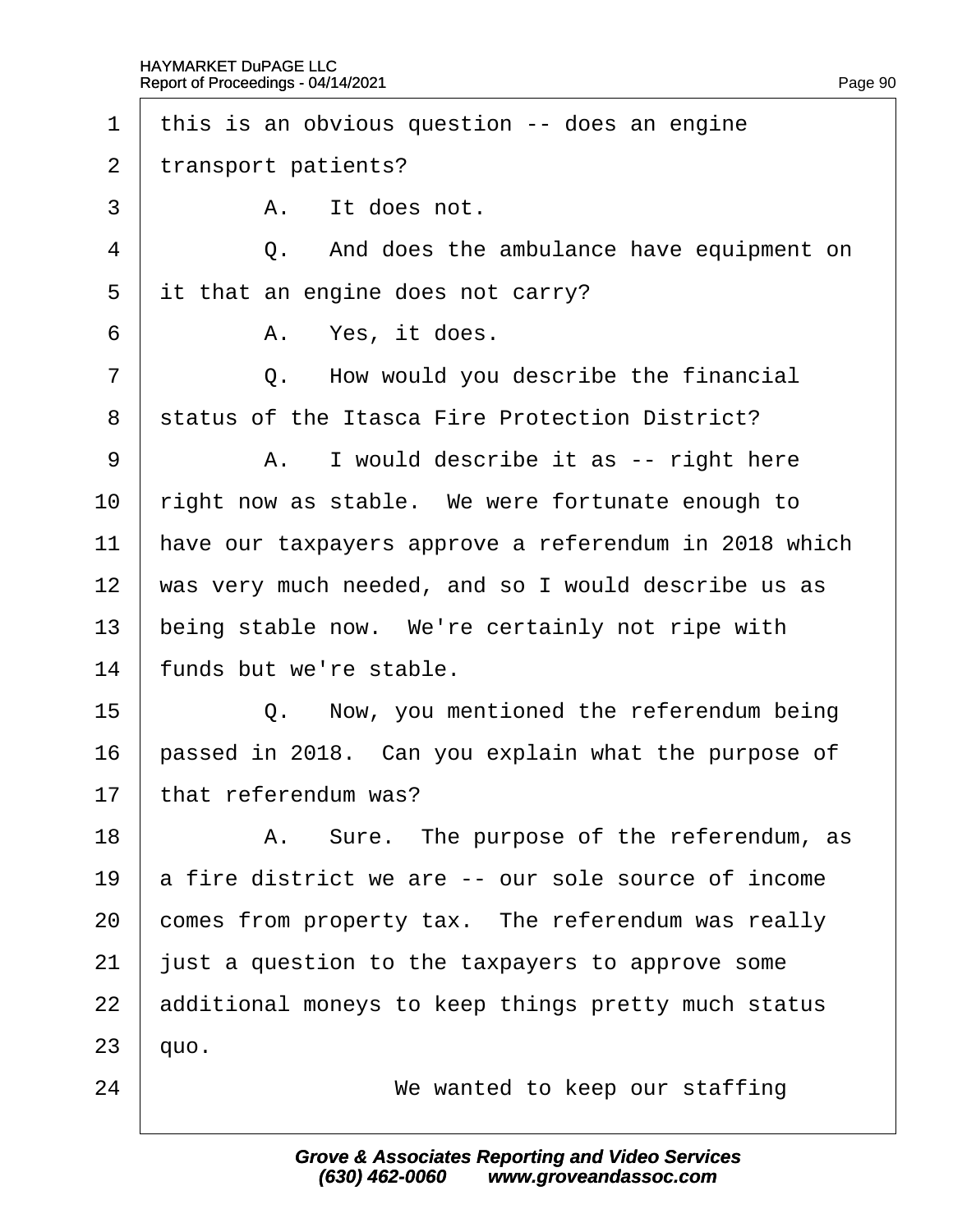| 1              | level the same as it's been for 20 years. We needed   |
|----------------|-------------------------------------------------------|
| $\overline{2}$ | to replace some of our aging equipment and make some  |
| 3              | Iong overdue repairs to our 50-year-old fire station. |
| 4              | Q. Was the referendum about being -- the              |
| 5              | district being able to add services?                  |
| 6              | A. It was not.                                        |
| $\overline{7}$ | Q. And with the passage of this referendum,           |
| 8              | have you been able to keep the status quo?            |
| 9              | A. We have.                                           |
| 10             | Q. And just so we're clear, when you talk             |
| 11             | about the status quo, what is the status quo as it    |
| 12             | pertains to services out on the street?               |
| 13             | A. Again, one paramedic unit, one fire                |
| 14             | engine staffed. And, again, the same staffing levels  |
| 15             | that we've had since 2002, I believe is when the      |
| 16             | current staffing level was established.               |
| 17             | Q. Now, has the Itasca Fire Protection                |
| 18             | District ever met with any representatives from       |
| 19             | Haymarket?                                            |
| 20             | A. We had one initial meeting. I believe              |
| 21             | it was on May 28th of 2019, I belive it was, with     |
| 22             | five members of The Haymarket Group.                  |
| 23             | I don't remember everybody's name                     |
| 24             | off the top of my head, but I do know that Dr. Lustig |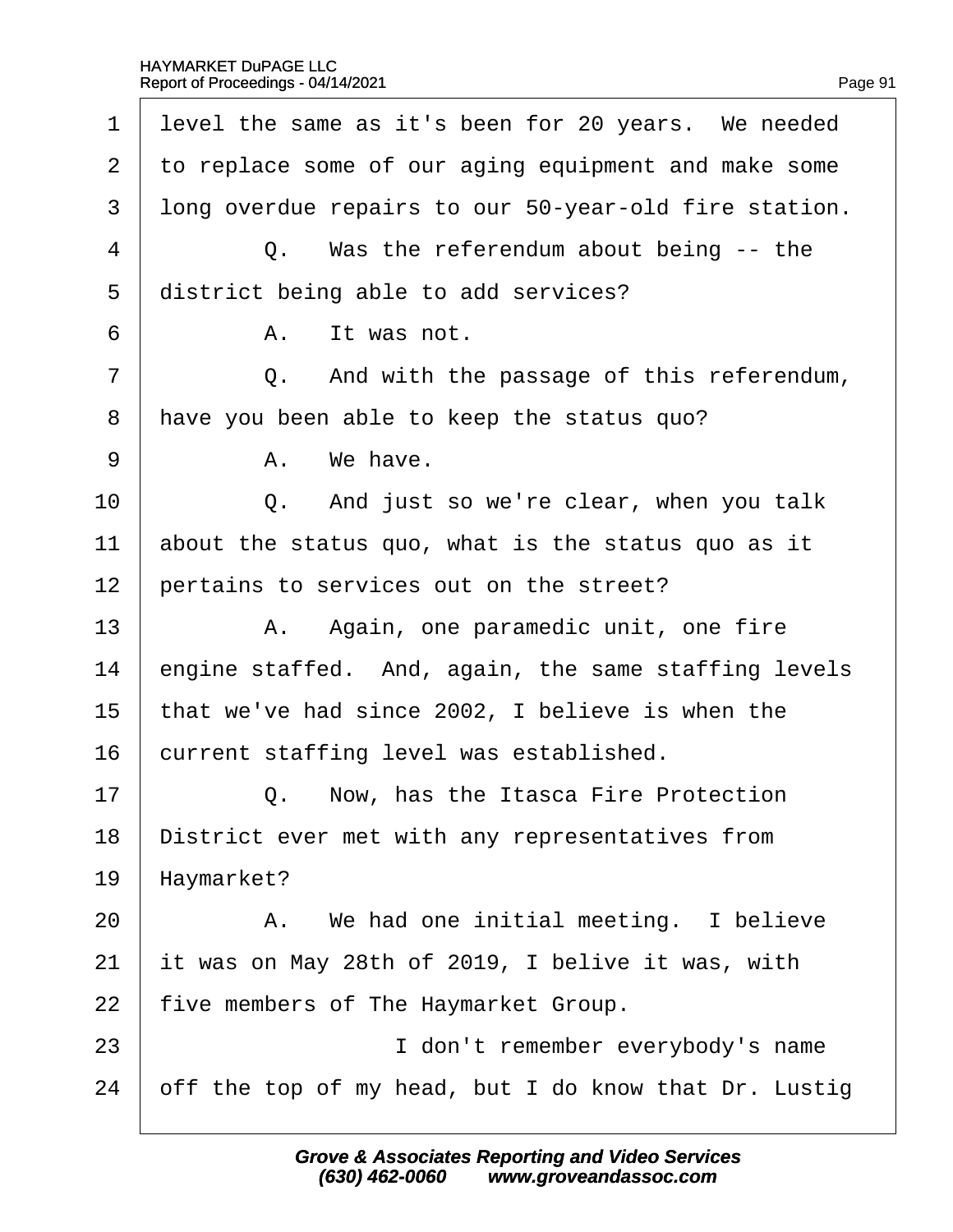| $\mathbf 1$    | was there along with Ms. Kissel.                      |
|----------------|-------------------------------------------------------|
| 2              | Q. Can you explain to the Commission what             |
| 3              | that meeting entailed?                                |
| 4              | A. Sure. The meeting really was a bit of a            |
| 5              | meet and greet. I was contacted by Lori Anderson      |
| 6              | who -- my understanding of Ms. Anderson's position    |
| $\overline{7}$ | was she was in the -- part of the PR firm             |
| 8              | representing Haymarket. She was the one that          |
| 9              | driginally reached out to me and asked for the        |
| 10             | meeting.                                              |
| 11             | And, again, we didn't really know                     |
| 12             | what the meeting was -- or what Haymarket was about.  |
| 13             | We wanted to have a bit of a sit-down with The        |
| 14             | Haymarket Group just to figure out what they were     |
| 15             | thinking about bringing in to the proposed Holiday    |
| 16             | nn site.                                              |
| 17             | Q. And as part of that meeting was there a            |
| 18             | discussion about what Haymarket was about?            |
| 19             | A. There was. They gave us a brief                    |
| 20             | presentation on who they were, and what they did, and |
| 21             | what they were looking to do at the Holiday Inn.      |
| 22             | Q. And did you have any questions for                 |
| 23             | Haymarket?                                            |
| 24             | A. Well, I did. I was there with my fire              |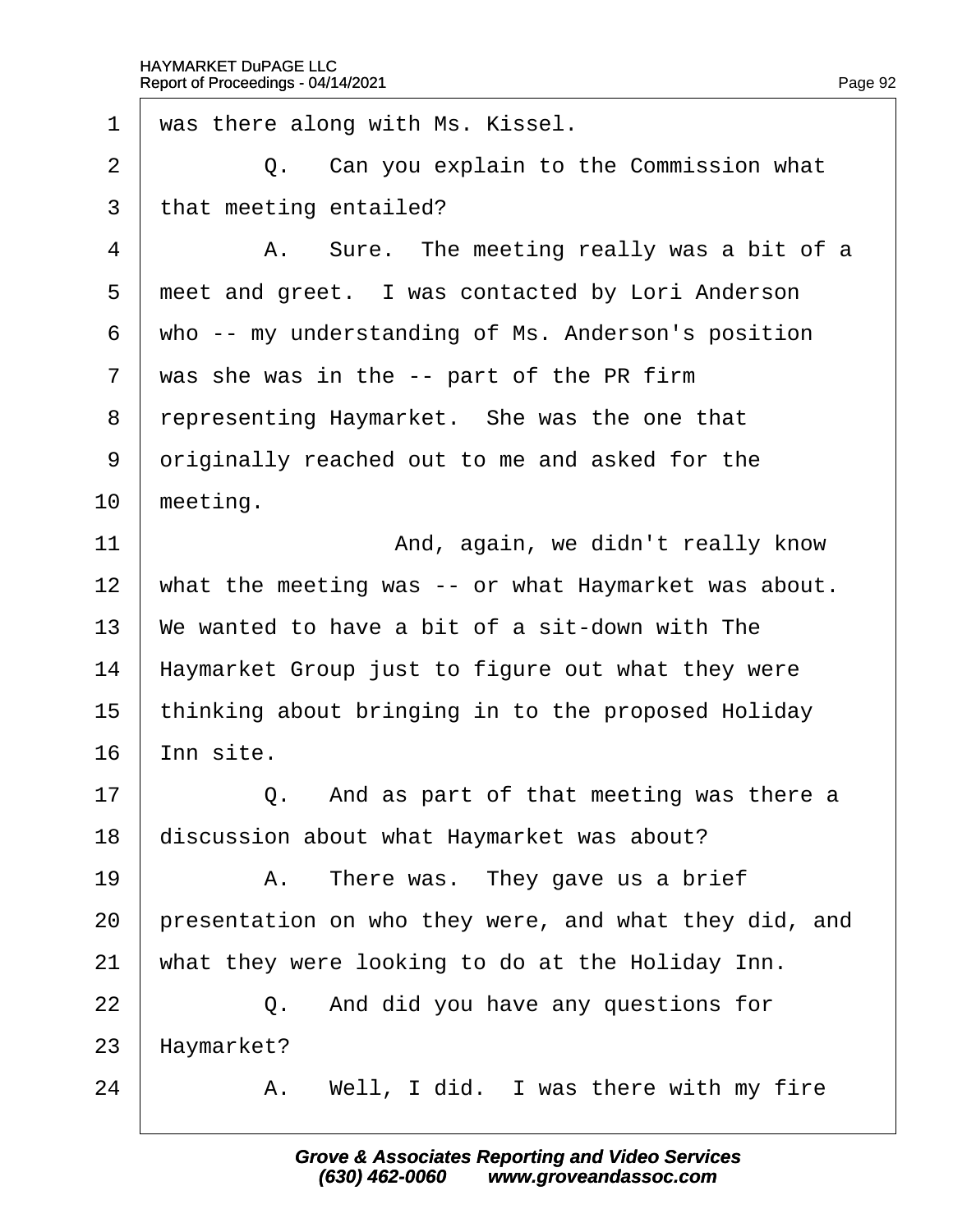| 1              | prevention director Mike Lesik. I wanted him present  |
|----------------|-------------------------------------------------------|
| $\overline{2}$ | because he is the one that interfaces with the        |
| 3              | Village on many of these proposed facilities coming   |
| 4              | in. And we wanted to know, much like any fire chief   |
| 5              | would want to know, what their current facility in    |
| 6              | the West Loop generated for call volume to Chicago    |
| $\overline{7}$ | Fire Department.                                      |
| 8              | Those questions were asked during                     |
| 9              | that meeting. They did not -- the group there did     |
| 10             | not have those meetings for us. We stated at the      |
| 11             | time we would need those in order to determine what   |
| 12             | type of impact this may have on our ability to        |
| 13             | provide services.                                     |
| 14             | Q. Did Haymarket ever send you that                   |
| 15             | information?                                          |
| 16             | It never was received.<br>А.                          |
| 17             | Q.<br>Now, are you aware that Haymarket made          |
| 18             | an offer to meet with the Fire Protection District to |
| 19             | discuss this project sometime after Mr. Baldwin's     |
| 20             | testimony?                                            |
| 21             | A. I am aware of that.                                |
| 22             | Q. And was that brought to the Board's                |
| 23             | attention?                                            |
| 24             | A. It was brought to the Board. The                   |
|                |                                                       |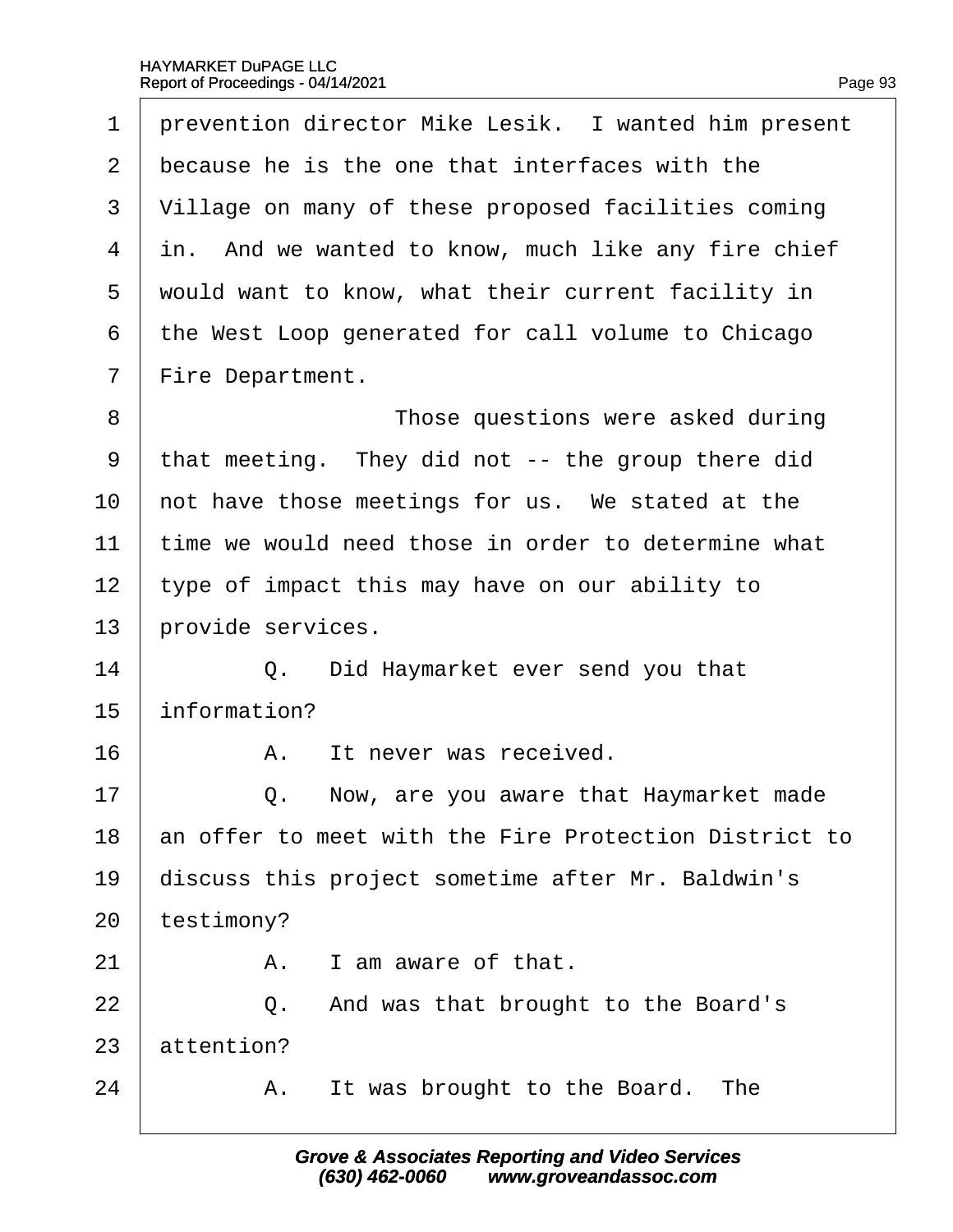1 Board's thinking and my -- along with my line of 2 thinking, was that The Haymarket Group had several 3 months to reach out to us and did not do so. 4 We asked for numbers at the initial 5 meeting. Those were never provided. Once the 6 meeting started and the testimony had begun, my board 7 of trustees felt it wouldn't be appropriate to have a 8 meeting with Haymarket officials at that time because ·9· ·there was already a discrepancy as far as the data 10 that was chosen to be used or not used by Mr. Baldwin 11 as it related to numbers of calls at the proposed 12 Haymarket facility.  $13 \mid Q.$  Now, have you heard in some recent 14 testimony Dr. Lustig testifying about hoping that 15 there could be a productive meeting between Haymarket 16 and the District?  $17$  | A. I did hear that testimony. 18  $\vert$  Q. What's your take on that? 19  $\parallel$  A. My take on that is it's similar to the 20 answer to my last question. In order for there to be 21 a productive meeting there needs to be some 22 transparency on the data that's being evaluated. 23 **IDED** 10 In my estimation the data that 24 comes from the Haymarket West Loop facility would be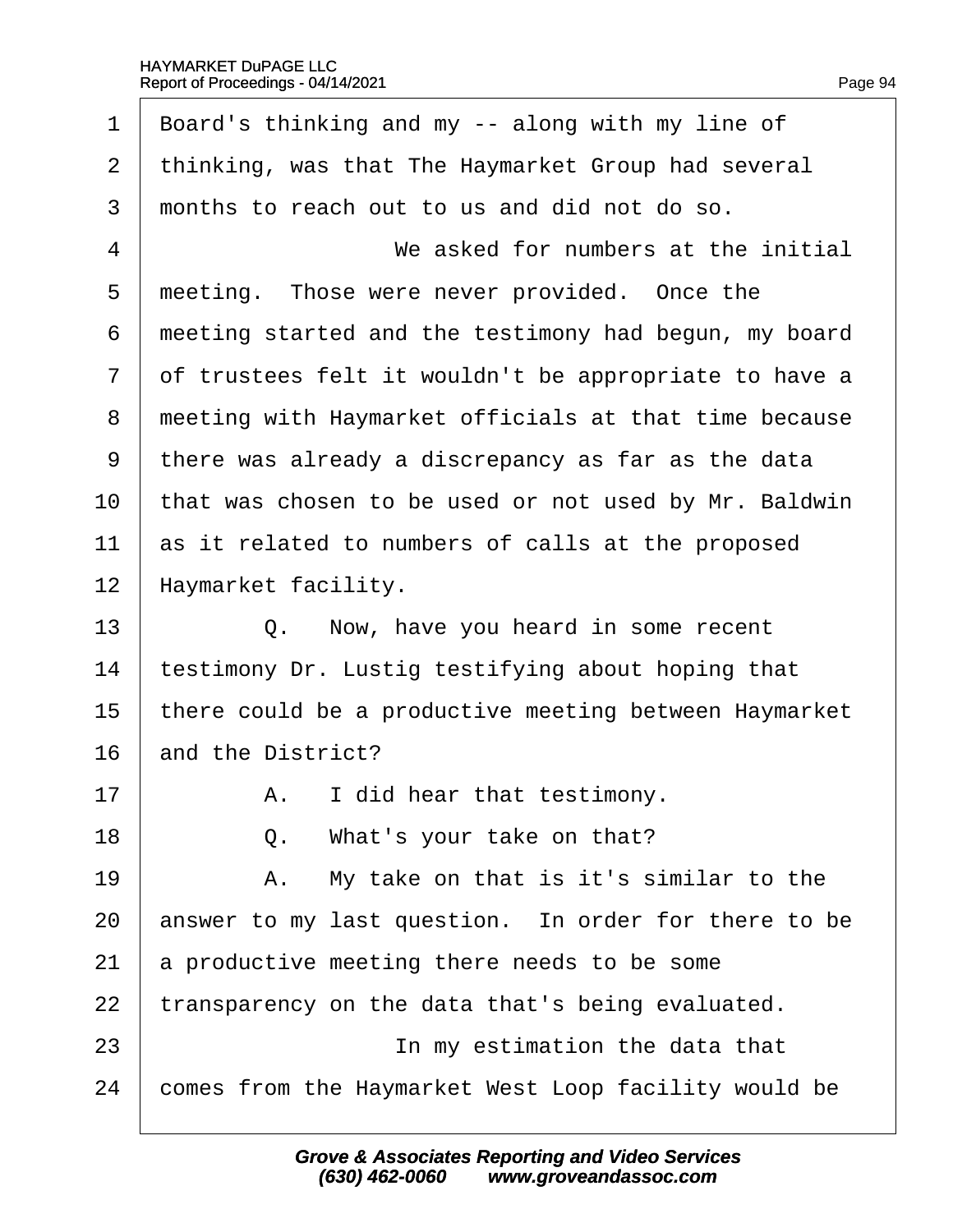|  | Page 95 |
|--|---------|

| 1              | the most appropriate to aval- -- to evaluate the      |
|----------------|-------------------------------------------------------|
| $\overline{2}$ | impact in Itasca, and we weren't -- we weren't in     |
| 3              | agreement that that was the data that was being used. |
| 4              | Q. From what you've heard in the testimony            |
| 5              | to date, has Haymarket through its witnesses been     |
| 6              | willing to acknowledge the CAD data from the City of  |
| $\overline{7}$ | Chicago as being a reflexion of its impact on the     |
| 8              | <b>Chicago Fire Department?</b>                       |
| 9              | A. No. I think they are -- they are                   |
| 10             | categorizing -- The Haymarket Group is categorizing   |
| 11             | the CAD data from the City as flawed, much like came  |
| 12             | through in Mr. Dominik's report. So it was not --     |
| 13             | not used as any type of tool that measured the impact |
| 14             | to CFD.                                               |
| 15             | Q. Now, you've heard a lot of testimony               |
| 16             | here in this case about the Fire Protection           |
| 17             | District's capacity, that the District has capacity   |
| 18             | to handle more calls.                                 |
| 19             | Do you remember that testimony?                       |
| 20             | A. I do.                                              |
| 21             | Q. What's your thoughts on that?                      |
| 22             | A. So in my mind this isn't about capacity;           |
| 23             | it's about impact.                                    |
| 24             | When you bring a facility in -- a                     |
|                |                                                       |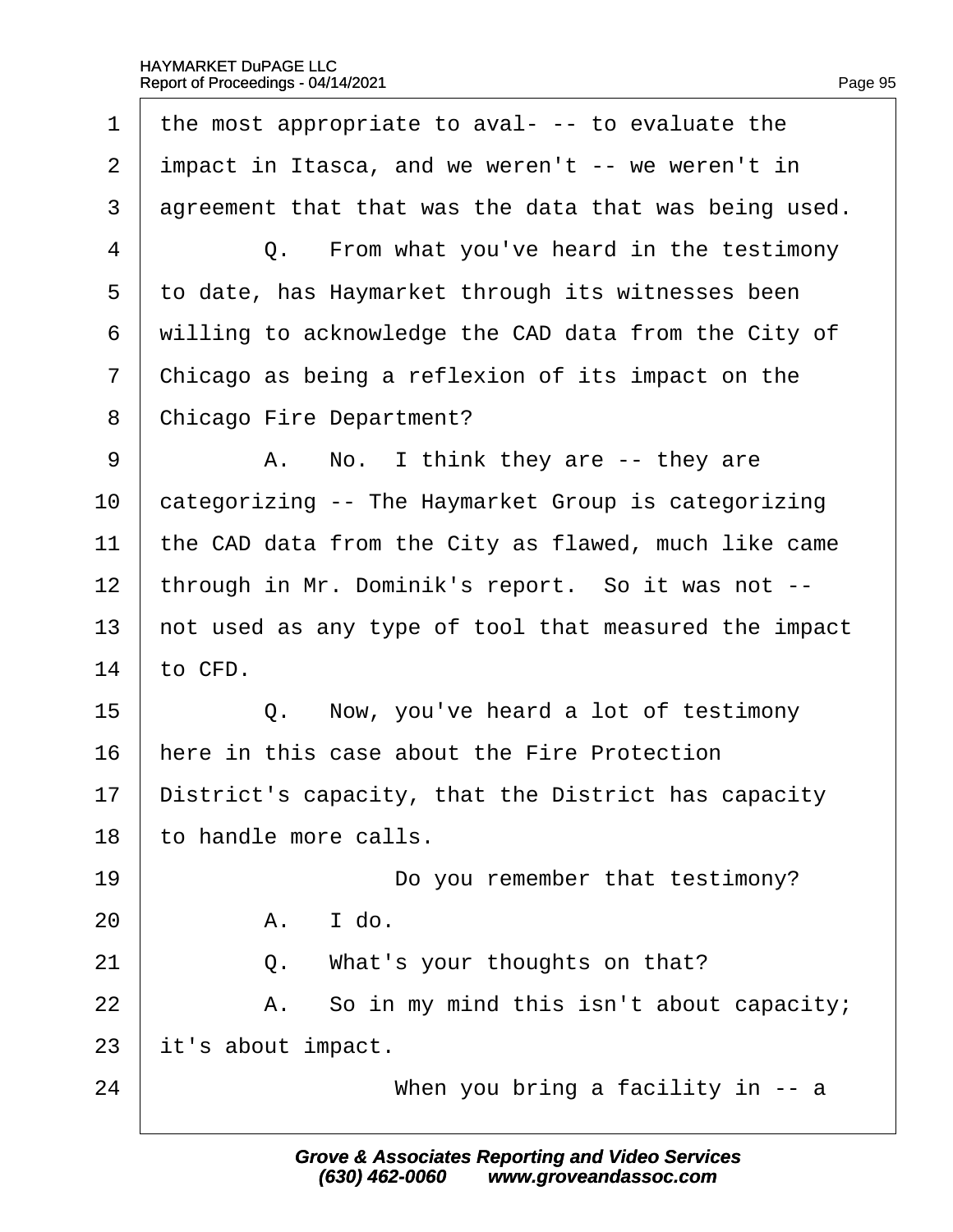| 1                        | large facility such as what's being proposed and you  |
|--------------------------|-------------------------------------------------------|
| 2                        | attach hundreds -- potentially hundreds of calls to   |
| 3                        | that facility, you run into many many problems, many  |
| $\overline{\mathcal{A}}$ | of which Mr. Moeller just described in his testimony; |
| 5                        | dur inability to provide service to the rest of the   |
| 6                        | dommunity if we're tied up there due to excessive     |
| 7                        | dalls, having one ambulance available in town to      |
| 8                        | accommodate this, burdening our neighbors through the |
| 9                        | mutual aid system, which is not what this system is   |
| 10                       | designed for.                                         |
| 11                       | Q. All right. Now, Haymarket has presented            |
| 12                       | multiple witnesses to talk about the call volume they |
| 13                       | believe that would be generated by the proposed       |
| 14                       | facility, I think the most recent being Mr. Dominik   |
| 15                       | from Pilaris.                                         |
| 16                       | Did you read his report?                              |
| 17                       | I did.<br>А.                                          |
| 18                       | Q. All right. You heard his testimony?                |
| 19                       | I did.<br>A.                                          |
| 20                       | Do you take issue with his testimony?<br>Q.           |
| 21                       | I do.<br>A.                                           |
| 22                       | Q.<br>In what ways?                                   |
| 23                       | A. Well, I think there's a couple of things           |
| 24                       | here that I don't agree with Mr. Dominik's report on. |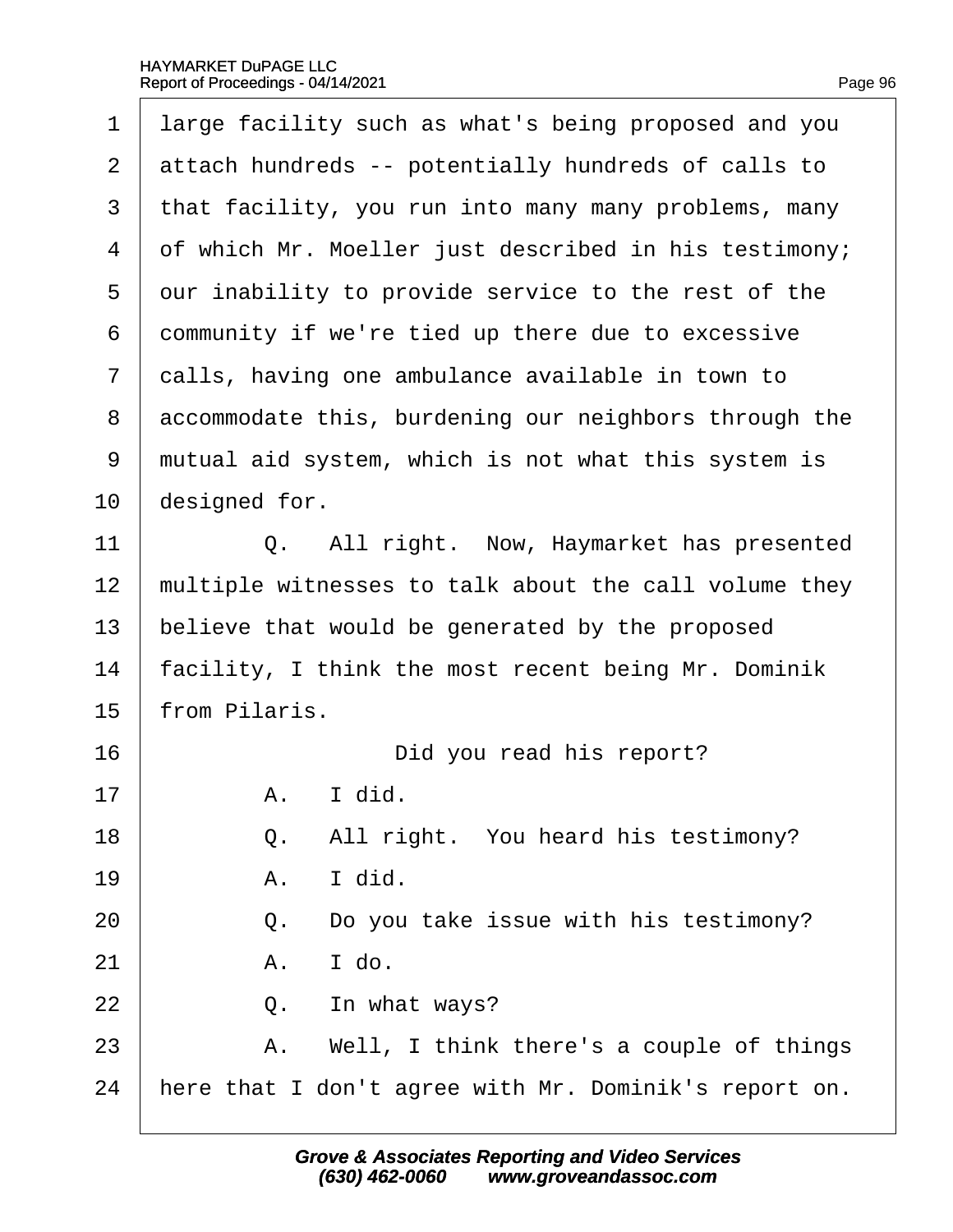| 1  | One is the characterization of what MABAS is and how |
|----|------------------------------------------------------|
| 2  | it's used. That's -- that's one item.                |
| 3  | The other one is the total call                      |
| 4  | volume. To somehow suggest that we're going to run   |
| 5  | there 19 to 26 times annually, to me, is absurd.     |
| 6  | The third item that I have an issue                  |
| 7  | with is the use of a private ambulance service that  |
| 8  | is somehow going to relieve the burden off of us as  |
| 9  | the 911 provider.                                    |
| 10 | And fourth is the total number of                    |
| 11 | calls, period, that I believe we're going to be      |
| 12 | funning to this proposed facility.                   |
| 13 | Q. Okay. Let's talk about that first point           |
| 14 | about MABAS. What division is Itasca in in BABAS?    |
| 15 | Itasca is in BABAS Division 12.<br>А.                |
| 16 | Are you familiar with BABAS Division 12?<br>Q.       |
| 17 | A. Very.                                             |
| 18 | Q. Have you ever held an office in the               |
| 19 | Division 12?                                         |
| 20 | A. All three of them.                                |
| 21 | What are all three of those?<br>Q.                   |
| 22 | President, treasurer, and secretary.<br>А.           |
| 23 | Now, Mr. Dominik, do you know what<br>Q.             |
| 24 | department he was employed by?                       |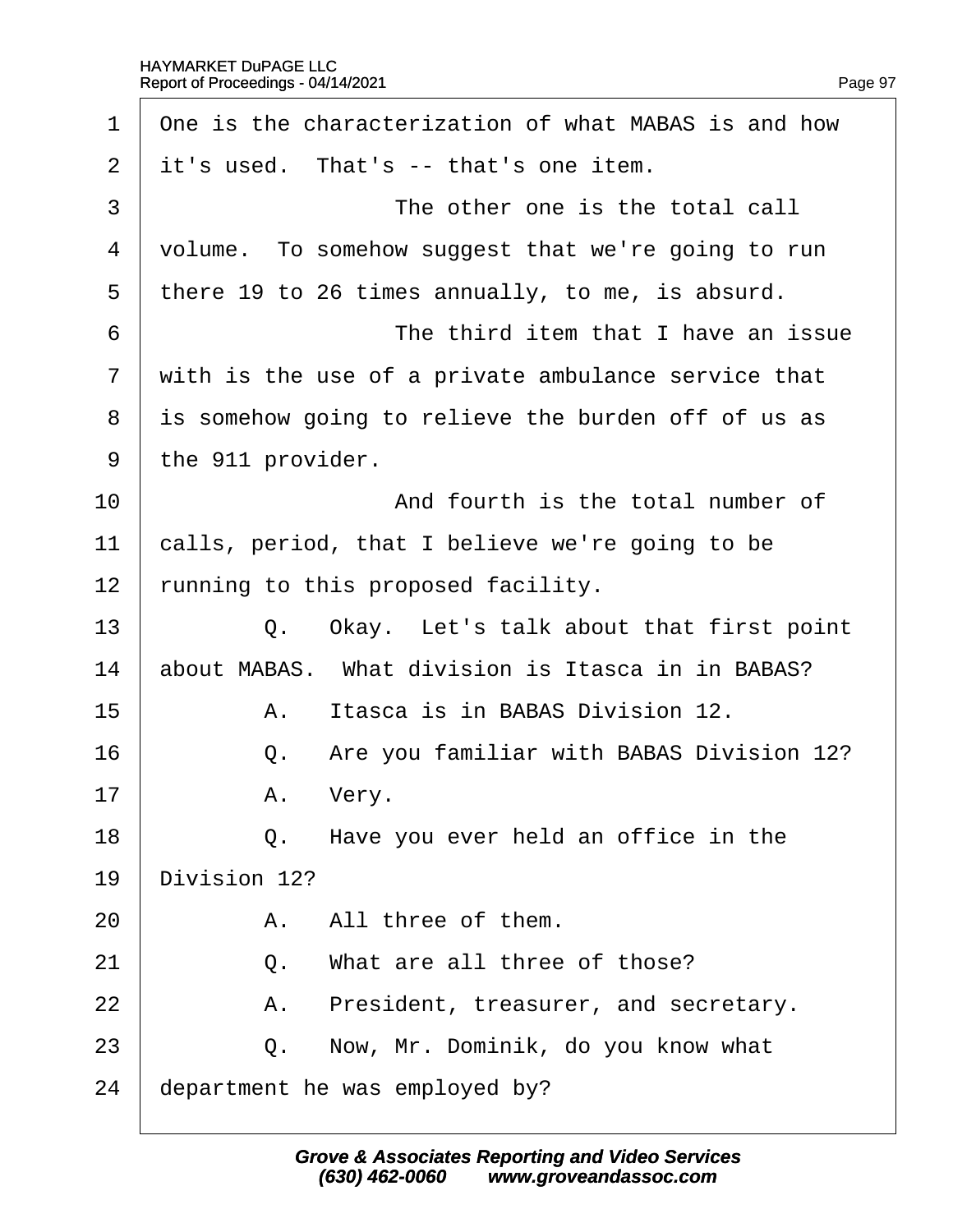#### HAYMARKET DuPAGE LLC Report of Proceedings - 04/14/2021  $\overline{a}$

| 1              | A. Wilmette, I believe.                               |
|----------------|-------------------------------------------------------|
| $\overline{2}$ | Is Wilmette Fire Department part of<br>Q.             |
| 3              | Division 12?                                          |
| 4              | A. They are not.                                      |
| 5              | All right. So without getting too far<br>Q.           |
| 6              | into the weeds here, can you explain to the           |
| $\overline{7}$ | Commission what the purpose of MABAS is and           |
| 8              | specifically Division 12 of MABAS?                    |
| 9              | A. MABAS stands for Mutual Aid Box Alarm              |
| 10             | System. That's an acronym, obviously, that -- MABAS   |
| 11             | was -- was originally developed in the late '60s, and |
| 12             | the intent with MABAS was for fire departments to be  |
| 13             | able to sort of rely on each other when they had some |
| 14             | sort of a major or large-scale incident happen.       |
| 15             | There's no department out there                       |
| 16             | that can handle everything that's thrown at them, you |
| 17             | know, every day of the year. Every -- you know,       |
| 18             | every so often you get a large-scale incident,        |
| 19             | whether it's a fire or some sort of large-scale       |
| 20             | HASMAT or potentially a weather incident that comes   |
| 21             | along where you're going to need help from your       |
| 22             | heighbors.                                            |
| 23             | And the idea behind it is that we                     |
| 24             | respond as needed on agreed upon responses, what we   |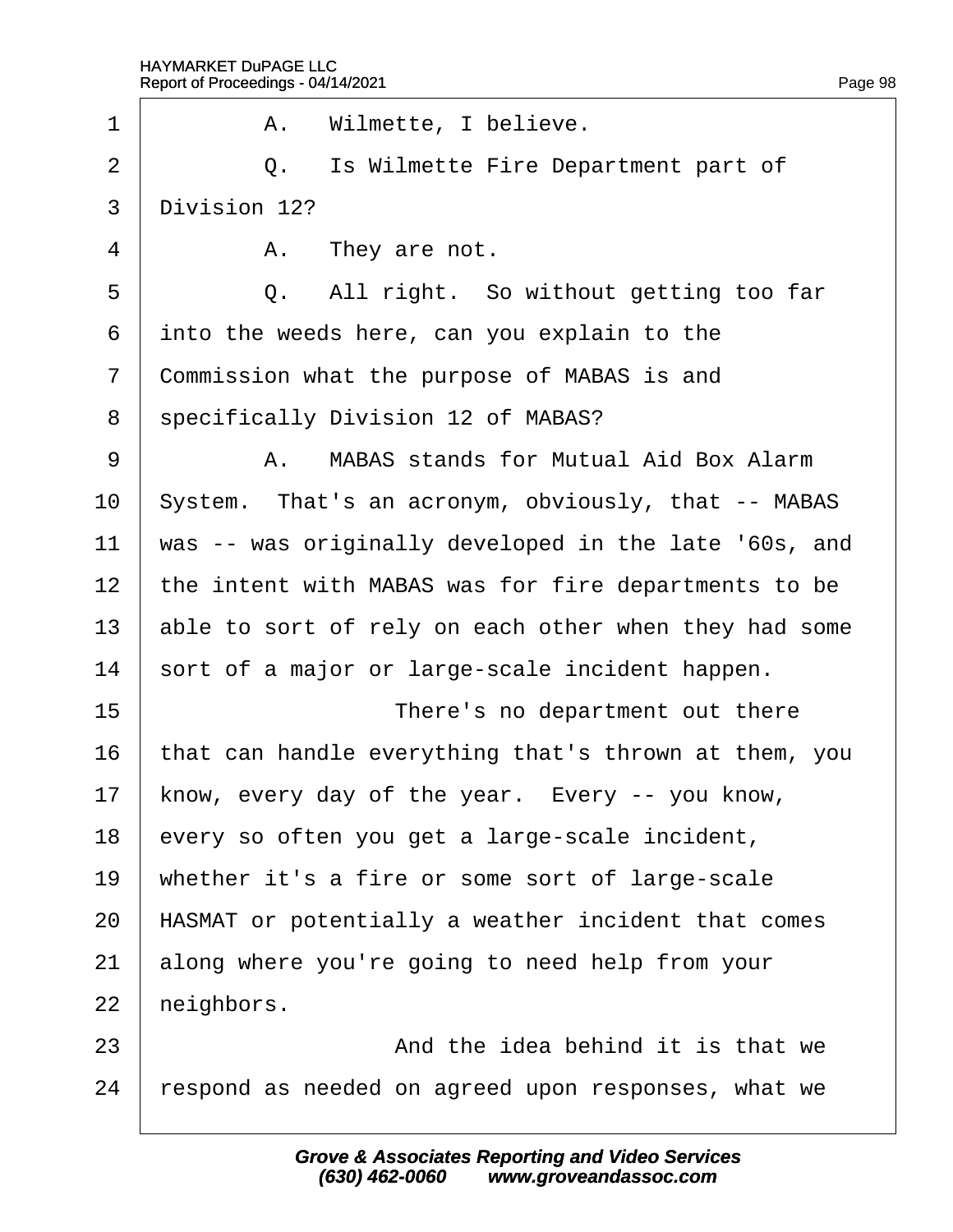1 dall Box Cards. We respond in to each other. It's 2 sort of an agreement that we have. It is a voluntary 3 dareement that we respond in to each other if we're 4 divailable to come in and help them mitigate those 5 large-scale incidents. 6 **Q.** So you mentioned it's voluntary. So is 7 the obligation to respond on a MABAS call voluntary 8 or mandated by any type of law or contract? 9 | A. No. There's a -- there's an agreement 10 that all the MABAS division members sign. Again, the 11 agreement is -- is not binding in the sense that if 12 you aren't available to go because you're tied up on 13 balls or perhaps the same weather event is going on 14 in your community that's going on in your MABAS 15 community, or potentially you're out of service for 16 some reason, there's no enforcement arm of MABAS 17 that -- that, you know, comes after you or what have 18 you. It's purely voluntary and it's purely based on 19 *availability*. 20· · · · · ·Q.· ·Can a member of the MABAS division 21  $\epsilon$  refuse to respond on a call-out?  $22$  | A. They can.  $23$   $\Box$  Q. Some -- if a department believes that 24 their services are being abused by a neighbor, can a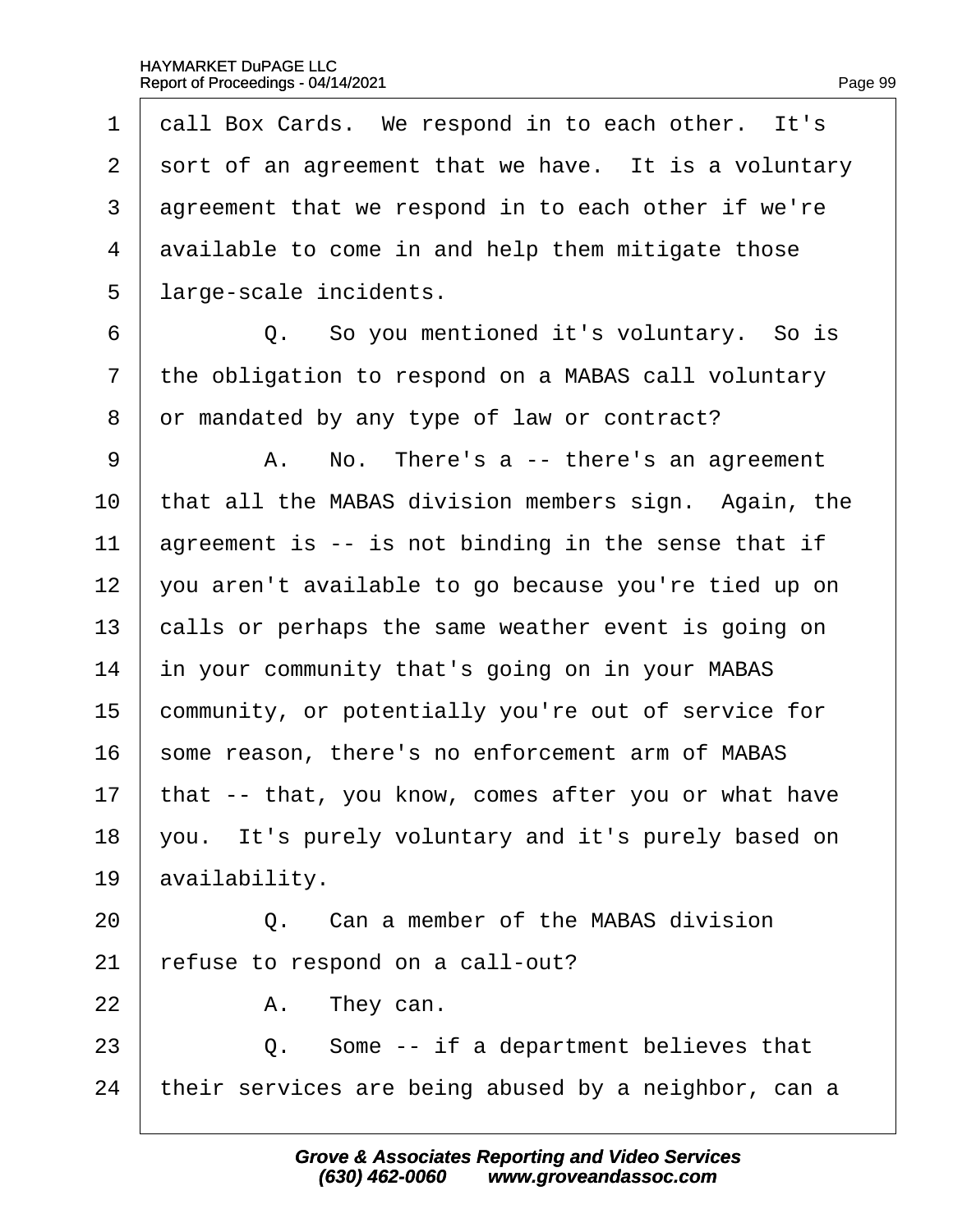| $\mathbf 1$    | MABAS participant refuse to respond?                |
|----------------|-----------------------------------------------------|
| $\overline{2}$ | A. They can. And I believe that that                |
| 3              | would, you know, be a discussion between the two    |
| 4              | chiefs before it ever got to that point.            |
| 5              | But, yes, I mean, absolutely they                   |
| 6              | dould do that.                                      |
| $\overline{7}$ | Q. And when you say there'd be a                    |
| 8              | discussion, when would those types of discussions   |
| 9              | arise?                                              |
| 10             | A. When the abuse, if you will, or                  |
| 11             | excessive use of mutual aid calls became uneven or  |
| 12             | lopsided. Mutual aid is designed to be just that,   |
| 13             | mutual.                                             |
| 14             | The calls, the responses back in                    |
| 15             | and out of each agency should be fairly even. When  |
| 16             | one agency starts putting more demand on another    |
| 17             | agency or other agencies in general, that becomes a |
| 18             | problem.                                            |
| 19             | Q. And as -- strike that.                           |
| 20             | Are you aware of concerns being                     |
| 21             | raised by any departments concerning mutually given |
| 22             | versus received?                                    |
| 23             | A. Well, ironically there's a -- there's an         |
| 24             | article that was just published in the Patch out of |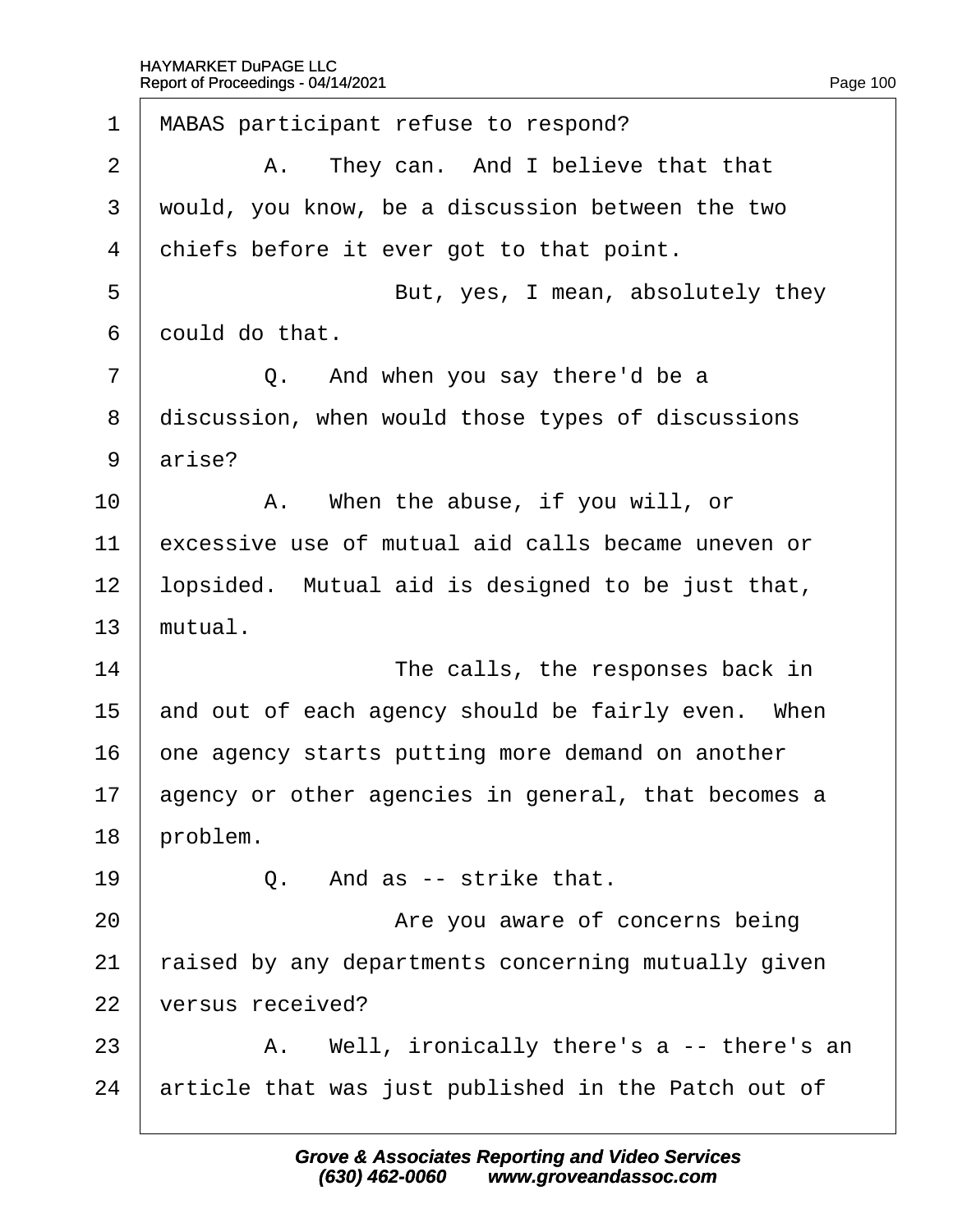| 1                | Elmhurst about some dis- -- I don't know if it's    |
|------------------|-----------------------------------------------------|
| 2                | risen to the level of dispute with the departments, |
| 3                | necessarily, but it was -- it was published in the  |
| 4                | paper. There was some disparity between some        |
| 5                | departments there, specifically Elmhurst and        |
| 6                | Northlake.                                          |
| $\overline{7}$   | MR. DI NOLFO: Would it be possible to pull          |
| 8                | up Exhibit 42 -- Itasca Fire Protection District    |
| 9                | Exhibit 42.                                         |
| 10               | RECORDING SECRETARY MALONE: One moment.             |
| 11               | MR. DI NOLFO: I think it's up there, I              |
| 12               | think. No, I don't see it.                          |
| 13               | RECORDING SECRETARY MALONE: (Indicating.)           |
| 14               | MR. DI NOLFO: Thank you.                            |
| 15               | BY MR. DI NOLFO:                                    |
| 16               | Q. Is that the article you were referring           |
| 17 <sup>17</sup> | to, Chief?                                          |
| 18               | A. Yes.                                             |
| 19               | Q. And I don't need you to read it to the           |
| 20               | Commission; they can look at it as part of the      |
| 21               | exhibits.                                           |
| 22               | What was the general purpose of                     |
| 23               | this article as you read it?                        |
| 24               | A. I think the article centered around              |
|                  |                                                     |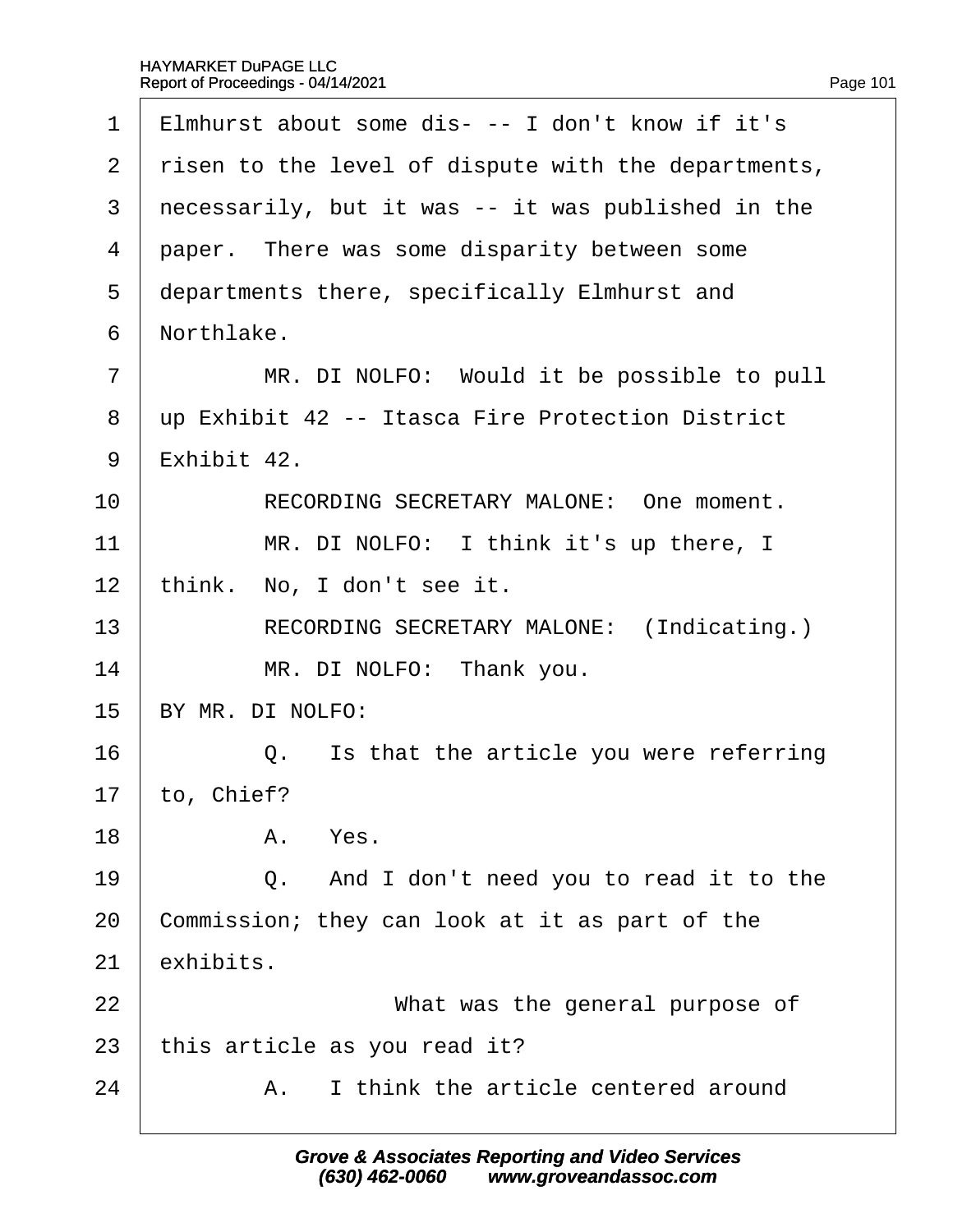| $\mathbf 1$ | Elmhurst Fire Department in particular and how often  |
|-------------|-------------------------------------------------------|
| 2           | they sent their ambulances out of town to their       |
| 3           | immediate neighbors surrounding them.                 |
| 4           | Q. And immediate neighbors being like                 |
| 5           | Northlake and Villa Park and Bensenville, I think     |
| 6           | were the three that they quoted, if I'm not mistaken. |
| 7           | And as it pertains to the Northlake                   |
| 8           | Fire Protection District that they referenced, was    |
| 9           | there a specific facility they referenced in the      |
| 10          | article?                                              |
| 11          | A. Yeah. I believe they referenced The                |
| 12          | Concord Center, which I believe is a senior assisted  |
| 13          | living center, if I'm not mistaken, in Northlake      |
| 14          | there.                                                |
| 15          | And I believe that the disparity                      |
| 16          | comes in where you -- at least according to the       |
| 17          | article, you've got Elmhurst Fire that has sent their |
| 18          | ambulance into Northlake -- I believe the number was  |
| 19          | 88 times -- to where Northlake has came back into     |
| 20          | Elmhurst to help, I believe it was, 10 times during   |
| 21          | the same time frame.                                  |
| 22          | Q. Would that be the type of disparity if             |
| 23          | that was occurring to you as chief that you would     |
| 24          | have a sit-down with the neighboring chief and kind   |
|             |                                                       |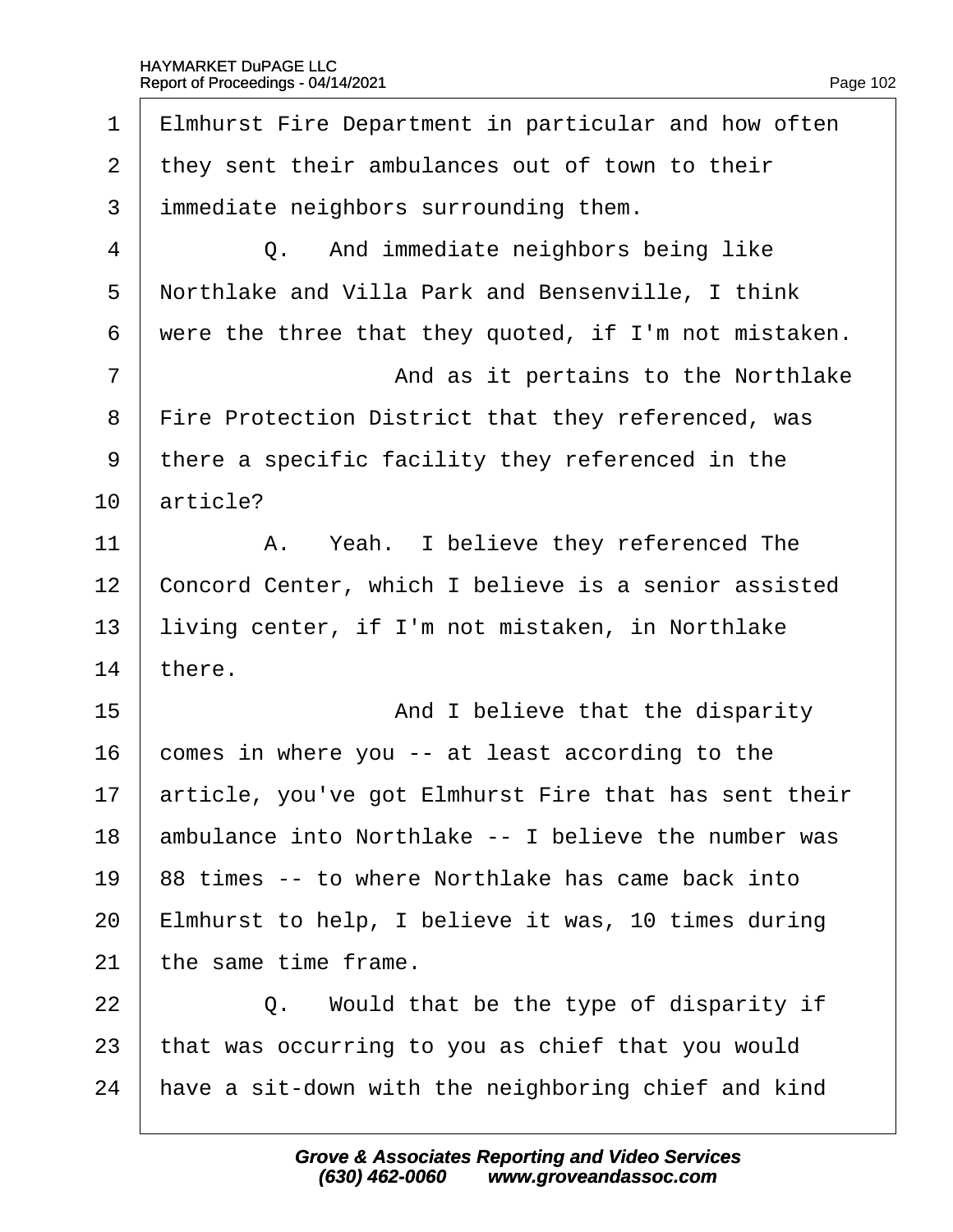1 of talk about it?

 $2 \mid$  A. Yeah, I think you'd have to because it 3 that -- if that trend continues, you are -- you are 4 taking a resource that is designed to be in your 5 dommunity protecting your taxpayers and you're 6 sending it out of town an inordinate amount of times 7 and not getting the same, you know, return that 8 your -- you're giving, if you will. 9 | Q. And are there situations, for instance, 10 if there's a road closure or a bridge being repaired 11 where in advance you could work out some of those 12 terms so it doesn't appear that you're abusing it?  $13$  | A. Yeah, so those things happen once in a 14 while, especially during things like that, road 15 constructions or road closures, railroad crossing  $16$  work. 17 **If we have a problem trying to get** 18 from one part of our district to another, it's not 19 uncommon to reach out to your neighbors and say, can 20  $\sqrt{20}$  vou for the next month or however long the 21 construction is going on, respond in with us or in 22 blace of us. Those types of agreements we do often. 23 **Q.** Taking that scenario, though, where like 24 a bridge is closed or a road is closed and you can't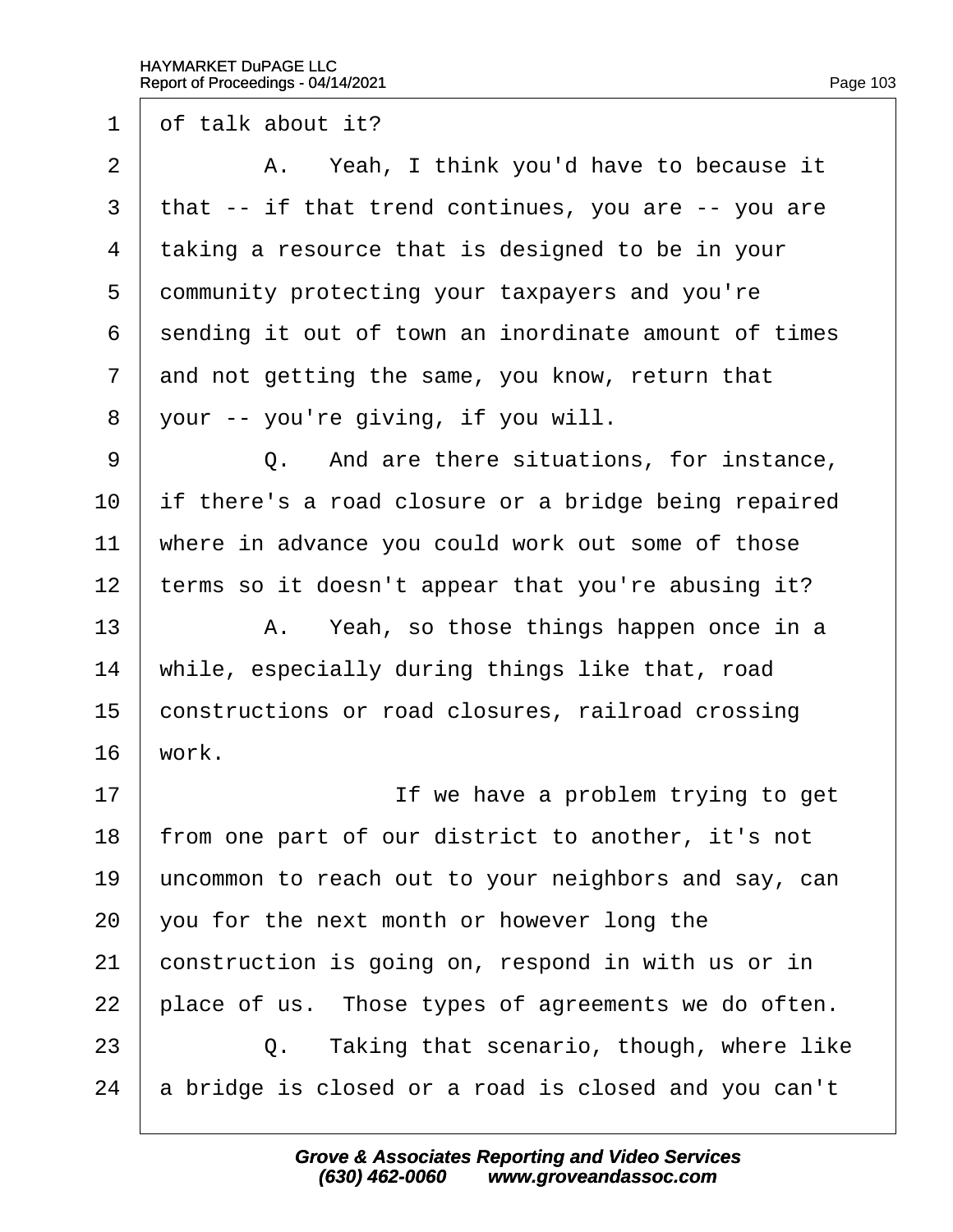- 1 det to a portion of your district, taking that out of
- ·2· ·the equation, is MABAS designed to do your day-to-day
- $3$  work?
- $4 \mid$  A. No. it is not.
- $5 \mid Q_i$  is it designed to  $-i$  to cover you
- 6 because you don't have the resources to fund another
- 7 ambulance or another engine?
- 8 | A. No, that is not the intent of MABAS.
- 9 **9 Q.** What's the intent of MABAS?
- $10$  | A. Again, as I stated earlier, the intent
- 11 of MABAS is to provide additional resources for those
- 12 large-scale incidents that go beyond the capabilities
- 13 of the respective departments, and that -- and by
- 14 *"beyond the capabilities," I'm not including running*
- 15 ambulance calls, okay.
- 16 **I'm not -- I'm talking about**
- 17 large-scale fires or incidents or weather events or
- 18 things along that line.
- $19$   $\Box$  Q. Is MABAS designed to cover for a
- 20 district if a new project comes into town that
- 21 generates a large number of calls?
- $22$  | A. No. That's on the authority having

23 *iurisdiction*.

 $24$   $\phantom{0}$  Q. Now, there was some testimony from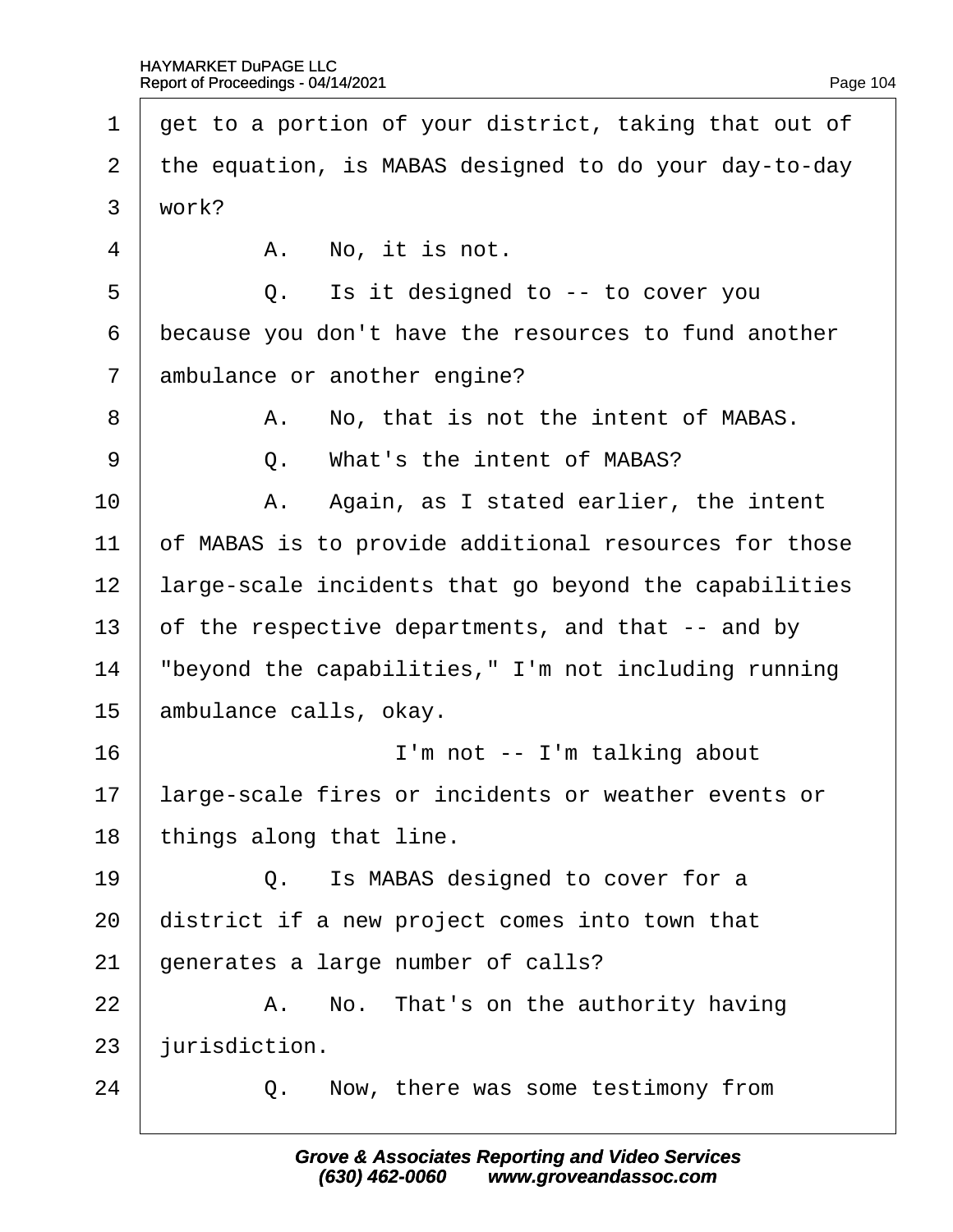| 1              | Mr. Dominik concerning MABAS and the fact that you    |
|----------------|-------------------------------------------------------|
| 2              | have this MABAS relationship, that will somehow       |
| 3              | assist with the impact the proposed project would     |
| 4              | have on the Fire Protection District.                 |
| 5              | Do you agree with that?                               |
| 6              | A. I do not.                                          |
| $\overline{7}$ | Q. Why not?                                           |
| 8              | A. Well, there's two problems I have with             |
| 9              | that. I think Mr. Dominik's numbers that he quoted    |
| 10             | as far as our annual call volume there are the first  |
| 11             | problem because if you -- if you were to go with      |
| 12             | those numbers there, the -- the 19 to 26 calls, I     |
| 13             | believe it was that he quoted in his report, the      |
| 14             | chances of us calling in mutual aid would be minimal; |
| 15             | however, if you go with 379 calls, as Mr. Moeller     |
| 16             | quoted in his report, that number balloons            |
| 17             | potentially quite dramatically.                       |
| 18             | Q. And when you have a ballooning like that           |
| 19             | of calls, whose obligation is it to deal with it?     |
| 20             | A. Well, again our -- you know, the problem           |
| 21             | that the agency has, it's the host agency or the      |
| 22             | authority having jurisdiction. So if -- if the        |
| 23             | proposed facility was to wind up in Itasca, it would  |
| 24             | be up to us as the fire district to secure whatever   |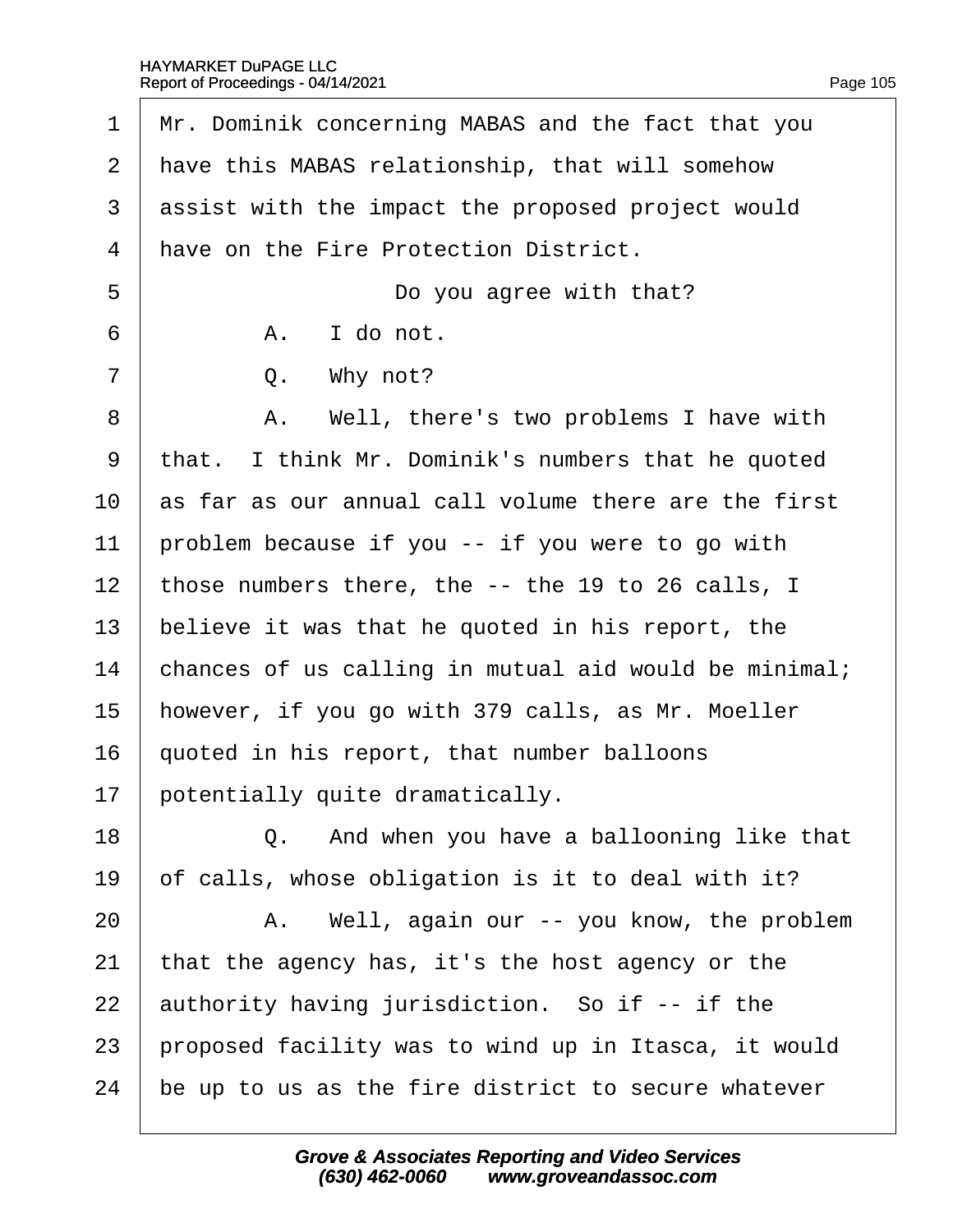1 kind of resources we need to be able to handle the 2 dall load for that particular facility.  $\overline{3}$   $\overline{Q}$ . Do you have the finances to do that?  $4 \mid$  A. We do not.  $5 \mid Q_i$ . Do you have the ability to put another 6 dmbulance on the road that's staffed by paramedics?  $7 \parallel$  A. We do not. 8 **Q.** As a fire chief and somebody with the ·9· ·fire service for 41 years, using the -- well, what 10 would it cost to spin up an ambulance to start with?  $11$   $\parallel$  A. So we've been talking this number really 12 since the Haymarket proposal was brought up. 13 **I** The initial start-up would be 14 approximately a million dollars. That would be for 15 six additional firefighter/paramedics, and another 16 ambulance to provide service. 17 | Firefighters work 24/48 hour 18 shifts. There's three shifts. I would need two 19 additional medics per shift, plus an ambulance to do  $20$  this. 21 **I** The ongoing costs beyond year one 22 would be somewhere in the area of \$700,000 to support 23 the cost of those additional staff numbers.  $24$   $\Box$  Q. Now, as a chief, can you plan your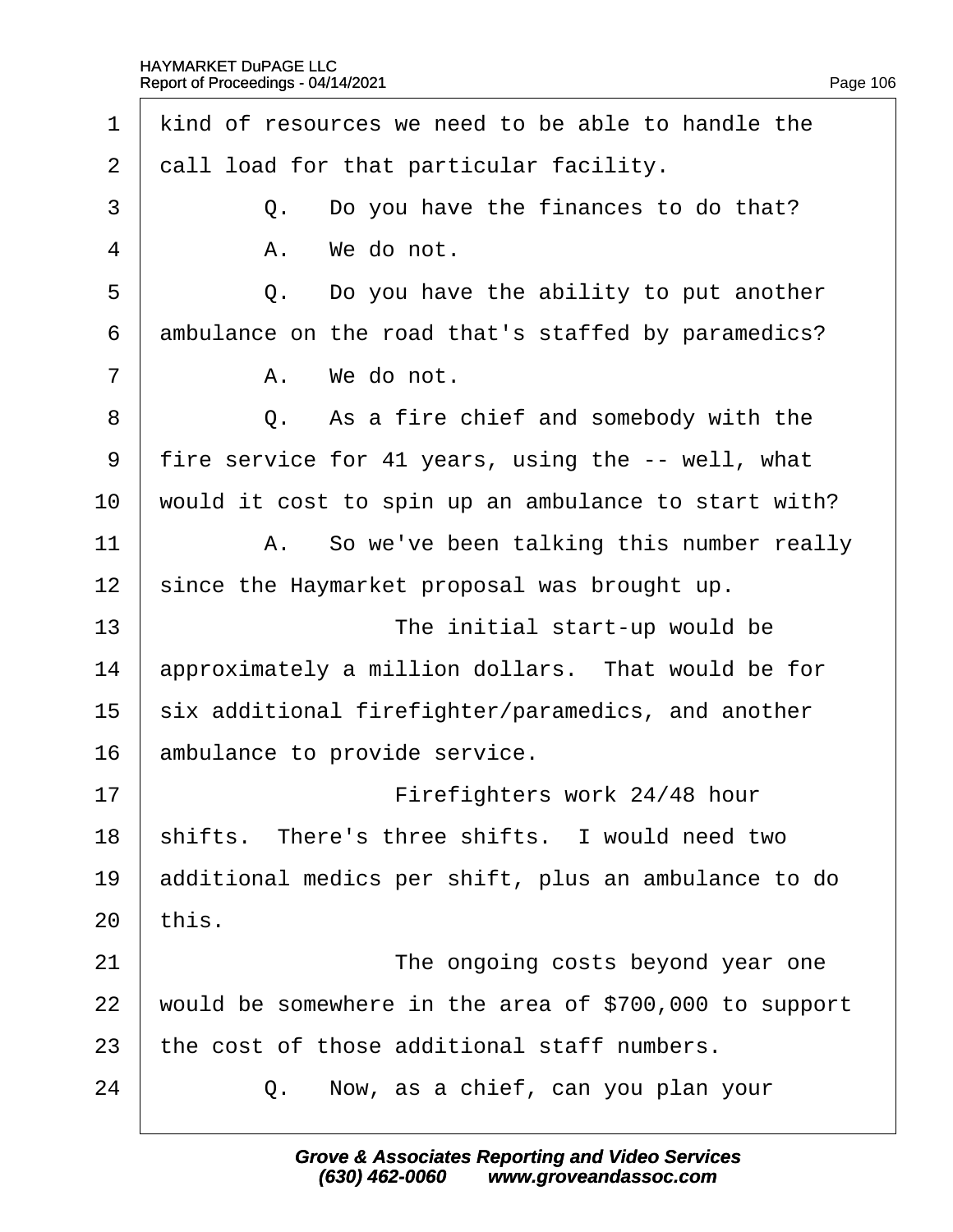1 day-to-day operations of your department factoring in 2 MABAS assistance as part of your operational plan?  $3 \mid$  A. No, there's no way you can plan for 4 MABAS as part of your operational plan. You -- you 5 have no idea what availability is going to be with ·6· ·your neighbors at any given time. 7 | As I said earlier, you could have 8 an event that spans across multiple jurisdictions; a ·9· ·tornado or some other type of weather or wind event, 10 a flooding event, that would make all of those -- all 11 bet your neighbors that you would routinely, perhaps, 12 call for help unavailable because they'd be dealing 13 with the same situation in their own community.  $14$   $\Box$  Q. And as Chief, understanding how a fire 15 district works, are you -- are you limited on your 16 avenues of resources -- or of money, I should say?  $17$   $\parallel$  A. Yeah. So as a fire district, as I said 18 **b** little earlier, our primary source of income comes 19 from the taxpayers. 95 percent of our budget, 20 thereabouts, comes from the taxpayers. When we talk 21 about perhaps putting another ambulance into service, 22 the cost of that ambulance and the additional 23 staffing falls squarely in the lap of the taxpayers 24 in Itasca.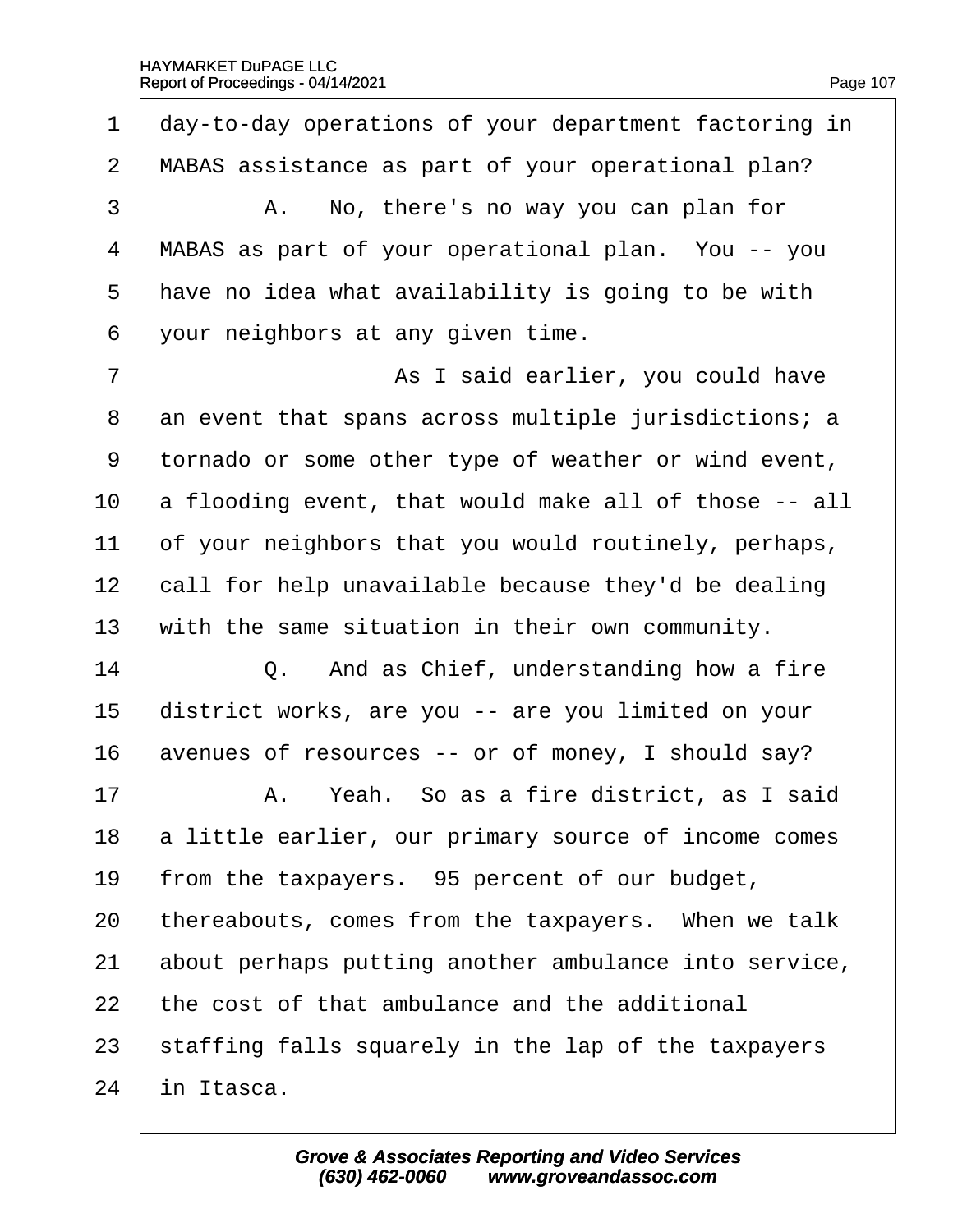| 1              | Q. If you had to try to spin up another               |
|----------------|-------------------------------------------------------|
| 2              | ambulance and staff it, what would you have to do to  |
| 3              | try to accomplish that?                               |
| 4              | A. Once again, see, we -- we were lucky               |
| 5              | enough to have our taxpayers support us in 2018 with  |
| 6              | a referendum that was about a million dollars. We     |
| $\overline{7}$ | would look to have to go off a referendum on this     |
| 8              | again.                                                |
| 9              | And, again, this is something that                    |
| 10             | think is -- is problematic certainly for us to        |
| 11             | think about approaching our taxpayers to -- to fund   |
| 12             | an ambulance for a facility that is going to be       |
| 13             | servicing the entire county -- in fact                |
| 14             | six-collar-county area.                               |
| 15             | Q. Now, Chief, one of the other areas that            |
| 16             | you had a disagreement with Mr. Dominik's position    |
| 17             | dealt with CAD data and its usefulness.               |
| 18             | Can you explain to the Commission                     |
| 19             | based on your 41 years of experience CAD and how it's |
| 20             | used?                                                 |
| 21             | A. Sure. So CAD data is the data that we              |
| 22             | use when we start to plan for operations. It's        |
| 23             | forward looking, unlike NFIRS data, which is          |
| 24             | backwards looking.                                    |
|                |                                                       |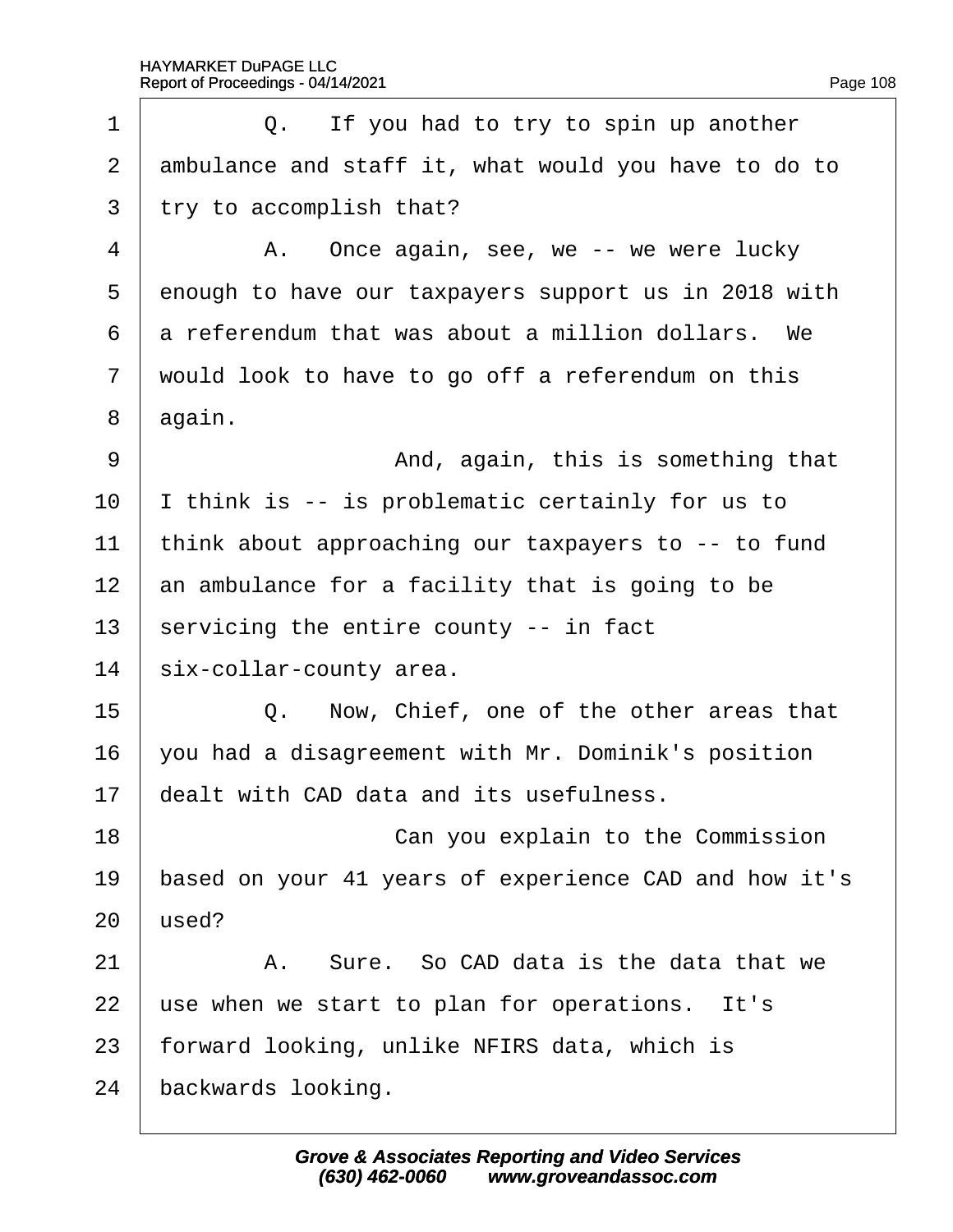| 1              | So just so people are clear on                        |
|----------------|-------------------------------------------------------|
| 2              | this, NFIRS data -- NFIRS reporting is what is the    |
| 3              | National Fire Incident Reporting System. These are    |
| 4              | reports that are done at the end of the call, at the  |
| 5              | end of the call. CAD data is the data that is         |
| 6              | received at the 911 center.                           |
| $\overline{7}$ | I think Mr. Moeller illustrated                       |
| 8              | this the best when he gave the analogy that when      |
| 9              | somebody calls 911 and says there's a fire alarm at   |
| 10             | Washington School, we send equipment as if there is a |
| 11             | fire potentially going on in that school.             |
| 12             | We don't send a guy over in a car,                    |
| 13             | but I can also tell you that probably 98 percent of   |
| 14             | the time the alarms are false alarms, but the analogy |
| 15             | s a factual one. You are sending and dispatching      |
| 16             | people, staff apparatus based on what the 911 caller  |
| 17             | is telling you.                                       |
| 18             | I think Mr. Moeller also did a nice                   |
| 19             | job with explaining that there are distinctive checks |
| 20             | and balances within the CAD, the PCAP world, which is |
| 21             | the dispatch center, to rule out or help catch        |
| 22             | duplicate calls and those types of things.            |
| 23             | The other part of this is medical                     |
| 24             | dispatch or EMD as it's called. Emergency medical     |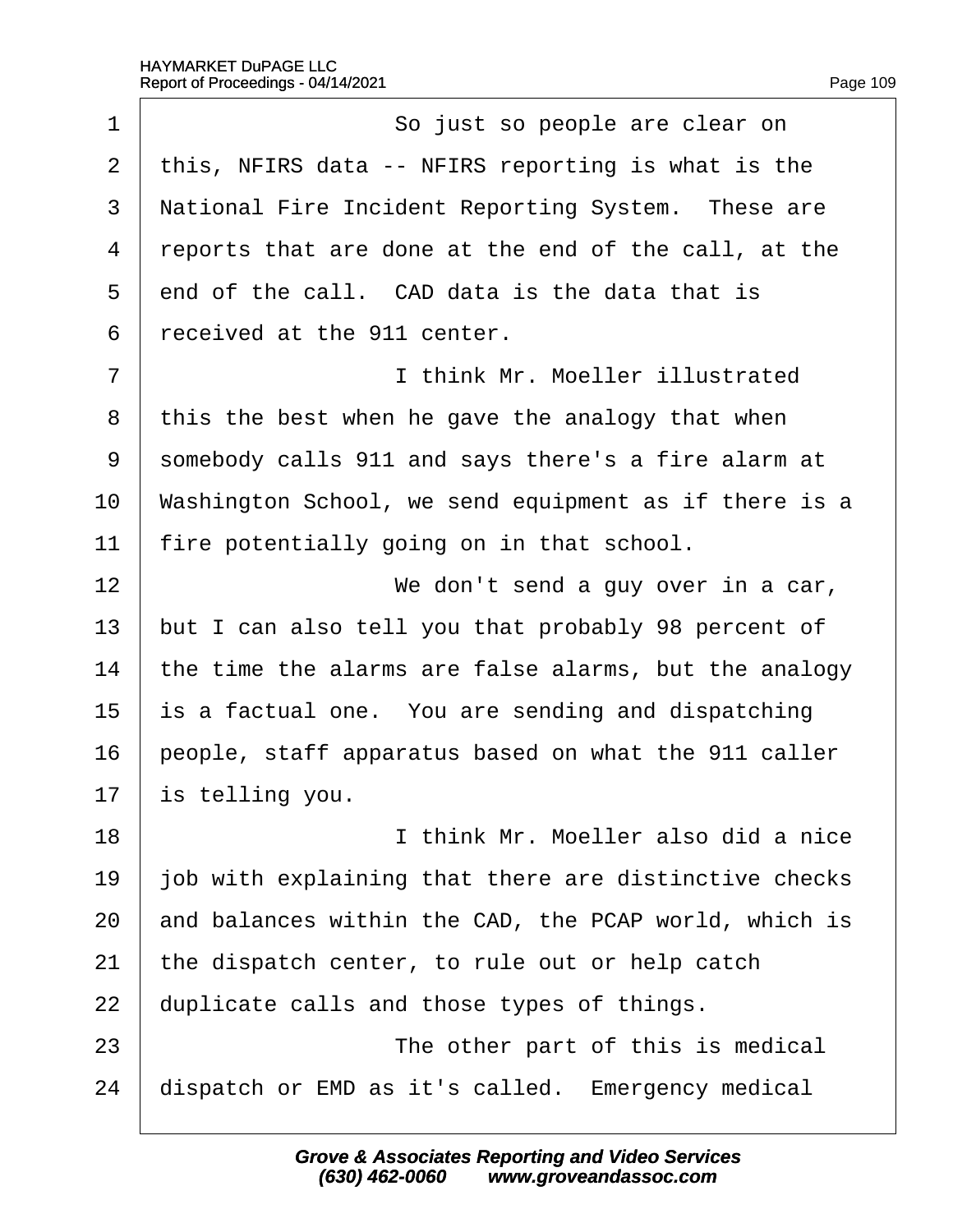| 1              | dispatch -- excuse me -- is something that is done by |
|----------------|-------------------------------------------------------|
| $\overline{2}$ | almost all the dispatch centers I know of, certainly  |
| 3              | in the Chicago Metro area, where when a 911 call is   |
| 4              | placed, the dispatcher walks the caller through a     |
| 5              | dertain set of questions based on the information     |
| 6              | being given to the -- to the dispatcher.              |
| $\overline{7}$ | And so the chances of having calls                    |
| 8              | that are, let's just say, miscategorized is lessened  |
| 9              | even further.                                         |
| 10             | Q. Now, as part of your own analysis into             |
| 11             | the Haymarket proposed facility, did you obtain CAD   |
| 12             | data from Haymarket West Loop?                        |
| 13             | A. We did.                                            |
| 14             | Q. And just for the record, that was                  |
| 15             | previously introduced as Itasca Fire Protection       |
| 16             | District, I think, Exhibits 23 through 38.            |
| 17             | Did you find the CAD data useful to                   |
| 18             | you?                                                  |
| 19             | I did.<br>А.                                          |
| 20             | How so?<br>Q.                                         |
| 21             | A. Well, much like Mr. Moeller outlined in            |
| 22             | his report, the CAD data had some -- some issues with |
| 23             | duplicate numbers as was noted -- as was noted in the |
| 24             | Pilaris report.                                       |
|                |                                                       |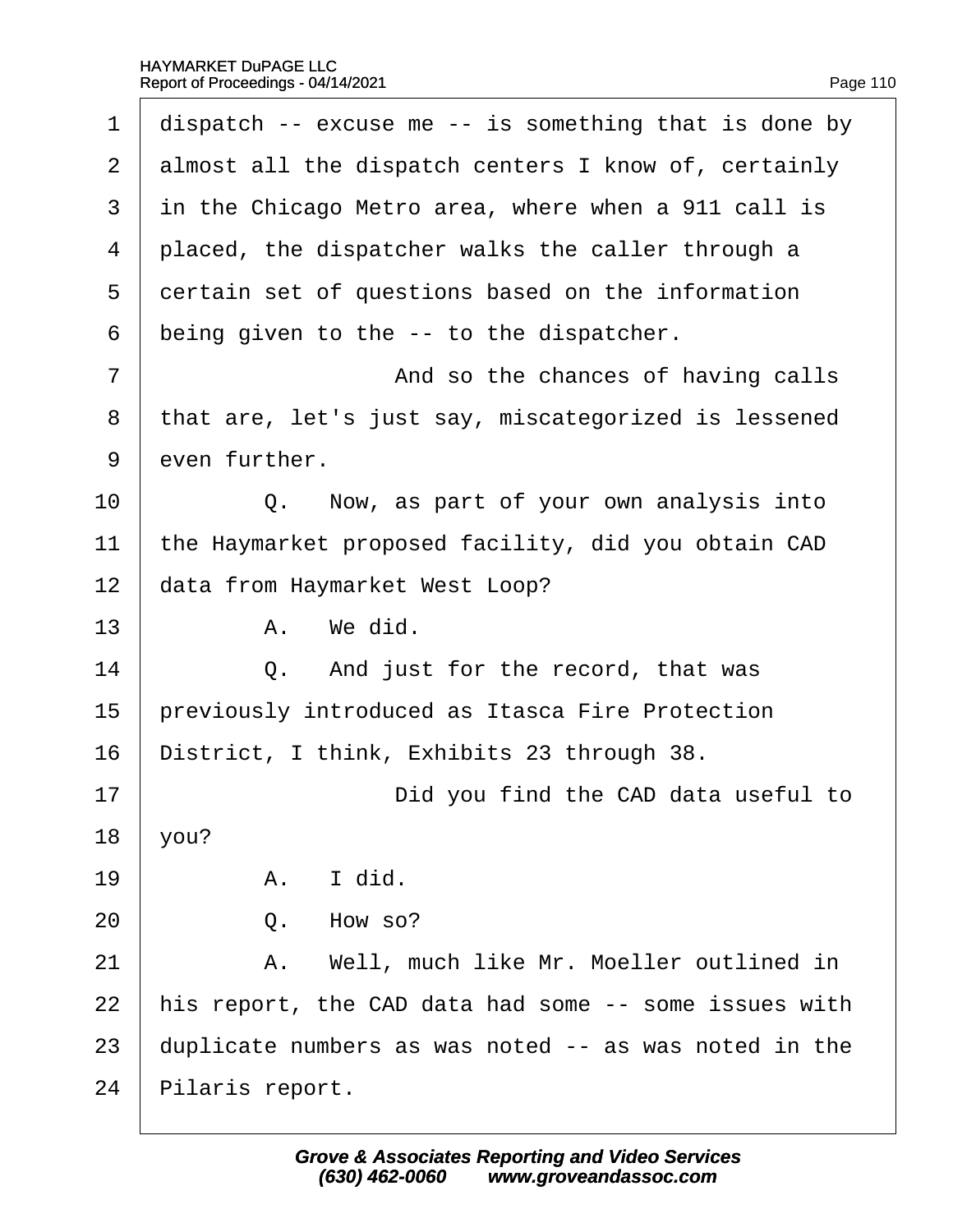| 1              | There were some lines within the --                   |
|----------------|-------------------------------------------------------|
| 2              | dontained within the CAD data that had no an          |
| 3              | apparatus assigned, and I think Mr. Moeller explained |
| 4              | the logic behind why some of those things could have  |
| 5              | happened or did happen.                               |
| 6              | Ironically, when it was all said                      |
| $\overline{7}$ | and done, it wasn't that difficult to filter the data |
| 8              | down to the extent that it was usable. To suggest     |
| 9              | somehow that it wasn't useable I think is -- is -- is |
| 10             | hot correct.                                          |
| 11             | Q. All right. Now, the CAD data that you              |
| 12             | obtained for Chicago West Loop -- or Haymarket West   |
| 13             | Loop, I should say, in your mind is that the best     |
| 14             | comparable to use when looking at the proposed        |
| 15             | project in Itasca?                                    |
| 16             | A. I think it's the only comparable to use            |
| 17             | and I'll tell you why, because there is no other      |
| 18             | facility that is comparable to what they are looking  |
| 19             | to do -- "they" being Haymarket -- other than their   |
| 20             | current facility at the West Loop.                    |
| 21             | The comparables that Mr. Dominik                      |
| 22             | quoted there, I understand the -- the logic behind    |
| 23             | what he was trying to do there. Many of these         |
| 24             | facilities are small, single family residences,       |
|                |                                                       |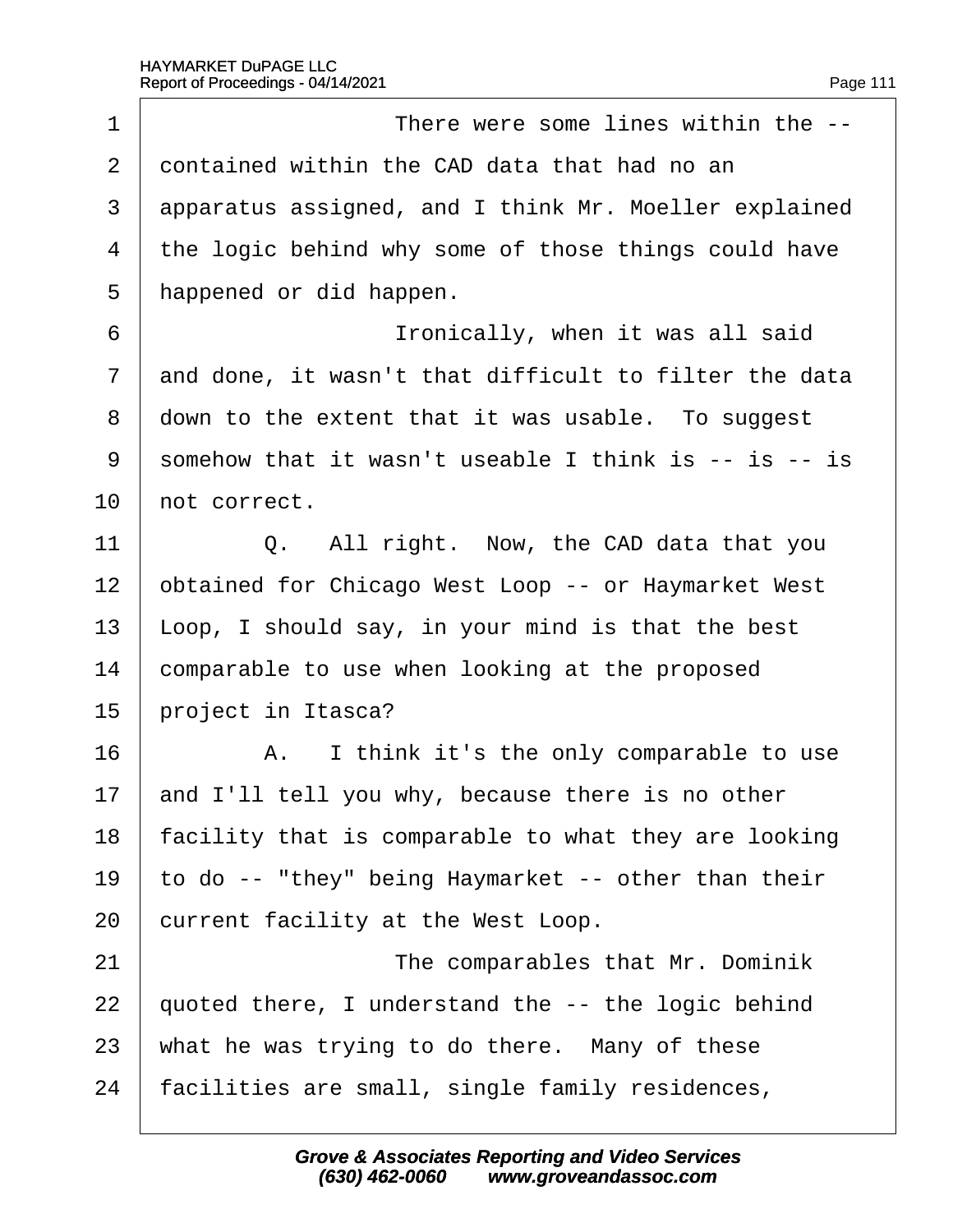| 1              | recovery homes. These are not large, multiple, you    |
|----------------|-------------------------------------------------------|
| $\overline{2}$ | know, 240-bed facilities.                             |
| 3              | The Haymarket Chicago West Loop                       |
| 4              | facility is the largest facility in the City of       |
| 5              | Chicago.                                              |
| 6              | Obviously the Itasca -- proposed                      |
| $\overline{7}$ | Itasca site is -- is smaller to some degree. Much of  |
| 8              | the stuff they are doing in the City they are going   |
| 9              | to do out here. I understand that it's not all of     |
| 10             | it, but there is no other apples to apples closer, in |
| 11             | my mind, than this facility.                          |
| 12             | Q. And when you analyzed it, did you                  |
| 13             | believe that it was, as fire chief, the most          |
| 14             | appropriate data for you to use when looking at the   |
| 15             | potential impact?                                     |
| 16             | A. Yeah, absolutely.                                  |
| 17             | Q. All right. Now, let me just get this               |
| 18             | clear. Did you do a formal impact study?              |
| 19             | A. On?                                                |
| 20             | Q. On the Haymarket CAD data.                         |
| 21             | A. No.                                                |
| 22             | Q. Did you use your years of experience and           |
| 23             | knowledge of CAD to glean the gist of what it was     |
| 24             | going to be?                                          |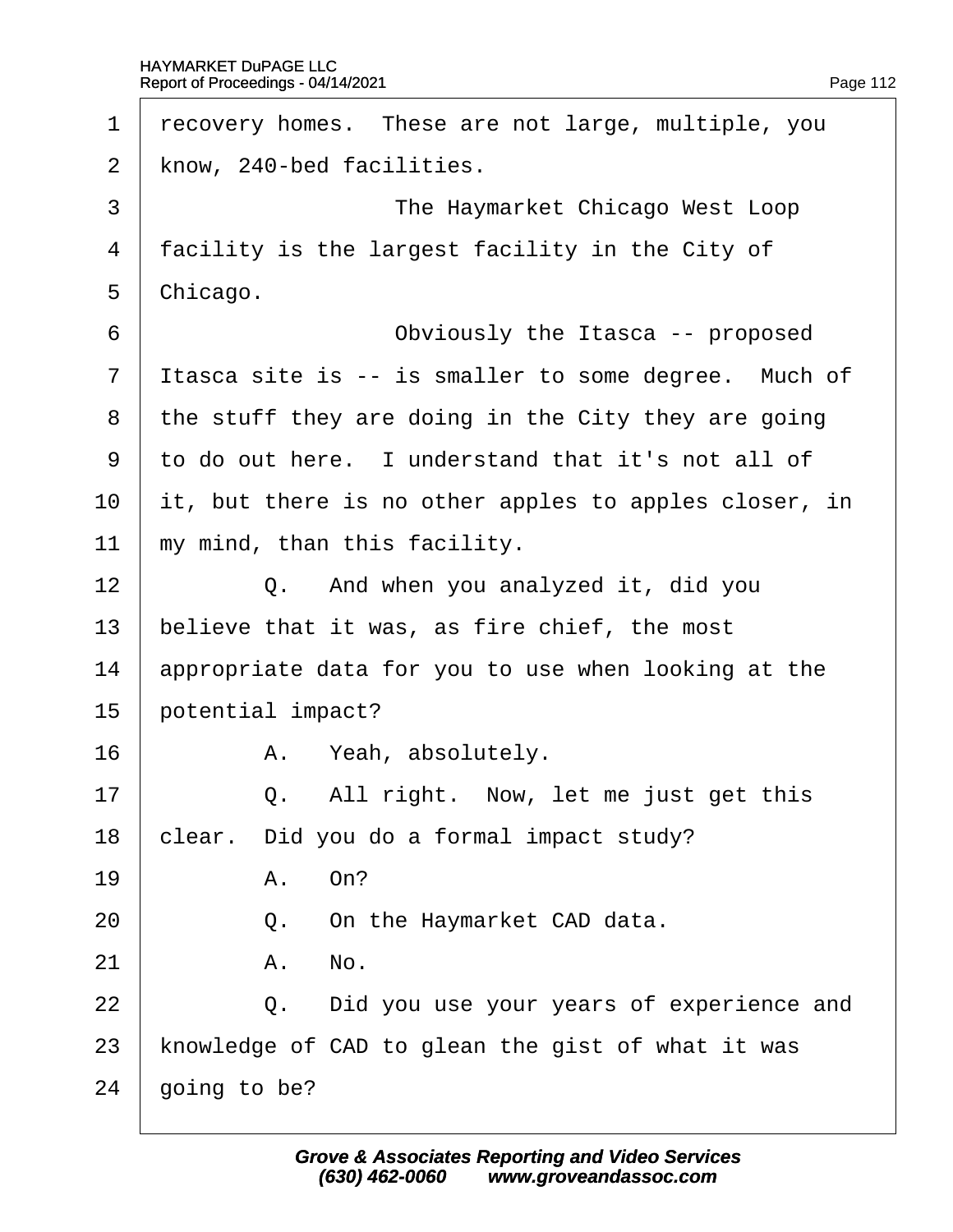| 1              |                | A. Yeah, absolutely.                                  |
|----------------|----------------|-------------------------------------------------------|
| $\overline{2}$ |                | Q. And did we turn it over to Mr. Moeller             |
| 3              |                | then to do the math?                                  |
| 4              |                | A. Yes.                                               |
| 5              |                | Q. Neither one of us are math majors?                 |
| 6              |                | A. Correct.                                           |
| $\overline{7}$ |                | Q. All right. In your 40 years in the fire            |
| 8              |                | service, what have you used CAD data for day in and   |
| 9              | day out to do? |                                                       |
| 10             |                | A. Well, CAD data is used to, you know,               |
| 11             |                | plan operationally for where we are today, where we   |
| 12             |                | could perhaps go in the future.                       |
| 13             |                | It is used for -- as an assessment                    |
| 14             |                | tool at times to -- for, you know, other purposes as  |
| 15             |                | far as, you know, calls that we might have issues     |
| 16             |                | with as far as by call nature and things along that   |
| 17             |                | line. It's a planning tool.                           |
| 18             |                | Q. And from reviewing the CAD data, the               |
| 19             |                | report prepared by Mr. Moeller, do you feel confident |
| 20             |                | that the CAD data from the City of Chicago on the     |
| 21             |                | Haymarket West Loop is an accurate predictor of what  |
| 22             |                | to expect in Itasca?                                  |
| 23             | А.             | I do.                                                 |
| 24             | Q.             | Now, one of your other criticisms I                   |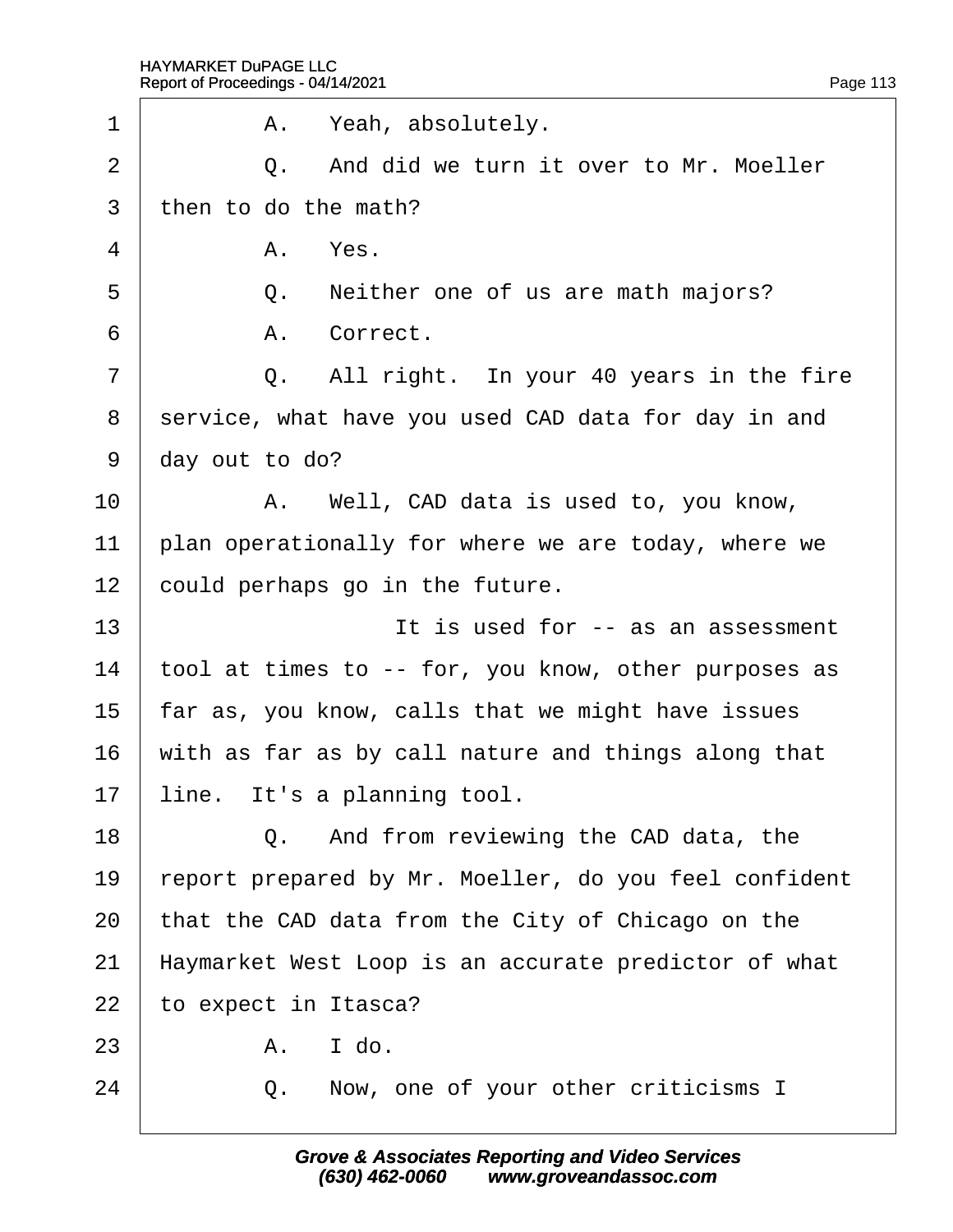1 think that came out as part of the Pilaris testimony 2 was that 911 calls don't always give accurate 3 information to a call taker. 4 **Do you expect that to be accurate** 5 for a facility like Haymarket West Loop?  $6 \mid$  A. No, I don't  $-1$  don't think that this 7 is, you know, necessarily going to hold true with 8 what we're talking about, the proposed site in 9 ltasca. 10 **911 calls, although some of them,** 11 as was noted, I believe, in other testimony, could 12 come from outside the building in the peripheral 13 areas, parking lots, sidewalks, things like that, the 14 lion's share of these calls are going to come from 15 inside the facility and are going to be made by, 16 denerally speaking, one individual that has some 17 background or some medical training in order to make 18 the call. 19 **By their own admission they are** 20 going to have people that are going to try and triage 21 these calls and make the appropriate call, but I 22 don't believe that these calls should be 23 mischaracterized to any great degree because most of 24 them are going to be coming from inside the facility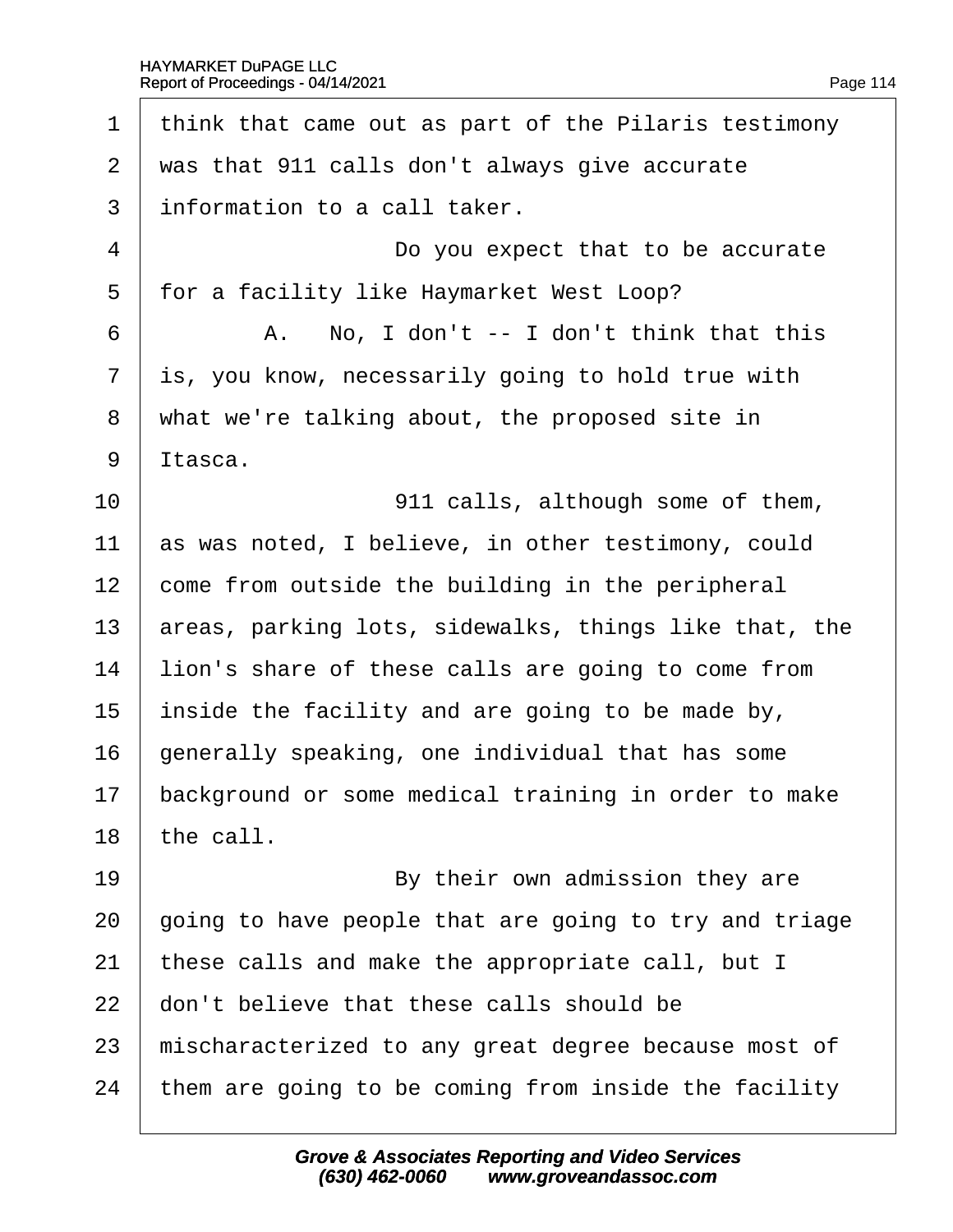1 from a trained medical person.  $2 \mid Q$ . And you then brought up the sidewalk 3 issue. If somebody is on the sidewalk out in front 4 of an address -- $5 \mid$  A. It gets -- the call goes to that 6 address.  $7 \mid$  Q. Is that where the equipment is going, to 8 that address?  $9 \mid$  A. That's where everything is going.  $10$   $\Box$  Q. All right. In your years of experience 11 is NFIRS or NFIRS -- or however it's been pronounced 12 six different ways -- as accurate as CAD for 13 determining the operational needs of a department?  $14$  | A. No, because as I said earlier, in my 15 estimations it is -- it is -- again, it is backward 16 looking. It is not forward looking. 17· · · · · · · · · · ·It may tell you -- you know, NFIRS 18 reporting can tell you that maybe we have an issue 19 with, you know, a certain toaster that's catching 20 fire because, you know, we're reporting these things 21 b n an NFIRS report with serial numbers and the 22 manufacturers' names and so on and so forth, but that 23  $\sqrt{v}$  very same call would come in as, and most likely 24 would come in as a fire in the building or smoke in a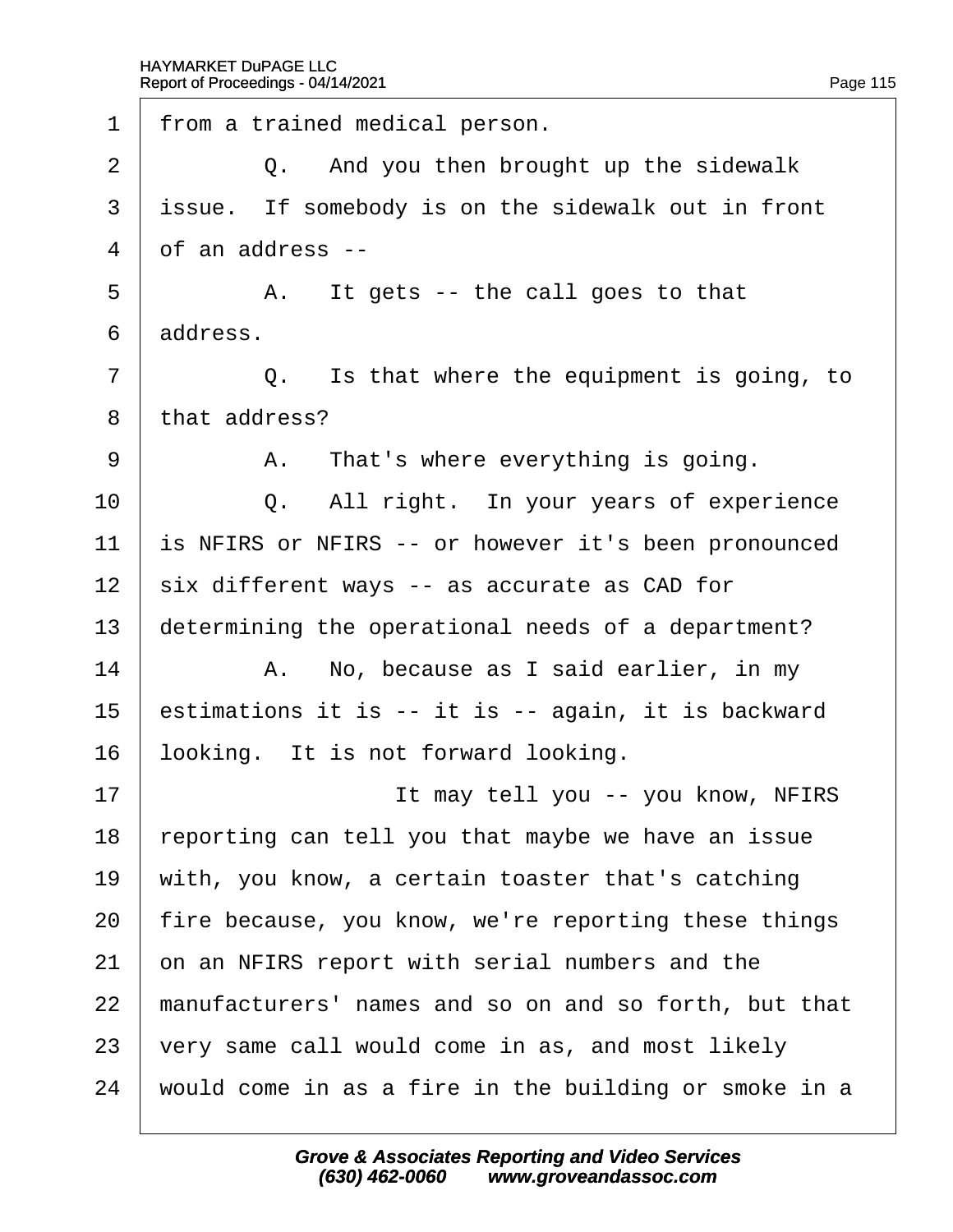|  | Page 116 |
|--|----------|
|  |          |

| 1              | building or a structure fire response, and it very   |
|----------------|------------------------------------------------------|
| $\overline{2}$ | well could, you know, be that when we show up there. |
| 3              | So the -- the -- again, the NFIRS                    |
| 4              | reporting is done after the fact. It is not -- it is |
| 5              | not done in a forward-thinking manner, meaning based |
| 6              | on what the 911 caller is giving to us as far as     |
| $\overline{7}$ | information.                                         |
| 8              | Q. Is it prudent for a fire chief to rely            |
| 9              | on backward-looking data for purposes of its         |
| 10             | responses?                                           |
| 11             | A. No, I don't believe it is.                        |
| 12             | Now, is NFIRS data accurate or<br>Q.                 |
| 13             | appropriate, in your mind, to use for trying to      |
| 14             | determine the potential impact that could be caused  |
| 15             | by a new project or business or facility in your     |
| 16             | district?                                            |
| 17             | A. No                                                |
| 18             | In your own mind, what is the better,<br>Q.          |
| 19             | more accurate information to use to help determine   |
| 20             | impact of a facility?                                |
| 21             | A. Well, again, I think the CAD data is the          |
| 22             | data that I would choose. And, again, I think        |
| 23             | Mr. Moeller outlined that pretty well in his report. |
| 24             | Q. So in the role of fire and EMS, what              |
|                |                                                      |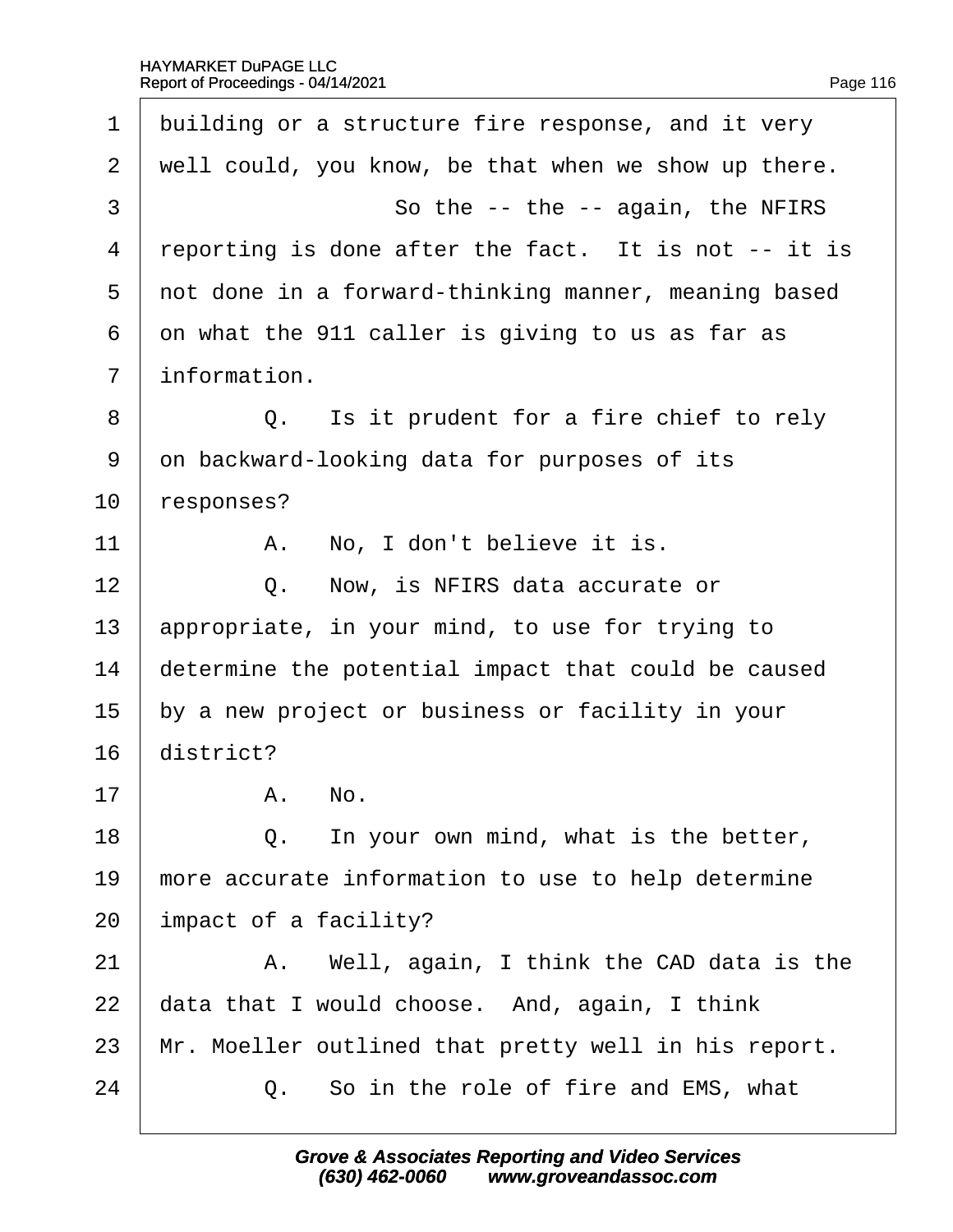| 1  | dictates your response, 911 information or CAD data   |
|----|-------------------------------------------------------|
| 2  | or historic NFIRS data?                               |
| 3  | A. No. It's the 911 data, I'm sure.                   |
| 4  | Now, you shared with the Commission that<br>Q.        |
| 5  | you've looked at the CAD data and did some analysis   |
| 6  | of it yourself. And I assume you heard Mr. Moeller's  |
| 7  | donclusion on the number of calls that he anticipates |
| 8  | based on the West Loop CAD data to be 379 calls.      |
| 9  | Did you hear that testimony?                          |
| 10 | A. I did.                                             |
| 11 | Q. All right. What's your take on that                |
| 12 | humber based on your experience of 41 years in the    |
| 13 | area?                                                 |
| 14 | A. Well, after looking at the CAD number --           |
| 15 | the CAD data myself and doing some of the very things |
| 16 | that Mr. Moeller did, I think his number is           |
| 17 | conservative, truthfully.                             |
| 18 | I know that, ironically, you know,                    |
| 19 | Mr. Moeller took the CAD data, filtered it down, and  |
| 20 | then applied it to the ratio numbers that were        |
| 21 | provided through the Pilaris report and came up with  |
| 22 | the 379 number.                                       |
| 23 | So this wasn't some ratio that he                     |
| 24 | came up with that was different from what Mr. Dominik |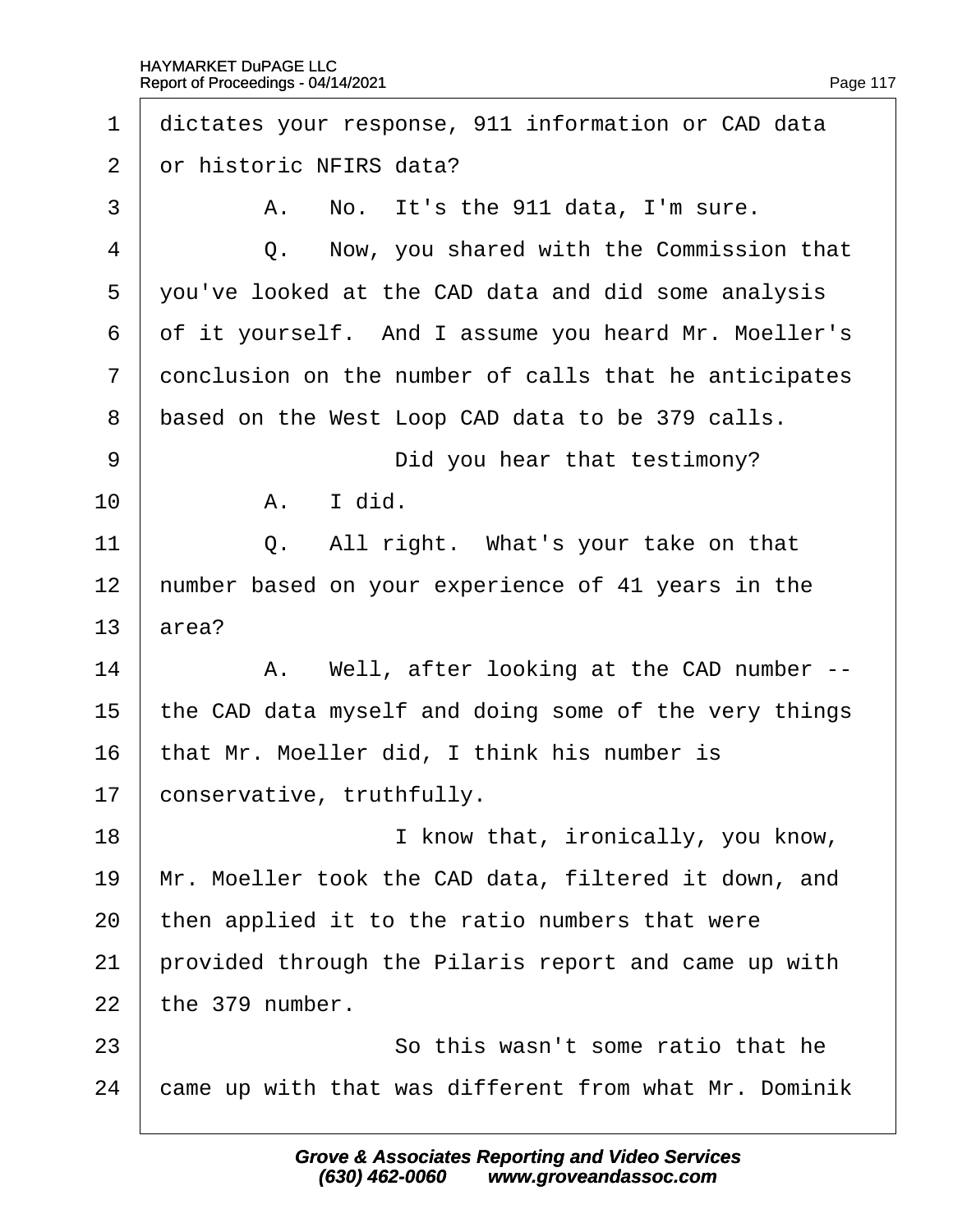| 1              | dame up with. All he did was filter that data down    |
|----------------|-------------------------------------------------------|
| 2              | from the West Loop facility and plug it into the      |
| 3              | ratios that, you know, Mr. -- Mr. Dominik had         |
| 4              | provided and that's where the number came up, but I   |
| 5              | do think it's -- I personally think it's a little     |
| 6              | donservative.                                         |
| $\overline{7}$ | Q. Based on your review of the data, do you           |
| 8              | expect the number to perhaps be a little higher?      |
| 9              | A. I do.                                              |
| 10             | Q. So we've had some conversations                    |
| 11             | throughout both Mr. Moeller's testifying and          |
| 12             | Mr. Dominik's testimony about the average time an     |
| 13             | ambulance is on the service on a transport of a       |
| 14             | patient.                                              |
| 15             | What is the Itasca's average of it                    |
| 16             | being out of service when a patient is transported to |
| 17             | the hospital?                                         |
| 18             | A. So if you take both ALS, advanced life             |
| 19             | support, and BLS, basic life support, transports, and |
| 20             | the total time from dispatch to back in service time  |
| 21             | and combine both of those, you come up with an        |
| 22             | average of 67 minutes per call from start to finish.  |
| 23             | Q. And you mentioned ALS and BLS. We heard            |
| 24             | some testimony about 25/75 split, and I think I may   |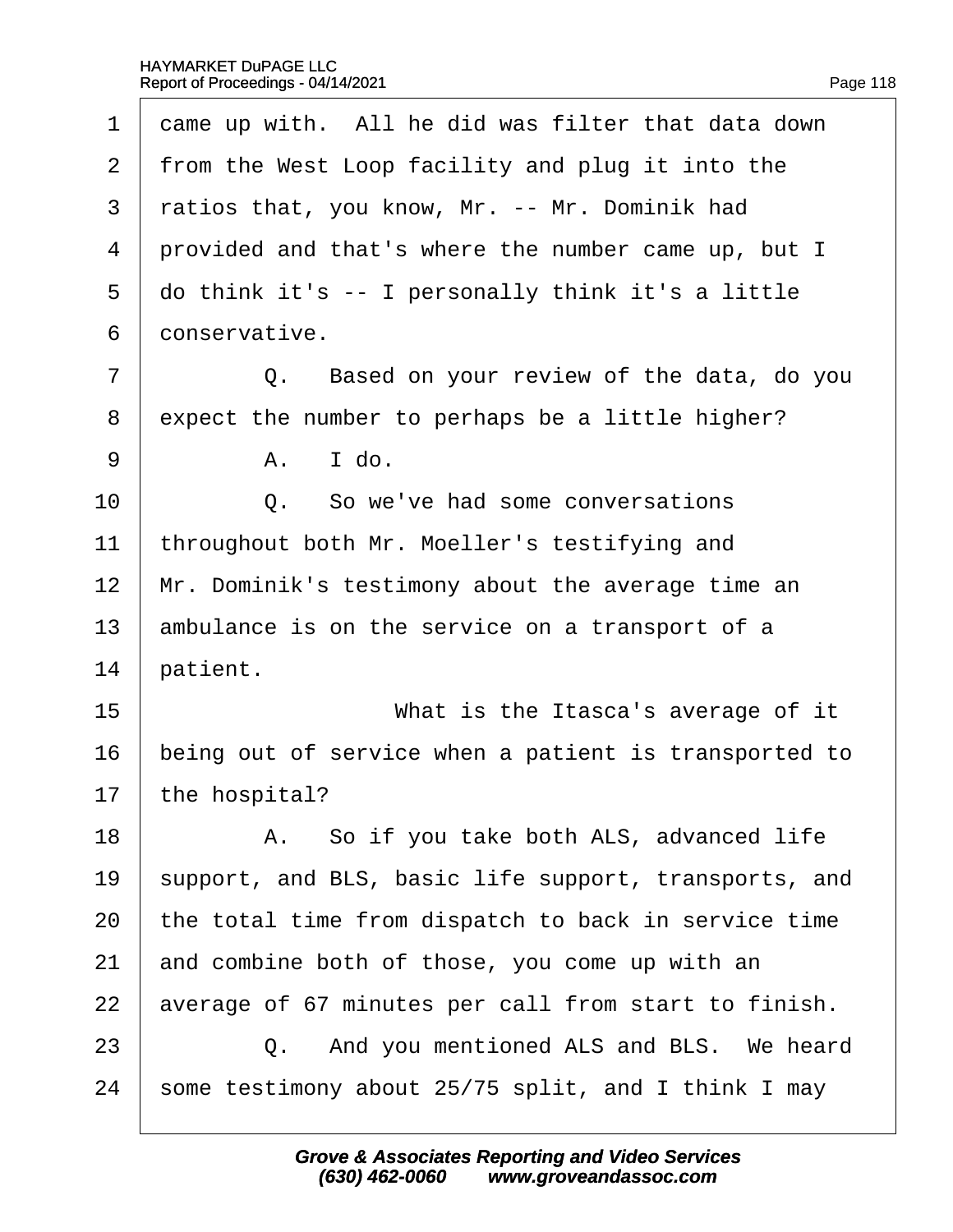1 be a little off;  $40/60$ . 2 **Have you looked at your data at the** 3 Itasca Fire Protection District to see what the 4 breakdown is of ALS versus BLS for the Itasca Fire 5 Protection District?  $6$  | A. Yes, I have.  $7 \mid$  Q. What did you find?  $8$  | A. It's -- it's closer to 40, 45 percent as ·9· ·far as ALS versus, you know, 55 -- 55 to 60, 10 depending on what you're looking at for BLS. 11 **So it's higher than what the** 12 average was that I believe Mr. Dominik was quoting a 13 hational average.  $14$   $\Box$  Q. And I guess I just want to make 15 something -- I guess it kind of came up in 16 Mr. Moeller's questions. There was some question 17 about who pays for your services when you go out on a 18 call and you actually transport somebody. 19 **I** What is the Itasca Fire Protection 20 District's practice of who gets billed for your 21 services?  $22$  | A. It's the -- it's the patient that gets 23 billed. It is not the  $-$ - the  $-$  I think 24 Mr. Moeller's analogy was -- was -- was a good one.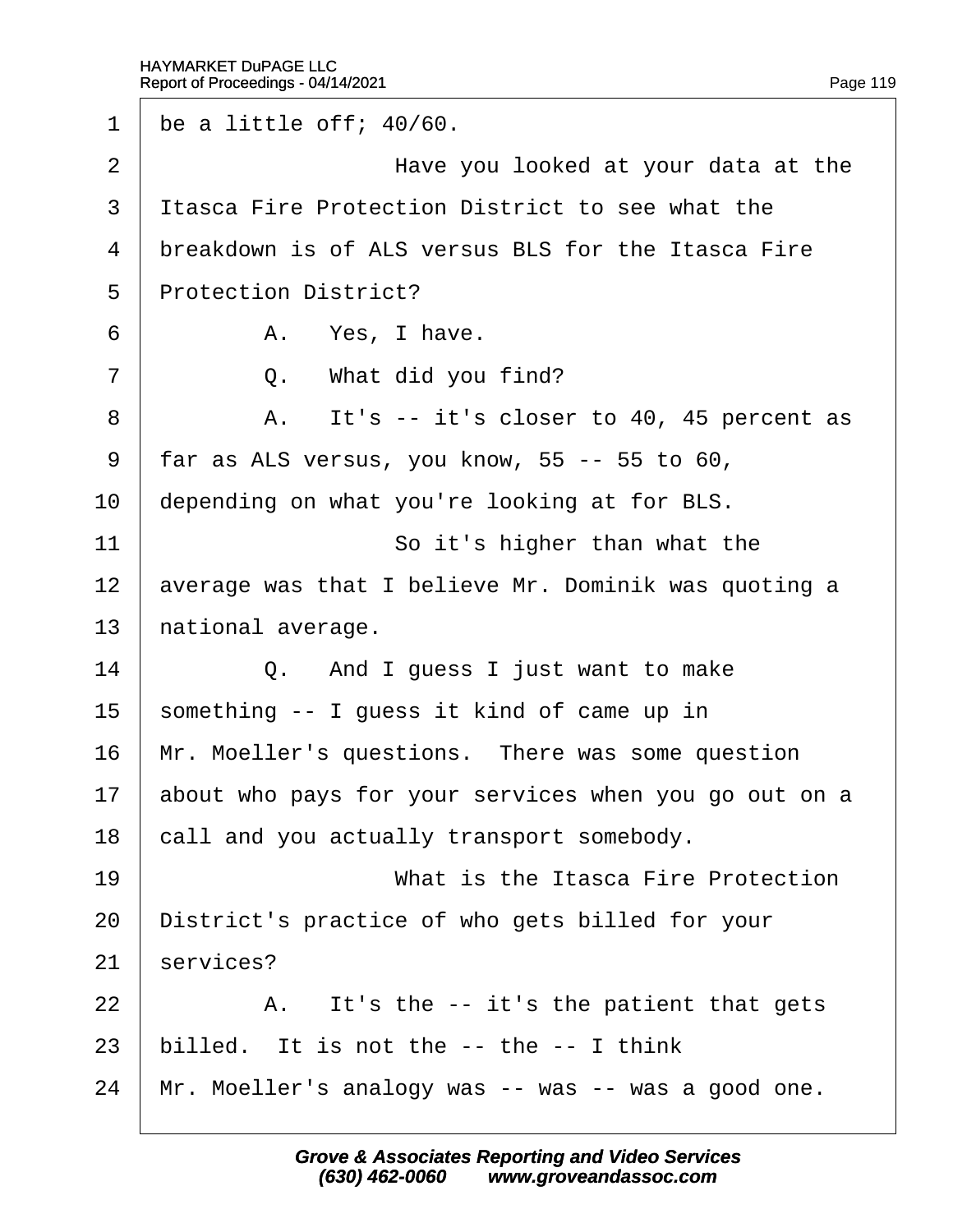| 1  | So any -- any transports that we                      |
|----|-------------------------------------------------------|
| 2  | might do from Haymarket would be -- you know, would   |
| 3  | be billable to -- potentially billable to the         |
| 4  | patient, not -- not Haymarket or the facility itself. |
| 5  | Q. And there was discussion briefly about             |
| 6  | ambulance fees. Are the ambulance fees that are       |
| 7  | generated annually by the -- or collected annually by |
| 8  | the Itasca Fire Protection District sufficient to     |
| 9  | support a second ambulance with six medics?           |
| 10 | A. They are not.                                      |
| 11 | Q. All right. Just circling back now to               |
| 12 | the conversation about the time the ambulance is out  |
| 13 | of service, if we take the number 67 minutes, or I    |
| 14 | think Mr. Moeller said 60, but somewhere in that      |
| 15 | range, based upon his estimate of 379 calls, in your  |
| 16 | own analysis what concerns you about that volume of   |
| 17 | calls?                                                |
| 18 | A. Well, a couple of things. Number one, I            |
| 19 | think that the percentage that Mr. Moeller put in his |
| 20 | report reflects a, you know, 23, 24 percent increase  |
| 21 | in EMS calls, you know, immediately. So that, to me,  |
| 22 | is problematic.                                       |
| 23 | So the 379 number, if we just use                     |
| 24 | that for the sake of the discussion also means        |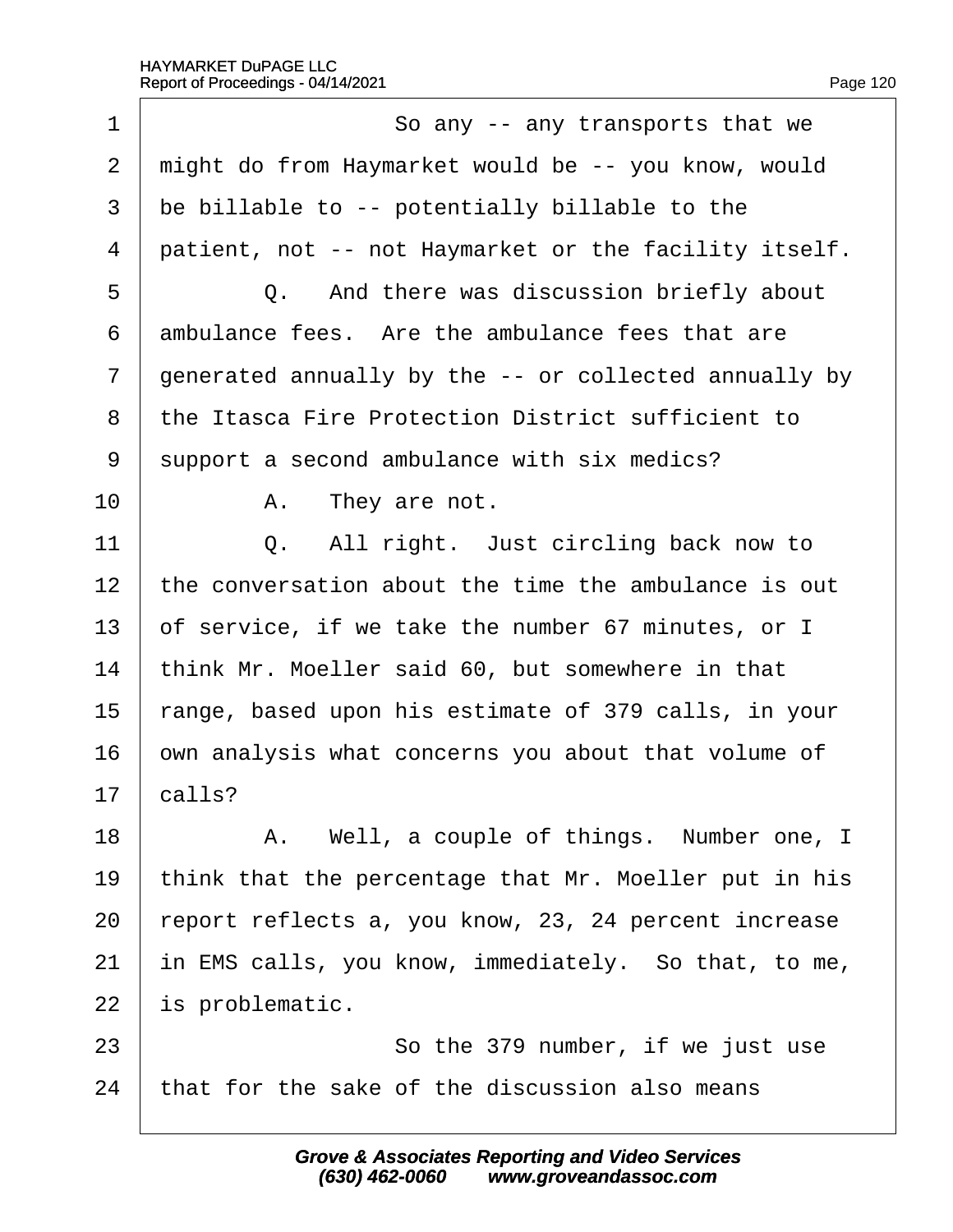| 1              | that -- again, the concurrency thing that was brought   |
|----------------|---------------------------------------------------------|
| $\overline{2}$ | up means that, again, my chances of being tied up at    |
| 3              | Haymarket is -- is much greater based on that           |
| 4              | number -- and, again, meaning that I would have to      |
| 5              | dall in -- potentially call in an outside agency or a   |
| 6              | neighbor to handle any other potential calls that       |
| $\overline{7}$ | might come in, you know, to my district.                |
| 8              | Q. So using that 379 calls in the roughly               |
| $9\,$          | hour you are out of service, can you equate that to     |
| 10             | days --                                                 |
| 11             | A. Yeah.                                                |
| 12             | Q. -- that an ambulance would be tied up at             |
| 13             | Haymarket?                                              |
| 14             | A. Yeah, and so if you -- if you                        |
| 15             | extrapolate that number out where you take the 375,     |
| 16             | and let's just take the 60 minutes, you come up         |
|                | 17 with -- you come up with about 16 days, full 24-hour |
| 18             | days, a year, that the ambulance theoretically is       |
| 19             | tied up on calls that are specifically Haymarket.       |
| 20             | Q. Now, as chief of the Itasca Fire                     |
| 21             | Protection District, does it cause you a concern for    |
| 22             | one entity to tie up an ambulance for 16,               |
| 23             | 24-hour-period days a year?                             |
| 24             | A. Yes, absolutely does.                                |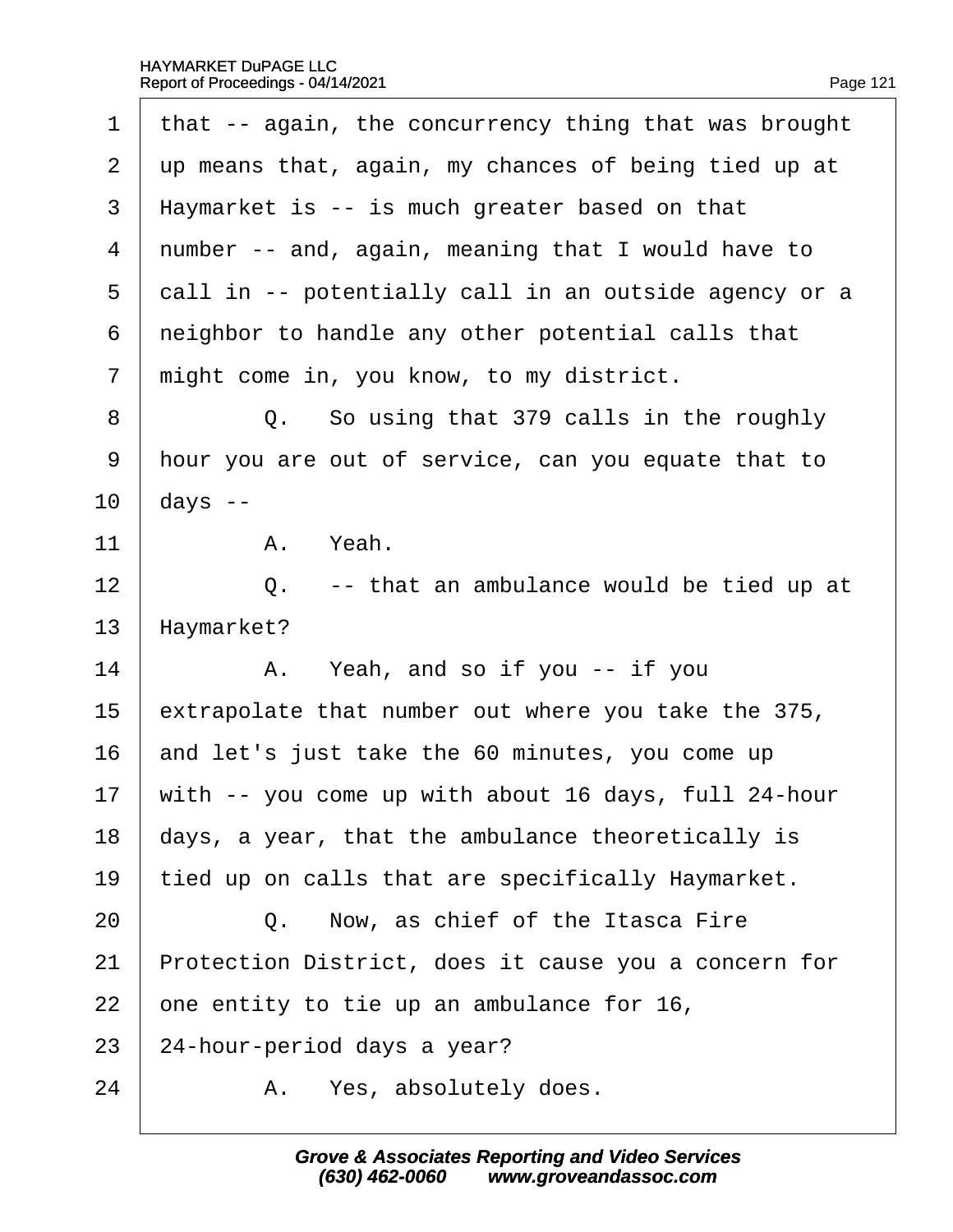| 1                     | Q. Now, I just want to ask you another               |
|-----------------------|------------------------------------------------------|
| $\mathbf{2}^{\prime}$ | question. Is that position based on because of the   |
| 3                     | services that the proposed facility is going to be   |
| 4                     | offering?                                            |
| 5                     | A. No. And let's be clear on this. This              |
| 6                     | has got nothing to do with who Haymarket is or what  |
| $\mathbf{7}$          | they do. This is the impact of a facility coming in  |
| 8                     | to town. This could be an amusement park coming into |
| 9                     | town. If the numbers were the same and the impact    |
| 10                    | was the same, we'd be having the same discussion.    |
| 11                    | MR. DI NOLFO: Mr. Chairman, would it be a            |
| 12                    | good time to take a quick break? We've been going    |
| 13                    | about an hour and 20 minutes.                        |
| 14                    | CHAIRMAN DALY: Yes. Why don't we convene at          |
| 15                    | $9:30$ sharp.                                        |
| 16                    | MR. DI NOLFO: Thank you, sir.                        |
| 17                    | (Recess taken.)                                      |
| 18                    | <b>COMMISSIONER HOLMES: Commissioner Holmes is</b>   |
| 19                    | here.                                                |
| 20                    | <b>COMMISSIONER RAY: Commissioner Ray is here.</b>   |
| 21                    | <b>COMMISSIONER CARELLO: Commissioner Carello</b>    |
| 22                    | is here.                                             |
| 23                    | <b>COMMISSIONER DRUMMOND: Commissioner Drummond</b>  |
| 24                    | is here.                                             |
|                       |                                                      |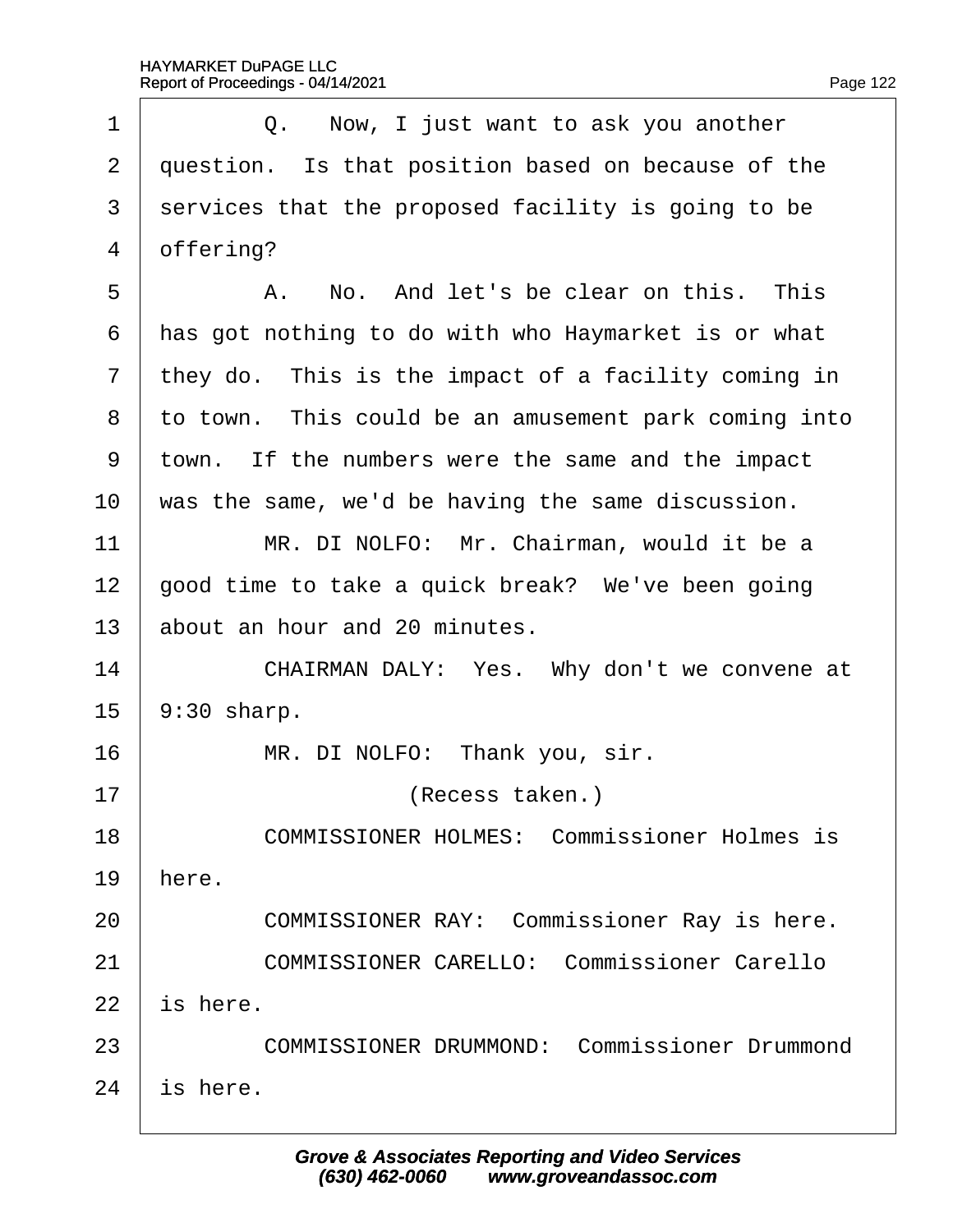| 1              | <b>COMMISSIONER RUSSO: Commissioner Russo is</b>     |
|----------------|------------------------------------------------------|
| 2              | here.                                                |
| 3              | CHAIRMAN DALY: Thank you. And I see the              |
| 4              | screen for Ms. O'Keefe. I see Mr. DiNolfo's screen.  |
| 5              | Ms. Smith, are you still with us?                    |
| 6              | MS. SMITH: (Indicating.)                             |
| $\overline{7}$ | CHAIRMAN DALY: Okay. At this time I would            |
| 8              | ask Mr. DiNolfo if you would continue your Chief     |
| 9              | Burke's testimony, please.                           |
| 10             | MR. DI NOLFO: Yes. And thank you for that            |
| 11             | quick break.                                         |
| 12             | BY MR. DI NOLFO:                                     |
| 13             | Q. Chief, I think we kind of have finished           |
| 14             | up on the issue of the Cad data on that. Let's move  |
| 15             | on to kind of the next topic here. Your next concern |
| 16             | that you shared with the Commission involved Elite   |
| 17             | Ambulance.                                           |
| 18             | There's been some testimony that                     |
| 19             | Elite Ambulance is somehow going to help minimize,   |
| 20             | reduce, the impact on the Fire Protection District.  |
| 21             | Do you agree with that?                              |
| 22             | A. I do not.                                         |
| 23             | Q. Why not?                                          |
| 24             | Well, I think there's -- in many of the<br>Α.        |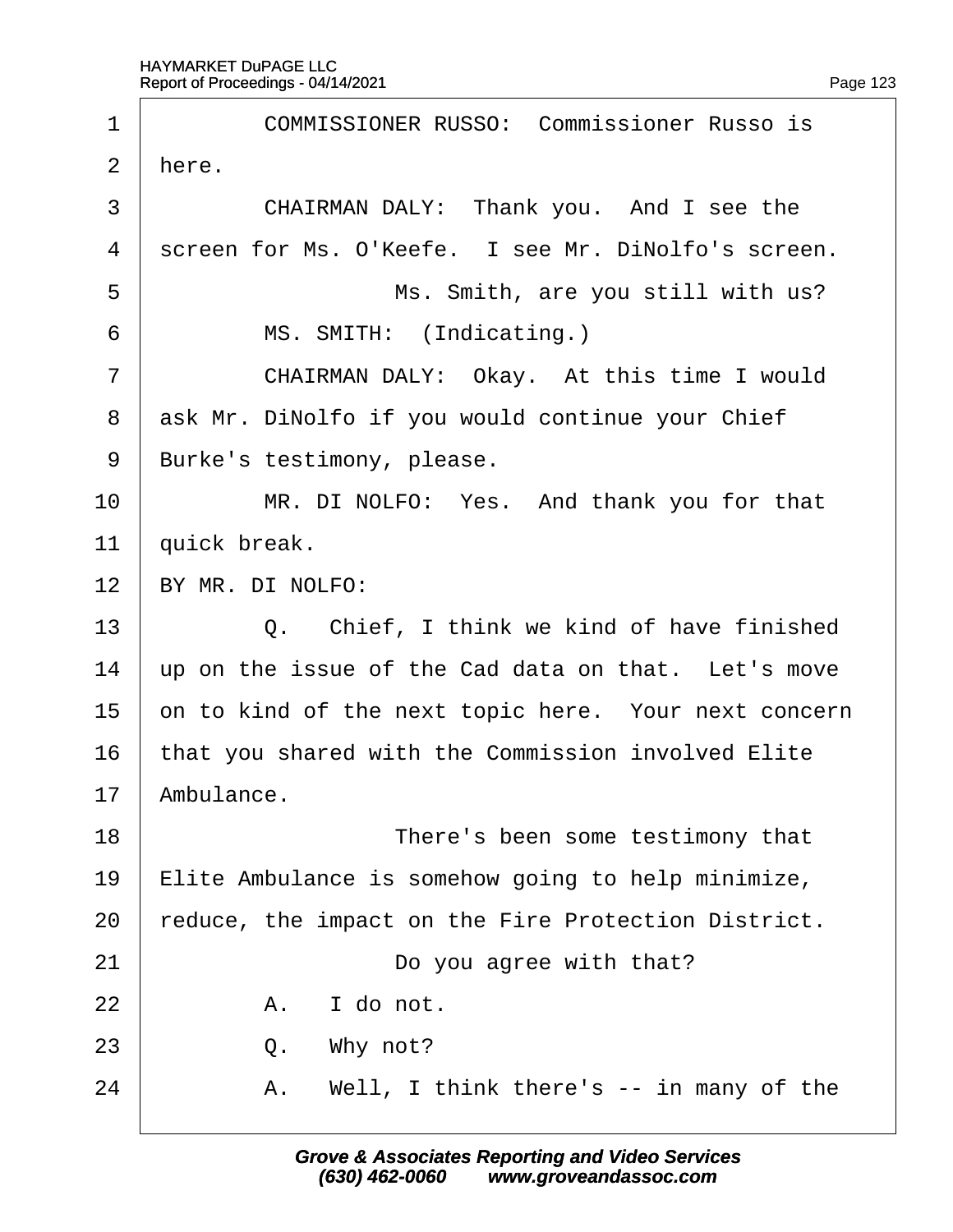| 1              | facilities that were quoted -- actually, in           |
|----------------|-------------------------------------------------------|
| $\overline{2}$ | Haymarket's PowerPoint that was presented, Elite is   |
| 3              | determined to be -- be the provider for several       |
| 4              | facilities in our immediate neighborhood. And those,  |
| 5              | again, were quoted in the Haymarket PowerPoint that   |
| 6              | was given probably a year or so ago, a year and a     |
| 7              | half, maybe.                                          |
| 8              | And so what we did was we did a                       |
| 9              | little research on just looking at some of those      |
| 10             | facilities that Elite services in order to try and    |
| 11             | get a feel for is the fact that Elite services those  |
| 12             | particular facilities really making any difference to |
| 13             | the fire departments that service them.               |
| 14             | Q. Besides looking at the facilities that             |
| 15             | are listed on the PowerPoint that Elite services, did |
| 16             | you obtain any other information from any other       |
| 17             | hearby fire departments?                              |
| 18             | A. Yeah. We looked at the -- the facility             |
| 19             | in -- the AMITA Health facility in Hoffman Estates.   |
| 20             | We looked at a few of them, too, that were listed on  |
| 21             | the PowerPoint presentation located in Bloomingdale.  |
| 22             | All right, so let's take a step back.<br>Q.           |
| 23             | You shared with us that you got                       |
| 24             | some data from facilities listed in -- were any of    |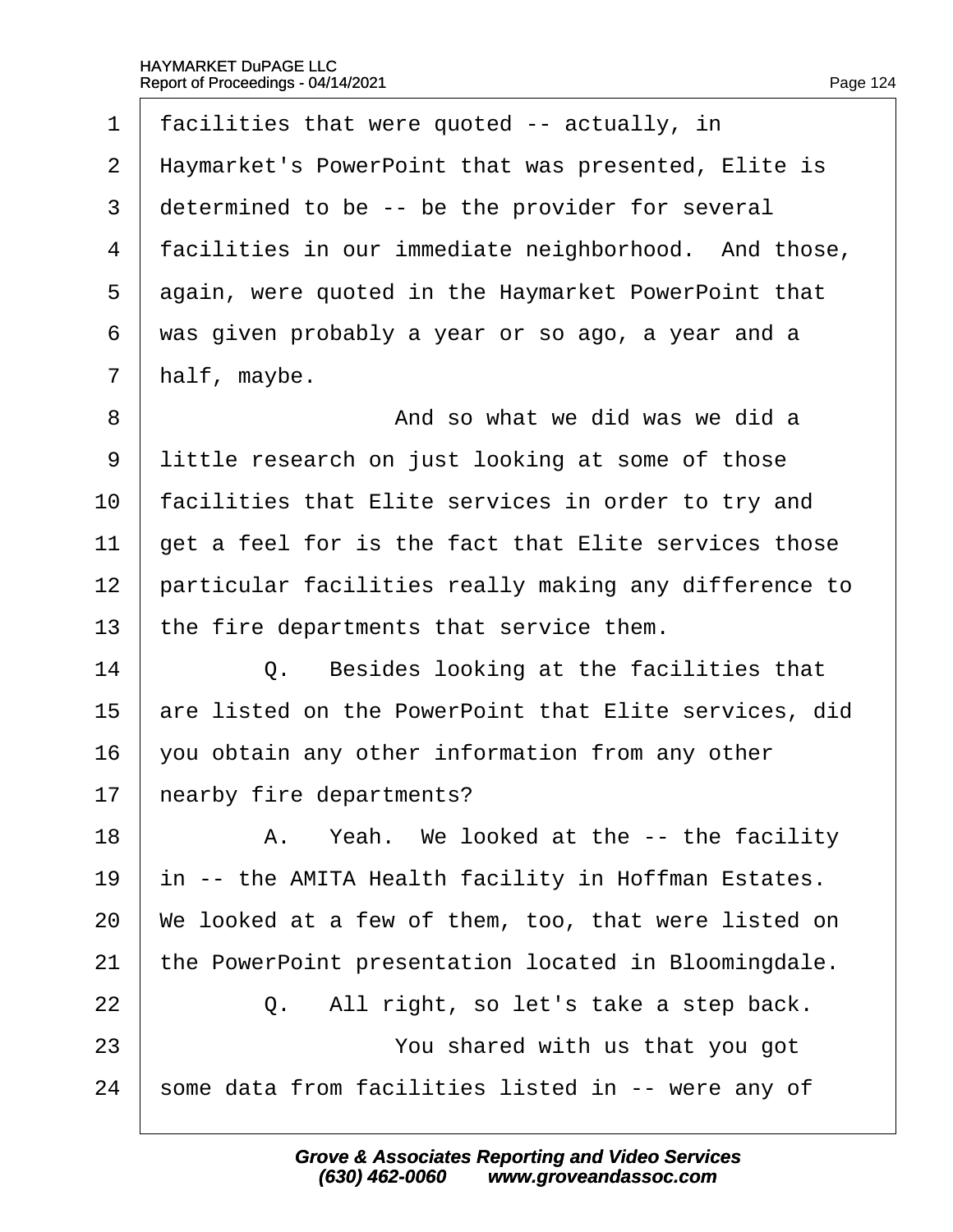| 1              | those from Carol Stream?                            |
|----------------|-----------------------------------------------------|
| 2              | A. Yes.                                             |
| 3              | Q. What facilities did you obtain data from         |
| 4              | on those?                                           |
| 5              | A. I believe they are Windsor Park and              |
| 6              | Belmont Manor, I believe are the two.               |
| $\overline{7}$ | Q. Just for the record, those are the               |
| 8              | previously admitted Exhibits 40 and 41.             |
| 9              | And I think you shared with us you                  |
| 10             | got some information from Hoffman Estates. What     |
| 11             | facility was that?                                  |
| 12             | A. That was the AMITA mental health                 |
| 13             | facility on Moon Lake drive.                        |
| 14             | Q. And just for the record, that was                |
| 15             | Exhibit 19 previously admitted.                     |
| 16             | We've heard mention about                           |
| 17             | Forest View. What is Forest View?                   |
| 18             | A. Forest View is a nursing home located in         |
| 19             | Itasca -- nursing and rehabilitation center located |
| 20             | in Itasca.                                          |
| 21             | Q. And are you aware that Elite Ambulance           |
| 22             | apparently provides services there?                 |
| 23             | A. Yes, I am.                                       |
| 24             | Q. All right. Why don't you explain to the          |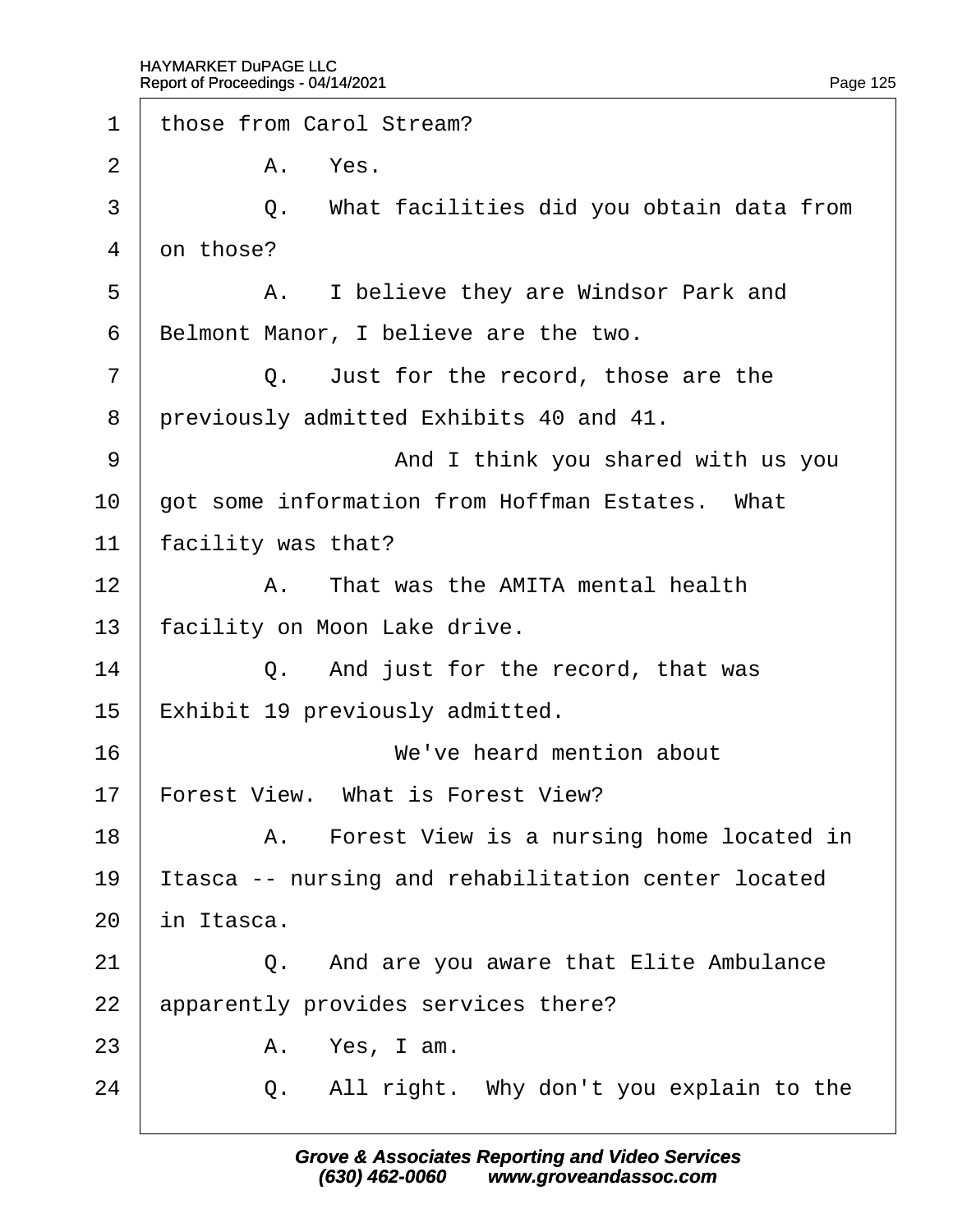1 Commission -- we've heard some testimony about 110 2 dalls, or to that effect, that Elite is dealing with 3 at Forest View. 4 **From your perspective as chief at** 5 Itasca, why don't you explain to the Commission your 6 take on that.  $7$  | A. Well, I think that my big concern here 8 is that to simply throw out a number that Elite 9 serviced Forest View 110 times or averages 110 times 10 really doesn't tell me anything. 11 **What's being proposed here is that** 12 Elite is going to take many, or if not all, of the 13 BLS runs off of the hands of the fire district, along 14 with some of the ALS runs, as Mr. Dominik had 15 testified to. 16 **The 110 number that's being thrown** 17 but there as far as calls coming in to Forest View, I 18 have no data that supports that those are, in fact, 19 what would have been 911, BLS, or, slash, ALS calls. 20 **For all I know, 110 calls coming --**21 that Elite is servicing at Forest View could be 22 inter-facility transports.  $23$   $\Box$  Q. And based on your experience having 24 dealt with Forest View in the past, and perhaps other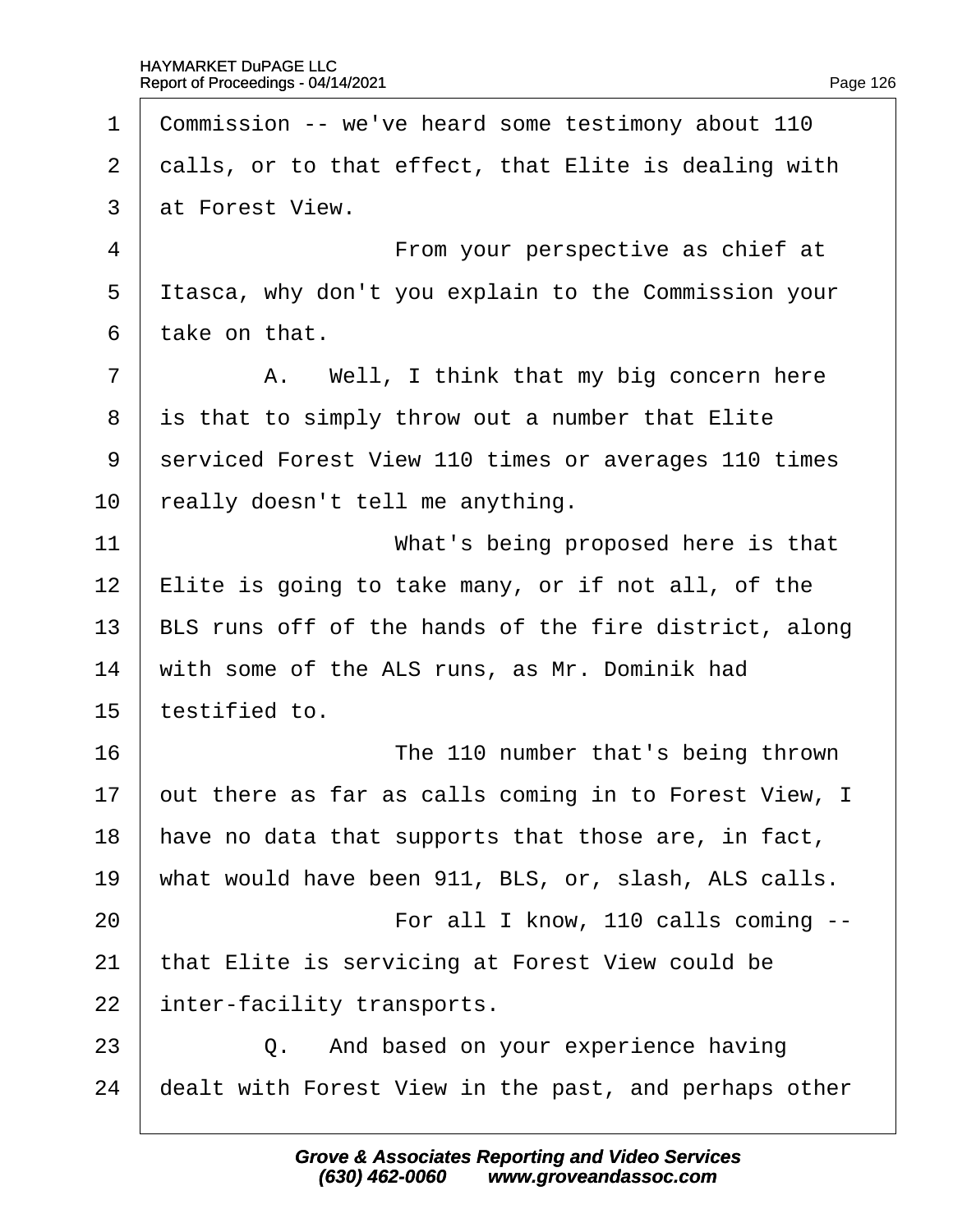| 1              | similar facilities in your other jobs, what has been  |
|----------------|-------------------------------------------------------|
| $\overline{2}$ | your experience of the primary function of a private  |
| 3              | ambulance at facilities like Forest View?             |
| 4              | A. It's inter-facility transports.                    |
| 5              | Q. Does the Itasca Fire Protection District           |
| 6              | do inter-facility transports?                         |
| 7              | A. We do not.                                         |
| 8              | Have there been times where Itasca Fire<br>Q.         |
| 9              | Protection District paramedics have responded to      |
| 10             | Forest View and had to wait for an Elite Ambulance to |
| 11             | show up?                                              |
| 12             | A. Yeah, there's been -- there's been many            |
| 13             | occasions in the 10 years I've been there where our   |
| 14             | medics had to go to the scene and wait for a private  |
| 15             | ambulance to show up to transport the patient.        |
| 16             | Q. So why don't you explain to the                    |
| 17             | Commission how that 911 call comes in asking for your |
| 18             | help from Forest View turns into you having to wait   |
| 19             | for Elite to show up.                                 |
| 20             | A. So the way the system works is that a              |
| 21             | call is placed to the 911 center. Obviously the       |
| 22             | dispatcher takes the call and determines what the     |
| 23             | hature is and dispatches us as the fire district      |
| 24             | accordingly. Upon our arrival our crews would assess  |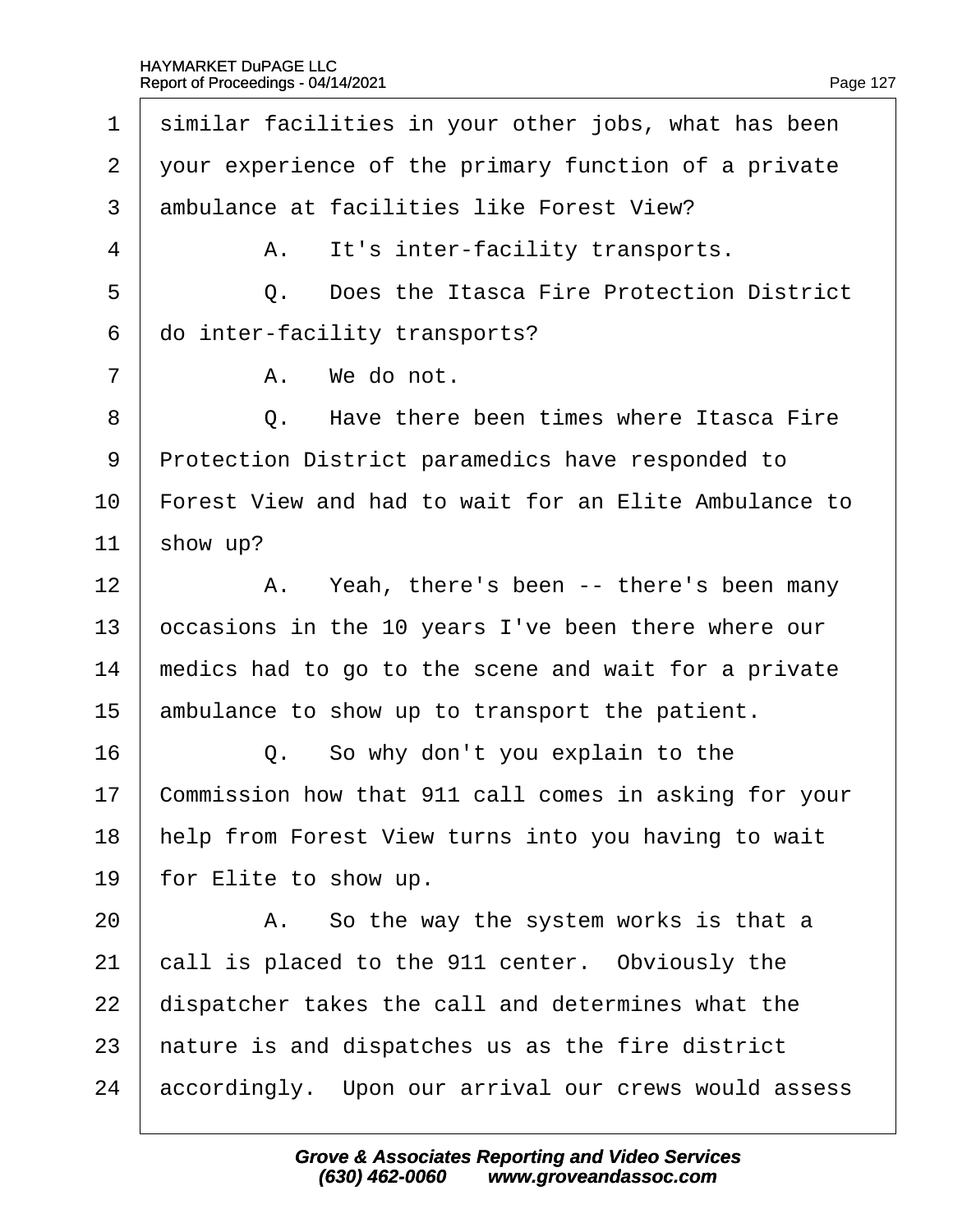1 the patient, of course. 2 **I** There are a couple of things here 3 that could come into play. It could be that the 4 patient needs transport to a further facility that we 5 don't transport to. It could be that there is no 6 availability of the private ambulance to come in and 7 handle that call immediately. 8 **But in several of these cases over** ·9· ·the years that I've been there, our crews have been 10 there and they cannot leave the patient. They either 11 have to transport the patient or wait for the private 12 ambulance to show in order to transfer -- legally 13 transfer the patient care from one provider to the 14 hext. And that timeline can be -- it can be -- I've 15 seen it -- I've seen it go over an hour on several 16 **b** occasions since I've been the Chief at Itasca.  $17$   $\Box$  Q. Just so we're clear, if it's an ALS call 18 and someone needs immediate care, you don't wait for 19 **Elite?** 20 | A. No, correct. Yeah, just to be clear on 21 that, we -- you know, we would treat and transport 22 anything that would be considered certainly 23 life-threatening or ALS in nature.  $24$   $\Box$  Q. And just so I'm clear, based on your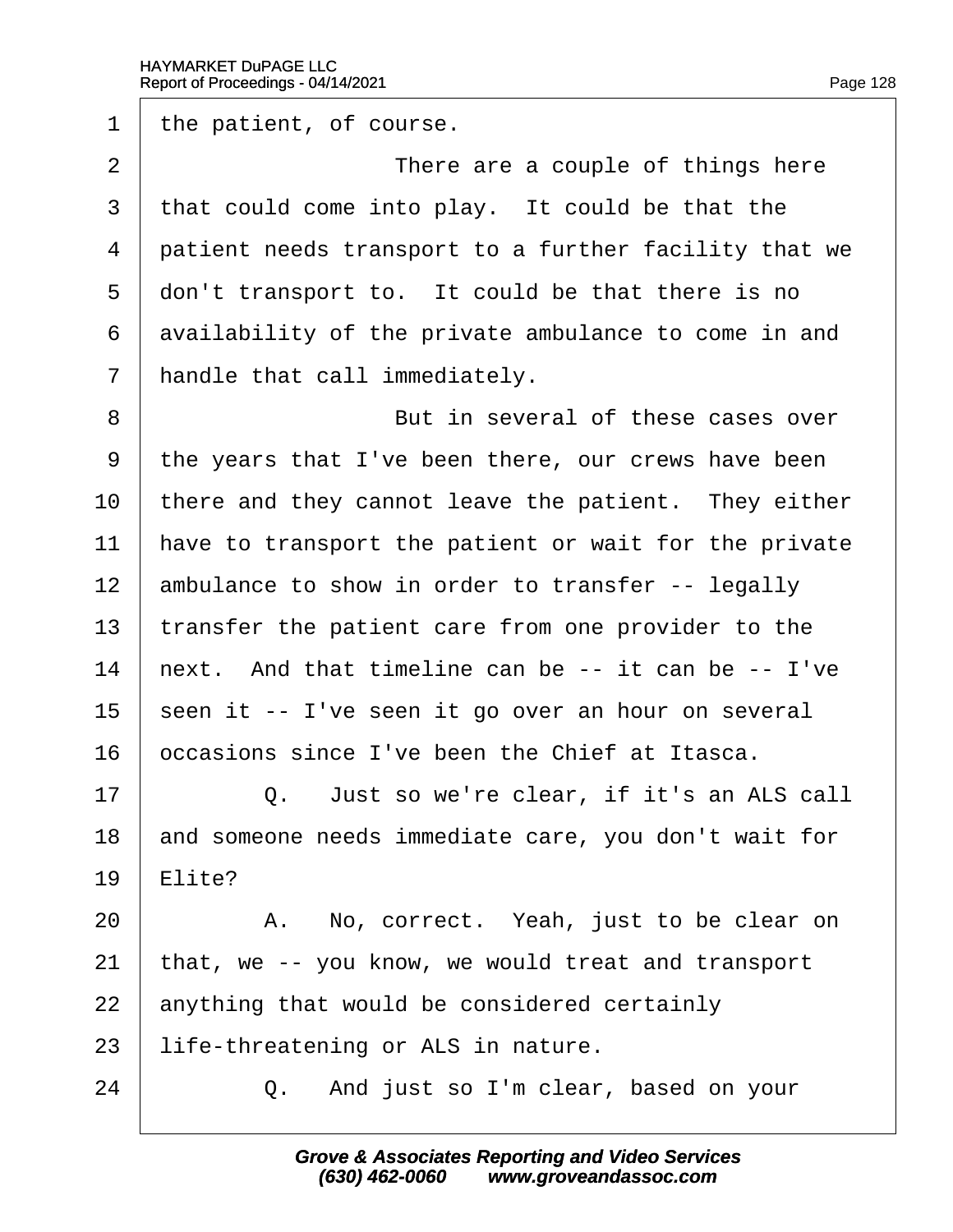·1· ·understanding of the relationship, Elite isn't 2 dispatched when Forest View calls 911, are they?  $3 \mid$  A. They are not. 4 **Q.** And to your knowledge, as you sit here 5 today, Elite does nothing to reduce your call volume ·6· ·to Forest View?  $7 \mid$  A. I have nothing that shows me that. 8 Elite does not have to provide anything. Forest View ·9· ·does not have to provide any kind of data to us. 10 **I EXECUTE:** Haymarket seems to suggest that the 11 **Current Elite/Forest View agreement somehow reduces** 12 the burden on us, but yet I have no way of validating 13 the 110 average calls that go there as anything more 14 than inter-facility transports.  $15$   $\Box$  Q. And just so we're clear, do you have the 16 ability to ask Forest View for their contract with 17 Elite? 18· · · · · ·A.· ·I don't believe I have -- I don't 19 believe it's within my purview to request that and 20 I'm not sure they would share it with me. 21· · · · · ·Q.· ·So let's talk about some of the other 22 facilities. I think one of them you shared with was 23 Hoffman Estates. What was the purpose of getting 24 that information?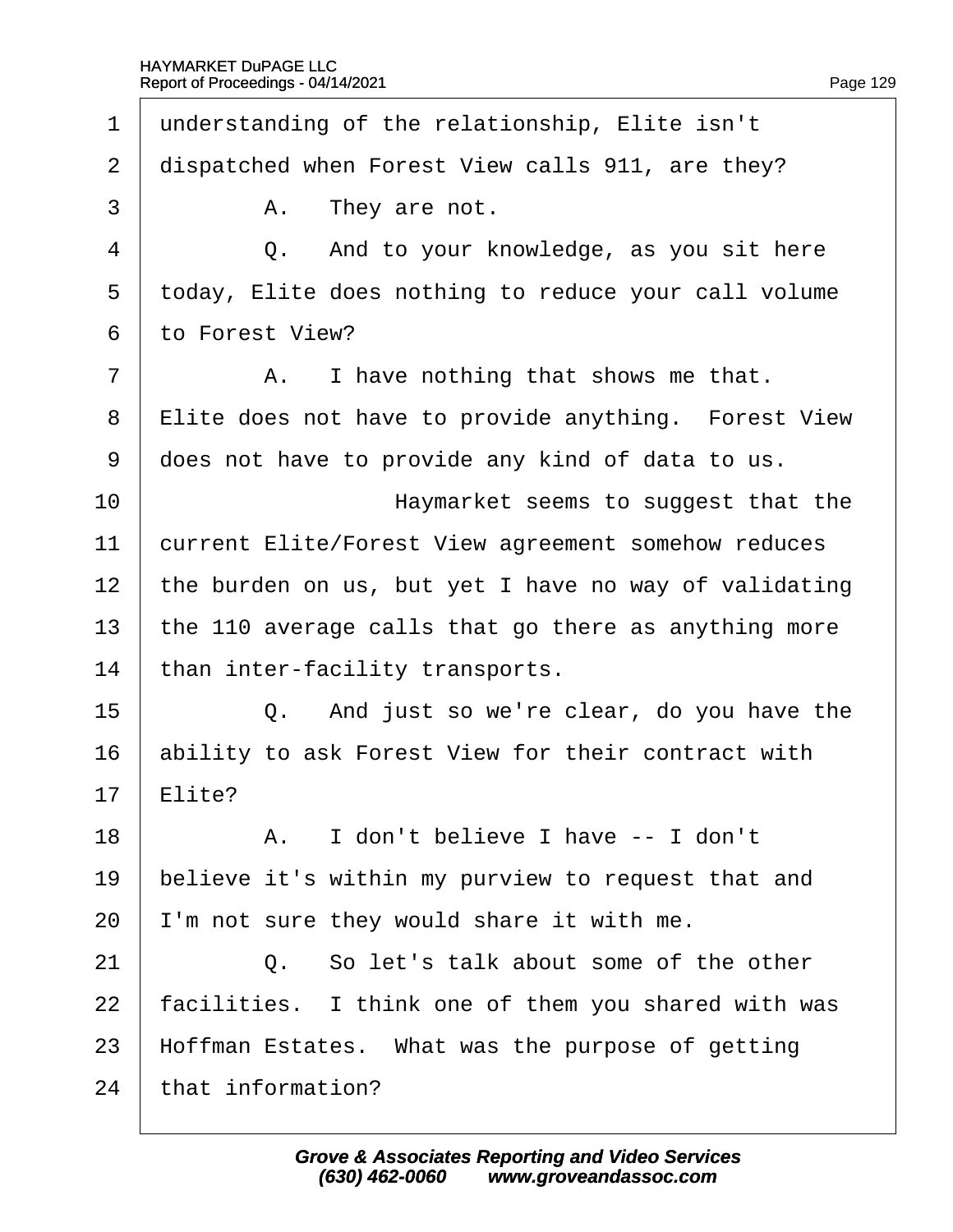| 1              | A. The same as it was for getting the Carol           |
|----------------|-------------------------------------------------------|
| $\overline{2}$ | Stream information. We were trying to look at some    |
| 3              | larger facilities that utilized a private ambulance   |
| 4              | service for the purposes of taking the burden off of  |
| 5              | Iocal fire EMS.                                       |
| 6              | Q. And when you looked at Exhibit 19, which           |
| $\overline{7}$ | is the CAD data, were you able to determine on        |
| 8              | average how often Hoffman Estates is going to the     |
| 9              | 1650 Moon Lake?                                       |
| 10             | A. Yeah. In fact, we -- we came up with an            |
| 11             | average of -- it was -- it was hundreds and hundreds  |
| 12             | of calls that Hoffman Estates was going to -- to this |
| 13             | particular 141-bed facility, and this wasn't an       |
| 14             | anomaly over just one year.                           |
| 15             | We had three or four years worth of                   |
| 16             | solid CAD data that we looked at, and the averages    |
| 17             | were, you know, right around 300 to 375 a year every  |
| 18             | year for the time period we looked at where Hoffman   |
| 19             | was -- was pulled into facilities -- or this          |
| 20             | facility.                                             |
| 21             | I also spoke to the Chief, Chief                      |
| 22             | Fortunato, who is the fire chief at Hoffman, about    |
| 23             | the facility, and he echoed that it was not uncommon  |
| 24             | for them to have two calls going on in that facility  |
|                |                                                       |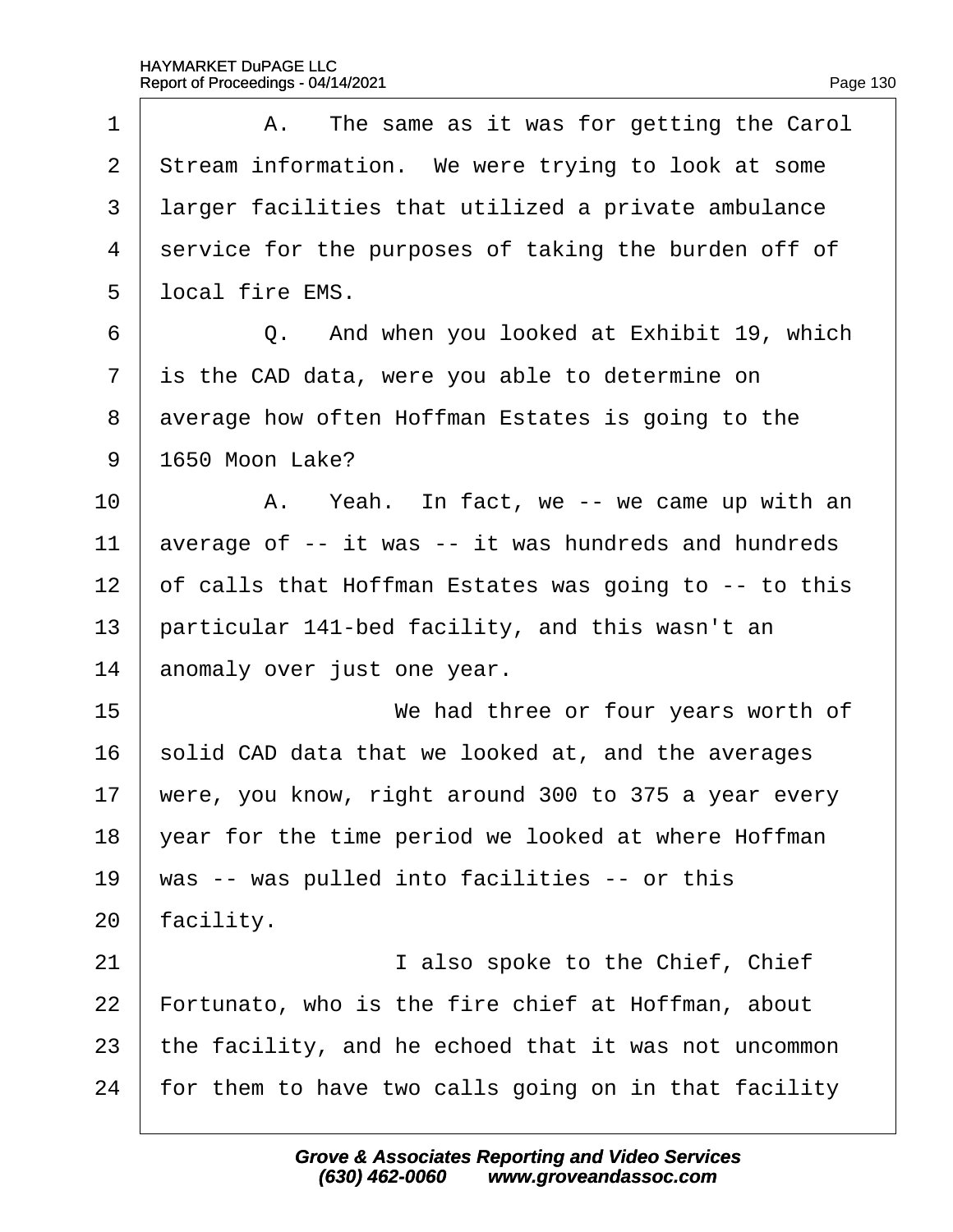1 simultaneously. 2 | Now, Hoffman, again, is a much 3 bigger department than we are. I believe they have 4 four ambulances at their disposal. 5 **So in as far as the capacity issue** 6 there, even though they were supposed to have a 7 private ambulance help relieve the burden on them, ·8· ·they were able to -- to kind of absorb that -- that ·9· ·impact or capacity based on the size of their agency.  $10$   $\Box$  Q. Now, is it your position that the 11 Hoffman Estates facility is -- is being used as some 12 type of comparable to Haymarket either West Loop or 13 the proposed facility in Itasca?  $14$  | A. No, it wasn't -- the -- the facility 15 there in Hoffman was purely looked at, as Mr. Moeller 16 said, to look at how many calls the local fire 17 department was still going to while getting or 18 supposed to be getting relief from a private 19 ambulance service into that facility.  $20$   $\Box$  Q. And just out of curiosity, how many beds 21 are there at this Moon Lake facility?  $22$  | A. 141, I believe is the number. 23 **Q.** You also said you pulled from -- some 24 data from Carol Stream, and I think you said Belmont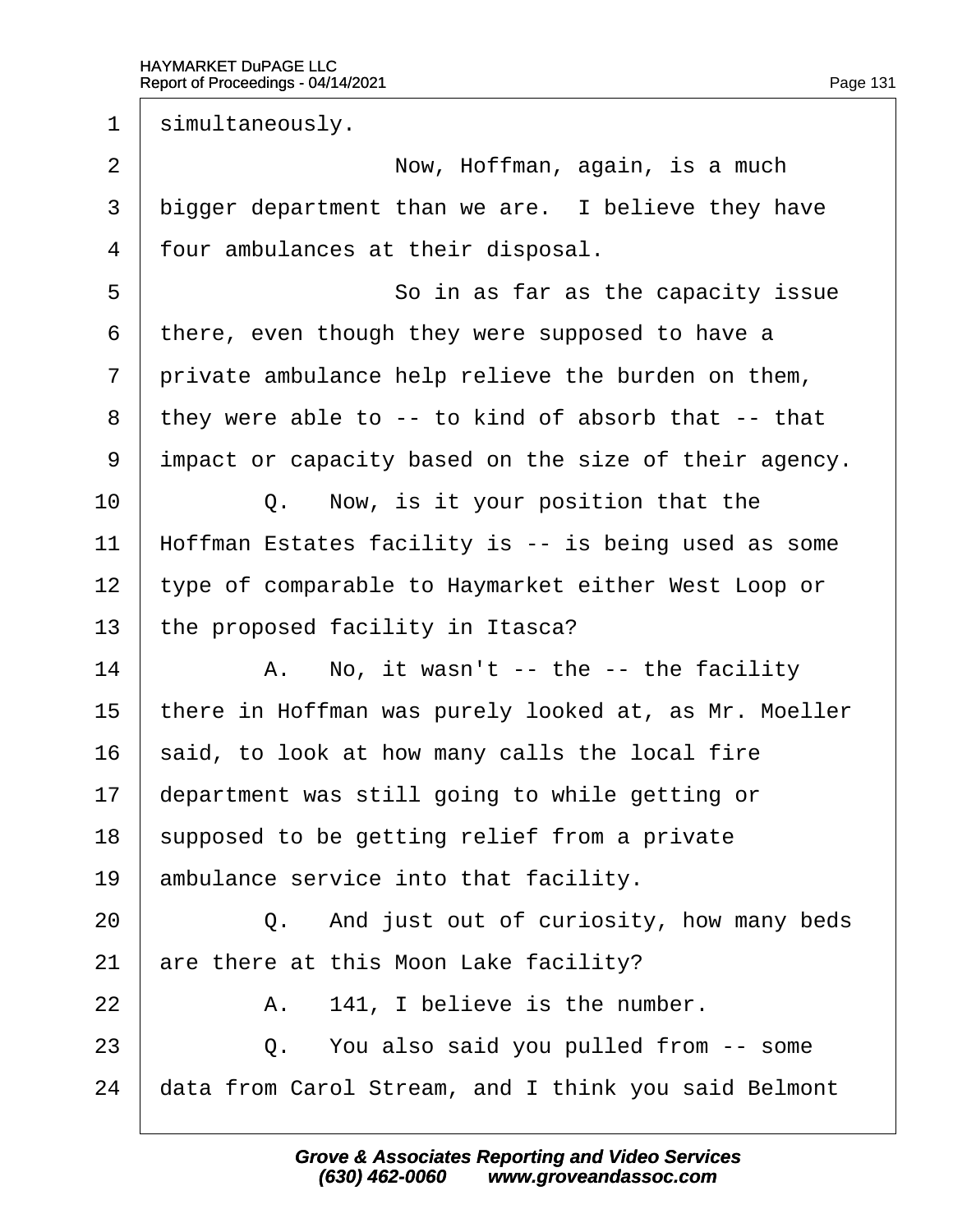| 1              | Village and Windsor Estates. Who services those       |
|----------------|-------------------------------------------------------|
| 2              | facilities on the private ambulance side?             |
| 3              | A. Well, according to, again, the                     |
| 4              | PowerPoint that was part of the record from           |
| 5              | Haymarket, that's an Elite facility, both of those.   |
| 6              | Q. Have you ever seen the contract between            |
| $\overline{7}$ | Elite and Belmont Village?                            |
| 8              | A. No, I have not.                                    |
| 9              | Q. Have you ever seen the contract between            |
| 10             | <b>Windsor Estates and Elite?</b>                     |
| 11             | A. No, I have not.                                    |
| 12             | Q. Do you have the power to get that, that            |
| 13             | you're aware of?                                      |
| 14             | A. No.                                                |
| 15             | Q. So when you got the CAD data on those              |
| 16             | facilities -- well, what -- strike that.              |
| 17             | I should say, what data did you get                   |
| 18             | on those facilities?                                  |
| 19             | A. The CAD data from Carol Stream.                    |
| 20             | Q. And when you looked at Exhibit 40 and              |
| 21             | 41, which is the CAD data from those facilities, were |
| 22             | you able to determine whether Carol Stream was        |
| 23             | responding to those facilities?                       |
| 24             | A. Yes, for sure.                                     |
|                |                                                       |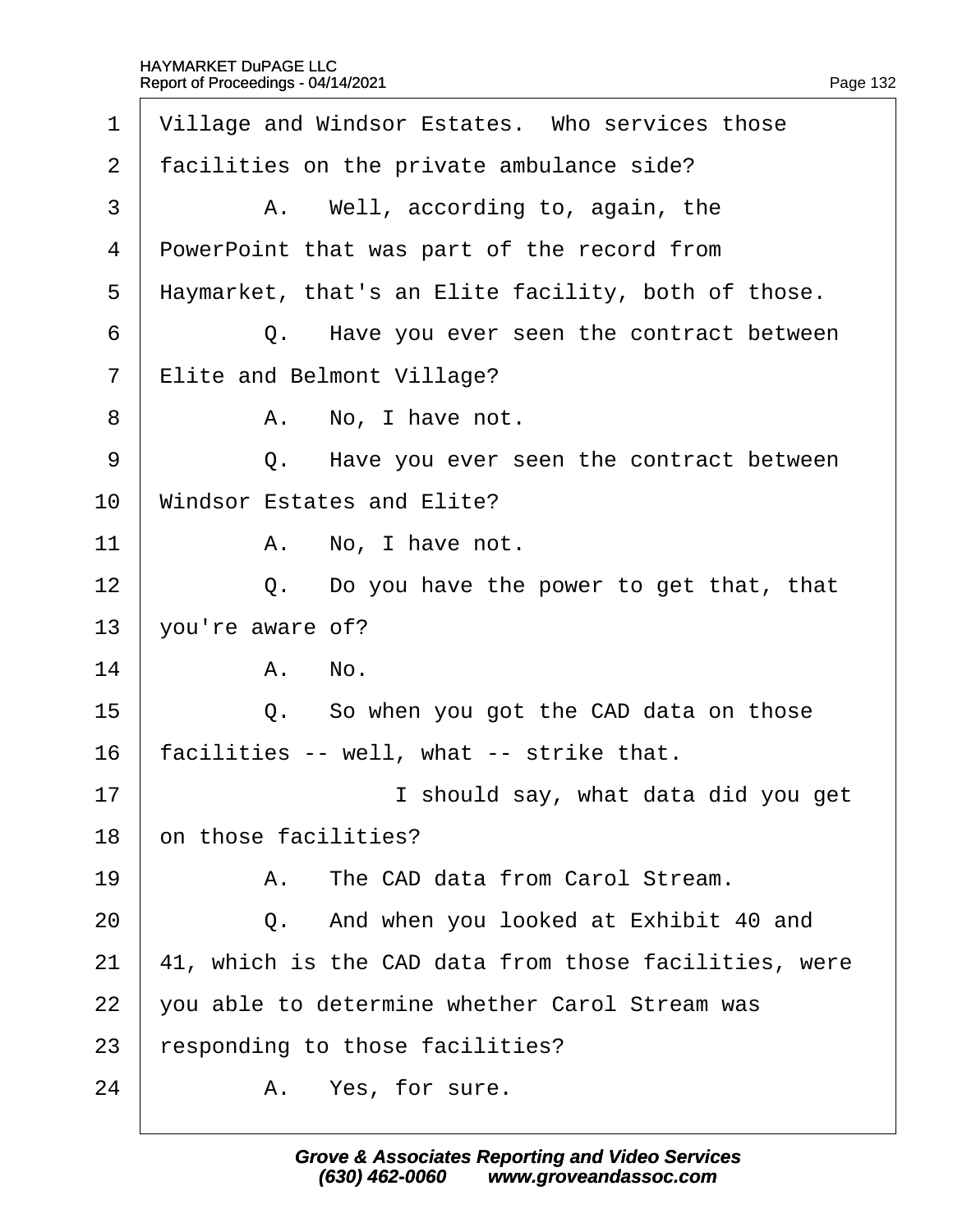| 1              | Q. All right. How many times -- however               |
|----------------|-------------------------------------------------------|
| $\overline{2}$ | you want to do it, by either Windsor or Belmont or    |
| 3              | dombined, whatever way you are most -- tell the       |
| 4              | Commission what you gleaned from that CAD data.       |
| 5              | A. It was fairly eye-opening that the Carol           |
| 6              | Stream Fire Department was going to each of those     |
| 7              | facilities. And I don't remember the exact number,    |
| 8              | but I want to say it was somewhere between 390 times  |
| 9              | to the one facility and 400-and-some-odd times to the |
| 10             | second facility, and this was on an annual basis, so  |
| 11             | well over 700 calls to these two facilities annually  |
| 12             | that Elite is supposed to be servicing.               |
| 13             | And, now, again, Carol Stream is a                    |
| 14             | bigger agency with -- I believe they have three       |
| 15             | ambulances.                                           |
| 16             | I don't know of the arrangement                       |
| 17             | that Carol Stream has with -- you know, with either   |
| 18             | of these facilities or, I should say, what Elite has  |
| 19             | with either of these facilities. It goes to your      |
| 20             | point of not seeing the contract.                     |
| 21             | Q. Did you get any other additional                   |
| 22             | information of entities served by Elite that was      |
| 23             | contained on the PowerPoint?                          |
| 24             | A. Yes. Those are the ones that were                  |
|                |                                                       |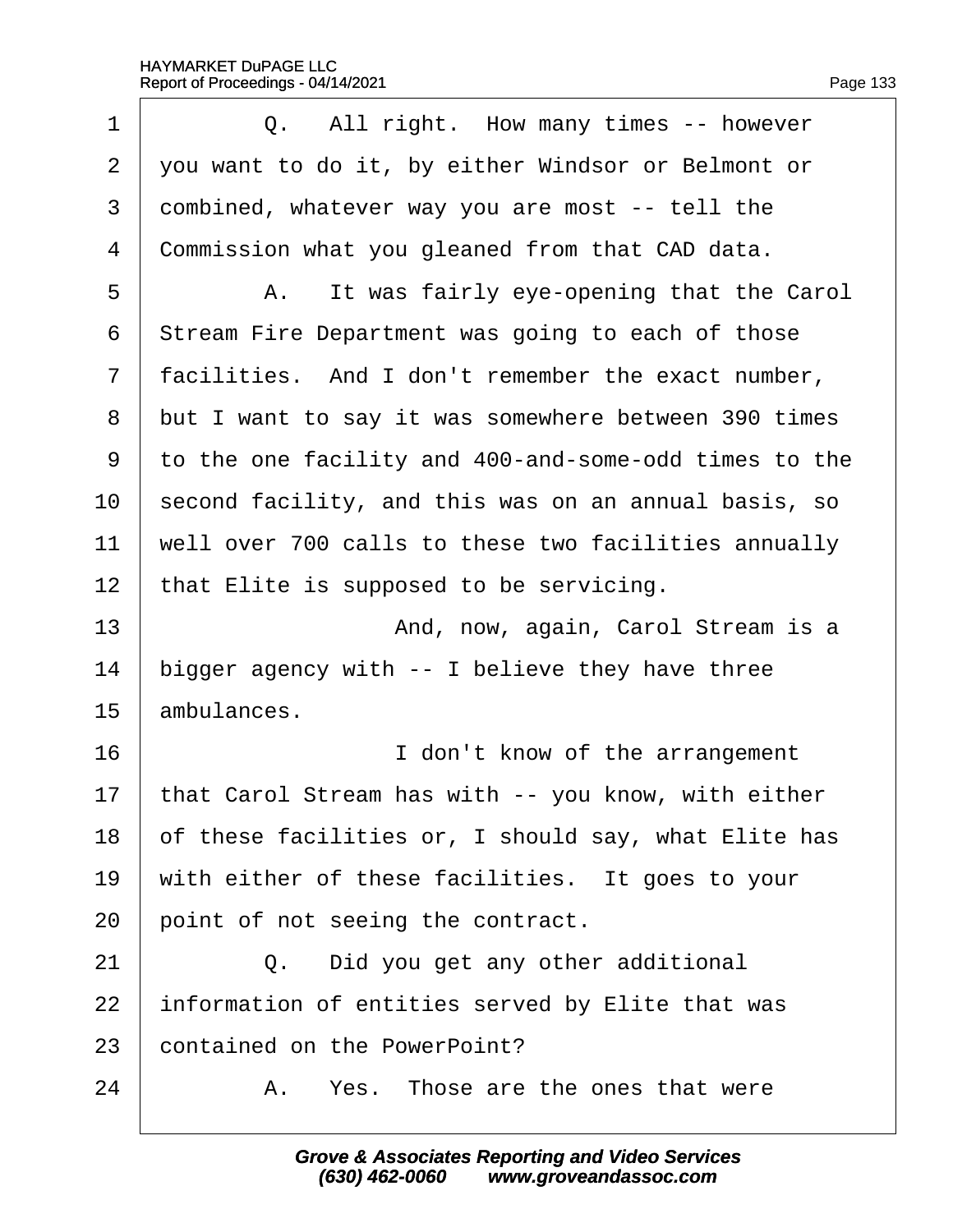| 1              | listed that were located in Bloomingdale.            |
|----------------|------------------------------------------------------|
| $\overline{2}$ | Q. And for the record, those are Exhibits            |
| 3              | 43, 44, and 45. I can pull them up, but, Chief, did  |
| 4              | you -- before we got started today did you look at   |
| 5              | <b>Exhibits 43, 44, and 45?</b>                      |
| 6              | I did.<br>A.                                         |
| $\overline{7}$ | Q. Is that the CAD data that you retrieved           |
| 8              | from the Bloomingdale Fire Protection District       |
| 9              | doncerning those facilities being serviced by Elite? |
| 10             | A. Yes.                                              |
| 11             | Q. But when you looked at that data --               |
| 12             | again, just to keep things moving along -- I don't   |
| 13             | want to beat this drum too much -- what did you take |
| 14             | away from the data that you saw from Bloomingdale    |
| 15             | Fire District?                                       |
| 16             | A. Well, it was concerning. The three --             |
| 17             | the three that are listed in the exhibits are the -- |
| 18             | the -- probably the largest number. There was        |
| 19             | actually five total there.                           |
| 20             | The -- the numbers that -- now,                      |
| 21             | this is -- if you took the three that are listed in  |
| 22             | the exhibits and then the two others that are on the |
| 23             | Haymarket PowerPoint, which, again, are listed as    |
| 24             | Elite facilities located -- all located in           |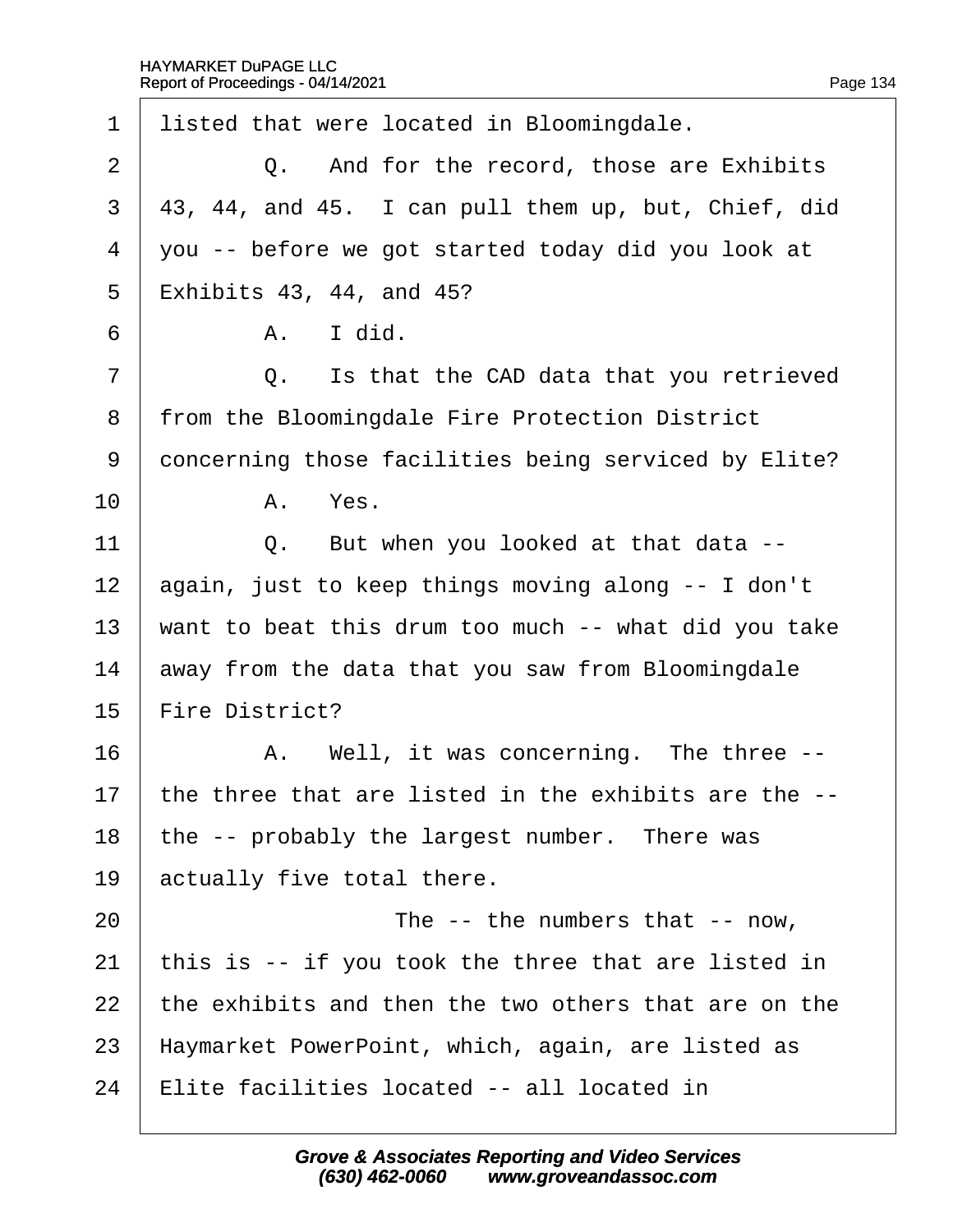| 1              | Bloomingdale, Bloomingdale ran 731 calls to five      |
|----------------|-------------------------------------------------------|
| $\overline{2}$ | facilities over 22 months.                            |
| 3              | If you do that math, that number                      |
| 4              | domes down to just under 400 calls a year that        |
| 5              | Bloomingdale is taking in between -- for all five     |
| 6              | facilities that Elite is supposed to be servicing for |
| $\overline{7}$ | them, again, with the same intent, to take the --     |
| 8              | relieve the pressure off them.                        |
| 9              | Q. All right. Now, what is your position              |
| 10             | as fire chief for Itasca Fire Protection District     |
| 11             | about Mr. Dominik's conclusion that the Haymarket     |
| 12             | facility proposed in Itasca will only generate 18 to  |
| 13             | 25 EMS calls by Itasca Fire Protection District?      |
| 14             | I think it's a bit absurd.<br>A.                      |
| 15             | Q. Why is that?                                       |
| 16             | A. Well, I think we've kind of talked                 |
| 17             | enough about this. The -- the -- the idea that the    |
| 18             | CAD data from the City of Chicago on the West Loop    |
| 19             | facility is somehow non-usable I think is the first   |
| 20             | problem.                                              |
| 21             | The -- the facility, as was stated                    |
| 22             | earlier, is the only true measuring stick that I      |
| 23             | think applies to what Haymarket is looking to do in   |
| 24             | tasca.                                                |
|                |                                                       |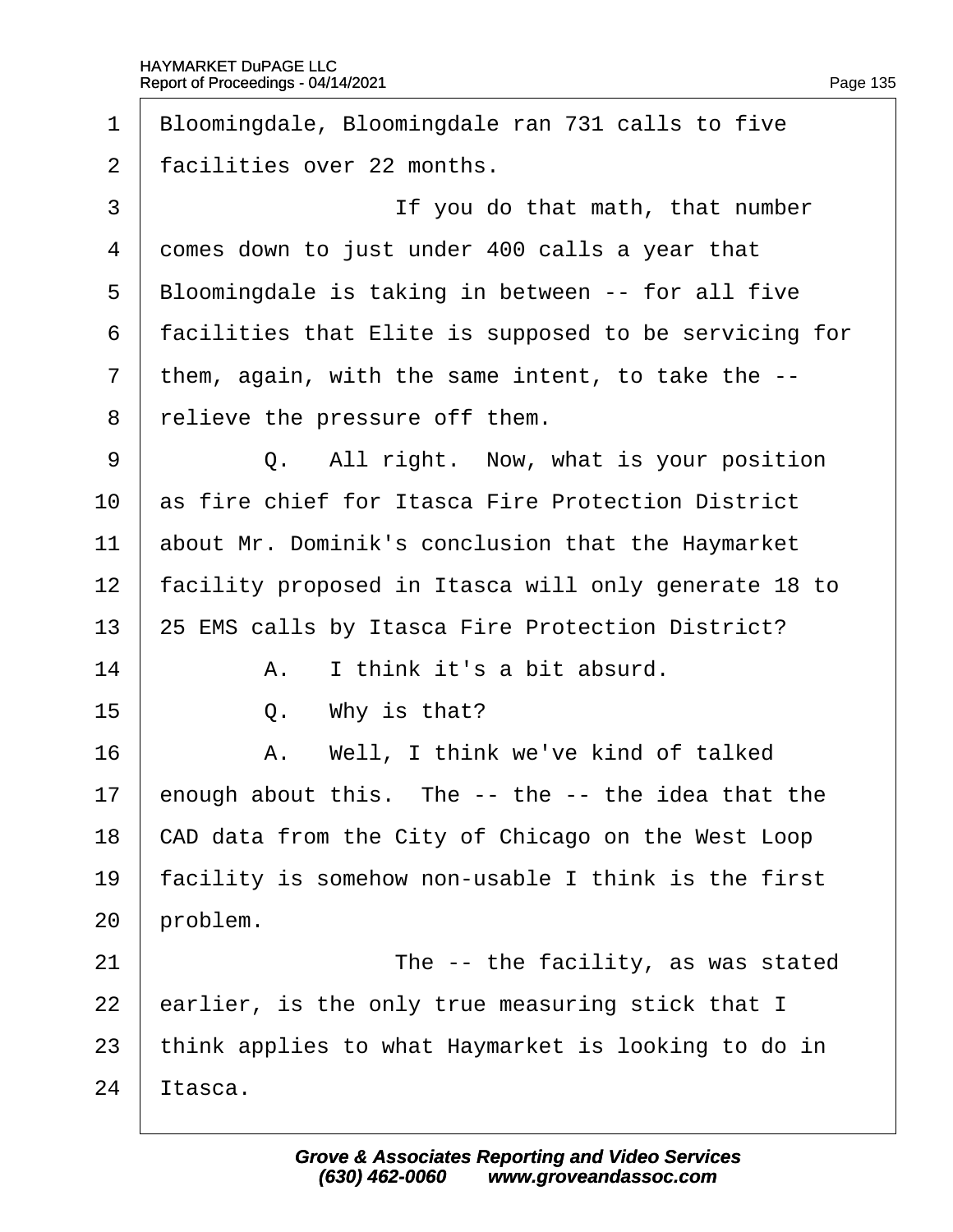| 1              | Q. Would -- would you as chief, and a chief           |
|----------------|-------------------------------------------------------|
| $\overline{2}$ | from any department of similar size, be doing their   |
| 3              | job if they didn't have some concern about the        |
| 4              | potential impact on a new project of the size and     |
| 5              | scope of Haymarket coming into their town?            |
| 6              | A. No. I think every fire chief would have            |
| $\overline{7}$ | that -- you know, that concern, and if I'm -- I       |
| 8              | believe Mr. Dominik even stated that in his           |
| 9              | testimony, that he would have similar concerns.       |
| 10             | Q. And based on the numbers that we've                |
| 11             | heard in this case, either the 18 to 25 or the        |
| 12             | estimate of 379 by Mr. Moeller, based on your 41      |
| 13             | years, what do you believe to be the most accurate    |
| 14             | based on the data that you've looked at?              |
| 15             | A. Again, with -- with the numbers that               |
| 16             | Mr. Moeller was able to extrapolate out of the CAD    |
| 17             | data from the City of Chicago and the filtering of    |
| 18             | that data down, again, I think that number is far far |
| 19             | more accurate than the number that Mr. Dominik has    |
| 20             | proposed.                                             |
| 21             | Q. And there's been some testimony about              |
| 22             | the Elite contract, but -- that may exist or was      |
| 23             | testified to exist between Haymarket and Elite.       |
| 24             | Have you seen it?                                     |
|                |                                                       |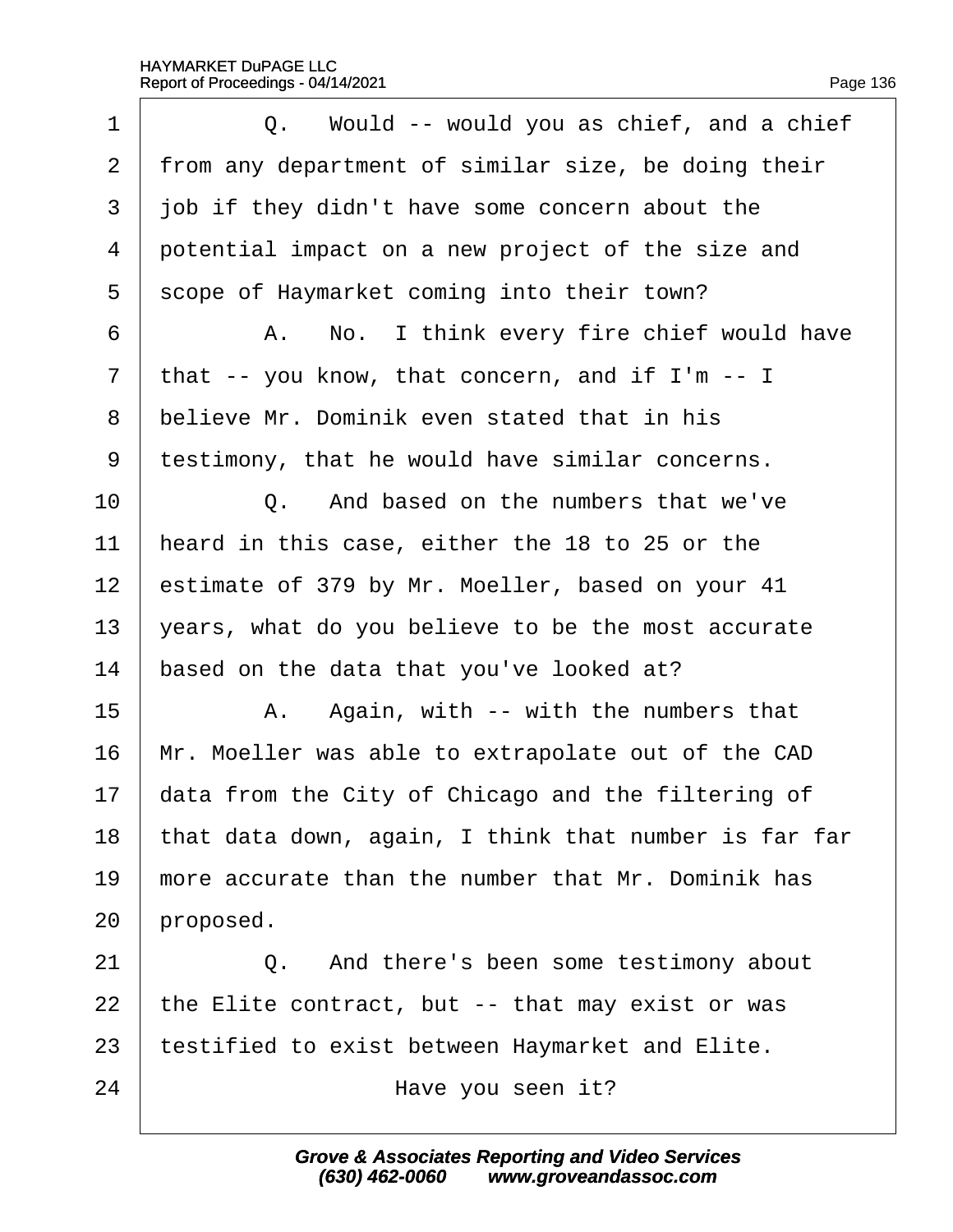| 1              | I have not.<br>А.                                     |
|----------------|-------------------------------------------------------|
| $\overline{2}$ | Q. But did you hear the testimony about the           |
| 3              | ability of the contract to be cancelled?              |
| 4              | A. I did.                                             |
| 5              | Did that cause you any concern as the<br>Q.           |
| 6              | chief of the Itasca Fire Protection District?         |
| 7              | A. Well, sure. You know, the ability to               |
| 8              | dancel the contract, we have no statutory authority   |
| 9              | or any local authority that would allow us to mandate |
| 10             | that something stays in existence or that that        |
| 11             | particular facility maintains that in place. That's   |
| 12             | certainly not something we would be able to enforce.  |
| 13             | And, quite frankly, if the contract                   |
| 14             | was to be cancelled or negated, then, once again, the |
| 15             | sole burden of response falls back to the fire        |
| 16             | district.                                             |
| 17             | Q. So as you sit here today with your years           |
| 18             | of experience in the fire service, you're not aware   |
| 19             | of any authority possessed by the Fire Protection     |
| 20             | District to mandate a facility to keep a contract in  |
| 21             | place with a private ambulance service?               |
| 22             | I'm not aware of any of that.<br>А.                   |
| 23             | Q. Well, how about do you have the ability            |
| 24             | as the Chief or does the Fire Protection District     |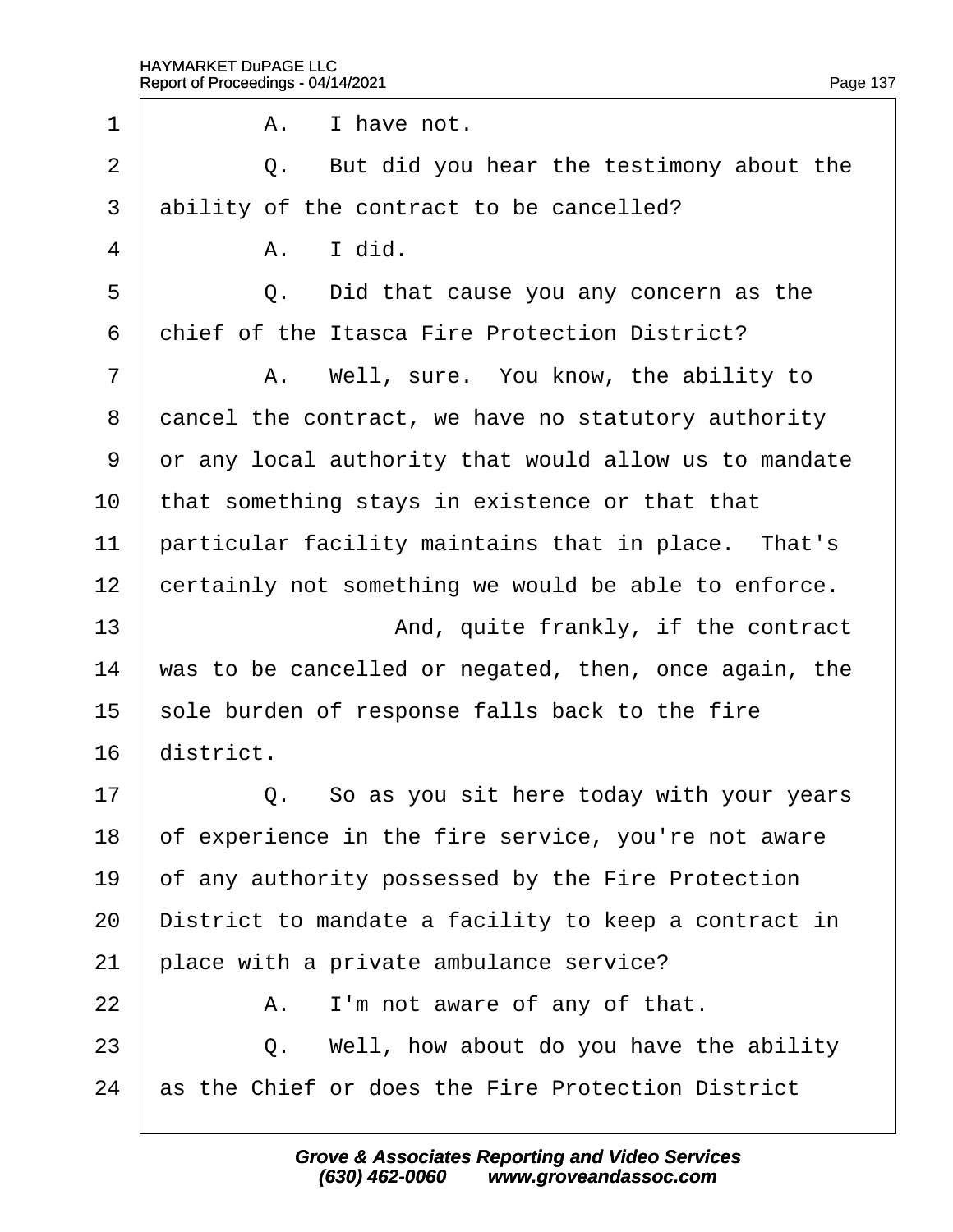1 have the ability to force a facility to enter into a 2 dontract with a private ambulance service? 3 | A. No, absolutely not.  $4 \mid Q$ . Let me ask you this question. If the 5 proposed facility gets approved and starts operating ·6· ·in Itasca and they call 911, do you have the option 7 of telling them call Elite? 8 | A. No, absolutely not. If we're called, we 9 have to go.  $10$   $\Box$  Q. I want to circle back one more time  $-$ 11 and I'm just about done here, Chief -- to MABAS. 12 **I** We've heard testimony about the 13 bollision of calls, which in simple terms is you're 14 tied up doing one thing so you need somebody else to 15 cover one of your calls. Is that your understanding?  $16$   $A$   $Yes$ .  $17$   $\Box$  Q. All right. Based on your years of 18  $\epsilon$  experience, do you have a concern if you are 19 receiving 379 new calls a year that there may be 20 problems with your MABAS partners? 21 | A. Absolutely. Absolutely. I think the --22  $\sqrt{2}$  you know, the article that was quoted earlier that, 23 vou know, was in the Patch I think illustrates that. 24 **I** When you start getting a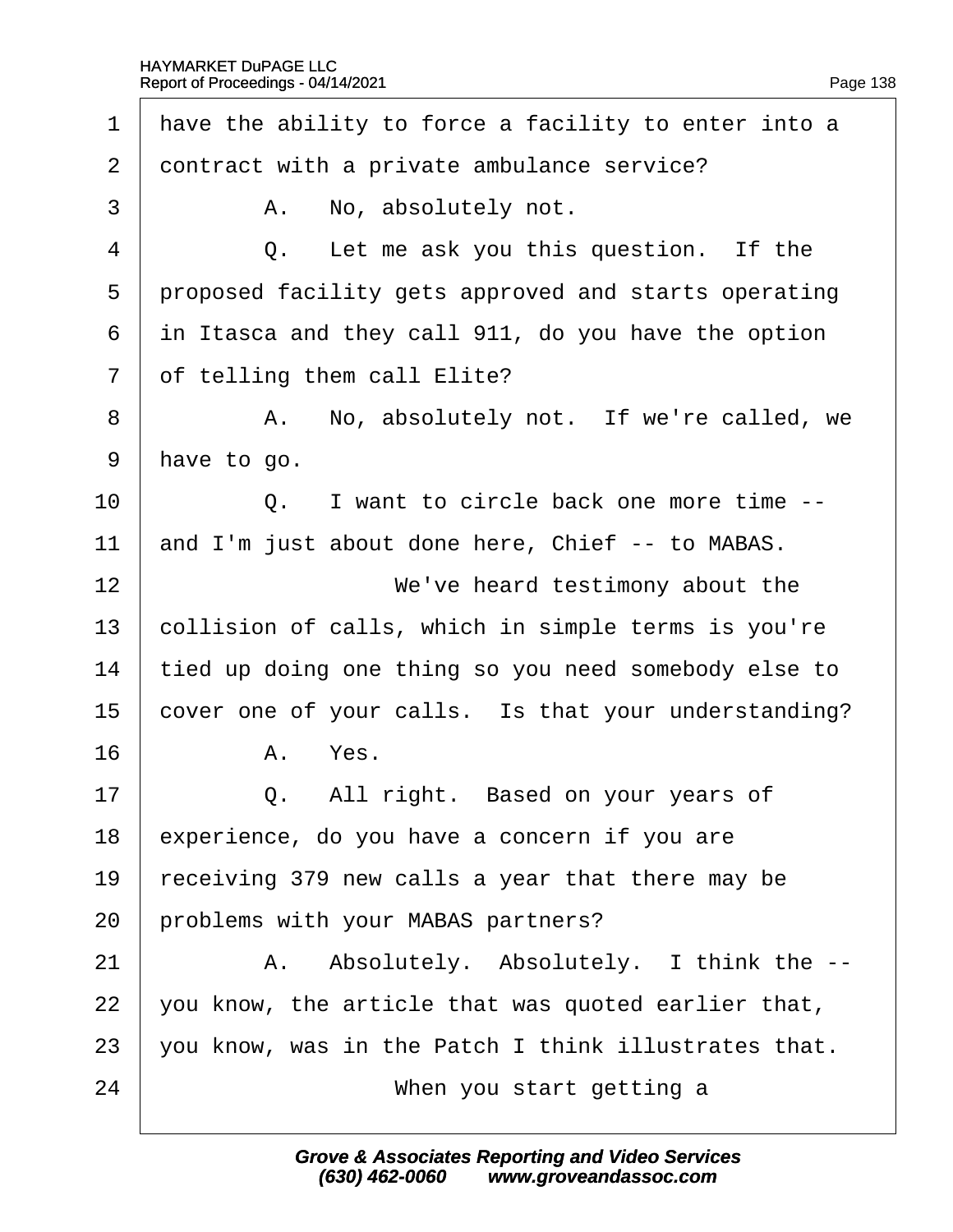1 disproportionate requests coming from one agency, 2 you're putting an undue burden on the next agency, 3 and, quite frankly, you're creating the same issue 4 for that -- potentially for that agency that exists 5 in your own community. 6 **Q.** And based on your experience, generally 7 speaking, is the travel time longer for a MABAS ·8· ·response unit versus a response from the Itasca Fire 9 District?  $10$   $\phantom{0}$  A. Oh, absolutely it is.  $11$   $\Box$   $\Box$  And, Chief, I guess I'm just going to 12 finish up with this question. You started off by 13 saying that this is not about a capacity issue. Can 14 you sum up for the Commission what it's really about 15 and the concerns you have as a fire chief? 16 | A. Sure. So my first comment would be to 17 echo what Mr. DiNolfo just said. The issue for me is 18 hot about the type of facility that's coming in here. 19 It's not about what Haymarket is or what they do. 20 **It's purely about the impact of the** 21 facility coming in to Itasca and my ability as the 22 fire chief to provide service to my community -- my 23 tax-paying community, with an influx of potentially 24 23 to 25 percent of additional ambulance calls.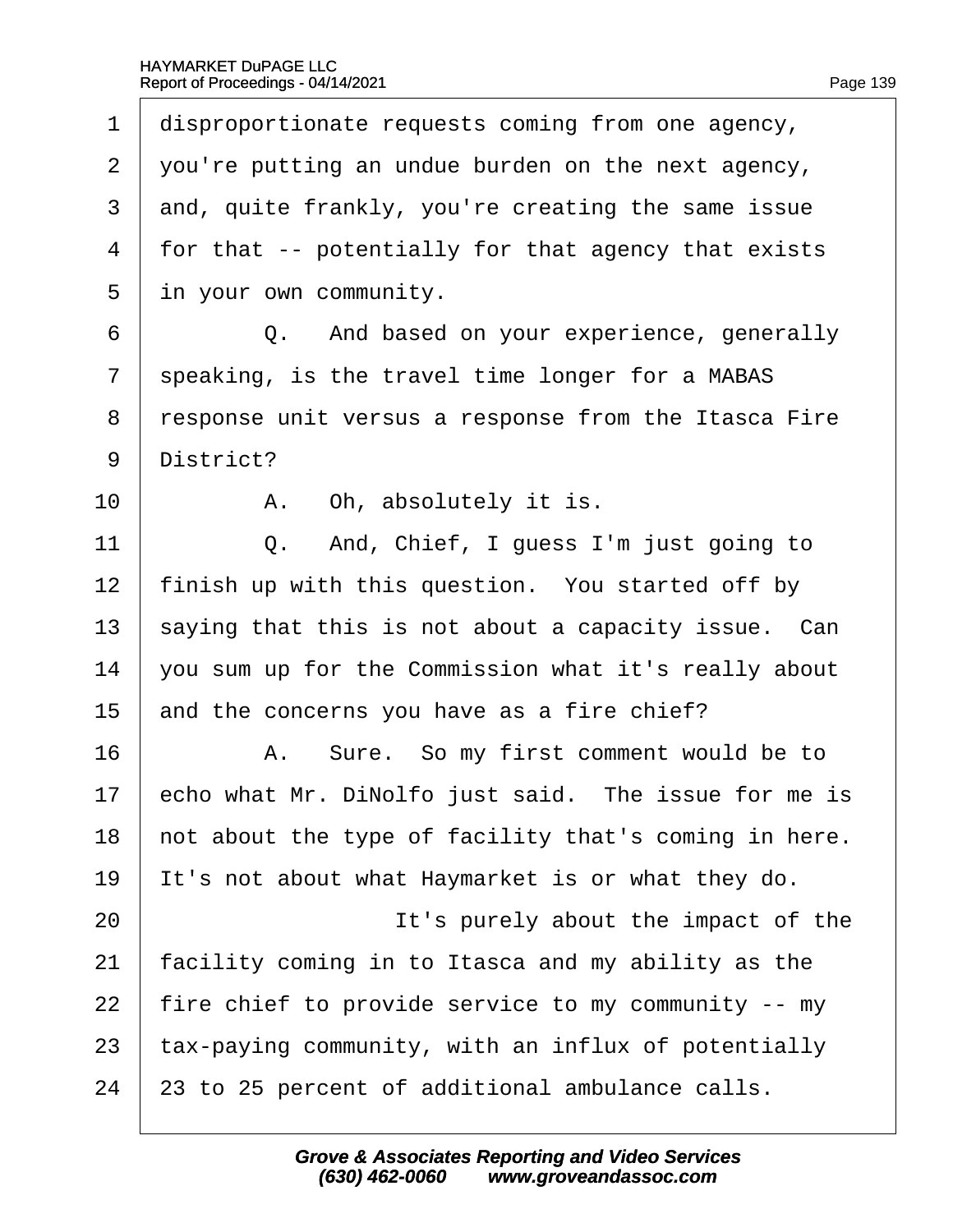| 1              | It is my feeling that that increase                   |
|----------------|-------------------------------------------------------|
| $\overline{2}$ | is going to create some very distinct issues with my  |
| 3              | ability to continue to provide that service, and it's |
| 4              | going to put a much much bigger burden on my          |
| 5              | neighbors coming in, as I mentioned just a few        |
| 6              | minutes ago, to assist us.                            |
| 7              | It's also going to lengthen the                       |
| 8              | response times for our residents to get help to       |
| 9              | them -- 911 calls and response to them in the         |
| 10             | appropriate time frame that I'm comfortable with. So  |
| 11             | those are the biggest concerns I have.                |
| 12             | The other and probably final                          |
| 13             | concern is the -- is the Elite -- use of Elite as the |
| 14             | mechanism to somehow take the burden off of us. I'm   |
| 15             | very concerned about the data that we found in these  |
| 16             | other facilities, many of which are serviced by       |
| 17             | Elite, a few that are not, but the end result seems   |
| 18             | to be the same, that the fire departments there, the  |
| 19             | authorities having jurisdiction, continue to run to   |
| 20             | these facilities not just a handful of times. This    |
| 21             | is hundreds of calls that are being dispatched to the |
| 22             | local fire and EMS departments in those communities   |
| 23             | when a private ambulance is supposed to be taking     |
| 24             | that burden off of them. So those are the real        |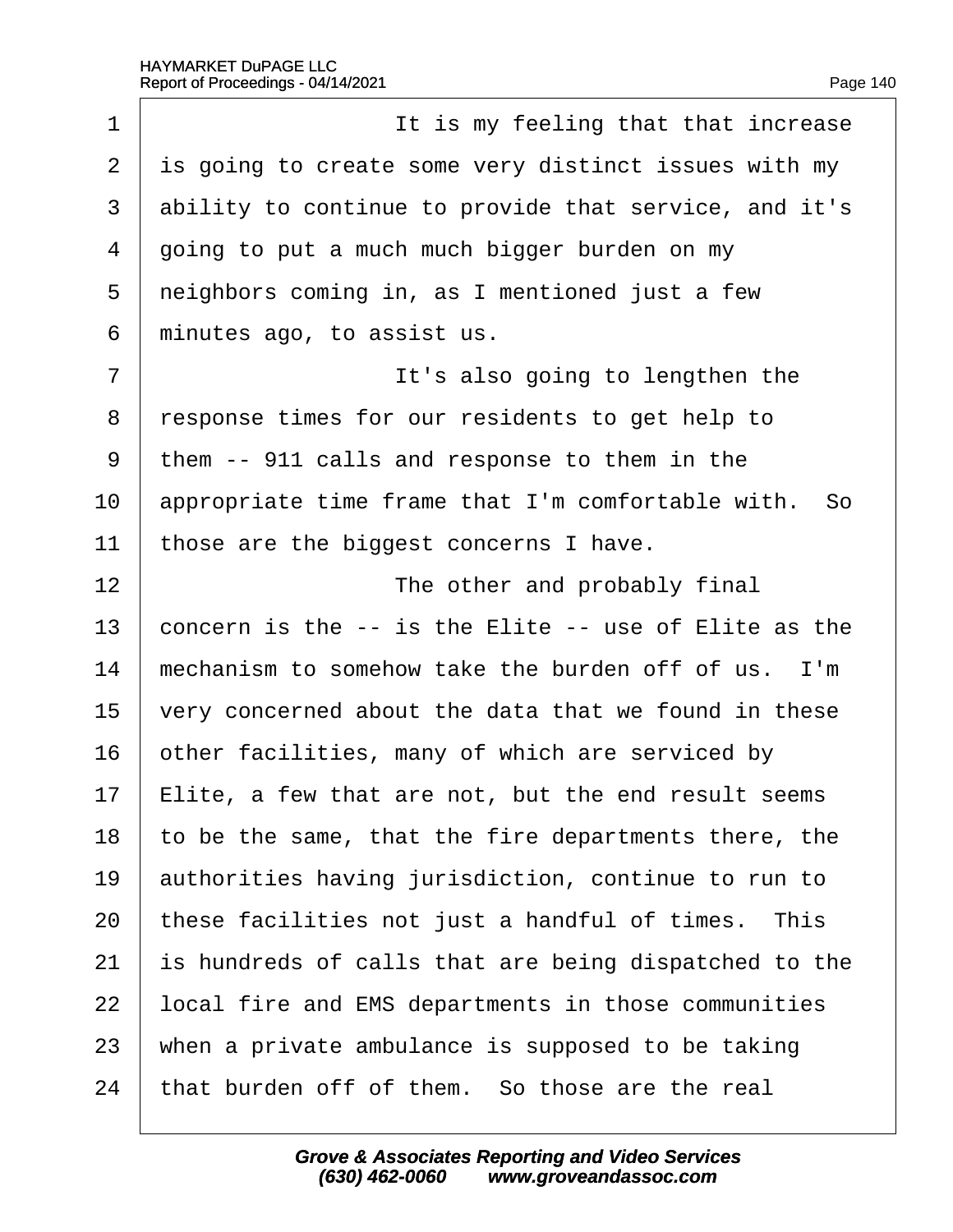1 issues that I have here.  $2 \parallel$  And, finally, the cost of, you 3 know, any additional resources to mitigate this 4 potential issue, if you will, is going to be borne 5 solely by the taxpayers of Itasca, and this is just 6 dnacceptable to me. 7 **I** There has been no talk of any kind 8 of long-term funding. Dr. Lustig talked about 9 grants, but the grants are not a long-term funding 10 solution. 11 **I** This is being touted as a DuPage 12 County site. I have heard no talk and been presented 13 with no kind of financial -- comprehensive financial 14 package issue, proposal or otherwise. In fact, I've 15 received no -- no any kind of -- I've received no 16 bificial notification from Haymarket in any way, 17 shape or form since the initial meeting other than 18 FOIA requests. 19  $\parallel$  So those are the concerns I have. 20 Again, it's not about the capacity issue. It's about 21 the impact of the facility as it stands.  $22$  | MR. DI NOLFO: Chairman Daly, that is all the 23 guestions I have. And I obviously would just move 24 for, as a technical purpose, admission of my exhibits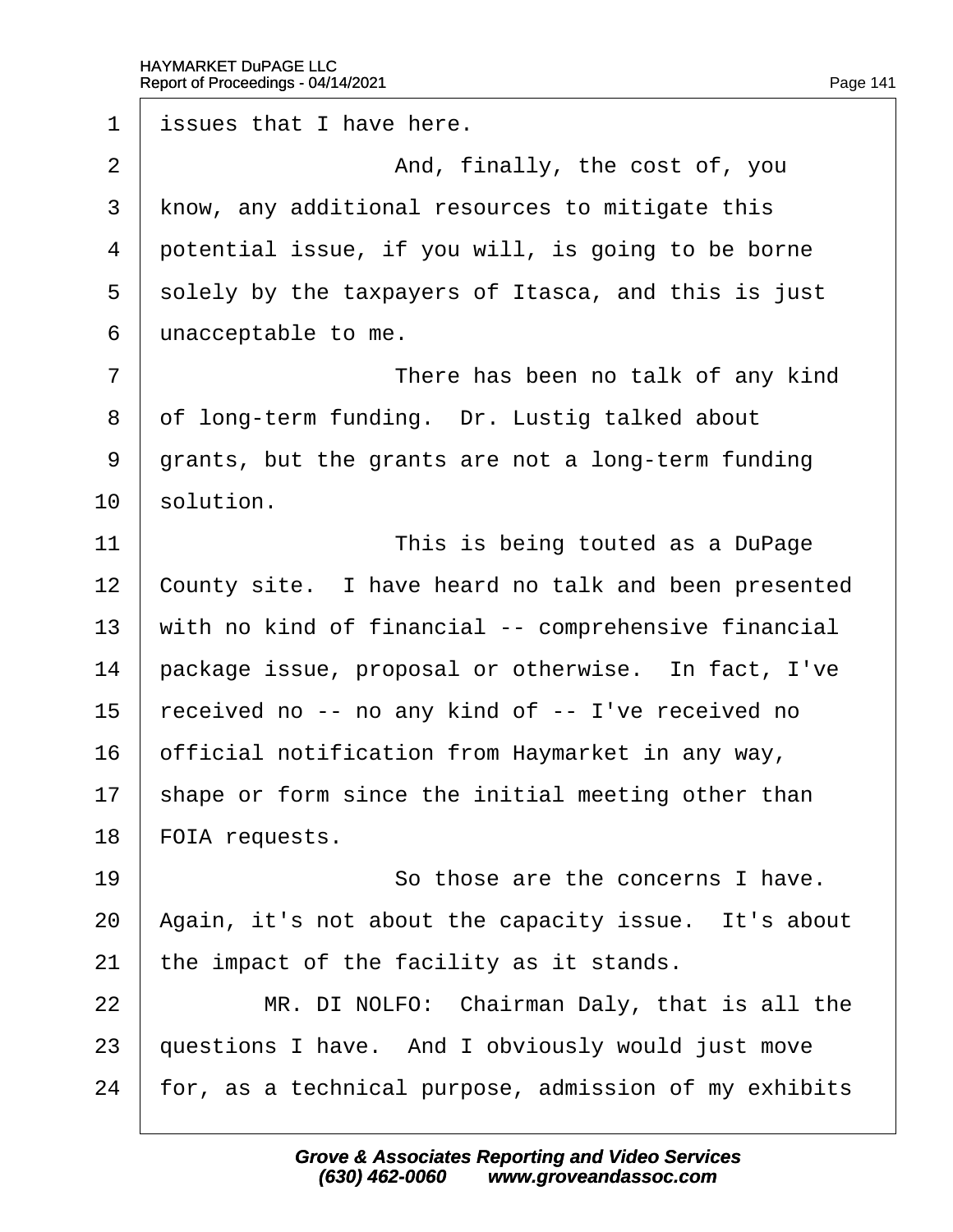1  $\,43, 44, \text{ and } 45.$ 

2 | CHAIRMAN DALY: Okay, we'll accept those

3 exhibits. Thank you.

| 4              | (Itasca Fire Protection District                   |
|----------------|----------------------------------------------------|
| 5              | Exhibit No. 43 admitted.)                          |
| 6              | (Itasca Fire Protection District)                  |
| $\overline{7}$ | Exhibit No. 44 admitted.)                          |
| 8              | (Itasca Fire Protection District                   |
| 9              | Exhibit No. 45 admitted.)                          |
| 10             | CHAIRMAN DALY: At this time, given the hour,       |
| 11             | would ask that we get a motion to continue this    |
| 12             | meeting until April 28th. Could I please get a     |
| 13             | motion from one of my commissioners?               |
| 14             | <b>COMMISSIONER HOLMES: So moved; Commissioner</b> |
| 15             | Holmes.                                            |
| 16             | <b>COMMISSIONER RAY: Second; Commissioner Ray.</b> |
| 17             | <b>CHAIRMAN DALY: Would the Secretary please</b>   |
| 18             | call the vote.                                     |
| 19             | <b>RECORDING SECRETARY MALONE: Commissioner</b>    |
| 20             | Carello?                                           |
| 21             | <b>COMMISSIONER CARELLO: For.</b>                  |
| 22             | <b>RECORDING SECRETARY MALONE: Commissioner</b>    |
| 23             | Drummond?                                          |
| 24             | <b>COMMISSIONER DRUMMOND: For.</b>                 |
|                |                                                    |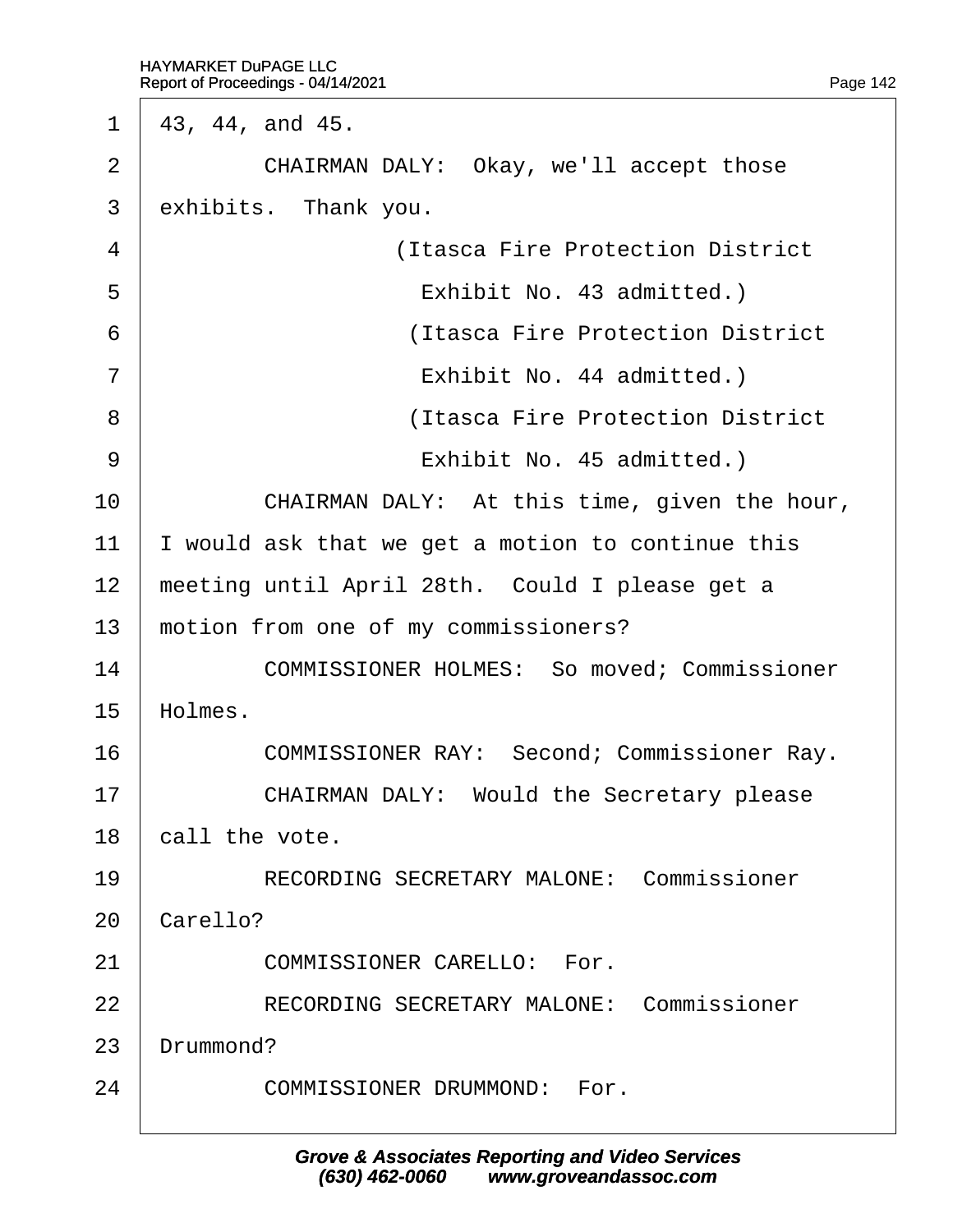| 1              | <b>RECORDING SECRETARY MALONE: Commissioner</b>    |
|----------------|----------------------------------------------------|
| $\overline{2}$ | Holmes?                                            |
| 3              | <b>COMMISSIONER HOLMES: For.</b>                   |
| 4              | RECORDING SECRETARY MALONE: Commissioner           |
| 5              | Ray?                                               |
| 6              | <b>COMMISSIONER RAY: For.</b>                      |
| 7              | <b>RECORDING SECRETARY MALONE: Commissioner</b>    |
| 8              | Russo?                                             |
| 9              | <b>COMMISSIONER RUSSO: For.</b>                    |
| 10             | RECORDING SECRETARY MALONE: Chairman Daly?         |
| 11             | CHAIRMAN DALY: For. The motion caries.             |
| 12             | At this point I would ask for a                    |
| 13             | motion to adjourn this evening's meeting.          |
| 14             | <b>COMMISSIONER HOLMES: So moved; Commissioner</b> |
| 15             | Holmes.                                            |
| 16             | COMMISSIONER RAY: Second; Ray.                     |
| 17             | CHAIRMAN DALY: Secretary, please call the          |
| 18             | vote.                                              |
| 19             | <b>RECORDING SECRETARY MALONE: Commissioner</b>    |
| 20             | Carello?                                           |
| 21             | <b>COMMISSIONER CARELLO: For.</b>                  |
| 22             | <b>RECORDING SECRETARY MALONE: Commissioner</b>    |
| 23             | Drummond?                                          |
| 24             | <b>COMMISSIONER DRUMMOND: For.</b>                 |
|                |                                                    |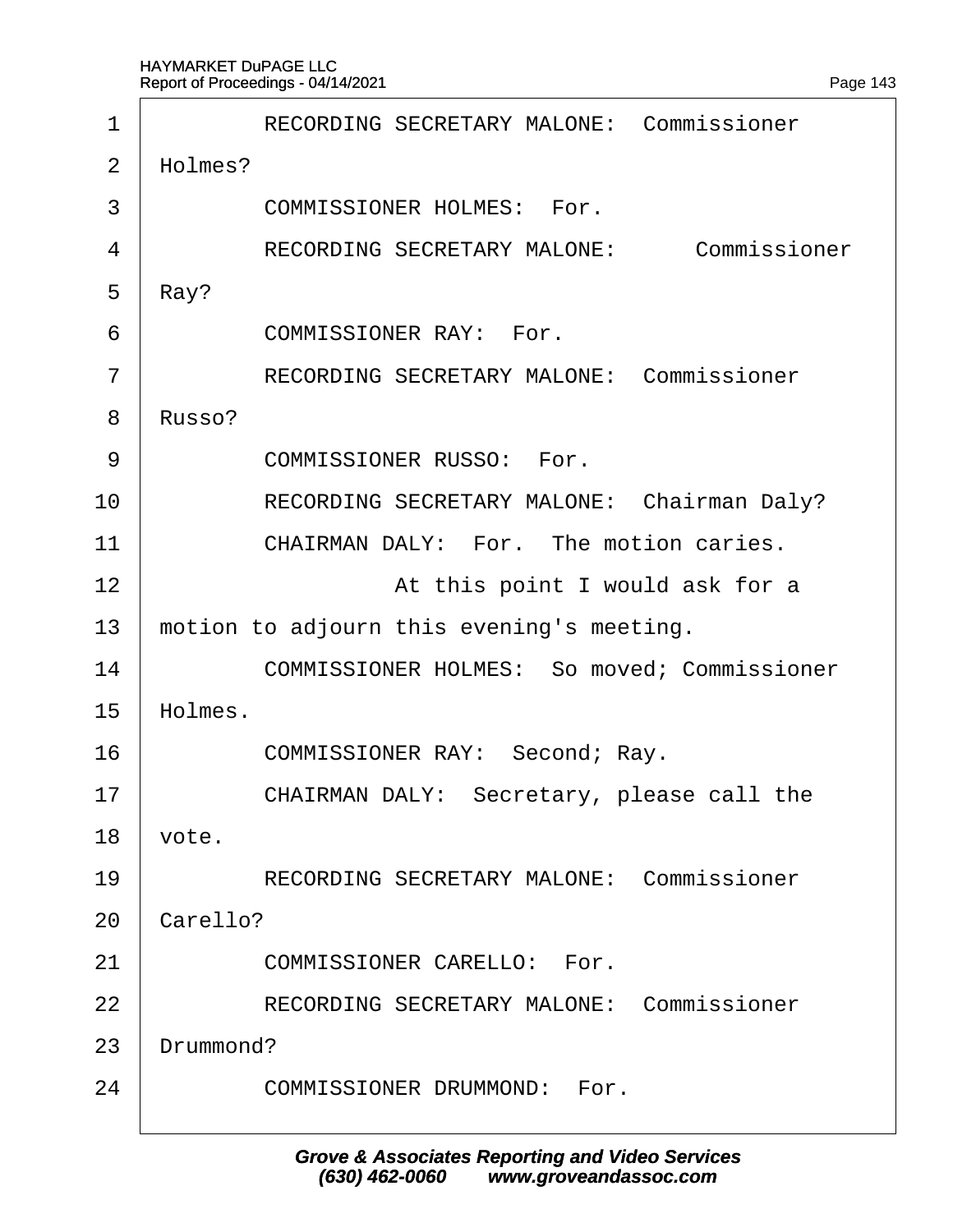<span id="page-144-0"></span>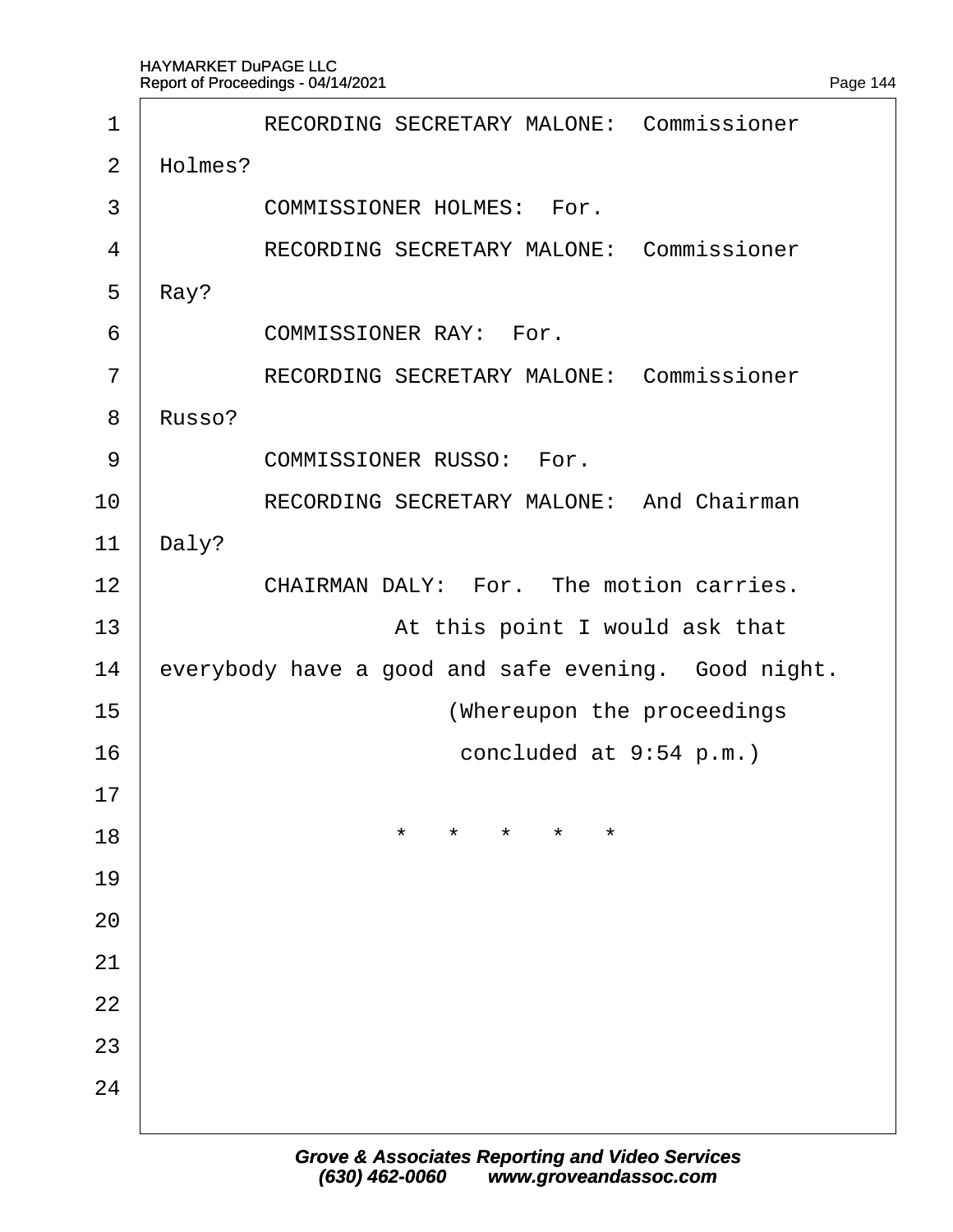| 1            | <b>STATE OF ILLINOIS</b> )<br>SS.                                                                        |
|--------------|----------------------------------------------------------------------------------------------------------|
| $\mathbf{2}$ | <b>COUNTY OF DU PAGE</b> )<br>I, Shannon M. Frey, CSR. No. 84-002277, RMR,                               |
|              | 3 CRR, do hereby certify that I reported in shorthand                                                    |
|              | the proceedings had at the Hearing in the<br>4 above-entitled cause and that the foregoing Report of     |
|              | Proceedings, Pages 5 through 144, inclusive, is a<br>5 true, correct, and complete transcript of my      |
|              | shorthand notes taken at the time and place aforesaid<br>6 heard via remote videoconferencing.           |
|              | I further certify that I am not counsel for<br>7 nor in any way related to any of the parties to this    |
|              | suit, nor am I in any way, directly or indirectly<br>8 interested in the outcome thereof.                |
|              | This certification applies only to those<br>9 transcripts, original and copies, produced under my        |
| 10           | direction and control; and I assume no responsibility<br>for the accuracy of any copies which are not so |
| 11           | produced.<br>IN WITNESS WHEREOF I have hereunto set my                                                   |
| 12           | hand this 19th day of April, 2021.                                                                       |
| 13           |                                                                                                          |
| 14           | <b>Certified Shorthand Reporter</b>                                                                      |
| 15           |                                                                                                          |
| 16           |                                                                                                          |
| 17           |                                                                                                          |
| 18           |                                                                                                          |
| 19           |                                                                                                          |
| 20           |                                                                                                          |
| 21           |                                                                                                          |
| 22           |                                                                                                          |
| 23           |                                                                                                          |
| 24           |                                                                                                          |
|              |                                                                                                          |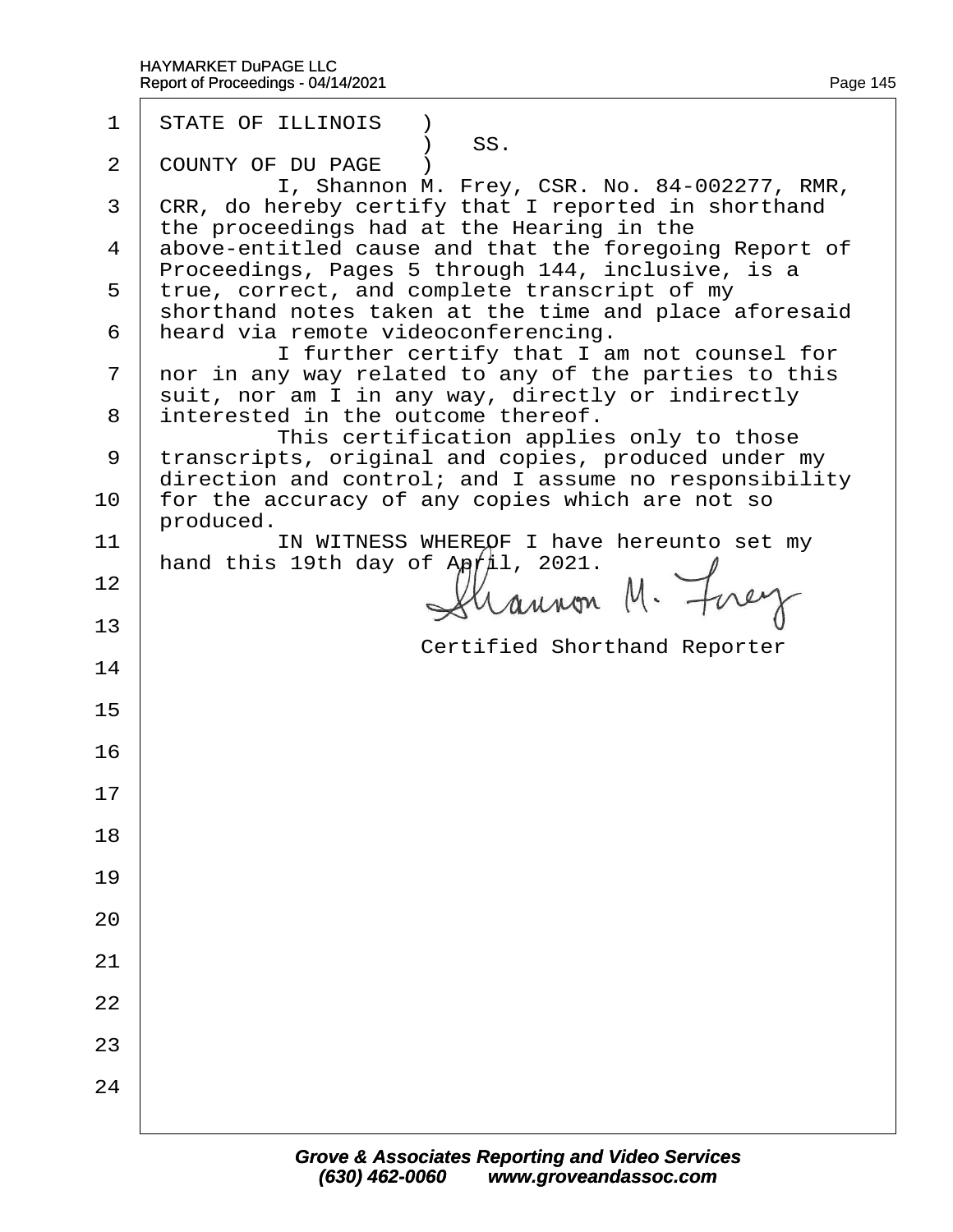Index: \$700.000.absolutely

|                               | 22 135:2                                          | 43 134:3,5 142:1,5       |                                                      |
|-------------------------------|---------------------------------------------------|--------------------------|------------------------------------------------------|
| \$                            | 23 19:1,5 22:10,15 23:4                           | 44 134:3,5 142:1,7       | 9                                                    |
| \$700,000 106:22              | 33:1 34:5 35:5,9 110:16<br>120:20 139:24          | 45 119:8 134:3,5 142:1,9 | 911 51:23 52:2 69:10,14,<br>16,18 75:1,2 83:20       |
| 1                             | 24 81:3 82:16 120:20                              | 5                        | 84:12,18 85:4 97:9                                   |
|                               | 24-hour 121:17                                    |                          | 109:6,9,16 110:3 114:2,<br>10 116:6 117:1,3 126:19   |
| 1 79:20                       | 24-hour-period 121:23                             | 50 12:11,23 16:9 40:16   | 127:17,21 129:2 138:6                                |
| 10 16:9 27:6,9 28:23          | 24/48 106:17                                      | 50,000 40:18             | 140:9                                                |
| 82:6,14 87:1 102:20<br>127:13 | 240-bed 112:2                                     | 50-acre 41:13 42:7       | 95 107:19                                            |
| 10-minute 59:21               | 25 37:3 135:13 136:11                             | 50-year-old 91:3         | 98 109:13                                            |
| 100 80:22                     | 139:24                                            | 50/50 85:1               | 9:00 81:12                                           |
|                               | 25/75 118:24                                      | 55 21:21 119:9           | 9:30 122:15                                          |
| 10:00 81:12                   | 26 97:5 105:12                                    | 56 21:21                 | 9:54 144:16                                          |
| 11 27:4,5 32:3 79:11          | 28th 91:21 142:12                                 |                          |                                                      |
| 110 126:1,9,16,20 129:13      |                                                   | 6                        | A                                                    |
| 118 68:4,13                   | 3                                                 | 60 119:9 120:14 121:16   | ability 50:15 55:21 89:8                             |
| 119 68:10                     | 3 36:15,23                                        | 60s 98:11                | 93:12 106:5 129:16                                   |
| 12 97:15,16,19 98:3,8         | 30 36:23 87:6,12,18                               |                          | 137:3,7,23 138:1 139:21<br>140:3                     |
| 14 5:2 6:1                    | 30-year 88:15                                     | 62 58:8                  |                                                      |
| 141 131:22                    | 300 130:17                                        | 67 118:22 120:13         | able 6:18,23 53:23 58:12<br>91:5,8 98:13 106:1 130:7 |
| 141-bed 130:13                |                                                   | 6:00 81:13               | 131:8 132:22 136:16                                  |
| 15 16:12                      | 375 121:15 130:17                                 | $\overline{7}$           | 137:12                                               |
| 16 121:17,22                  | 379 22:19 23:19 62:18<br>66:21 70:8 105:15 117:8, |                          | <b>about</b> 8:24 13:7 16:19<br>17:13,14 19:1 21:21  |
| $16 - 68:4$                   | 22 120:15,23 121:8                                | 7 79:23                  | 23:12 26:3 30:19 31:7                                |
| 1650 130:9                    | 136:12 138:19                                     | 7.6 26:15,23 27:12,16    | 33:6 36:18 44:18 46:17<br>58:2 62:8 63:14 64:2,17    |
| 18 81:3 135:12 136:11         | 38 57:23 58:1 110:16                              | 70 30:18                 | 65:19,20 67:6,8,10,11                                |
| 19 97:5 105:12 125:15         | 390 133:8                                         | 700 133:11               | 68:9,24 70:5 73:5 75:23,<br>24 80:18 81:12,17,21     |
| 130:6                         | 4                                                 | 731 135:1                | 84:2 88:14,24 89:11                                  |
| 19-014 6:2                    |                                                   | 7:00 81:13               | 91:4,11 92:12,15,18                                  |
|                               | 4 20:8,12                                         | <b>7th 6:3</b>           | 94:14 95:16,22,23 96:12<br>97:13,14 101:1 103:1      |
| $\mathbf{2}$                  | 40 113:7 119:8 125:8                              |                          | 104:16 107:21 108:6,11                               |
| 2,400 30:19                   | 132:20                                            | 8                        | 114:8 118:12,24 119:17<br>120:5,12,16 121:17         |
| 20 22:13 91:1 122:13          | 40/60 119:1                                       |                          | 122:13 125:16 126:1                                  |
| 20-19:5                       | 400 135:4                                         | 8 79:20                  | 129:21 130:22 135:11,17<br>136:3,21 137:2,23         |
| 2002 91:15                    | 400-and-some-odd                                  | 8,000 30:1               | 138:11,12 139:13,14,18,                              |
|                               | 133:9                                             | 800,000 41:14 42:6       | 19,20 140:15 141:8,20                                |
| 2018 90:11,16 108:5           | 41 87:22,23 88:15 106:9<br>108:19 117:12 125:8    | 860 6:5 9:22             | absolutely 88:18,22                                  |
| 2019 91:21                    | 132:21 136:12                                     | 88 102:19                | 100:5 112:16 113:1<br>121:24 138:3,8,21              |
| 2021 5:2 6:1,3                | 42 101:8,9                                        | 8:11 59:22               | 139:10                                               |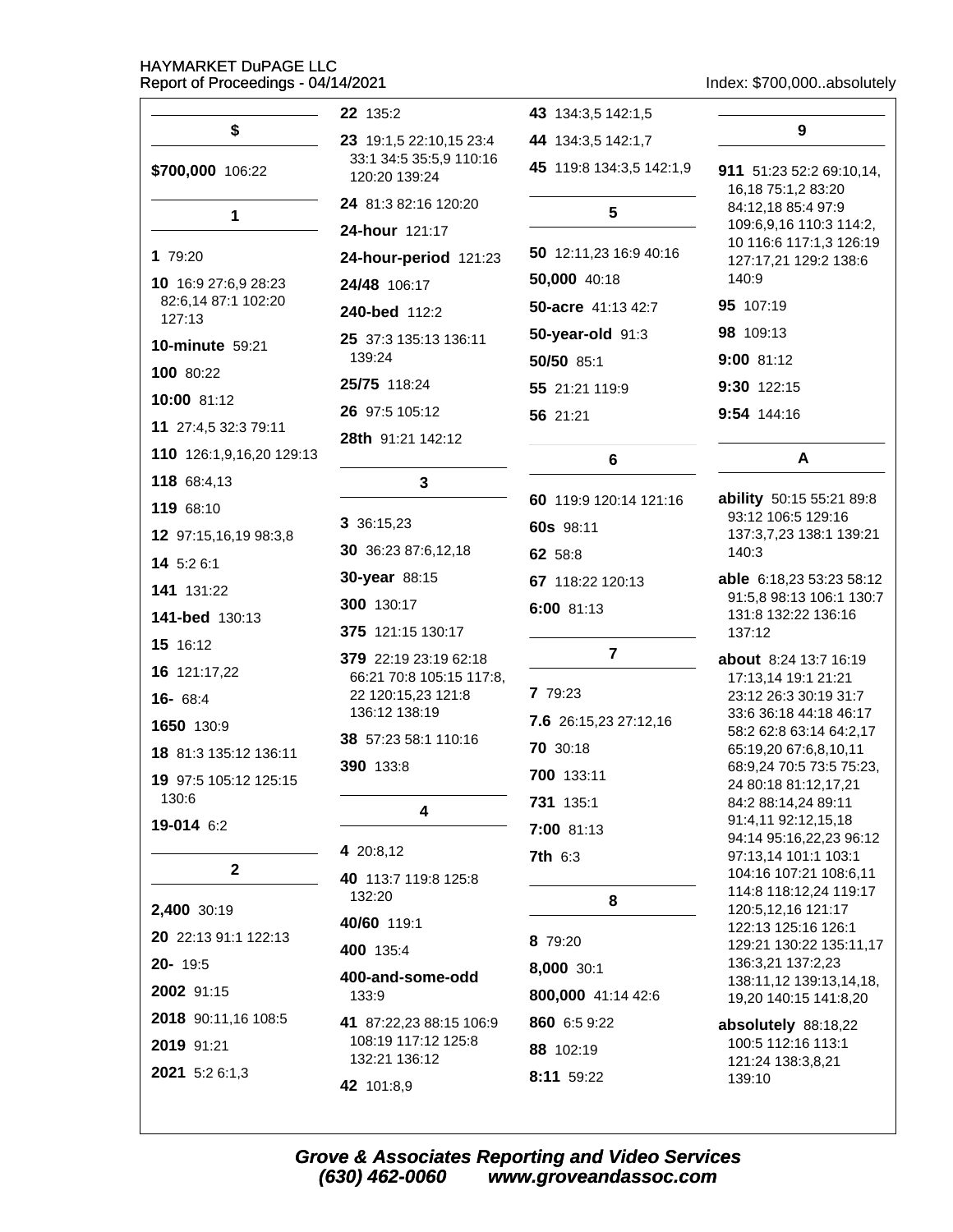| <b>absorb</b> 32:5 131:8 |
|--------------------------|
| absurd $97.5135.14$      |

**abuse** 23:6 25:2 100:10

abused 99:24

abusing 103:12

accept 59:6 142:2

acceptable 36:5,15

accessory 9:21

accommodate 47:12 71:22 96:8

accomplish 108:3

according 102:16 132:3

accordingly 127:24

accreditation 45:18.19 46:5

accurate 113:21 114:2,4 115:12 116:12,19 136:13.19

acknowledge 95:6

acres 40:16

acronym 98:10

across 8:17 23:14 29:12 66:14 80:11 107:8

action  $46:21$ 

actions 37:5

activity 56:16

actual 36:4

actually 30:1 41:7 45:7 119:18 124:1 134:19

acuity 83:24

adapt 76:12

add 32:20 35:5 36:10 37:4 42:6 91:5

addiction 88:21

**Addison 87:6 89:2** 

addition 53:21

additional 11:20,21 22:19 23:19 34:16 78:9 90:22 104:11 106:15,19, 23 107:22 133:21 139:24  $141:3$ 

address 21:7 51:14 115:4.6.8

addressed 16:12,14  $77:21$ 

adjourn 143:13

admission 114:19 141:24

admitted 125:8,15 142:5,7,9

adopted 6:13

advance 103:11

advanced 89:16 118:18

advise  $44:2,9$ 

advising 7:20

affect 28:12,17

after 6:18.23 23:18 93:19 99:17 116:4 117:14

again 14:21 16:15 25:7 28:24 31:12,20 36:17 42:21 43:20 44:12 49:22 50:2 57:9 91:13,14 92:11 99:10 104:10 105:20 108:4,8,9 115:15 116:3, 21,22 121:1,2,4 124:5 131:2 132:3 133:13 134:12.23 135:7 136:15. 18 137:14 141:20

against 88:19,22

agencies 100:17

agency 33:3 35:6 37:3 100:15,16,17 105:21 121:5 131:9 133:14 139:1,2,4

aging 87:19 91:2

ago 124:6 140:6

agree 9:12 22:17 45:4 57:8 68:17 96:24 105:5 123:21

### agreed 98:24

agreement 57:2 69:8, 23,24 95:3 99:2,3,9,11 129:11

agreements 103:22

ahead 31:24 39:10

aid 13:9.18 22:13.14.24 57:1 63:18 71:9.13 72:5 75:22 85:7 96:9 98:9 100:11,12 105:14

alarm 98:9 109:9

alarms 22:1 109:14

aligned 36:19

alleged 65:15 66:19

allow 137:9

allowed 9.5

almost 12:11 87:18 110:2

along 92:1 94:1 98:21 104:18 113:16 126:13 134:12

already 52:1 71:14,20 72:6 94:9

ALS 51:3 82:21.23 83:12,15,22 84:16,18,23 85:1,4 89:16,22,23 118:18,23 119:4,9 126:14,19 128:17,23

ambulance 12:10,12 23:21,24 24:8,14,19 25:22 29:5,8 30:18 36:2, 18 51:4,5,13,21 52:1 53:12 58:19 64:14,18 66:16 67:2,13,20 69:5 74:5 75:1,5 85:5 89:17 90:4 96:7 97:7 102:18 104:7,15 106:6,10,16,19 107:21.22 108:2.12 118:13 120:6,9,12 121:12,18,22 123:17,19 125:21 127:3,10,15 128:6,12 130:3 131:7,19 132:2 137:21 138:2 139:24 140:23

ambulances 13:1 29:12.24 65:20 68:7.15 69:1 89:12 102:2 131:4 133:15

amend 59:8

AMITA 124:19 125:12

amount 36:10,19 53:16 103:6

amusement 122:8

Index: absorb..approval

analogy 109:8,14 119:24

analyses 43:11

analysis 19:10,14 23:15,18 25:9 33:20 37:24 42:20 43:13,20 56:14 62:16 66:14 110:10 117:5 120:16

analyze 55:15 58:18 59:7 66:5

analyzed 112:12

and/or 71:10,15 72:9 76:16

Anderson 92:5

Anderson's 92:6

**annual** 29:5 36:3 105:10 133:10

annually 97:5 120:7 133:11

anomaly 130:14

another 7:6 12:22 25:21 31:5 33:8 63:19 65:13 68:9 100:16 103:18 104:6,7 106:5,15 107:21 108:1 122:1

anticipates 117:7

anticipating 28:15

apparatus 109:16 111:3

apparently 38:23 125:22

apples 70:1 112:10

applied 26:10 56:12 117:20

applies 135:23

applying 22:21

approach 47:17 51:18 73:8

approaching 108:11

appropriate 9:2,9 46:21 94:7 95:1 112:14 114:21 116:13 140:10

appropriately 45:1

approval 9:19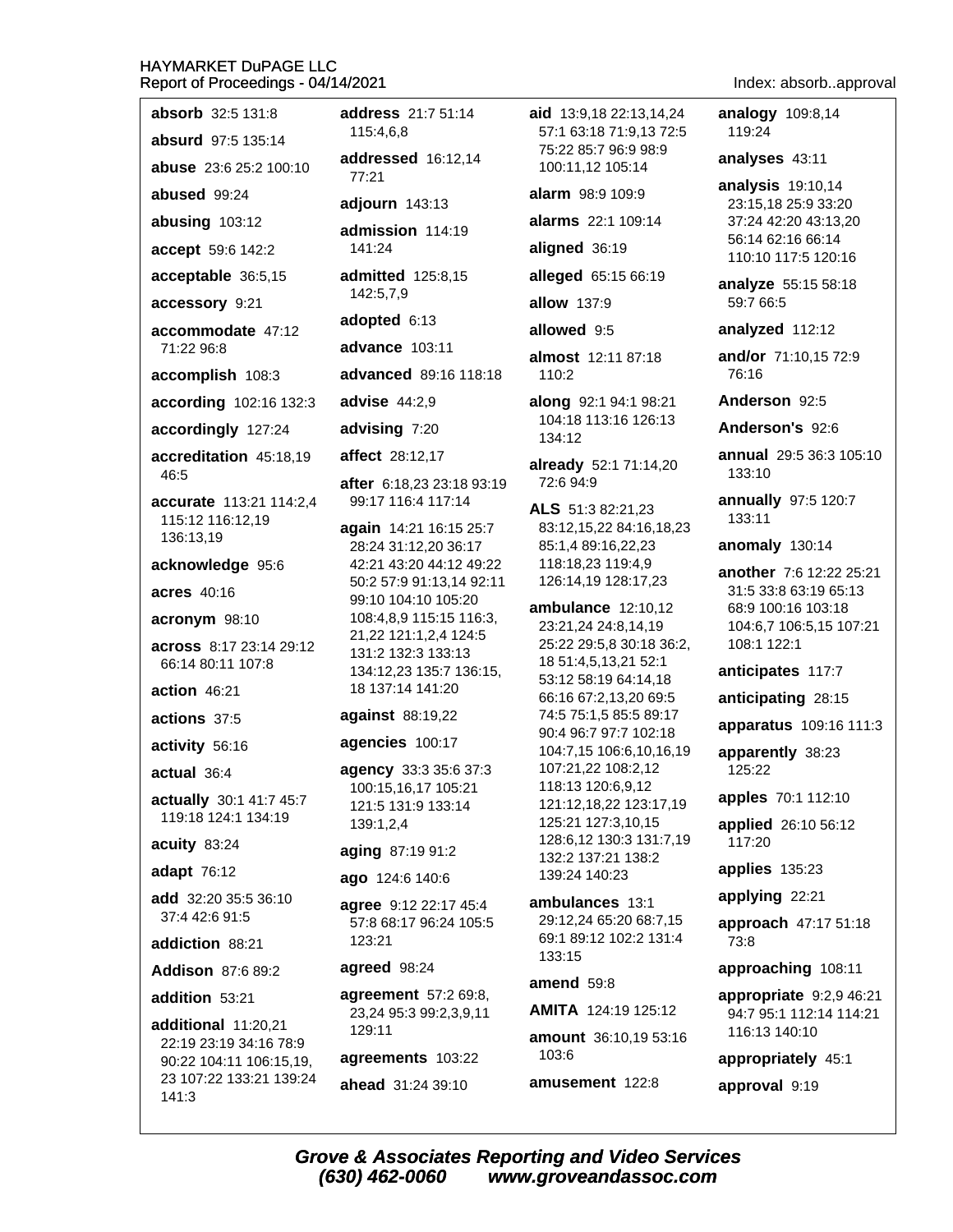| approve 90:11,21                                 | assisted 102:12                                                        | away 134:14                                               | <b>beds</b> 26:3 131:20                               |
|--------------------------------------------------|------------------------------------------------------------------------|-----------------------------------------------------------|-------------------------------------------------------|
| approved 8:16 17:18<br>138:5                     | Associates 77:9                                                        | awkwardly 31:21                                           | before 6:1 7:11,24 9:15<br>25:11 50:5 67:18 87:2,7,   |
| approximately 12:23                              | Association 26:23<br>36:21                                             | В                                                         | 14 88:11 100:4 134:4                                  |
| 106:14                                           | assume 52:9 57:3 83:24                                                 |                                                           | begin 6:9                                             |
| April 5:2 6:1,3 142:12                           | 117:6                                                                  | $B-2$ 9:21                                                | begun 94:6                                            |
| area 16:7 23:15 56:2                             | assumes 75:17                                                          | <b>B-U-R-K-E</b> 86:19                                    | behavioral 23:7                                       |
| 106:22 108:14 110:3<br>117:13                    | assuming 35:8 52:8                                                     | <b>BABAS</b> 97:14,15,16                                  | believes 99:23                                        |
| areas 29:18 108:15<br>114:13                     | assumption 35:9 59:2,5<br>74:9                                         | back 14:14,18 18:23<br>20:11 37:8 58:16 60:1,3,           | <b>belive</b> 91:21<br><b>Belmont</b> 125:6 131:24    |
| arguably 19:11 23:16                             | assumptions 18:3 28:4<br>35:1                                          | 24 100:14 102:19 118:20<br>120:11 124:22 137:15<br>138:10 | 132:7 133:2                                           |
| 24:6 33:7                                        | attach 96:2                                                            | background 114:17                                         | benefit 63:5                                          |
| arise 32:24 100:9                                | attained 87:13                                                         | backward 115:15                                           | Bensenville 102:5                                     |
| arm 99:16                                        | attempted 39:18                                                        | backward-looking                                          | big 82:2 126:7                                        |
| arrangement 15:24<br>24:7 69:20 133:16           | attention 15:8 93:23                                                   | 116:9                                                     | bigger 80:20 81:21,22<br>131:3 133:14 140:4           |
| arrival 21:24 127:24                             | attorney 7:11,20 8:3                                                   | backwards 108:24                                          | biggest 140:11                                        |
| article 30:17 31:1,7                             | attorneys 9:6 60:4 78:9                                                | balances 109:20                                           | <b>bill</b> 52:7 53:24                                |
| 100:24 101:16,23,24<br>102:10,17 138:22          | audio 14:1,12                                                          | Baldwin 94:10                                             | billable 120:3                                        |
| articulated 25:24                                | authorities 140:19                                                     | Baldwin's 93:19                                           | <b>billed</b> 119:20,23                               |
| asserted 13:15                                   | authority 104:22 105:22                                                | ballooning 105:18                                         | binding 99:11                                         |
| assertion 12:13 21:8                             | 137:8,9,19                                                             | balloons 105:16                                           | <b>bit</b> 13:7 14:2 80:12 86:5                       |
|                                                  | availabilities 71:10                                                   | <b>base</b> 36:13                                         | 89:11 92:4,13 135:14                                  |
| assertions 28:5<br><b>assess</b> 23:22 38:11     | availability 21:23 99:19<br>107:5 128:6                                | <b>based</b> 12:18,21 19:6,10,<br>12,14 22:19 24:4 26:10, | Bloomingdale 124:21<br>134:1,8,14 135:1,5             |
| 39:18 40:12 82:24 83:21<br>84:15 127:24          | available 8:22 12:12<br>18:9 26:9 51:14 74:3                           | 22 28:16 29:2,11,21 34:5<br>35:11 37:18 39:24 43:3        | <b>BLS</b> 25:22 58:20 59:3<br>82:21,24 83:9,14,15,22 |
| <b>assessed</b> 39:22 83:9                       | 96:7 99:4,12                                                           | 46:17 57:16 61:8 66:12<br>74:3 75:6 80:3 83:9             | 84:16,17 85:1 118:19,23<br>119:4,10 126:13,19         |
| assessing 83:18                                  | aval- 95:1                                                             | 84:20 99:18 108:19                                        | board 8:7,9 93:24 94:6                                |
| assessment 32:3 33:1<br>37:14 39:1,15 40:3,6,12, | <b>avenues</b> 107:16                                                  | 109:16 110:5 116:5<br>117:8,12 118:7 120:15               | <b>Board's 93:22 94:1</b>                             |
| 22 41:13 42:8,23 44:20                           | average 18:17 20:12<br>21:6 22:2 29:5,7,11,13<br>36:15,18 118:12,15,22 | 121:3 122:2 126:23                                        | body $8:9$                                            |
| 45:22 46:6 55:19 56:20<br>62:5 64:12 74:3 75:7   |                                                                        | 128:24 131:9 136:10,12,<br>14 138:17 139:6                | <b>borne</b> 141:4                                    |
| 83:2,5 113:13                                    | 119:12,13 129:13 130:8,<br>11                                          | <b>baseline</b> 17:23 21:12                               | <b>bottom</b> 27:4,5 46:15                            |
| assessments 37:10                                | averaged 30:19                                                         | 56:23                                                     | 87:10                                                 |
| 70:6 81:18                                       | averages 126:9 130:16                                                  | <b>basic</b> 25:23 118:19                                 | boundaries 38:1                                       |
| assigned 63:8 111:3                              | aware 22:12,23 23:1                                                    | <b>basically</b> 58:6 61:14                               | <b>Box</b> 98:9 99:1                                  |
| assignment 73:19<br>assist 49:19 105:3 140:6     | 25:21 31:2 40:2,5 50:21<br>51:16,17,19 53:16 55:7                      | basis 16:13 29:4 36:3<br>69:13,14 133:10                  | break 59:18,21 122:12<br>123:11                       |
| <b>assistance</b> 13:12,13                       | 56:24 84:9 93:17,21                                                    | beans $70:2$                                              | breakdown 119:4                                       |
| 54:24 107:2                                      | 100:20 125:21 132:13<br>137:18,22                                      | <b>beat</b> 134:13                                        |                                                       |

Index: approve..breakdown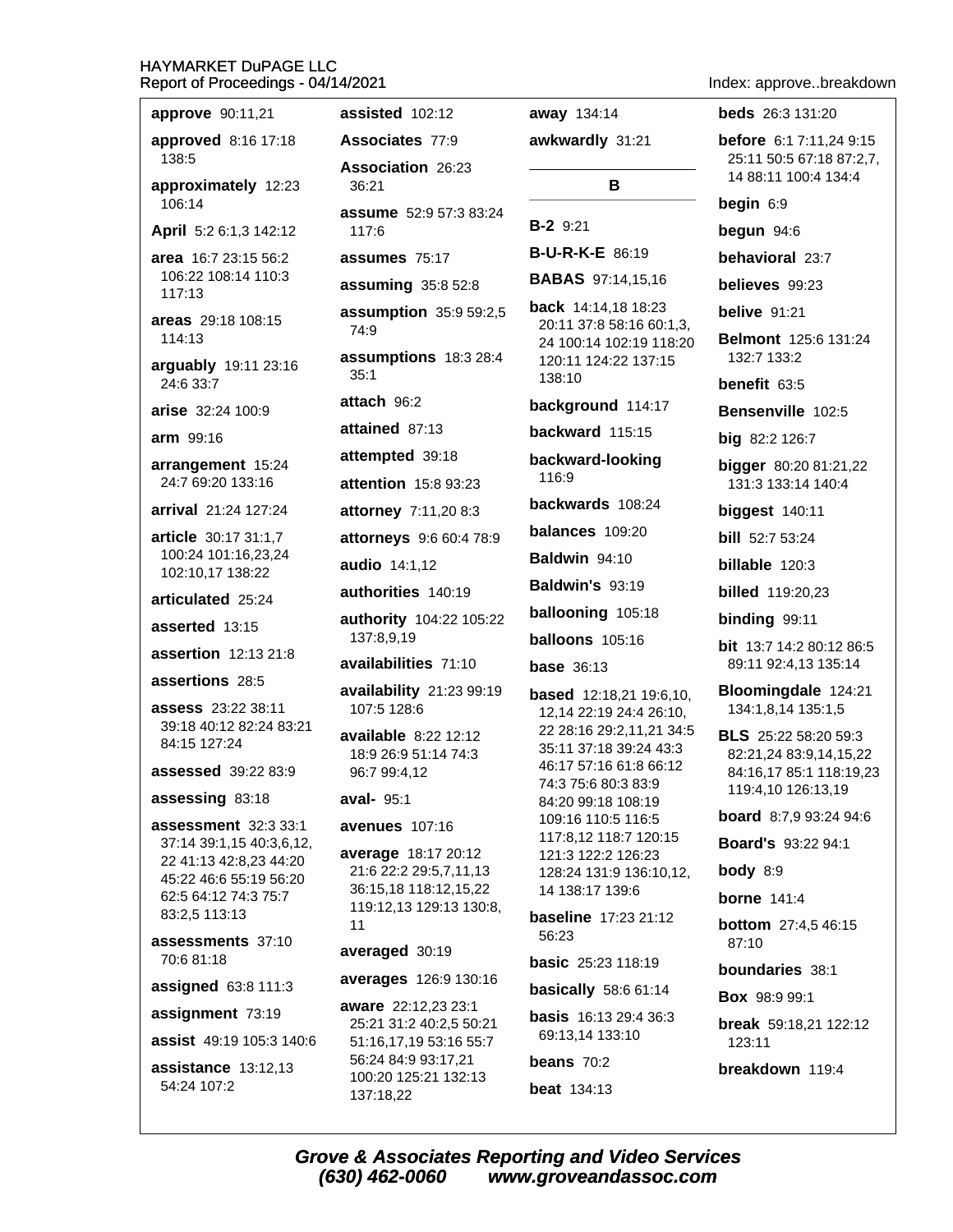- **bridge** 103:10,24
- Bridget 14:20
- briefly 120:5
- **bring 95:24**
- **bringing** 15:8 92:15
- broadly 77:7
- **brought** 67:5 93:22,24 106:12 115:2 121:1
- **Bruce** 6:10 11:4 61:5
- **budget** 107:19
- **building** 114:12 115:24 116:1
- **bunch 65:19**
- **burden** 97:8 129:12 130:4 131:7 137:15 139:2 140:4,14,24

### burdening 96:8

- Burke 6:12 24:23 62:1 77:11 86:4,7,10,18
- **Burke's** 16:6 123:9
- **business** 8:15 9:15,21 37:15 116:15
- busy 12:22 36:18 81:11
- Buy 54:23,24

## C

**Cad** 56:14 57:20 58:7,8, 14 61:16 62:13.17.22 63:7 66:5 73:24 95:6,11 108:17,19,21 109:5,20 110:11, 17, 22 111: 2, 11 112:20,23 113:8,10,18, 20 115:12 116:21 117:1, 5,8,14,15,19 123:14 130:7,16 132:15,19,21 133:4 134:7 135:18 136:16

### calculate 61:15

- calculated 36:3 63:3
- calculation 35:24
- calculations 22:20 62:23

call 5:3,4 7:13 10:6 12:22 20:3.9.12.16 21:16.17. 18,19,21,24 22:10 26:4 29:5,7 33:2,6,7 34:9,11, 16 35:7,15 36:20 37:13, 23 38:11,12,18 44:20 52:6 53:3 56:18,21,22 58:18.20 59:10 61:15 63:7 69:18 76:9 83:22 84:17,18 85:4 86:1 93:6 96:12 97:3 99:1,7 105:10 106:2 107:12 109:4,5 110:3 113:16 114:3,18, 21 115:5.23 118:22 119:18 121:5 127:17,21, 22 128:7,17 129:5 138:6, 7 142:18 143:17

### call-out 99:21

- called 13:12 30:12 58:21,22 86:11 109:24 138:8
- caller 109:16 110:4 116:6

### calling 86:3 105:14

calls 13:9 15:16 16:2.9. 10 17:2,15,23 18:5,18,22 19:1,5 21:6,9 22:19 23:16,19 24:20 25:22,23 26:15 28:7 29:18 30:1,19 31:10,17 34:10,20 35:5 36:4 41:1 51:15 53:4,6 57:17,21,24 58:7,9,11,20 59:3 62:18 66:21 70:8 71:15,20,21 72:1 75:1,6, 23 79:13,23,24 80:2,19 84:23 85:1,4 94:11 95:18 96:2,7 97:11 99:13 100:11,14 104:15,21 105:12,15,19 109:9,22 110:7 113:15 114:2,10, 14,21,22 117:7,8 120:15, 17,21 121:6,8,19 126:2, 17,19,20 129:2,13 130:12,24 131:16 133:11 135:1,4,13 138:13,15,19 139:24 140:9.21

### camera 86:4

- cancel 137:8
- cancelled 137:3,14
- capabilities 51:3 71:10 104:12,14
- capacity 31:9,17 32:5 33:23 34:15.17 57:10 71:24 95:17,22 131:5,9 139:13 141:20
- capital 53:20

car 109:12

- **Cards** 99:1
- care 128:13,18
- career 87:4
- Carello 5:7,8 10:3,4,8,9 60:7,8 79:2 122:21 142:20,21 143:20,21
- caries 143:11
- Carol 64:2 65:2.9 125:1 130:1 131:24 132:19,22 133:5,13,17
- carries 10:23 144:12

### carry 90:5

- case 6:1 9:16 12:5 36:2 40:13 41:7.8 42:14.22 51:8 57:23 61:12 82:23 83:14,23 84:15 85:6 95:16 136:11
- cases 6:19.24 43:23 82:21 128:8
- catch 109:21
- catching 115:19
- categorize 84:16,17
- categorizing 95:10
- caused 15:14 22:15 116:14
- center 84:12 102:12.13 109:6,21 125:19 127:21
- centered 101:24

## centers 110:2

- certain 36:9,13,14 110:5 115:19
- certainly 90:13 108:10 110:2 128:22 137:12

### certainty 35:4

- cetera 37:16 40:20
- CFD 95:14

### Index: bridge..chief

- **Chairman** 5:1.21.22 7:18 9:13.14 10:5.22.23 11:7,11 13:19,23 14:9, 15,18 15:6 59:16,17,20 60:22 70:13,15 71:1 72:13,17 78:8,11,16 79:6,7,10,19,22 80:14,16 81:15 82:19 83:13 84:8. 13 85:14,18,20,23,24 86:6,9 122:11,14 123:3,7 141:22 142:2,10,17 143:10,11,17 144:10,12
- chance 12:11 80:22
- chances 105:14 110:7  $121:2$
- change 15:23 66:20 70:7 83:11
- changed 66:10
- changes 66:22 83:8
- channel 6:17
- characterization 22:18  $97.1$
- characterize 16:11 85:3
- charge 52:13,19,21,24 53:10,12 54:3 56:1
- charged 53:17
- Charles 7:8
- check 23:5.9 24:12 26:8 64:11
- checks 109:19
- Chicago 19:9 22:21 26:11 29:16,19,24 39:24 40:1 56:15,16 61:16 62:14,21 66:5,6 73:24 79:14 80:1.6 93:6 95:7.8 110:3 111:12 112:3,5 113:20 135:18 136:17

### Chicagoland 23:14

chief 6:12 16:6,14,16 18:7 24:23 46:21 48:1 56:8 59:11,12 63:17 67:1 76:22 77:10 86:4,7,21,23 87:2,13 88:4,6 93:4 101:17 102:23,24 106:8, 24 107:14 108:15 112:13 116:8 121:20 123:8.13 126:4 128:16 130:21,22 134:3 135:10 136:1,6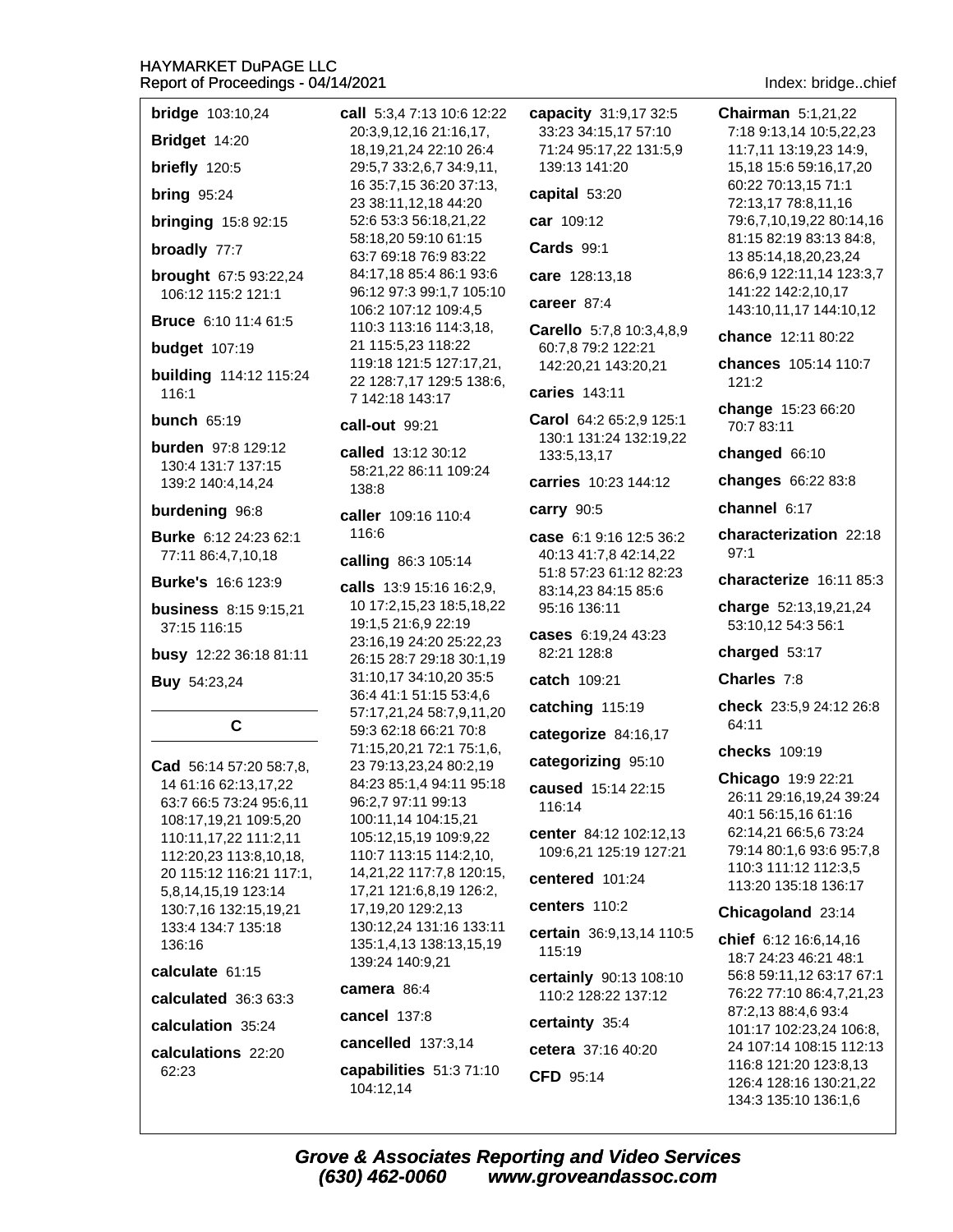# **HAYMARKET DuPAGE LLC**

Report of Proceedings - 04/14/2021 137:6,24 138:11 139:11, 34:10 76:11 81:9 138:13 company 58:19 15.22 collisions 35:7 comparable 24:1 chiefs 16:4 17:9 100:4 13 26:3 61:20 64: combine 118:21 111:14,16,18 131 choose 24:21 116:22 combined 133:3 comparables 11 choosing 23:20 comfortable 140:10 compared 17:19 chosen  $94:10$ **comment** 6:18 9:2 comparison 82:5 **Chuck 7:19** 19:17,21,22 35:14 139:16 comparisons 81 circle 138:10 compatible 45:23 commentary 30:6 circling  $120:11$ commenting 74:7 competitive 69:5 circumstances 8:19 commercial 37:16 completely 70:1 cite 67:24 40:18 82:4 component 56:6 cited 18:19 26:20 Commission 5:2 6:2.13 83:7 7:20 8:1,6,8,21 9:10,16 **cites** 20:8 comprehensive 38:21 45:19 46:5 60:3 citing 27:7 31:5 43:4 141:13 63:1 67:17 68:23 70:17 72:18 78:18 86:17 88:24 city 29:16,19 38:9 42:5,9 compression 81 92:2 98:7 101:20 108:18 43:8 44:2,3 66:5 95:6,11 comps 19:9 23:5 117:4 123:16 126:1,5 112:4,8 113:20 135:18 21 136:17 127:17 133:4 139:14 concern 17:2,13, Commissioner 5:6,8,9, claim 18:20,21,23 23:23 25:20 76:15 88:24 36:6 11, 12, 14, 15, 18, 20 7: 12, 121:21 123:15 12 14, 15 10:1, 3, 7, 9, 10, 12, clarification 55:11 136:3,7 137:5 138 13, 15, 16, 18, 19, 21 60: 7, 140:13 8,9,11,12,14,15,17,18,20 clarify 20:24 78:20,22,24 79:2,4 concerned 140:1 Class 9:19 82:12 122:18,20,21,23 123:1 concerns 16:197 clear 41:23 61:10 65:14 142:14,16,19,21,22,24 100:20 120:16 136 143:1,3,4,6,7,9,14,16,19, 88:19 89:24 91:10 109:1 139:15 140:11 141 21, 22, 24 144: 1, 3, 4, 6, 7, 9 112:18 122:5 128:17,20, concluded 31:22 24 129:15 commissioners 142:13 144:16 clearer 14:5 commitment 69:13 concludes 31:8, click 72:23 committed 12:22 conclusion 57:12 clicking 14:7,8 15:1,4 common 17:6,11 63:17 62:17 63:2 117:7 client 12:5 communicated 77:5 conclusions 28: clinician's 83:4 **communities** 16:5 **Concord** 102:12 22:14 29:15 48:15 51:17 close 13:24 40:15.18 concurrence 72: 52:22 140:22 41:14,22 concurrency 17: community 9:21 16:12, closed 103:24 19:4 21:18 33:4 34 14 29:22 33:16 37:12,14, closer 112:10 119:8 35:7 72:4,8 76:10 18 38:14 39:19 42:18 23 81:3,10,24 121 44:15,18 45:1,2,21 46:7 closure 103:10 76:15 80:11 82:15 89:10 concurrent 17:2. **closures** 103:15 96:6 99:14,15 103:5 18:5,22 21:9 34:19 62:1 107:13 139:5,22,23 65:21 71:15,20 72:1 collected 53:20 120:7 75:23 comp 19:7,12,16,21 26:5 collision 21:18 33:4

 $34:6$ 

Indev: chiefs..convene

|                 | INGEX. CHIEISCONVEN                                                                                                              |
|-----------------|----------------------------------------------------------------------------------------------------------------------------------|
|                 | <b>condition</b> 83:11                                                                                                           |
| 7 25:2,         | <b>conditions</b> 83:8                                                                                                           |
| 8<br>:12        | conduct 37:23 41:13<br>43:13,19 44:6                                                                                             |
| 1:21            | <b>conducted</b> 11:20 40:22<br>42:8 43:10                                                                                       |
| 5               | conducting 37:12 44:18                                                                                                           |
| :18             | confident 19:13 113:19                                                                                                           |
| 3               | confirm $45:12$                                                                                                                  |
|                 | conflict 19:3                                                                                                                    |
| 75:9            | connection 14:11,12                                                                                                              |
| 69:6            | conservative 62:24<br>63:4,9 117:17 118:6                                                                                        |
| 8:23            | considerable 45:5                                                                                                                |
| :2              | <b>considered</b> 38:22 41:8<br>47:16 128:22                                                                                     |
| 24:16,          | construction 103:21                                                                                                              |
|                 | constructions 103:15                                                                                                             |
| 14<br>189:6     | <b>consulted</b> 17:8                                                                                                            |
| 6:7             | contact $84:3$                                                                                                                   |
| 3:18            | contacted 92:5                                                                                                                   |
| 5               | <b>contained</b> 56:13 66:10<br>75:17 111:2 133:23                                                                               |
| 74:5,8<br>6:9   | contemplate 76:12                                                                                                                |
| 1:19            | <b>continue</b> 67:4 123:8<br>140:3,19 142:11                                                                                    |
| 16              | continued $6:29:24$<br>11:12                                                                                                     |
| 2,13            | continues 103:3                                                                                                                  |
| 135:11          | continuing 16:13                                                                                                                 |
| 13<br>6         | <b>contract</b> 12:6 26:6 65:9,<br>12,15 66:19 67:1 77:6,13<br>78:5 99:8 129:16 132:6,9<br>133:20 136:22 137:3,8,<br>13,20 138:2 |
| 1,4,10<br>4:4,9 | contracted 69:4                                                                                                                  |
| 80:18,          | <b>contracts</b> 25:12                                                                                                           |
| :1              | contractual 25:14                                                                                                                |
| 14,23           |                                                                                                                                  |

control 33:15 convene 122:14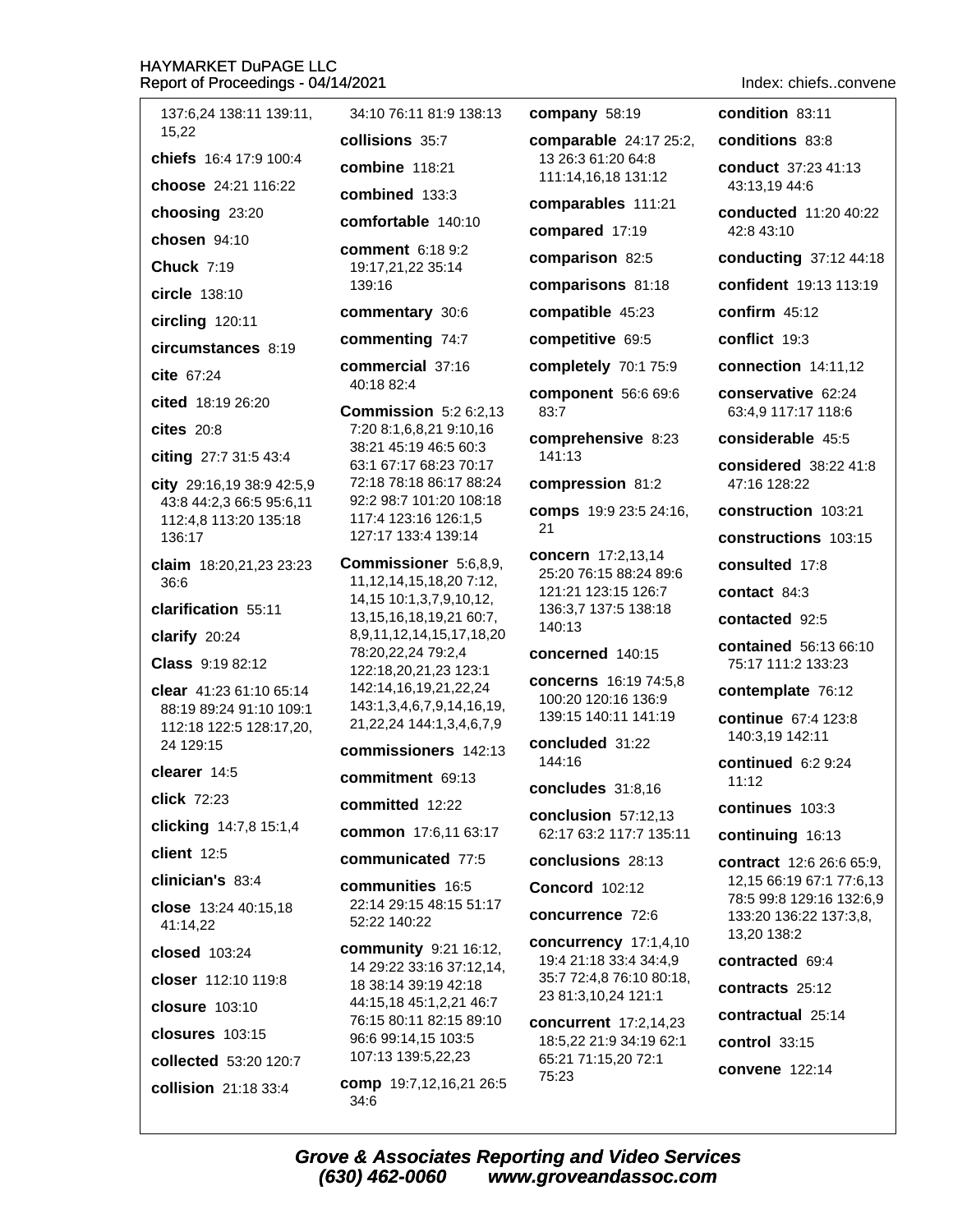conversation 64:1 creating 139:3 67:10 120:12 conversations 77:10 118:10 coordinated 47:17 correct 12:3.7 18:23.24 68:11 70:11 25:15 27:18 31:11,19 32:8,9,15 35:8,12 39:5 46:24 47:7,8 52:7,13 53:11,21 54:2,5 56:9,22 57:24 58:24 59:10 62:10, 11,14,15,20 66:22 68:7 71:10 73:11,21 74:6,14, 15 75:15 76:2 77:14,16 88:5 89:21 111:10 113:6 128:20 48:17 corrected 23:12 correctly 27:8 44:6 64:7 84:14 correlate 80:2 129:11 correlation 70:2 corresponds 26:18 cost 106:10,23 107:22  $141:2$ Dale 87:5 costs 53:20,24 106:21 council 42:15 44:2,9 **counsel** 7:8 65:8.18 67:5 country 33:12 66:14 **county** 67:6,8,12,19,22 68:6,10 69:2,3 75:3,4 87:24 88:8 108:13 141:12 couple 28:19 82:8 88:11 96:23 120:18 128:2 court 7:22 11:2 50:2 60:5 86:7 cover 104:5,19 138:15 COVID-19 6:15 crackling 14:9 create  $140:2$ created 22:10 57:10 creates 9:9

creative 48:16 crews 127:24 128:9 criticisms 65:24 113:24 cross 61:8 64:17 67:23 cross-examination 6:10 9:5 11:8.12 67:18 68:5 70:4 71:3 81:17  $\text{cross-walk } 44.13$ crossing 103:15 curiosity 131:20 curious 13:17 15:15 current 15:16 17:16 33:23 57:16 72:5 86:20 91:16 93:5 111:20 curve 79:12,14 81:1 D Daly 5:1,21,22 9:14 10:5, 22,23 11:7 13:19,23 14:9,15 15:6 59:16,20 60:22 70:15,22 71:1 72:13,17 78:8,16 79:6,7, 10,19,22 80:14,16 81:15 82:19 83:13 84:8.13 85:14,18,20,24 86:6,9 122:14 123:3,7 141:22 142:2,10,17 143:10,11, 17 144:11,12 data 12:14,16 13:2 17:18 18:23 20:23,24 24:13 25:5,6 26:9 29:2 31:4 34:4 56:15 58:8 61:16 62:13,22 65:1 66:5 73:24 74:3 84:10 94:9,22,23 95:3.6.11 108:17.21.23 109:2,5 110:12,17,22 111:2,7,11 112:14,20 113:8,10,18,20 116:9,12, 21,22 117:1,2,3,5,8,15, 19 118:1,7 119:2 123:14 124:24 125:3 126:18 129:9 130:7,16 131:24

132:15,17,19,21 133:4 134:7.11.14 135:18 136:14,17,18 140:15

date 7:6 95:5

day 79:23 80:4,19 81:3 82:6,14,16 89:5,14 98:17 113:8.9

day-to-day 104:2 107:1

days 121:10,17,18,23

daytime 81:14

deal 105:19

dealing 107:12 126:2

dealt 108:17 126:24

decade 26:17 27:15

decades 26:21,24 27:10,16 48:13

decision 8:10 16:15  $25:1.4$ 

declare 5:22

decline 28:10

dedicated 25:18 69:17

deemed 57:23

define 16:1

defined 58:14

definitely 49:5

definitive 34:4,22

definitiveness 77:22

degree 112:7 114:23

deliberate 9:9 77:17

delivered 76:19

demand 15:13 16:19 19:11 21:10 22:23 23:17, 24 24:14,19 32:5 33:13 37:6,17 38:19 39:18,23 47:13 58:18 61:22 63:3 64:15 65:20 82:8.11.15. 18 100:16

demands 13:6.16 18:9 29:22 57:10

### depart- 30:18

department  $23:1724:5$ 29:19 33:2,10,15 38:2,

## Index: conversation..development

10.11 41:12 42:16 43:21. 22 53:23 55:16 56:19 57:1,9,20,22 58:21,22 59:2,8 63:20 64:15 89:3 93:7 95:8 97:24 98:2.15 99:23 102:1 107:1 115:13 131:3,17 133:6 136:2

department-related 56:16

departments 16:16 17:4.8 30:19 36:7 43:7.8 65:4 87:24 98:12 100:21 101:2,5 104:13 124:13, 17 140:18,22

depend 84:4 85:9,13

depending 21:24 33:16 44:10 45:6 119:10

depends 54:22 83:18

deployment 51:16

deputy  $87:13$ 

derived 20:10,20 22:20

deriving 23:15

describe 19:14 79:12 90:7,9,12

designed 69:11 75:2 83:23 96:10 100:12 103:4 104:2,5,19

desire  $12.21$ 

detail 49:3

details 50:16 88:12

deteriorate 83:12

determine 16:18 93:11 116:14,19 130:7 132:22

determined  $42:19$  124:3

determines 127:22

determining 115:13

develop 17:4

developed 98:11

developing 7:24

development 9:18 38:15 41:15 42:6,16 81:23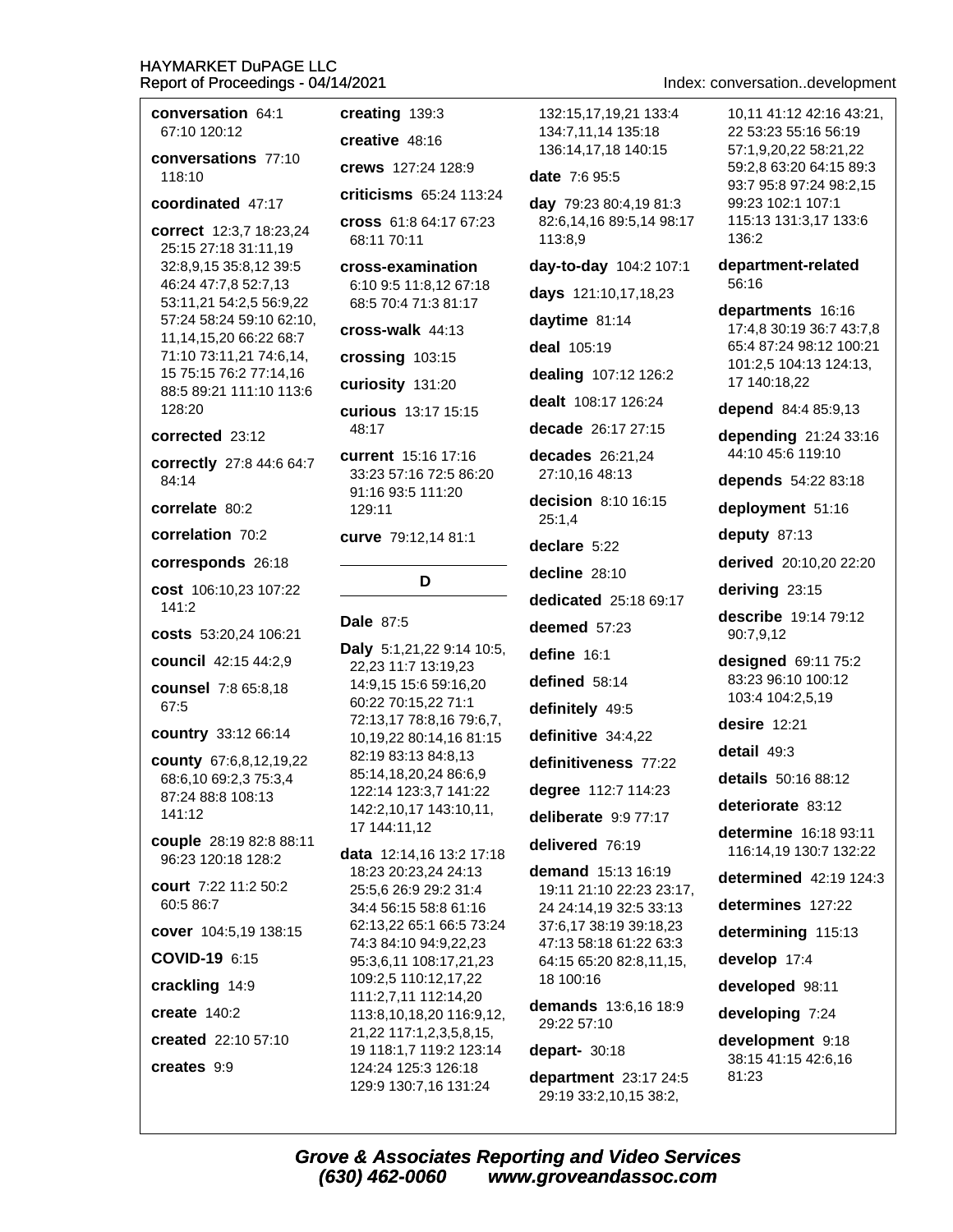developments 43:2 47:6 81:21

### deviation 29:13

**DI** 19:17,19 30:4 35:18 40:23 46:10 48:9,21 49:22 53:6 54:13 61:2,4 67:24 68:4,13,17,21 70:13 75:16 78:11 85:18 86:3,14 101:7,11,14,15 122:11,16 123:10,12 141:22

### diagnosed 83:15

### DICKSON 68:3

dictates 1171

difference 26:11 82:7  $124:12$ 

difficult 14:3 74:17 85:12 111:7

### diligence 41:4

diminished 23:24

Dinolfo 6:11 23:8 35:15. 17 59:16 60:24 70:15 73:5 77:10 78:12 85:16, 24 86:9 123:8 139:17

Dinolfo's 70:21 123:4

direct 57:4 84:3 86:13

**directed** 47:21 73:8

directly 20:17

director 93:1

 $dis- 101:1$ 

disagreement 108:16

discrepancy 94:9

discuss 26:5 93:19

discussed 17:9 46:22, 24 47:5 74:4

discussion 18:6.12 48:1 76:6 77:2,4 92:18 100:3,8 120:5,24 122:10

discussions 56:3 76:21  $100:8$ 

disparity 101:4 102:15, 22

dispatch 109:21,24

110:1.2 118:20 dispatched 69:17 129:2  $140.21$ dispatcher 110:4,6  $127:22$ dispatches 127:23 dispatching 109:15 disposal 131:4 disproportionate  $139.1$ dispute 101:2 distinct 140:2 distinctive 109:19 distinguish 45:15 distribution 79:14 district 9:22 13:5.9 15:13 16:20 20:4,16,23 22:13,24 24:22 27:24 31:8,16 32:4 38:2,24 40:7,8 47:6,11,15,20 48:8 49:21 50:13 52:12, 16, 18, 19 53: 9, 17 54: 11, 21 55:23 64:20 66:21 70:9 73:16 76:2,7,16,17, 22 78:2 85:6 86:22.24 87:3,8 89:12,13 90:8,19 91:5,18 93:18 94:16 95:17 101:8 102:8 103:18 104:1,20 105:4, 24 107:15,17 110:16 116:16 119:3.5 120:8 121:7,21 123:20 126:13 127:5,9,23 134:8,15 135:10,13 137:6,16,20, 24 139:9 142:4,6,8

**District's 21:20 28:2** 95:17 119:20

division 97:14,15,16,19 98:3,8 99:10,20

documentation 11:21

documents 70:6

dollars 106:14 108:6

**Dominik 96:14 97:23** 105:1 111:21 117:24 118:3 119:12 126:14 136:8,19

**Dominik's 95:12 96:24** 105:9 108:16 118:12 135:11

doubt 63:5

down 28:8 111:8 117:19 118:1 135:4 136:18

downtown 29:16

dramatically 105:17

draw  $74:2$ 

drive  $125:13$ 

driven 43:20 82:8

drivers 82:18

drum 134:13

Drummond 5:10,11 10:11,12 60:10,11 78:24 79:1 122:23 142:23,24 143:23.24

due 6:15 8:11 41:4 96:6

duly 11:5 86:11

Dupage 6:5 31:18 32:6, 13 57:11 87:24 88:8 89:7 141:11

### Dupage's 31:10

duplicate 58:11 63:6 109:22 110:23

earlier 18:11 43:10 46:1 104:10 107:7.18 115:14 135:22 138:22

E

echo 139:17

echoed 130:23

effect 6:14 38:1 126:2

effective 74:18

efforts 16:17 17:5

element 33:9

elements 38:20.21 52:23 82:8

eliminate 64:19 73:10, 16

eliminated 58:11.13 63:6,7

Index: developments..entertain

### eliminating 73:6

Elite 23:21 24:8.14 25:13 26:4.6 31:11.19 47:18 64:14.18 65:4.9.16.20 66:19 69:21 73:9 74:11, 18,20 84:17 123:16,19 124:2,10,11,15 125:21 126:2,8,12,21 127:10,19 128:19 129:1,5,8,17 132:5,7,10 133:12,18,22 134:9,24 135:6 136:22, 23 138:7 140:13.17

Elite/forest 129:11

Ellenbecker 32:18 70:22,23 71:2,4 72:11,13 78:13,14

Elmhurst 101:1,5 102:1, 17.20

elsewhere 51:19

**EMD** 109:24

emergency 8:12 51:12 55:4 109:24

emergent 54:5

employed 64:14 97:24

employs 64:13

**EMS** 20:4 26:15 28:7 30:9,12,24 33:12 69:6 71:8,18 79:24 80:2 88:7 89:9 116:24 120:21 130:5 135:13 140:22

end 15:2,21 109:4,5 140:17

enforce 137:12

enforcement 55:19,20 56:5.6 99:16

engaged 76:4

engine 89:5,20,22,23 90:1,5 91:14 104:7

enough 50:16 53:24 90:10 108:5 135:17

ensure 45:2 47:17

entailed 92:3

enter 138:1

entertain 9:23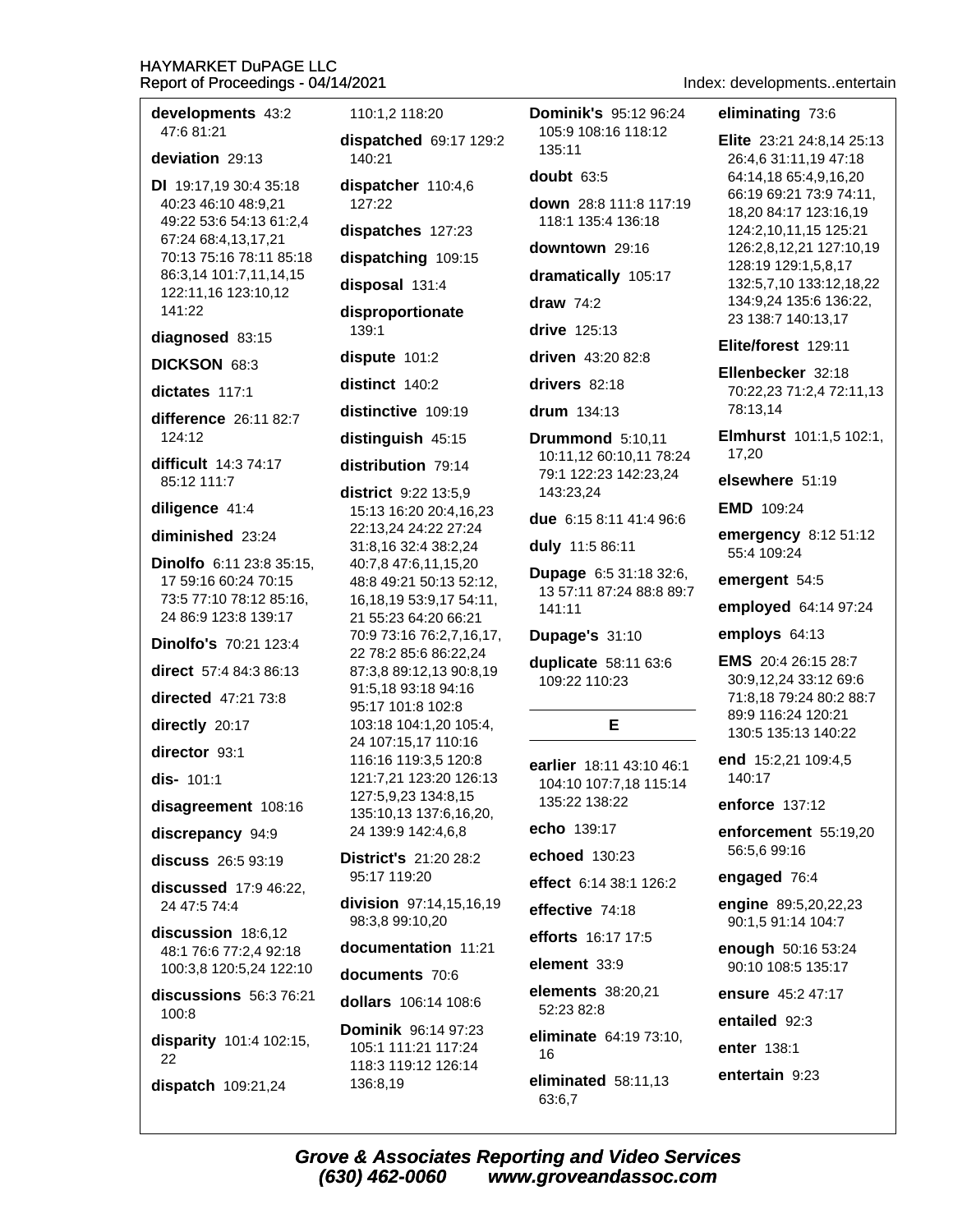| entire 69:11 108:13                                           | 41:23                                                 | explaining 109:19                                                              |  |
|---------------------------------------------------------------|-------------------------------------------------------|--------------------------------------------------------------------------------|--|
| entities 25:13 133:22                                         | examination $61:371:7$                                | extensive 69:8                                                                 |  |
| entity 63:19 121:22                                           | 86:13                                                 | extent 41:3 111:8                                                              |  |
| epidemic 88:15,17                                             | examined 11:6 86:12                                   | extrapolate 121:15                                                             |  |
| equate 121:9                                                  | example 18:17 28:20<br>29:15 51:1,2 83:12             | 136:16                                                                         |  |
| equation 104:2                                                | exceed 36:23                                          | eye-opening 133:5                                                              |  |
| equipment 18:10 32:14,<br>20 36:11 51:10 90:4 91:2            | exceeded 16:12                                        | F                                                                              |  |
| 109:10 115:7                                                  | except 19:9                                           |                                                                                |  |
| especially 103:14                                             | exceptions 9:18                                       | face $75:11$                                                                   |  |
| establish 56:23                                               | <b>excess</b> 71:15 72:9                              | facilities 23:6,14,20<br>24:6,13,18 25:2,3 26:11                               |  |
| established 21:11<br>91:16                                    | <b>excessive</b> 15:21 16:1,2,<br>9 29:17 96:6 100:11 | 64:3 65:5,10 88:20 93:3<br>111:24 112:2 124:1,4,10,<br>12,14,24 125:3 127:1,3  |  |
| <b>Estates</b> 64:3 65:2<br>124:19 125:10 129:23              | <b>excuse</b> 7:10 13:19,20<br>15:11 29:6 110:1       | 129:22 130:3,19 132:2,<br>16, 18, 21, 23 133: 7, 11, 18,                       |  |
| 130:8,12 131:11 132:1,<br>10                                  | Exhibit 101:8,9 125:15<br>130:6 132:20 142:5,7,9      | 19 134:9,24 135:2,6<br>140:16,20                                               |  |
| estimate 63:9 66:20<br>120:15 136:12                          | exhibits 101:21 110:16<br>125:8 134:2,5,17,22         | facility 9:20 25:21 40:1<br>62:19 63:6 64:13 65:13<br>67:3 82:3,10 89:1,7 93:5 |  |
| estimation 94:23                                              | 141:24 142:3                                          | 94:12,24 95:24 96:1,3,14                                                       |  |
| estimations 115:15                                            | <b>exist</b> 136:22,23                                | 97:12 102:9 105:23<br>106:2 108:12 110:11                                      |  |
| <b>evaluate</b> 18:2 28:3<br>34:24 55:17 56:4 61:14           | existed $58:12$                                       | 111:18,20 112:4,11                                                             |  |
| 73:23 74:1,12,17 76:16                                        | existence 69:21 137:10                                | 114:5,15,24 116:15,20<br>118:2 120:4 122:3,7                                   |  |
| 78:3 95:1                                                     | <b>exists</b> 65:16 139:4                             | 124:18,19 125:11,13                                                            |  |
| evaluated 44:1 55:21<br>56:20 69:9 76:17 78:2<br>94:22        | expect 113:22 114:4<br>118:8                          | 128:4 130:13,20,23,24<br>131:11,13,14,19,21<br>132:5 133:9,10 135:12,          |  |
| evaluating 12:19 84:6                                         | experience 12:19 17:3<br>22:20 43:6 46:18 48:18       | 19,21 137:11,20 138:1,5<br>139:18,21 141:21                                    |  |
| evaluation 17:6 28:2                                          | 49:17 50:21 63:18 68:16<br>84:6,21 108:19 112:22      | fact 28:9 40:11 67:12                                                          |  |
| evening 5:24 9:16 11:18<br>71:5 74:23 80:4 81:13,17<br>144:14 | 115:10 117:12 126:23<br>127:2 137:18 138:18<br>139:6  | 105:1 108:13 116:4<br>124:11 126:18 130:10<br>141:14                           |  |
| evening's 143:13                                              | experienced 56:19                                     | factor 57:5 58:15 81:2                                                         |  |
| event 33:8 51:11 99:13                                        | experiencing 84:6                                     | 82:2                                                                           |  |
| 107:8,9,10                                                    | expert 36:6 41:3 48:12                                | factored 58:23                                                                 |  |
| events 63:6 104:17                                            | expertise 48:20 49:2                                  | factoring 107:1                                                                |  |
| eventually 40:16                                              | explain 63:1 67:16,18                                 | factors 29:23 32:21<br>33:18 37:18 85:13                                       |  |
| everybody's 91:23<br>evidence 75:8                            | 68:23 88:24 90:16 92:2<br>98:6 108:18 125:24          | factual $109:15$                                                               |  |
|                                                               | 126:5 127:16                                          | fair 88:6,9                                                                    |  |
| <b>exact</b> 133:7                                            | explained 111:3                                       | fairly 100:15 133:5                                                            |  |
| exactly 21:15 27:18                                           |                                                       |                                                                                |  |

Index: entire..fire falls 107:23 137:15 false 109:14 familiar 30:9,11,17 31:6 35:20 68:15 88:7 97:16 family 111:24 feed 14:1,10 feel 113:19 124:11 feeling 140:1 fees 53:16,19 120:6 feet 40:17,18 felt 59:6 94:7 field  $48:13$ figure 63:23 79:19,20  $92:14$ fill 74:19 filter 111:7 118:1 filtered 117:19 filtering 136:17 final 8:10 140:12 finally 7:2 9:8 141:2 finances 106:3 financial 69:14 90:7 141:13 find 65:4 110:17 119:7 findings 8:7 15:20 17:1 fine 11:15 47:4 49:3 54:15 71:6 finish 118:22 139:12 finished  $123:13$ fire 13:5,8 17:3 20:4,16 22:24 23:17 24:5,20 26:21,22 27:23 28:2 29:19 30:19 32:4 36:7

38:2,10,19 41:12 43:7,21

45:18,19 46:2,5,21 47:10 48:8 49:20 50:13 51:2,

13,14,20 53:22,23 55:22

59:2 63:17 64:15,20 65:4 66:21 70:9 71:8,18 76:1,

7,22 77:8 85:6 86:3,21,

23,24 87:3,8,21,23 88:7, 16 89:8,12,13 90:8,19

56:2,15 57:19 58:2,21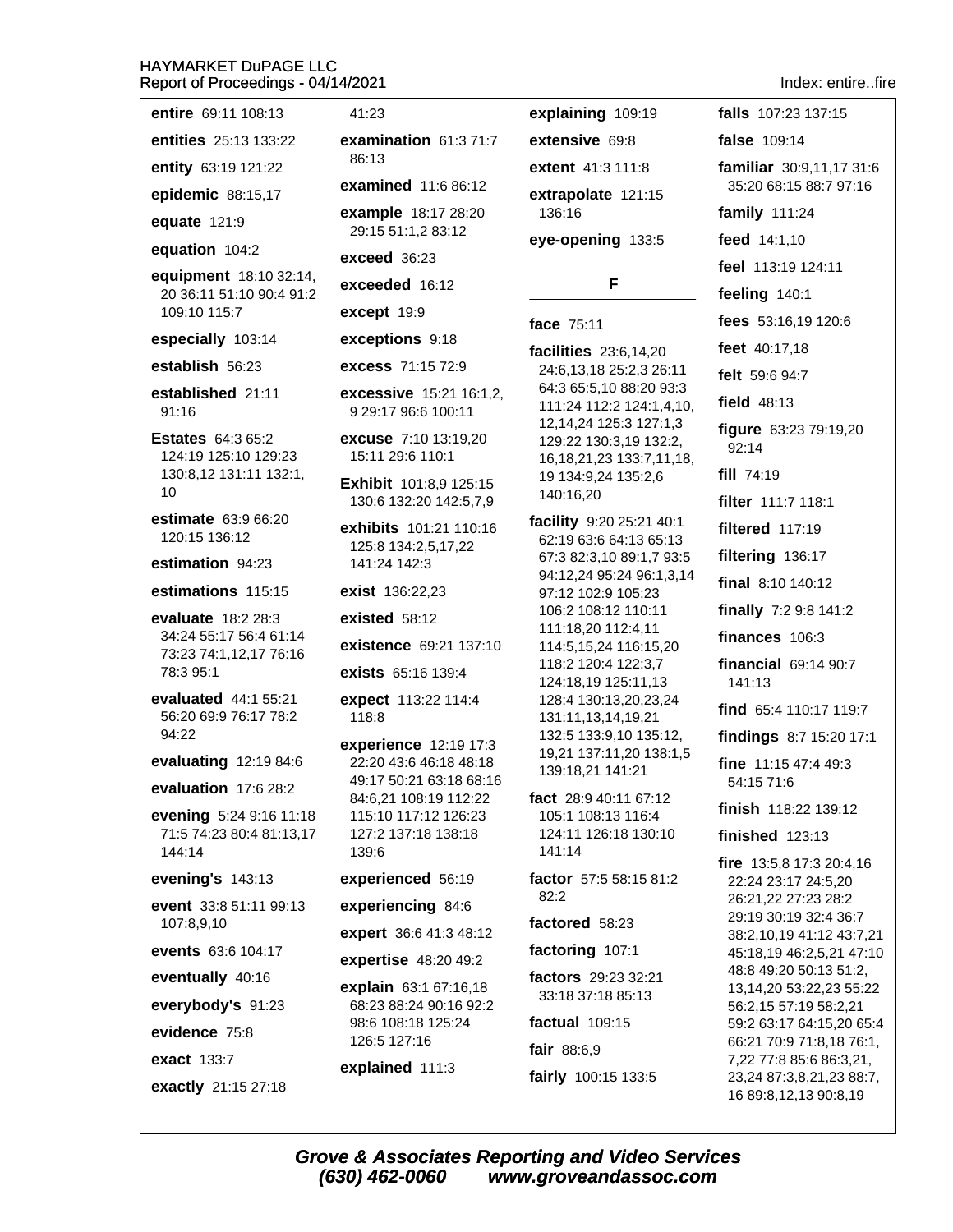follows 6:8 11:6 50:7 91:3,13,17 92:24 93:4,7, 80:13 86:12 18 95:8.16 98:2.12.19 101:8 102:1,8,17 105:4, foot 42:6 24 106:8,9 107:14,17 109:3.9.11 110:15 footage  $41:14$ 112:13 113:7 115:20,24 force 138:1 116:1,8,24 119:3,4,19 120:8 121:20 123:20 Forest 26:2 125:17,18 124:13,17 126:13 127:5, 126:3,9,17,21,24 127:3, 8,23 130:5,22 131:16 10,18 129:2,6,8,16 133:6 134:8,15 135:10, form 6:24 40:24 141:17 13 136:6 137:6,15,18,19, 24 139:8,15,22 140:18, formal 12:24 25:17 22 142:4.6.8 43:20 112:18 fire-based 45:22 format  $30:6$ firefighter 87:5 formulate 65:24 firefighter/paramedic fortunate 90:10 87:11,16 88:3 Fortunato 130:22 firefighter/paramedics forward 6:8 8:15 108:23 106:15 115:16 Firefighters 36:22 forward-thinking 116:5 106:17 found 24:4 83:5 140:15 fires 104:17 foundation 48:10 firm 17:7 92:7 fourth 97:10 Fitch 17:7 37:1 61:12,13 77:9 frame 102:21 140:10 **Fitch's 32:3** framework 83:21 fixed  $7:5$ framing 28:20 flawed  $95:11$ frankly 89:6 137:13  $139:3$ flip  $51:7,8$ free  $54:2$ flooding 107:10 front 82:23 115:3 floor 81:22 full 87:6 121:17 Florida 42:5,15 43:1 fully 74:19 flushed  $67:17$ function 14:11 127:2 focus 69:12 fund 104:6 108:11 FOIA 141.18 funding 141:8,9 **folks** 43:24 **funds** 90:14 follow 70:20 future 33:10 113:12 follow-up 80:17 81:19 83:13 85:17 followed 42:10,13

following 17:20 28:13 31:21 85:11

63:5 92:19 109:8 general 30:22 82:11 100:17 101:22

> generally 36:2 49:2 80:1 82:10 114:16 139:6

qenerate 24:15 52:7 70:8 135:12

generated 31:18 44:24 62:18 66:5 93:6 96:13 120:7

generates 104:21

gist 112:23

give 29:10 33:19 34:22 68:1 86:5 114:2

giving 103:8 116:6

glean 112:23

gleaned 133:4

good 5:24 15:3,5,7 59:20 71:5 79:3 81:7 119:24 122:12 144:14

government 8:15

governments 8:17

Governor's 8:12

grants  $141:9$ 

 $$ 

great 27:5 82:14 114:23

greater 19:2 34:19 64:12 81:10,13 84:1 121:3

qreen  $70:2$ 

greet 92:5

group 91:22 92:14 93:9 94:2 95:10

growth 26:15,17,19 27:15,17,20 28:11,16 33:11,17 34:6,13 35:9 36:10

quess 65:14 66:8,13 81:19 84:19,24 119:14, 15 139:11

### quidance 42:11

# guide 8:24

gut 23:5,9 24:12 26:8

Index fire-based health

64:11

guy 109:12

### н

half 124:7

handful 140:20

handle 21:17.21 25:22 31:9,17 33:11,16 34:14, 16 36:20 57:10 75:6 95:18 98:16 106:1 121:6  $128.7$ 

handled 21:20

handling  $33:536:4$ 

hands 126:13

Hang 15:11

happen 34:8 83:2 98:14 103:13 111:5

happened 111:5

hard 45:11

**HASMAT 98:20** 

Haymarket 6:5 8:10 15:14 16:19 17:18 19:9, 11 22:11,16,21,22 23:16 24:1 26:10,12 31:9,18 32:6,13 33:7,24 34:13 37:21 39:1,15,19,24 40:1,6 46:23 47:7,13 48:7 49:19 50:12 51:9 52:5.6 54:1.4.5.10.20 55:8 56:21 57:11 58:19 59:10 62:14 63:4 64:8,18 65:16 66:6.19 69:22 71:17 79:14 80:1,6 84:14,22 89:7,9 91:19,22 92:8,12,14,18,23 93:14, 17 94:2,8,12,15,24 95:5, 10 96:11 106:12 110:11, 12 111:12,19 112:3,20 113:21 114:5 120:2,4 121:3,13,19 122:6 124:5 129:10 131:12 132:5 134:23 135:11,23 136:5, 23 139:19 141:16

Haymarket's 124:2

head 91:24

health 23:7 124:19

G

gave 20:16 28:21 37:9

gas 40:19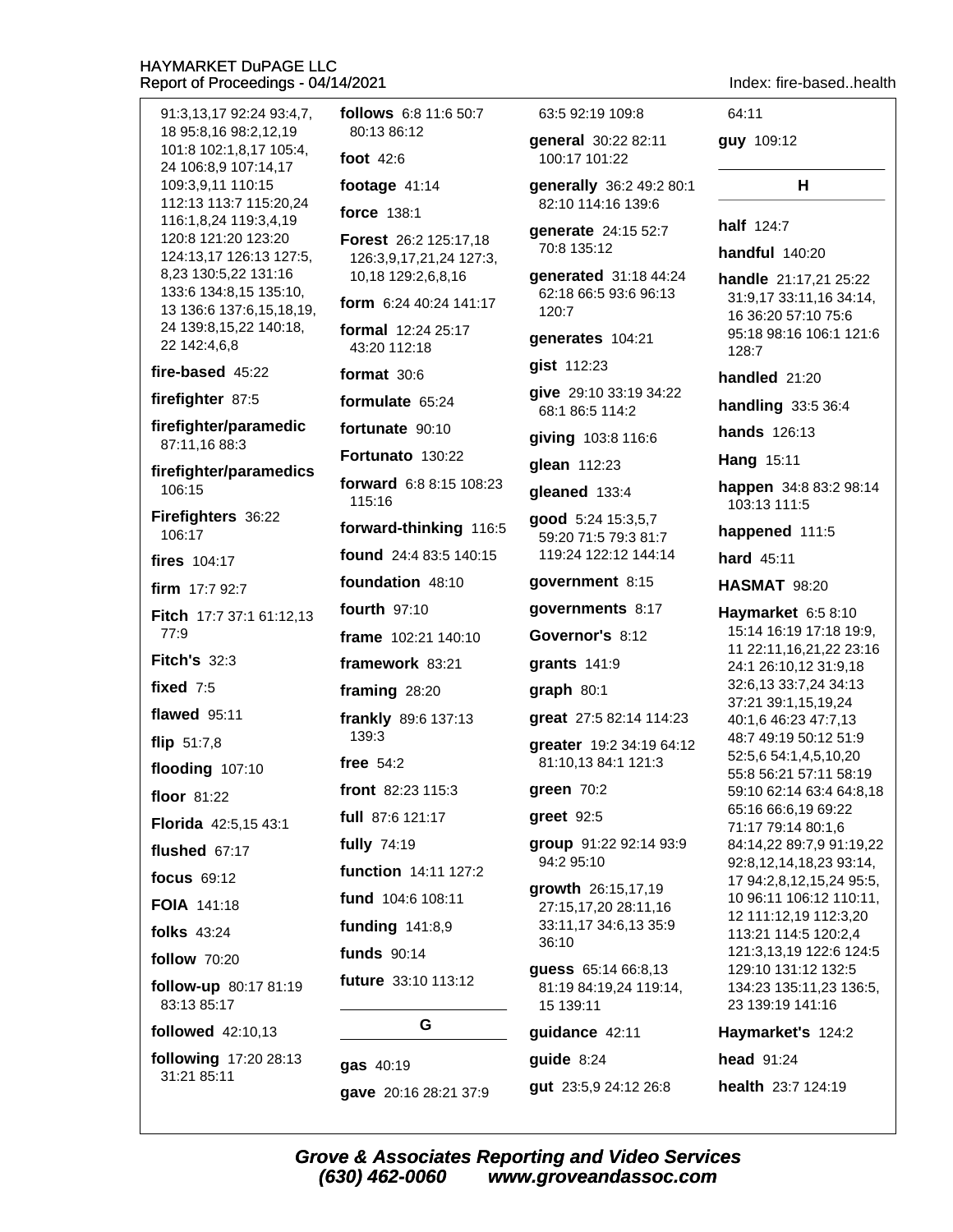### 125:12

healthcare  $9:20.84:4$ 

hear 14:3,4,19,22,23 15:3 94:17 117:9 137:2

heard 44:5 64:7 88:14 94:13 95:4.15 96:18 117:6 118:23 125:16 126:1 136:11 138:12 141:12

hearing 8:1,13,14,16,24 9:10.16.24 10:24 11:23  $14:1,2$ 

**hearings** 8:21 88:14

held 97:18

helpful 42:2

helps 37:18

Hervas 7:8,11,18,19 9:14 30:5 41:2,16,24 48:24 49:1,24 54:14 68:19

Hey 15:7

high 12:19 26:8 30:2

higher 82:11 118:8 119:11

highly 19:13

hired 61:19,22 87:6

historic 117:2

historically 30:14

Hoffman 64:3 65:2 124:19 125:10 129:23 130:8,12,18,22 131:2,11, 15

hold 40:16 67:24 114:7

Holiday 92:15,21

Holmes 5:13,14 10:1,2, 14,15 60:13,14 78:20,21 122:18 142:14,15 143:2, 3, 14, 15 144: 2, 3

home 26:3 125:18

**homes** 112:1

hoping 94:14

horn 59:24

hospital 23:7 25:3 118:17

host 105:21

**hotel** 40:19

hour 21:19 35:21,24 36:16 79:13.23 106:17 121:9 122:13 128:15 142:10

hours 80:4 81:3,4,11,14 82:6.14.16.17

hundred 26:3 43:11

hundreds 65:5 96:2 130:11 140:21

hyp- 40:11

hypothetical 18:21 19:6 22:15,18 34:1,18 40:24 41:8.19 82:5

 $\mathbf{I}$ 

hypothetically 22:9

idea 25:16 54:7 98:23 107:5 135:17 identified 57:21 identify 53:2 identifying 39:21 illustrated 109:7 illustrates 138:23

imbedded 45:17

immediate 102:3.4 124:4 128:18

immediately 120:21 128:7

impact 28:16 30:2 38:12,15 43:11,13,16 44:6 45:1 49:20 55:15.20 57:15 64:19 66:20 67:3 71:8 73:6,10,16 75:24 89:6 93:12 95:2,7,13,23 105:3 112:15.18 116:14. 20 122:7.9 123:20 131:9 136:4 139:20 141:21

impactful 45:7

impacts 21:23 75:22

in-depth 19:7 inability 96:5

Inaudible 35:18 46:10

incidence 71:14

incident 98:14.18.20 109:3

incidents 33:4 58:13 99:5 104:12,17

include 38:16

included 21:5 55:18 56:5,15

including 8:23 40:19 104:14

income 90:19 107:18

incomplete 40:24

**increase** 19:1 22:10,15 27:11 33:2 34:13 76:9 80:18,22 81:24 120:20 140:1

**increased** 21:10 32:5 33:3,16 34:9,17 35:6,7

increases 34:11

independent 56:10

**Indicating 68:3 101:13** 123:6

indication 76:24

indicator 72:7.8

individual 85:9 114:16

industrial 37:16 40:17

industry 37:13 44:19

influence 29:23

**influx** 139:23

information 8:23 12:8 15:17 18:16 20:3,7,20 22:5 27:24 29:3 56:13 57:20 65:24 66:4,9 75:17 85:11 93:15 110:5 114:3 116:7,19 117:1 124:16 125:10 129:24 130:2 133:22 informed 24:7

inherent 52:1

Index: healthcare..issue

initial 83:5 91:20 94:4 106:13 141:17

initially 77:7 83:8,15

Inn 92:16,21

inordinate 103:6

inquired 70:5

inside 114:15,24

instance 103:9

**insurance** 52:20 53:10. 14 55:2

inte- $52:3$ 

**integrate** 48:7 50:12

integrated  $51:2352:1$ 69:10,16 75:2

integrating 49:19

**intended** 24:16.17

intent 98:12 104:8,9,10 135:7

intentionally 83:24

inter-facility 126:22 127:4,6 129:14

interested  $9:4.744:4$ 

interfaces 93:2

International 36:21 45:20

interpreting 62:21

interrupted 14:1

introduce 86:16

introduced 37:24 110:15

invite 7:7

involved 16:16 19:7 36:24 68:16 81:8 123:16

involves 40:15

ironically 100:23 111:6 117:18

Irving  $6:69:22$ 

**issue** 13:23 17:19 21:7 96:20 97:6 115:3.18 123:14 131:5 139:3,13, 17 141:4,14,20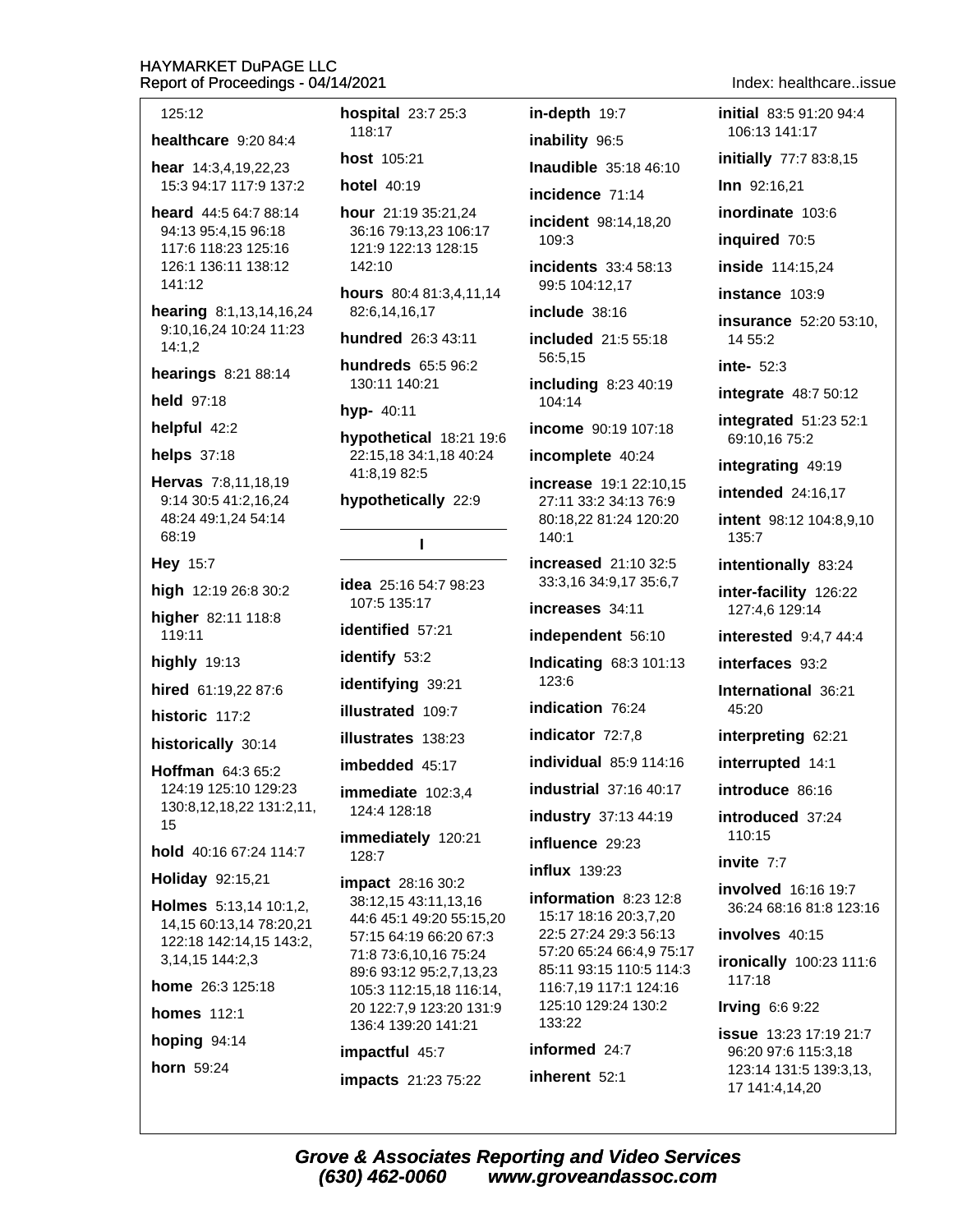**issues** 13:20 32:24 38:14 77:19.20.24 78:1 110:22 113:15 140:2  $141:1$ Ita-  $20:15$ itasca 5:2 12:14 13:3 15:16 17:15,22 19:11 20:13 22:3,22 23:16 24:1 26:2,13,19 27:21 28:7 32:4 33:7 39:19 40:2,5 41:9 46:23 51:18 52:5 55:16 56:8.19.21 58:18 62:13 63:4 64:9,20 66:21 70:9 71:17,18,21 74:12 85:6 86:21,24 87:3,7,8, 14 89:3 90:8 91:17 95:2 97:14,15 101:8 105:23 107:24 110:15 111:15 112:6,7 113:22 114:9 119:3,4,19 120:8 121:20 125:19,20 126:5 127:5,8 128:16 131:13 135:10, 12, 13, 24 137: 6 138: 6 139:8.21 141:5 142:4.6.8 **Itasca's** 48:8 50:12 71:8 118:15 item 97:2.6 **items** 39:21 J **James** 86:10,18 Jennifer 78:15 **Jim 86:4** job 8:3 109:19 136:3 **jobs** 127:1 joined 7:12 journal 30:24 Jr 86:10,18 judge 17:17 judgments 16:3 jurisdiction 68:6 104:23 105:22 140:19 jurisdictions 107:8

### K

kind 24:12 61:10 81:20 102:24 106:1 119:15 123:13,15 129:9 131:8 135:16 141:7,13,15

### Kissel 92:1

knew 35:15

Knight 56:1 77:7

knowledge 12:18 57:4 69:1 112:23 129:4

### L

### labor 36:22

Lake 125:13 130:9 131:21

**land** 40:15

lap 107:23

large 8:21 38:15 40:15 43:2 46:1 80:2 96:1 104:21 112:1

large-scale 98:14,18,19 99:5 104:12,17

largely 52:23

larger 24:11 45:8 130:3

largest 112:4 134:18

late 98:11

law 55:19,20 56:5,6 99:8

**lead** 15:23

leadership 40:21

leave 128:10

left 15:10 87:14

legal 7:8,21 8:1 9:11

legally 9:6 128:12

legitimate 53:3 lengthen 140:7

lenses 46:3

**Lesik 93:1** lessened 110:8 level 17:16.17 72:6 84:5 85:9 91:1.16 101:2 levels 24:5 91:14 liberal  $62:23$ life 25:23 89:16 118:18, 19 life-threatening 128:23 likelihood 81:9.10 likes 32:19 limitation 77:18 limited 29:12 46:8 107:15 limiting 46:14 linear  $27:18$ lines 111:1 link  $7:15$ lion's 114:14 listed 124:15.20.24 134:1,17,21,23 literally 29:17 **living 102:13** LLC 6:5 load 26:4 106:2 local 8:17 24:20 63:20 64:15 130:5 131:16 137:9 140:22 located 124:21 125:18, 19 134:1.24 location 6:5 log 14:13,14 logic 111:4,22

long 86:23 87:16 91:3 103:20

 $long-term 141:8,9$ 

### longer 63:19 139:7

**looked** 19:8 23:14,19 24:2.13 25:6 33:22 45:9 56:5 63:11 79:13 117:5 119:2 124:18,20 130:6, 16,18 131:15 132:20 134:11 136:14

### Index: issues..MALONE

Loop 93:6 94:24 110:12 111:12.13.20 112:3 113:21 114:5 117:8 118:2 131:12 135:18 loose 14:11 lopsided 100:12 Lori 92:5 lot 8:23 43:8 48:17 61:7 88:14 95:15 **lots** 114:13 **low 88:3 lower** 25:23 **lucky** 108:4 Lustig 91:24 94:14 141:8 M

> MABAS 13:6,16 15:13, 22 16:18 61:22 65:21 71:10.13.19 85:7 97:1.14 98:7,8,9,10,12 99:7,10, 14, 16, 20 100: 1 104: 2, 8, 9,11,19 105:1,2 107:2,4 138:11,20 139:7

made 15:18.19 16:4 17:10 21:8 59:1 71:11 73:5 93:17 114:15

magazine 30:11

magnitude 80:23

 $main$  82.18

maintains 13:9 137:11

major 15:20 37:24 38:8 40:10 41:5 46:18 98:14

majors 113:5

make 6:17 8:6,9 13:17 14:21 15:20 16:17 18:20 35:14 37:4 38:4 44:5 50:15 52:17 53:4 60:1 61:10 64:7 91:2 107:10 114:17,21 119:14

makes 51:14 80:21

**making 124:12** 

**MALONE** 5:6,9,12,15, 18,21 7:10,17 10:7,10,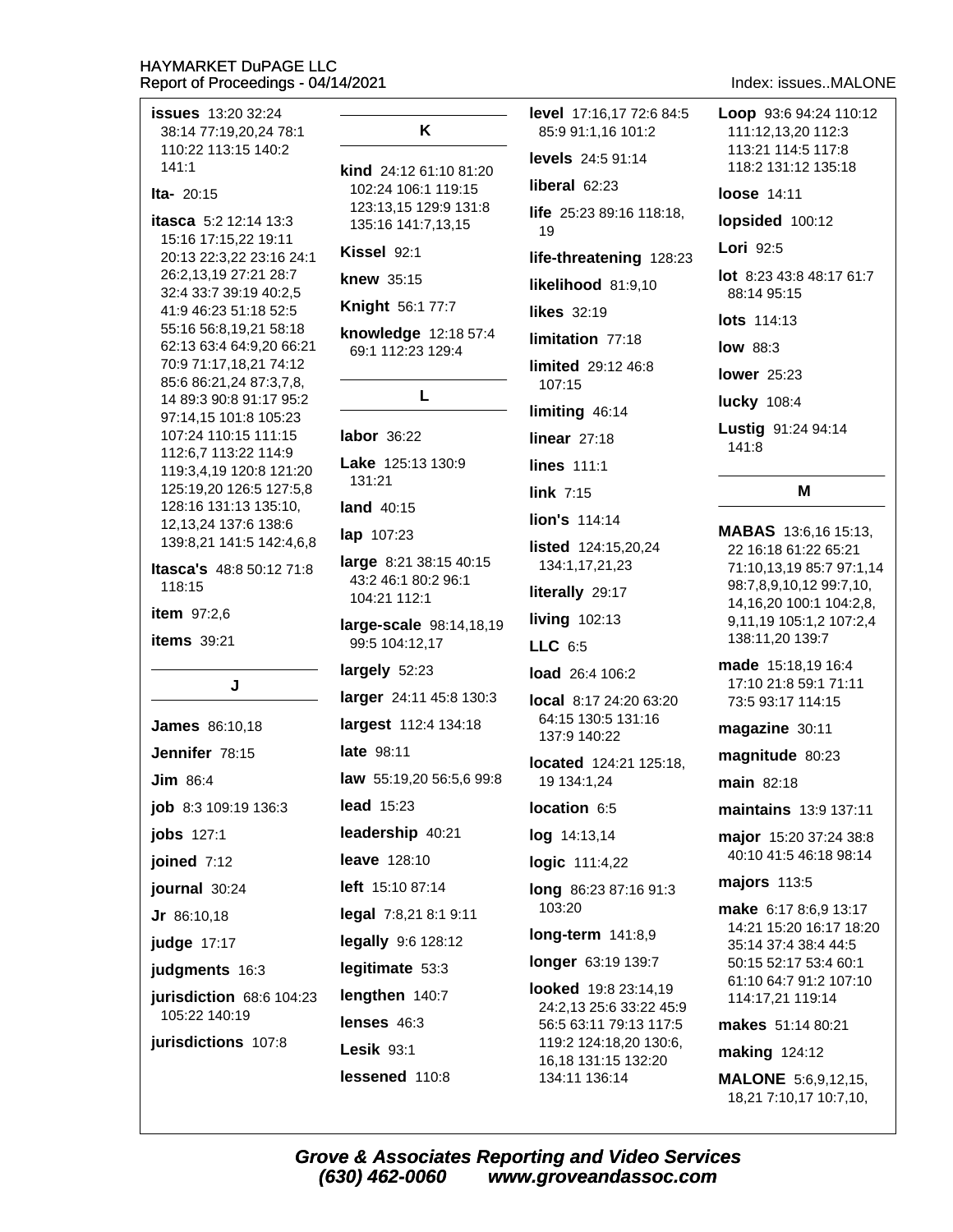13, 16, 19, 22 60: 6, 9, 12, 15.18.21 101:10.13 142:19.22 143:1.4.7.10. 19,22 144:1,4,7,10 man 88:3 management 42:5 43:8  $44:2$ manager 42:9 44:3 managing 12:19 mandate 137:9.20 mandated 99:8 manner 25:24 116:5 **Manor 125:6** manufacturers' 115:22 manufacturing 82:4 **mark** 19:20 **Mary 68:2** math 81:7 113:3,5 135:3 mathematical 35:6 mathematically 19:2 matter 7:20 11:21 maximize 51:14 meaning 116:5 121:4 means 32:12 120:24  $121:2$ meant 68:23 measured 95:13 measuring 135:22 mechanism 140.14 Medicaid 53:11 medical 12:20 18:18 21:6,21 24:18 51:9 53:1 54:23 55:4,5 57:17 82:3, 9 109:23,24 114:17  $115:1$ Medicare 52:21 53:10 medics 106:19 120:9 127:14 meet 8:12 92:5 93:18 meeting 5:1,3 6:8 60:1

91:20 92:3,4,10,12,17

93:9 94:5.6.8.15.21 141:17 142:12 143:13

meetings 93:10

member 57:1 99:20

members 72:18 78:18 91:22 99:10

mental 125:12

**mention** 125:16

mentioned 22:8 67:11 87:15 89:19 90:15 99:6 118:23 140:5

met 91:18

method  $8:14$ 

methodology 19:14 22:21 23:13 39:20,23 56:12 61:15 74:2

Metro 110:3

microphone 13:24

**Mike 93:1** 

million 40:17 106:14 108:6

mind 95:22 111:13 112:11 116:13,18

 $minimal$  105:14

minimize  $123:19$ 

minute  $21:17$ 

minutes 21:21 118:22 120:13 121:16 122:13 140:6

miscategorized 110:8

mischaracterized 82:22 114:23

missed 77:22

mistaken 102:6,13

mitigate 37:5 73:9 99:4 141:3

mitigating 49:20

mixed 9:20 81:18

model 69:4

moderate 62:24

modified 69:3

Moeller 6:10 11:2.4.9.14 15:11 20:2 30:10 35:20 41:20 42:1.4 48:12 49:11 54:15 71:5 72:24 78:19 79:7 85:21 96:4 105:15 109:7,18 110:21 111:3 113:2,19 116:23 117:16, 19 120:14.19 131:15 136:12,16

Moeller's 117:6 118:11 119:16,24

moment 14:14 58:16  $101:10$ 

money 107:16

moneys 90:22

monitoring 7:3

month 37:9 45:16 46:4 67:6 103:20

monthly 36:3 69:10

months 94:3 135:2

Moon 125:13 130:9 131:21

### morning 81:12

motion 9:23 10:5,23 142:11.13 143:11.13 144:12

move 8:15 11:17 32:16 46:16 49:7 55:12 75:19 86:4 123:14 141:23

moved 10:1 142:14 143:14

moving 6:8 134:12

multiple 96:12 107:8 112:1

### municipalities 50:22

municipality 37:23 40:21 63:19

mutual 13:9,18 22:13, 14,24 57:1 63:18 71:9,12 72:5 75:22 85:7 96:9 98:9 100:11,12,13 105:14

mutually 100:21

### Index: man..Northlake

### N

names 24:3 115:22

nation 29:12 52:24 80:11

national 26:14.22 28:14 29:3.4 36:15 109:3 119:13

nationally 33:12

nature 47:24 48:3 49:4 113:16 127:23 128:23

nearby 124:17

necessarily 101:3 114:7

needed 90:12 91:1 98:24

negated 137:14

neighbor 99:24 121:6

neighborhood 124:4

neighboring 22:14 102:24

neighbors 96:8 98:22 102:3,4 103:19 107:6,11 140:5

NFIRS 108:23 109:2 115:11,17,21 116:3,12  $117.2$ 

nice 109:18

night 144:14

**NOLFO** 19:17.19 30:4 35:18 40:23 46:10 48:9, 21 49:22 53:6 54:13 61:2,4 67:24 68:4,13,17, 21 70:13 75:16 78:11 85:18 86:3,14 101:7,11, 14,15 122:11,16 123:10, 12 141:22

non-usable  $135:19$ 

nondedicated 25:18

**normal** 79:14

normally 38:22 42:13

Northlake 101:6 102:5, 7,13,18,19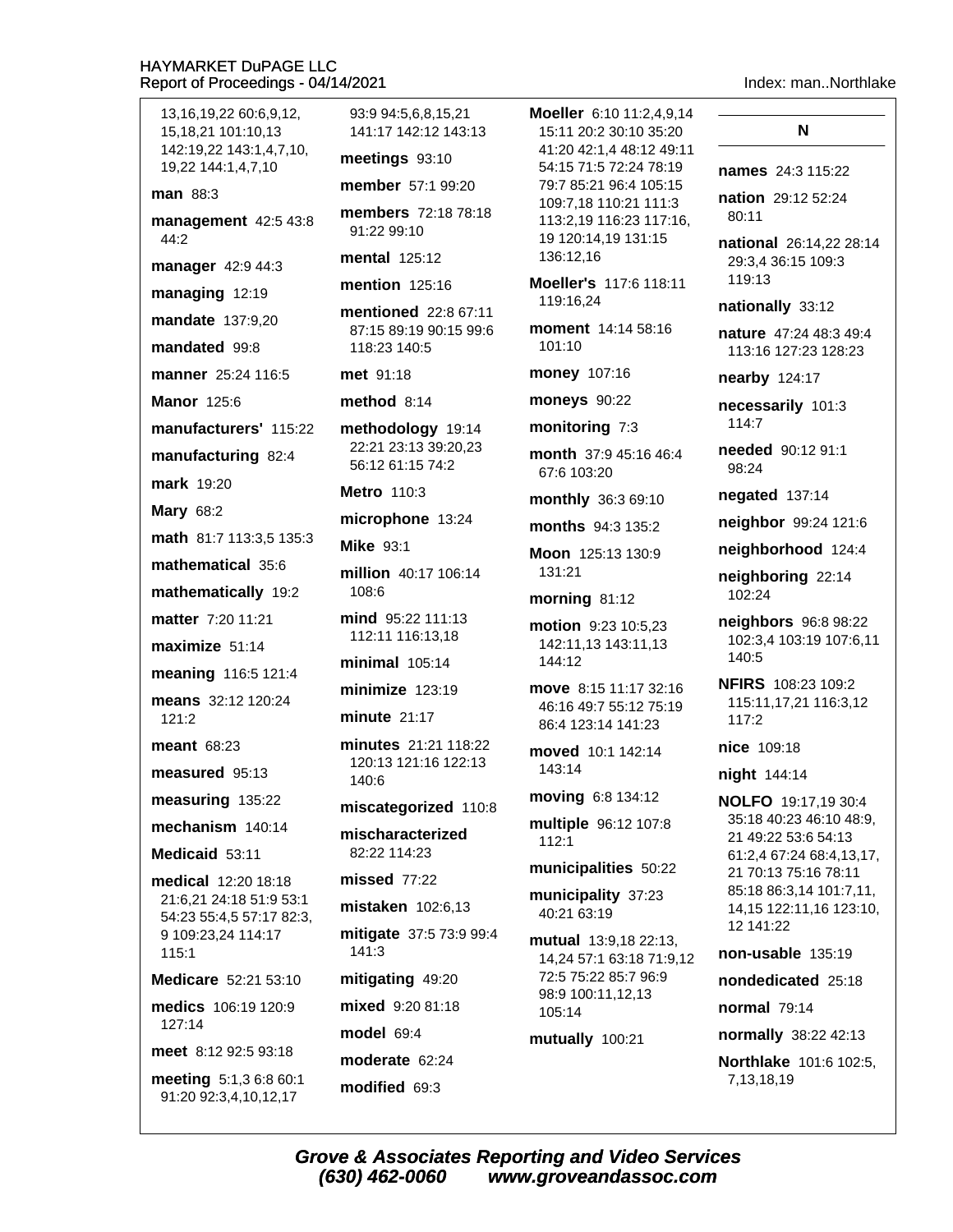noted 15:21 110:23 114:11

### notes  $20.11$

notification 141:16

number 15:19 23:4,5,15 24:11.20 29:10.18.22 32:21 33:18 36:24 37:3 39:21 43:15,18 62:17,24 65:19 69:12 70:10 75:11 79:13 80:19 82:17 97:10 102:18 104:21 105:16 106:11 117:7,12,14,16, 22 118:4,8 120:13,18,23 121:4,15 126:8,16 131:22 133:7 134:18 135:3 136:18,19

numbers 23:10 26:7.20 58:7 94:4,11 105:9,12 106:23 110:23 115:21 117:20 122:9 134:20 136:10,15

nursing 26:3 125:18,19

# O

O'KEEFE 6:11 11:8.10. 11,13 13:20,22 14:4,8, 10,13,16,18,23 15:3,7,9 19:18,22 20:1 30:7,8 35:16,19 41:2,10,24 42:3 46:11 48:11 49:1,10,15 50:1,6,20 53:8 54:18 59:13,17,24 62:8 63:11 64:2 67:21 68:2,12,14 70:5,20 72:20,22 73:2 75:19,20 78:6 81:16 123:4

O'Keefe's 41:21 68:24  $71.7$ 

object 19:17 30:5 40:23 48:9 54:13 75:16

objection 41:16 48:12 49:8 53:6 67:21 68:19

### objectors 8:4

obligation 99:7 105:19 obtain 110:11 124:16

125:3 obtained 111:12 obtains 54:11

obvious 90:1

occasions 127:13 128:16

occupation 86:20

occupied 82:5,16

occur 18:22 34:11 35:7  $81:11$ 

**occurring 28:17 34:20** 88:17 102:23

occurs 36:10 58:21

offer 49:18 50:19 64:9 93:18

offering 122:4

office 82:12 97:18

official 141:16

officials 94:8

on-site 51:10,11 53:1 84:3,14,16,20 85:2

one's 80:11

ongoing 106:21

open 9:24 10:24 32:13

opening 7:9

operated 75:15

operating 138:5

operation 74:5,11

operational 75:12 107:2,4 115:13

operationally 113:11

operations 57:16 74:12 107:1 108:22

operators 12:21

opinion 26:10 41:3 57:6 66:18,23,24 70:7

opinions 28:18 66:10

opioid 88:15

opportunity 9:1 21:17 34:10

option 138:6

(630) 462-0060

order 5:3 9:19 33:11

44:2 93:11 94:20 114:17 124:10 128:12

orders 8:12

ordinances 42:18

organization 36:22

originally 92:9 98:11

outline 38:20

outlined 22:22 24:3 39:22 74:8 110:21  $116.23$ 

over-triage 83:24

over-triaged 84:11

overdue 91:3

overestimated 84:23

overruled 49:8 68:19

owner 6:4

P

 $p.m. 144:16$ 

package 141:14

pandemic 8:11,21

paper 47:3 101:4

paramedic 87:16 88:15 89:4 91:13

paramedics 106:6  $127.9$ 

parcel 40:15 41:14 42:7

park 6:6 9:22 102:5

122:8 125:5

### parking 114:13

part 17:4 18:1 27:1 31:13 45:20 51:23 52:1 67:9 69:10,15,18 92:7,17 98:2 101:20 103:18 107:2,4 109:23 110:10 114:1 132:4

part-time 87:5

partial 72:7,8

**Grove & Associates Reporting and Video Services** 

partially 53:22 participant 100:1

www.groveandassoc.com

## Index: noted..percent

participated 43:24

particular 12:13 31:7 47:22 102:1 106:2 124:12 130:13 137:11

particularly 18:18

parties 6:22 9:4 50:18

partner 56:1 77:8

partners 13:6 15:24 16:18 138:20

party 9:7 55:4 76:23

passage 91:7

passed 90:16

passing 48:2

past 26:16,17 27:6,10,15 28:8,9,12 126:24

Patch 100:24 138:23

patient 51:3 83:7,8,10, 11 84:4 118:14,16 119:22 120:4 127:15 128:1,4,10,11,13

patient's 55:1 83:3

patients 55:1 84:7 90:2

pattern 80:7,10,15

pause 70:12

pay 53:20,22 54:6,10,20

paying 54:3

pays 54:24 119:17

PC 6:2

PC-19-014 9:17

PCAP 109:20

pending 41:16

people 80:3 81:23

109:1.16 114:20

**percent** 12:11,23 16:8,9,

13 19:1,5 22:10,15 23:4

15,16 28:9,11 33:1 34:5

35:5,9 36:23 37:3 57:23

58:1,8 80:22 107:19

109:13 119:8 120:20

26:15,16,23 27:7,9,12,

peak 80:4

peer-reviewed 30:24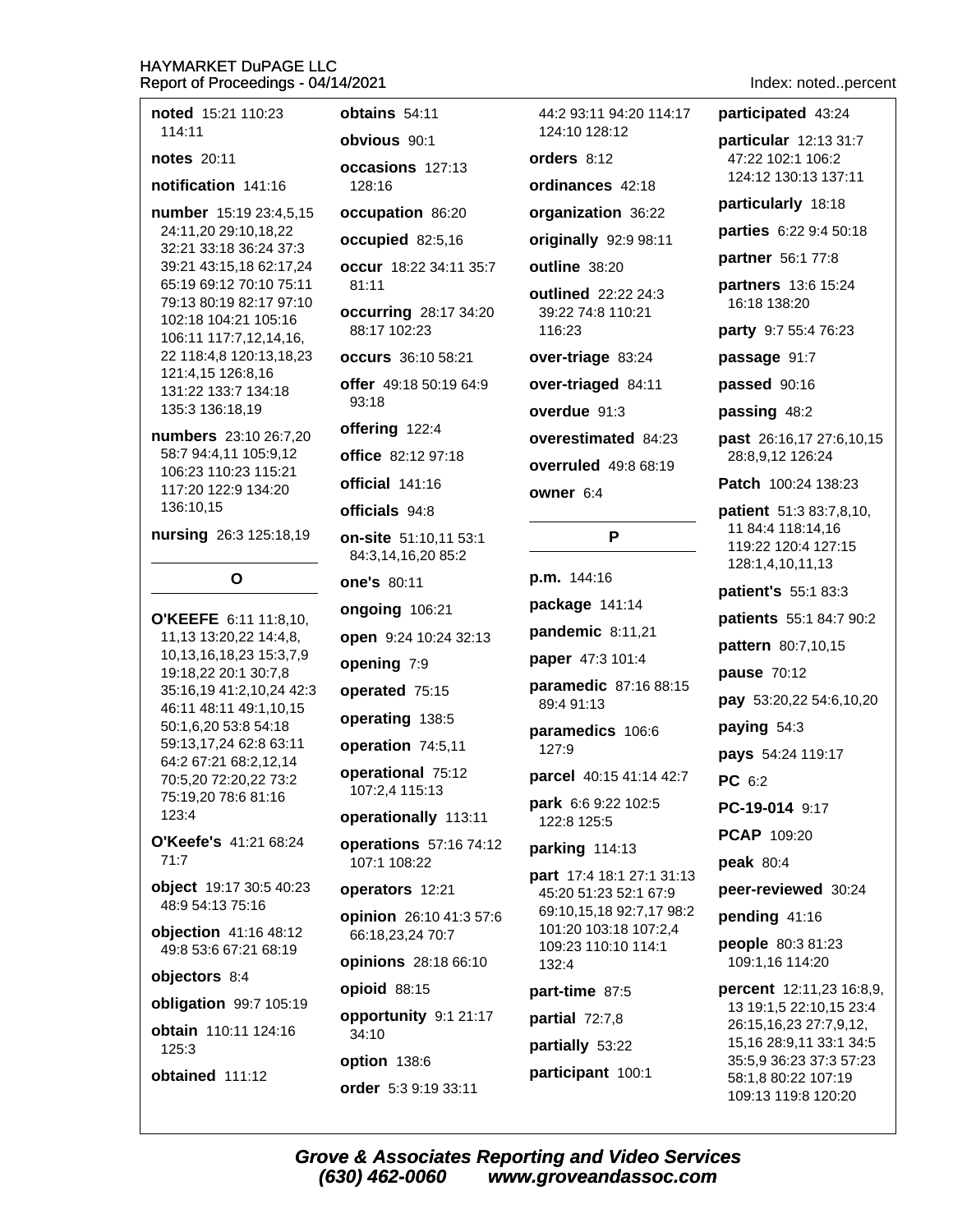| 139:24                                            | <b>PMS</b> 12:20                                                           | 119:20                                                                    |  |
|---------------------------------------------------|----------------------------------------------------------------------------|---------------------------------------------------------------------------|--|
| percentage 16:2 36:13,                            | point 17:16 32:15,16,17,                                                   | practices 47:11,16                                                        |  |
| 14 58:10 120:19                                   | 19 33:10,14,24 36:9,14<br>46:17 76:14 97:13 100:4                          | practitioner 84:4                                                         |  |
| perform $77:19$                                   | 133:20 143:12 144:13                                                       | predicated 12:13                                                          |  |
| performance 12:20<br>28:3 69:9,13 75:8            | points 76:18 77:1                                                          | predictor 113:21                                                          |  |
| performing 62:22                                  | Polaris 18:2 20:10,14,20<br>23:23 24:11 25:8 26:1                          | predominantly 40:1<br>89:4                                                |  |
| period 97:11 130:18                               | 28:4 29:2 35:1 39:17<br>55:18 56:4,11,13 57:8,14<br>58:12 59:1 61:14 66:1  | preferred 8:13                                                            |  |
| peripheral 114:12                                 |                                                                            | prehospital 84:7                                                          |  |
| permit 9:19                                       | 69:24 73:20,24 74:1,8                                                      | premise 55:8 74:7,9                                                       |  |
| person 8:13 115:1                                 | Polaris's 23:13 64:13                                                      | prepared 40:6 113:19                                                      |  |
| personally 43:16 118:5                            | <b>pole 87:11</b>                                                          | present 5:23 6:11 38:24                                                   |  |
| personnel 53:21                                   | police 38:2,11,19 41:12                                                    | 82:22 93:1                                                                |  |
| perspective 16:5 37:19<br>59:7 75:12 126:4        | 43:7 46:2 55:12,13,16<br>56:8,17,19 57:1,9,15,22<br>58:2,4,18,22 59:3,8,12 | presentation 6:19,23<br>92:20 124:21                                      |  |
| perspectives 46:3                                 | 71:18                                                                      | presented 9:3 38:12                                                       |  |
| pertains 91:12 102:7                              | policies 85:10                                                             | 45:13 96:11 124:2<br>141:12                                               |  |
| petition 8:2,10,14 9:17                           | policy 16:15                                                               | presents 83:9 84:15                                                       |  |
| petitioner 6:4,22 8:4 9:4                         | population 80:20 82:16                                                     | President 97:22                                                           |  |
| Pilaris 96:15 110:24                              | portion 104:1                                                              | pressure 135:8                                                            |  |
| 114:1 117:21                                      | position 87:13 92:6                                                        |                                                                           |  |
| Pinellas 67:6,8,12,19,22<br>68:6,10 69:2,3 75:3   | 108:16 122:2 131:10<br>135:9                                               | pretty 30:2 80:10 90:22<br>116:23                                         |  |
| place 16:20 47:12,17                              | possessed 137:19                                                           | prevention 93:1                                                           |  |
| 48:6 50:10 103:22<br>137:11,21                    | possibility 34:1                                                           | previously 36:18 76:5<br>110:15 125:8,15                                  |  |
| plan 7:20 8:1,6,8,20                              | possibly 9:4                                                               | primary 107:18 127:2                                                      |  |
| 9:10,19 45:1 60:3 70:17                           | potential 17:17 18:9<br>38:11 39:23 43:16 64:19                            | prior 16:23 23:3                                                          |  |
| 72:18 78:18 106:24<br>107:2,3,4 108:22 113:11     | 75:24 76:11 81:22                                                          | priority 25:23 69:12                                                      |  |
| plan/scheme 51:17                                 | 112:15 116:14 121:6<br>136:4 141:4                                         | private 12:10,11 13:1                                                     |  |
| planned 9:18                                      |                                                                            | 23:24 25:22 51:4,21,24                                                    |  |
| planning 5:2 6:2,13 17:5<br>18:8 33:22 36:8 37:19 | potentially 18:22 96:2<br>98:20 99:15 105:17<br>109:11 120:3 121:5         | 52:9 53:10 58:19 66:15<br>67:2,13,20 68:7,15 69:1,<br>5 74:5,24 75:5 97:7 |  |
| 38:21 42:12,13,15,16<br>43:21,24 45:24 62:3       | 139:4,23<br>power 132:12                                                   | 127:2,14 128:6,11 130:3<br>131:7,18 132:2 137:21                          |  |
| 65:21 67:3 113:17                                 | Powerpoint 124:2,5,15,                                                     | 138:2 140:23                                                              |  |
| plans $37:4$                                      | 21 132:4 133:23 134:23                                                     | privately 66:14                                                           |  |
| play 34:2 128:3                                   | <b>PR</b> 92:7                                                             | probability $19:2,33:3:4$<br>34:17,19,21 35:6                             |  |
| plug 118:2                                        | practice 17:11 37:13,23                                                    | problem 100:18 103:17                                                     |  |
| <b>PM</b> 59:22                                   | 38:6,10,13 41:6 42:17<br>$11.10$ $15.17$ $21$ $16.6$ 10                    | 105:11,20 135:20                                                          |  |

Index: percentage..protecting

problematic 108:10 120:22

problems 76:10,11 96:3 105:8 138:20

procedure 6:14

procedures 6:7 8:20 48:6 50:9

proceed 15:6 68:20 71:1 86:9

proceeding 6:15 7:21

proceedings  $6:167:4$ , 24 144:15

process 9:9,11 21:24 24:9 25:5 42:13 45:18 69:5

produce 39:1

productive 94:15,21

project 18:11 32:6 40:14,20 41:5,11 42:20, 22 43:12 44:10,13 45:3, 5.13 46:18.23 47:7 70:8 93:19 104:20 105:3 111:15 116:15 136:4

projects 42:10 43:9,15, 17 44:6 46:1,23

pronounced 115:11

proper 71:24

properly 83:9

properties 37:15

property 82:9,13,15 90:20

proposal 42:5 106:12 141:14

proposed 25:24 26:12 32:6 48:14 62:18 69:23 70:8 74:11 75:14 82:3,10 89:1,7 92:15 93:3 94:11 96:1,13 97:12 105:3,23 110:11 111:14 112:6 114:8 122:3 126:11 131:13 135:12 136:20 138:5

proposing 64:9

protect 8:4

protecting 103:5

44:19 45:17,21 46:6,19,

20 53:15 56:2 77:8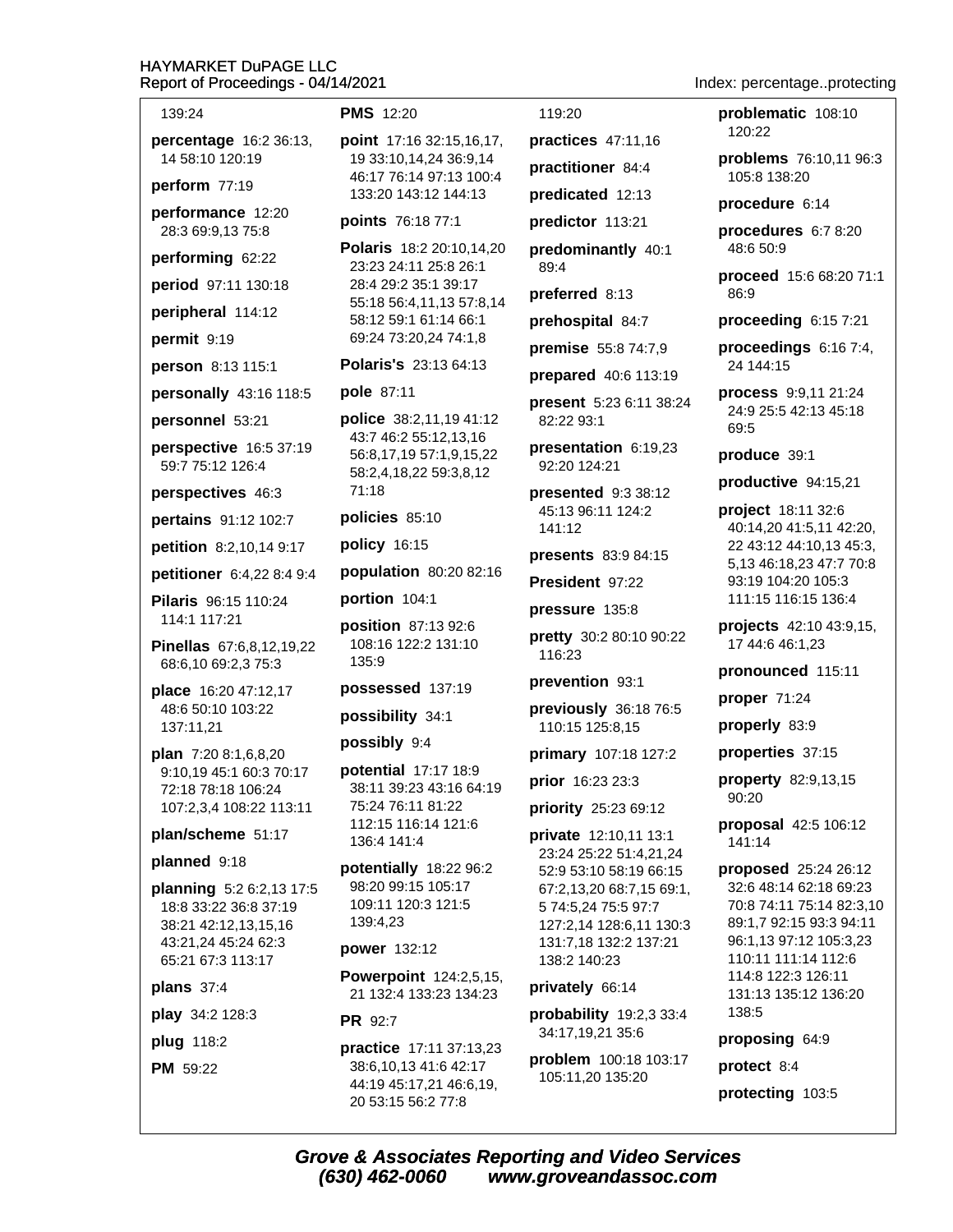| protection 13:5,8 26:22                                                  | putting 100:16 107:21<br>139:2                                                                | range 16:8 120:15                                           | recommendation 8:7                                                                             |
|--------------------------------------------------------------------------|-----------------------------------------------------------------------------------------------|-------------------------------------------------------------|------------------------------------------------------------------------------------------------|
| 27:24 28:2 32:4 45:18<br>47:11 48:8 49:20 50:13                          |                                                                                               | <b>ranks</b> 87:13                                          | 15:18,20                                                                                       |
| 55:23 64:20 66:21 70:9<br>76:1,7 85:6 86:22,24                           | Q                                                                                             | rate 26:15,17,19 27:10,<br>20 28:11 34:6                    | recommendations<br>49:18 50:16                                                                 |
| 87:3 89:12,13 90:8 91:17<br>93:18 95:16 101:8 102:8                      | qualified 31:15                                                                               | ratio 117:20,23                                             | recommended 15:12<br>36:22 42:7 45:20                                                          |
| 105:4 110:15 119:3,5,19<br>120:8 121:21 123:20                           | question 15:10 16:15                                                                          | ratios 118:3                                                | recommending 8:9                                                                               |
| 127:5,9 134:8 135:10,13<br>137:6,19,24 142:4,6,8                         | 17:21 19:20 21:14 27:1<br>28:20,21 30:4,6,23                                                  | Ray 5:16 7:12,14,15<br>10:17,18 60:16,17 78:22              | reconvene 59:21                                                                                |
| protocols 47:12,16,21<br>48:5 50:9 59:9 85:10<br>provide 9:1 18:15,16    | 32:11,18 38:3 40:24<br>41:17,18,21 42:1,21<br>49:2,6,11,14,23 50:2,4,7<br>52:15 65:11,22 66:8 | 122:20 142:16 143:5,6,<br>16 144:5,6<br>$re-32:22$          | record 7:24 9:9 19:23<br>58:14 61:11 65:15 75:18<br>79:24 86:17 110:14<br>125:7,14 132:4 134:2 |
| 39:2 45:2 51:22 54:4                                                     | 68:9,14,18,22,24 73:3,12<br>74:24 76:4 79:10 80:24                                            | re-ask $41:24$                                              | <b>RECORDING 5:6,9,12,</b>                                                                     |
| 59:9 63:4 69:6 89:8<br>93:13 96:5 104:11                                 | 81:16,20 82:1 84:19<br>86:16 90:1,21 94:20                                                    | reach 16:17 57:13 94:3<br>103:19                            | 15, 18, 21 7: 10, 17 10: 7,<br>10,13,16,19,22 60:6,9,                                          |
| 106:16 129:8,9 139:22<br>140:3                                           | 119:16 122:2 138:4<br>139:12                                                                  | reached 57:12 92:9                                          | 12, 15, 18, 21 101: 10, 13<br>142:19,22 143:1,4,7,10,                                          |
| provided 18:17 24:24                                                     | questions 6:21 9:1                                                                            | read 30:13 32:1,23 45:16<br>50:2,7 74:13,19 75:13           | 19,22 144:1,4,7,10                                                                             |
| 25:6 29:2 31:4,11,19<br>54:2 56:15 94:5 117:21                           | 59:14 61:1,9 63:10,13<br>64:2,4,17,22,24 65:19                                                | 96:16 101:19,23                                             | records 57:23 58:2 63:7                                                                        |
| 118:4                                                                    | 67:8,14,22 70:14,17,24                                                                        | ready 15:4                                                  | recovery 112:1                                                                                 |
| provider 19:12 23:22<br>52:15 97:9 124:3 128:13                          | 72:15,19,24 73:7,13<br>75:12,22,24 76:8 78:6,9,                                               | real 17:18 140:24                                           | <b>RECROSS-</b><br><b>EXAMINATION 73:1</b>                                                     |
| providers 53:12                                                          | 18,21,23 79:5,8 82:20<br>85:15,17 92:22 93:8                                                  | reason 25:19 99:16                                          | redirect 6:9 60:24 61:3,8                                                                      |
| prudent 67:1 116:8                                                       | 110:5 119:16 141:23                                                                           | reasons $28:19$                                             | 70:21                                                                                          |
| public 6:16,18 8:1,5,24<br>9:2,16,24 10:24 51:5                          | quick 25:10 59:18<br>122:12 123:11                                                            | recall 18:6,12 20:15,17<br>21:4,20 22:4,5 24:3,23           | reduce 58:6,7 123:20<br>129:5                                                                  |
| 66:12 69:4 85:5                                                          | quickly 11:17                                                                                 | 42:24 43:1,4,19 44:15<br>47:23 48:1,4 58:10 65:11           | reduced 58:11                                                                                  |
| publication 30:16 31:2                                                   | quo 90:23 91:8,11                                                                             | 73:17 79:16                                                 | <b>reduces</b> 129:11                                                                          |
| published 84:10 100:24                                                   | quorum 5:22                                                                                   | recalled 11:5                                               | reference 48:3 55:13                                                                           |
| 101:3                                                                    | quoted 102:6 105:9,13,                                                                        | recapture 53:24                                             | 64:7 71:11 73:5                                                                                |
| pull 101:7 134:3                                                         | 16 111:22 124:1,5                                                                             | receive 20:3,7,22 21:6                                      | referenced 102:8,9,11                                                                          |
| pulled 130:19 131:23                                                     | 138:22                                                                                        | 23:1                                                        | referendum 90:11,15,<br>17, 18, 20 91: 4, 7 108: 6, 7                                          |
| pulling 79:17                                                            | quoting 119:12                                                                                | received 62:13 93:16<br>100:22 109:6 141:15                 | referred 71:9                                                                                  |
| purely 99:18 131:15                                                      | R                                                                                             | receiving 138:19                                            | referring 101:16                                                                               |
| 139:20                                                                   |                                                                                               | recent 94:13 96:14                                          | reflect 7:13 58:14                                                                             |
| purpose 90:16,18 98:7<br>101:22 129:23 141:24                            | railroad 103:15                                                                               | recess 14:17 59:23                                          | reflected 25:9                                                                                 |
| purposes 36:8 67:2                                                       | raised 17:13 25:20<br>70:11 75:21,22,23 76:8                                                  | 122:17                                                      | reflects 120:20                                                                                |
| 113:14 116:9 130:4                                                       | 77:20 78:1 100:21                                                                             | reciprocate 15:23                                           | reflexion 95:7                                                                                 |
| pursuant 42:12                                                           | raises 75:11                                                                                  | recognized 9:6                                              | reframe 38:3                                                                                   |
| purview 129:19                                                           | raising 17:19 76:14                                                                           | recommend $17:15,22$<br>37:2 40:22 47:20 48:7<br>49:4 50:11 | refuse 99:21 100:1                                                                             |
| <b>put</b> 47:12,17 48:6 50:10<br>73:4 80:8,9 85:4 106:5<br>120:19 140:4 | ran 69:3 135:1                                                                                |                                                             | regarding 15:19 17:2<br>37:9                                                                   |
|                                                                          |                                                                                               |                                                             |                                                                                                |

Index: protection..regarding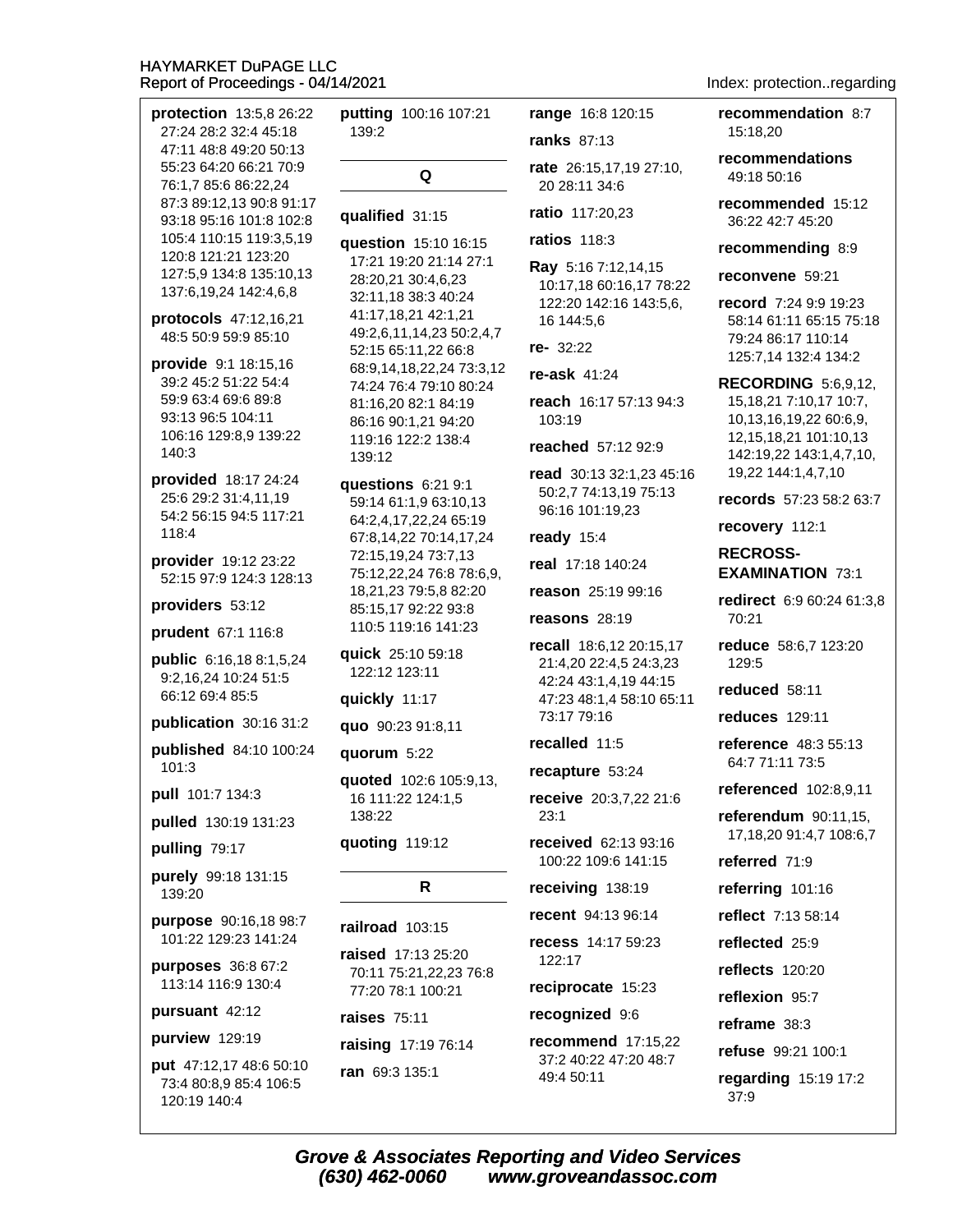| Report of Proceedings - 04/14/2021                               |                                                                                              |                                                                             | Index: Regionalservice                                                                                |
|------------------------------------------------------------------|----------------------------------------------------------------------------------------------|-----------------------------------------------------------------------------|-------------------------------------------------------------------------------------------------------|
| Regional 42:15                                                   | 50:2,4 60:5 86:7                                                                             | 74:23 116:1 117:1                                                           | <b>runs</b> 126:13,14                                                                                 |
| regulations 42:12 52:21                                          | reporting 31:3 109:2,3                                                                       | 137:15 139:8 140:8,9                                                        | Russo 5:19,20 10:20,21                                                                                |
| rehabilitation 125:19                                            | 115:18,20 116:4                                                                              | responses 55:19 98:24<br>100:14 116:10                                      | 60:19,20 79:4 123:1<br>143:8,9 144:8,9                                                                |
| reinvest 33:10 37:4                                              | reports 13:9 18:13,15<br>26:22 37:1 109:4                                                    | responsibility 55:9                                                         |                                                                                                       |
| related 18:13 20:4 41:19<br>94:11                                | representative 80:5                                                                          | responsible 48:15 55:4                                                      | S                                                                                                     |
| relationship 25:15,17,                                           | representatives 91:18                                                                        | rest 89:10 96:5                                                             | <b>safe</b> 144:14                                                                                    |
| 18 50:17 55:8 67:12,19                                           | representing 92:8                                                                            | restate 17:21                                                               | sake 120:24                                                                                           |
| 69:7 75:9 105:2 129:1                                            | request 9:17 20:3,22                                                                         | restaurants 40:19                                                           | sample 80:12                                                                                          |
| relevant 15:17 21:15,22                                          | 129:19                                                                                       | result 21:10 53:4 140:17                                                    | <b>sat</b> 16:13 88:13                                                                                |
| reliance 71:12 72:5                                              | <b>requests</b> 139:1 141:18                                                                 | <b>retained</b> 48:22 55:24                                                 | <b>scenario</b> 33:6 103:23                                                                           |
| relied 71:9                                                      | required 32:14,17 43:24<br>44:1,7,8 45:21                                                    | 61:11,12,13 62:9                                                            | <b>scene</b> 63:20 127:14                                                                             |
| relief 131:18                                                    | requirement 42:12                                                                            | retrieved 134:7                                                             | school 109:10,11                                                                                      |
| relieve 97:8 131:7 135:8                                         | 43:19                                                                                        | return 103:7                                                                | scope 16:22 18:2 21:13                                                                                |
| rely 67:1 71:19 98:13<br>116:8                                   | requirements 42:18,24<br>69:9 75:8                                                           | review 11:22,24 12:13<br>38:1 39:17 43:5 44:14<br>45:24 55:17 56:3 58:24    | 25:14 29:1 34:23 41:11<br>48:10,22,23 49:5,23                                                         |
| remarks 7:9                                                      | requires 54:23                                                                               | 61:13 65:3 73:20,22,23                                                      | 62:12 67:21 73:19 74:15<br>76:14 77:5,15,18 136:5                                                     |
| <b>remember</b> 18:19 20:9<br>43:3 63:13,14 64:4,21,23           | reschedule 7:6                                                                               | 74:1 118:7                                                                  | <b>screen</b> 123:4                                                                                   |
| 67:7,9,13 91:23 95:19<br>133:7                                   | research 11:20 56:11<br>124:9                                                                | reviewed 11:20 39:20<br>43:16 46:2 56:11                                    | secretary 5:4,6,9,12,15,<br>18,21 7:10,17 10:6,7,10,                                                  |
| <b>remote</b> 7:2 14:2                                           | residences 111:24                                                                            | reviewing 113:18                                                            | 13, 16, 19, 22 60: 2, 6, 9, 12,                                                                       |
| remotely 6:15                                                    | residential 9:20 37:16                                                                       | rights 8:4                                                                  | 15,18,21 97:22 101:10,<br>13 142:17,19,22 143:1,4,                                                    |
| repaired 103:10                                                  | residents 140:8                                                                              | ripe 90:13                                                                  | 7, 10, 17, 19, 22 144: 1, 4, 7,                                                                       |
| repairs 91:3                                                     | resource 103:4                                                                               | risen 101:2                                                                 | 10                                                                                                    |
| repeat $49:13$                                                   | <b>resources</b> 15:22 25:19                                                                 | risk 37:9,13 39:1,15                                                        | section 45:16                                                                                         |
| repeatedly 71:9                                                  | 33:11 37:5 71:19 89:4<br>104:6,11 106:1 107:16<br>141:3                                      | 40:3,6,12,22 41:13 42:7,<br>23 44:20 45:21,22 46:6<br>62:5 70:5 80:18 81:18 | <b>secure</b> 105:24                                                                                  |
| replace 91:2                                                     |                                                                                              |                                                                             | <b>sees</b> 82:23                                                                                     |
| report 13:4 15:12,19,21                                          | respect 9:11 49:2,3                                                                          | $risky$ 59:6                                                                | self-pay 53:14                                                                                        |
| 18:2,19,21 19:15 20:8,                                           | respective 16:4,5                                                                            | road 6:6 9:22 103:10,14,<br>15,24 106:6                                     | send 93:14 109:10,12                                                                                  |
| 10, 14, 19, 21 22: 5, 7, 22<br>23:23 24:4,11 25:8 26:1,          | 104:13                                                                                       | role 74:18 116:24                                                           | sending 103:6 109:15                                                                                  |
| 14 27:14,19 28:4 29:2                                            | respond 48:14 51:1,13                                                                        | roll 5:57:13                                                                | senior 23:6 25:3 102:12                                                                               |
| 31:8,14,16 32:7,23 35:1,<br>2 39:18,21,22 47:24                  | 57:17 58:20 59:3,4,9<br>98:24 99:1,3,7,21 100:1                                              |                                                                             | sense 63:17 80:21 99:11                                                                               |
| 55:14 56:4,12,13 57:8,14                                         | 103:21                                                                                       | roughly 121:8                                                               | separate 45:24 46:3                                                                                   |
| 61:14 66:1,2,10 70:1<br>73:21,24 74:2,4,8 75:21                  | responded 50:22 127:9                                                                        | routinely 107:11                                                            | serial 115:21                                                                                         |
| 76:19 77:21,24 78:4<br>79:11 95:12 96:16,24                      | responding 63:18 65:5                                                                        | rule 109:21                                                                 | serious 83:22                                                                                         |
| 105:13,16 110:22,24                                              | 132:23                                                                                       | rules $6:14$                                                                | served 65:3 133:22                                                                                    |
| 113:19 115:21 116:23<br>117:21 120:20<br>reporter 7:22 11:2 15:5 | responds 52:18<br>response 5:17 20:22,24<br>21:1,3,4,7,10,11 22:2<br>48:11 50:23,24 63:12,14 | run 29:17 30:1 96:3 97:4<br>140:19<br>running 97:12 104:14                  | service 12:10 24:19,20<br>26:21 53:23 54:2 63:16<br>66:12 67:2,13,20 76:9<br>85:5 87:21,24 88:16 96:5 |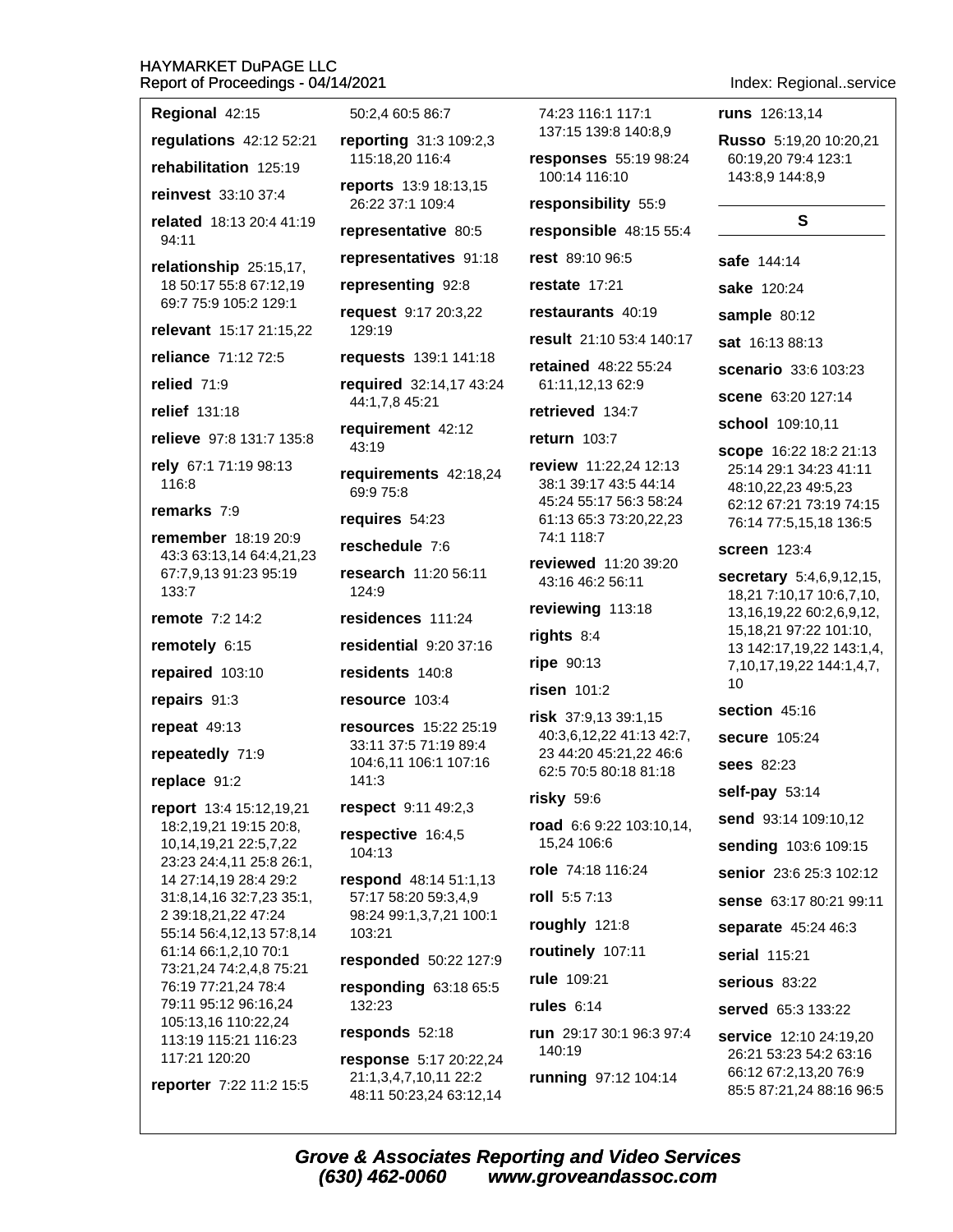| 97:7 99:15 106:9,16<br>107:21 113:8 118:13,16,       | <b>signs 83:10</b>                          | solution 141:10                                  | stand 49:7 66:18,24<br>70:10 75:9            |
|------------------------------------------------------|---------------------------------------------|--------------------------------------------------|----------------------------------------------|
| 20 120:13 121:9 124:13                               | similar 24:4 37:20 94:19<br>127:1 136:2,9   | <b>sort</b> 53:13 81:24 98:13,<br>14,19 99:2     | standard 29:13 53:14                         |
| 130:4 131:19 137:18,21<br>138:2 139:22 140:3         | simple 138:13                               | <b>sound 13:21</b>                               | <b>stands</b> 98:9 141:21                    |
| serviced 126:9 134:9                                 | simplest 88:23                              | Sounds 15:5                                      | start 7:11 86:15 87:9                        |
| 140:16<br>services 31:10,19 38:14                    | simply 15:21 24:10,17<br>126:8              | source 31:5 90:19<br>107:18                      | 106:10 108:22 118:22<br>138:24               |
| 39:23 45:3,19 49:19 52:7                             | simultaneous 34:10                          | <b>sources</b> 14:3                              | <b>start-up</b> 106:13                       |
| 53:13 54:4,6,10,20 55:13<br>66:16 71:22 89:9 91:5,12 | simultaneously 131:1                        | <b>South 42:15</b>                               | started 87:4,10,15 94:6                      |
| 93:13 99:24 119:17,21                                | single 50:22,24 51:12                       | space 40:18,19 81:22                             | 134:4 139:12                                 |
| 122:3 124:10,11,15<br>125:22 132:1                   | 111:24                                      | spaces 82:4                                      | starting 88:2                                |
| servicing 108:13 126:21                              | <b>sir</b> 41:23 78:7 79:9,18               | <b>spans</b> 107:8                               | <b>starts</b> 100:16 138:5                   |
| 133:12 135:6                                         | 122:16                                      | speak 56:7                                       | state 8:16,17 35:4 46:13<br>73:15            |
| set 17:23 84:5 110:5                                 | <b>sit</b> 129:4 137:17                     | speaking 114:16 139:7                            | stated 12:9 16:24 22:7,9                     |
| setting 84:7                                         | sit-down 92:13 102:24                       | speaks 35:2                                      | 37:11 39:14 73:4 93:10                       |
| shape 81:1 141:17                                    | site 9:19 79:15 92:16<br>112:7 114:8 141:12 | special 9:18                                     | 104:10 135:21 136:8                          |
| share 48:18 114:14<br>129:20                         | situation 40:11 54:5                        | specific 18:6,12 29:10                           | statement 12:17 32:9,<br>23 73:17 75:10 88:9 |
| shared 117:4 123:16                                  | 84:14,16 107:13                             | 33:19 42:24 43:19 48:4                           | states 26:14 29:8                            |
| 124:23 125:9 129:22                                  | situations 103:9                            | 69:8 71:8 75:7 85:12<br>102:9                    | <b>static</b> 14:9 15:1                      |
| sharp 122:15                                         | six-collar-county<br>108:14                 | specifically 24:3 35:2                           | station 40:20 91:3                           |
| shift 106:19                                         | size 26:3 40:16 42:22                       | 73:18 98:8 101:5 121:19                          | statistical 34:18                            |
| <b>shifts</b> 106:18                                 | 45:5,7,8 80:12 131:9                        | speculation 41:1 53:7                            | statistically 34:19                          |
| <b>short</b> 81:6                                    | 136:2,4                                     | spell 86:17                                      | 80:20                                        |
| shoving 81:2                                         | <b>skill 84:5</b>                           | spent 30:15 87:23                                | status 90:8,22 91:8,11                       |
| show 63:7 116:2 127:11,                              | <b>skills</b> 83:4                          | spin 106:10 108:1                                | statute 8:16                                 |
| 15,19 128:12                                         | <b>slash</b> 126:19                         | split 85:1 118:24                                | statutory 137:8                              |
| shows 20:12 129:7                                    | sleep 80:3                                  | spoke 56:2 66:2 130:21                           | stays 137:10                                 |
| side 132:2                                           | <b>slow</b> 9:8                             | square 40:17,18 41:14<br>42:6                    | step 58:16 124:22                            |
| sidewalk $115:2,3$                                   | small 26:4 45:7 111:24                      |                                                  | step-by-step 8:24                            |
| sidewalks 114:13                                     | smaller 80:12 89:3                          | squarely 107:23                                  | <b>Steve</b> 78:12,13                        |
| sign 6:19 99:10                                      | 112:7                                       | stabilize 51:3,11,21                             | stick 30:5 135:22                            |
| $sign-up 6:24$                                       | Smith 72:14,16 78:15<br>123:5,6             | stable 90:10,13,14                               | stop $7:5$                                   |
| signed 12:6                                          | smoke 115:24                                | staff 6:22 7:2 18:10<br>32:14,20 36:11 51:9 53:1 | <b>Stream</b> 64:2 65:2,9                    |
| significance 7:21                                    | society 80:2                                | 75:7 84:15 85:3 106:23                           | 125:1 130:2 131:24<br>132:19,22 133:6,13,17  |
| significant 24:19 42:10<br>43:15                     | sole 90:19 137:15                           | 108:2 109:16<br>staffed 89:5 91:14 106:6         | streaming $7:3,4,5$                          |
| significantly 24:10                                  | solely 69:17 73:20,23                       | staffing 90:24 91:14,16                          | street 89:13,20 91:12                        |
| 57:15                                                | 141:5                                       | 107:23                                           | strike 100:19 132:16                         |
|                                                      | solid 130:16                                |                                                  |                                              |

Index: serviced..strike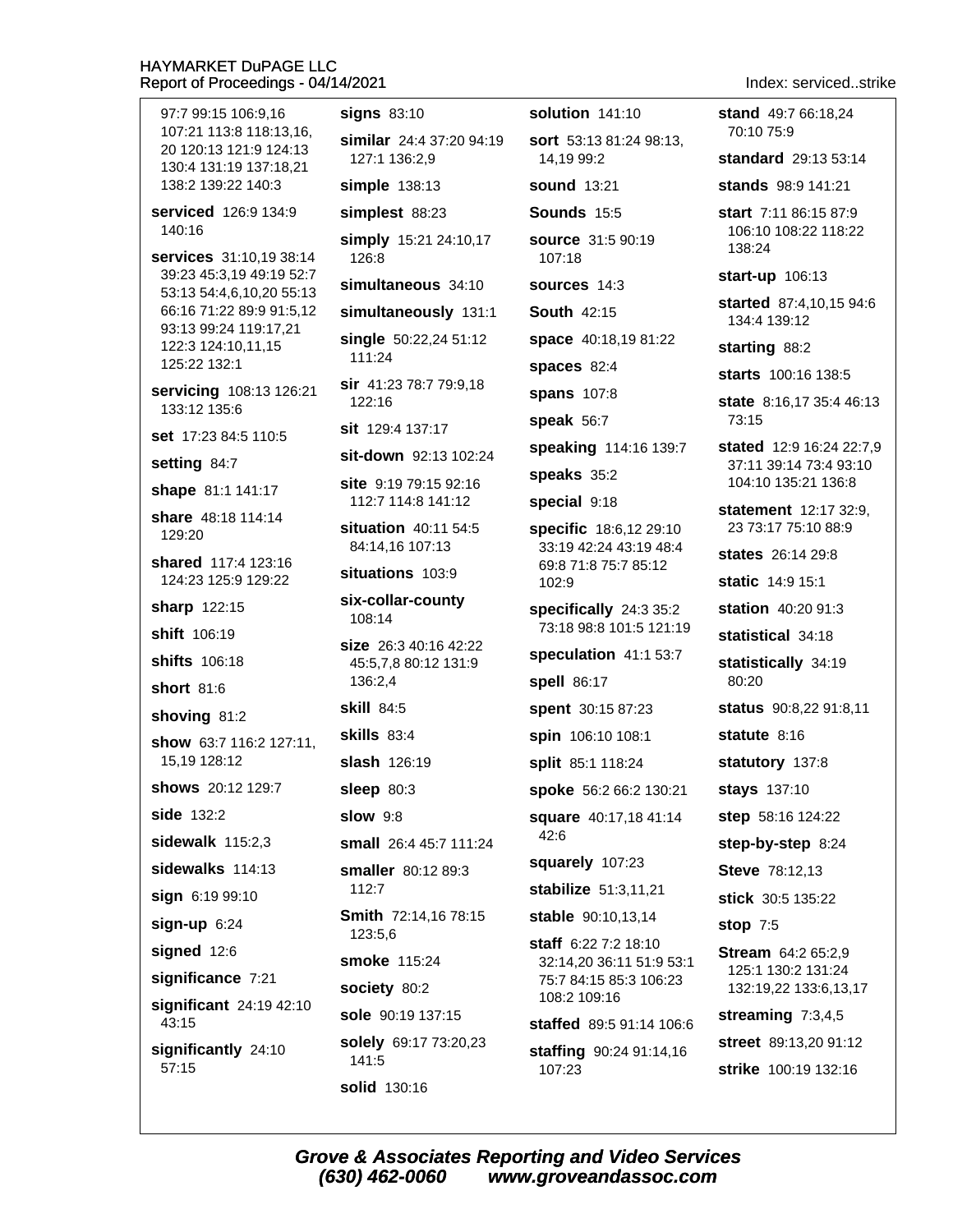strong 66:15

structure 116:1

struggling 88:20

studied 34:5,8 45:13 47:11 74:10,11 76:24

studies 13:2 17:4,7,10 18:9 33:22 44:6 62:8 65:21

study 12:24 18:17 19:7 30:18.22.24 46:19 55:18 61:20,23 62:1,3,5 63:12, 23 76:1,13 112:18

stuff 112:8

subject 42:22

subsequent 21:23,24 77:9 78:2

subsequently 83:6

substance 23:6 25:2

sufficient 32:5 57:10 74:13 83:3 120:8

sufficiently 26:8

suggest 29:11 71:14 97:4 111:8 129:10

suggested 72:4

suggesting 71:20

 $sum$  139.14

Sunrise 43:1

supplemental 31:10,19

**supply 38:19** 

support 12:17 13:1,2 25:23 26:8 89:17 106:22 108:5 118:19 120:9

supports 126:18

supposed 131:6,18 133:12 135:6 140:23

surrounding 102:3

swear 86:7

swearing 7:22

sworn 11:2,3,6 86:8,12

symptoms  $83:4,10$ 

system 13:16 17:24

51:24 52:2 69:6.10.11. 14.16 71:23 75:2 76:11 83:23 96:9 98:10 109:3 127:20

systems 12:20 83:20 88:7

T.

table 20:8.12 49:11 79:11,16

taker 114:3

takes 21:16,19 63:19 127:22

taking 103:4,23 104:1 130:4 135:5 140:23

talk 13:7 23:12 80:18 81:21 89:11 91:10 96:12 97:13 103:1 107:20 129:21 141:7,12

talked 44:17 76:23 135:16 141:8

talking 14:21 31:1,7 33:6 58:2 81:17 84:2 104:16 106:11 114:8

task 18:18 21:6,15

tax 85:5 90:20

 $tax$ -paying  $139:23$ 

taxpayers 90:11,21 103:5 107:19,20,23 108:5,11 141:5

technical 141:24

telling 109:17 138:7

term 23:9 24:12 64:11

terms 17:18 21:8 23:9 88:23 103:12 138:13

testified 11:6,19 12:1,4 13:5 23:3 25:11 37:11 43:10,14 67:6 86:12 126:15 136:23

testify 48:23

(630) 462-0060

testifying 94:14 118:11

testimony 7:23 12:9 16:23 23:3 37:9 44:17,22 45:16 46:4,13 74:13,19

75:14 88:14 93:20 94:6. 14.17 95:4.15.19 96:4. 18,20 104:24 114:1,11 117:9 118:12,24 123:9, 18 126:1 136:9.21 137:2  $138.12$ 

theme  $64:23$ 

theoretically 121:18

there'd 100:7

thereabouts 107:20

**thing** 121:1 138:14

things 48:17 61:17 64:16 83:2 88:11 90:22 96:23 103:13,14 104:18 109:22 111:4 113:16 114:13 115:20 117:15 120:18 128:2 134:12

thinking 92:15 94:1,2

thought 19:19 35:13

thoughts 95:21

thread  $64:23$ 

three-quarters 40:17

throughout 29:9 33:12 52:23 118:11

throw 126:8

thrown 98:16 126:16

tie 121:22

tied 36:2.4 96:6 99:12 121:2,12,19 138:14

time  $9:2$  11:1,7 12:2,23 18:17 21:4,6,15,20 22:3 30:15 32:15,17 33:19 34:1 36:1.4.19.23 44:3. 15 56:1 57:11 58:18 59:14 60:23 63:12 66:13 69:1 70:16.19 72:17 75:13 78:10,17 80:3 83:10 85:15,21,24 86:6 87:6,8 93:11 94:8 102:21 107:6 109:14 118:12,20 120:12 122:12 123:7 130:18 138:10 139:7 140:10 142:10

timeline  $128:14$ 

**Grove & Associates Reporting and Video Services** 

times 13:11 21:1,3,11,12 63:15 65:6 97:5 102:19.

www.groveandassoc.com

Index: strong..transportation

20 103:6 113:14 126:9 127:8 133:1,8,9 140:8,20

tipping  $32:17$ 

toaster 115:19

today 5:24 31:10,18 32:12 34:13 37:20 113:11 129:5 134:4 137:17

told 28:6.7 43:9

tonight 6:8 38:24

tonight's 6:7

tool 95:13 113:14,17

top 91:24

topic 123:15

tornado 107:9

total 97:3,10 118:20 134:19

**totem** 87:10

tough 86:15

touted 141:11

touting  $64:18$ 

town 26:6 38:9 46:18 96:7 102:2 103:6 104:20 122:8.9 136:5

track  $18:5$ 

trade  $30:16$ 

traffic  $80:4$ 

trained 51:9 115:1

training  $84:585:2.9$ 114:17

transcribing 7:23

transcript 11:23 68:5

transcripts 12:1

transfer 128:12,13

transparency 94:22 transport  $51:4,5,22$ 

52:8,15,19,22,24 53:5,

13,17 55:5 69:6 90:2

transportation 38:19

128:4,5,11,21

118:13 119:18 127:15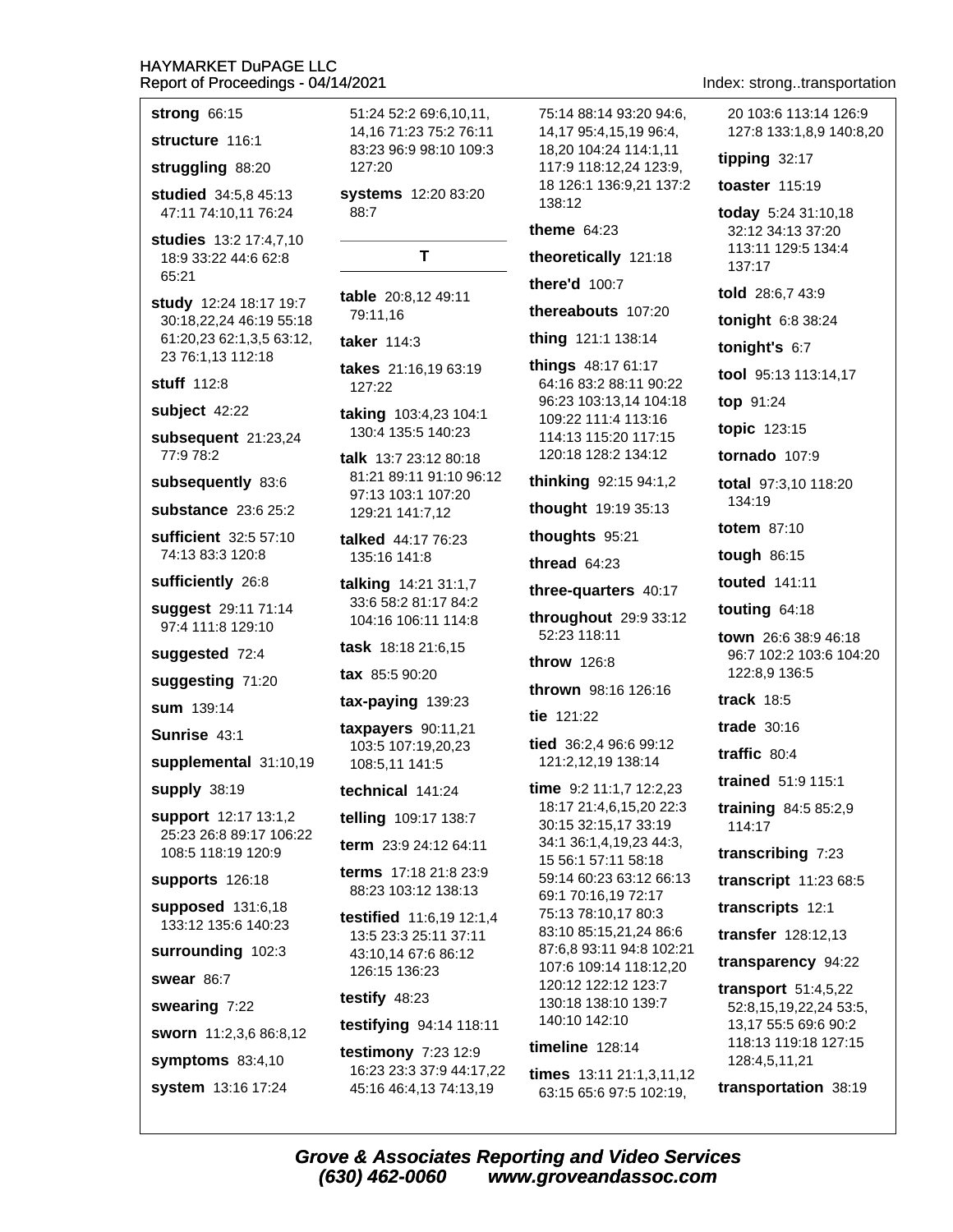| 46:2                                       | under-triaged 84:11                                                               | value 29:13 75:11                                                       |  |
|--------------------------------------------|-----------------------------------------------------------------------------------|-------------------------------------------------------------------------|--|
| transported 118:16                         | underestimate 84:1                                                                | variance 25:8 80:12                                                     |  |
| transports 118:19                          | underestimated 57:15                                                              | varies 29:9,21 36:17,19                                                 |  |
| 120:1 126:22 127:4,6<br>129:14             | underlying 35:1 74:9                                                              | vehicle 36:1                                                            |  |
| <b>travel</b> 139:7                        | understand 8:8 36:5,7,                                                            | verified 12:5                                                           |  |
| treasurer 97:22                            | 12 38:4 39:12 41:6,18,20<br>42:1 52:17 69:21 74:20<br>75:14 84:13 111:22<br>112:9 | verify 60:2                                                             |  |
| <b>treat</b> 128:21                        |                                                                                   | <b>versa</b> 82:24                                                      |  |
| treatment 88:20                            | understanding 54:12,                                                              | <b>versus</b> 30:6 37:15,16                                             |  |
| trend 28:14,22 80:8<br>103:3               | 17,19 66:15 81:7 92:6<br>107:14 129:1 138:15                                      | 82:4 100:22 119:4,9<br>139:8<br><b>vice 82:24</b>                       |  |
| triage 114:20                              | undue 139:2                                                                       | video $7:3,5$                                                           |  |
| trial $7:23$                               | uneven 100:11                                                                     | View 26:2 125:17,18                                                     |  |
| tried 52:23 57:22                          | unfold 81:20                                                                      | 126:3,9,17,21,24 127:3,                                                 |  |
| triggered 43:1,4 44:14                     | unique 57:21,24 58:8                                                              | 10,18 129:2,6,8,11,16                                                   |  |
| truck 51:2,13,14,20                        | unit 21:23 35:20,24 36:1,                                                         | <b>Villa 102:5</b>                                                      |  |
| true 65:10,12 77:20<br>114:7 135:22        | 16 37:6 50:22,24 58:14<br>63:8,18 89:4 91:13 139:8                                | village 6:22 7:2 8:7,9<br>38:9 40:7 41:5 57:18<br>73:11 76:15 78:2 93:3 |  |
| trustees 94:7                              | United 29:8                                                                       | 132:1,7                                                                 |  |
| truthfully 117:17                          | units 12:22 29:17,20                                                              | Village's 6:17,20,24                                                    |  |
| turn 12:17 60:23 72:20                     | unlike 108:23                                                                     | 8:22                                                                    |  |
| 113:2                                      | unlikely 19:13                                                                    | virtual 8:13,16                                                         |  |
| <b>turns</b> 127:18                        | unrelated 19:9                                                                    | volume 20:3,9,12 22:10<br>29:5,7 33:2 34:11,16                          |  |
| twilight 81:4                              | unusual $83:20$                                                                   | 37:23 38:11,18 56:21,22                                                 |  |
| type 37:15 40:13,20<br>43:12 44:7,11 45:13 | <b>ups</b> 28:8                                                                   | 61:16 76:9 93:6 96:12<br>97:4 105:10 120:16                             |  |
| 69:20 82:17 93:12 95:13                    | usable $111:8$                                                                    | 129:5                                                                   |  |
| 99:8 102:22 107:9<br>131:12 139:18         | useable $111:9$                                                                   | <b>volumes</b> 20:6,16 38:12                                            |  |
| types 100:8 103:22                         | usefulness 108:17                                                                 | 56:18                                                                   |  |
| 109:22                                     | user 54:21,22                                                                     | voluntary 99:2,6,7,18                                                   |  |
|                                            | utility 69:4                                                                      | vote 10:6 142:18 143:18                                                 |  |
| U                                          | utilization 35:21,24<br>36:16                                                     | W                                                                       |  |
| <b>Uh-huh 44:21</b>                        | utilized 82:13 130:3                                                              | wait 7:5 127:10,14,18<br>128:11,18                                      |  |
| ultimate 65:22 66:8                        | V                                                                                 |                                                                         |  |
| unable $8:12$                              |                                                                                   | walks 110:4                                                             |  |
| unacceptable 141:6                         | <b>valid</b> 77:20                                                                | <b>walls</b> 84:22                                                      |  |
| unavailable 107:12                         | validated 23:4                                                                    | wanted 25:7,9 39:11<br>44:9 46:17 72:3 90:24<br>92:13 93:1,4            |  |
| unclear 46:13                              | validating 23:10 129:12                                                           |                                                                         |  |
| uncommon 103:19<br>130:23                  | validity 23:22                                                                    |                                                                         |  |

Index: transported..words

wary 13:6,16 15:13 Washington 109:10 watch 6:16 74:20 water 38:19 46:2 ways 96:22 115:12 weather 98:20 99:13 104:17 107:9 website 6:20 7:1 8:22  $30:12$ Wednesday 6:1 weeds 98:6 week 44:22 Welcome 5:1 West 6:5 9:22 93:6 94:24 110:12 111:12,20 112:3 113:21 114:5 117:8 118:2 131:12 135:18 whatsoever 66:11 Whenever 37:19 wide 25:7 29:14 widely 29:9,21 willing 95:6 Wilmette 98:1,2 wind 105:23 107:9 Windsor 125:5 132:1,10 133:2 wishing  $6:17,21$ withdraw 19:22 54:15 witness 6:12 11:3,5,10 41:17,22 48:12 49:9,13 50:14 54:16 59:15 60:24 70:18 72:15 79:9,18,21 80:7,15 81:6 82:7 83:1, 17 84:9 85:8,17,22 86:1, 8,11 witnesses 7:22 9:3 95:5 96:12 wondering 12:12 **Wood 87:5** worded 31:21 words 33:5 63:5